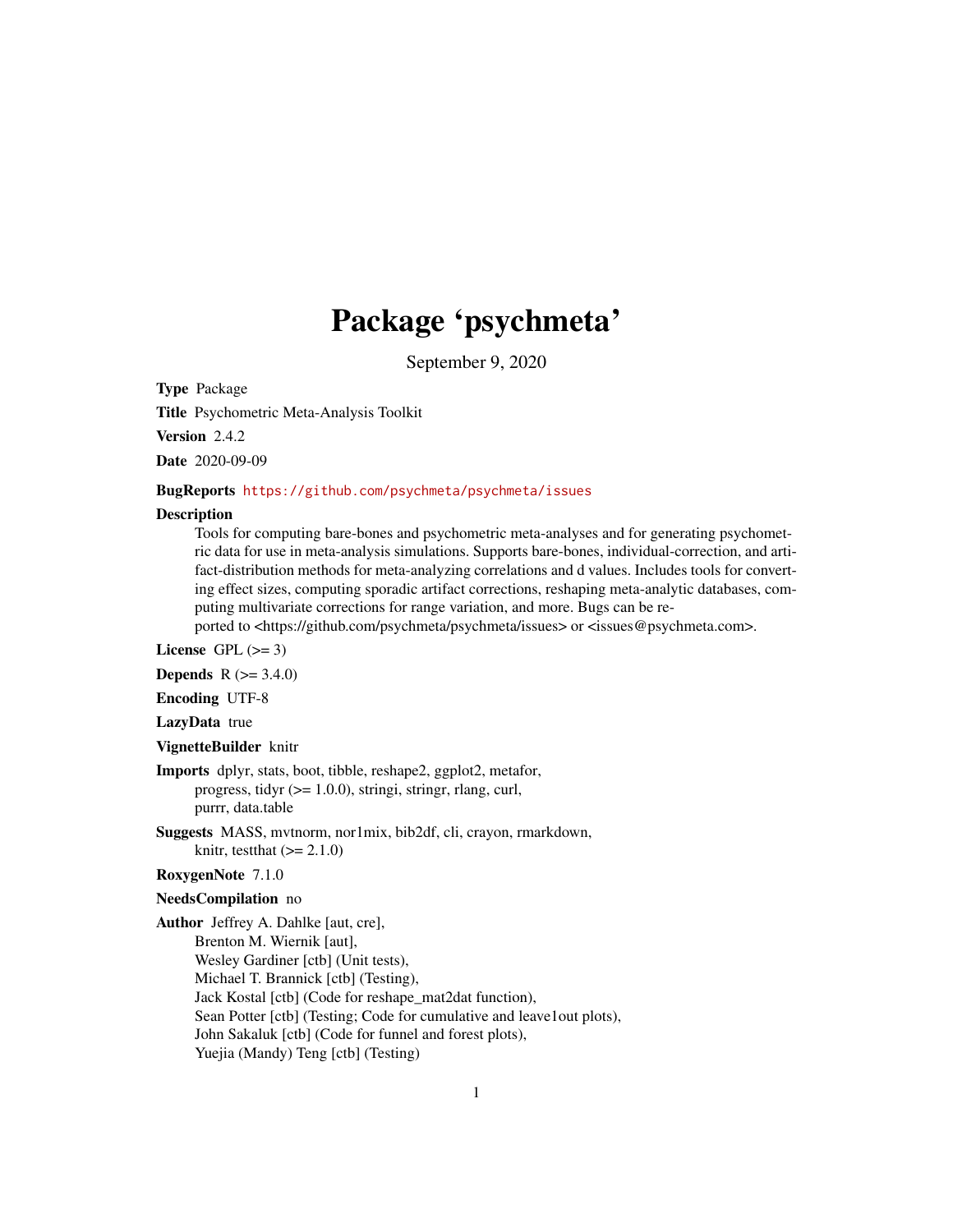Maintainer Jeffrey A. Dahlke <jdahlke@humrro.org> Repository CRAN Date/Publication 2020-09-09 13:40:04 UTC

# R topics documented:

|                                                                                                                        | 4              |
|------------------------------------------------------------------------------------------------------------------------|----------------|
|                                                                                                                        | $\overline{7}$ |
|                                                                                                                        | $\overline{7}$ |
|                                                                                                                        | 8              |
|                                                                                                                        | $\overline{9}$ |
|                                                                                                                        | 10             |
|                                                                                                                        | 11             |
|                                                                                                                        | 12             |
|                                                                                                                        | 13             |
|                                                                                                                        | 14             |
|                                                                                                                        | 15             |
|                                                                                                                        | -16            |
|                                                                                                                        | 17             |
|                                                                                                                        |                |
|                                                                                                                        | 20             |
|                                                                                                                        | 21             |
|                                                                                                                        | 21             |
|                                                                                                                        | 24             |
|                                                                                                                        | 27             |
|                                                                                                                        | 29             |
|                                                                                                                        | 31             |
|                                                                                                                        | 32             |
|                                                                                                                        | 32             |
|                                                                                                                        | 33             |
|                                                                                                                        | 35             |
|                                                                                                                        |                |
|                                                                                                                        |                |
|                                                                                                                        | 41             |
|                                                                                                                        |                |
|                                                                                                                        | 45             |
|                                                                                                                        | 46             |
|                                                                                                                        | 47             |
|                                                                                                                        | 48             |
| $correct_r_bias \dots \dots \dots \dots \dots \dots \dots \dots \dots \dots \dots \dots \dots \dots \dots \dots \dots$ | 51             |
|                                                                                                                        | 52             |
|                                                                                                                        | 54             |
|                                                                                                                        |                |
|                                                                                                                        |                |
|                                                                                                                        |                |
|                                                                                                                        |                |
|                                                                                                                        | 67             |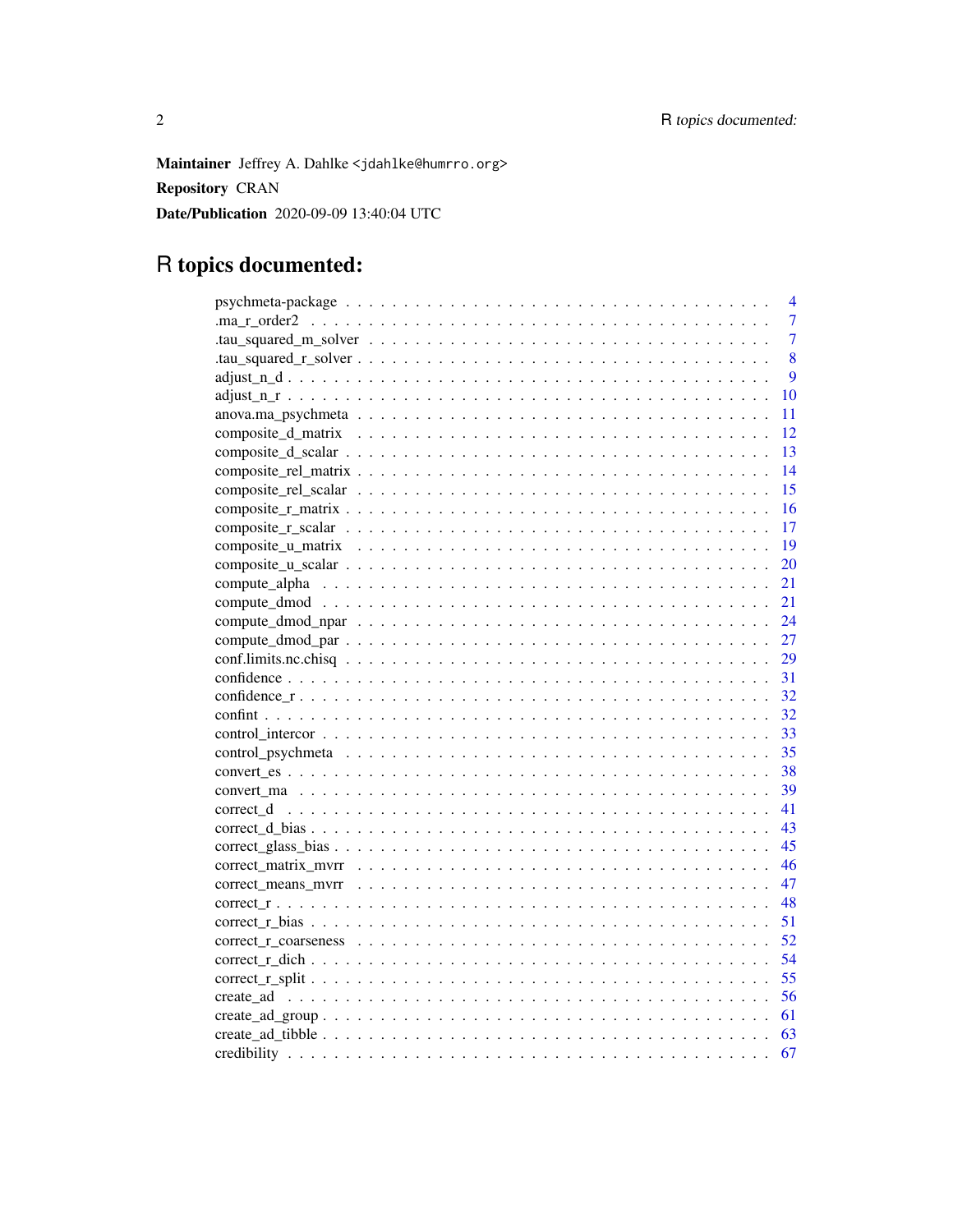|                  | 68 |
|------------------|----|
|                  | 69 |
|                  | 69 |
|                  | 70 |
|                  | 70 |
|                  | 71 |
|                  | 71 |
|                  | 72 |
|                  | 72 |
|                  |    |
|                  |    |
|                  |    |
|                  |    |
|                  |    |
|                  | 79 |
|                  |    |
|                  |    |
|                  |    |
|                  |    |
|                  |    |
|                  |    |
|                  |    |
|                  |    |
|                  |    |
|                  |    |
|                  |    |
|                  |    |
|                  |    |
|                  |    |
|                  |    |
|                  |    |
|                  |    |
|                  |    |
|                  |    |
| $ma_d$ order2142 |    |
|                  |    |
|                  |    |
|                  |    |
|                  |    |
|                  |    |
|                  |    |
|                  |    |
|                  |    |
|                  |    |
| mix matrix       |    |
|                  |    |
|                  |    |
|                  |    |
|                  |    |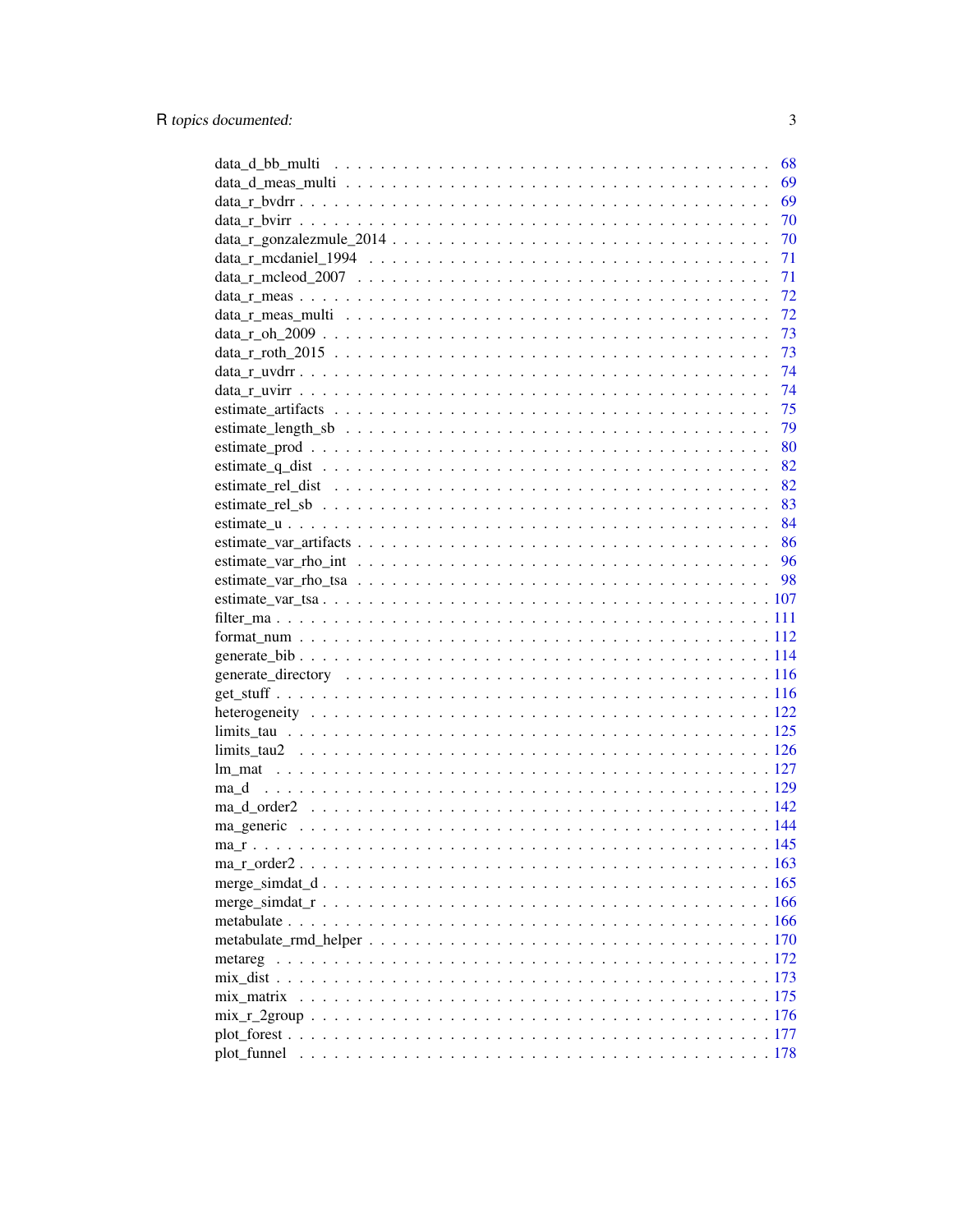<span id="page-3-0"></span>

| psychmeta news $\dots \dots \dots \dots \dots \dots \dots \dots \dots \dots \dots \dots \dots \dots \dots 182$ |
|----------------------------------------------------------------------------------------------------------------|
|                                                                                                                |
|                                                                                                                |
|                                                                                                                |
|                                                                                                                |
|                                                                                                                |
|                                                                                                                |
|                                                                                                                |
|                                                                                                                |
|                                                                                                                |
|                                                                                                                |
|                                                                                                                |
|                                                                                                                |
|                                                                                                                |
|                                                                                                                |
|                                                                                                                |
|                                                                                                                |
|                                                                                                                |
|                                                                                                                |
|                                                                                                                |
|                                                                                                                |
|                                                                                                                |
|                                                                                                                |
|                                                                                                                |
|                                                                                                                |
|                                                                                                                |
|                                                                                                                |
|                                                                                                                |
|                                                                                                                |
|                                                                                                                |
|                                                                                                                |
|                                                                                                                |
|                                                                                                                |
|                                                                                                                |
|                                                                                                                |

## **Index** [226](#page-225-0)

psychmeta-package psychmeta*: Psychometric meta-analysis toolkit*

# Description

Overview of the psychmeta package.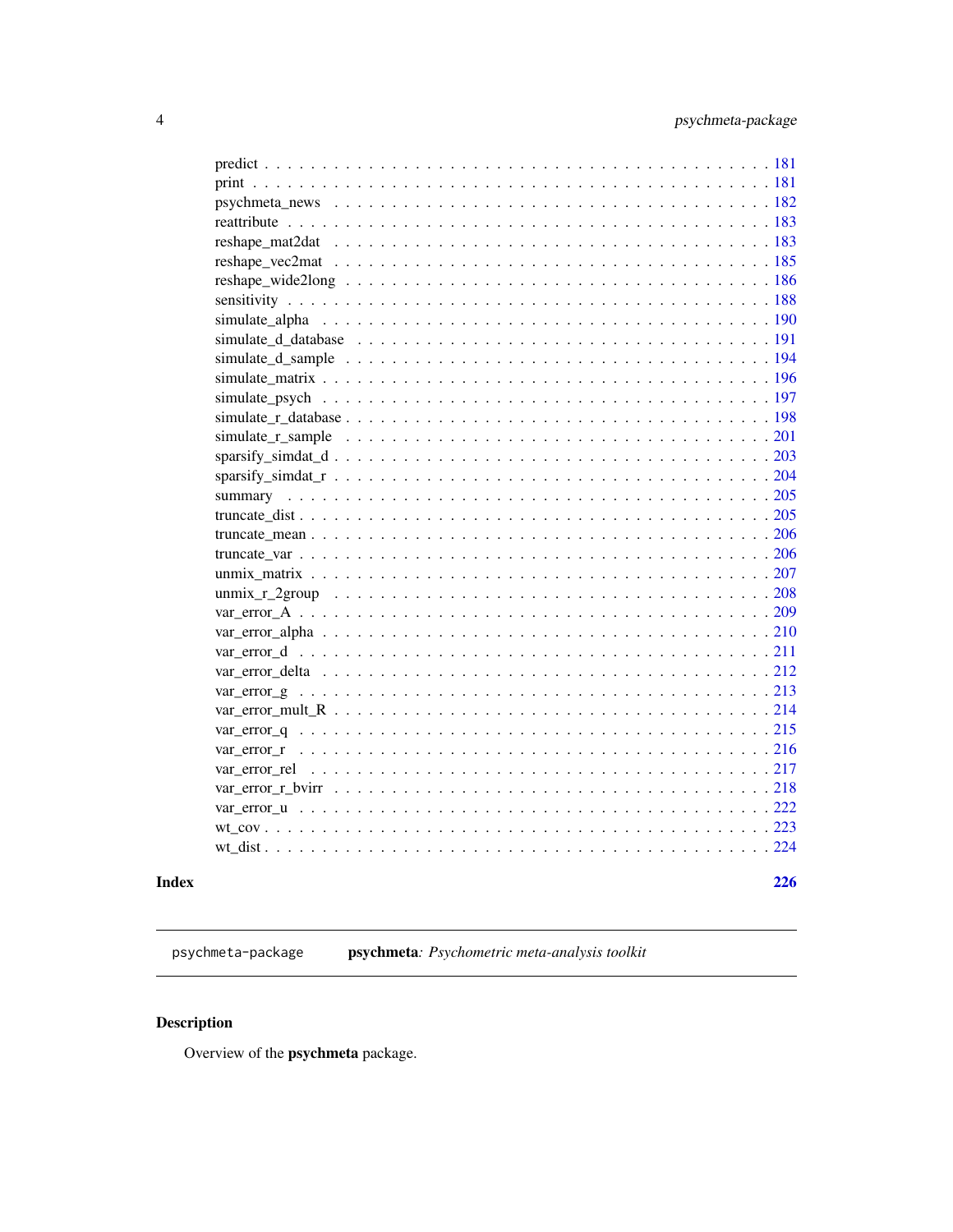#### Details

The psychmeta package provides tools for computing bare-bones and psychometric meta-analyses and for generating psychometric data for use in meta-analysis simulations. Currently, **psychmeta** supports bare-bones, individual-correction, and artifact-distribution methods for meta-analyzing correlations and *d* values. Please refer to the overview tutorial vignette for an introduction to psychmeta's functions and workflows.

### Running a meta-analysis

The main functions for conducting meta-analyses in **psychmeta** are  $ma<sub>r</sub>$  for correlations and  $ma<sub>r</sub>$ d for *d* values. These functions take meta-analytic dataframes including effect sizes and sample sizes (and, optionally, study labels, moderators, construct and measure labels, and psychometric artifact information) and return the full results of psychometric meta-analyses for all of the specified variable pairs. Examples of correctly formatted meta-analytic datasets for ma functions are [data\\_r\\_roth\\_2015](#page-72-1), [data\\_r\\_gonzalezmule\\_2014](#page-69-1), and [data\\_r\\_mcdaniel\\_1994](#page-70-1). Individual parts of the meta-analysis process can also be run separately; these functions are described in detail below.

#### Preparing a database for meta-analysis

The convert es function can be used to convert a variety of effect sizes to either correlations or *d* values. Sporadic psychometric artifacts, such as artificial dichotomization or uneven splits for a *truly* dichotomous variable, can be individually corrected using [correct\\_r](#page-47-1) and [correct\\_d](#page-40-1). These functions can also be used to compute confidence intervals for observed, converted, and corrected effect sizes. 'Wide' meta-analytic coding sheets can be reformatted to the 'long' data frames used by psychmeta with [reshape\\_wide2long](#page-185-1). A correlation matrix and accompanying vectors of information can be similarly reformatted using [reshape\\_mat2dat](#page-182-1).

## Meta-analytic models

psychmeta can compute barebones meta-analyses (no corrections for psychometric artifacts), as well as models correcting for measurement error in one or both variables, univariate direct (Case II) range restriction, univariate indirect (Case IV) range restriction, bivariate direct range restriction, bivariate indirect (Case V) range restriction, and multivariate range restriction. Artifacts can be corrected individually or using artifact distributions. Artifact distribution corrections can be applied using either Schmidt and Hunter's (2015) interactive method or Taylor series approximation models. Meta-analyses can be computed using various weights, including sample size (default for correlations), inverse variance (computed using either sample or mean effect size; error based on mean effect size is the default for *d* values), and weight methods imported from metafor.

#### Preparing artifact distributions meta-analyses

For individual-corrections meta-analyses, reliability and range restriction (u) values should be supplied in the same data frame as the effect sizes and sample sizes. Missing artifact data can be imputed using either bootstrap or other imputation methods. For artifact distribution meta-analyses, artifact distributions can be created automatically by [ma\\_r](#page-144-1) or [ma\\_d](#page-128-1) or manually by the [create\\_ad](#page-55-1) family of functions.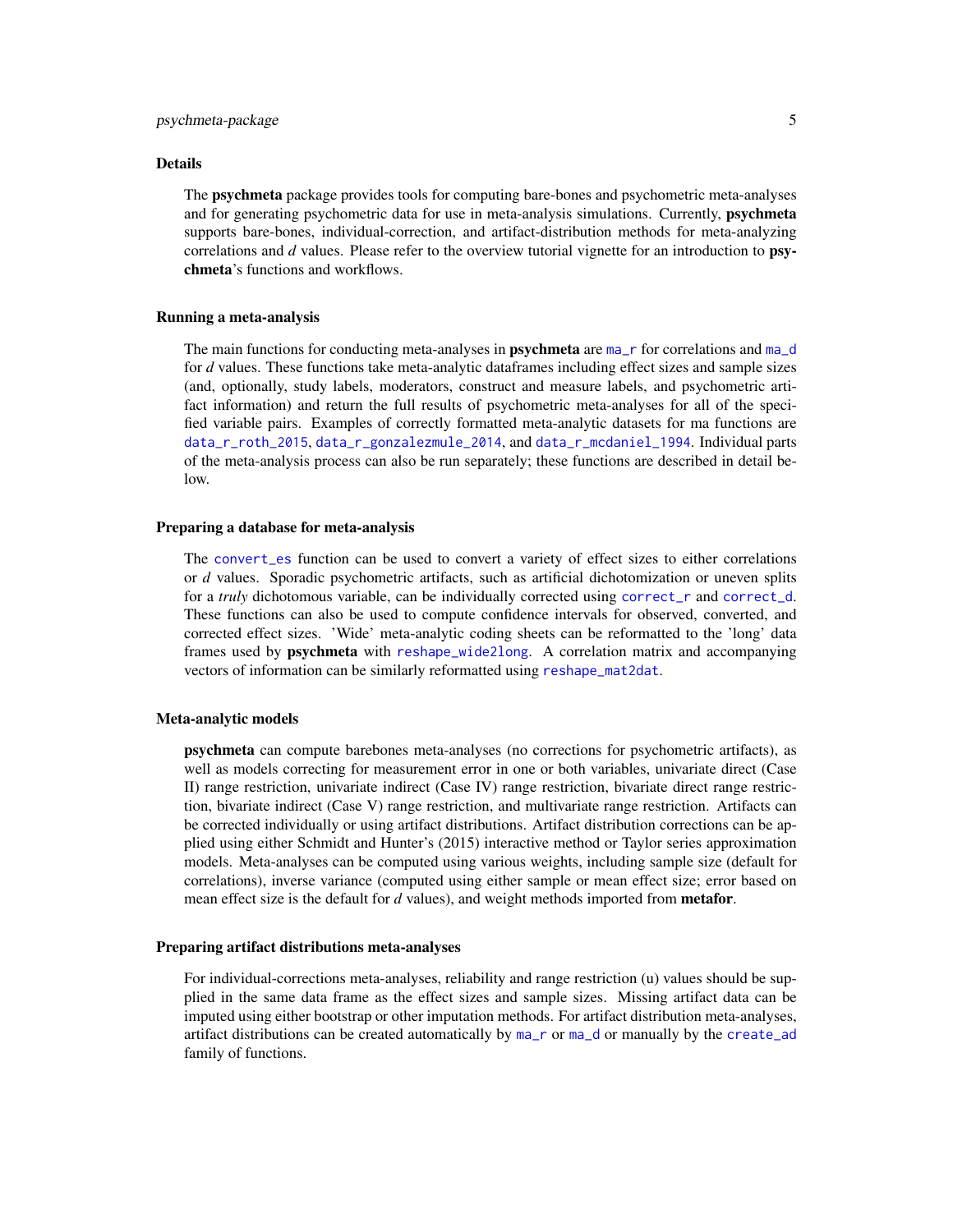#### Moderator analyses

Subgroup moderator analyses are run by supplying a moderator matrix to the  $ma<sub>-</sub>r$  or  $ma<sub>-</sub>d$  families of functions. Both simple and fully hierarchical moderation can be computed. Subgroup moderator analysis results are shown by passing an ma\_obj to print(). Meta-regression analyses can be run using [metareg](#page-171-1).

#### Reporting results and supplemental analyses

Meta-analysis results can be viewed by passing an ma object to print(). Bootstrap confidence intervals, leave one out analyses, and other sensitivity analyses are available in [sensitivity](#page-187-1). Supplemental heterogeneity statistics (e.g., *Q*, I 2 ) can be computed using [heterogeneity](#page-121-1). Meta-analytic results can be converted between the *r* and *d* metrics using [convert\\_ma](#page-38-1). Each ma\_obj contains a metafor escalc object in ma\$...\$escalc that can be passed to metafor's functions for plotting, publication/availability bias, and other supplemental analyses. Second-order meta-analyses of correlations can be computed using [ma\\_r\\_order2](#page-162-1). Example second-order meta-analysis datasets from Schmidt and Oh (2013) are available. Tables of meta-analytic results can be written as rich text files using the [metabulate](#page-165-1) function, which exports near publication-quality tables that will typically require only minor customization by the user.

#### Simulating psychometric meta-analyses

**psychmeta** can be used to run Monte Carlo simulations for different meta-analytic models. [simulate\\_r\\_sample](#page-200-1) and [simulate\\_d\\_sample](#page-193-1) simulate samples of correlations and *d* values, respectively, with measurement error and/or range restriction artifacts. [simulate\\_r\\_database](#page-197-1) and [simulate\\_d\\_database](#page-190-1) can be used to simulate full meta-analytic databases of sample correlations and *d* values, respecitively, with artifacts. Example datasets fitting different meta-analytic models simulated using these functions are available ([data\\_r\\_meas](#page-71-1), [data\\_r\\_uvdrr](#page-73-1), [data\\_r\\_uvirr](#page-73-2), [data\\_r\\_bvdrr](#page-68-1), [data\\_r\\_bvirr](#page-69-2), [data\\_r\\_meas\\_multi](#page-71-2), and [data\\_d\\_meas\\_multi](#page-68-2)). Additional simulation functions are also available.

#### Author(s)

Maintainer: Jeffrey A. Dahlke <jdahlke@humrro.org>

Authors:

• Brenton M. Wiernik <brenton@psychmeta.com>

Other contributors:

- Wesley Gardiner (Unit tests) [contributor]
- Michael T. Brannick (Testing) [contributor]
- Jack Kostal (Code for reshape mat2dat function) [contributor]
- Sean Potter (Testing; Code for cumulative and leave1out plots) [contributor]
- John Sakaluk (Code for funnel and forest plots) [contributor]
- Yuejia (Mandy) Teng (Testing) [contributor]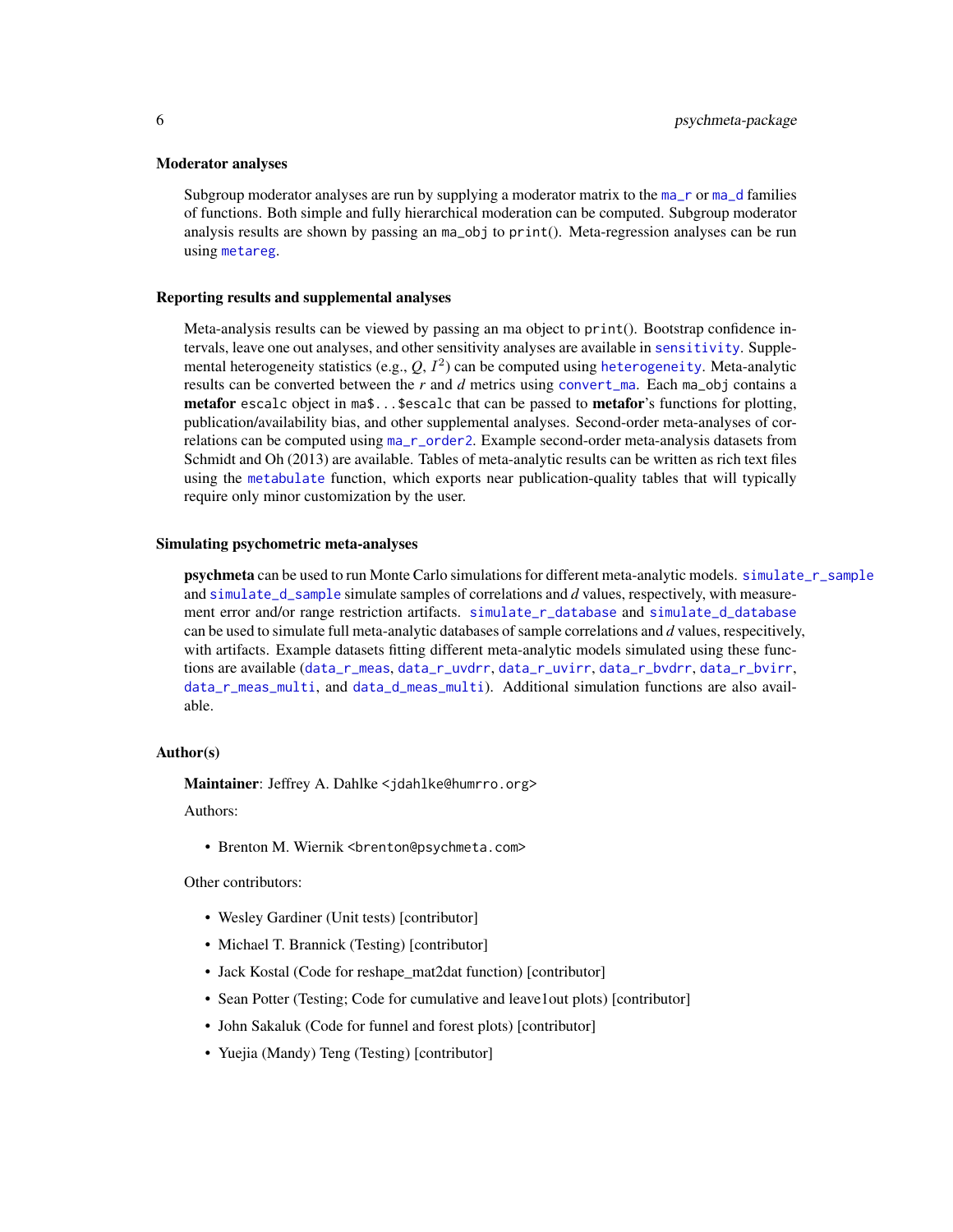# <span id="page-6-0"></span>.ma\_r\_order2 7

# See Also

Useful links:

• Report bugs at <https://github.com/psychmeta/psychmeta/issues>

| .ma_r_order2 |                        | Internal function for computing individual-correction meta-analyses |  |
|--------------|------------------------|---------------------------------------------------------------------|--|
|              | <i>of correlations</i> |                                                                     |  |

## Description

Internal function for computing individual-correction meta-analyses of correlations

## Usage

```
.ma_r_order2(data, type = "all", run_lean = FALSE, ma_arg_list)
```
## Arguments

| data        | Data frame of individual-correction information.                                                                                                                                                                                             |
|-------------|----------------------------------------------------------------------------------------------------------------------------------------------------------------------------------------------------------------------------------------------|
| type        | Type of correlation to be meta-analyzed: "ts" for true score, "vgx" for validity<br>generalization with "X" as the predictor, "vgy" for for validity generalization<br>with "X" as the predictor, and "all" for the complete set of results. |
| run_lean    | If TRUE, the meta-analysis will not generate a data object. Meant to speed up<br>bootstrap analyses that do not require supplemental output.                                                                                                 |
| ma_arg_list | List of arguments to be used in the meta-analysis function.                                                                                                                                                                                  |

## Value

A meta-analytic table and a data frame.

.tau\_squared\_m\_solver *tau\_m\_squared Solver*

## Description

Function to solve for tau\_m\_squared (outlier-robust estimator of tau\_squared based on absolute deviations from median)

## Usage

.tau\_squared\_m\_solver(Q\_m, wi, k)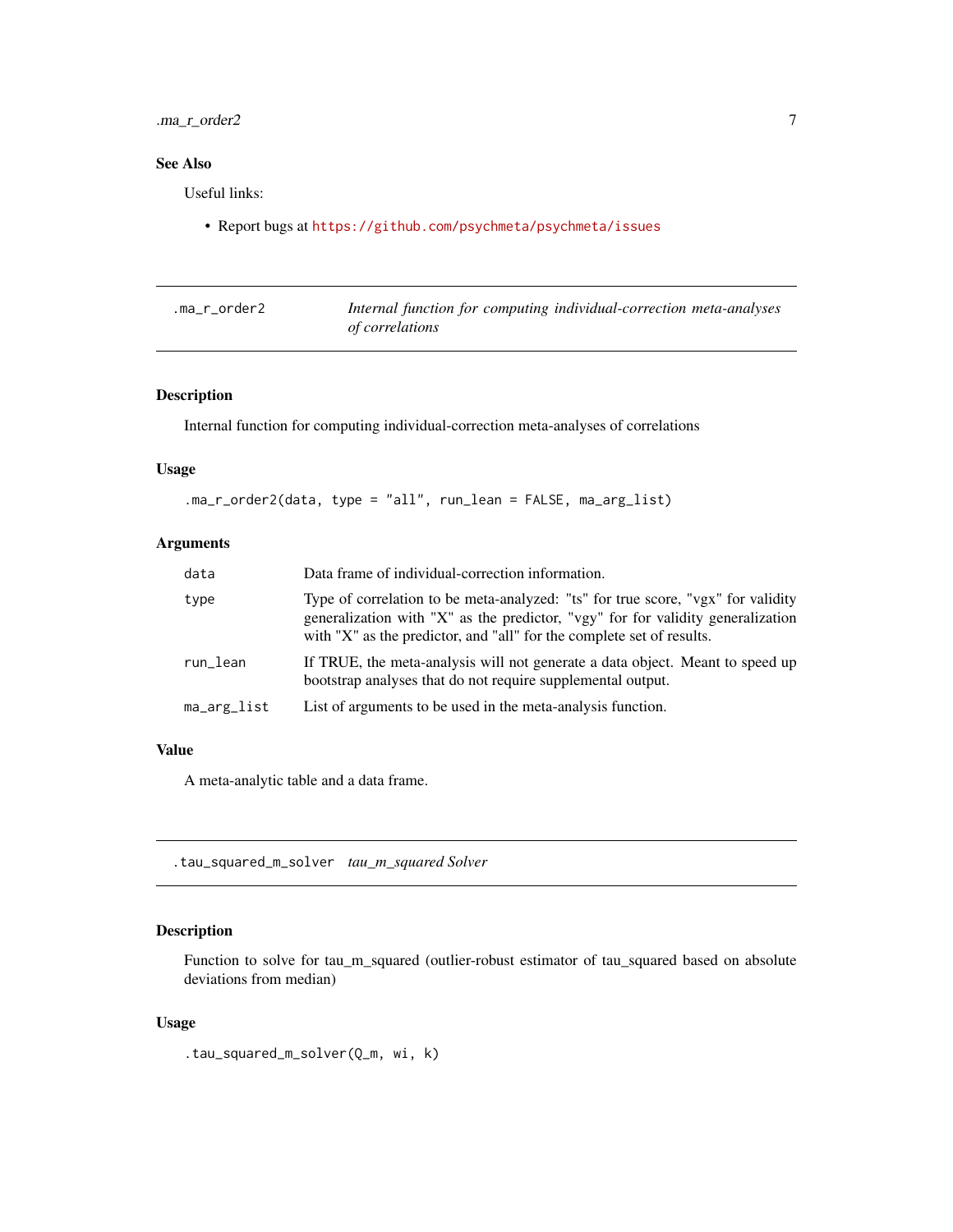# <span id="page-7-0"></span>Arguments

| Om  | The O r statistic.                                        |
|-----|-----------------------------------------------------------|
| wi  | Vector of inverse within-study sampling variances.        |
| – k | The number of effect sizes included in the meta-analysis. |

# Value

tau\_r\_squared

# Author(s)

Lifeng Lin and Haitao Chu

.tau\_squared\_r\_solver *tau\_r\_squared Solver*

## Description

Function to solve for tau\_r\_squared (outlier-robust estimator of tau\_squared based on absolute deviations from mean)

## Usage

.tau\_squared\_r\_solver(Q\_r, wi)

## Arguments

| $0_r$ | The O r statistic.                                 |
|-------|----------------------------------------------------|
| wi    | Vector of inverse within-study sampling variances. |

## Value

tau\_r\_squared

# Author(s)

Lifeng Lin and Haitao Chu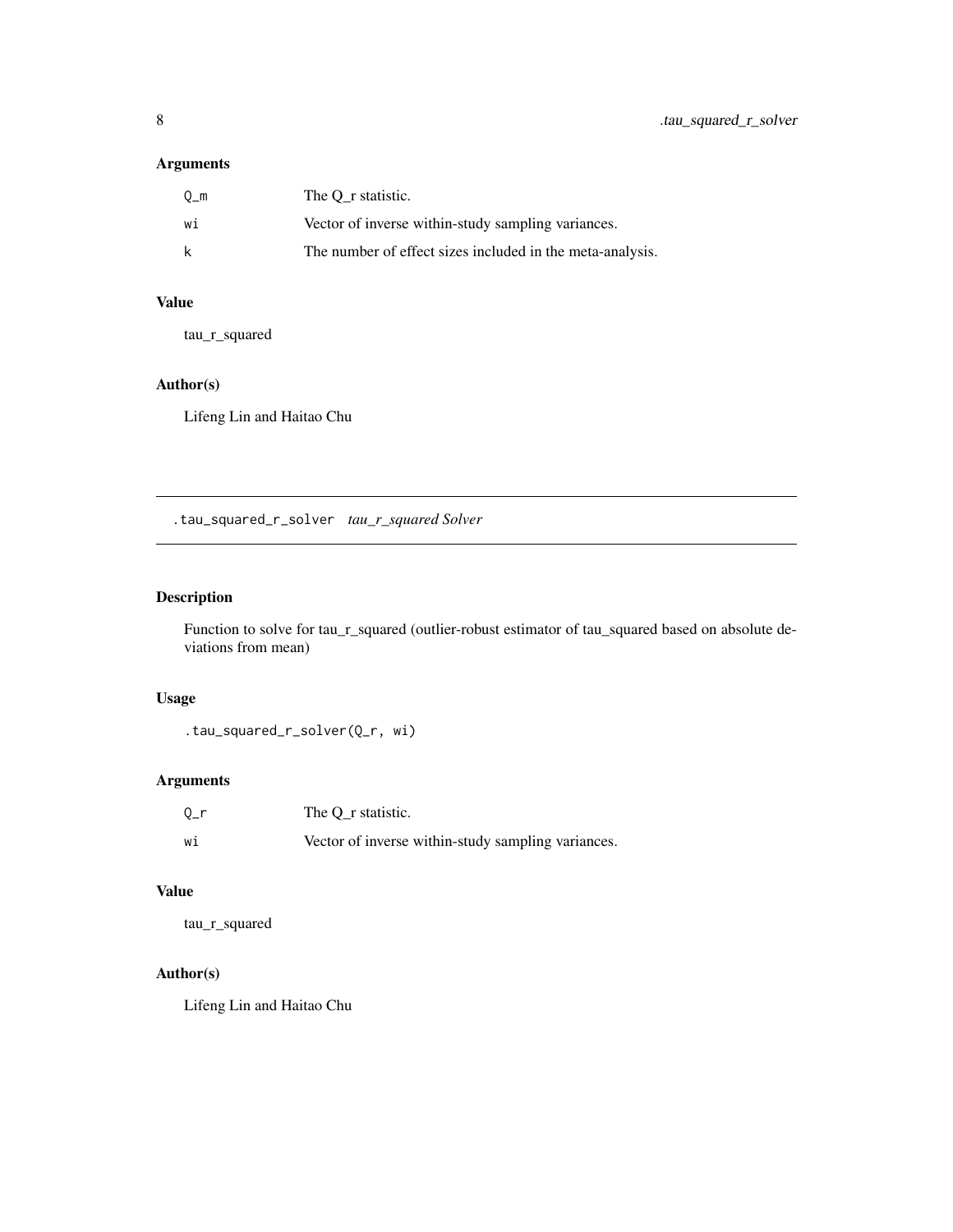<span id="page-8-0"></span>adjust\_n\_d *Adjusted sample size for a non-Cohen* d *value for use in a metaanalysis of Cohen's* d *values*

## Description

This function is used to convert a non-Cohen *d* value (e.g., Glass'  $\Delta$ ) to a Cohen's *d* value by identifying the sample size of a Cohen's *d* that has the same standard error as the non-Cohen *d*. This function permits users to account for the influence of sporadic corrections on the sampling variance of *d* prior to use in a meta-analysis.

## Usage

adjust\_n\_d(d, var\_e, p = NA)

## Arguments

|       | Vector of non-Cohen d standardized mean differences.                                          |
|-------|-----------------------------------------------------------------------------------------------|
| var e | Vector of error variances of standardized mean differences.                                   |
|       | Proportion of participants in a study belonging to one of the two groups being<br>contrasted. |

## Details

## The adjusted sample size is computed as:

$$
n_{adjusted} = \frac{d^2p(1-p)+2}{2p(1-p)var_e}
$$

## Value

A vector of adjusted sample sizes.

#### References

Schmidt, F. L., & Hunter, J. E. (2015). *Methods of meta-analysis: Correcting error and bias in research findings* (3rd ed.). Thousand Oaks, CA: SAGE. <https://doi.org/10/b6mg>. Chapter 7 (Equations 7.23 and 7.23a).

# Examples

 $adjust_n_d(d = 1, var_e = .03, p = NA)$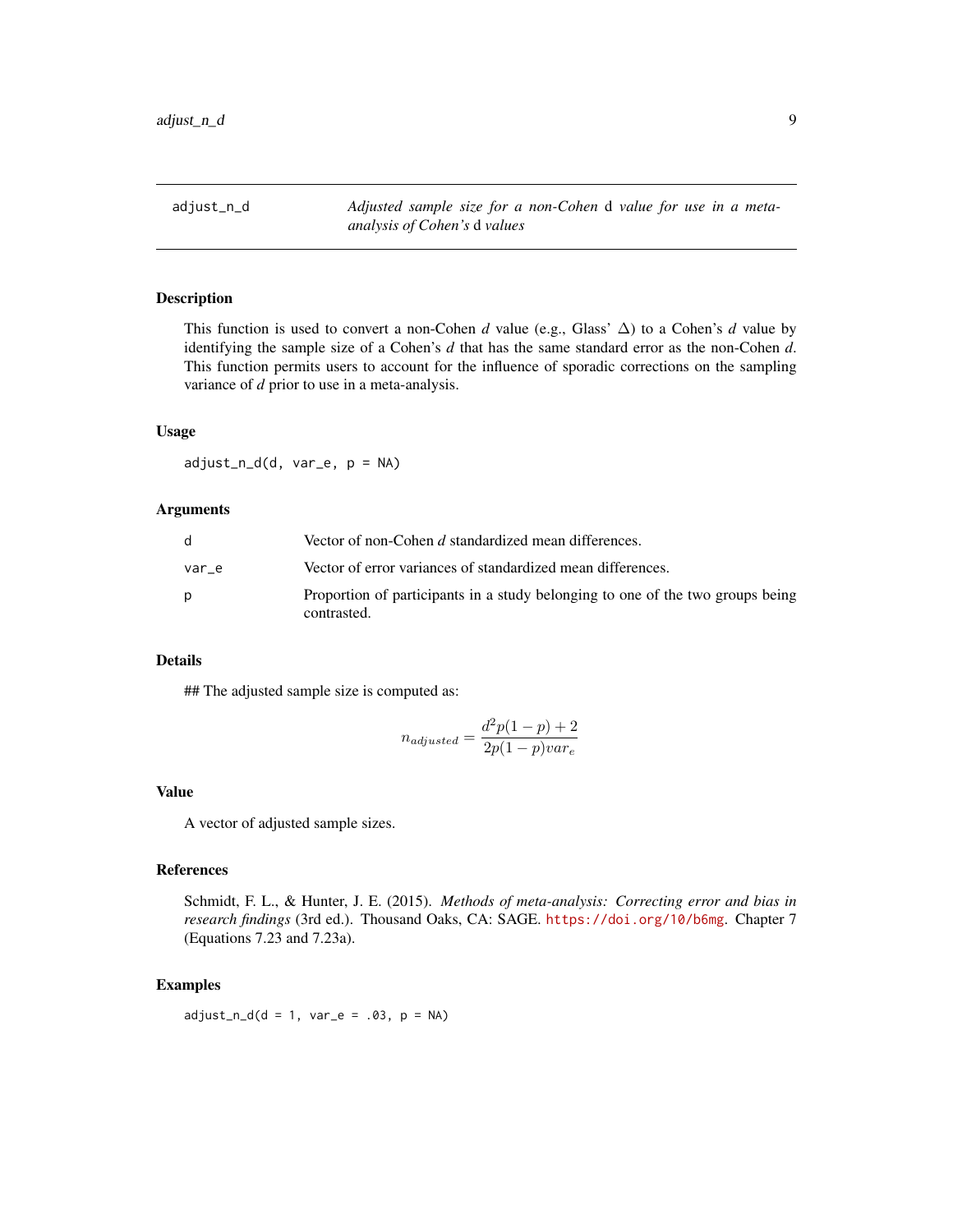<span id="page-9-0"></span>adjust\_n\_r *Adjusted sample size for a non-Pearson correlation coefficient for use in a meta-analysis of Pearson correlations*

## Description

This function is used to compute the adjusted sample size of a non-Pearson correlation (e.g., a tetrachoric correlation) based on the correlation and its estimated error variance. This function allows users to adjust the sample size of a correlation corrected for sporadic artifacts (e.g., unequal splits of dichotomous variables, artificial dichotomization of continuous variables) prior to use in a meta-analysis.

#### Usage

adjust\_n\_r(r, var\_e)

## Arguments

| r     | Vector of correlations.    |
|-------|----------------------------|
| var e | Vector of error variances. |

## Details

The adjusted sample size is computed as:

$$
n_{adjusted} = \frac{(r^2 - 1)^2 + var_e}{var_e}
$$

#### Value

A vector of adjusted sample sizes.

# References

Schmidt, F. L., & Hunter, J. E. (2015). *Methods of meta-analysis: Correcting error and bias in research findings* (3rd ed.). Thousand Oaks, CA: SAGE. <https://doi.org/10/b6mg>. Equation 3.7.

#### Examples

 $adjust_n_r(r = .3, var_e = .01)$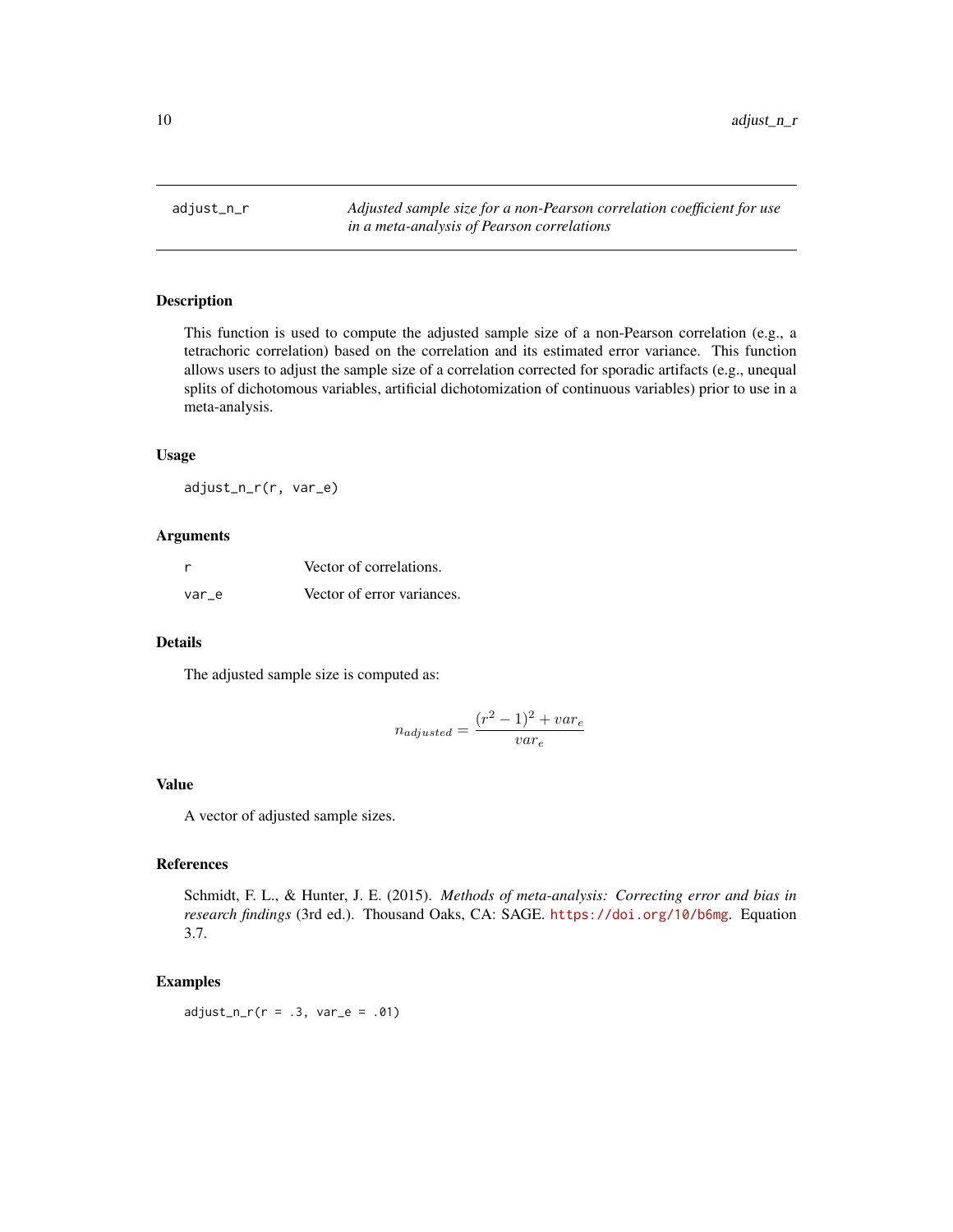<span id="page-10-0"></span>anova.ma\_psychmeta *Wald-type tests for moderators in psychmeta meta-analyses*

## Description

This function computes Wald-type pairwise comparisons for each level of categorical moderators for an ma\_psychmeta object, as well as an ombnibus one-way ANOVA test (equal variance not assumed).

Currently, samples across moderator levels are assumed to be indepdent.

## Usage

```
## S3 method for class 'ma_psychmeta'
anova(
 object,
  ...,
 analyses = "all",
 moderators = NULL,
 L = NULL,ma_obj2 = NULL,ma_method = c("bb", "ic", "ad"),
 correction_type = c("ts", "vgx", "vgy"),conf_level = NULL
)
```

| object          | A psychmeta meta-analysis object.                                                                                                                                                                                                                                                                                                                                   |
|-----------------|---------------------------------------------------------------------------------------------------------------------------------------------------------------------------------------------------------------------------------------------------------------------------------------------------------------------------------------------------------------------|
| $\ddots$        | Additional arguments.                                                                                                                                                                                                                                                                                                                                               |
| analyses        | Which analyses to to test moderators for? Can be either "all" to test moderators<br>for all meta-analyses in the object (default) or a list containing one or more of<br>the arguments construct, construct_pair, pair_id, k_min, and N_min. See<br>filter_ma() for details. Note that analysis_id should not be used. If k_min<br>is not supplied, it is set to 2. |
| moderators      | A character vector of moderators to test. If NULL, all categorical moderators are<br>tested.                                                                                                                                                                                                                                                                        |
| L               | A named list with with elements specifying set of linear contrasts for each vari-<br>able in moderators. (Not yet implemented.)                                                                                                                                                                                                                                     |
| $ma_obj2$       | A second psychmeta meta-analysis object to compare to object (Not yet imple-<br>mented.)                                                                                                                                                                                                                                                                            |
| ma_method       | Meta-analytic methods to be included. Valid options are: "bb", "ic", and "ad"                                                                                                                                                                                                                                                                                       |
| correction_type |                                                                                                                                                                                                                                                                                                                                                                     |
|                 | Types of meta-analytic corrections to be incldued. Valid options are: "ts", "vgx",<br>and "vgy"                                                                                                                                                                                                                                                                     |
| conf_level      | Confidence level to define the width of confidence intervals (defaults to value<br>set when object was fit)                                                                                                                                                                                                                                                         |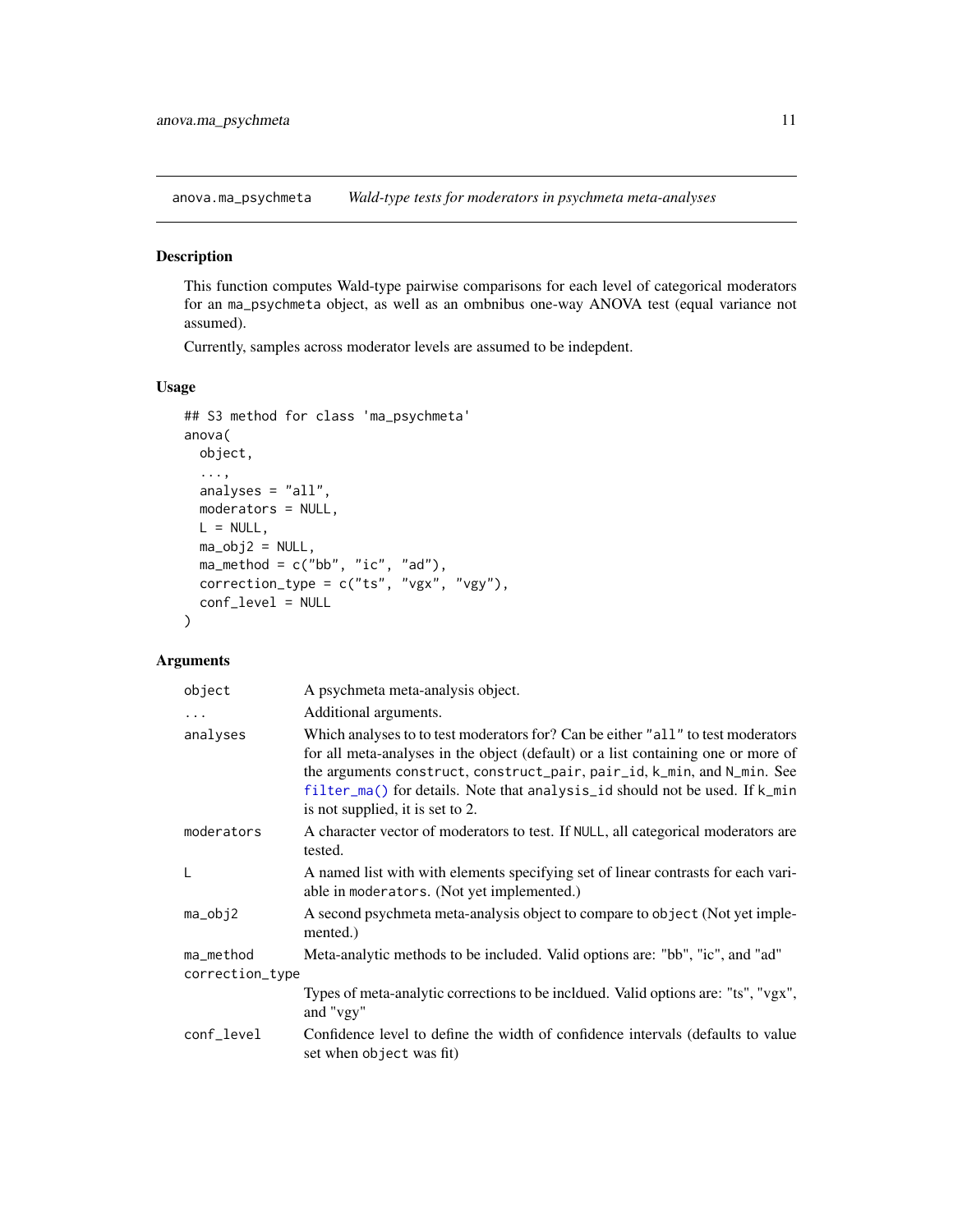## <span id="page-11-0"></span>Value

An object of class anova.ma\_psychmeta. A tibble with a row for each construct pair in object and a column for each moderator tested. Cells lists of contrasts tested.

#### Note

Currently, only simple (single) categorical moderators (one-way ANOVA) are supported.

## Examples

```
ma_obj \leq ma_r(rxyi, n, construct_x = x_name, construct_y = y_name,moderators = moderator, data = data_r_meas_multi)
```
anova(ma\_obj)

composite\_d\_matrix *Matrix formula to estimate the standardized mean difference associated with a weighted or unweighted composite variable*

## Description

This function is a wrapper for [composite\\_r\\_matrix](#page-15-1) that converts *d* values to correlations, computes the composite correlation implied by the *d* values, and transforms the result back to the *d* metric.

#### Usage

```
composite_d_matrix(d_vec, r_mat, wt_vec, p = 0.5)
```
## Arguments

| $d$ vec   | Vector of standardized mean differences associated with variables in the com-<br>posite to be formed.     |
|-----------|-----------------------------------------------------------------------------------------------------------|
| $r$ _mat  | Correlation matrix from which the composite is to be computed.                                            |
| $wt\_vec$ | Weights to be used in forming the composite (by default, all variables receive<br>equal weight).          |
| р         | The proportion of cases in one of the two groups used the compute the standard-<br>ized mean differences. |

## Details

The composite *d* value is computed by converting the vector of *d* values to correlations, computing the composite correlation (see composite\_r\_matrix), and transforming that composite back into the *d* metric. See "Details" of [composite\\_r\\_matrix](#page-15-1) for the composite computations.

#### Value

The estimated standardized mean difference associated with the composite variable.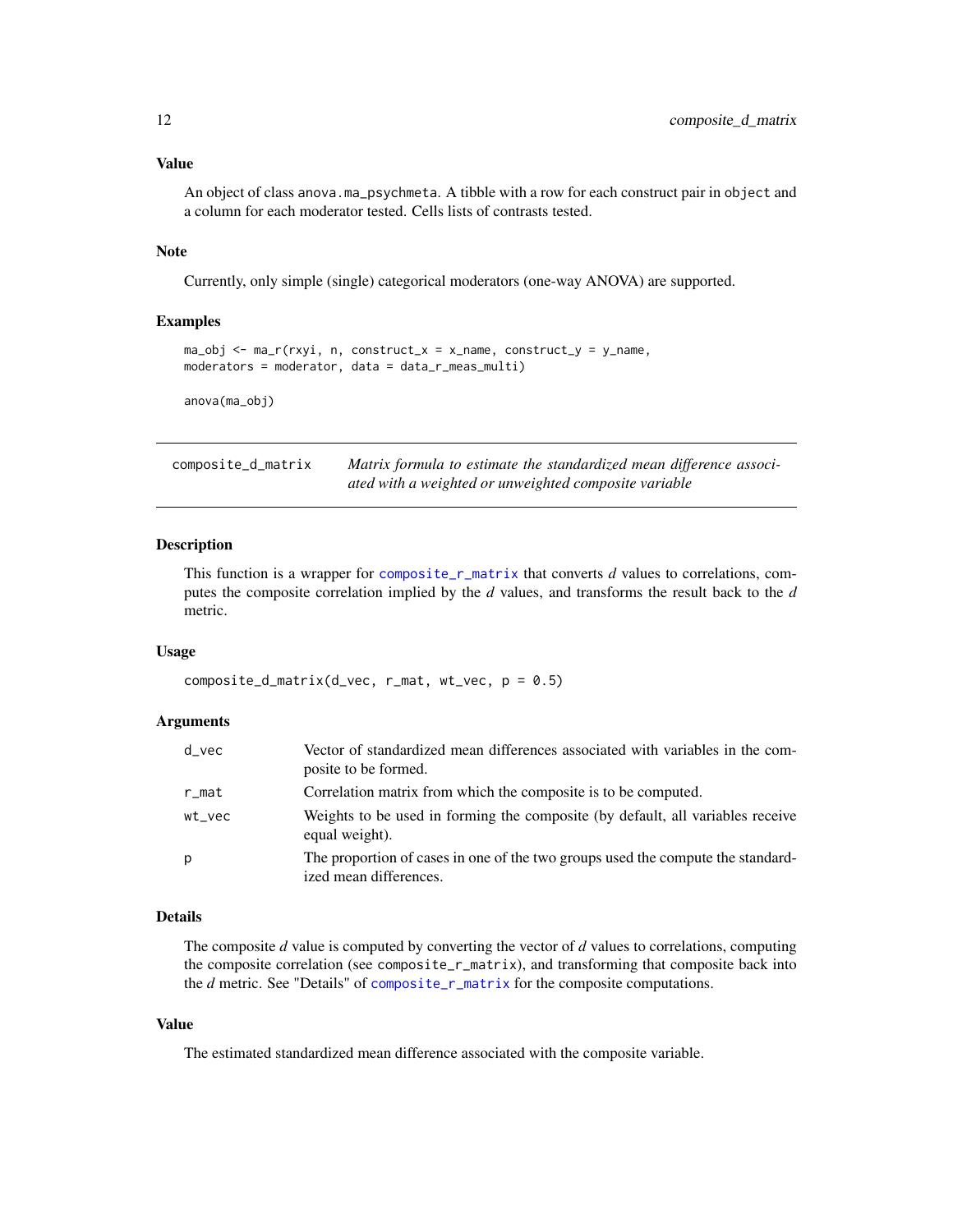<span id="page-12-0"></span>composite\_d\_scalar 13

## Examples

```
composite_d_matrix(d\_vec = c(1, 1), r_matrix = matrix(c(1, .7, .7, 1), 2, 2),wt\_vec = c(1, 1), p = .5)
```
composite\_d\_scalar *Scalar formula to estimate the standardized mean difference associated with a composite variable*

## Description

This function estimates the *d* value of a composite of X variables, given the mean *d* value of the individual X values and the mean correlation among those variables.

## Usage

```
composite_d_scalar(
  mean_d,
 mean_intercor,
 k_vars,
  p = 0.5,
  partial_intercor = FALSE
\lambda
```
## Arguments

| mean_d           | The mean standardized mean differences associated with variables in the com-<br>posite to be formed.                                                             |
|------------------|------------------------------------------------------------------------------------------------------------------------------------------------------------------|
| mean_intercor    | The mean correlation among the variables in the composite.                                                                                                       |
| k_vars           | The number of variables in the composite.                                                                                                                        |
| p                | The proportion of cases in one of the two groups used the compute the standard-<br>ized mean differences.                                                        |
| partial_intercor |                                                                                                                                                                  |
|                  | Logical scalar determining whether the intercor represents the partial (i.e.,<br>within-group) correlation among variables (TRUE) or the overall correlation be- |

within-group) correlation among variables (TRUE) or the overall correlation between variables (FALSE).

#### Details

There are two different methods available for computing such a composite, one that uses the partial intercorrelation among the X variables (i.e., the average within-group correlation) and one that uses the overall correlation among the X variables (i.e., the total or mixture correlation across groups).

If a partial correlation is provided for the interrelationships among variables, the following formula is used to estimate the composite *d* value:

$$
d_X=\frac{\bar d_{x_i}k}{\sqrt{\bar\rho_{x_ix_j}k^2+\left(1-\bar\rho_{x_ix_j}\right)k}}
$$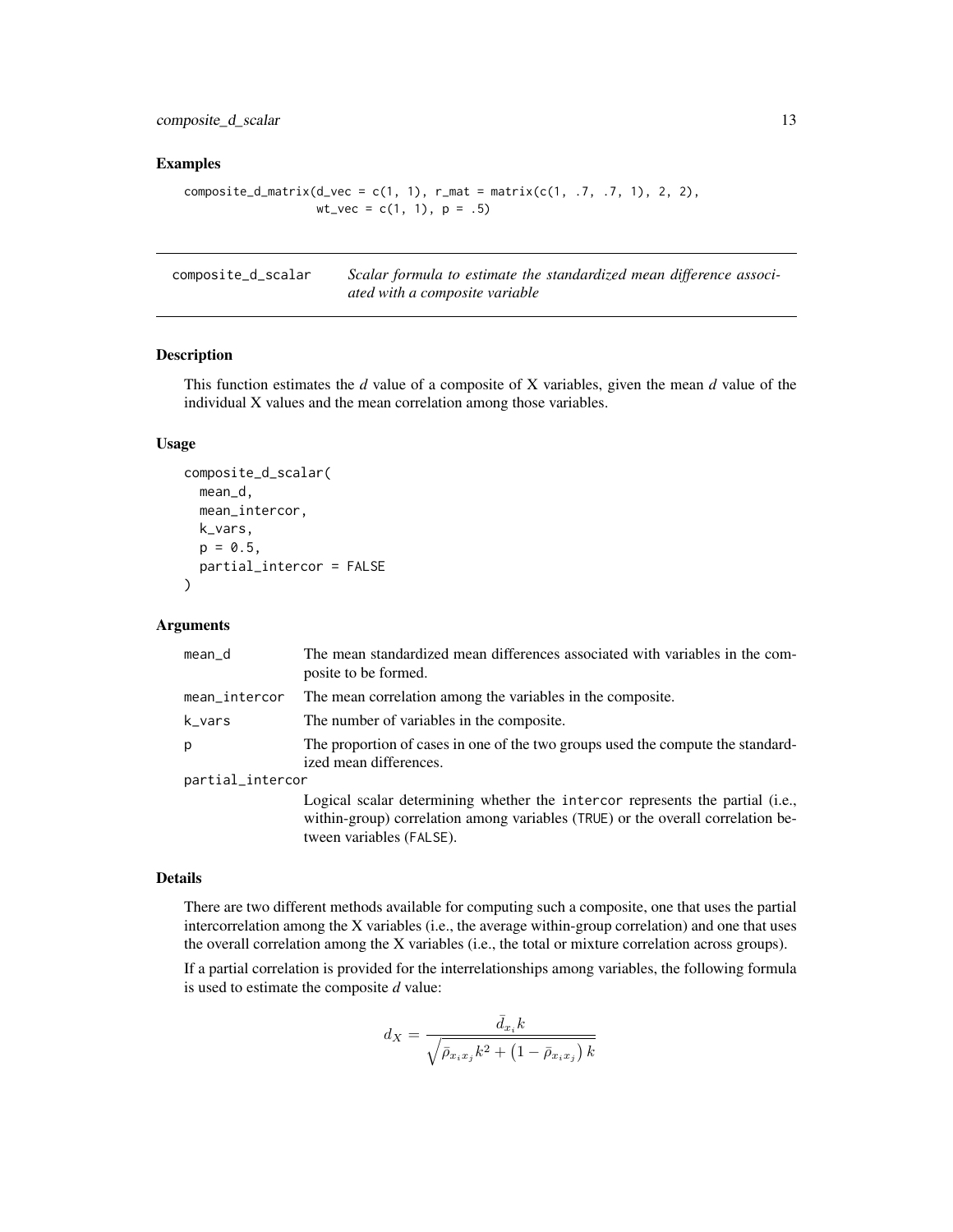<span id="page-13-0"></span>where  $d_X$  is the composite d value,  $\bar{d}_{x_i}$  is the mean *d* value,  $\bar{p}_{x_ix_j}$  is the mean intercorrelation among the variables in the composite, and *k* is the number of variables in the composite. Otherwise, the composite *d* value is computed by converting the mean *d* value to a correlation, computing the composite correlation (see [composite\\_r\\_scalar](#page-16-1) for formula), and transforming that composite back into the *d* metric.

## Value

The estimated standardized mean difference associated with the composite variable.

## References

Rosenthal, R., & Rubin, D. B. (1986). Meta-analytic procedures for combining studies with multiple effect sizes. *Psychological Bulletin, 99*(3), 400–406.

## Examples

```
composite_d_scalar(mean_d = 1, mean_intercor = .7, k_vars = 2, p = .5)
```
composite\_rel\_matrix *Matrix formula to estimate the reliability of a weighted or unweighted composite variable*

## Description

This function computes the reliability of a variable that is a weighted or unweighted composite of other variables.

## Usage

```
composite_rel_matrix(rel_vec, r_mat, sd_vec, wt_vec = rep(1, length(rel_vec)))
```

| rel_vec   | Vector of reliabilities associated with variables in the composite to be formed.                 |
|-----------|--------------------------------------------------------------------------------------------------|
| r_mat     | Correlation matrix from which the composite is to be computed.                                   |
| sd vec    | Vector of standard deviations associated with variables in the composite to be<br>formed.        |
| $wt\_vec$ | Weights to be used in forming the composite (by default, all variables receive<br>equal weight). |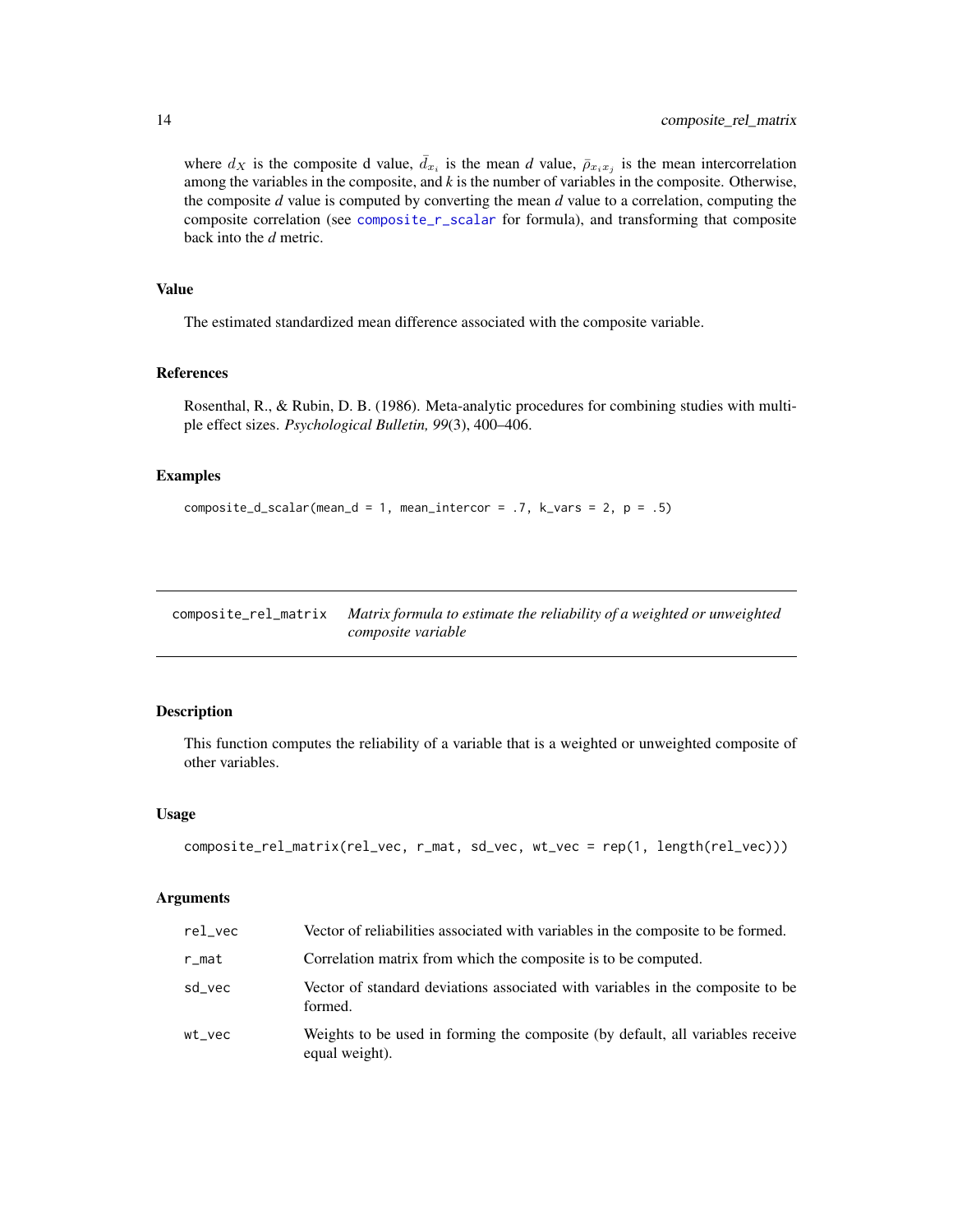## <span id="page-14-0"></span>Details

This function treats measure-specific variance as reliable.

The Mosier composite formula is computed as:

$$
\rho_{XX} = \frac{\mathbf{w}^T (\mathbf{r} \circ \mathbf{s}) + \mathbf{w}^T \mathbf{S} \mathbf{w} - \mathbf{w}^T \mathbf{s}}{\mathbf{w}^T \mathbf{S} \mathbf{w}}
$$

where  $\rho_{XX}$  is a composite reliability estimate, r is a vector of reliability estimates, w is a vector of weights, S is a covariance matrix, and s is a vector of variances (i.e., the diagonal elements of S).

## Value

The estimated reliability of the composite variable.

## References

Mosier, C. I. (1943). On the reliability of a weighted composite. *Psychometrika, 8*(3), 161–168. <https://doi.org/10.1007/BF02288700>

Schmidt, F. L., & Hunter, J. E. (2015). *Methods of meta-analysis: Correcting error and bias in research findings* (3rd ed.). Thousand Oaks, CA: Sage. <https://doi.org/10/b6mg>. pp. 441 - 447.

## Examples

composite\_rel\_matrix(rel\_vec = c(.8, .8),  $r_m$ at = matrix(c(1, .4, .4, 1), 2, 2), sd\_vec = c(1, 1))

composite\_rel\_scalar *Scalar formula to estimate the reliability of a composite variable*

## Description

This function computes the reliability of a variable that is a unit-weighted composite of other variables.

#### Usage

composite\_rel\_scalar(mean\_rel, mean\_intercor, k\_vars)

| mean rel      | The mean reliability of variables in the composite.        |
|---------------|------------------------------------------------------------|
| mean intercor | The mean correlation among the variables in the composite. |
| k vars        | The number of variables in the composite.                  |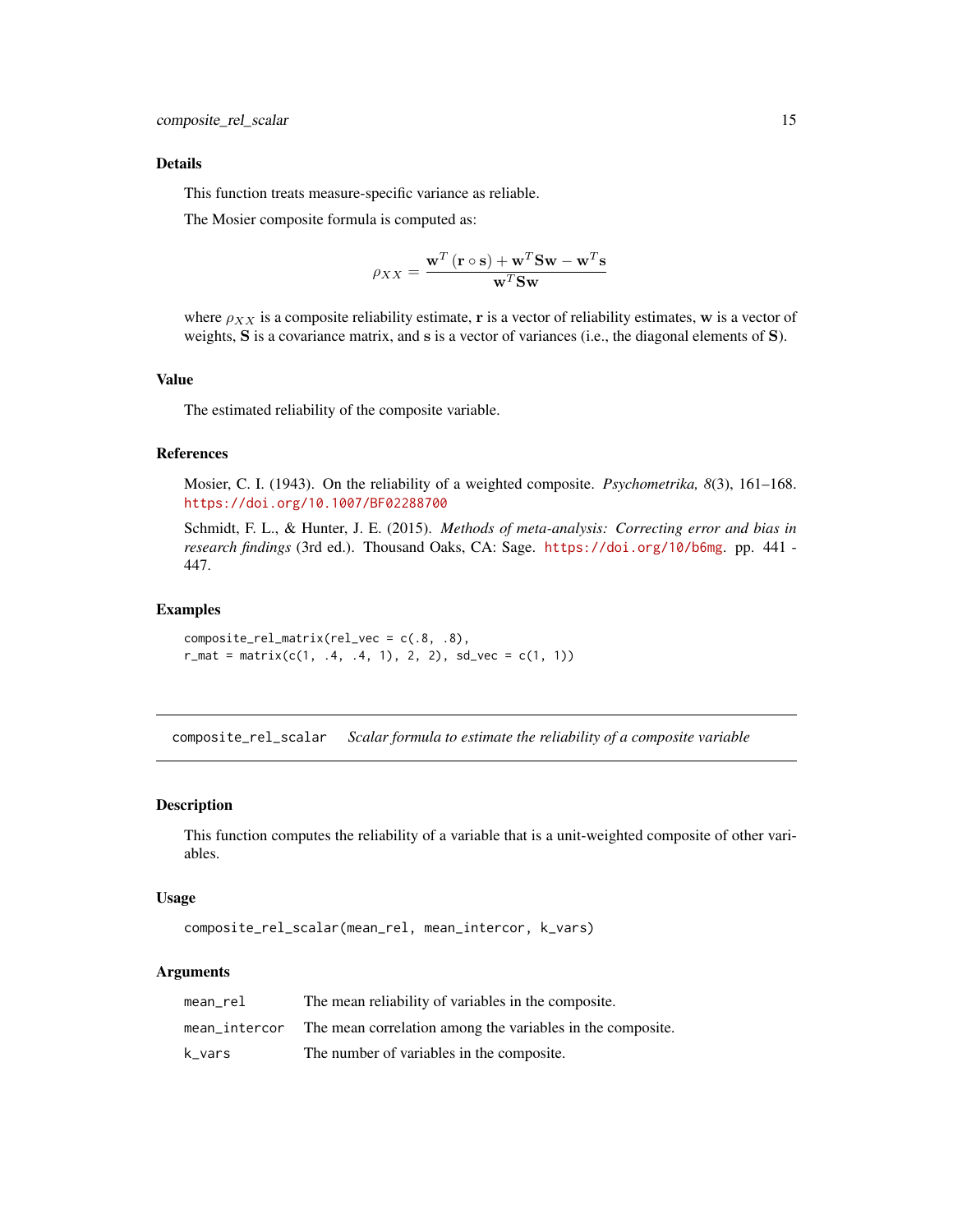## <span id="page-15-0"></span>Details

The Mosier composite formula is computed as:

$$
\rho_{XX} = \frac{\bar{\rho}_{x_ix_i}k + k(k-1)\,\bar{\rho}_{x_ix_j}}{k + k(k-1)\,\bar{\rho}_{x_ix_j}}
$$

where  $\bar{\rho}_{x_ix_i}$  is the mean reliability of variables in the composite,  $\bar{\rho}_{x_ix_j}$  is the mean intercorrelation among variables in the composite, and *k* is the number of variables in the composite.

## Value

The estimated reliability of the composite variable.

## References

Mosier, C. I. (1943). On the reliability of a weighted composite. *Psychometrika, 8*(3), 161–168. <https://doi.org/10.1007/BF02288700>

Schmidt, F. L., & Hunter, J. E. (2015). *Methods of meta-analysis: Correcting error and bias in research findings* (3rd ed.). Thousand Oaks, CA: Sage. <https://doi.org/10/b6mg>. pp. 441 - 447.

## Examples

```
composite_rel_scalar(mean_rel = .8, mean_intercor = .4, k_vars = 2)
```
<span id="page-15-1"></span>

| composite_r_matrix | Matrix formula to estimate the correlation between two weighted or |
|--------------------|--------------------------------------------------------------------|
|                    | unweighted composite variables                                     |

## Description

This function computes the weighted (or unweighted, by default) composite correlation between a set of X variables and a set of Y variables.

#### Usage

```
composite_r_matrix(
  r_mat,
 x_col,
 y_col,
 wt\_vec_x = rep(1, length(x_col)),wt\_vec_y = rep(1, length(y_col)))
```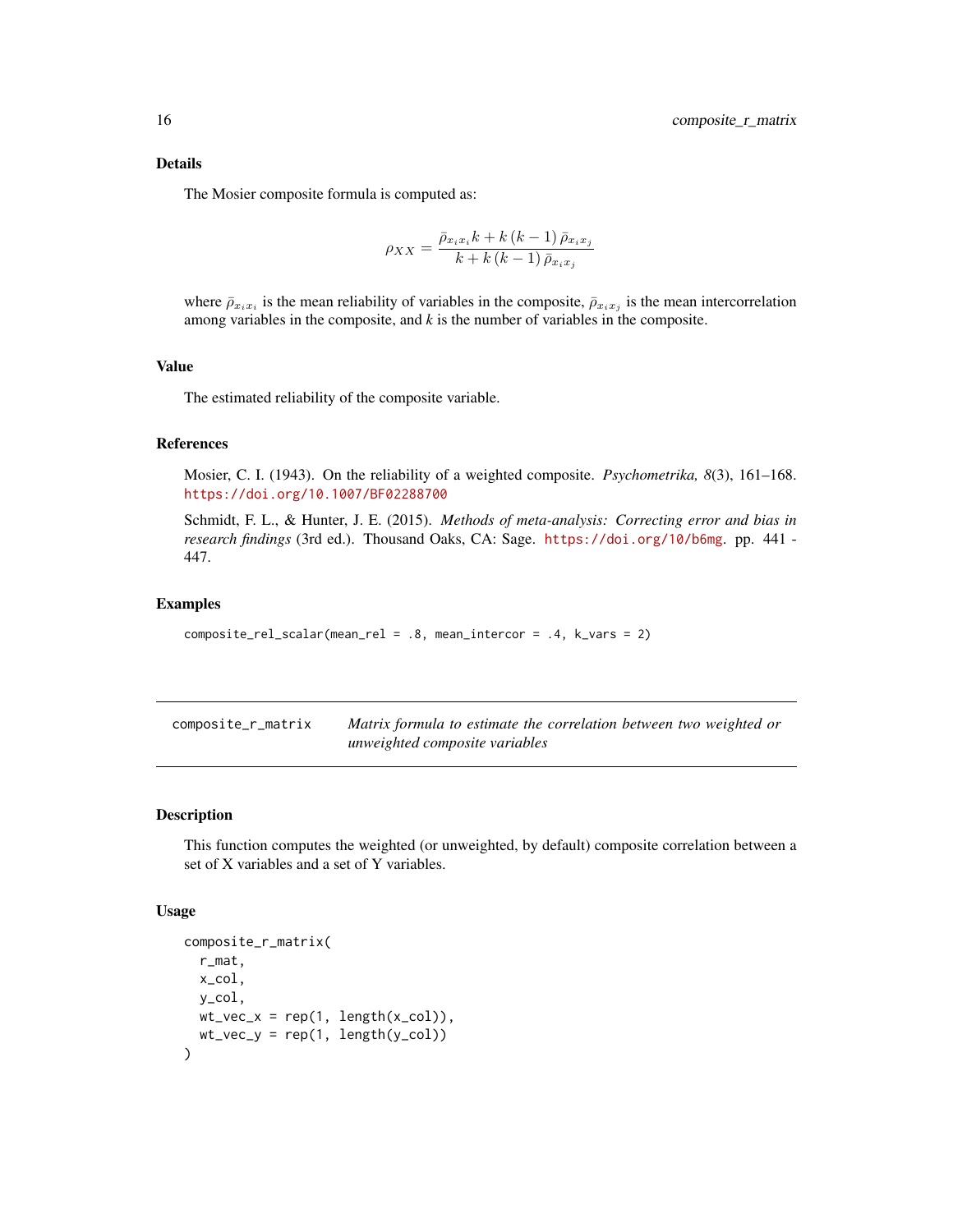## <span id="page-16-0"></span>Arguments

| $r$ _mat | Correlation matrix from which composite correlations are to be computed.                                                                         |
|----------|--------------------------------------------------------------------------------------------------------------------------------------------------|
| x_col    | Column indices of variables from 'r_mat' in the X composite (specify a single<br>variable if Y is an observed variable rather than a composite). |
| y_col    | Column indices of variables from 'r_mat' in the Y composite (specify a single<br>variable if Y is an observed variable rather than a composite). |
| wt_vec_x | Weights to be used in forming the X composite (by default, all variables receive<br>equal weight).                                               |
| wt_vec_v | Weights to be used in forming the Y composite (by default, all variables receive<br>equal weight).                                               |

## Details

This is computed as:

$$
\rho_{XY}\frac{\mathbf{w}_X^T\mathbf{R}_{XY}\mathbf{w}_Y}{\sqrt{\left(\mathbf{w}_X^T\mathbf{R}_{XX}\mathbf{w}_X\right)\left(\mathbf{w}_Y^T\mathbf{R}_{YY}\mathbf{w}_Y\right)}}
$$

where  $\rho_{XY}$  is the composite correlation, w is a vector of weights, and R is a correlation matrix. The subscripts of w and R indicate the variables indexed within the vector or matrix.

#### Value

A composite correlation

#### References

Mulaik, S. A. (2010). *Foundations of factor analysis*. Boca Raton, FL: CRC Press. pp. 83–84.

## Examples

```
composite_r_scalar(mean_rxy = .3, k_vars_x = 4, mean_intercor_x = .4)
R <- reshape_vec2mat(.4, order = 5)
R[-1,1] <- R[1,-1] <- .3
composite_r_matrix(r_matrix = R, x_col = 2:5, y_col = 1)
```
<span id="page-16-1"></span>

| composite_r_scalar | Scalar formula to estimate the correlation between a composite and |
|--------------------|--------------------------------------------------------------------|
|                    | another variable or between two composite variables                |

## Description

This function estimates the correlation between a set of X variables and a set of Y variables using a scalar formula.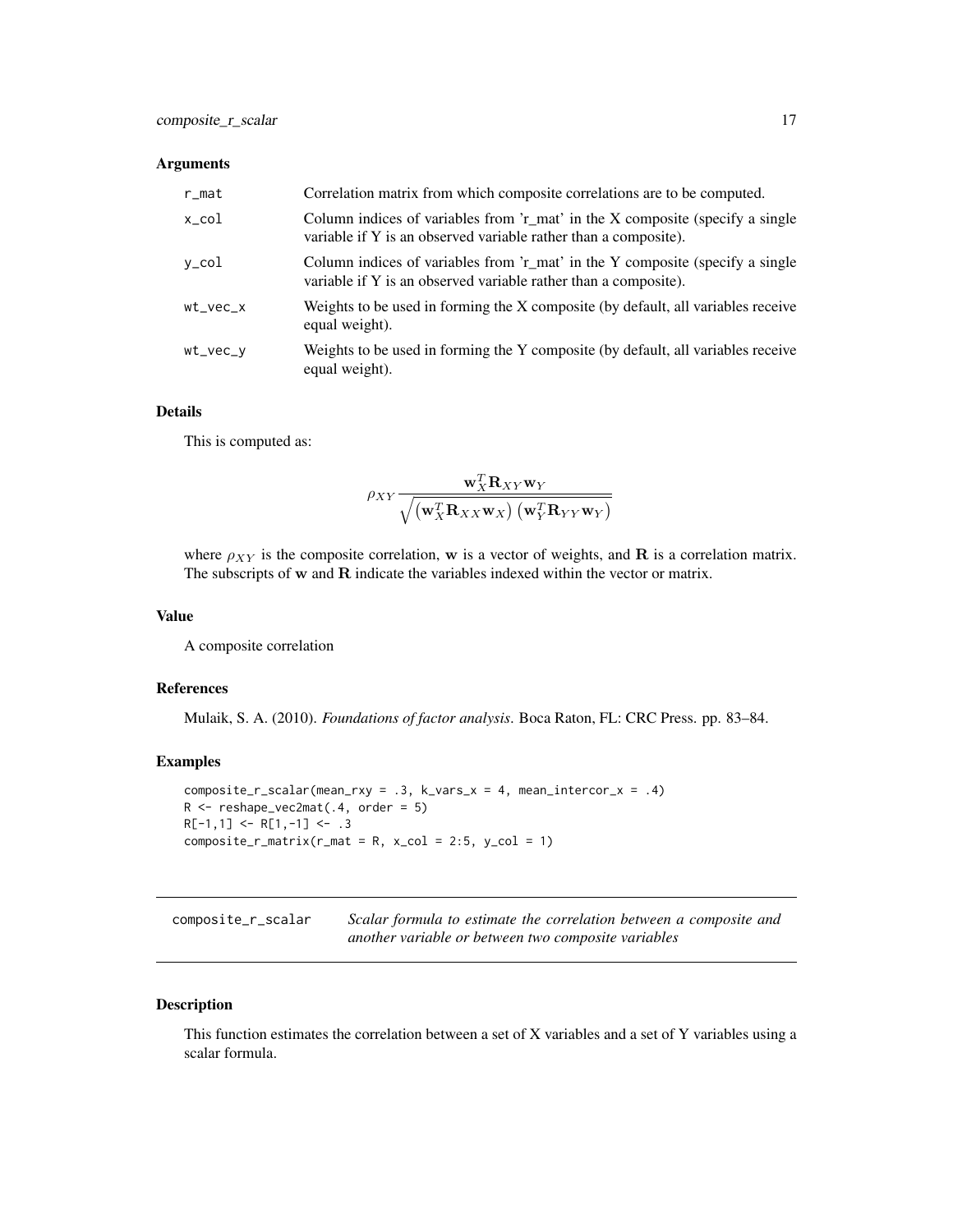## Usage

```
composite_r_scalar(
 mean_rxy,
 k_vars_x = NULL,mean_intercor_x = NULL,
 k_vars_y = NULL,mean_intercor_y = NULL
)
```
#### Arguments

| mean_rxy        | Mean correlation between sets of X and Y variables. |  |  |
|-----------------|-----------------------------------------------------|--|--|
| k_vars_x        | Number of X variables.                              |  |  |
| mean_intercor_x |                                                     |  |  |
|                 | Mean correlation among X variables.                 |  |  |
| k_vars_y        | Number of Y variables.                              |  |  |
| mean_intercor_y |                                                     |  |  |
|                 | Mean correlation among Y variables.                 |  |  |

## Details

The formula to estimate a correlation between one composite variable and one external variable is:

$$
\rho_{Xy} = \frac{\bar{\rho}_{x_iy}}{\sqrt{\frac{1}{k_x} + \frac{k_x - 1}{k_x} \bar{\rho}_{x_i x_j}}}
$$

and the formula to estimate the correlation between two composite variables is:

$$
\rho_{XY} = \frac{\bar{\rho}_{x_i y_j}}{\sqrt{\frac{1}{k_x} + \frac{k-1}{k_x} \bar{\rho}_{x_i x_j}} \sqrt{\frac{1}{k_y} + \frac{k_y - 1}{k_y} \bar{\rho}_{y_i y_j}}}
$$

where  $\bar{\rho}_{x_iy}$  and  $\bar{\rho}_{x_iy_j}$  are mean correlations between the x variables and the y variable(s),  $\bar{\rho}_{x_ix_j}$  is the mean correlation among x variables,  $\bar{\rho}_{y_i y_j}$  is the mean correlation among y variables,  $k_x$  is the number of x variables, and  $k_y$  is the number of y variables.

## Value

A vector of composite correlations

#### References

Ghiselli, E. E., Campbell, J. P., & Zedeck, S. (1981). *Measurement theory for the behavioral sciences*. San Francisco, CA: Freeman. p. 163-164.

Schmidt, F. L., & Hunter, J. E. (2015). *Methods of meta-analysis: Correcting error and bias in research findings* (3rd ed.). Thousand Oaks, CA: Sage. <https://doi.org/10/b6mg>. pp. 441 - 447.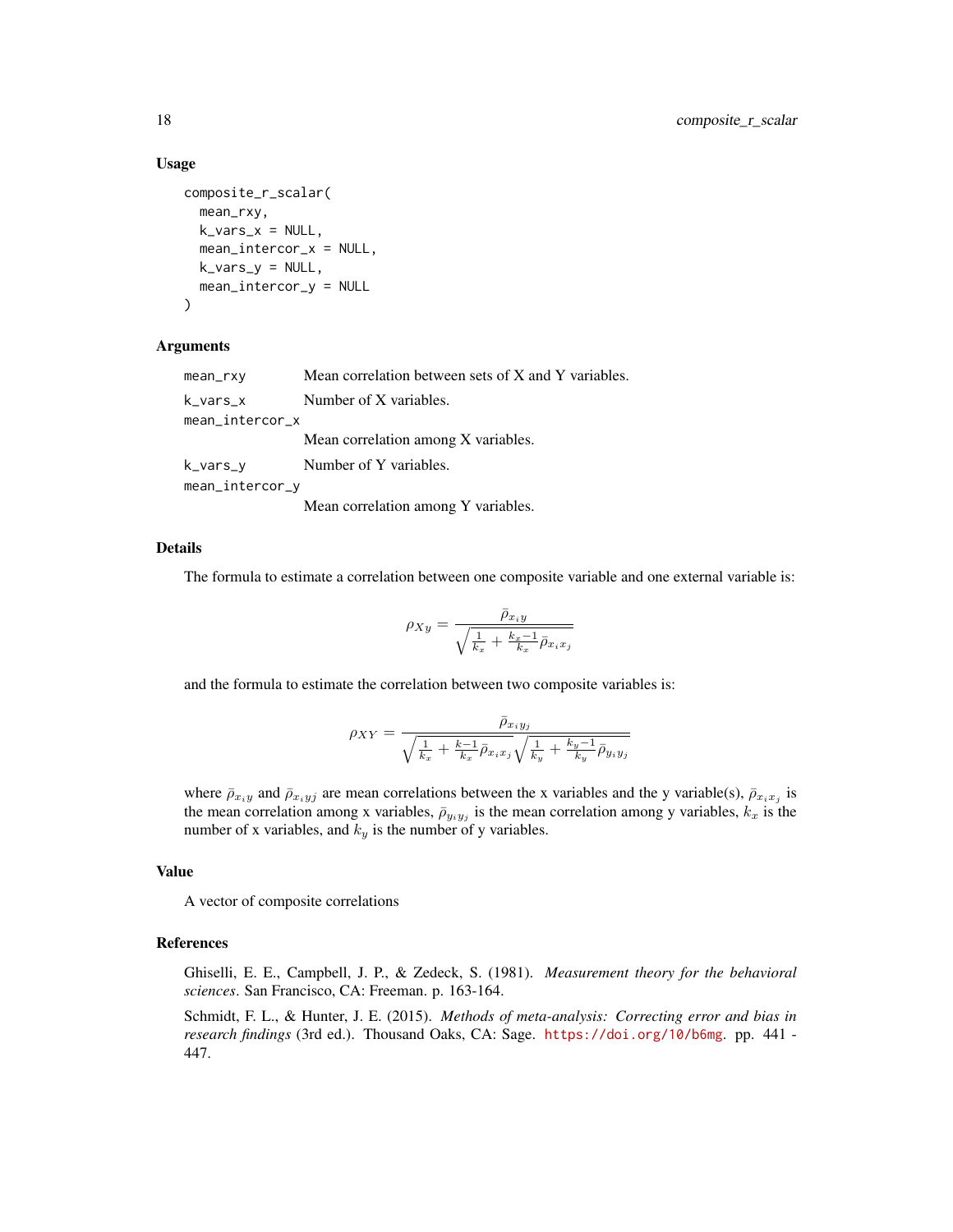## <span id="page-18-0"></span>composite\_u\_matrix 19

#### Examples

```
## Composite correlation between 4 variables and an outside variable with which
## the four variables correlate .3 on average:
composite_r_scalar(mean_rxy = .3, k_vars_x = 4, mean_intercor_x = .4)
## Correlation between two composites:
composition(mean_rxy = .3, k_vars_x = 2, mean_intercor_x = .5,k_vars_y = 2, mean_intercor_y = .2)
```
composite\_u\_matrix *Matrix formula to estimate the u ratio of a composite variable*

## Description

This function estimates the u ratio of a composite variable when at least one matrix of correlations (restricted or unrestricted) among the variables is available.

#### Usage

```
composite_u_matrix(
  ri\_mat = NULL,ra_mat = NULL,
 u_vec,
 wt\_vec = rep(1, length(u\_vec)),sign_r\_vec = 1\lambda
```
## Arguments

| ri_mat               | Range-restricted correlation matrix from which the composite is to be computed<br>$(i$ f NULL, $ri$ mat is estimated from $ra$ mat). |
|----------------------|--------------------------------------------------------------------------------------------------------------------------------------|
| ra_mat               | Unrestricted correlation matrix from which the composite is to be computed (if<br>NULL, ra_mat is estimated from ri_mat).            |
| $u$ <sub>_</sub> vec | Vector of u ratios associated with variables in the composite to be formed.                                                          |
| $wt\_vec$            | Weights to be used in forming the composite (by default, all variables receive<br>equal weight).                                     |
| sign_r_vec           | The signs of the relationships between the variables in the composite and the<br>variable by which range restriction was induced.    |

#### Details

This is computed as:

$$
u_{composite} = \sqrt {{{\left( {\mathbf{w} \circ \mathbf{u}} \right)}^T}\mathbf{R}_i \left( {\mathbf{w} \circ \mathbf{u}} \right)} \over {\mathbf{w}^T\mathbf{R}_a \mathbf{w}}}
$$

where  $u_{composite}$  is the composite u ratio, u is a vector of u ratios,  $\mathbf{R}_i$  is a range-restricted correlation matrix,  $\mathbf{R}_a$  is an unrestricted correlation matrix, and w is a vector of weights.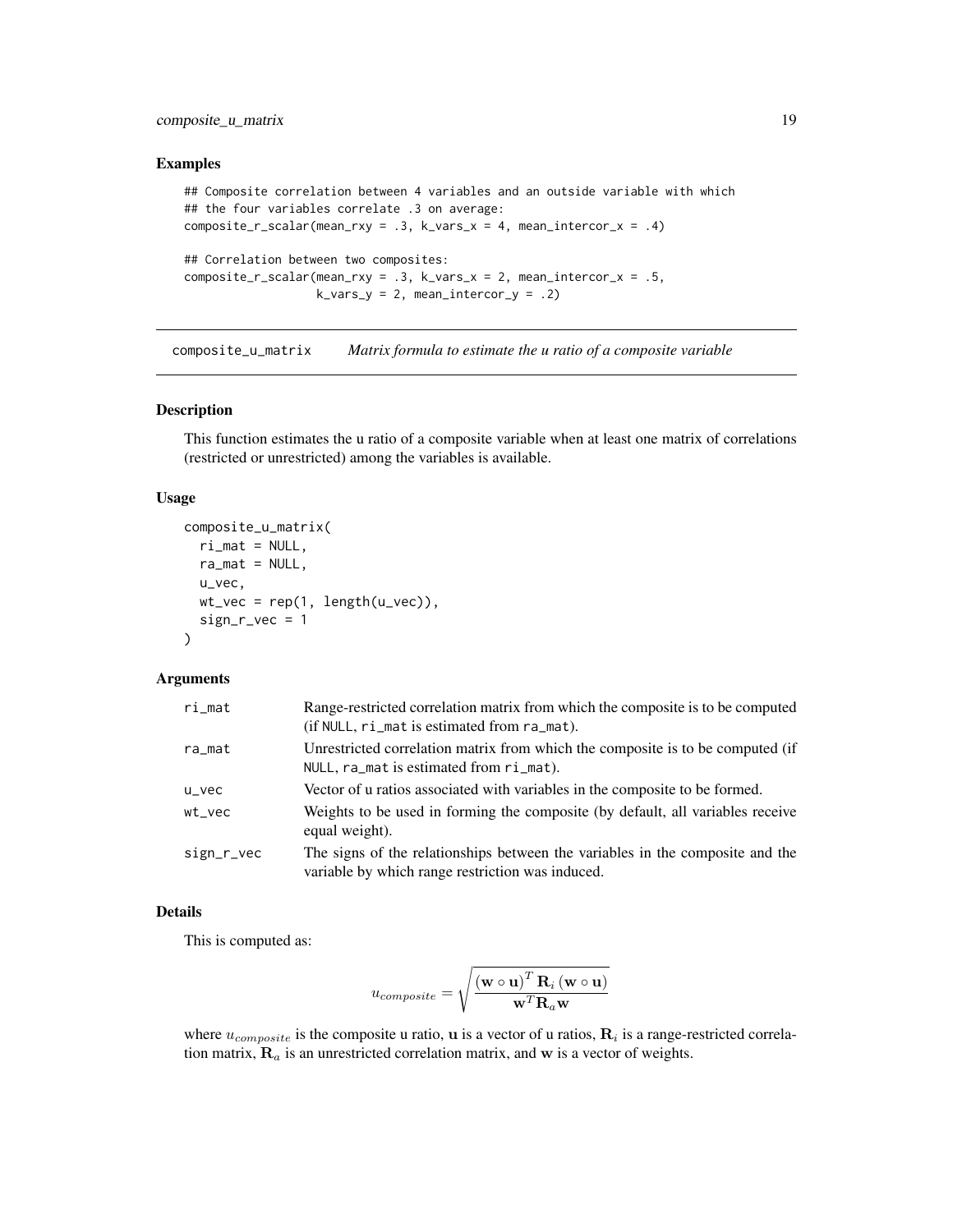## <span id="page-19-0"></span>Value

The estimated *u* ratio of the composite variable.

#### Examples

```
composite_u_matrix(ri_mat = matrix(c(1, .3, .3, 1), 2, 2), u_vec = c(.8, .8))
```
composite\_u\_scalar *Scalar formula to estimate the u ratio of a composite variable*

#### Description

This function provides an approximation of the u ratio of a composite variable based on the u ratios of the component variables, the mean restricted intercorrelation among those variables, and the mean unrestricted correlation among those variables. If only one of the mean intercorrelations is known, the other will be estimated using the bivariate indirect range-restriction formula. This tends to compute a conservative estimate of the u ratio associated with a composite.

#### Usage

```
composite_u_scalar(mean_ri = NULL, mean_ra = NULL, mean_u, k_vars)
```
## Arguments

| mean ri | The mean range-restricted correlation among variables in the composite. |
|---------|-------------------------------------------------------------------------|
| mean ra | The mean unrestricted correlation among variables in the composite.     |
| mean u  | The mean u ratio of variables in the composite.                         |
| k_vars  | The number of variables in the composite.                               |

## Details

This is computed as:

$$
u_{composite} = \sqrt{\frac{\bar{\rho}_i \bar{u}^2 k(k-1) + k \bar{u}^2}{\bar{\rho}_a k(k-1) + k}}
$$

where  $u_{composite}$  is the composite u ratio,  $\bar{u}$  is the mean univariate u ratio,  $\bar{\rho}_i$  is the mean restricted correlation among variables,  $\bar{\rho}_a$  is the mean unrestricted correlation among variables, and *k* is the number of variables in the composite.

## Value

The estimated *u* ratio of the composite variable.

#### Examples

```
composition\_u\_scalar(mean\_ri = .3, mean\_ra = .4, mean_u = .8, k\_vars = 2)
```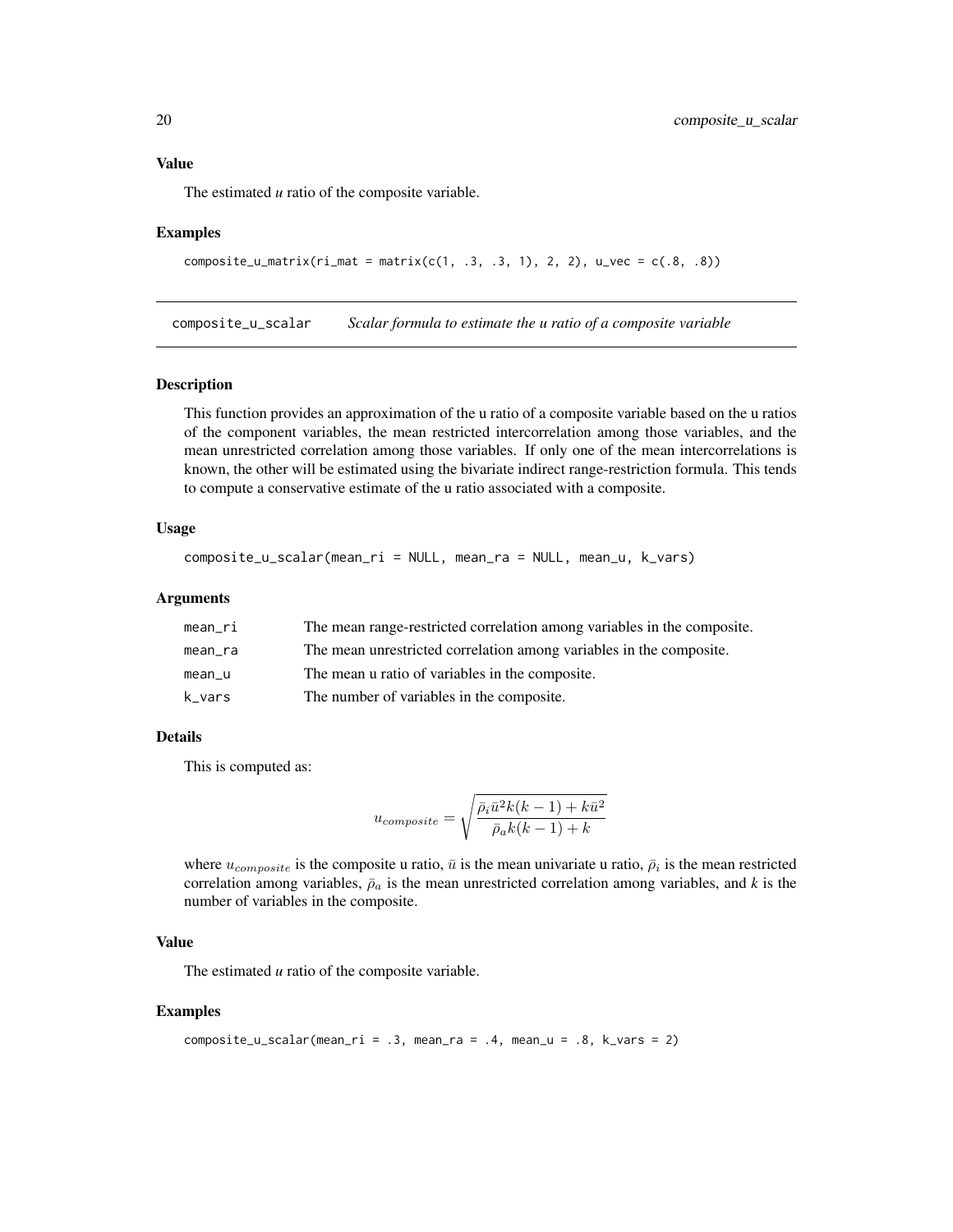<span id="page-20-0"></span>

Compute coefficient alpha

#### Usage

```
compute_alpha(sigma = NULL, data = NULL, standardized = FALSE, ...)
```
## Arguments

| sigma        | Covariance matrix (must be supplied if data argument is not supplied)                                                                             |
|--------------|---------------------------------------------------------------------------------------------------------------------------------------------------|
| data         | Data matrix or data frame (must be supplied if sigma argument is not supplied)                                                                    |
| standardized | Logical scalar determining whether alpha should be computed from an unstan-<br>dardized covariance matrix (TRUE) or a correlation matrix (FALSE). |
| $\cdots$     | Additional arguments to be passed to cov() function.                                                                                              |

## Value

Coefficient alpha

## Examples

```
compute_alpha(sigma = reshape_vec2mat(cov = .4, order = 10))
```
compute\_dmod *Comprehensive* d*\_*Mod *calculator*

## Description

This is a general-purpose function to compute  $d_{Mod}$  effect sizes from raw data and to perform bootstrapping. It subsumes the functionalities of the compute\_dmod\_par (for parametric computations) and compute\_dmod\_npar (for non-parametric computations) functions and automates the generation of regression equations and descriptive statistics for computing  $d_{Mod}$  effect sizes. Please see documentation for compute\_dmod\_par and compute\_dmod\_npar for details about how the effect sizes are computed.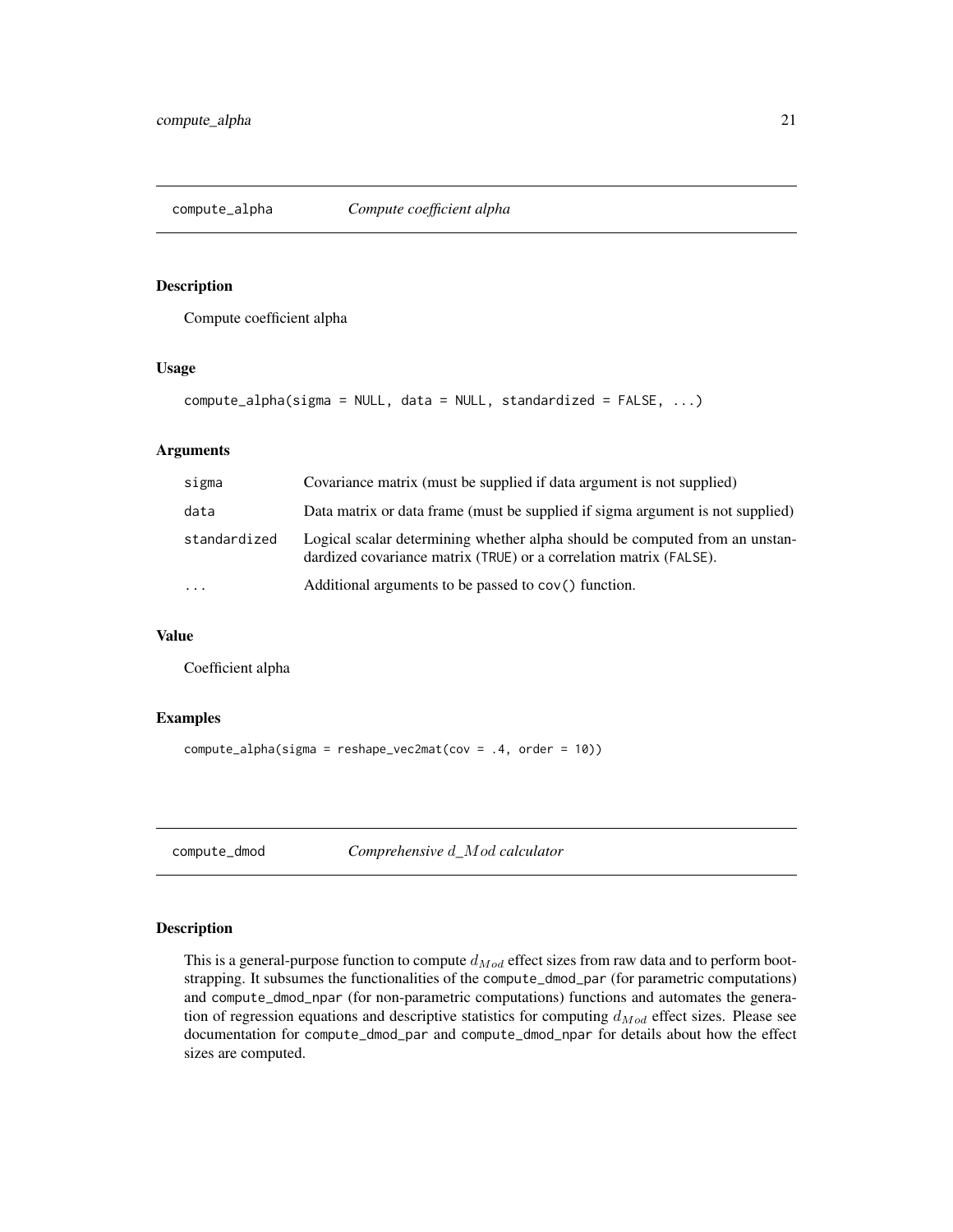# Usage

```
compute_dmod(
  data,
 group,
 predictors,
 criterion,
  referent_id,
  focal_id_vec = NULL,
  conf\_level = 0.95,
 rescale_cdf = TRUE,
 parametric = TRUE,
 bootstrap = TRUE,
 boot_iter = 1000,
  stratify = FALSE,
 empirical_ci = FALSE,
 cross_validate_wts = FALSE
\mathcal{L}
```

| data         | Data frame containing the data to be analyzed (if not a data frame, must be an<br>object convertible to a data frame via the as data frame function). The data set<br>must contain a criterion variable, at least one predictor variable, and a categorical<br>variable that identifies the group to which each case (i.e., row) in the data set<br>belongs. |
|--------------|--------------------------------------------------------------------------------------------------------------------------------------------------------------------------------------------------------------------------------------------------------------------------------------------------------------------------------------------------------------|
| group        | Name or column-index number of the variable that identifies group membership<br>in the data set.                                                                                                                                                                                                                                                             |
| predictors   | Name(s) or column-index number(s) of the predictor variable(s) in the data set.<br>No predictor can be a factor-type variable. If multiple predictors are specified,<br>they will be combined into a regression-weighted composite that will be carried<br>forward to compute $d_{Mod}$ effect sizes.                                                        |
|              | • Note: If weights other than regression weights should be used to combine<br>the predictors into a composite, the user must manually compute such a<br>composite, include the composite in the dat data set, and identify the com-<br>posite variable in predictors.                                                                                        |
| criterion    | Name or column-index number of the criterion variable in the data set. The<br>criterion cannot be a factor-type variable.                                                                                                                                                                                                                                    |
| referent_id  | Label used to identify the referent group in the group variable.                                                                                                                                                                                                                                                                                             |
| focal_id_vec | Label(s) to identify the focal group(s) in the group variable. If NULL (the de-<br>fault), the specified referent group will be compared to all other groups.                                                                                                                                                                                                |
| conf_level   | Confidence level (between $\theta$ and 1) to be used in generating confidence intervals.<br>Default is .95                                                                                                                                                                                                                                                   |
| rescale_cdf  | Logical argument that indicates whether parametric $d_{Mod}$ results should be rescaled<br>to account for using a cumulative density $< 1$ in the computations (TRUE; default)<br>or not (FALSE).                                                                                                                                                            |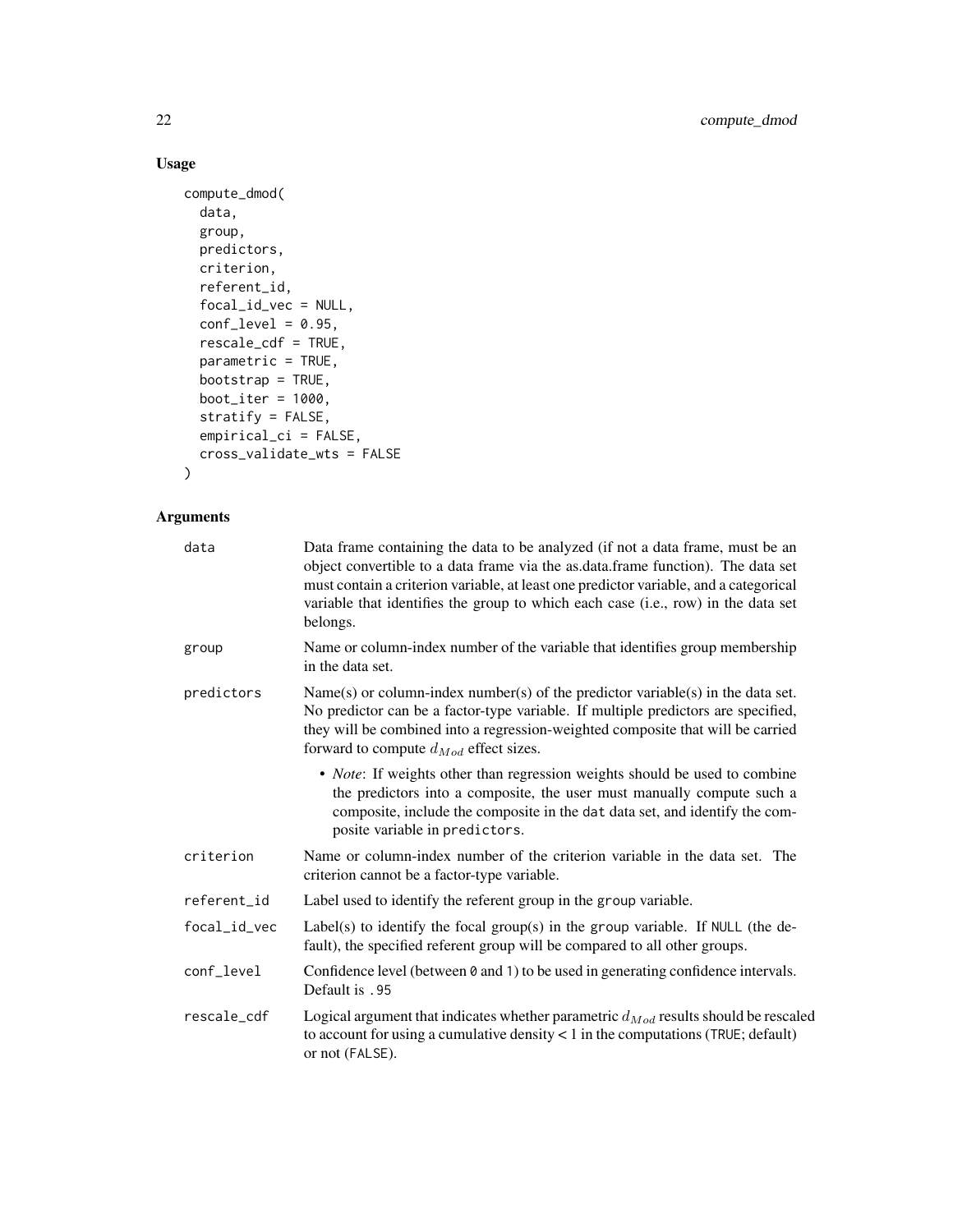| parametric         | Logical argument that indicates whether $d_{Mod}$ should be computed using an<br>assumed normal distribution (TRUE; default) or observed frequencies (FALSE).                                                                                                                                                                      |
|--------------------|------------------------------------------------------------------------------------------------------------------------------------------------------------------------------------------------------------------------------------------------------------------------------------------------------------------------------------|
| bootstrap          | Logical argument that indicates whether $d_{Mod}$ should be bootstrapped (TRUE;<br>default) or not (FALSE).                                                                                                                                                                                                                        |
| boot_iter          | Number of bootstrap iterations to compute (default $= 1000$ ).                                                                                                                                                                                                                                                                     |
| stratify           | Logical argument that indicates whether the random bootstrap sampling should<br>be stratified (TRUE) or unstratified (FALSE; default).                                                                                                                                                                                             |
| empirical_ci       | Logical argument that indicates whether the bootstrapped confidence invervals<br>should be computed from the observed empirical distributions (TRUE) or com-<br>puted using bootstrapped means and standard errors via the normal-theory ap-<br>proach (FALSE).                                                                    |
| cross_validate_wts |                                                                                                                                                                                                                                                                                                                                    |
|                    | Only relevant when multiple predictors are specified and bootstrapping is per-<br>formed. Logical argument that indicates whether regression weights derived<br>from the full sample should be used to combine predictors in the bootstrapped<br>samples (TRUE) or if a new set of weights should be derived during each iteration |

of the bootstrapping procedure (FALSE; default).

#### Value

If bootstrapping is selected, the list will include:

- point\_estimate A matrix of effect sizes  $(d_{Mod_{Signed}}, d_{Mod_{Unsigned}}, d_{Mod_{Under}}, d_{Mod_{Over}})$ , proportions of under- and over-predicted criterion scores, minimum and maximum differences, and the scores associated with minimum and maximum differences. All of these values are computed using the full data set.
- bootstrap\_mean A matrix of the same statistics as the point\_estimate matrix, but the values in this matrix are the means of the results from bootstrapped samples.
- bootstrap\_se A matrix of the same statistics as the point\_estimate matrix, but the values in this matrix are bootstrapped standard errors (i.e., the standard deviations of the results from bootstrapped samples).
- bootstrap\_CI\_Lo A matrix of the same statistics as the point\_estimate matrix, but the values in this matrix are the lower confidence bounds of the results from bootstrapped samples.
- bootstrap\_CI\_Hi A matrix of the same statistics as the point\_estimate matrix, but the values in this matrix are the upper confidence bounds of the results from bootstrapped samples.

If no bootstrapping is performed, the output will be limited to the point\_estimate matrix.

## References

Nye, C. D., & Sackett, P. R. (2016). New effect sizes for tests of categorical moderation and differential prediction. *Organizational Research Methods*, https://doi.org/10.1177/1094428116644505.

#### Examples

# Generate some hypothetical data for a referent group and three focal groups: set.seed(10)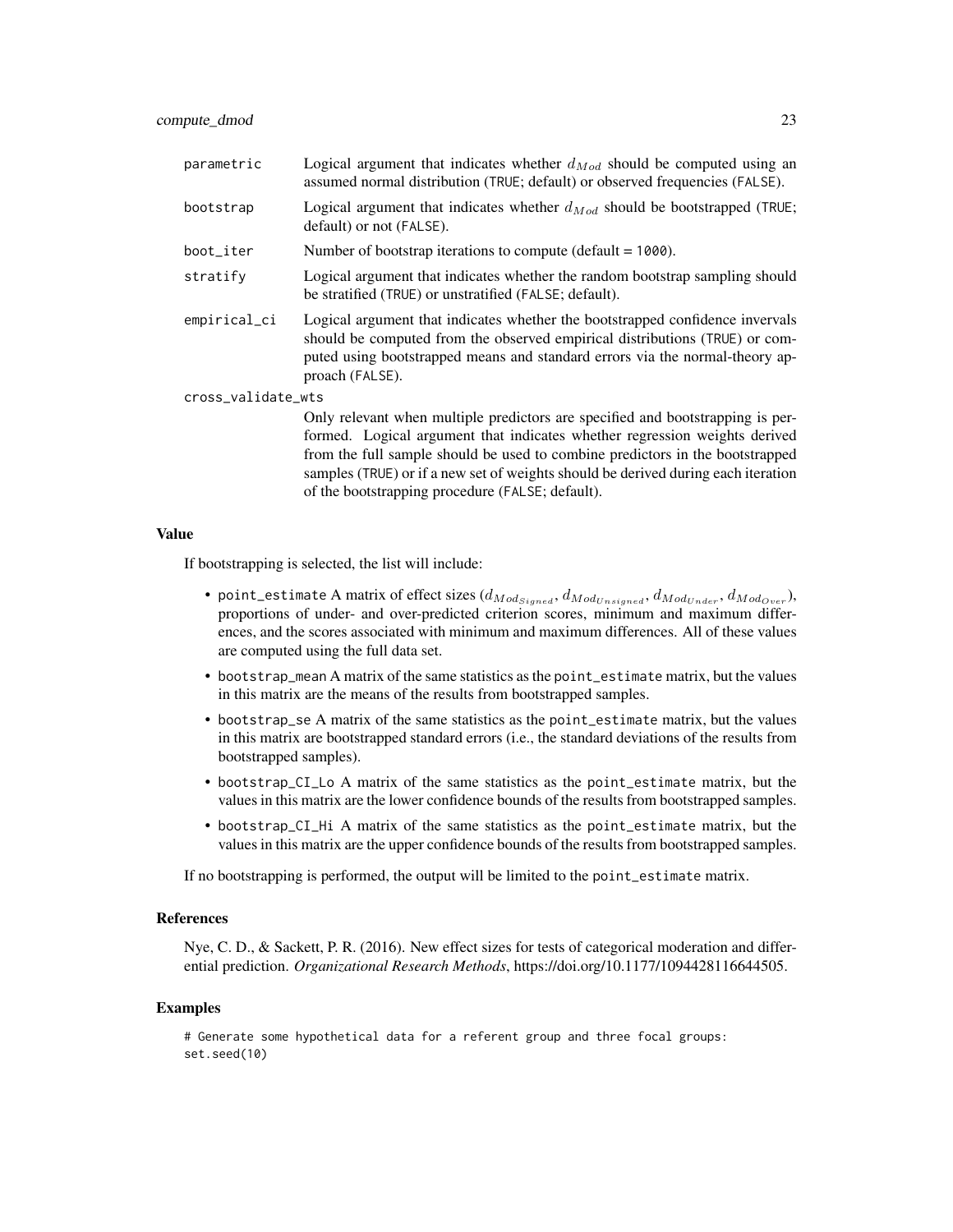```
refDat <- MASS::mvrnorm(n = 1000, \text{mu} = c(.5, .2),Sigma = matrix(c(1, .5, .5, 1), 2, 2), empirical = TRUE)
foc1Dat <- MASS::mvrnorm(n = 1000, mu = c(-.5, -.2),
                        Sigma = matrix(c(1, .5, .5, 1), 2, 2), empirical = TRUE)
foc2Dat <- MASS::mvrnorm(n = 1000, mu = c(0, 0),
                         Sigma = matrix(c(1, .3, .3, 1), 2, 2), empirical = TRUE)
foc3Dat <- MASS::mvrnorm(n = 1000, mu = c(-.5, -.2),
                         Sigma = matrix(c(1, .3, .3, 1), 2, 2), empirical = TRUE)
colnames(refDat) <- colnames(foc1Dat) <- colnames(foc2Dat) <- colnames(foc3Dat) <- c("X", "Y")
dat \le rbind(cbind(G = 1, refDat), cbind(G = 2, foc1Dat),
            cbind(G = 3, foc2 Dat), cbind(G = 4, foc3 Dat))# Compute point estimates of parametric d_mod effect sizes:
compute_dmod(data = dat, group = "G", predictors = "X", criterion = "Y",
    referent_id = 1, focal_id\_vec = 2:4,
    conf_level = .95, rescale_cdf = TRUE, parametric = TRUE,
    bootstrap = FALSE)
# Compute point estimates of non-parametric d_mod effect sizes:
compute_dmod(data = dat, group = "G", predictors = "X", criterion = "Y",
     referent_id = 1, focal_id\_vec = 2:4,
    conf_level = .95, rescale_cdf = TRUE, parametric = FALSE,
    bootstrap = FALSE)
# Compute unstratified bootstrapped estimates of parametric d_mod effect sizes:
compute_dmod(data = dat, group = "G", predictors = "X", criterion = "Y",
     referent_id = 1, focal_id\_vec = 2:4,
     conf_level = .95, rescale_cdf = TRUE, parametric = TRUE,
    boot_iter = 10, bootstrap = TRUE, stratify = FALSE, empirical_ci = FALSE)
# Compute unstratified bootstrapped estimates of non-parametric d_mod effect sizes:
compute_dmod(data = dat, group = "G", predictors = "X", criterion = "Y",
    referent_id = 1, focal_id\_vec = 2:4,
     conf_level = .95, rescale_cdf = TRUE, parametric = FALSE,
    boot_iter = 10, bootstrap = TRUE, stratify = FALSE, empirical_ci = FALSE)
```
compute\_dmod\_npar *Function for computing non-parametric* d*\_*Mod *effect sizes for a single focal group*

## **Description**

This function computes non-parametric  $d_{Mod}$  effect sizes from user-defined descriptive statistics and regression coefficients, using a distribution of observed scores as weights. This non-parametric function is best used when the assumption of normally distributed predictor scores is not reasonable and/or the distribution of scores observed in a sample is likely to represent the distribution of scores in the population of interest. If one has access to the full raw data set, the dMod function may be used as a wrapper to this function so that the regression equations and descriptive statistics can be computed automatically within the program.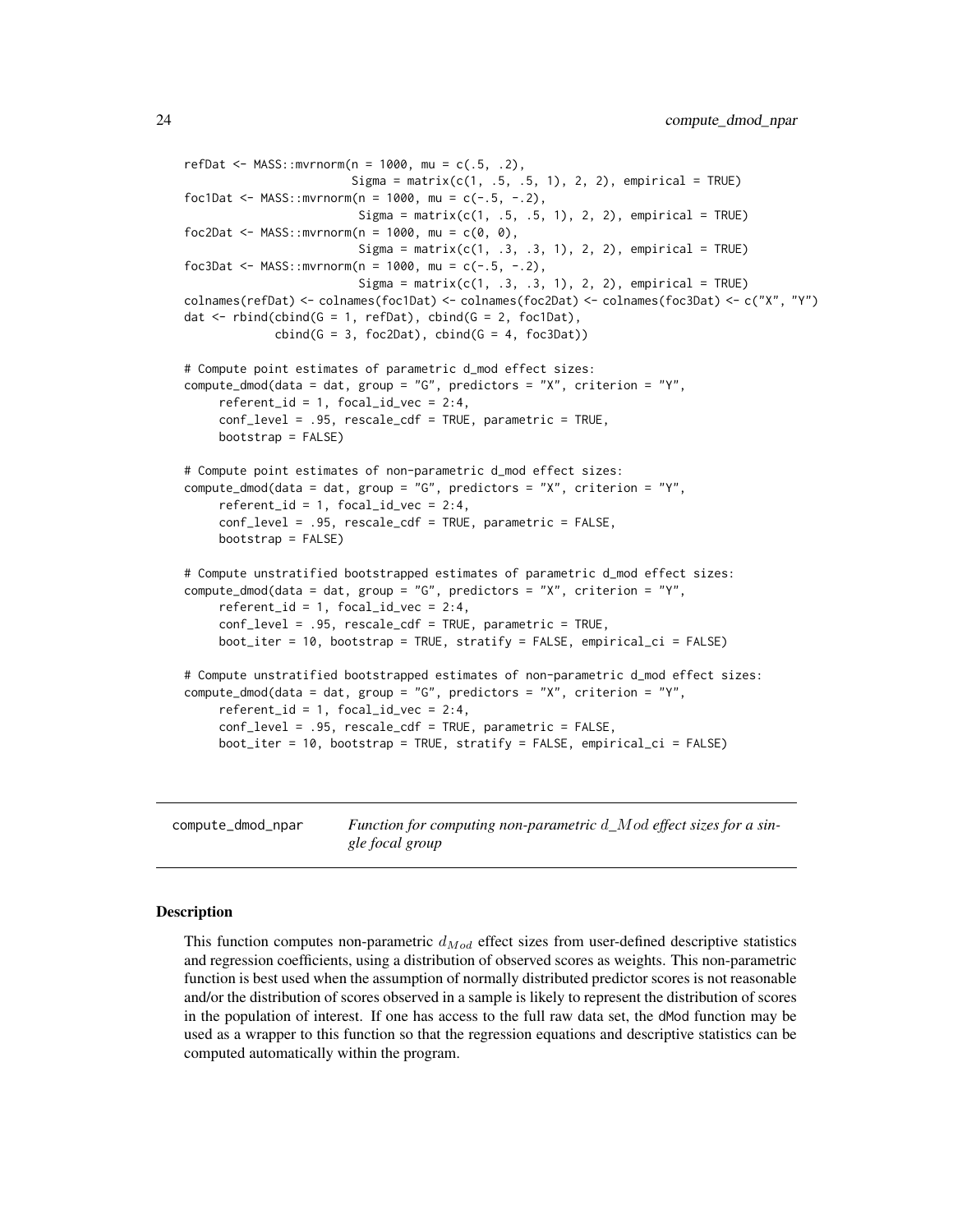compute\_dmod\_npar 25

#### Usage

```
compute_dmod_npar(
  referent_int,
  referent_slope,
  focal_int,
  focal_slope,
  focal_x,
  referent_sd_y
\lambda
```
## Arguments

| referent_int  | Referent group's intercept.                    |
|---------------|------------------------------------------------|
|               | referent_slope Referent group's slope.         |
| focal_int     | Focal group's intercept.                       |
| focal_slope   | Focal group's slope.                           |
| $focal_x$     | Focal group's vector of predictor scores.      |
| referent_sd_y | Referent group's criterion standard deviation. |

# Details

The  $d_{ModS_{signed}}$  effect size (i.e., the average of differences in prediction over the range of predictor scores) is computed as

$$
d_{Mod_{Signed}} = \frac{\sum_{i=1}^{m} n_i \left[ X_i \left( b_{11} - b_{12} \right) + b_{01} - b_{02} \right]}{SD_{Y_1} \sum_{i=1}^{m} n_i},
$$

where

- $SD_{Y_1}$  is the referent group's criterion standard deviation;
- $\bullet$  m is the number of unique scores in the distribution of focal-group predictor scores;
- X is the vector of unique focal-group predictor scores, indexed  $i = 1$  through m;
- $X_i$  is the  $i^{th}$  unique score value;
- *n* is the vector of frequencies associated with the elements of  $X$ ;
- $n_i$  is the number of cases with a score equal to  $X_i$ ;
- $b_{1_1}$  and  $b_{1_2}$  are the slopes of the regression of Y on X for the referent and focal groups, respectively; and
- $b_{0_1}$  and  $b_{0_2}$  are the intercepts of the regression of Y on X for the referent and focal groups, respectively.

The  $d_{ModUnder}$  and  $d_{ModOver}$  effect sizes are computed using the same equation as  $d_{ModSingle}$ , but  $d_{Mod_{Under}}$  is the weighted average of all scores in the area of underprediction (i.e., the differences in prediction with negative signs) and  $d_{Mod_{Over}}$  is the weighted average of all scores in the area of overprediction (i.e., the differences in prediction with negative signs).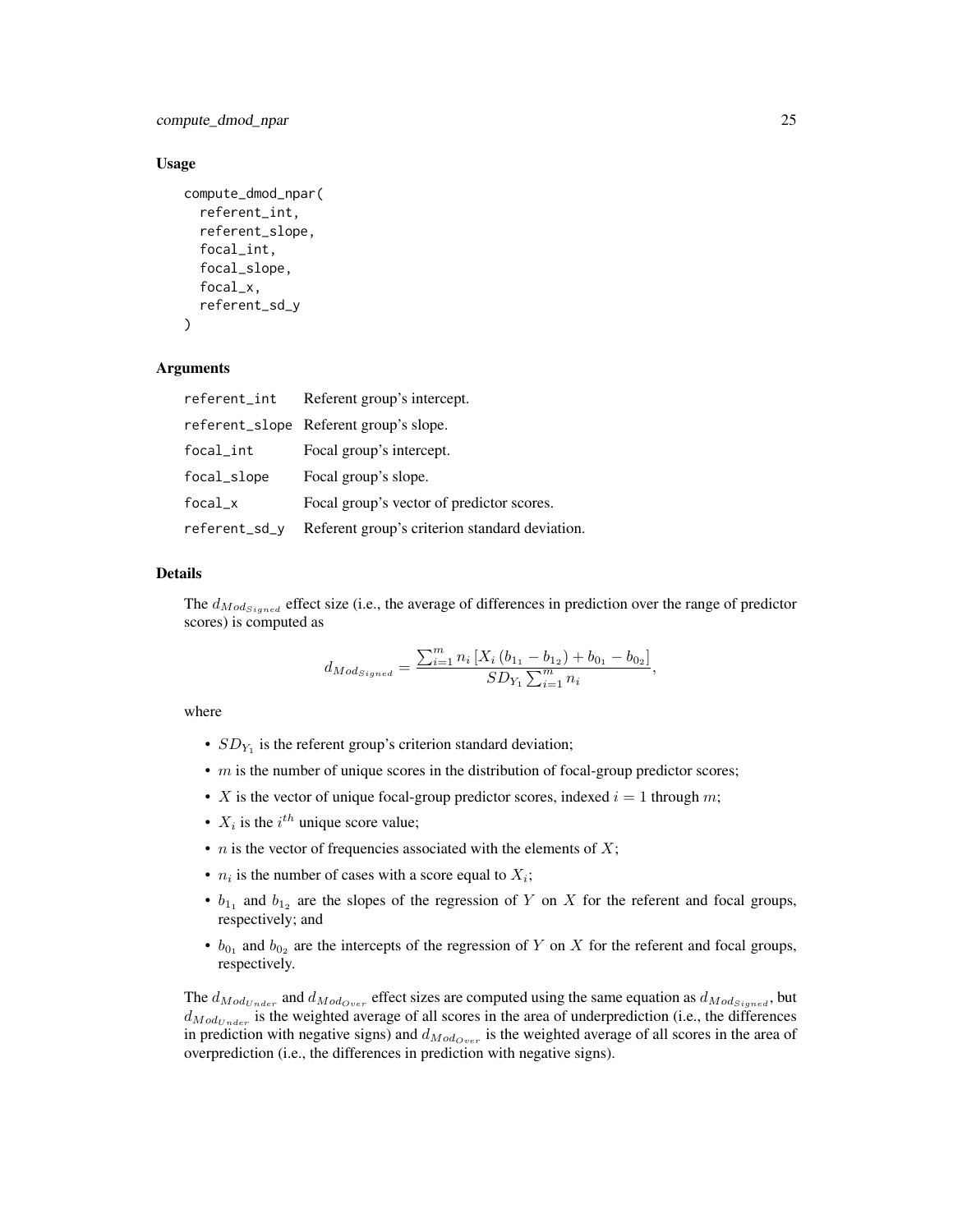The  $d_{Mod_{Unsigned}}$  effect size (i.e., the average of absolute differences in prediction over the range of predictor scores) is computed as

$$
d_{Mod_{Unsigned}} = \frac{\sum_{i=1}^{m} n_i |X_i (b_{1_1} - b_{1_2}) + b_{0_1} - b_{0_2}|}{SD_{Y_1} \sum_{i=1}^{m} n_i}.
$$

The  $d_{Min}$  effect size (i.e., the smallest absolute difference in prediction observed over the range of predictor scores) is computed as

$$
d_{Min} = \frac{1}{SD_{Y_1}} Min\left[|X(b_{1_1} - b_{1_2}) + b_{0_1} - b_{0_2}|\right].
$$

The  $d_{Max}$  effect size (i.e., the largest absolute difference in prediction observed over the range of predictor scores)is computed as

$$
d_{Max} = \frac{1}{SD_{Y_1}} Max \left[ |X (b_{1_1} - b_{1_2}) + b_{0_1} - b_{0_2}| \right].
$$

*Note*: When  $d_{Min}$  and  $d_{Max}$  are computed in this package, the output will display the signs of the differences (rather than the absolute values of the differences) to aid in interpretation.

## Value

A vector of effect sizes  $(d_{ModSignal}, d_{Modএ_{Unsigned}}, d_{Mod_{Under}}, d_{Mod_{Over}})$ , proportions of underand over-predicted criterion scores, minimum and maximum differences (i.e.,  $d_{Mod}_{{Under}}$  and  $d_{Mod}_{{Over}}$ ), and the scores associated with minimum and maximum differences.

## Examples

```
# Generate some hypothetical data for a referent group and three focal groups:
set.seed(10)
refDat <- MASS::mvrnorm(n = 1000, \text{mu} = c(.5, .2),Sigma = matrix(c(1, .5, .5, 1), 2, 2), empirical = TRUE)
foc1Dat <- MASS::mvrnorm(n = 1000, mu = c(-.5, -.2),
                         Sigma = matrix(c(1, .5, .5, 1), 2, 2), empirical = TRUE)
foc2Dat <- MASS::mvrnorm(n = 1000, mu = c(0, 0),
                         Sigma = matrix(c(1, .3, .3, 1), 2, 2), empirical = TRUE)
foc3Dat <- MASS::mvrnorm(n = 1000, mu = c(-.5, -.2),
                         Sigma = matrix(c(1, .3, .3, 1), 2, 2), empirical = TRUE)
colnames(refDat) <- colnames(foc1Dat) <- colnames(foc2Dat) <- colnames(foc3Dat) <- c("X", "Y")
# Compute a regression model for each group:
refRegMod <- lm(Y ~ X, data.frame(refDat))$coef
foc1RegMod <- lm(Y ~ X, data.frame(foc1Dat))$coef
foc2RegMod <- lm(Y ~ X, data.frame(foc2Dat))$coef
foc3RegMod <- lm(Y ~ X, data.frame(foc3Dat))$coef
# Use the subgroup regression models to compute d_mod for each referent-focal pairing:
# Focal group #1:
compute_dmod_npar(referent_int = refRegMod[1], referent_slope = refRegMod[2],
```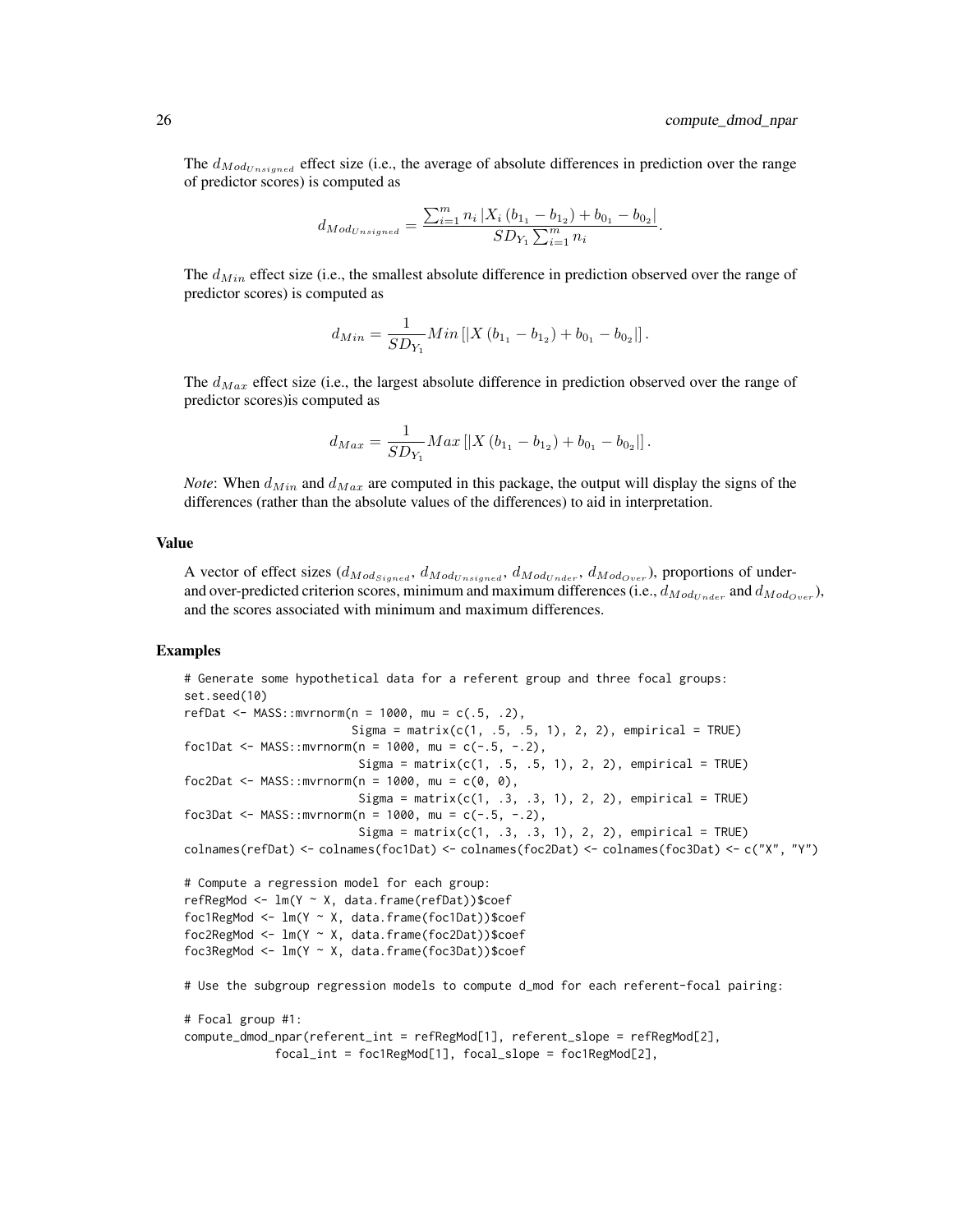```
focal_x = foc1Dat[, "X"], referent_sd_y = 1)
# Focal group #2:
compute_dmod_npar(referent_int = refRegMod[1], referent_slope = refRegMod[2],
             focal_int = foc2RegMod[1], focal_slope = foc1RegMod[2],
             focal_x = foc2Dat[, "X"], referent_sd_y = 1)
# Focal group #3:
compute_dmod_npar(referent_int = refRegMod[1], referent_slope = refRegMod[2],
             focal_int = foc3RegMod[1], focal_slope = foc3RegMod[2],
             focal_x = foc3Dat[, "X"], referent_sd_y = 1)
```
compute\_dmod\_par *Function for computing parametric* d*\_*Mod *effect sizes for any number of focal groups*

## Description

This function computes  $d_{Mod}$  effect sizes from user-defined descriptive statistics and regression coefficients. If one has access to a raw data set, the dMod function may be used as a wrapper to this function so that the regression equations and descriptive statistics can be computed automatically within the program.

#### Usage

```
compute_dmod_par(
  referent_int,
  referent_slope,
  focal_int,
  focal_slope,
  focal_mean_x,
  focal_sd_x,
  referent_sd_y,
  focal_min_x,
  focal_max_x,
  focal_names = NULL,
  rescale_cdf = TRUE
)
```

| referent_int | Referent group's intercept.                        |
|--------------|----------------------------------------------------|
|              | referent_slope Referent group's slope.             |
| focal_int    | Focal groups' intercepts.                          |
| focal_slope  | Focal groups' slopes.                              |
| focal_mean_x | Focal groups' predictor-score means.               |
| focal_sd_x   | Focal groups' predictor-score standard deviations. |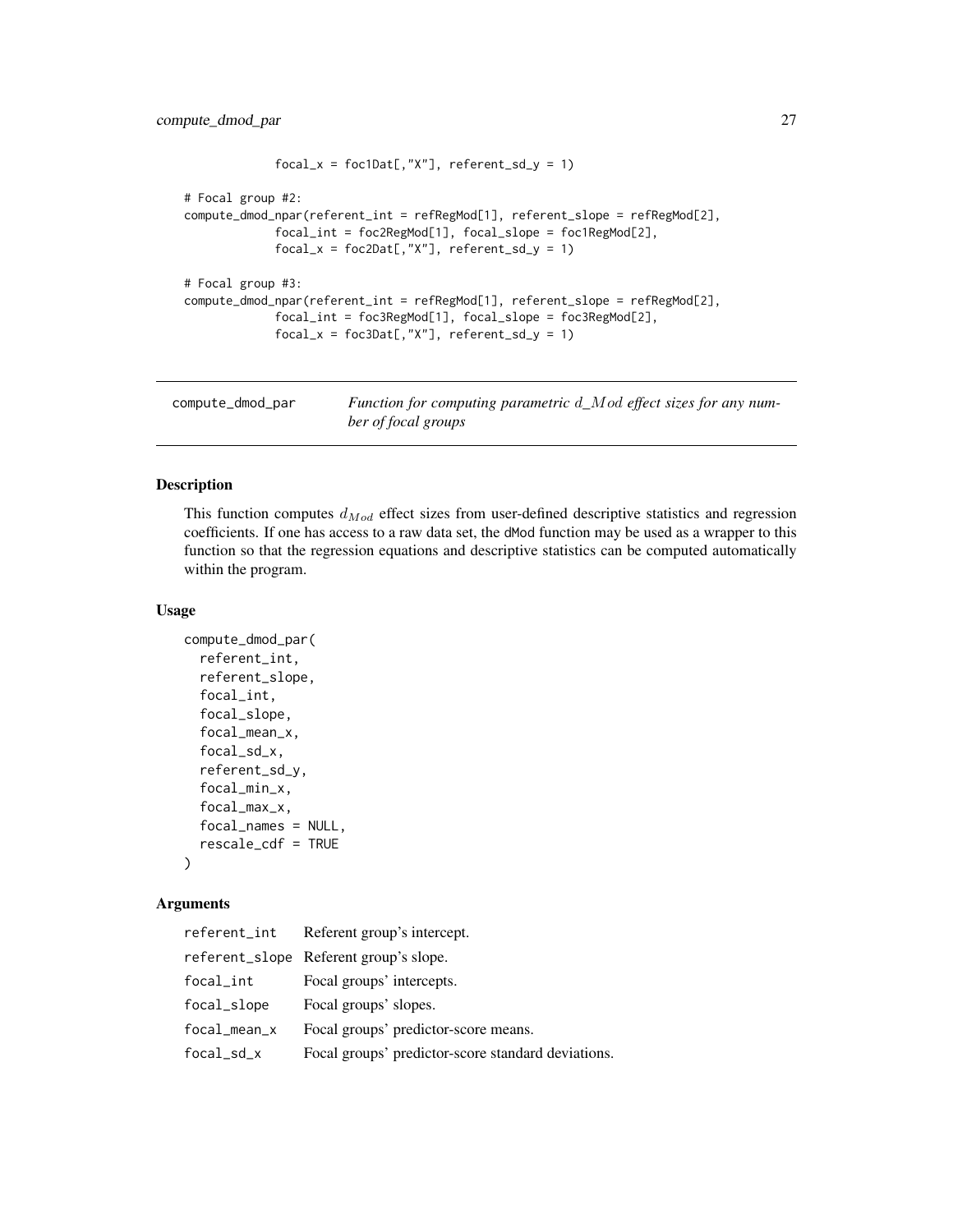| referent_sd_v | Referent group's criterion standard deviation.                                                                                                                                                      |
|---------------|-----------------------------------------------------------------------------------------------------------------------------------------------------------------------------------------------------|
| focal_min_x   | Focal groups' minimum predictor scores.                                                                                                                                                             |
| focal_max_x   | Focal groups' maximum predictor scores.                                                                                                                                                             |
| focal_names   | Focal-group names. If NULL (the default), the focal groups will be given numeric<br>labels ranging from 1 through the number of groups.                                                             |
| rescale_cdf   | Logical argument that indicates whether parametric $d_{Mod}$ results should be rescaled<br>to account for using a cumulative density $\lt 1$ in the computations (TRUE; default)<br>or not (FALSE). |

#### Details

The  $d_{Mod_{Signed}}$  effect size (i.e., the average of differences in prediction over the range of predictor scores) is computed as

$$
d_{Mod_{Signed}} = \frac{1}{SD_{Y_1}} \int f_2(X) \left[ X (b_{1_1} - b_{1_2}) + b_{0_1} - b_{0_2} \right] dX,
$$

where

- $SD_{Y_1}$  is the referent group's criterion standard deviation;
- $f_2(X)$  is the normal-density function for the distribution of focal-group predictor scores;
- $b_{1_1}$  and  $b_{1_0}$  are the slopes of the regression of Y on X for the referent and focal groups, respectively;
- $b_{0_1}$  and  $b_{0_0}$  are the intercepts of the regression of Y on X for the referent and focal groups, respectively; and
- the integral spans all X scores within the operational range of predictor scores for the focal group.

The  $d_{Mod_{Under}}$  and  $d_{Mod_{Over}}$  effect sizes are computed using the same equation as  $d_{Mod_{Single}}$ , but  $d_{Mod}_{Under}$  is the weighted average of all scores in the area of underprediction (i.e., the differences in prediction with negative signs) and  $d_{Mod_{Over}}$  is the weighted average of all scores in the area of overprediction (i.e., the differences in prediction with negative signs).

The  $d_{ModUnsigned}$  effect size (i.e., the average of absolute differences in prediction over the range of predictor scores) is computed as

$$
d_{Mod_{Unsigned}} = \frac{1}{SD_{Y_1}} \int f_2(X) \left| X(b_{1_1} - b_{1_2}) + b_{0_1} - b_{0_2} \right| dX.
$$

The  $d_{Min}$  effect size (i.e., the smallest absolute difference in prediction observed over the range of predictor scores) is computed as

$$
d_{Min} = \frac{1}{SD_{Y_1}} Min\left[|X(b_{1_1} - b_{1_2}) + b_{0_1} - b_{0_2}|\right].
$$

The  $d_{Max}$  effect size (i.e., the largest absolute difference in prediction observed over the range of predictor scores)is computed as

$$
d_{Max} = \frac{1}{SD_{Y_1}} Max \left[ |X (b_{1_1} - b_{1_2}) + b_{0_1} - b_{0_2}| \right].
$$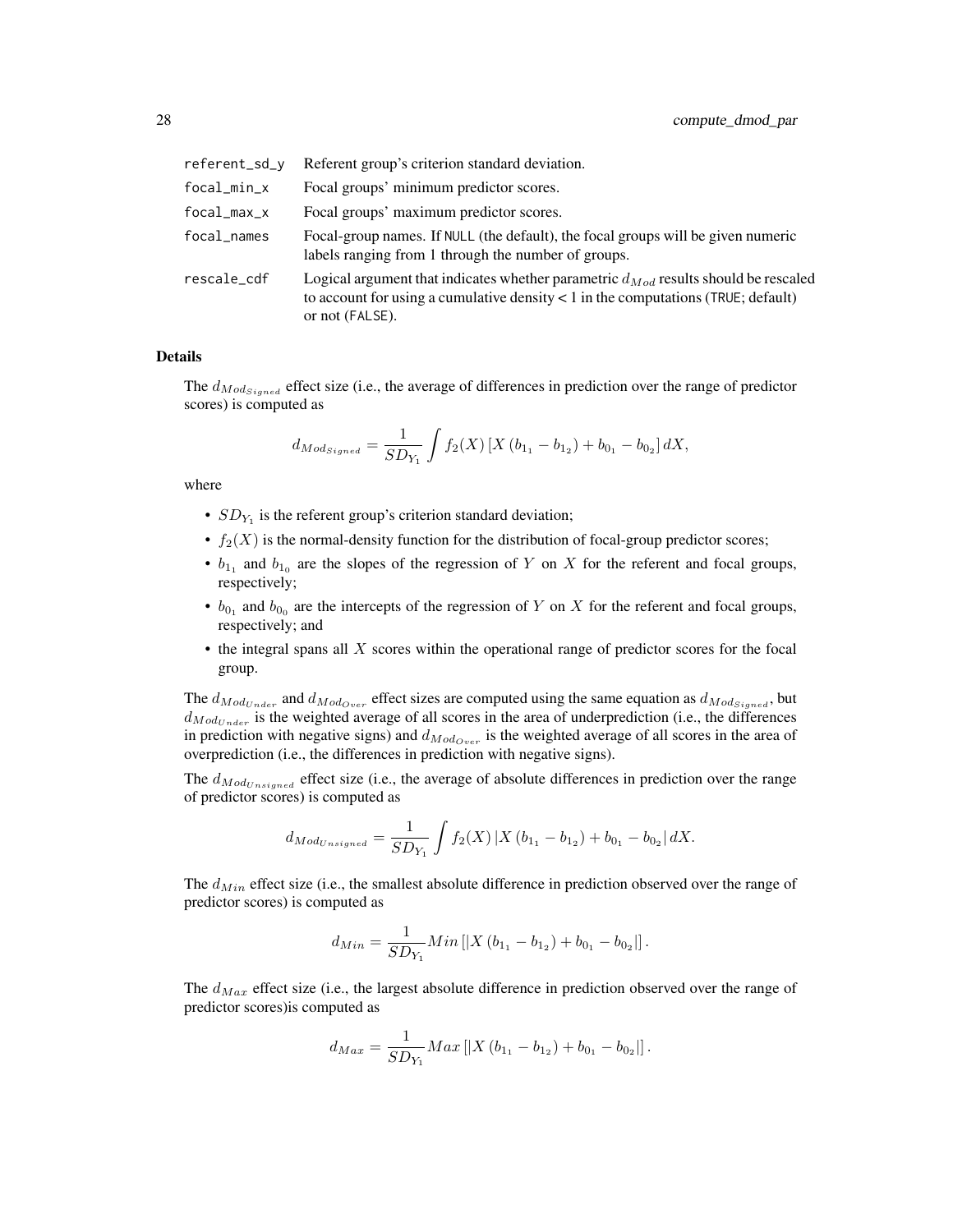<span id="page-28-0"></span>*Note*: When  $d_{Min}$  and  $d_{Max}$  are computed in this package, the output will display the signs of the differences (rather than the absolute values of the differences) to aid in interpretation.

If  $d_{Mod}$  effect sizes are to be rescaled to compensate for a cumulative density less than 1 (see the rescale\_cdf argument), the result of each effect size involving integration will be divided by the ratio of the cumulative density of the observed range of scores (i.e., the range bounded by the focal\_min\_x and focal\_max\_x arguments) to the cumulative density of scores bounded by -Inf and Inf.

## Value

A matrix of effect sizes  $(d_{Mod_{Signed}}, d_{Mod_{Unsigned}}, d_{Mod_{Under}}, d_{Mod_{Over}})$ , proportions of underand over-predicted criterion scores, minimum and maximum differences (i.e.,  $d_{Mod_{Under}}$  and  $d_{Mod_{Over}}$ ), and the scores associated with minimum and maximum differences. Note that if the regression lines are parallel and infinite focal\_min\_x and focal\_max\_x values were specified, the extrema will be defined using the scores 3 focal-group SDs above and below the corresponding focal-group means.

#### References

Nye, C. D., & Sackett, P. R. (2016). New effect sizes for tests of categorical moderation and differential prediction. *Organizational Research Methods*, https://doi.org/10.1177/1094428116644505.

#### Examples

```
compute_dmod_par(referent_int = -.05, referent_slope = .5,
                 focal(int = c(.05, 0, -.05), focal_slope = c(.5, .3, .3),focal_mean_x = c(-.5, 0, -.5), focal_sdx = rep(1, 3),referent_s d_y = 1,
                 focal\_min_x = rep(-Inf, 3), focal\_max_x = rep(Inf, 3),focal_names = NULL, rescale_cdf = TRUE)
```
conf.limits.nc.chisq *Confidence limits for noncentral chi square parameters (function and documentation from package 'MBESS' version 4.4.3) Function to determine the noncentral parameter that leads to the observed* Chi.Square*-value, so that a confidence interval for the population noncentral chi-squrae value can be formed.*

## Description

Confidence limits for noncentral chi square parameters (function and documentation from package 'MBESS' version 4.4.3) Function to determine the noncentral parameter that leads to the observed Chi.Square-value, so that a confidence interval for the population noncentral chi-squrae value can be formed.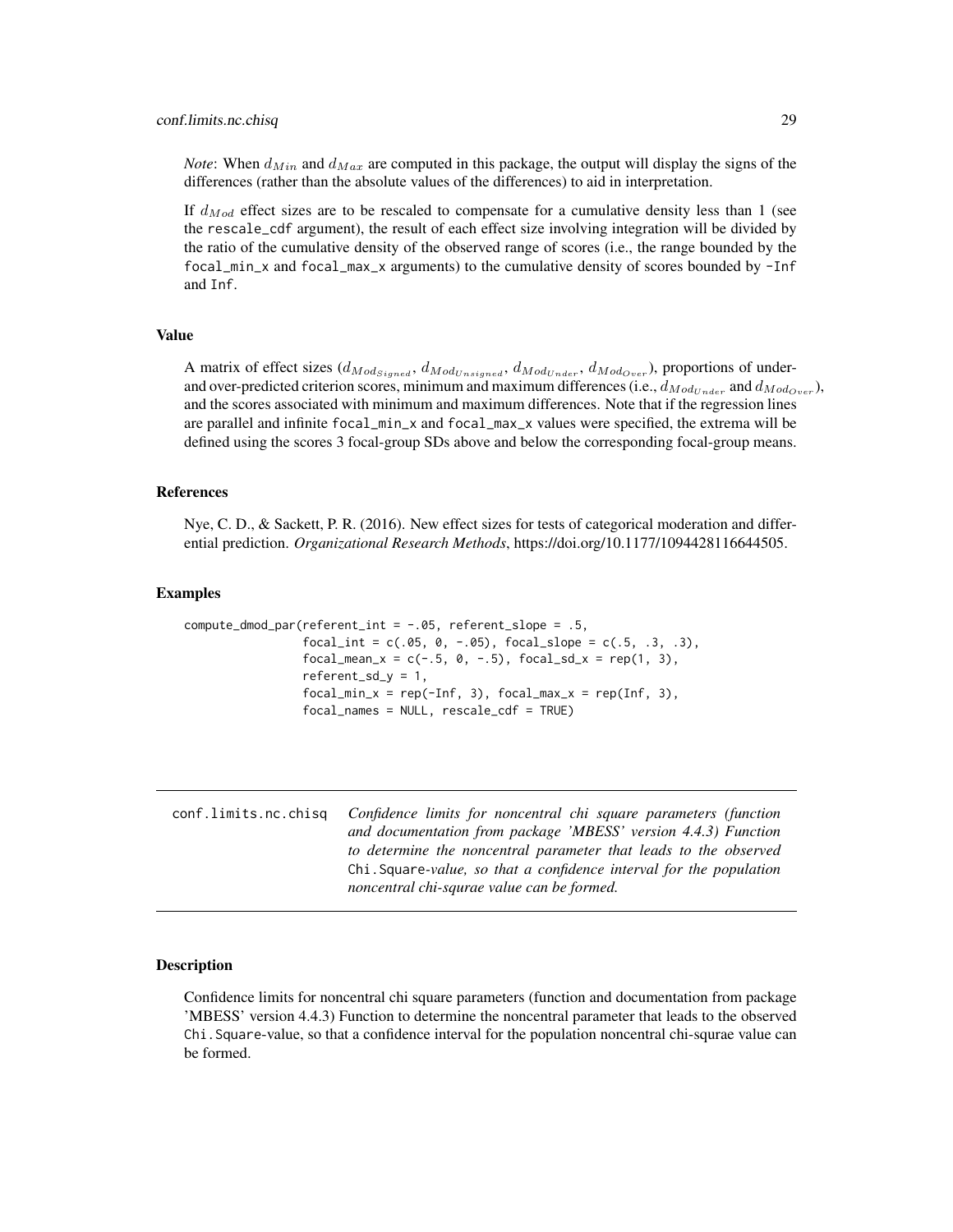## Usage

```
conf.limits.nc.chisq(
  Chi.Square = NULL,
  conf. level = 0.95,df = NULL,alpha.lower = NULL,
  alpha.upper = NULL,
  tol = 1e-09,Jumping.Prop = 0.1
\mathcal{L}
```
## Arguments

| Chi.Square   | the observed chi-square value                                                                                                                                                                           |  |  |
|--------------|---------------------------------------------------------------------------------------------------------------------------------------------------------------------------------------------------------|--|--|
| conf.level   | the desired degree of confidence for the interval                                                                                                                                                       |  |  |
| df           | the degrees of freedom                                                                                                                                                                                  |  |  |
| alpha.lower  | Type I error for the lower confidence limit                                                                                                                                                             |  |  |
| alpha.upper  | Type I error for the upper confidence limit                                                                                                                                                             |  |  |
| tol          | tolerance for iterative convergence                                                                                                                                                                     |  |  |
| Jumping.Prop | Value used in the iterative scheme to determine the noncentral parameters neces-<br>sary for confidence interval construction using noncentral chi square-distributions<br>$(0 < J$ umping.Prop $< 1$ ) |  |  |

## Details

If the function fails (or if a function relying upon this function fails), adjust the Jumping.Prop (to a smaller value).

## Value

- Lower.LimitValue of the distribution with Lower.Limit noncentral value that has at its specified quantile Chi.Square
- Prob.Less.LowerProportion of cases falling below Lower.Limit
- Upper.LimitValue of the distribution with Upper.Limit noncentral value that has at its specified quantile Chi.Square
- Prob.Greater.UpperProportion of cases falling above Upper.Limit

## Author(s)

Ken Kelley (University of Notre Dame; <KKelley@ND.edu>), Keke Lai (University of California– Merced)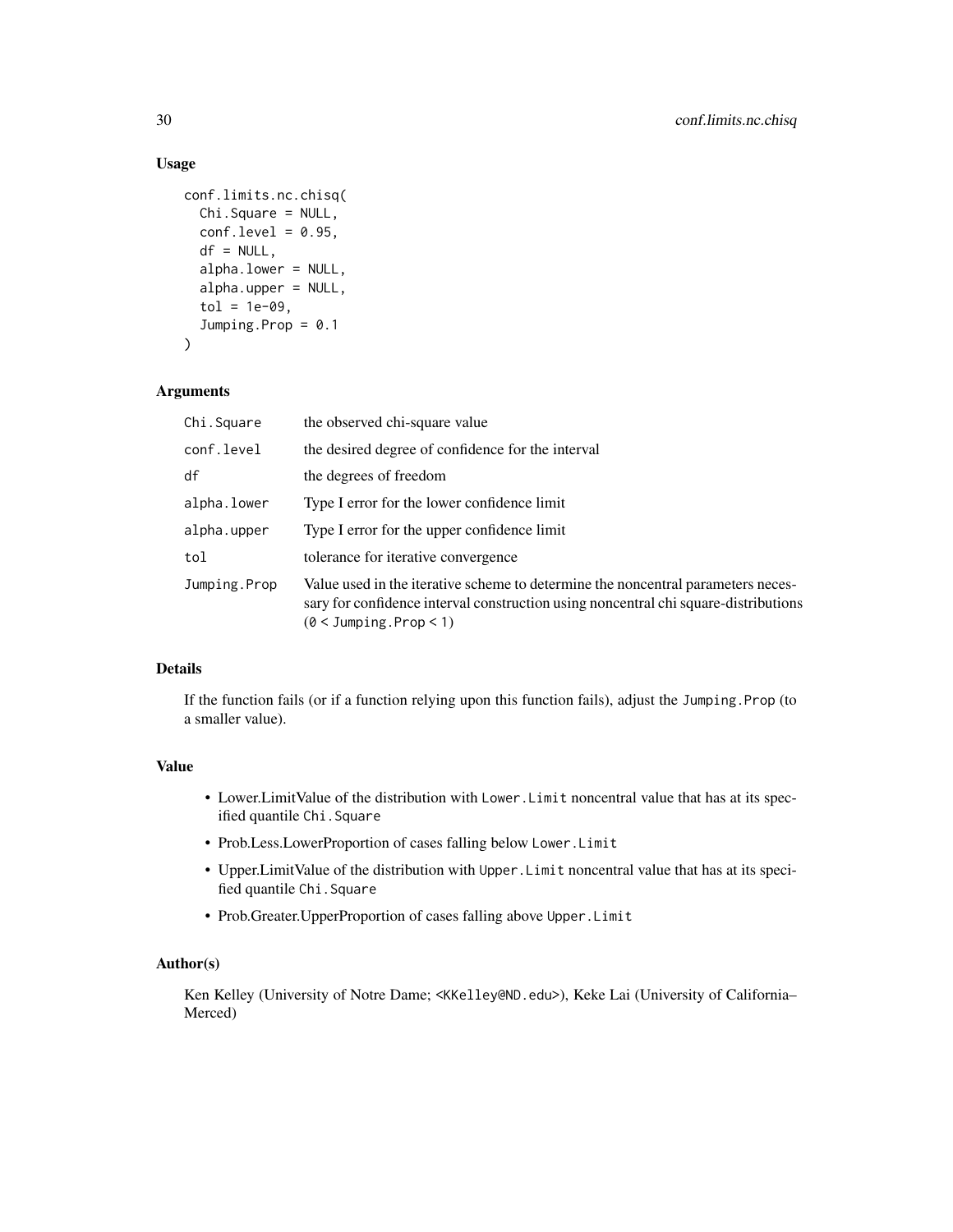<span id="page-30-0"></span>

Function to construct a confidence interval around an effect size or mean effect size.

## Usage

```
confidence(
  mean,
  se = NULL,df = NULL,
  conf\_level = 0.95,
  conf\_method = c("t", "norm"),...
\mathcal{L}
```
## Arguments

| mean        | Mean effect size (if used in a meta-analysis) or observed effect size (if used on<br>individual statistics).                                                    |
|-------------|-----------------------------------------------------------------------------------------------------------------------------------------------------------------|
| se          | Standard error of the statistic.                                                                                                                                |
| df          | Degrees of freedom of the statistic (necessary if using the $t$ distribution).                                                                                  |
| conf_level  | Confidence level that defines the width of the confidence interval (default $= .95$ ).                                                                          |
| conf_method | Distribution to be used to compute the width of confidence intervals. Available<br>options are "t" for <i>t</i> distribution or "norm" for normal distribution. |
| $\ddotsc$   | Additional arguments                                                                                                                                            |

# Details

```
CI = mean_{es} \pm quantile \times SE_{es}
```
## Value

A matrix of confidence intervals of the specified width.

## Examples

```
confidence(mean = c(.3, .5), se = c(.15, .2), df = c(100, 200), conf\_level = .95, conf\_method = "t")confidence(mean = c(.3, .5), se = c(.15, .2), conf\_level = .95, conf\_method = "norm")
```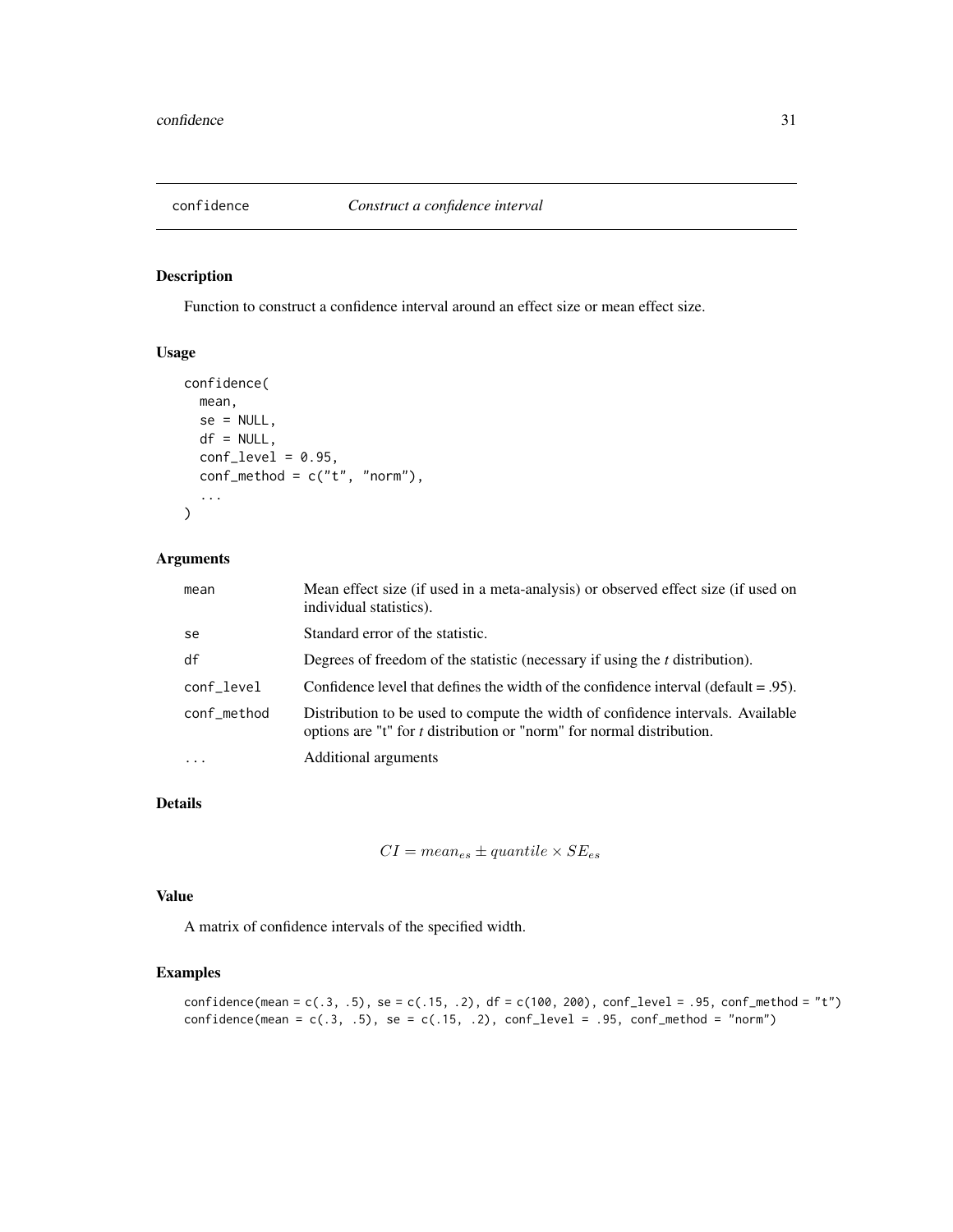<span id="page-31-0"></span>

Construct a confidence interval for correlations using Fisher's z transformation

## Usage

```
confidence_r(r, n, conf\_level = 0.95)
```
## Arguments

|            | A vector of correlations                                                               |
|------------|----------------------------------------------------------------------------------------|
|            | A vector of sample sizes                                                               |
| conf level | Confidence level that defines the width of the confidence interval (default $= .95$ ). |

#### Value

A confidence interval of the specified width (or matrix of confidence intervals)

## Examples

 $confidence_r(r = .3, n = 200, conf\_level = .95)$ 

| confint | Confidence interval method for objects of classes deriving from |  |  |  |  |
|---------|-----------------------------------------------------------------|--|--|--|--|
|         | "lm mat"                                                        |  |  |  |  |

# Description

Confidence interval method for objects of classes deriving from "lm\_mat." Returns lower and upper bounds of confidence intervals for regression coefficients.

| object | Matrix regression object.                                                                                                                                                     |
|--------|-------------------------------------------------------------------------------------------------------------------------------------------------------------------------------|
| parm   | a specification of which parameters are to be given confidence intervals, either<br>a vector of numbers or a vector of names. If missing, all parameters are consid-<br>ered. |
| level  | Confidence level                                                                                                                                                              |
|        | further arguments passed to or from other methods.                                                                                                                            |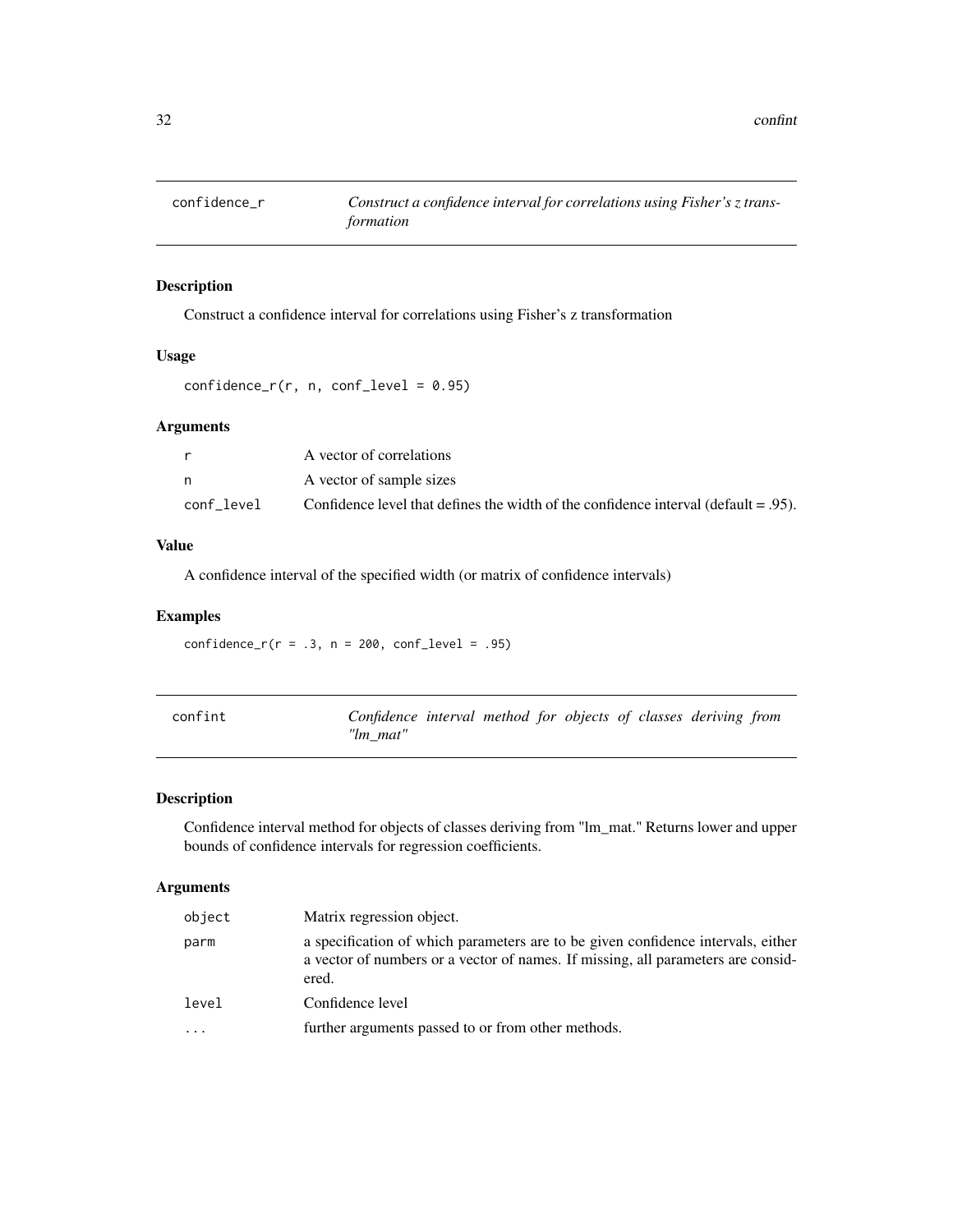<span id="page-32-0"></span>

Control function to curate intercorrelations to be used in automatic compositing routine

# Usage

```
control_intercor(
  rxyi = NULL,n = NULL,sample_id = NULL,
 construct_x = NULL,construct_y = NULL,
  construct_names = NULL,
  factor_x = NULL,factor_y = NULL,intercor_vec = NULL,
  intercor\_scalar = 0.5,
  dx = NULL,dy = NULL,p = 0.5,
 partial_intercor = FALSE,
 data = NULL,...
\mathcal{L}
```

| rxyi                     | Vector or column name of observed correlations.                                                       |  |  |
|--------------------------|-------------------------------------------------------------------------------------------------------|--|--|
| n                        | Vector or column name of sample sizes.                                                                |  |  |
| sample_id                | Vector of identification labels for samples/studies in the meta-analysis.                             |  |  |
| construct_x, construct_y |                                                                                                       |  |  |
|                          | Vector of construct names for constructs designated as "X" or "Y".                                    |  |  |
| construct_names          |                                                                                                       |  |  |
|                          | Vector of all construct names to be included in the meta-analysis.                                    |  |  |
| facet_x, facet_y         |                                                                                                       |  |  |
|                          | Vector of facet names for constructs designated as "X" or "Y".                                        |  |  |
| intercor_vec             | Named vector of pre-specified intercorrelations among measures of constructs<br>in the meta-analysis. |  |  |
| intercor_scalar          |                                                                                                       |  |  |
|                          | Generic scalar intercorrelation that can stand in for unobserved or unspecified<br>values.            |  |  |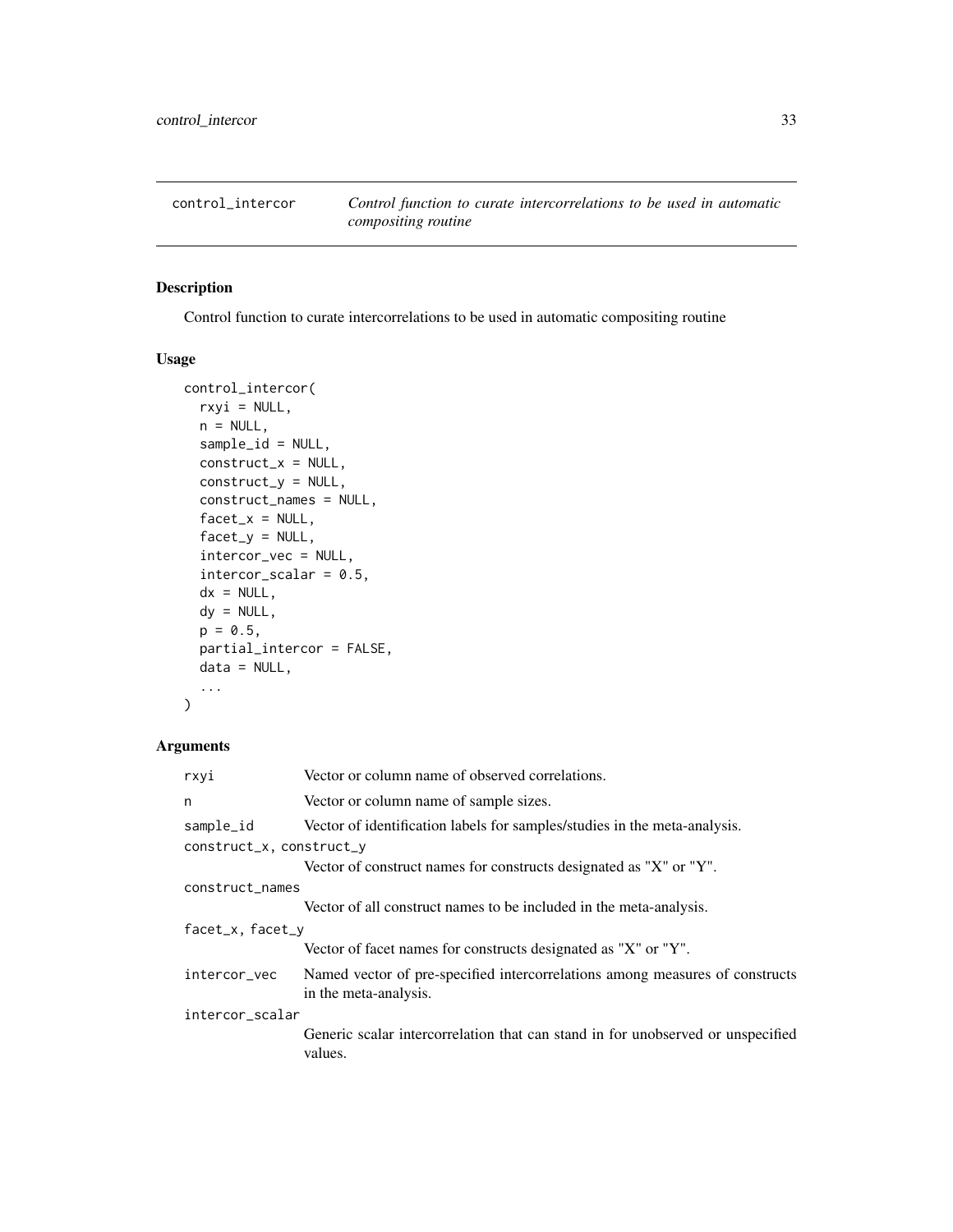| dx, dy           | d values corresponding to construct_x and construct_y. These values only<br>need to be supplied for cases in which rxyi represents a correlation between<br>two measures of the same construct.                                                                                                                                                                                                                                                                                                                                                                                                       |
|------------------|-------------------------------------------------------------------------------------------------------------------------------------------------------------------------------------------------------------------------------------------------------------------------------------------------------------------------------------------------------------------------------------------------------------------------------------------------------------------------------------------------------------------------------------------------------------------------------------------------------|
| p                | Scalar or vector containing the proportions of group membership corresponding<br>to the d values.                                                                                                                                                                                                                                                                                                                                                                                                                                                                                                     |
| partial_intercor |                                                                                                                                                                                                                                                                                                                                                                                                                                                                                                                                                                                                       |
|                  | For meta-analyses of d values only: Logical scalar, vector, or column cor-<br>responding to values in rxyi that determines whether the correlations are to<br>be treated as within-group correlations (i.e., partial correlation controlling for<br>group membership; TRUE) or not (FALSE; default). Note that this only con-<br>verts correlation values from the rxyi argument - any values provided in the<br>intercor_vec or intercor_scalar arguments must be total correlations or<br>converted to total correlations using the mix_r_2group() function prior to run-<br>ning control_intercor. |
| data             | Data frame containing columns whose names may be provided as arguments to<br>vector arguments.                                                                                                                                                                                                                                                                                                                                                                                                                                                                                                        |
| .                | Further arguments to be passed to functions called within the meta-analysis.                                                                                                                                                                                                                                                                                                                                                                                                                                                                                                                          |
|                  |                                                                                                                                                                                                                                                                                                                                                                                                                                                                                                                                                                                                       |

## Value

A vector of intercorrelations

#### Examples

```
## Create a dataset in which constructs correlate with themselves
rxyi \leq seq(.1, .5, length.out = 27)
construct_x <- rep(rep(c("X", "Y", "Z"), 3), 3)
construct_y <- c(rep("X", 9), rep("Y", 9), rep("Z", 9))
dat <- data.frame(rxyi = rxyi,
                  construct_x = construct_x,construct_y = construct_y,
                  stringsAsFactors = FALSE)
dat <- rbind(cbind(sample_id = "Sample 1", dat),
             cbind(sample_id = "Sample 2", dat),
             cbind(sample_id = "Sample 3", dat))
## Identify some constructs for which intercorrelations are not
## represented in the data object:
construct_names = c("U", "V", "W")## Specify some externally determined intercorrelations among measures:
intercor\_vec \leftarrow c(W = .4, X = .1)## Specify a generic scalar intercorrelation that can stand in for missing values:
intercor_scalar <- .5
control_intercor(rxyi = rxyi, sample_id = sample_id,
                 construct_x = construct_x, construct_y = construct_y,construct_names = construct_names,
              intercor_vec = intercor_vec, intercor_scalar = intercor_scalar, data = dat)
```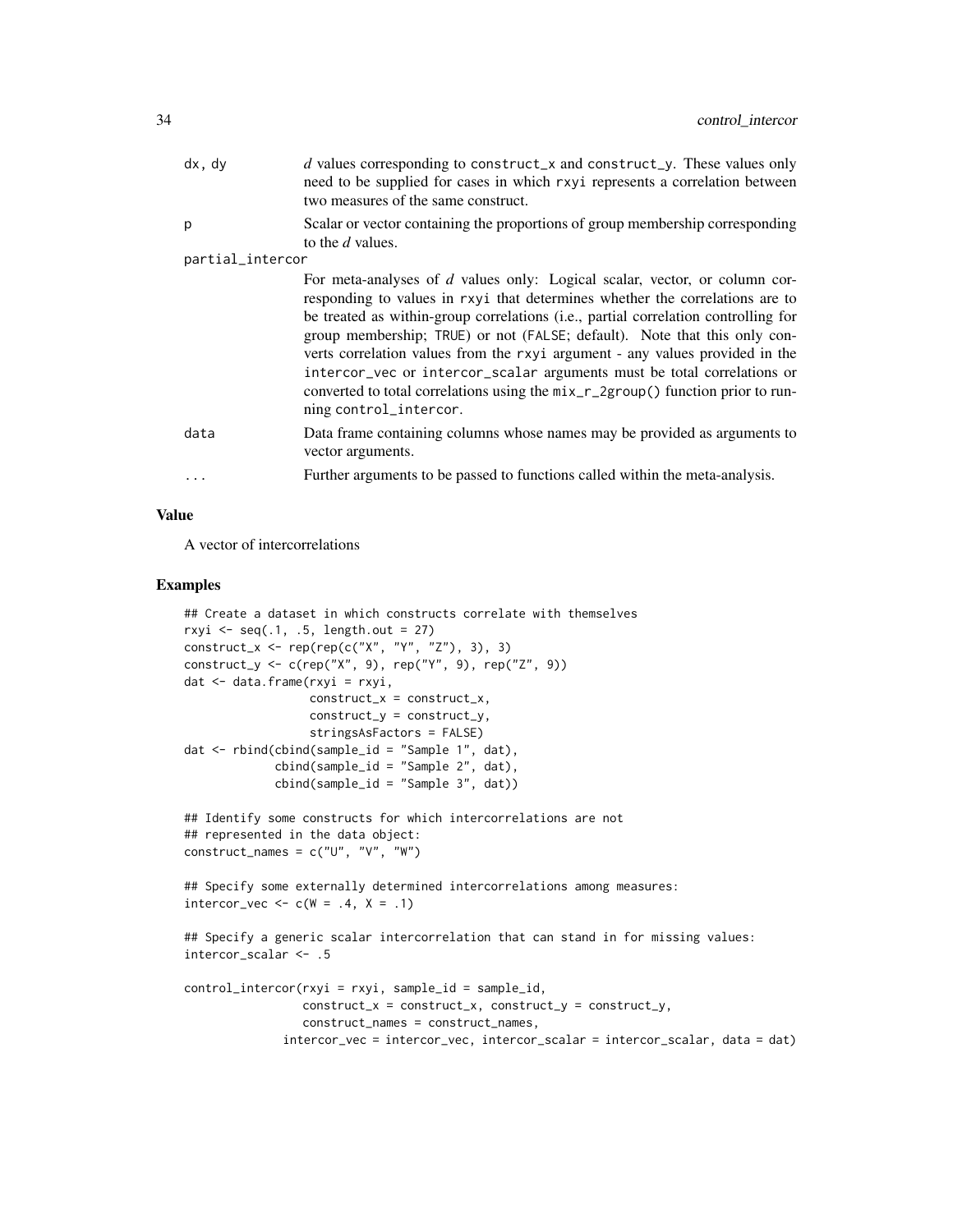<span id="page-34-0"></span>control\_psychmeta *Control for* psychmeta *meta-analyses*

## Description

Control for psychmeta meta-analyses

#### Usage

```
control_psychmeta(
  error_type = c("mean", "sample"),
  conf\_level = 0.95,
  cred\_level = 0.8,
  conf\_method = c("t", "norm"),
  \text{cred\_method} = c("t", "norm"),var_unbiased = TRUE,
 pairwise_ads = FALSE,
 moderated_ads = FALSE,
  residual_ads = TRUE,
  check_dependence = TRUE,
  collapse_method = c("composite", "average", "stop"),
  intercor = control_intercor(),
  clean_artifacts = TRUE,
  impute_artifacts = TRUE,
 impute_method = c("bootstrap_mod", "bootstrap_full", "simulate_mod", "simulate_full",
  "wt_mean_mod", "wt_mean_full", "unwt_mean_mod", "unwt_mean_full", "replace_unity",
    "stop"),
  seed = 42,
  use_all_arts = TRUE,
  estimate_pa = FALSE,
  decimals = 2,hs_override = FALSE,
  ...
)
```

| error_type  | Method to be used to estimate error variances: "mean" uses the mean effect size<br>to estimate error variances and "sample" uses the sample-specific effect sizes. |
|-------------|--------------------------------------------------------------------------------------------------------------------------------------------------------------------|
| conf_level  | Confidence level to define the width of the confidence interval (default $= .95$ ).                                                                                |
| cred_level  | Credibility level to define the width of the credibility interval (default $= .80$ ).                                                                              |
| conf_method | Distribution to be used to compute the width of confidence intervals. Available<br>options are "t" for <i>t</i> distribution or "norm" for normal distribution.    |
| cred method | Distribution to be used to compute the width of credibility intervals. Available<br>options are "t" for $t$ distribution or "norm" for normal distribution.        |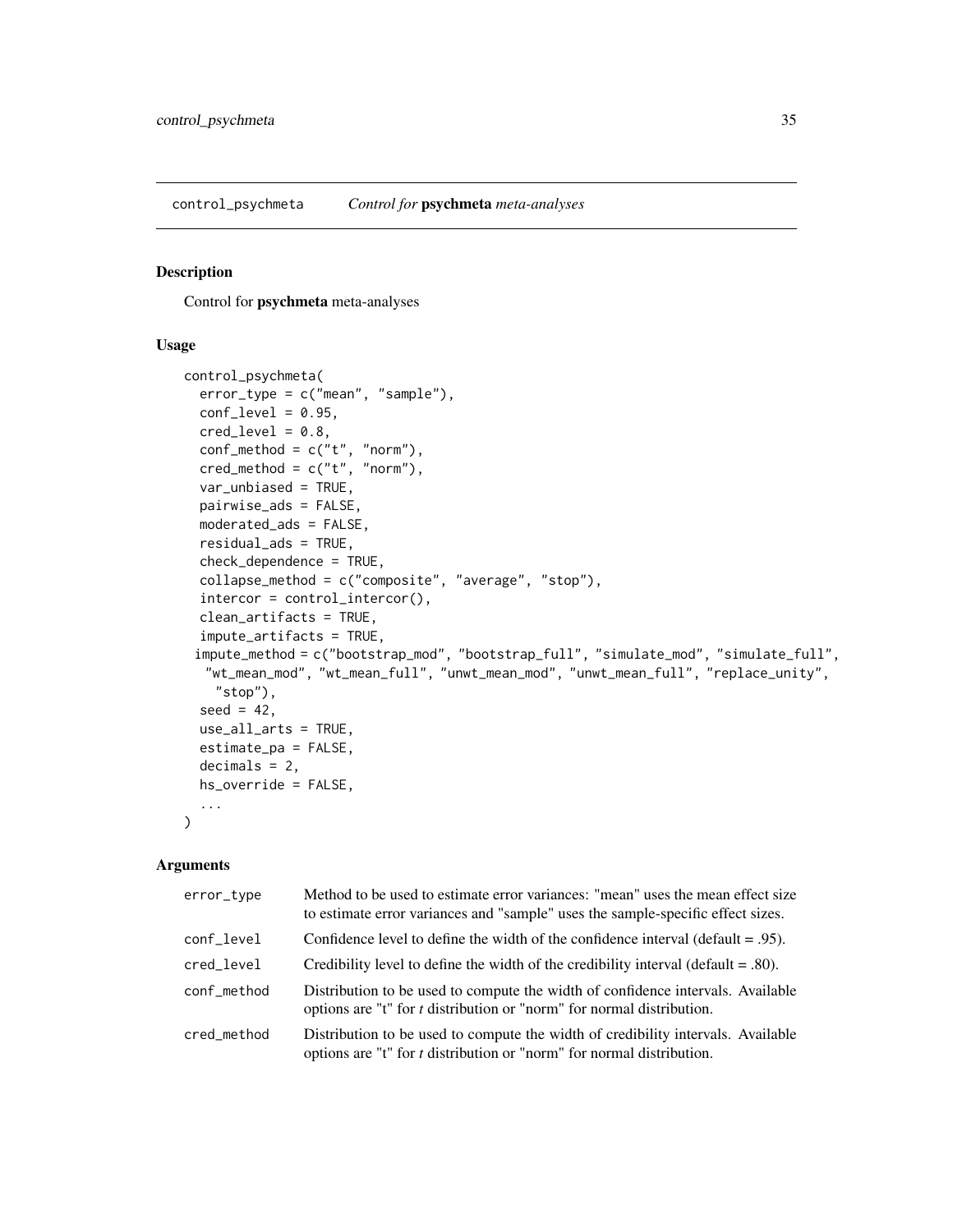| var_unbiased     | Logical scalar determining whether variances should be unbiased (TRUE) or<br>maximum-likelihood (FALSE).                                                                                                                                                                                                                                                                                                                                                                                                                                                                                                                         |
|------------------|----------------------------------------------------------------------------------------------------------------------------------------------------------------------------------------------------------------------------------------------------------------------------------------------------------------------------------------------------------------------------------------------------------------------------------------------------------------------------------------------------------------------------------------------------------------------------------------------------------------------------------|
| pairwise_ads     | Logical value that determines whether to compute artifact distributions in a<br>construct-pair-wise fashion (TRUE) or separately by construct (FALSE, default).                                                                                                                                                                                                                                                                                                                                                                                                                                                                  |
| moderated_ads    | Logical value that determines whether to compute artifact distributions sep-<br>arately for each moderator combination (TRUE) or for overall analyses only<br>(FALSE, default).                                                                                                                                                                                                                                                                                                                                                                                                                                                  |
| residual_ads     | Logical argument that determines whether to use residualized variances (TRUE)<br>or observed variances (FALSE) of artifact distributions to estimate sd_rho.                                                                                                                                                                                                                                                                                                                                                                                                                                                                     |
| check_dependence |                                                                                                                                                                                                                                                                                                                                                                                                                                                                                                                                                                                                                                  |
|                  | Logical scalar that determines whether database should be checked for viola-<br>tions of independence (TRUE) or not (FALSE).                                                                                                                                                                                                                                                                                                                                                                                                                                                                                                     |
| collapse_method  |                                                                                                                                                                                                                                                                                                                                                                                                                                                                                                                                                                                                                                  |
|                  | Character argument that determines how to collapse dependent studies. Options<br>are "composite" (default), "average," and "stop."                                                                                                                                                                                                                                                                                                                                                                                                                                                                                               |
| intercor         | The intercorrelation(s) among variables to be combined into a composite. Can<br>be a scalar, a named vector with element named according to the names of con-<br>structs, or output from the control_intercor function. Default scalar value is<br>.5.                                                                                                                                                                                                                                                                                                                                                                           |
| clean_artifacts  |                                                                                                                                                                                                                                                                                                                                                                                                                                                                                                                                                                                                                                  |
|                  | If TRUE, multiple instances of the same construct (or construct-measure pair, if<br>measure is provided) in the database are compared and reconciled with each<br>other in the case that any of the matching entries within a study have different<br>artifact values. When impute_method is anything other than "stop", this method<br>is always implemented to prevent discrepancies among imputed values.                                                                                                                                                                                                                     |
| impute_artifacts |                                                                                                                                                                                                                                                                                                                                                                                                                                                                                                                                                                                                                                  |
|                  | If TRUE, artifact imputation will be performed (see impute_method for impu-<br>tation procedures). Default is FALSE for artifact-distribution meta-analyses and<br>TRUE otherwise. When imputation is performed, clean_artifacts is treated as<br>TRUE so as to resolve all discrepancies among artifact entries before and after<br>imputation.                                                                                                                                                                                                                                                                                 |
| impute_method    | Method to use for imputing artifacts. Choices are:                                                                                                                                                                                                                                                                                                                                                                                                                                                                                                                                                                               |
|                  | • bootstrap_mod<br>Select random values from the most specific moderator categories available<br>(default).<br>• bootstrap_full<br>Select random values from the full vector of artifacts.<br>• simulate_mod<br>Generate random values from the distribution with the mean and variance<br>of observed artifacts from the most specific moderator categories available.<br>(uses rnorm for u ratios and rbeta for reliability values).<br>· simulate_full<br>Generate random values from the distribution with the mean and variance<br>of all observed artifacts (uses rnorm for u ratios and rbeta for reliability<br>values). |
|                  |                                                                                                                                                                                                                                                                                                                                                                                                                                                                                                                                                                                                                                  |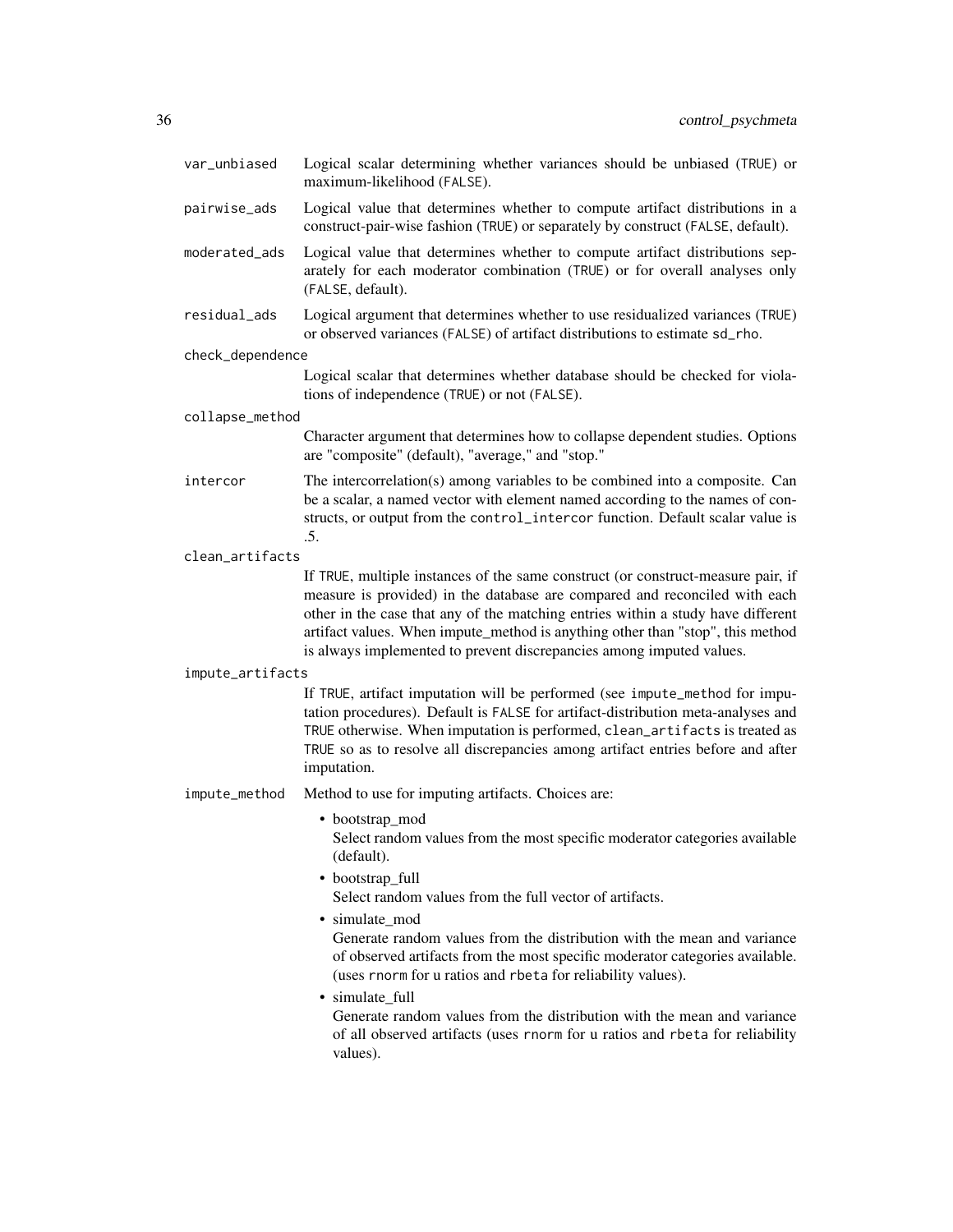|              | • wt_mean_mod<br>Replace missing values with the sample-size weighted mean of the distribu-<br>tion of artifacts from the most specific moderator categories available (not<br>recommended).                                                                                                                                                   |
|--------------|------------------------------------------------------------------------------------------------------------------------------------------------------------------------------------------------------------------------------------------------------------------------------------------------------------------------------------------------|
|              | • wt_mean_full<br>Replace missing values with the sample-size weighted mean of the full dis-<br>tribution of artifacts (not recommended).                                                                                                                                                                                                      |
|              | • unwt_mean_mod<br>Replace missing values with the unweighted mean of the distribution of<br>artifacts from the most specific moderator categories available (not recom-<br>mended).                                                                                                                                                           |
|              | • unwt_mean_full<br>Replace missing values with the unweighted mean of the full distribution<br>of artifacts (not recommended).                                                                                                                                                                                                                |
|              | • replace_unity<br>Replace missing values with 1 (not recommended).<br>• stop                                                                                                                                                                                                                                                                  |
|              | Stop evaluations when missing artifacts are encountered.                                                                                                                                                                                                                                                                                       |
|              | If an imputation method ending in "mod" is selected but no moderators are pro-<br>vided, the "mod" suffix will internally be replaced with "full".                                                                                                                                                                                             |
| seed         | Seed value to use for imputing artifacts in a reproducible way. Default value is<br>42.                                                                                                                                                                                                                                                        |
| use_all_arts | Logical scalar that determines whether artifact values from studies without valid<br>effect sizes should be used in artifact distributions (TRUE; default) or not (FALSE).                                                                                                                                                                     |
| estimate_pa  | Logical scalar that determines whether the unrestricted subgroup proportions<br>associated with univariate-range-restricted effect sizes should be estimated by<br>rescaling the range-restricted subgroup proportions as a function of the range-<br>restriction correction (TRUE) or not (FALSE; default).                                   |
| decimals     | Number of decimal places to which interactive artifact distributions should be<br>rounded (default is 2 decimal places).                                                                                                                                                                                                                       |
| hs_override  | When TRUE, this will override settings for wt_type (will set to "sample_size"),<br>error_type (will set to "mean"), correct_bias (will set to TRUE), conf_method<br>(will set to "norm"), cred_method (will set to "norm"), var_unbiased (will set<br>to FALSE), residual_ads (will be set to FALSE), and use_all_arts (will set to<br>FALSE). |
| $\cdots$     | Further arguments to be passed to functions called within the meta-analysis.                                                                                                                                                                                                                                                                   |

## Value

A list of control arguments in the package environment.

# Examples

control\_psychmeta()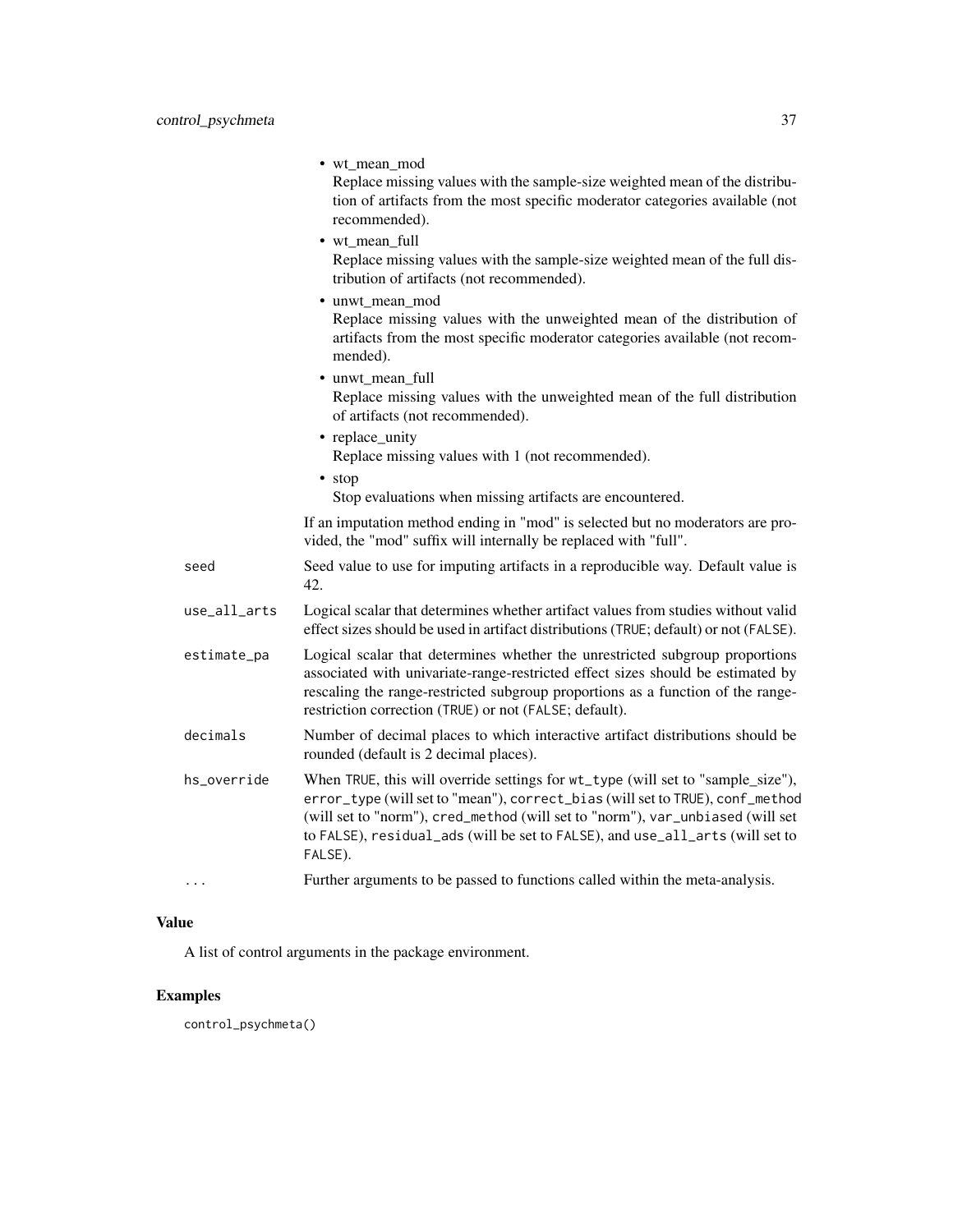## Description

This function converts a variety of effect sizes to correlations, Cohen's *d* values, or common language effect sizes, and calculates sampling error variances and effective sample sizes.

### Usage

```
convert_es(
 es,
  input_es = c("r", "d", "delta", "g", "t", "p.t", "F", "p.F", "chisq", "p.chisq",
    "or", "lor", "Fisherz", "A", "auc", "cles"),
 output_es = c("r", "d", "A", "auc", "cles"),
 n1 = NULL,n2 = NULL,df1 = NULL,
 df2 = NULL,sd1 = NULL,sd2 = NULL,tails = 2\mathcal{L}
```
## Arguments

| Vector of effect sizes to convert.                                                                                                                                                                                                                                                                                                            |  |
|-----------------------------------------------------------------------------------------------------------------------------------------------------------------------------------------------------------------------------------------------------------------------------------------------------------------------------------------------|--|
| Scalar. Metric of input effect sizes. Currently supports correlations, Cohen's d,<br>independent samples $t$ values (or their $p$ values), two-group one-way ANOVA $F$<br>values (or their p values), 1df $\chi^2$ values (or their p values), odds ratios, log odds<br>ratios, Fisher z, and the common language effect size (CLES, A, AUC). |  |
| Scalar. Metric of output effect sizes. Currently supports correlations, Cohen's d<br>values, and common language effect sizes (CLES, A, AUC).                                                                                                                                                                                                 |  |
| Vector of total sample sizes or sample sizes of group 1 of the two groups being<br>contrasted.                                                                                                                                                                                                                                                |  |
| Vector of sample sizes of group 2 of the two groups being contrasted.                                                                                                                                                                                                                                                                         |  |
| Vector of input test statistic degrees of freedom (for t and $\chi^2$ ) or between-groups<br>degree of freedom (for $F$ ).                                                                                                                                                                                                                    |  |
| Vector of input test statistic within-group degrees of freedom (for $F$ ).                                                                                                                                                                                                                                                                    |  |
| Vector of pooled (within-group) standard deviations or standard deviations of<br>group 1 of the two groups being contrasted.                                                                                                                                                                                                                  |  |
| Vector of standard deviations of group 2 of the two groups being contrasted.                                                                                                                                                                                                                                                                  |  |
| Vector of the tails for $p$ values when input_es = " $p.t$ ". Can be 2 (default) or 1.                                                                                                                                                                                                                                                        |  |
|                                                                                                                                                                                                                                                                                                                                               |  |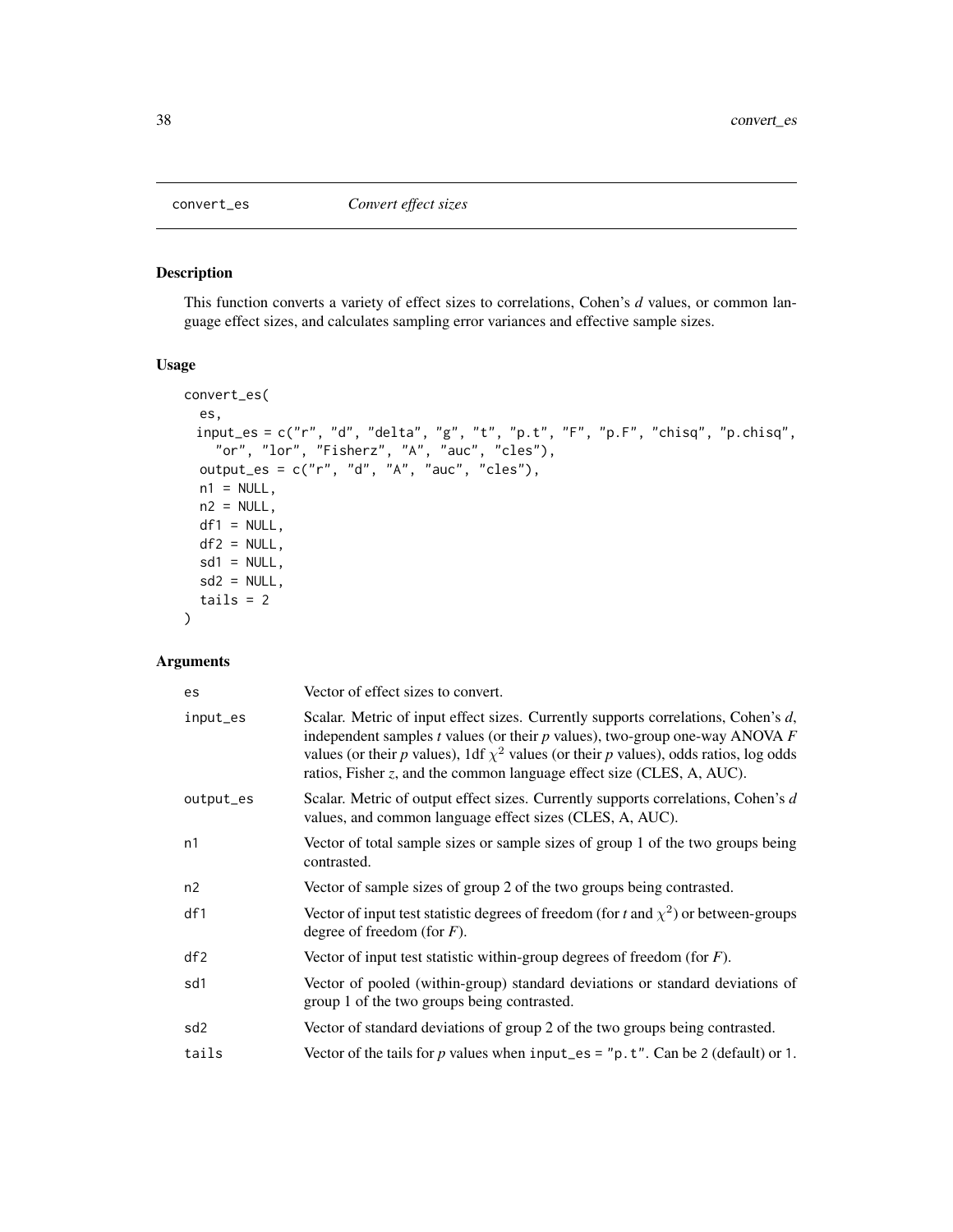### convert\_ma 39

#### Value

A data frame of class es with variables:

| r.d.A       | The converted effect sizes                       |
|-------------|--------------------------------------------------|
| n_effective | The effective total sample size.                 |
| n           | The total number of cases (original sample size) |
| n1, n2      | If applicable, subgroup sample sizes             |
| $var_e$     | The estimated sampling error variance            |

### References

Chinn, S. (2000). A simple method for converting an odds ratio to effect size for use in metaanalysis. *Statistics in Medicine, 19*(22), 3127–3131. <https://doi.org/10.1002/1097-0258(20001130)19:22<3127::AID-SIM784>3.0.CO;2-M>

Lipsey, M. W., & Wilson, D. B. (2001). *Practical meta-analysis*. SAGE Publications.

Ruscio, J. (2008). A probability-based measure of effect size: Robustness to base rates and other factors. *Psychological Methods, 13*(1), 19–30. <https://doi.org/10.1037/1082-989X.13.1.19>

Schmidt, F. L., & Hunter, J. E. (2015). *Methods of meta-analysis: Correcting error and bias in research findings* (3rd ed.). SAGE Publications. <https://doi.org/10.4135/9781483398105>

### Examples

```
convert_es(es = 1, input_es="d", output_es="r", n1=100)
convert\_es(es = 1, input\_es='d", output\_es='r", n1=50, n2 = 50)convert_es(es = .2, input_es="r", output_es="d", n1=100, n2=150)
convert_es(es = -1.3, input_es="t", output_es="r", n1 = 100, n2 = 140)
convert_es(es = 10.3, input_es="F", output_es="d", n1 = 100, n2 = 150)
convert\_es(es = 1.3, input\_es="chisq", output\_es="r", n1 = 100, n2 = 100)convert_es(es = .021, input_es="p.chisq", output_es="d", n1 = 100, n2 = 100)
convert_es(es = 4.37, input_es="or", output_es="r", n1=100, n2=100)
convert_es(es = 4.37, input_es="or", output_es="d", n1=100, n2=100)
convert_es(es = 1.47, input_es="lor", output_es="r", n1=100, n2=100)
convert_es(es = 1.47, input_es="lor", output_es="d", n1=100, n2=100)
```
convert\_ma *Function to convert meta-analysis of correlations to d values or viceversa*

#### Description

Takes a meta-analysis class object of *d* values or correlations (classes r\_as\_r, d\_as\_d, r\_as\_d, and d\_as\_r; second-order meta-analyses are currently not supported) as an input and uses conversion formulas and Taylor series approximations to convert effect sizes and variance estimates, respectively.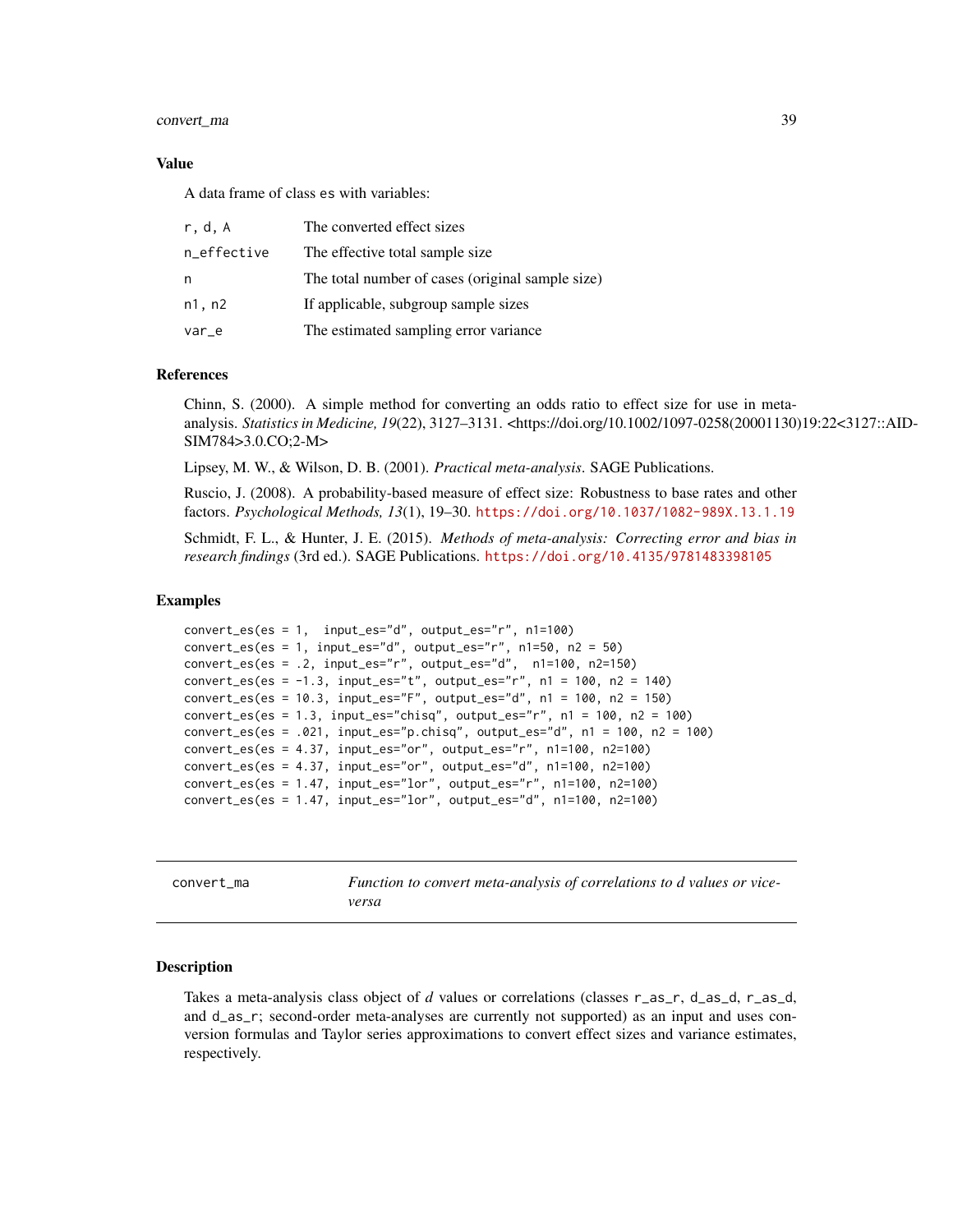#### Usage

```
convert_ma(ma_obj, ...)
```

```
convert_meta(ma_obj, ...)
```
### Arguments

| ma_obj | A meta-analysis object of class r_as_r, d_as_d, r_as_d, or d_as_r |
|--------|-------------------------------------------------------------------|
| .      | Additional arguments.                                             |

## Details

The formula used to convert correlations to *d* values is:

$$
d = \frac{r\sqrt{\frac{1}{p(1-p)}}}{\sqrt{1-r^2}}
$$

The formula used to convert *d* values to correlations is:

$$
r = \frac{d}{\sqrt{d^2 + \frac{1}{p(1-p)}}}
$$

To approximate the variance of correlations from the variance of *d* values, the function computes:

$$
var_r \approx a_d^2 var_d
$$

where  $a_d$  is the first partial derivative of the  $d$ -to- $r$  transformation with respect to  $d$ :

$$
a_d = -\frac{1}{[d^2p(1-p)-1]\sqrt{d^2+\frac{1}{p-p^2}}}
$$

To approximate the variance of *d* values from the variance of correlations, the function computes:

$$
var_d \approx a_r^2 var_r
$$

where  $a_r$  is the first partial derivative of the *r*-to-*d* transformation with respect to *r*:

$$
a_r = \frac{\sqrt{\frac{1}{p - p^2}}}{\left(1 - r^2\right)^{1.5}}
$$

Value

A meta-analysis converted to the *d* value metric (if ma\_obj was a meta-analysis in the correlation metric) or converted to the correlation metric (if ma\_obj was a meta-analysis in the *d* value metric).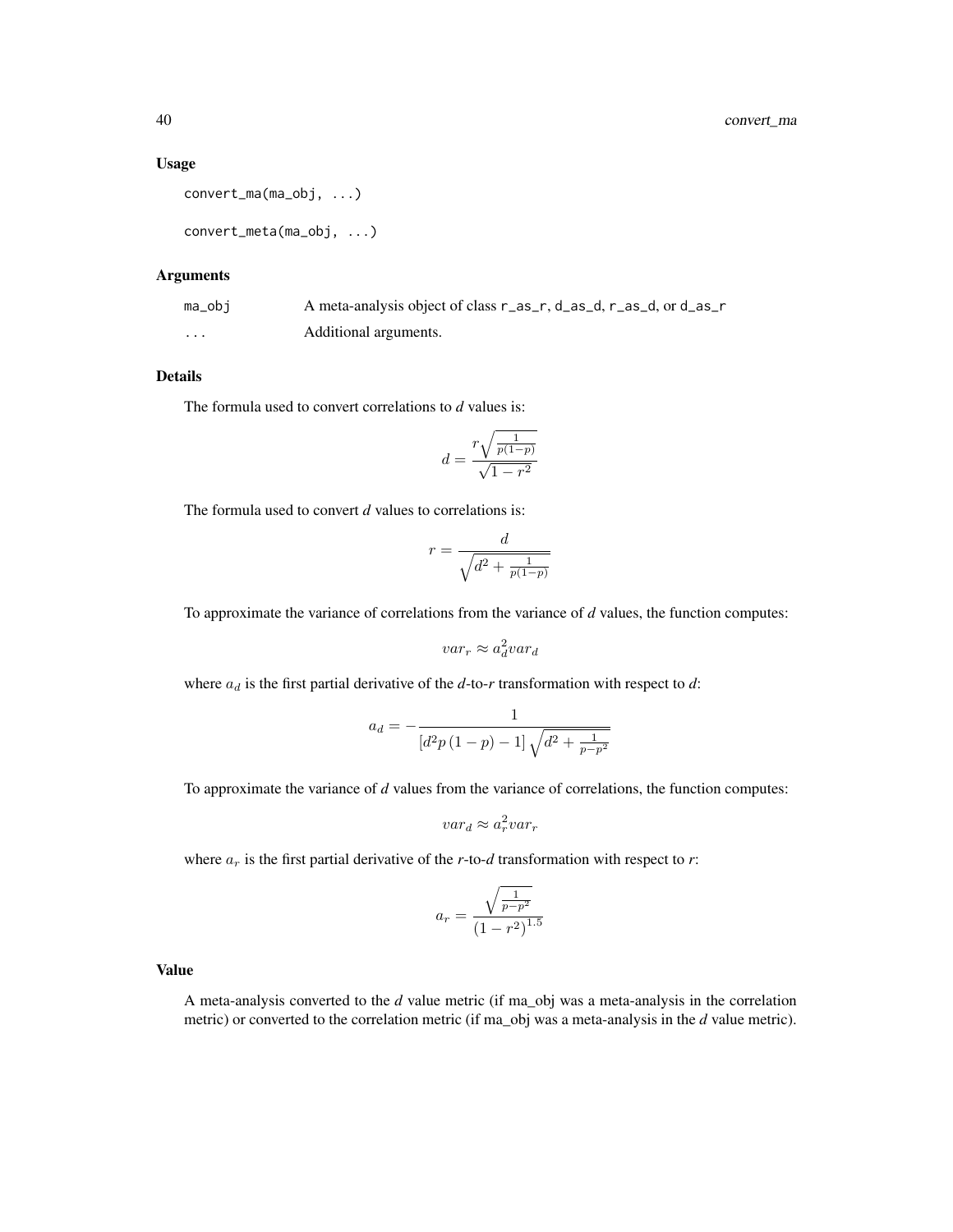## Description

This function is a wrapper for the correct<sub>r</sub>() function to correct *d* values for statistical and psychometric artifacts.

### Usage

```
correct_d(
 correction = c("meas", "uvdrr_g", "uvdrr_y", "uvirr_g", "uvirr_y", "bvdrr", "bvirr"),
 d,
  ryy = 1,
 uy = 1,
  rGg = 1,
 pi = NULL,
 pa = NULL,uy_observed = TRUE,
  ryy_restricted = TRUE,
  ryy_type = "alpha",
  k_items_y = NA,
  sign\_rgz = 1,
  sign_ryz = 1,
 n1 = NULL,n2 = NA,
 conf\_level = 0.95,
 correct_bias = FALSE
\mathcal{L}
```
## Arguments

| correction  | Type of correction to be applied. Options are "meas", "uvdrr_g", "uvdrr_y",<br>"uvirr_g", "uvirr_y", "bvdrr", "bvirr"                                                               |
|-------------|-------------------------------------------------------------------------------------------------------------------------------------------------------------------------------------|
| d           | Vector of d values.                                                                                                                                                                 |
| ryy         | Vector of reliability coefficients for Y (the continuous variable).                                                                                                                 |
| uy          | Vector of u ratios for Y (the continuous variable).                                                                                                                                 |
| rGg         | Vector of reliabilities for the group variable ( <i>i.e.</i> , the correlations between ob-<br>served group membership and latent group membership).                                |
| рi          | Proportion of cases in one of the groups in the observed data (not necessary if<br>n1 and n2 reflect this proportionality).                                                         |
| pa          | Proportion of cases in one of the groups in the population.                                                                                                                         |
| uy_observed | Logical vector in which each entry specifies whether the corresponding uy value<br>is an observed-score u ratio (TRUE) or a true-score u ratio. All entries are TRUE<br>by default. |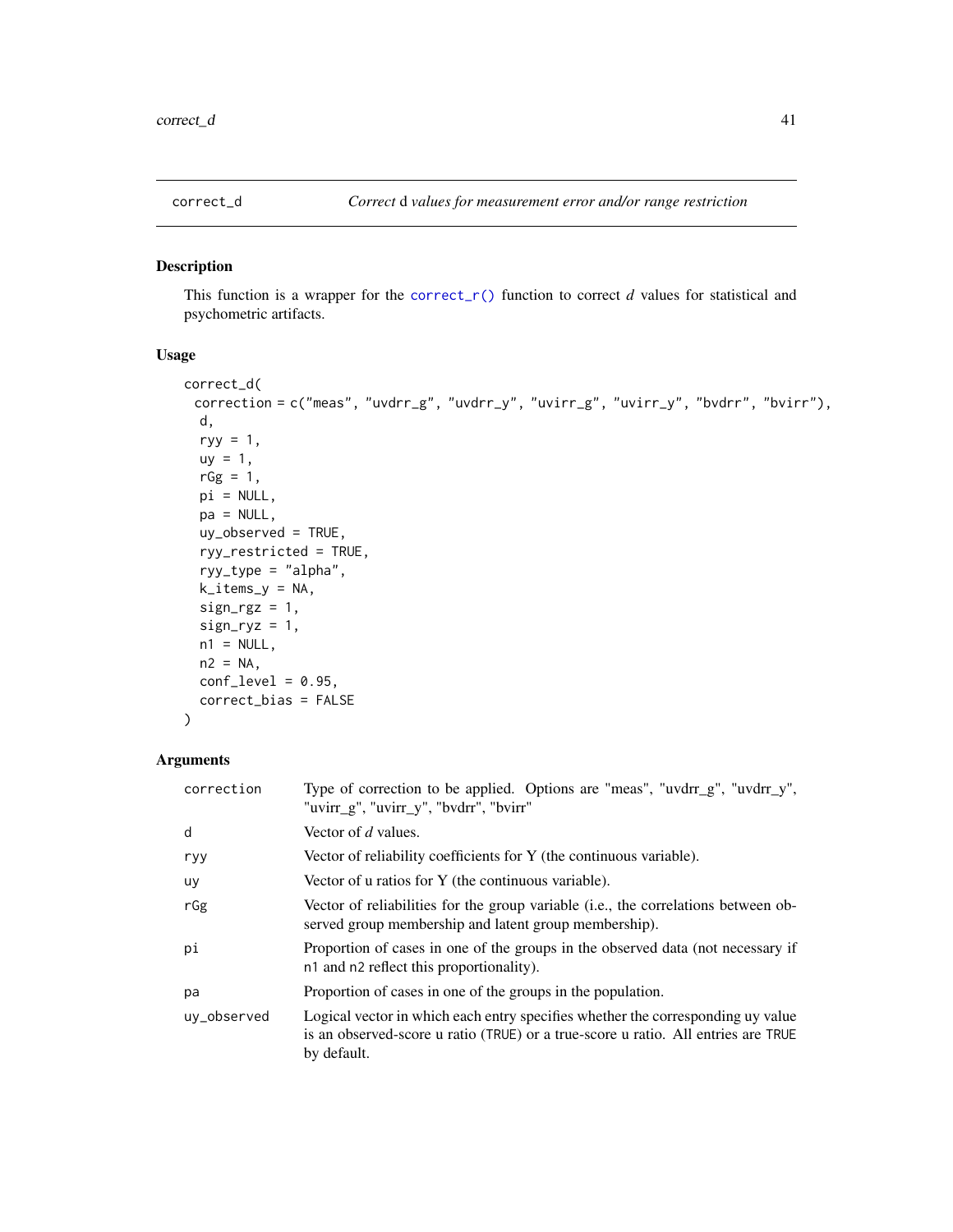|              | ryy_restricted Logical vector in which each entry specifies whether the corresponding rxx<br>value is an incumbent reliability (TRUE) or an applicant reliability. All entries<br>are TRUE by default.                                                                       |  |
|--------------|------------------------------------------------------------------------------------------------------------------------------------------------------------------------------------------------------------------------------------------------------------------------------|--|
| ryy_type     | String vector identifying the types of reliability estimates supplied (e.g., "alpha",<br>"retest", "interrater_r", "splithalf"). See the documentation for ma_r() for a full<br>list of acceptable reliability types.                                                        |  |
| k_items_y    | Numeric vector identifying the number of items in each scale.                                                                                                                                                                                                                |  |
| sign_rgz     | Vector of signs of the relationships between grouping variables and the selection<br>mechanism.                                                                                                                                                                              |  |
| sign_ryz     | Vector of signs of the relationships between Y variables and the selection mech-<br>anism.                                                                                                                                                                                   |  |
| n1           | Optional vector of sample sizes associated with group 1 (or the total sample size,<br>$if n2 is NULL$ ).                                                                                                                                                                     |  |
| n2           | Optional vector of sample sizes associated with group 2.                                                                                                                                                                                                                     |  |
| conf_level   | Confidence level to define the width of the confidence interval (default $= .95$ ).                                                                                                                                                                                          |  |
| correct_bias | Logical argument that determines whether to correct error-variance estimates for<br>small-sample bias in correlations (TRUE) or not (FALSE). For sporadic corrections<br>(e.g., in mixed artifact-distribution meta-analyses), this should be set to FALSE<br>(the default). |  |

## Value

Data frame(s) of observed *d* values (dgyi), operational range-restricted *d* values corrected for measurement error in Y only (dgpi), operational range-restricted *d* values corrected for measurement error in the grouping only (dGyi), and range-restricted true-score *d* values (dGpi), range-corrected observed-score *d* values (dgya), operational range-corrected *d* values corrected for measurement error in Y only (dgpa), operational range-corrected *d* values corrected for measurement error in the grouping only (dGya), and range-corrected true-score *d* values (dGpa).

### References

Alexander, R. A., Carson, K. P., Alliger, G. M., & Carr, L. (1987). Correcting doubly truncated correlations: An improved approximation for correcting the bivariate normal correlation when truncation has occurred on both variables. *Educational and Psychological Measurement, 47*(2), 309–315. <https://doi.org/10.1177/0013164487472002>

Dahlke, J. A., & Wiernik, B. M. (2019). Not restricted to selection research: Accounting for indirect range restriction in organizational research. *Organizational Research Methods*. Advance online publication. <https://doi.org/10.1177/1094428119859398>

Hunter, J. E., Schmidt, F. L., & Le, H. (2006). Implications of direct and indirect range restriction for meta-analysis methods and findings. *Journal of Applied Psychology, 91*(3), 594–612. [https:](https://doi.org/10.1037/0021-9010.91.3.594) [//doi.org/10.1037/0021-9010.91.3.594](https://doi.org/10.1037/0021-9010.91.3.594)

Le, H., Oh, I.-S., Schmidt, F. L., & Wooldridge, C. D. (2016). Correction for range restriction in meta-analysis revisited: Improvements and implications for organizational research. *Personnel Psychology, 69*(4), 975–1008. <https://doi.org/10.1111/peps.12122>

Schmidt, F. L., & Hunter, J. E. (2015). *Methods of meta-analysis: Correcting error and bias in research findings* (3rd ed.). SAGE Publications. <https://doi.org/10.4135/9781483398105>. pp. 43–44, 140–141.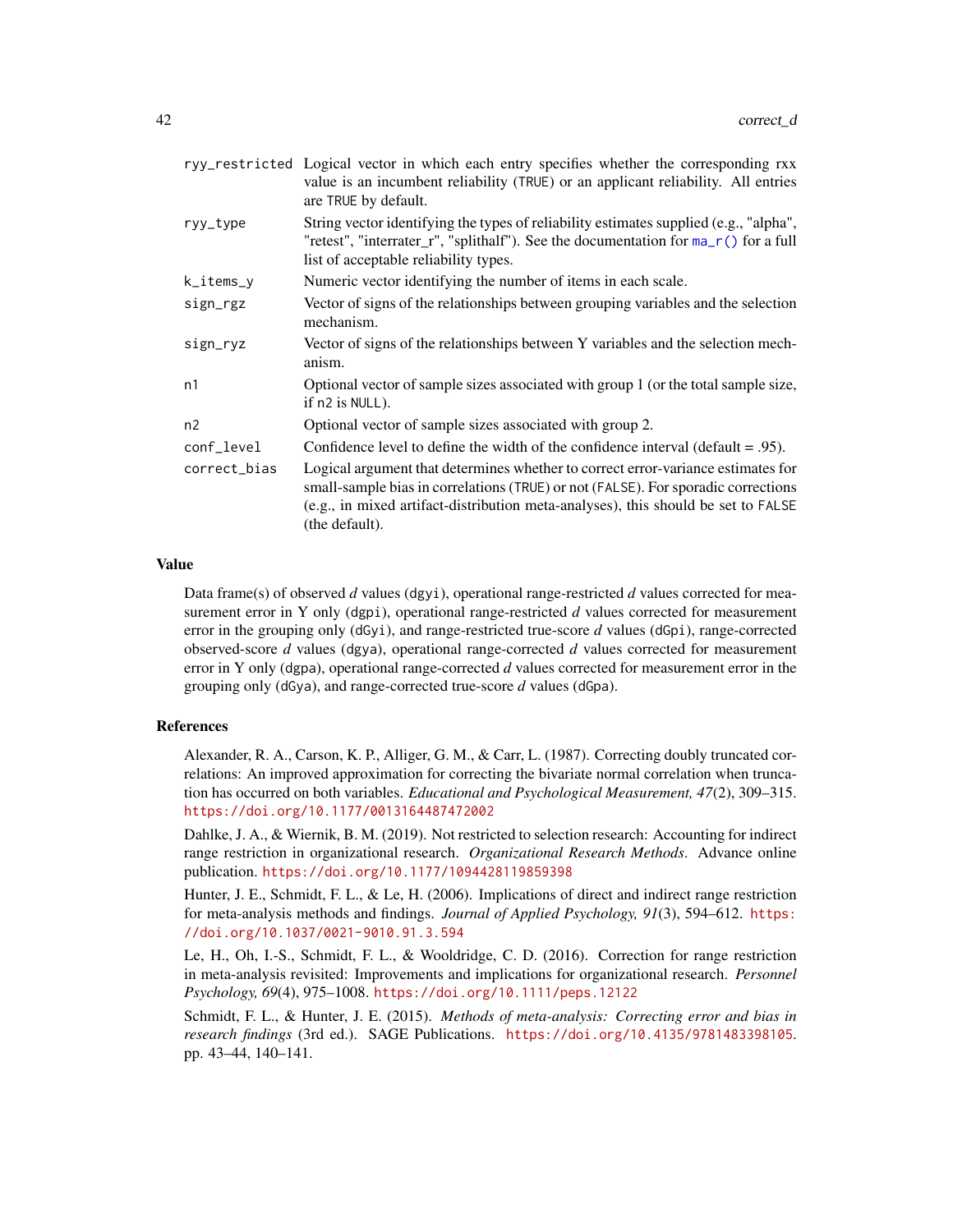### correct\_d\_bias 43

#### Examples

```
## Correction for measurement error only
correct_d(correction = "meas", d = .5, ryy = .8, uy = .7,
          rGg = .9, pi = .7, pa = .5)
correct_d(correction = "meas", d = .5, ryy = .8, uy = .7,rGg = .9, pi = NULL, pa = .5, n1 = 100, n2 = 200)
## Correction for direct range restriction in the continuous variable
correct_d(correction = "uvdrr_y", d = .5, ryy = .8, uy = .7,rGg = .9, pi = .7, pa = .5)
correct_d(correction = "uvdrr_y", d = .5, ryy = .8, uy = .7,rGg = .9, pi = NULL, pa = .5, n1 = 100, n2 = 200)
## Correction for direct range restriction in the grouping variable
correct_d(correction = "uvdrr_g", d = .5, ryy = .8, uy = .7,rGg = .9, pi = .7, pa = .5)
correct_d(correction = "uvdrr_g", d = .5, ryy = .8, uy = .7,
         rGg = .9, pi = NULL, pa = .5, n1 = 100, n2 = 200)
## Correction for indirect range restriction in the continuous variable
correct_d(correction = "uvdrr_y", d = .5, ryy = .8, uy = .7,rGg = .9, pi = .7, pa = .5)
correct_d(correction = "uvdrr_y", d = .5, ryy = .8, uy = .7,rGg = .9, pi = NULL, pa = .5, n1 = 100, n2 = 200)
## Correction for indirect range restriction in the grouping variable
correct_d(correction = "uvirr_g", d = .5, ryy = .8, uy = .7,rGg = .9, pi = .7, pa = .5)
correct_d(correction = "uvirr_g", d = .5, ryy = .8, uy = .7,
          rGg = .9, pi = NULL, pa = .5, n1 = 100, n2 = 200)
## Correction for indirect range restriction in the continuous variable
correct_d(correction = "uvdrr_y", d = .5, ryy = .8, uy = .7,
         rGg = .9, pi = .7, pa = .5)
correct_d(correction = "uvdrr_y", d = .5, ryy = .8, uy = .7,rGg = .9, pi = NULL, pa = .5, n1 = 100, n2 = 200)
## Correction for direct range restriction in both variables
correct_d(correction = "bvdrr", d = .5, ryy = .8, uy = .7,
         rGg = .9, pi = .7, pa = .5)
correct_d(correction = "bvdrr", d = .5, ryy = .8, uy = .7,rGg = .9, pi = NULL, pa = .5, n1 = 100, n2 = 200)
## Correction for indirect range restriction in both variables
correct_d(correction = "bvirr", d = .5, ryy = .8, uy = .7,rGg = .9, pi = .7, pa = .5)
correct_d(correction = "bvirr", d = .5, ryy = .8, uy = .7,rGg = .9, pi = NULL, pa = .5, n1 = 100, n2 = 200)
```
correct\_d\_bias *Correct for small-sample bias in Cohen's* d *values*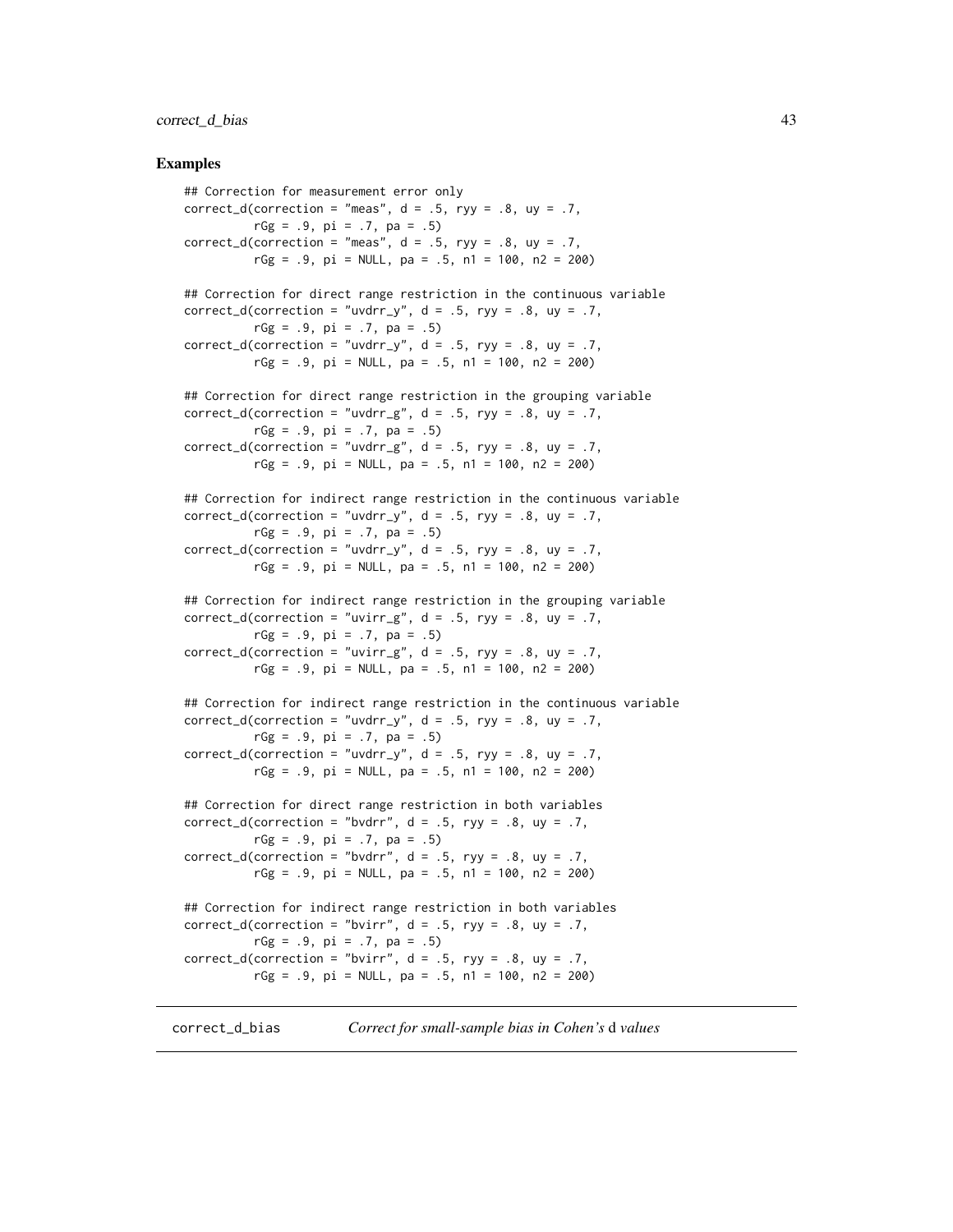#### Description

Corrects a vector of Cohen's *d* values for small-sample bias, as Cohen's *d* has a slight positive bias. The bias-corrected *d* value is often called Hedges's *g*.

### Usage

correct\_d\_bias(d, n)

#### Arguments

| d | Vector of Cohen's d values. |
|---|-----------------------------|
| n | Vector of sample sizes.     |

### Details

The bias correction is:

$$
g=d_c=d_{obs}\times J
$$

where

$$
J = \frac{\Gamma(\frac{n-2}{2})}{\sqrt{\frac{n-2}{2}} \times \Gamma(\frac{n-3}{2})}
$$

and  $d_{obs}$  is the observed effect size,  $g = d_c$  is the corrected (unbiased) estimate, n is the total sample size, and  $\Gamma$ () is the [gamma function.](#page-0-0)

Historically, using the gamma function was computationally intensive, so an approximation for  $J$ was used (Borenstein et al., 2009):

$$
J = 1 - 3/(4*(n-2) - 1)
$$

This approximation is no longer necessary with modern computers.

### Value

Vector of g values (d values corrected for small-sample bias).

## References

Hedges, L. V., & Olkin, I. (1985). *Statistical methods for meta-analysis*. Academic Press. p. 104

Borenstein, M., Hedges, L. V., Higgins, J. P. T., & Rothstein, H. R. (2009). *Introduction to metaanalysis*. Wiley. p. 27.

### Examples

 $correct_d_bias(d = .3, n = 30)$  $correct_d_bias(d = .3, n = 300)$  $correct_d_bias(d = .3, n = 3000)$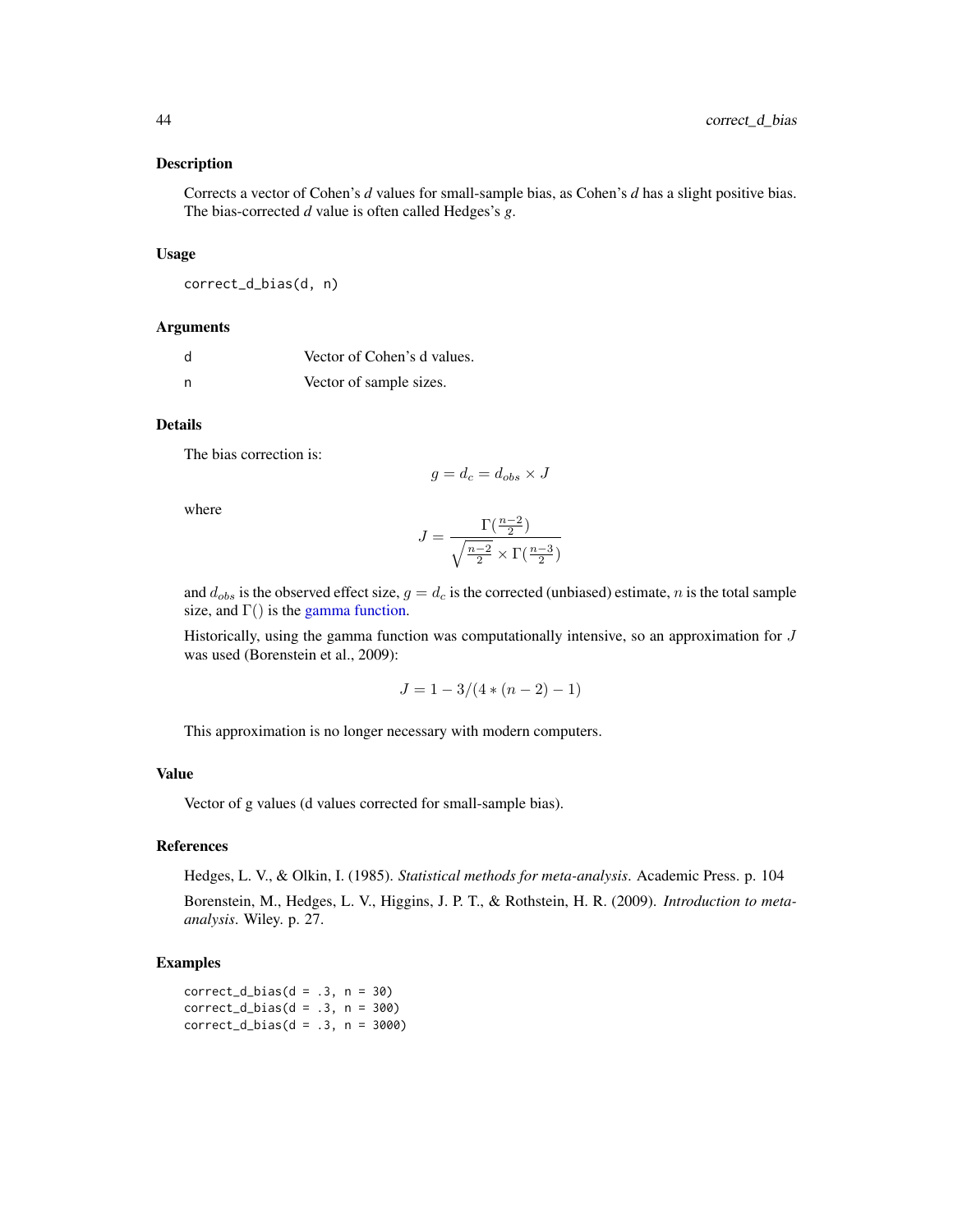correct\_glass\_bias *Correct for small-sample bias in Glass'* ∆ *values*

#### Description

Correct for small-sample bias in Glass' ∆ values

#### Usage

correct\_glass\_bias(delta, nc, ne, use\_pooled\_sd = rep(FALSE, length(delta)))

#### Arguments

| delta | Vector of Glass' $\Delta$ values.                                                                                          |
|-------|----------------------------------------------------------------------------------------------------------------------------|
| nc    | Vector of control-group sample sizes.                                                                                      |
| ne    | Vector of experimental-group sample sizes.                                                                                 |
|       | use_pooled_sd Logical vector determining whether the pooled standard deviation was used<br>(TRUE) or not (FALSE; default). |

## Details

The bias correction is estimated as:

$$
\Delta_c = \Delta_{obs} \frac{\Gamma\left(\frac{n_{control}-1}{2}\right)}{\Gamma\left(\frac{n_{control}-1}{2}\right)\Gamma\left(\frac{n_{control}-2}{2}\right)}
$$

where  $\Delta$  is the observed effect size,  $\Delta_c$  is the corrected estimate of  $\Delta$ ,  $n_{control}$  is the control-group sample size, and  $\Gamma()$  is the [gamma function.](#page-0-0)

### Value

Vector of d values corrected for small-sample bias.

### References

Hedges, L. V. (1981). Distribution theory for Glass's estimator of effect size and related estimators. *Journal of Educational Statistics, 6*(2), 107–128. https://doi.org/10.2307/1164588

### Examples

```
correct_glass_bias(delta = .3, nc = 30, ne = 30)
```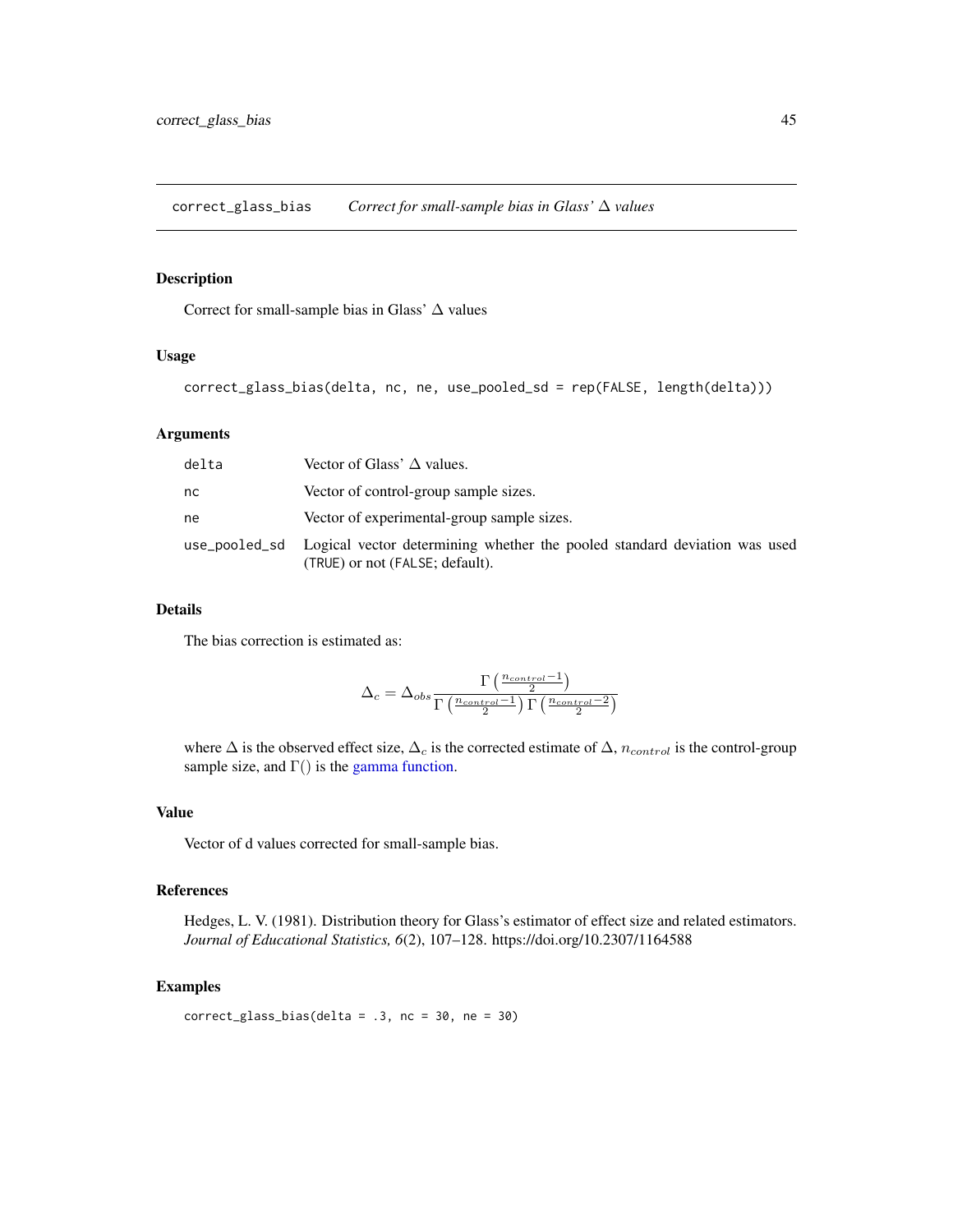correct\_matrix\_mvrr *Multivariate select/correction for covariance matrices*

## Description

Correct (or select upon) a covariance matrix using the Pearson-Aitken-Lawley multivariate selection theorem.

## Usage

```
correct_matrix_mvrr(
  Sigma_i,
  Sigma_xx_a,
  x_col,
 y_{col} = NULL,standardize = FALSE,
  var_names = NULL
)
```
### Arguments

| Sigma_i     | The complete range-restricted (unrestricted) covariance matrix to be corrected<br>(selected upon).                                                       |
|-------------|----------------------------------------------------------------------------------------------------------------------------------------------------------|
| Sigma_xx_a  | The matrix of unrestricted (range-restricted) covariances among of selection<br>variables.                                                               |
| x_col       | The row/column indices of the variables in Sigma <sub>ri</sub> that correspond, in order,<br>to the variables in $Sigma_{\text{Z}X \text{}}$ .           |
| y_col       | Optional: The variables in Sigma <sub>i</sub> not listed in x <sub>col</sub> that are to be manipuated<br>by the multivariate range-restriction formula. |
| standardize | Should the function's output matrix be returned in standardized form (TRUE) or<br>in unstandardized form (FALSE; the default).                           |
| var_names   | Optional vector of names for the variables in Sigma <sub>l</sub> , in order of appearance<br>in the matrix.                                              |

#### Value

A matrix that has been manipulated by the multivariate range-restriction formula.

## References

Aitken, A. C. (1934). Note on selection from a multivariate normal population. *Proceedings of the Edinburgh Mathematical Society (Series 2), 4*(2), 106–110.

Lawley, D. N. (1943). A note on Karl Pearson's selection formulae. *Proceedings of the Royal Society of Edinburgh. Section A. Mathematical and Physical Sciences, 62*(1), 28–30.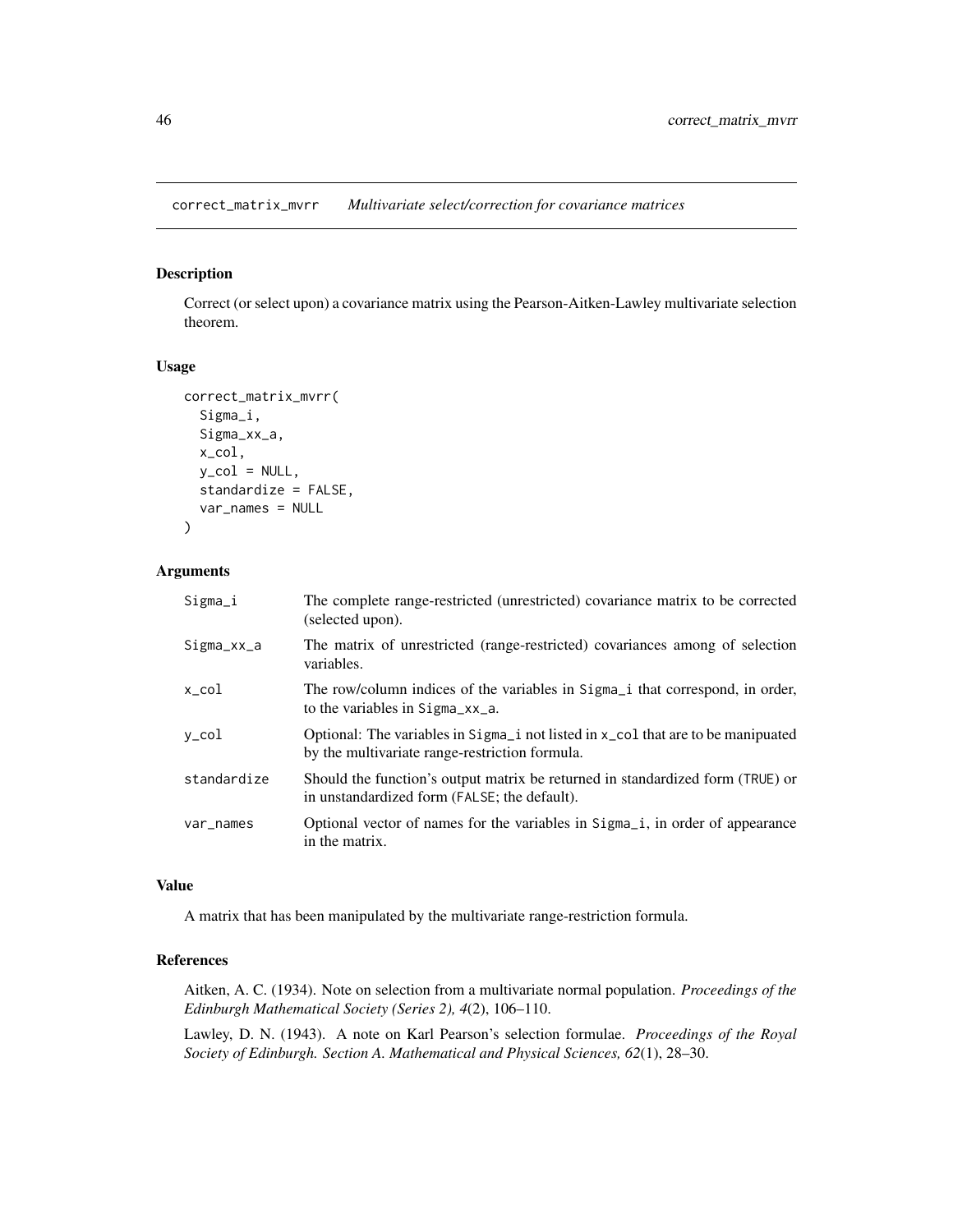correct\_means\_mvrr 47

#### Examples

```
Sigma_i <- reshape_vec2mat(cov = .2, var = .8, order = 4)
Sigma_xx_a <- reshape_vec2mat(cov = .5, order = 2)
correct_matrix_mvrr(Sigma_i = Sigma_i, Sigma_xx_a = Sigma_xx_a, x_col = 1:2, standardize = TRUE)
```
correct\_means\_mvrr *Multivariate select/correction for vectors of means*

## Description

Correct (or select upon) a vector of means using principles from the Pearson-Aitken-Lawley multivariate selection theorem.

### Usage

```
correct_means_mvrr(
  Sigma,
 means_i = rep(0, ncol(Sigma)),means_x_a,
 x_col,
 y_{col} = NULL,var_names = NULL
)
```
## Arguments

| Sigma     | The complete covariance matrix to be used to manipulate means: This ma-<br>trix may be entirely unrestricted or entirely range restricted, as the regression<br>weights estimated from this matrix are expected to be invariant to the effects of<br>selection. |
|-----------|-----------------------------------------------------------------------------------------------------------------------------------------------------------------------------------------------------------------------------------------------------------------|
| means_i   | The complete range-restricted (unrestricted) vector of means to be corrected<br>(selected upon).                                                                                                                                                                |
| means_x_a | The vector of unrestricted (range-restricted) means of selection variables                                                                                                                                                                                      |
| x_col     | The row/column indices of the variables in Sigma that correspond, in order, to<br>the variables in means x a                                                                                                                                                    |
| y_col     | Optional: The variables in Sigma not listed in $x_{\text{col}}$ that are to be manipuated<br>by the multivariate range-restriction formula.                                                                                                                     |
| var_names | Optional vector of names for the variables in Sigma, in order of appearance in<br>the matrix.                                                                                                                                                                   |

#### Value

A vector of means that has been manipulated by the multivariate range-restriction formula.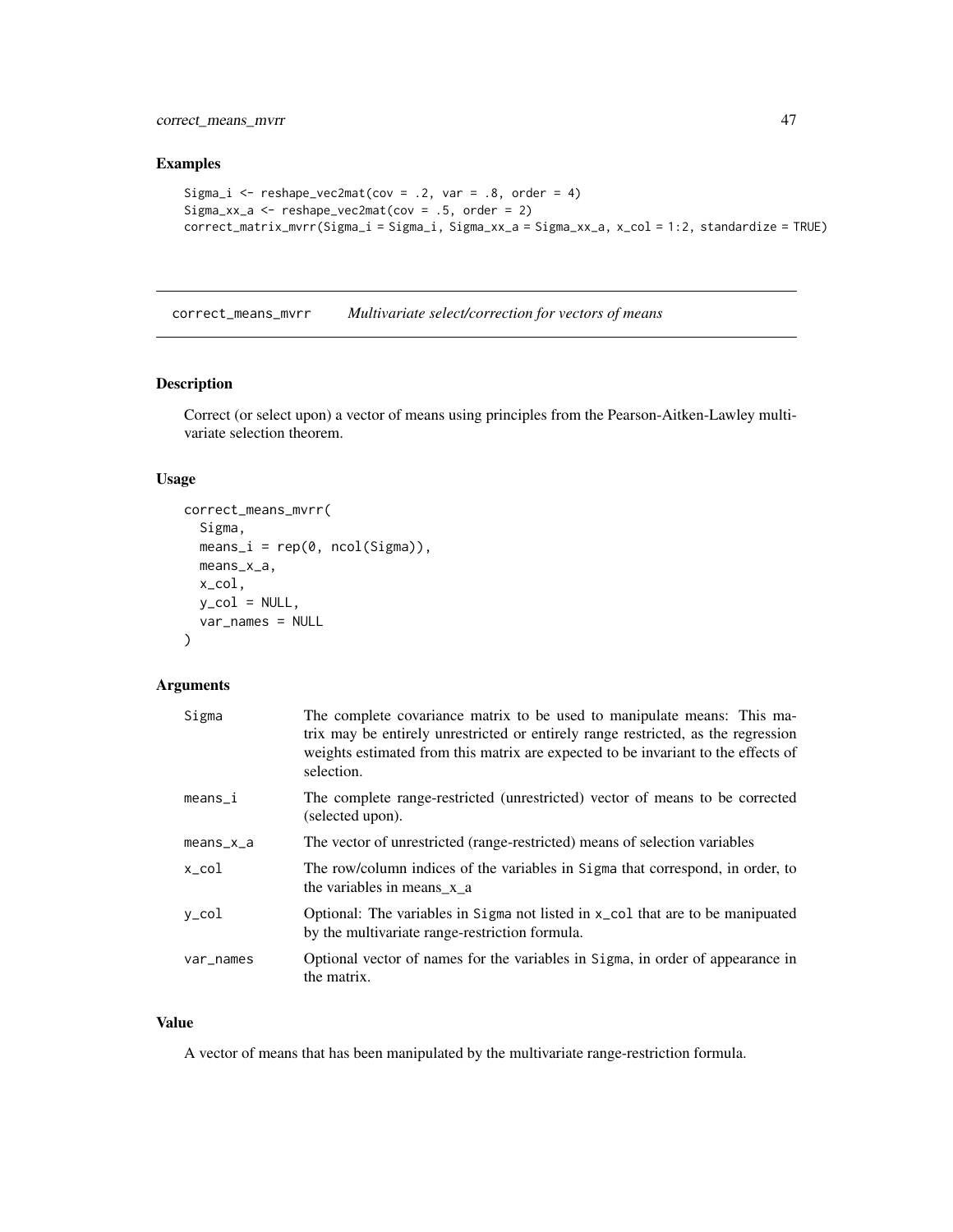#### References

Aitken, A. C. (1934). Note on selection from a multivariate normal population. *Proceedings of the Edinburgh Mathematical Society (Series 2), 4*(2), 106–110.

Lawley, D. N. (1943). A note on Karl Pearson's selection formulae. *Proceedings of the Royal Society of Edinburgh. Section A. Mathematical and Physical Sciences, 62*(1), 28–30.

### Examples

```
Sigma \leq diag(.5, 4)
Sigma[lower.tri(Sigma)] <- c(.2, .3, .4, .3, .4, .4)
Sigma <- Sigma + t(Sigma)
diag(Sigma) <- 1
correct\_means\_mvrr(Sigma = Sigma, means_i = c(.3, .3, .1, .1),means_x_a = c(-.1, -.1), x_col = 1:2)
```
<span id="page-47-0"></span>correct\_r *Correct correlations for range restriction and/or measurement error*

#### Description

Correct correlations for range restriction and/or measurement error

### Usage

```
correct_r(
 correction = c("meas", "uvdrr_x", "uvdrr_y", "uvirr_x", "uvirr_y", "bvdrr", "bvirr"),
  rxyi,
  ux = 1,
  uy = 1,
  rxx = 1,
  ryy = 1,
  ux_observed = TRUE,
  uy_observed = TRUE,
  rxx_restricted = TRUE,
  rxx_type = "alpha",
  k\_items_x = NA,
  ryy_restricted = TRUE,
  ryy_type = "alpha",
  k\_items_y = NA,
  sign_r xz = 1,
  sign_{ryz} = 1,
  n = NULL,conf\_level = 0.95,
  correct_bias = FALSE
)
```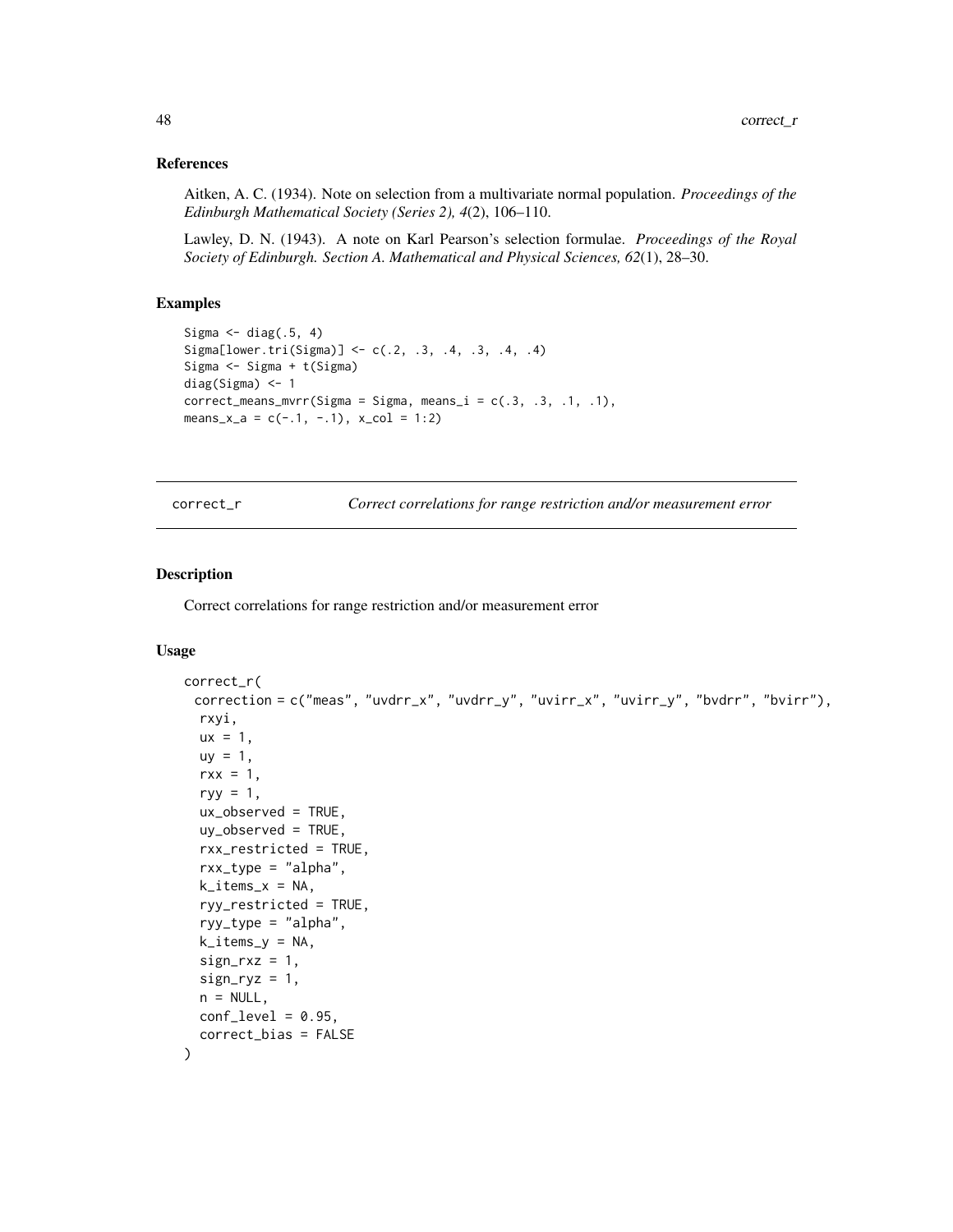#### correct\_r 49

# Arguments

| correction                                                                                             | Type of correction to be applied. Options are "meas", "uvdrr_x", "uvdrr_y",<br>"uvirr_x", "uvirr_y", "bvdrr", "bvirr"                                                                                                                                                        |  |
|--------------------------------------------------------------------------------------------------------|------------------------------------------------------------------------------------------------------------------------------------------------------------------------------------------------------------------------------------------------------------------------------|--|
| rxyi                                                                                                   | Vector of observed correlations.                                                                                                                                                                                                                                             |  |
| <b>UX</b>                                                                                              | Vector of u ratios for X.                                                                                                                                                                                                                                                    |  |
| uy                                                                                                     | Vector of u ratios for Y.                                                                                                                                                                                                                                                    |  |
| rxx                                                                                                    | Vector of reliability coefficients for X.                                                                                                                                                                                                                                    |  |
| ryy                                                                                                    | Vector of reliability coefficients for Y.                                                                                                                                                                                                                                    |  |
| ux_observed                                                                                            | Logical vector in which each entry specifies whether the corresponding ux value<br>is an observed-score u ratio (TRUE) or a true-score u ratio. All entries are TRUE<br>by default.                                                                                          |  |
| uy_observed                                                                                            | Logical vector in which each entry specifies whether the corresponding uy value<br>is an observed-score u ratio (TRUE) or a true-score u ratio. All entries are TRUE<br>by default.                                                                                          |  |
|                                                                                                        | rxx_restricted Logical vector in which each entry specifies whether the corresponding rxx<br>value is an incumbent reliability (TRUE) or an applicant reliability. All entries<br>are TRUE by default.                                                                       |  |
| rxx_type, ryy_type                                                                                     |                                                                                                                                                                                                                                                                              |  |
|                                                                                                        | String vector identifying the types of reliability estimates supplied (e.g., "alpha",<br>"retest", "interrater_r", "splithalf"). See the documentation for ma_r for a full list<br>of acceptable reliability types.                                                          |  |
| k_items_x, k_items_y                                                                                   |                                                                                                                                                                                                                                                                              |  |
|                                                                                                        | Numeric vector identifying the number of items in each scale.                                                                                                                                                                                                                |  |
|                                                                                                        | ryy_restricted Logical vector in which each entry specifies whether the corresponding rxx<br>value is an incumbent reliability (TRUE) or an applicant reliability. All entries<br>are TRUE by default.                                                                       |  |
| sign_rxz                                                                                               | Vector of signs of the relationships between X variables and the selection mech-<br>anism.                                                                                                                                                                                   |  |
| Vector of signs of the relationships between Y variables and the selection mech-<br>sign_ryz<br>anism. |                                                                                                                                                                                                                                                                              |  |
| n                                                                                                      | Optional vector of sample sizes associated with the rxyi correlations.                                                                                                                                                                                                       |  |
| conf_level                                                                                             | Confidence level to define the width of the confidence interval (default $= .95$ ).                                                                                                                                                                                          |  |
| correct_bias                                                                                           | Logical argument that determines whether to correct error-variance estimates for<br>small-sample bias in correlations (TRUE) or not (FALSE). For sporadic corrections<br>(e.g., in mixed artifact-distribution meta-analyses), this should be set to FALSE,<br>the default). |  |

## Details

The correction for measurement error is:

$$
\rho_{TP} = \frac{\rho_{XY}}{\sqrt{\rho_{XX}\rho_{YY}}}
$$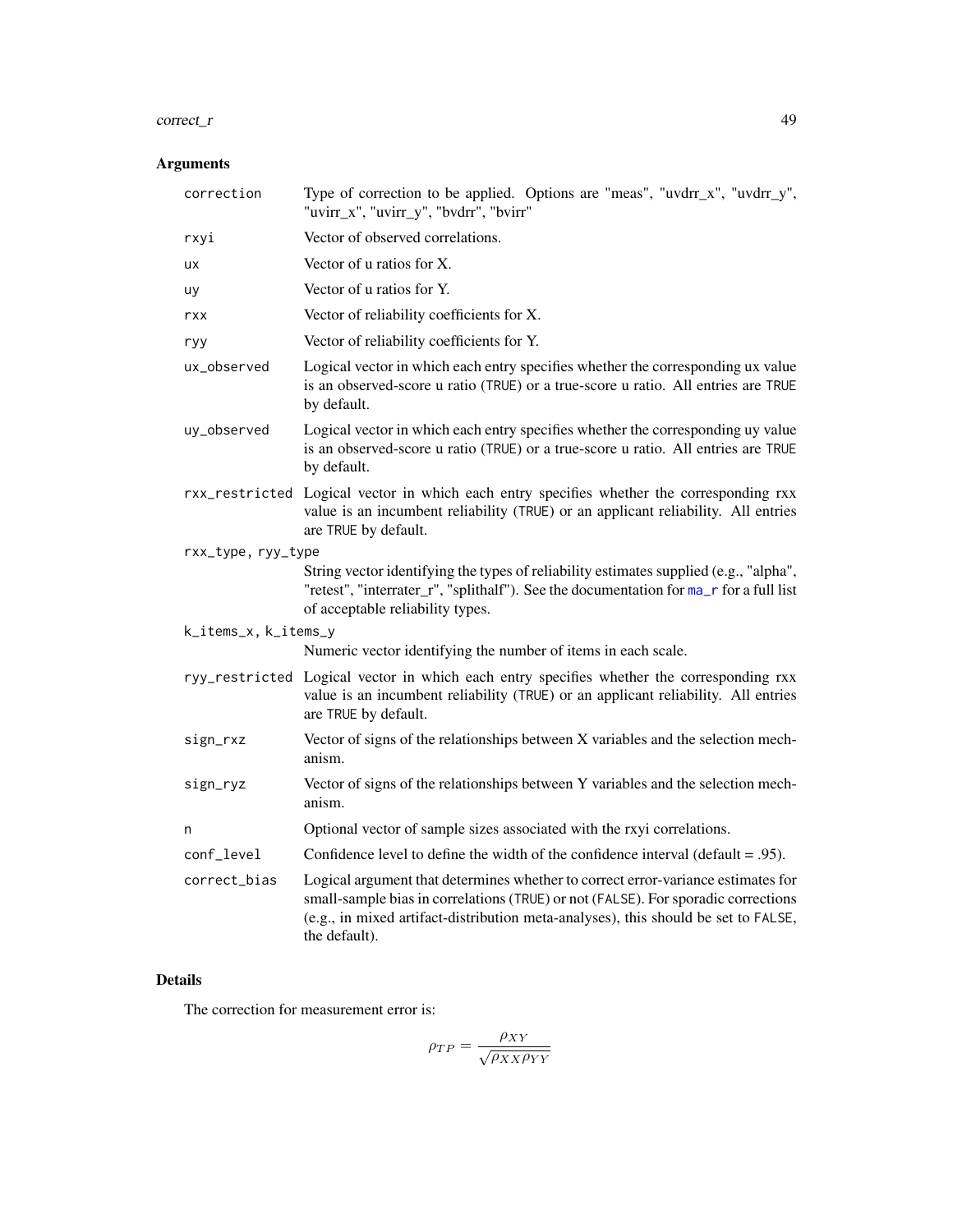The correction for univariate direct range restriction is:

$$
\rho_{TP_a} = \left[ \frac{\rho_{XY_i}}{u_X \sqrt{\rho_{YY_i}} \sqrt{\left(\frac{1}{u_X^2} - 1\right) \frac{\rho_{XY_i}^2}{\rho_{YY_i}} + 1}} \right] / \sqrt{\rho_{XX_a}}
$$

The correction for univariate indirect range restriction is:

$$
\rho_{TP_a} = \frac{\rho_{XY_i}}{u_T \sqrt{\rho_{XX_i} \rho_{YY_i}} \sqrt{\left(\frac{1}{u_T^2} - 1\right) \frac{\rho_{XY_i}^2}{\rho_{XX_i} \rho_{YY_i}} + 1}}
$$

The correction for bivariate direct range restriction is:

$$
\rho_{TP_a} = \frac{\frac{\rho_{XY_i}^2 - 1}{2\rho_{XY_i}} u_X u_Y + \text{sign}\left(\rho_{XY_i}\right) \sqrt{\frac{\left(1 - \rho_{XY_i}^2\right)^2}{4\rho_{XY_i}} u_X^2 u_Y^2 + 1}}{\sqrt{\rho_{XX_a}\rho_{YY_a}}}
$$

The correction for bivariate indirect range restriction is:

$$
\rho_{TP_a} = \frac{\rho_{XY_i} u_X u_Y + \lambda \sqrt{|1 - u_X^2| |1 - u_Y^2|}}{\sqrt{\rho_{XX_a} \rho_{YY_a}}}
$$

where the  $\lambda$  value allows  $u_x$  and  $u_y$  to fall on either side of unity so as to function as a two-stage correction for mixed patterns of range restriction and range enhancement. The  $\lambda$  value is computed as:

$$
\lambda = \text{sign}\left[\rho_{ST_a}\rho_{SP_a}\left(1-u_X\right)\left(1-u_Y\right)\right] \frac{\text{sign}\left(1-u_X\right) \min\left(u_X, \frac{1}{u_X}\right) + \text{sign}\left(1-u_Y\right) \min\left(u_Y, \frac{1}{u_Y}\right)}{\min\left(u_X, \frac{1}{u_X}\right) \min\left(u_Y, \frac{1}{u_Y}\right)}
$$

#### Value

Data frame(s) of observed correlations (rxyi), operational range-restricted correlations corrected for measurement error in Y only (rxpi), operational range-restricted correlations corrected for measurement error in X only (rtyi), and range-restricted true-score correlations (rtpi), rangecorrected observed-score correlations (rxya), operational range-corrected correlations corrected for measurement error in Y only (rxpa), operational range-corrected correlations corrected for measurement error in X only (rtya), and range-corrected true-score correlations (rtpa).

### References

Alexander, R. A., Carson, K. P., Alliger, G. M., & Carr, L. (1987). Correcting doubly truncated correlations: An improved approximation for correcting the bivariate normal correlation when truncation has occurred on both variables. *Educational and Psychological Measurement, 47*(2), 309–315. <https://doi.org/10.1177/0013164487472002>

Dahlke, J. A., & Wiernik, B. M. (2019). Not restricted to selection research: Accounting for indirect range restriction in organizational research. *Organizational Research Methods*. Advance online publication. <https://doi.org/10.1177/1094428119859398>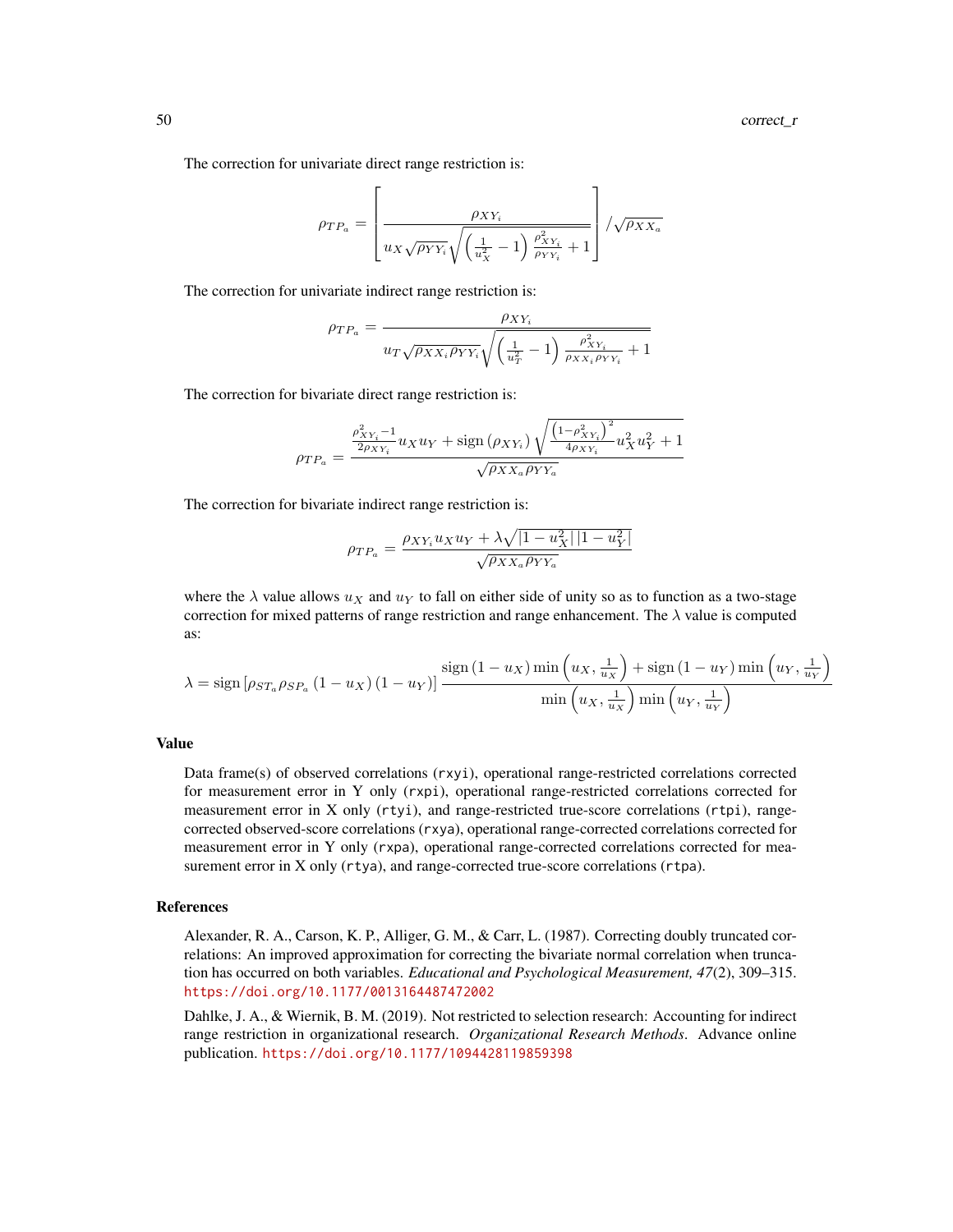Hunter, J. E., Schmidt, F. L., & Le, H. (2006). Implications of direct and indirect range restriction for meta-analysis methods and findings. *Journal of Applied Psychology, 91*(3), 594–612. [https:](https://doi.org/10.1037/0021-9010.91.3.594) [//doi.org/10.1037/0021-9010.91.3.594](https://doi.org/10.1037/0021-9010.91.3.594)

Le, H., Oh, I.-S., Schmidt, F. L., & Wooldridge, C. D. (2016). Correction for range restriction in meta-analysis revisited: Improvements and implications for organizational research. *Personnel Psychology, 69*(4), 975–1008. <https://doi.org/10.1111/peps.12122>

Schmidt, F. L., & Hunter, J. E. (2015). *Methods of meta-analysis: Correcting error and bias in research findings* (3rd ed.). Thousand Oaks, CA: SAGE. <https://doi.org/10/b6mg>. pp. 43-44, 140–141.

#### Examples

```
## Correction for measurement error only
correct_r(correction = "bvirr", rxyi = .3, ux = .8, uy = .8, rxx = .8, ryy = .8,
    ux_observed = TRUE, uy_observed = TRUE, rxx_restricted = TRUE, ryy_restricted = TRUE)
correct_r(correctin = "meas", rxyi = .3, ux = .8, uy = .8, rxx = .8, ryy = .8,ux_observed = TRUE, uy_observed = TRUE, rxx_restricted = TRUE, ryy_restricted = TRUE, n = 100)
## Correction for direct range restriction in X
correct_r(correction = "uvdrr_x", rxyi = .3, ux = .8, uy = .8, rxx = .8, ryy = .8,ux_observed = TRUE, uy_observed = TRUE, rxx_restricted = TRUE, ryy_restricted = TRUE)
correct_r(correction = "uvdrr_x", rxyi = .3, ux = .8, uy = .8, rxx = .8, ryy = .8,ux_observed = TRUE, uy_observed = TRUE, rxx_restricted = TRUE, ryy_restricted = TRUE, n = 100)
## Correction for indirect range restriction in X
correct_r(correction = "uvirr_x", rxyi = .3, ux = .8, uy = .8, rxx = .8, ryy = .8.
    ux_observed = TRUE, uy_observed = TRUE, rxx_restricted = TRUE, ryy_restricted = TRUE)
correct_r(correction = "uvirr_x", rxyi = .3, ux = .8, uy = .8, rxx = .8, ryy = .8,ux_observed = TRUE, uy_observed = TRUE, rxx_restricted = TRUE, ryy_restricted = TRUE, n = 100)
## Correction for direct range restriction in X and Y
correct_r(correctin = "bvdrr", rxyi = .3, ux = .8, uy = .8, rxx = .8, ryy = .8,ux_observed = TRUE, uy_observed = TRUE, rxx_restricted = TRUE, ryy_restricted = TRUE)
correct_r(correction = "bvdrr", rxyi = .3, ux = .8, uy = .8, rxx = .8, ryy = .8,
   ux_observed = TRUE, uy_observed = TRUE, rxx_restricted = TRUE, ryy_restricted = TRUE, n = 100)
## Correction for indirect range restriction in X and Y
correct_r(correction = "bvirr", rxyi = .3, ux = .8, uy = .8, rxx = .8, ryy = .8,
    ux_observed = TRUE, uy_observed = TRUE, rxx_restricted = TRUE, ryy_restricted = TRUE)
correct_r(correction = "bvirr", rxyi = .3, ux = .8, uy = .8, rxx = .8, ryy = .8,
   ux_observed = TRUE, uy_observed = TRUE, rxx_restricted = TRUE, ryy_restricted = TRUE, n = 100)
```
correct\_r\_bias *Correct correlations for small-sample bias*

### Description

Correct correlations for small-sample bias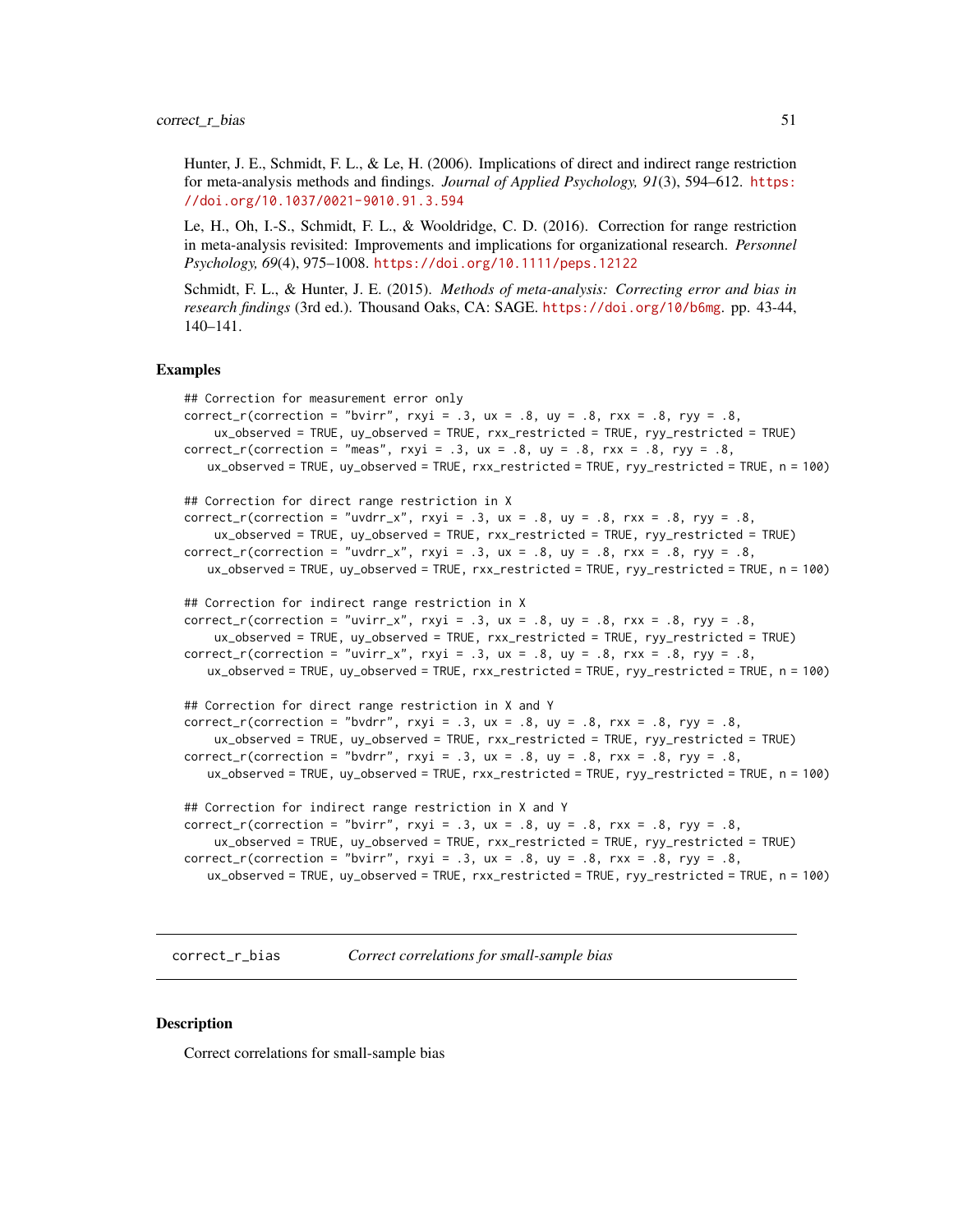#### Usage

correct\_r\_bias(r, n)

#### Arguments

| r | Vector of correlations. |
|---|-------------------------|
| n | Vector of sample sizes. |

### Details

$$
r_c = \frac{r_{obs}}{\left(\frac{2n-2}{2n-1}\right)}
$$

## Value

Vector of correlations corrected for small-sample bias.

## References

Schmidt, F. L., & Hunter, J. E. (2015). *Methods of meta-analysis: Correcting error and bias in research findings* (3rd ed.). Thousand Oaks, CA: SAGE. <https://doi.org/10/b6mg>. pp. 140–141.

### Examples

 $correct_r\_bias(r = .3, n = 30)$ correct\_r\_bias( $r = .3$ ,  $n = 300$ )  $correct_r\_bias(r = .3, n = 3000)$ 

correct\_r\_coarseness *Correct correlations for scale coarseness*

## Description

Correct correlations for scale coarseness

#### Usage

```
correct_r_coarseness(
  r,
 kx = NULL,ky = NULL,n = NULL,
 dist_x = "norm",dist_y = "norm",bin_value_x = c("median", "mean", "index"),
 bin_value_y = c("median", "mean", "index"),
 width_x = 3,
```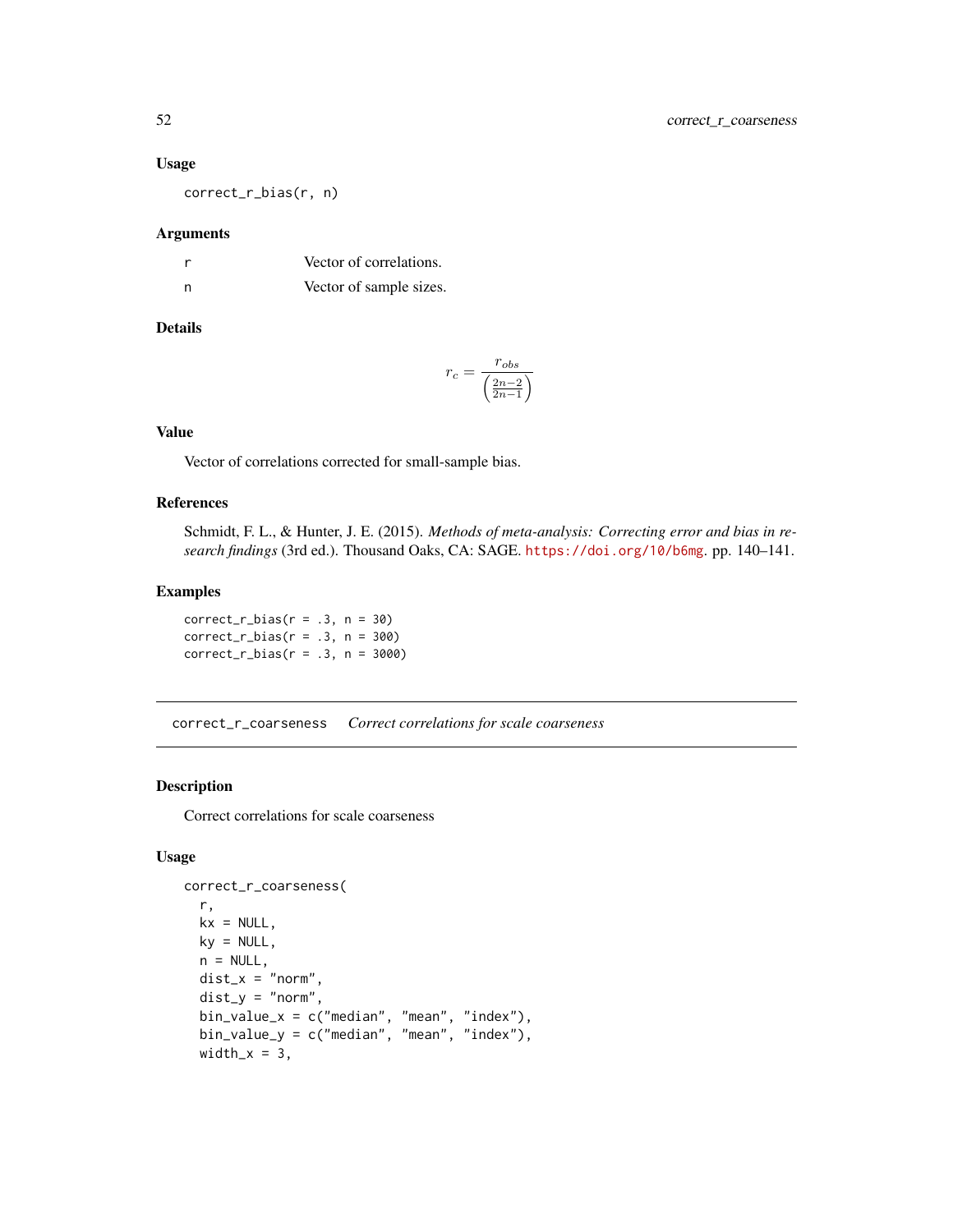```
width_y = 3,
  1bound_x = NULL,
 ubound_x = NULL,1bound_y = NULL,
  ubound_y = NULL,index_values_x = NULL,
  index_values_y = NULL
\mathcal{L}
```
## Arguments

| $\mathsf{r}$                   | Observed correlation.                                                                                                                                                                                                                                                                                                  |  |
|--------------------------------|------------------------------------------------------------------------------------------------------------------------------------------------------------------------------------------------------------------------------------------------------------------------------------------------------------------------|--|
| kx, ky                         | Number of scale points used to measure the x and y variables. Set to NULL to<br>treat as continuously measured.                                                                                                                                                                                                        |  |
| n                              | Optional sample size.                                                                                                                                                                                                                                                                                                  |  |
|                                | $dist_x$ , $dist_y$ Assumed latent distribution of the x and y variables.                                                                                                                                                                                                                                              |  |
| bin_value_x, bin_value_y       |                                                                                                                                                                                                                                                                                                                        |  |
|                                | Are the scale points used to measure the of the x and y variables assumed to<br>represent bin medians, means, or index values?                                                                                                                                                                                         |  |
| width_x, width_y               |                                                                                                                                                                                                                                                                                                                        |  |
|                                | For symmetrically distributed variables, how many standard deviations above/below<br>the latent mean should be be used for the latent variable range to make the cor-<br>rection? (Note: Setting width $> 3$ produces erratic results.) The latent variable<br>range can alternatively be set using 1bound and ubound. |  |
| lbound_x, lbound_y             |                                                                                                                                                                                                                                                                                                                        |  |
|                                | What lower bound of the range for the latent x and y variables should be used to<br>make the correction? (Note: For normally distributed variables, setting 1bound<br>< -3 produces erratic results.)                                                                                                                  |  |
| ubound_x, ubound_y             |                                                                                                                                                                                                                                                                                                                        |  |
|                                | What upper bound of the range for the latent x and y variables should be used to<br>make the correction? (Note: For normally distributed variables, setting ubound<br>> 3 produces erratic results.)                                                                                                                   |  |
| index_values_x, index_values_y | Optional. If $bin_value = "index", the bin index values. If unspecified, values$<br>1:k are used.                                                                                                                                                                                                                      |  |

## Value

Vector of correlations corrected for scale coarseness (if n is supplied, corrected error variance and adjusted sample size is also reported).

### References

Aguinis, H., Pierce, C. A., & Culpepper, S. A. (2009). Scale coarseness as a methodological artifact: Correcting correlation coefficients attenuated from using coarse scales. *Organizational Research Methods, 12*(4), 623–652. <https://doi.org/10.1177/1094428108318065>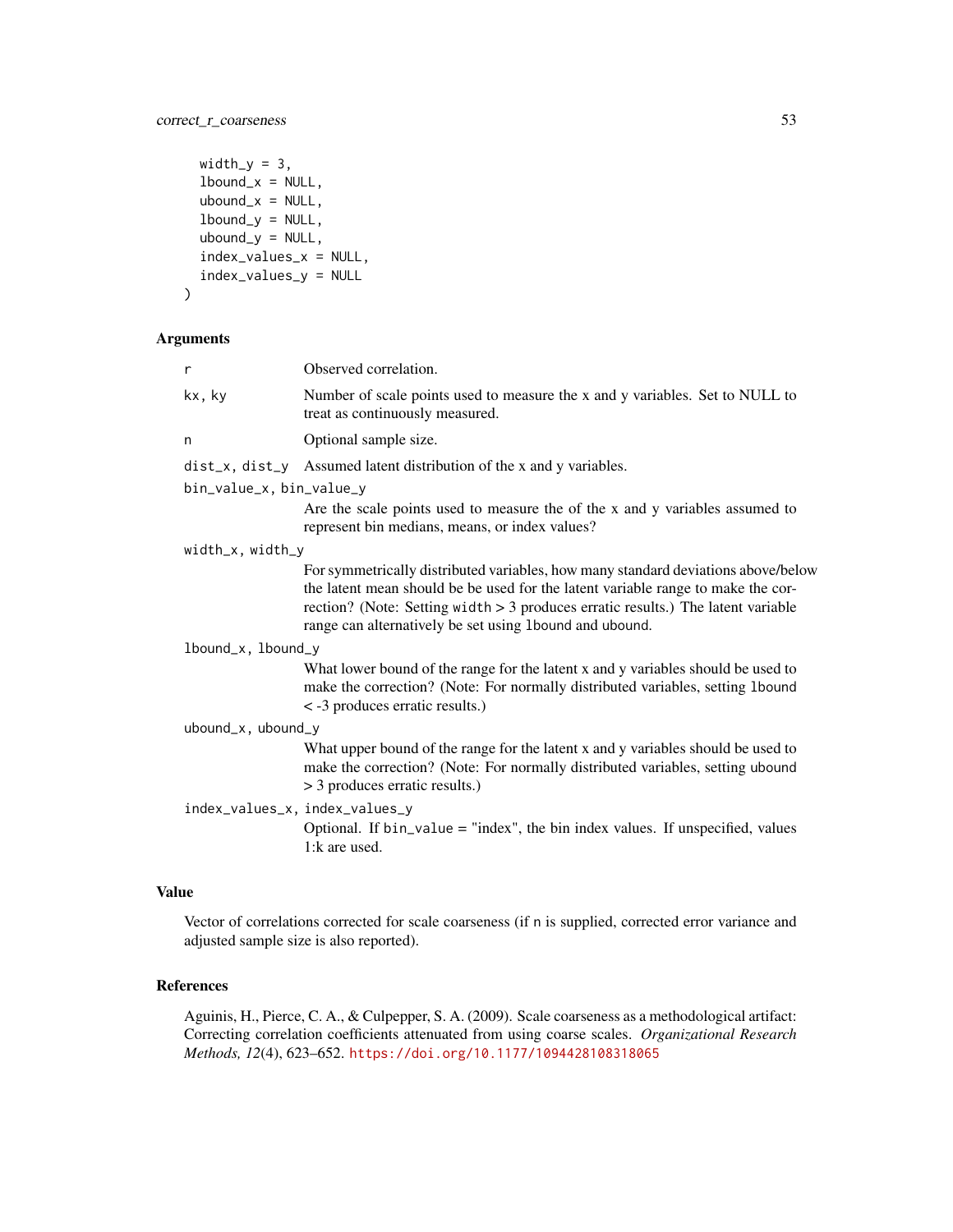Schmidt, F. L., & Hunter, J. E. (2015). *Methods of meta-analysis: Correcting error and bias in research findings* (3rd ed.). Thousand Oaks, CA: SAGE. <https://doi.org/10/b6mg>. pp. 287- 288.

Peters, C. C., & Van Voorhis, W. R. (1940). *Statistical procedures and their mathematical bases*. New York, NY: Mcgraw-Hill. <https://doi.org/10.1037/13596-000>. pp. 393–399.

### Examples

```
correct_r_coarseness(r = .35, kx = 5, ky = 4, n = 100)
correct_r\_\text{coarseness}(r = .35, kx = 5, n = 100)correct_r\_\text{coarseness}(r = .35, kx = 5, ky = 4, n = 100, dist_r\_\text{v} = 'max', dist_y="norm")
```

| correct_r_dich | Correct correlations for artificial dichotomization of one or both vari- |
|----------------|--------------------------------------------------------------------------|
|                | ables                                                                    |

#### Description

Correct correlations for artificial dichotomization of one or both variables

#### Usage

 $correct_r\_dich(r, px = NA, py = NA, n = NULL, ...)$ 

## Arguments

|         | Vector of correlations attenuated by artificial dichomization.                                                        |
|---------|-----------------------------------------------------------------------------------------------------------------------|
| px      | Vector of proportions of the distribution on either side of the split applied to X<br>(set as NA if X is continuous). |
| рy      | Vector of proportions of the distribution on either side of the split applied to Y<br>(set as NA if Y is continuous). |
| n       | Optional vector of sample sizes.                                                                                      |
| $\cdot$ | Additional arguments.                                                                                                 |

## Details

$$
r_c = \frac{r_{obs}}{\left[\frac{\phi(p_X)}{p_X(1-p_X)}\right]\left[\frac{\phi(p_Y)}{p_Y(1-p_Y)}\right]}
$$

#### Value

Vector of correlations corrected for artificial dichomization (if n is supplied, corrected error variance and adjusted sample size is also reported).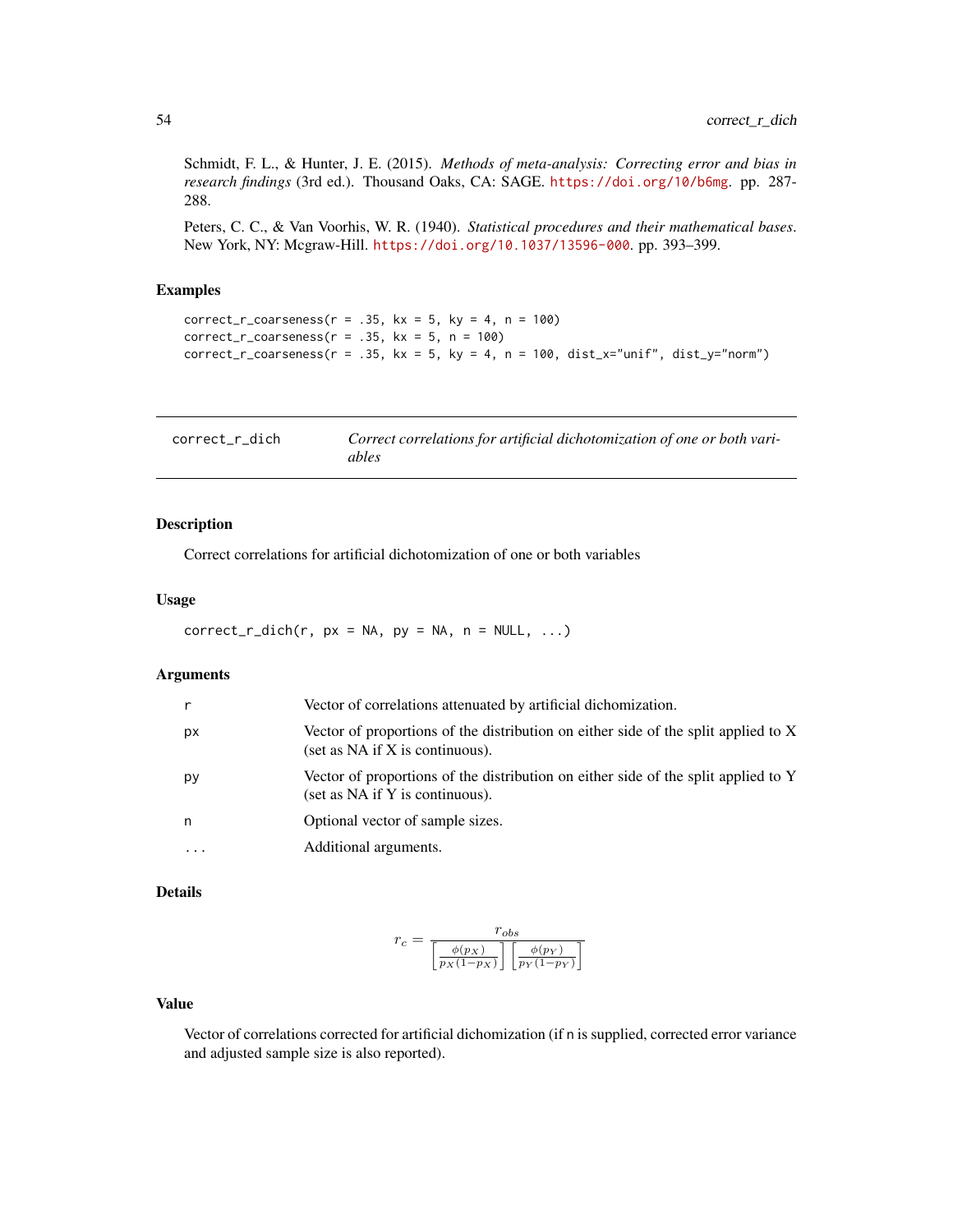### correct\_r\_split 55

### References

Schmidt, F. L., & Hunter, J. E. (2015). *Methods of meta-analysis: Correcting error and bias in research findings* (3rd ed.). Thousand Oaks, CA: SAGE. <https://doi.org/10/b6mg>. pp. 43–44.

#### Examples

```
correct_r\_dich(r = 0.32, px = .5, py = .5, n = 100)
```
correct\_r\_split *Correct correlations for uneven/unrepresentative splits*

## Description

This correction is mathematically equivalent to correcting the correlation for direct range restriction in the split variable.

### Usage

 $correct_r_split(r, pi, pa = 0.5, n = NULL)$ 

### **Arguments**

|    | Vector of correlations affected by an uneven or unrepresentative split of a di-<br>chotomous variable.       |
|----|--------------------------------------------------------------------------------------------------------------|
| рi | Vector of proportions of incumbent/sample cases in one of the categories of the<br>dichotomous variable.     |
| рa | Vector of proportions of applicant/population cases in one of the categories of<br>the dichotomous variable. |
| n  | Optional vector of sample sizes.                                                                             |

#### Details

$$
r_c = \frac{r_{obs}}{u\sqrt{\left(\frac{1}{u^2}-1\right)r_{obs}^2+1}}
$$

where  $u = \sqrt{\frac{p_i(1-p_i)}{p_a(1-p_a)}}$ , the ratio of the dichotomous variance in the sample ( $p_i$  is the incumbent/sample proportion in one of the two groups) to the dichotomous variance in the population ( $p_a$ ) is the applicant/population proportion in one of the two groups). This correction is identical to the correction for univariate direct range restriction, applied to a dichotomous variable.

#### Value

Vector of correlations corrected for unrepresentative splits (if n is supplied, corrected error variance and adjusted sample size is also reported).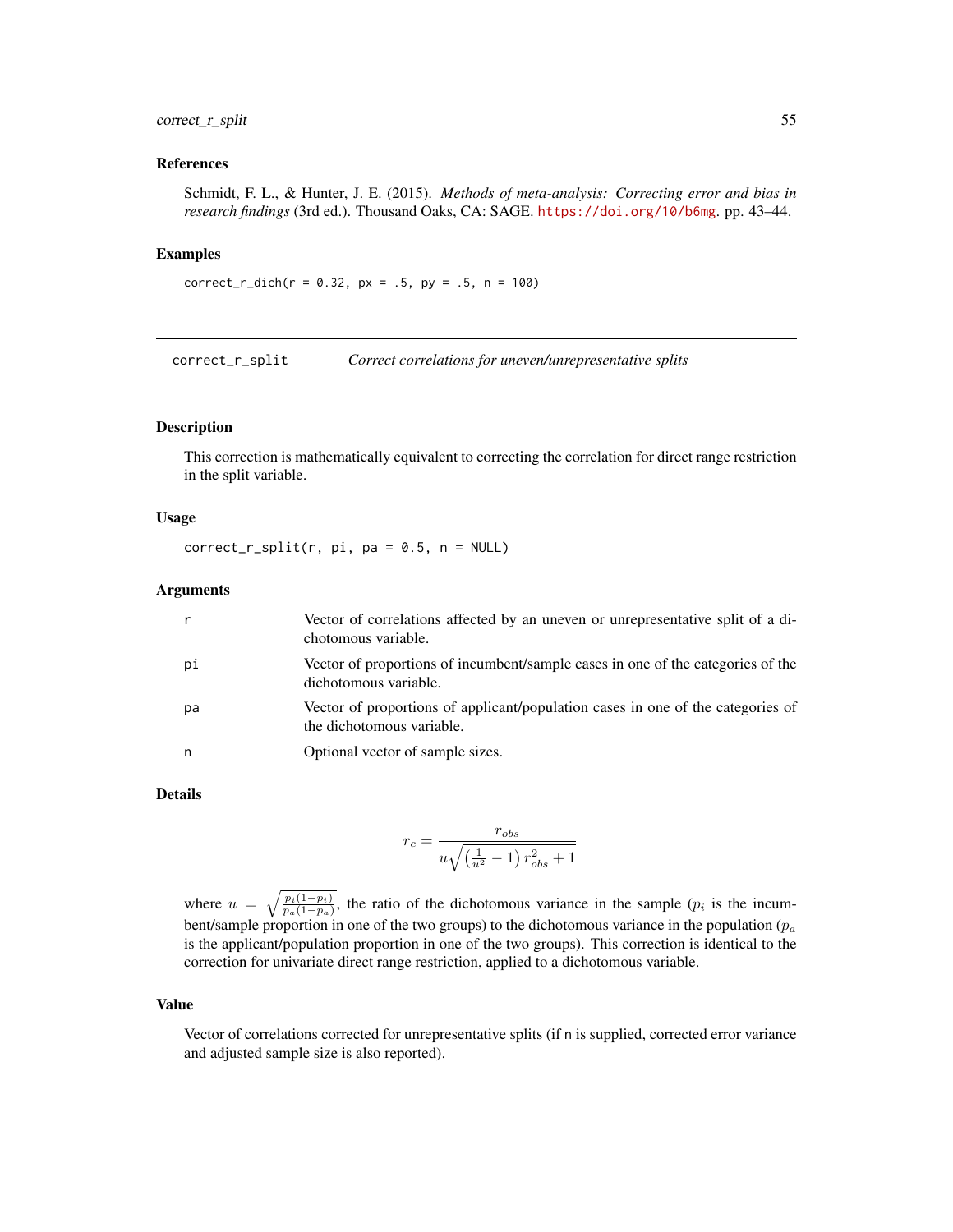### References

Schmidt, F. L., & Hunter, J. E. (2015). *Methods of meta-analysis: Correcting error and bias in research findings* (3rd ed.). Thousand Oaks, CA: SAGE. <https://doi.org/10/b6mg>. pp. 287- 288.

### Examples

 $correct_r_split(r = 0.3, pi = .9, pa = .5, n = 100)$ 

| create ad | Generate an artifact distribution object for use in artifact-distribution |
|-----------|---------------------------------------------------------------------------|
|           | meta-analysis programs.                                                   |

#### Description

This function generates artifact-distribution objects containing either interactive or Taylor series artifact distributions. Use this to create objects that can be supplied to the  $ma_r$  and  $ma_r$  and functions to apply psychometric corrections to barebones meta-analysis objects via artifact distribution methods.

Allows consolidation of observed and estimated artifact information by cross-correcting artifact distributions and forming weighted artifact summaries.

For u ratios, error variances can be computed for independent samples (i.e., settings in which the unrestricted standard deviation comes from an external study) or dependent samples (i.e., settings in which the range-restricted standard deviation comes from a sample that represents a subset of the applicant sample that provided the unrestricted standard deviation). The former circumstance is presumed to be more common, so error variances are computed for independent samples by default.

### Usage

```
create_ad(
  ad_type = c("tsa", "int"),rxxi = NULL,n_rxxi = NULL,wt_rxxi = n_rxxi,rxxi_type = rep('alpha', length(rxxi)),k_items_rxxi = rep(NA, length(rxxi)),
  rxxa = NULL,n_rxxa = NULL,
  wt_rxxa = n_rxxa,
  rxxa_type = rep("alpha", length(rxxa)),
  k_iitems_rxxa = rep(NA, length(rxxa)),
  ux = NULL,ni_{ux} = NULL,
  na_ux = NULL,wt_u x = ni_u x,
  dep_sds_ux_obs = rep(FALSE, length(ux)),
```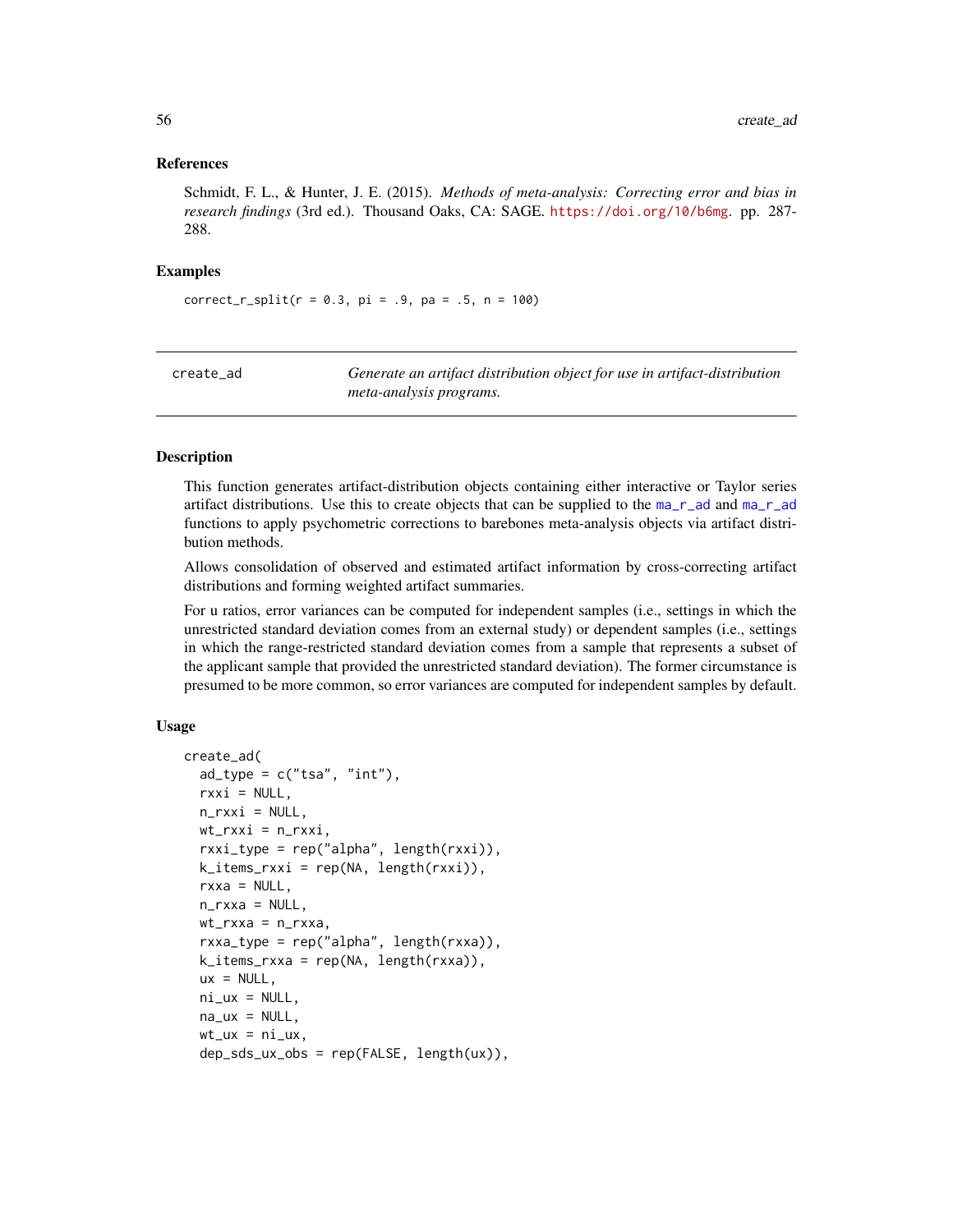create\_ad 57

```
ut = NULL,ni\_ut = NULL,na_{-}ut = NULL,wt_{-}ut = ni_{-}ut,dep_sds_ut_obs = rep(FALSE, length(ut)),
 mean_qxi = NULL,var_qxi = NULL,k_qxi = NULL,mean_n_qxi = NULL,qxi_dist_type = rep("alpha", length(mean_qxi)),
 mean_k_items_qxi = rep(NA, length(mean_qxi)),
 mean_rxxi = NULL,var_rxxi = NULL,
 k_r rxxi = NULL,
 mean_n_rxxi = NULL,
  rxxi_dist_type = rep("alpha", length(mean_rxxi)),
 mean_k_items_rxxi = rep(NA, length(mean_rxxi)),
 mean_{\text{axa}} = NULL,var_qxa = NULL,
 k_{axa} = NULL,
 mean_n_qxa = NULL,qxa_dist_type = rep("alpha", length(mean_qxa)),
 mean_k_items_qxa = rep(NA, length(mean_qxa)),
 mean_rxxa = NULL,
 var_rxxa = NULL,
 k_rrxxa = NULL,
 mean_n_rxxa = NULL,
  rxxa_dist_type = rep("alpha", length(mean_rxxa)),
 mean_k_items_rxxa = rep(NA, length(mean_rxxa)),
 mean_u x = NULL,var_{ux} = NULL,
 k_ux = NULL,mean_ini_ux = NULL,mean_na_ux = rep(NA, length(mean_ux)),
  dep_sds_ux_spec = rep(FALSE, length(mean_ux)),
 mean\_ut = NULL,var_{ut} = NULL,
  k_{-}ut = NULL,mean\_ni\_ut = NULL,mean_na_ut = rep(NA, length(mean_ut)),
  dep_sds_ut_spec = rep(FALSE, length(mean_ut)),
  estimate_rxxa = TRUE,
 estimate_rxxi = TRUE,
  estimate_ux = TRUE,
 estimate_ut = TRUE,
  var_unbiased = TRUE,
  ...
\mathcal{L}
```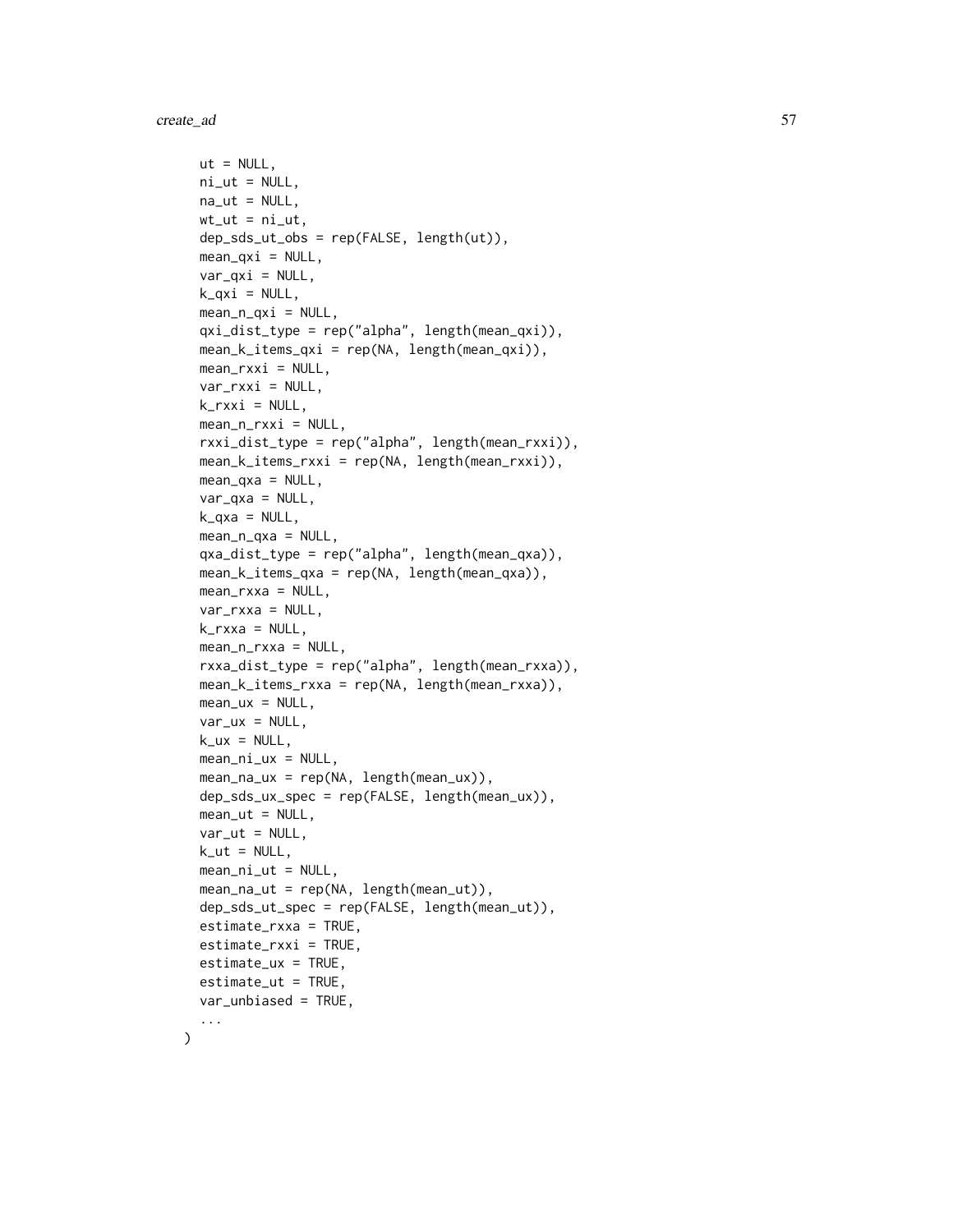# Arguments

| ad_type    | Type of artifact distribution to be computed: Either "tsa" for Taylor series ap-<br>proximation or "int" for interactive.                                                                                                                                                                                 |
|------------|-----------------------------------------------------------------------------------------------------------------------------------------------------------------------------------------------------------------------------------------------------------------------------------------------------------|
| rxxi       | Vector of incumbent reliability estimates.                                                                                                                                                                                                                                                                |
| n_rxxi     | Vector of sample sizes associated with the elements of rxxi.                                                                                                                                                                                                                                              |
| wt_rxxi    | Vector of weights associated with the elements of rxxi (by default, sample sizes<br>will be used as weights).                                                                                                                                                                                             |
|            | rxxi_type, rxxa_type, qxi_dist_type, rxxi_dist_type, qxa_dist_type, rxxa_dist_type<br>String vector identifying the types of reliability estimates supplied (e.g., "alpha",<br>"retest", "interrater_r", "splithalf"). See the documentation for ma_r for a full list<br>of acceptable reliability types. |
|            | k_items_rxxi, mean_k_items_qxi, mean_k_items_rxxi, k_items_rxxa, mean_k_items_qxa, mean_k_items_rxxa<br>Numeric vector of the number of items in each scale (or mean number of items,<br>for pre-specified distributions).                                                                                |
| rxxa       | Vector of applicant reliability estimates.                                                                                                                                                                                                                                                                |
| n_rxxa     | Vector of sample sizes associated with the elements of rxxa.                                                                                                                                                                                                                                              |
| wt_rxxa    | Vector of weights associated with the elements of rxxa (by default, sample sizes<br>will be used as weights).                                                                                                                                                                                             |
| ux         | Vector of observed-score u ratios.                                                                                                                                                                                                                                                                        |
| ni_ux      | Vector of incumbent sample sizes associated with the elements of ux.                                                                                                                                                                                                                                      |
| na_ux      | Vector of applicant sample sizes that can be used in estimating the sampling<br>error of supplied ux values. NULL by default. Only used when ni_ux is not<br>NULL. If supplied, must be either a scalar or the same length as ni_ux.                                                                      |
| wt_ux      | Vector of weights associated with the elements of ux (by default, sample sizes<br>will be used as weights).                                                                                                                                                                                               |
|            | dep_sds_ux_obs Logical scalar or vector determining whether supplied ux values were computed<br>using dependent samples (TRUE) or independent samples (FALSE).                                                                                                                                            |
| ut         | Vector of true-score u ratios.                                                                                                                                                                                                                                                                            |
| ni_ut      | Vector of incumbent sample sizes associated with the elements of ut.                                                                                                                                                                                                                                      |
| na_ut      | Vector of applicant sample sizes that can be used in estimating the sampling<br>error of supplied ut values. NULL by default. Only used when ni_ut is not NULL.<br>If supplied, must be either a scalar or the same length as ni_ut.                                                                      |
| wt_ut      | Vector of weights associated with the elements of ut (by default, sample sizes<br>will be used as weights).                                                                                                                                                                                               |
|            | dep_sds_ut_obs Logical scalar or vector determining whether supplied ut values were computed<br>using dependent samples (TRUE) or independent samples (FALSE).                                                                                                                                            |
| $mean_qxi$ | Vector that can be used to supply the means of externally computed distributions<br>of incumbent square-root reliabilities.                                                                                                                                                                               |
| var_qxi    | Vector that can be used to supply the variances of externally computed distribu-<br>tions of incumbent square-root reliabilities.                                                                                                                                                                         |
| k_qxi      | Vector that can be used to supply the number of studies included in externally<br>computed distributions of incumbent square-root reliabilities.                                                                                                                                                          |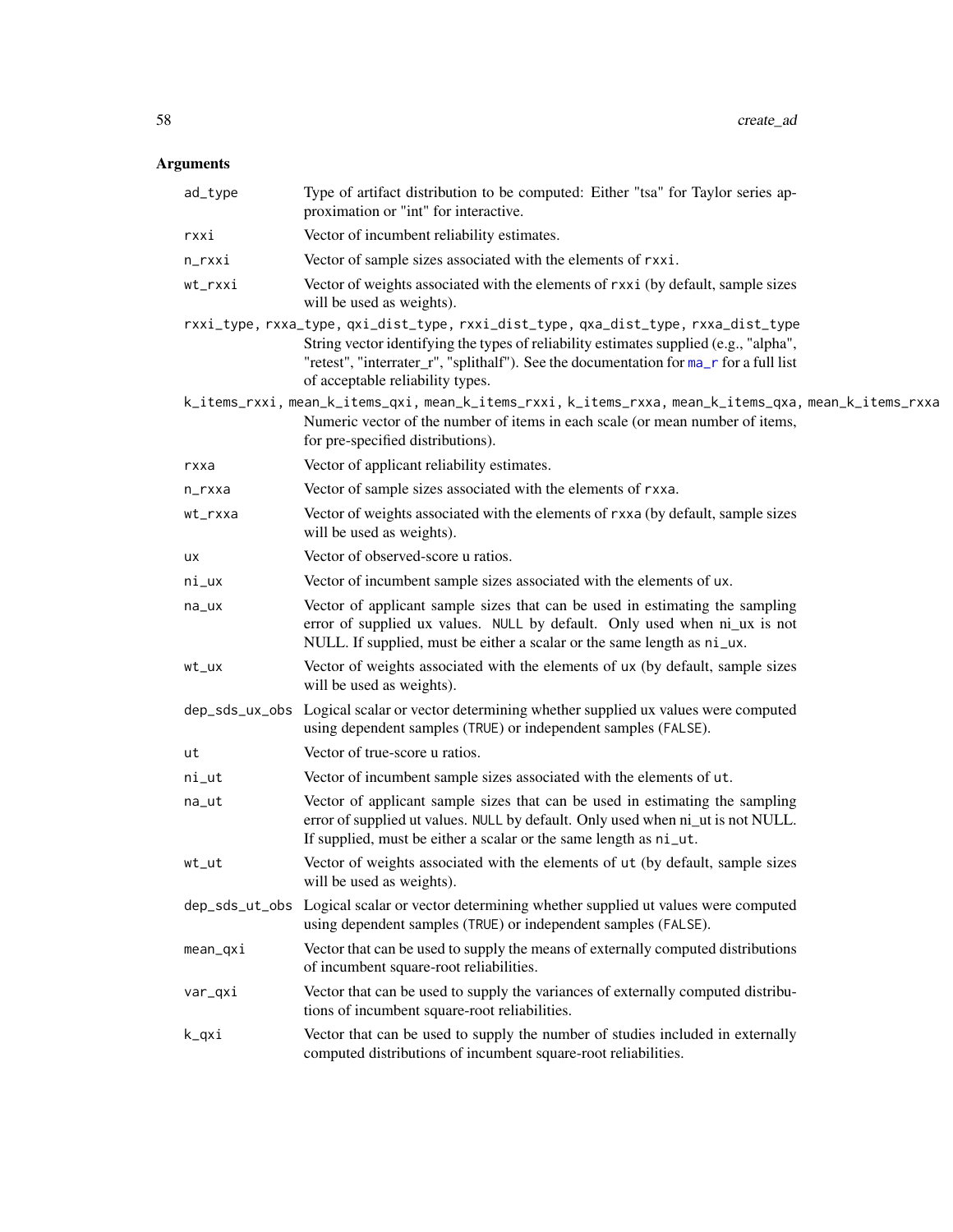create\_ad 59

| mean_n_qxi       | Vector that can be used to supply the mean sample sizes of externally computed<br>distributions of incumbent square-root reliabilities.                                |
|------------------|------------------------------------------------------------------------------------------------------------------------------------------------------------------------|
| mean_rxxi        | Vector that can be used to supply the means of externally computed distributions<br>of incumbent reliabilities.                                                        |
| var_rxxi         | Vector that can be used to supply the variances of externally computed distribu-<br>tions of incumbent reliabilities.                                                  |
| k_rxxi           | Vector that can be used to supply the number of studies included in externally<br>computed distributions of incumbent reliabilities.                                   |
| mean_n_rxxi      | Vector that can be used to supply the mean sample sizes of externally computed<br>distributions of incumbent reliabilities.                                            |
| mean_qxa         | Vector that can be used to supply the means of externally computed distributions<br>of applicant square-root reliabilities.                                            |
| var_qxa          | Vector that can be used to supply the variances of externally computed distribu-<br>tions of applicant square-root reliabilities.                                      |
| k_qxa            | Vector that can be used to supply the number of studies included in externally<br>computed distributions of applicant square-root reliabilities.                       |
| mean_n_qxa       | Vector that can be used to supply the mean sample sizes of externally computed<br>distributions of applicant square-root reliabilities.                                |
| mean_rxxa        | Vector that can be used to supply the means of externally computed distributions<br>of applicant reliabilities.                                                        |
| var_rxxa         | Vector that can be used to supply the variances of externally computed distribu-<br>tions of applicant reliabilities.                                                  |
| k_rxxa           | Vector that can be used to supply the number of studies included in externally<br>computed distributions of applicant reliabilities.                                   |
| mean_n_rxxa      | Vector that can be used to supply the mean sample sizes of externally computed<br>distributions of applicant reliabilities.                                            |
| mean_ux          | Vector that can be used to supply the means of externally computed distributions<br>of observed-score u ratios.                                                        |
| var_ux           | Vector that can be used to supply the variances of externally computed distribu-<br>tions of observed-score u ratios.                                                  |
| $k_{\text{-}ux}$ | Vector that can be used to supply the number of studies included in externally<br>computed distributions of observed-score u ratios.                                   |
| mean_ni_ux       | Vector that can be used to supply the mean incumbent sample sizes of externally<br>computed distributions of observed-score u ratios.                                  |
| mean_na_ux       | Vector or scalar that can be used to supply the mean applicant sample size(s) of<br>externally computed distributions of observed-score u ratios.                      |
| dep_sds_ux_spec  |                                                                                                                                                                        |
|                  | Logical scalar or vector determining whether externally computed ux distribu-<br>tions were computed using dependent samples (TRUE) or independent samples<br>(FALSE). |
| mean_ut          | Vector that can be used to supply the means of externally computed distributions<br>of true-score u ratios.                                                            |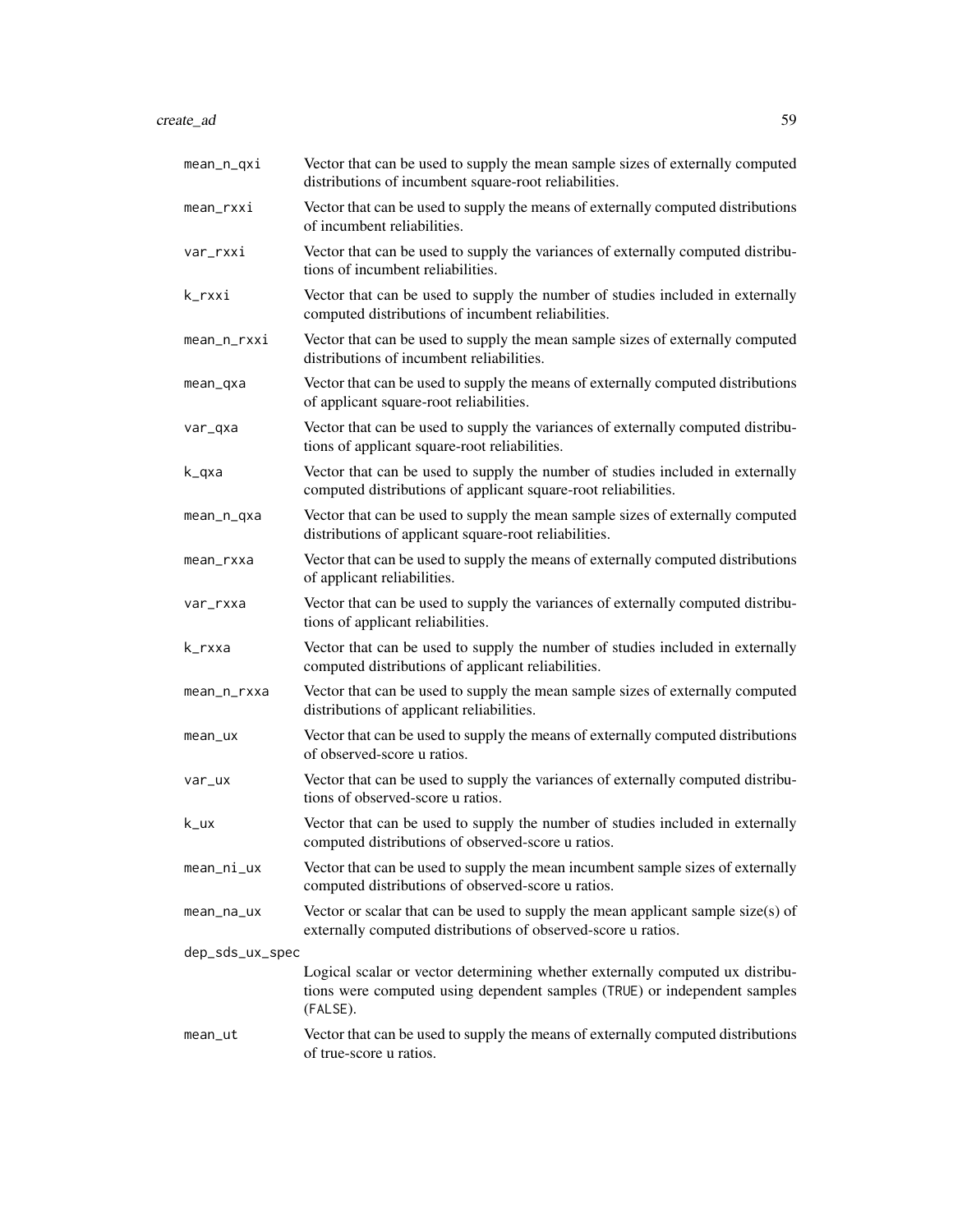| var_ut          | Vector that can be used to supply the variances of externally computed distribu-<br>tions of true-score u ratios.                                                      |  |
|-----------------|------------------------------------------------------------------------------------------------------------------------------------------------------------------------|--|
| k_ut            | Vector that can be used to supply the number of studies included in externally<br>computed distributions of true-score u ratios.                                       |  |
| mean_ni_ut      | Vector that can be used to supply the mean sample sizes for of externally com-<br>puted distributions of true-score u ratios.                                          |  |
| mean_na_ut      | Vector or scalar that can be used to supply the mean applicant sample size(s) of<br>externally computed distributions of true-score u ratios.                          |  |
| dep_sds_ut_spec |                                                                                                                                                                        |  |
|                 | Logical scalar or vector determining whether externally computed ut distribu-<br>tions were computed using dependent samples (TRUE) or independent samples<br>(FALSE). |  |
| estimate_rxxa   | Logical argument to estimate rxxa values from other artifacts (TRUE) or to only<br>used supplied rxxa values (FALSE). TRUE by default.                                 |  |
| estimate_rxxi   | Logical argument to estimate rxxi values from other artifacts (TRUE) or to only<br>used supplied rxxi values (FALSE). TRUE by default.                                 |  |
| estimate_ux     | Logical argument to estimate ux values from other artifacts (TRUE) or to only<br>used supplied ux values (FALSE). TRUE by default.                                     |  |
| estimate_ut     | Logical argument to estimate ut values from other artifacts (TRUE) or to only<br>used supplied ut values (FALSE). TRUE by default.                                     |  |
| var_unbiased    | Logical scalar determining whether variance should be unbiased (TRUE) or maximum-<br>likelihood (FALSE).                                                               |  |
| $\cdots$        | Further arguments.                                                                                                                                                     |  |

### Value

Artifact distribution object (matrix of artifact-distribution means and variances) for use artifactdistribution meta-analyses.

## Examples

```
## Example computed using observed values only:
create\_ad(ad\_type = "tsa", rxxa = c(.9, .8), n_rxxx = c(50, 150),rxxi = c(.8, .7), n_rxxi = c(50, 150),ux = c(.9, .8), ni_u = c(50, 150)create\_ad(ad\_type = "int", rxxa = c(.9, .8), n_rxxx = c(50, 150),rxxi = c(.8, .7), n_rxxi = c(50, 150),ux = c(.9, .8), ni_ux = c(50, 150))## Example computed using all possible input arguments (arbitrary values):
rxxa <- rxxi <- ux <- ut <- c(.7, .8)n_rxxa <- n_rxxi <- ni_ux <- ni_ut <- c(50, 100)
na_ux <- na_ut <- c(200, 200)
mean_qxa <- mean_qxi <- mean_ux <- mean_ut <- mean_rxxi <- mean_rxxa <- c(.7, .8)
var_qxa <- var_qxi <- var_ux <- var_ut <- var_rxxi <- var_rxxa <- c(.1, .05)
k_qxa <- k_qxi <- k_ux <- k_ut <- k_rxxa <- k_rxxi <- 2
```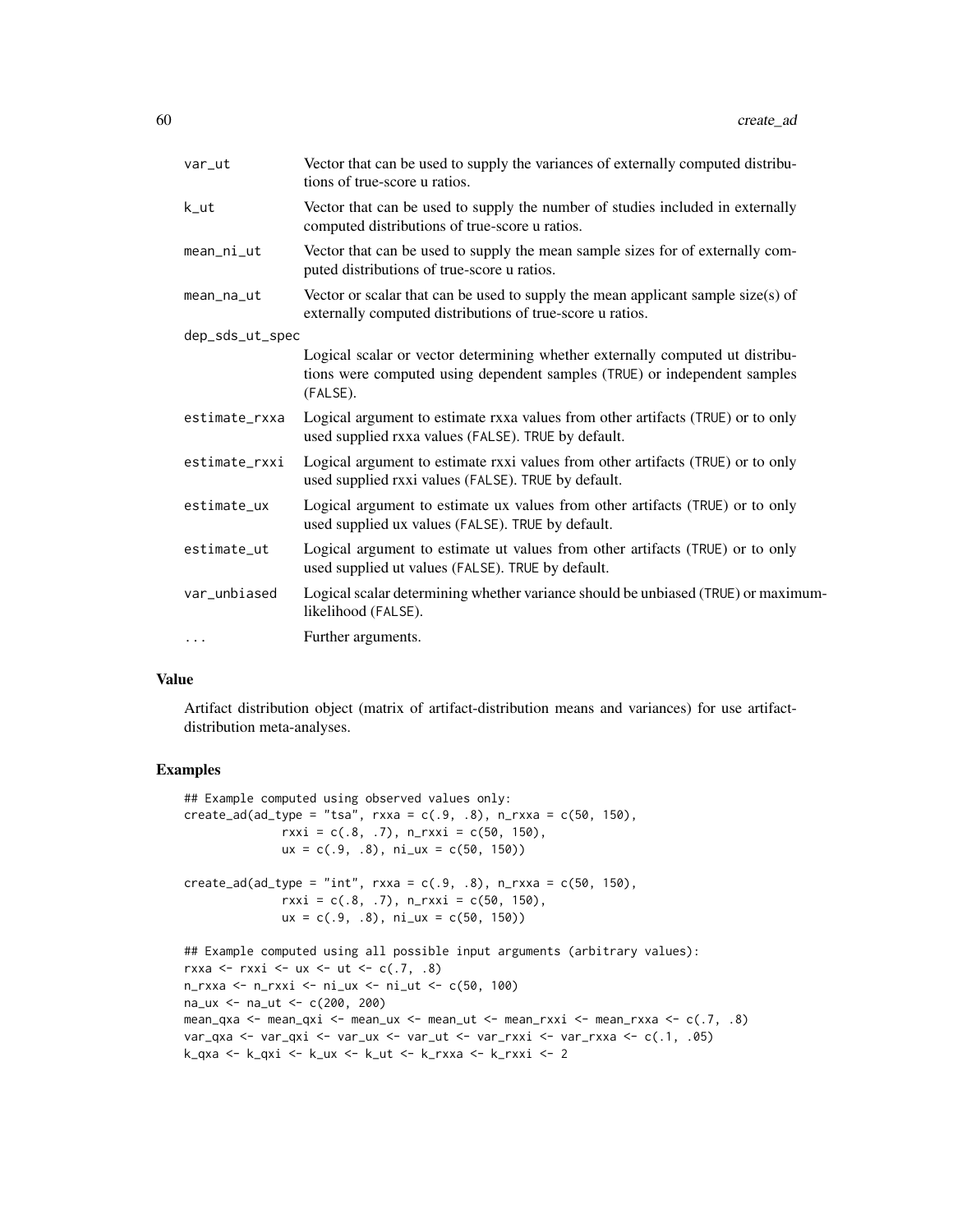```
mean_n_qxa <- mean_n_qxi <- mean_ni_ux <- mean_ni_ut <- mean_n_rxxa <- mean_n_rxxi <- c(100, 100)
dep_sds_ux_obs <- dep_sds_ux_spec <- dep_sds_ut_obs <- dep_sds_ut_spec <- FALSE
mean_na_ux <- mean_na_ut <- c(200, 200)
wt_rxxa <- n_rxxa
wt_rxxi <- n_rxxi
wt_ux <- ni_ux
wt_ut <- ni_ut
estimate_rxxa <- TRUE
estimate_rxxi <- TRUE
estimate_ux <- TRUE
estimate_ut <- TRUE
var_unbiased <- TRUE
create_ad(rxxa = rxxa, n_rxxa = n_rxxa, wt_rxxa = wt_rxxa,
              mean_qxa = mean_qxa, var_qxa = var_qxa,
              k_qxa = k_qxa, mean_n_qxa = mean_n_qxa,
              mean_rxxa = mean_rxxa, var_rxxa = var_rxxa,
              k_rxxa = k_rxxa, mean_n_rxxa = mean_n_rxxa,
              rxxi = rxxi, n_rxxi = n_rxxi, wt_rxxi = wt_rxxi,mean_qxi = mean_qxi, var_qxi = var_qxi,
              k_qxi = k_qxi, mean_n_qxi = mean_n_qxi,
              mean_rxxi = mean_rxxi, var_rxxi = var_rxxi,
              k_rxxi = k_rxxi, mean_n_rxxi = mean_n_rxxi,
              ux = ux, ni\_ux = ni\_ux, na\_ux = na_ux, wt\_ux = wt\_ux,
              dep_sds_ux_obs = dep_sds_ux_obs,
              mean_u x = mean_u x, var_u x = var_u x, k_u x =k_ux, mean_ni_ux = mean_ni_ux,
              mean_na_ux = mean_na_ux, dep_sds_ux_spec = dep_sds_ux_spec,
              ut = ut, ni_{ut} = ni_{ut}, na_{ut} = na_{ut}, wt_{ut} = wt_{ut},
              dep_sds_ut_obs = dep_sds_ut_obs,
              mean_{ut} = mean_{ut}, var_{ut} = var_{ut},k_{-}ut = k_{-}ut, meanni_{-}ut = mean_{-}ni_{-}ut,
              mean_na_ut = mean_na_ut, dep_sds_ut_spec = dep_sds_ut_spec,
              estimate_rxxa = estimate_rxxa, estimate_rxxi = estimate_rxxi,
         estimate_ux = estimate_ux, estimate_ut = estimate_ut, var_unbiased = var_unbiased)
```
create\_ad\_group *Generate an artifact distribution object for a dichotomous grouping variable.*

#### **Description**

This function generates artifact-distribution objects containing either interactive or Taylor series artifact distributions for dichotomous group-membership variables. Use this to create objects that can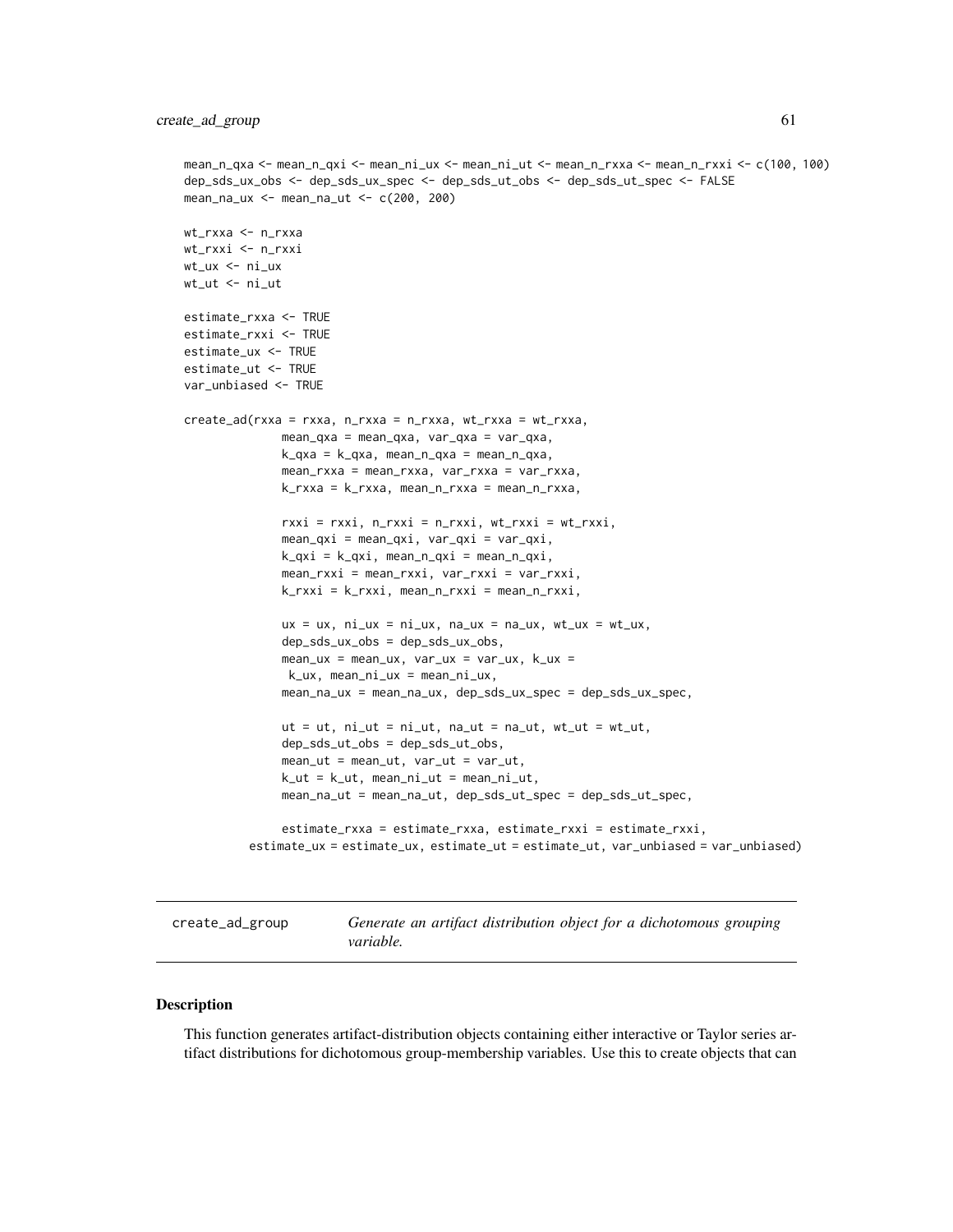be supplied to the ma\_r\_ad and ma\_d\_ad functions to apply psychometric corrections to barebones meta-analysis objects via artifact distribution methods.

Allows consolidation of observed and estimated artifact information by cross-correcting artifact distributions and forming weighted artifact summaries.

## Usage

```
create_ad_group(
  ad_type = c("tsa", "int"),rGg = NULL,n_rGg = NULL,wt_rGg = n_rGg,
 pi = NULL,pa = NULL,
 n\_pi = NULL,n_pa = NULL,
 wt_p = n_pi,
 mean_rGg = NULL,
 var_rGg = NULL,
 k_rGg = NULL,mean_n_rGg = NULL,
 var_unbiased = TRUE,
  ...
\mathcal{L}
```
## Arguments

| ad_type  | Type of artifact distribution to be computed: Either "tsa" for Taylor series ap-<br>proximation or "int" for interactive.                                                                      |
|----------|------------------------------------------------------------------------------------------------------------------------------------------------------------------------------------------------|
| rGg      | Vector of incumbent reliability estimates.                                                                                                                                                     |
| $n_rGg$  | Vector of sample sizes associated with the elements of rGg.                                                                                                                                    |
| $wt_rGg$ | Vector of weights associated with the elements of rGg (by default, sample sizes<br>will be used as weights if provided).                                                                       |
| рi       | Vector of incumbent/sample proportions of members in one of the two groups<br>being compared (one or both of pi/pa can be vectors - if both are vectors, they<br>must be of equal length).     |
| pa       | Vector of applicant/population proportions of members in one of the two groups<br>being compared (one or both of pi/pa can be vectors - if both are vectors, they<br>must be of equal length). |
| $n$ _pi  | Vector of sample sizes associated with the elements in pi.                                                                                                                                     |
| n_pa     | Vector of sample sizes associated with the elements in pa.                                                                                                                                     |
| wt       | Vector of weights associated with the collective element pairs in pi and pa.                                                                                                                   |
| mean_rGg | Vector that can be used to supply the means of externally computed distributions<br>of correlations between observed and latent group membership.                                              |
| var_rGg  | Vector that can be used to supply the variances of externally computed distribu-<br>tions of correlations between observed and latent group membership.                                        |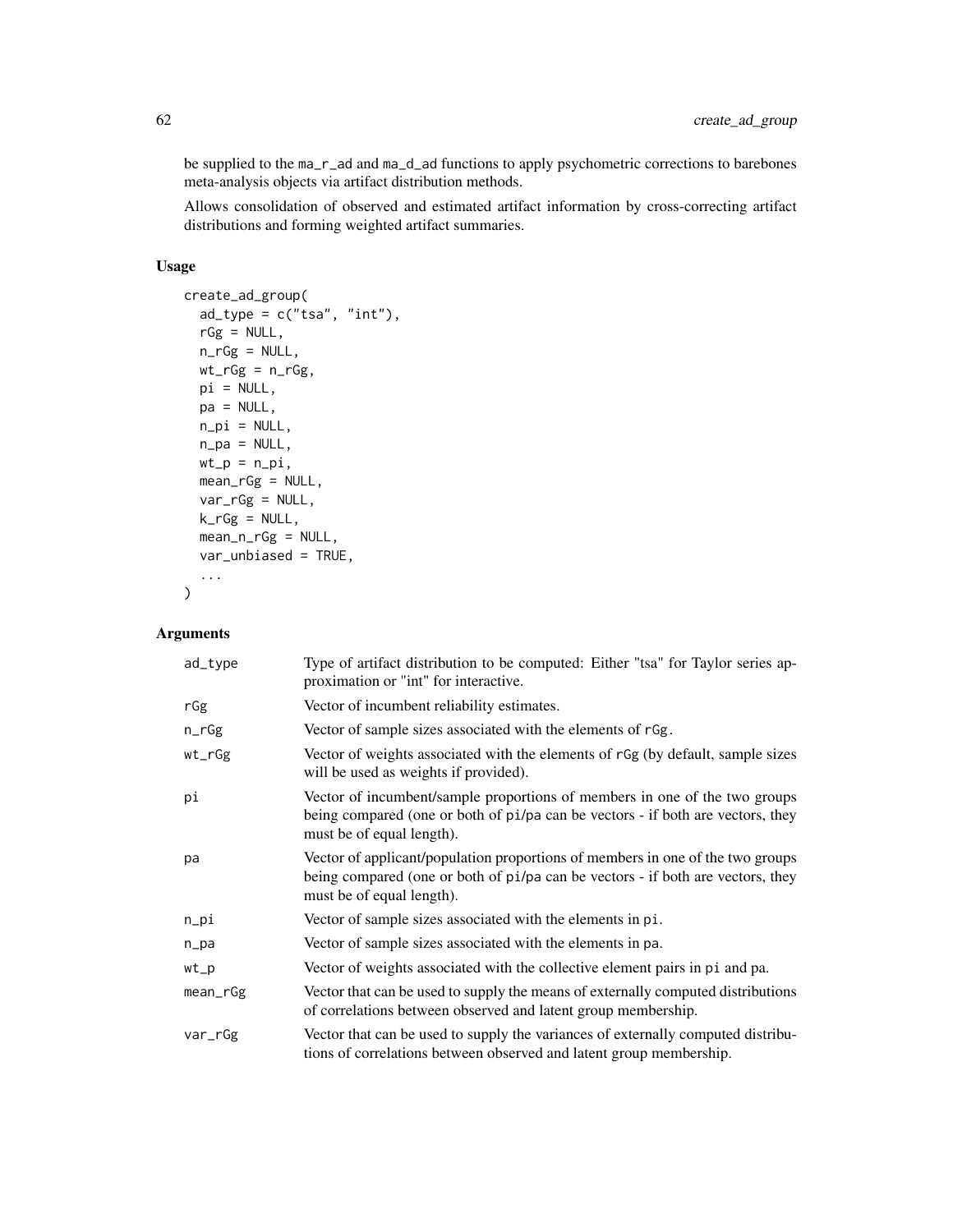| $k_r$ Gg     | Vector that can be used to supply the number of studies included in externally<br>computed distributions of correlations between observed and latent group mem-<br>bership. |
|--------------|-----------------------------------------------------------------------------------------------------------------------------------------------------------------------------|
| mean_n_rGg   | Vector that can be used to supply the mean sample sizes of externally computed<br>distributions of correlations between observed and latent group membership.               |
| var_unbiased | Logical scalar determining whether variance should be unbiased (TRUE) or maximum-<br>likelihood (FALSE).                                                                    |
| $\ddotsc$    | Further arguments.                                                                                                                                                          |

### Value

Artifact distribution object (matrix of artifact-distribution means and variances) for use in artifactdistribution meta-analyses.

## Examples

```
## Example artifact distribution for a dichotomous grouping variable:
create\_ad\_group(rGg = c(.8, .9, .95), n_rGg = c(100, 200, 250),mean_rGg = .9, var_rGg = .05,
                k_rGg = 5, mean_n_rGg = 100,
             pi = c(.6, .55, .3), pa = .5, n\_pi = c(100, 200, 250), n\_pa = c(300, 300, 300),var_unbiased = TRUE)
created\_ad\_group(ad\_type = "int", rGg = c(.8, .9, .95), n_rGg = c(100, 200, 250),mean_rGg = .9, var_rGg = .05,
                k_rGg = 5, mean_n_rGg = 100,
             pi = c(.6, .55, .3), pa = .5, n\_pi = c(100, 200, 250), n\_pa = c(300, 300, 300),var_unbiased = TRUE)
```
create\_ad\_tibble *Create a tibble of artifact distributions by construct*

### Description

Create a tibble of artifact distributions by construct

#### Usage

```
create_ad_tibble(
  ad_type = c("tsa", "int"),n = NULL,sample_id = NULL,
  construct_x = NULL,facet_x = NULL,
 measure_x = NULL,construct_y = NULL,
  factor_y = NULL,
```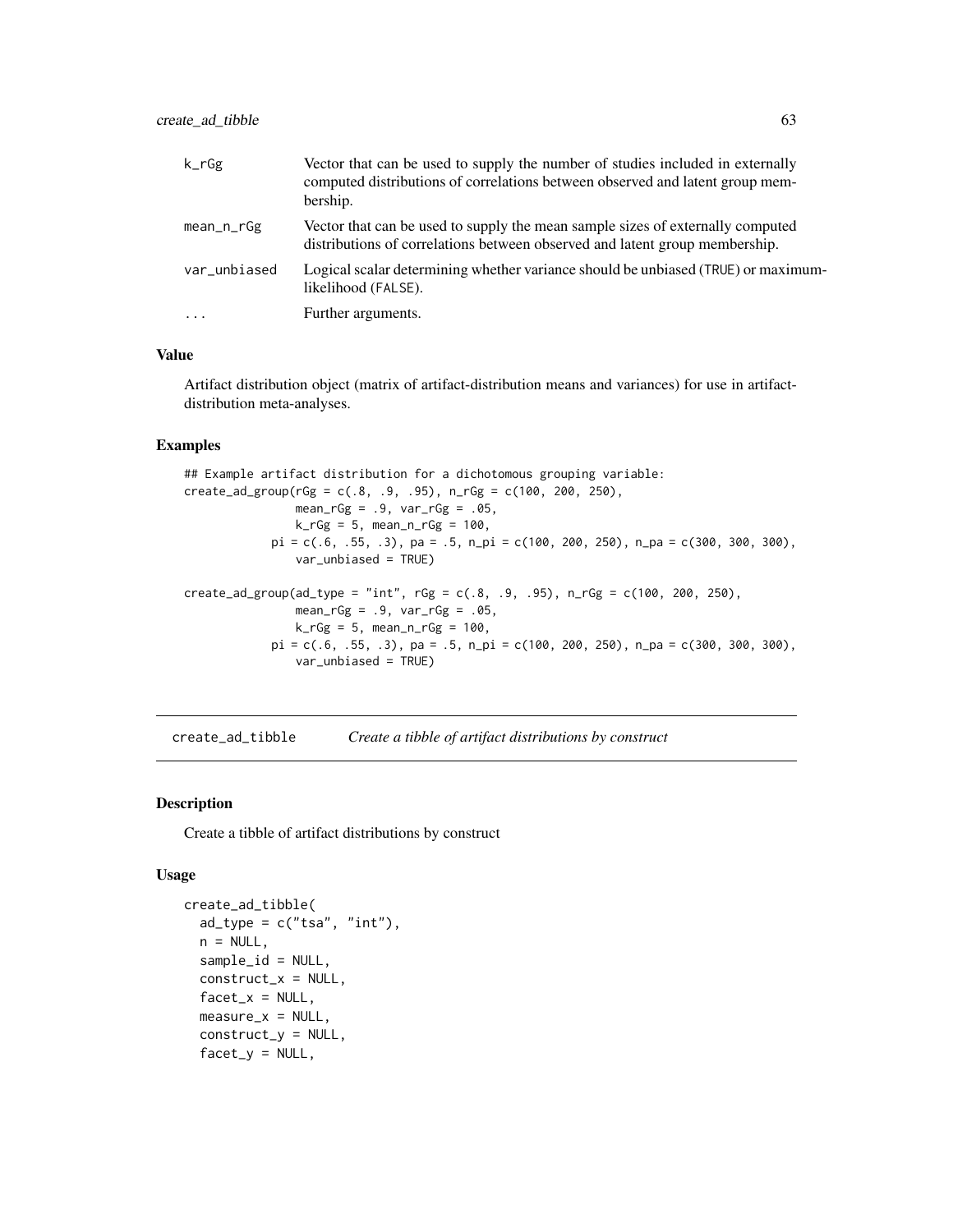```
measure_y = NULL,
  rxx = NULL,rxx_restricted = TRUE,
  rxx_type = "alpha",k\_items_x = NA,
  ryy = NULL,
  ryy_restricted = TRUE,
  ryy_type = "alpha",
  k\_items_y = NA,
 ux = NULL,ux_observed = TRUE,
  uy = NULL,uy_observed = TRUE,
  estimate_rxxa = TRUE,
  estimate_rxxi = TRUE,
  estimate_ux = TRUE,
  estimate_ut = TRUE,
  moderators = NULL,
  cat_moderators = TRUE,
  moderator_type = c("simple", "hierarchical", "none"),
  construct_order = NULL,
  supplemental_ads = NULL,
  data = NULL,control = control_psychmeta(),
  ...
\sum_{i=1}^{n}create_ad_list(
  ad_type = c("tsa", "int"),n = NULL,sample_id = NULL,
  construct_x = NULL,facet_x = NULL,measure_x = NULL,construct_y = NULL,
  facet_y = NULL,measure_v = NULL,
  rxx = NULL,rxx_restricted = TRUE,
  rxx_type = "alpha",
  k\_items_x = NA,
  ryy = NULL,ryy_restricted = TRUE,
  ryy_type = "alpha",
  k_items_y = NA,
  ux = NULL,ux_observed = TRUE,
  uy = NULL,
```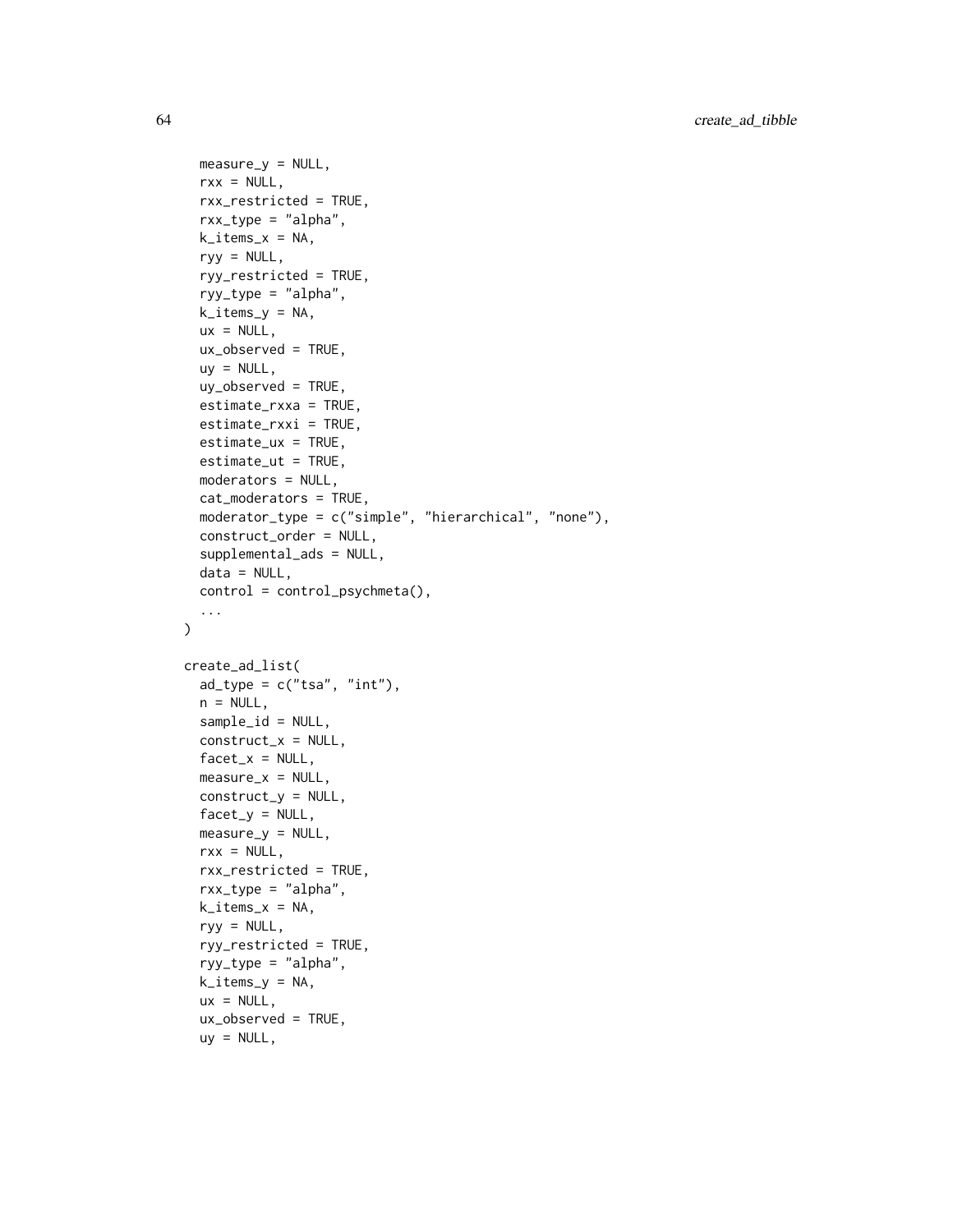```
uy_observed = TRUE,
 estimate_rxxa = TRUE,
 estimate_rxxi = TRUE,
 estimate_ux = TRUE,
 estimate_ut = TRUE,
 moderators = NULL,
 cat_moderators = TRUE,
 moderator_type = c("simple", "hierarchical", "none"),
 construct_order = NULL,
 supplemental_ads = NULL,
 data = NULL,
 control = control_psychmeta(),
  ...
)
```
## Arguments

| ad_type                  | Type of artifact distributions to be computed: Either "tsa" for Taylor series ap-<br>proximation or "int" for interactive.                                                                                                                                                                                                                                                                                                                                                                                                              |
|--------------------------|-----------------------------------------------------------------------------------------------------------------------------------------------------------------------------------------------------------------------------------------------------------------------------------------------------------------------------------------------------------------------------------------------------------------------------------------------------------------------------------------------------------------------------------------|
| n                        | Vector or column name of sample sizes.                                                                                                                                                                                                                                                                                                                                                                                                                                                                                                  |
| sample_id                | Optional vector of identification labels for samples/studies in the meta-analysis.                                                                                                                                                                                                                                                                                                                                                                                                                                                      |
| construct_x, construct_y |                                                                                                                                                                                                                                                                                                                                                                                                                                                                                                                                         |
|                          | Vector of construct names for constructs initially designated as "X" or "Y".                                                                                                                                                                                                                                                                                                                                                                                                                                                            |
| facet_x, facet_y         |                                                                                                                                                                                                                                                                                                                                                                                                                                                                                                                                         |
| measure_x, measure_y     | Vector of facet names for constructs initially designated as "X" or "Y". Facet<br>names "global", "overall", and "total" are reserved to indicate observations that<br>represent effect sizes that have already been composited or that represent construct-<br>level measurements rather than facet-level measurements. To avoid double-<br>compositing, any observation with one of these reserved names will only be<br>eligible for auto-compositing with other such observations and will not be com-<br>bined with narrow facets. |
|                          | Vector of names for measures associated with constructs initially designated as<br>"X" or "Y".                                                                                                                                                                                                                                                                                                                                                                                                                                          |
| rxx                      | Vector or column name of reliability estimates for X.                                                                                                                                                                                                                                                                                                                                                                                                                                                                                   |
|                          | rxx_restricted Logical vector or column name determining whether each element of rxx is an<br>incumbent reliability (TRUE) or an applicant reliability (FALSE).                                                                                                                                                                                                                                                                                                                                                                         |
| rxx_type, ryy_type       |                                                                                                                                                                                                                                                                                                                                                                                                                                                                                                                                         |
|                          | String vector identifying the types of reliability estimates supplied. See docu-<br>mentation of ma_r for a full list of acceptable values.                                                                                                                                                                                                                                                                                                                                                                                             |
| k_items_x, k_items_y     |                                                                                                                                                                                                                                                                                                                                                                                                                                                                                                                                         |
|                          | Numeric vector identifying the number of items in each scale.                                                                                                                                                                                                                                                                                                                                                                                                                                                                           |
| ryy                      | Vector or column name of reliability estimates for Y.                                                                                                                                                                                                                                                                                                                                                                                                                                                                                   |
|                          | ryy_restricted Logical vector or column name determining whether each element of ryy is an<br>incumbent reliability (TRUE) or an applicant reliability (FALSE).                                                                                                                                                                                                                                                                                                                                                                         |
| <b>UX</b>                | Vector or column name of u ratios for X.                                                                                                                                                                                                                                                                                                                                                                                                                                                                                                |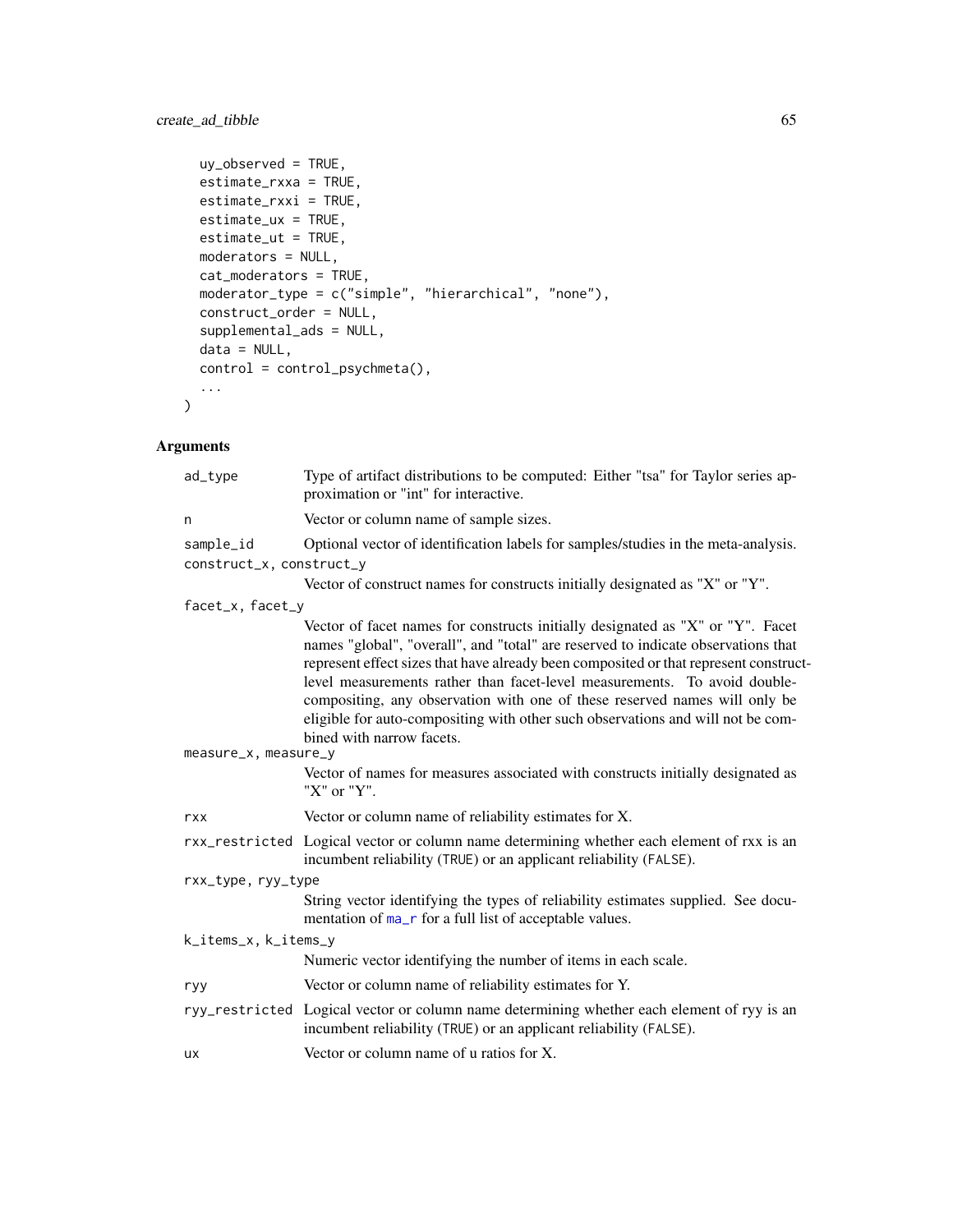| ux_observed      | Logical vector or column name determining whether each element of ux is an<br>observed-score u ratio (TRUE) or a true-score u ratio (FALSE).                                                                                                                                                                                        |
|------------------|-------------------------------------------------------------------------------------------------------------------------------------------------------------------------------------------------------------------------------------------------------------------------------------------------------------------------------------|
| uy               | Vector or column name of u ratios for Y.                                                                                                                                                                                                                                                                                            |
| uy_observed      | Logical vector or column name determining whether each element of uy is an<br>observed-score u ratio (TRUE) or a true-score u ratio (FALSE).                                                                                                                                                                                        |
| estimate_rxxa    | Logical argument to estimate rxxa values from other artifacts (TRUE) or to only<br>used supplied rxxa values (FALSE). TRUE by default.                                                                                                                                                                                              |
| estimate_rxxi    | Logical argument to estimate rxxi values from other artifacts (TRUE) or to only<br>used supplied rxxi values (FALSE). TRUE by default.                                                                                                                                                                                              |
| estimate_ux      | Logical argument to estimate ux values from other artifacts (TRUE) or to only<br>used supplied ux values (FALSE). TRUE by default.                                                                                                                                                                                                  |
| estimate_ut      | Logical argument to estimate ut values from other artifacts (TRUE) or to only<br>used supplied ut values (FALSE). TRUE by default.                                                                                                                                                                                                  |
| moderators       | Matrix or column names of moderator variables to be used in the meta-analysis<br>(can be a vector in the case of one moderator).                                                                                                                                                                                                    |
|                  | cat_moderators Logical scalar or vector identifying whether variables in the moderators argu-<br>ment are categorical variables (TRUE) or continuous variables (FALSE).                                                                                                                                                             |
| moderator_type   | Type of moderator analysis: "none" means that no moderators are to be used,<br>"simple" means that moderators are to be examined one at a time, and "hierar-<br>chical" means that all possible combinations and subsets of moderators are to be<br>examined.                                                                       |
| construct_order  |                                                                                                                                                                                                                                                                                                                                     |
|                  | Vector indicating the order in which variables should be arranged, with variables<br>listed earlier in the vector being preferred for designation as X.                                                                                                                                                                             |
| supplemental_ads |                                                                                                                                                                                                                                                                                                                                     |
|                  | Named list (named according to the constructs included in the meta-analysis) of<br>supplemental artifact distribution information from studies not included in the<br>meta-analysis. This is a list of lists, where the elements of a list associated with<br>a construct are named like the arguments of the create_ad() function. |
| data             | Data frame containing columns whose names may be provided as arguments to<br>vector arguments.                                                                                                                                                                                                                                      |
| control          | Output from the control_psychmeta() function or a list of arguments con-<br>trolled by the control_psychmeta() function. Ellipsis arguments will be screened<br>for internal inclusion in control.                                                                                                                                  |
| .                | Additional arguments                                                                                                                                                                                                                                                                                                                |

## Value

A tibble of artifact distributions

## Examples

```
## Examples to create Taylor series artifact distributions:
# Overall artifact distributions (not pairwise, not moderated)
create_ad_tibble(ad_type = "tsa",
```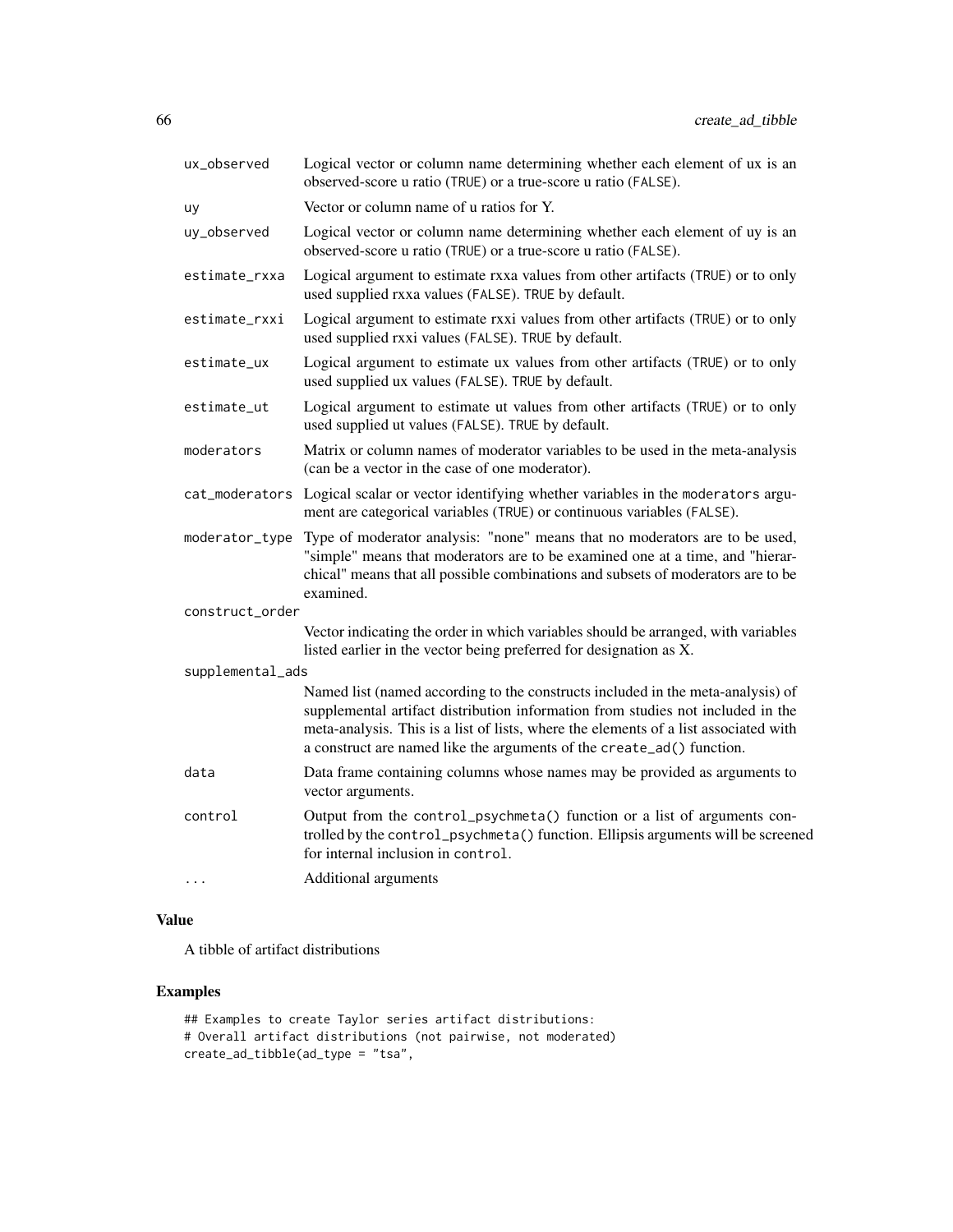```
n = n, rxx = rxxi, ryy = ryyi,
                 construct_x = x_name, construct_y = y_name,sample_id = sample_id, moderators = moderator,
                 data = data_r_meas_multi,
                 control = control_psychmeta(pairwise_ads = FALSE,
                                             moderated_ads = FALSE))
# Overall artifact distributions by moderator combination
create_ad_tibble(ad_type = "tsa",
                 n = n, rxx = rxxi, ryy = ryyi,
                 construct_x = x_name, construct_y = y_name,
                 sample_id = sample_id, moderators = moderator,
                 data = data_r_meas_multi,
                 control = control_psychmeta(pairwise_ads = FALSE,
                                             moderated_ads = TRUE))
# Pairwise artifact distributions (not moderated)
create_ad_tibble(ad_type = "tsa",
                 n = n, rxx = rxxi, ryy = ryyi,
                 construct_x = x_name, construct_y = y_name,sample_id = sample_id, moderators = moderator,
                 data = data_r_meas_multi,
                 control = control_psychmeta(pairwise_ads = TRUE,
                                               moderated_ads = FALSE))
# Pairwise artifact distributions by moderator combination
create_ad_tibble(ad_type = "tsa",
                 n = n, rxx = rxxi, ryy = ryyi,
                 construct_x = x_name, construct_y = y_name,
                 sample_id = sample_id, moderators = moderator,
                 data = data_r_meas_multi,
                 control = control_psychmeta(pairwise_ads = TRUE,
                                             moderated_ads = TRUE))
```
credibility *Construct a credibility interval*

#### Description

Function to construct a credibility interval around a mean effect size.

#### Usage

```
credibility(mean, sd, k = NULL, cred_level = 0.8, cred_method = c("t", "norm"))
```
#### Arguments

| mean | Mean effect size.                                                                                  |
|------|----------------------------------------------------------------------------------------------------|
| sd   | Residual/true standard deviation of effect sizes, after accounting for variance<br>from artifacts. |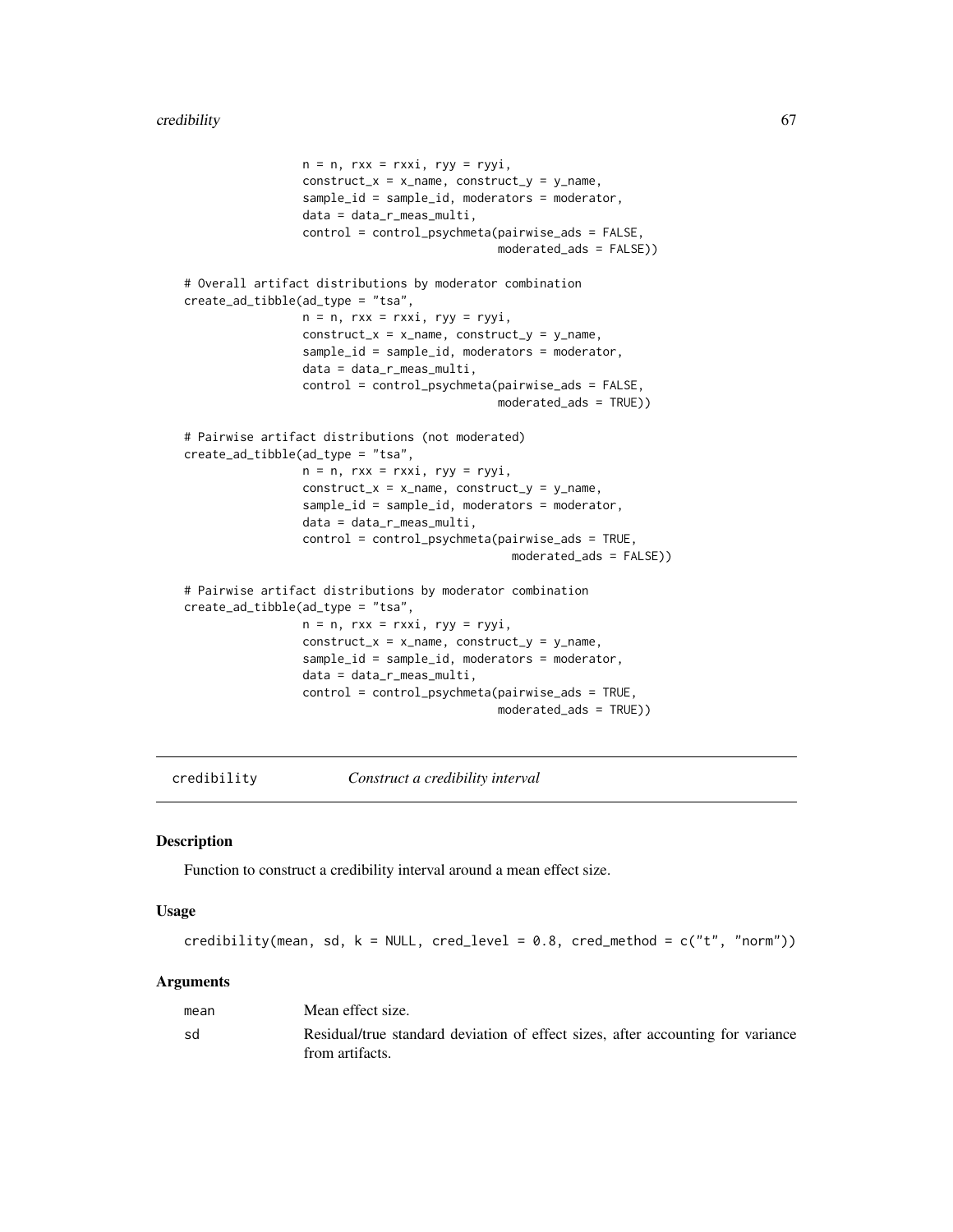| k           | Number of studies in the meta-analysis.                                                                                                                         |
|-------------|-----------------------------------------------------------------------------------------------------------------------------------------------------------------|
| cred_level  | Credibility level that defines the width of the credibility interval (default $= .80$ ).                                                                        |
| cred method | Distribution to be used to compute the width of credibility intervals. Available<br>options are " $t$ " for $t$ distribution or "norm" for normal distribution. |

## Details

$$
CR = mean_{es} \pm quantile \times SD_{es}
$$

### Value

A matrix of credibility intervals of the specified width.

### Examples

```
credibility(mean = .3, sd = .15, cred_level = .8, cred_method = "norm")
credibility(mean = .3, sd = .15, cred_level = .8, k = 10)
credibility(mean = c(.3, .5), sd = c(.15, .2), cred_level = .8, k = 10)
```

| data_d_bb_multi | Hypothetical d value dataset simulated with sampling error only |  |  |
|-----------------|-----------------------------------------------------------------|--|--|
|                 |                                                                 |  |  |

## Description

Data set for use in example meta-analyses of multiple variables.

### Usage

```
data(data_d_bb_multi)
```
### Format

data.frame

# Examples

data(data\_d\_bb\_multi)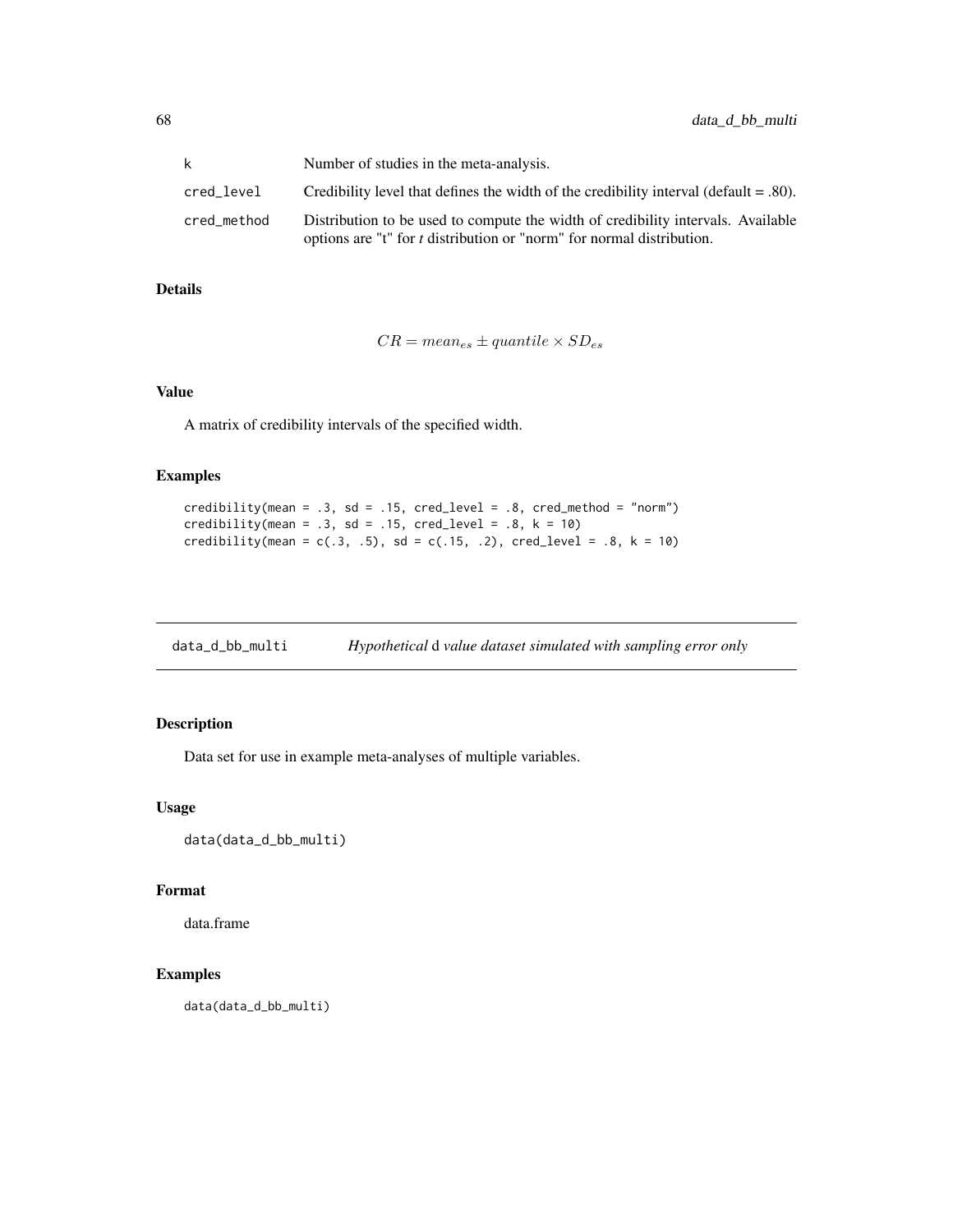data\_d\_meas\_multi *Hypothetical* d *value dataset simulated to satisfy the assumptions of the correction for measurement error only in multiple constructs*

#### Description

Data set for use in example meta-analyses correcting for measurement error in multiple variables.

### Usage

```
data(data_d_meas_multi)
```
## Format

data.frame

## Examples

data(data\_d\_meas\_multi)

| data_r_bvdrr | Hypothetical dataset simulated to satisfy the assumptions of the bi- |  |
|--------------|----------------------------------------------------------------------|--|
|              | variate correction for direct range restriction                      |  |

### Description

Data set for use in example meta-analyses of bivariate direct range restriction. Note that the BVDRR correction is only an approximation of the appropriate range-restriction correction and tends to have a noticeable positive bias when applied in meta-analyses.

## Usage

data(data\_r\_bvdrr)

### Format

data.frame

### Examples

data(data\_r\_bvdrr)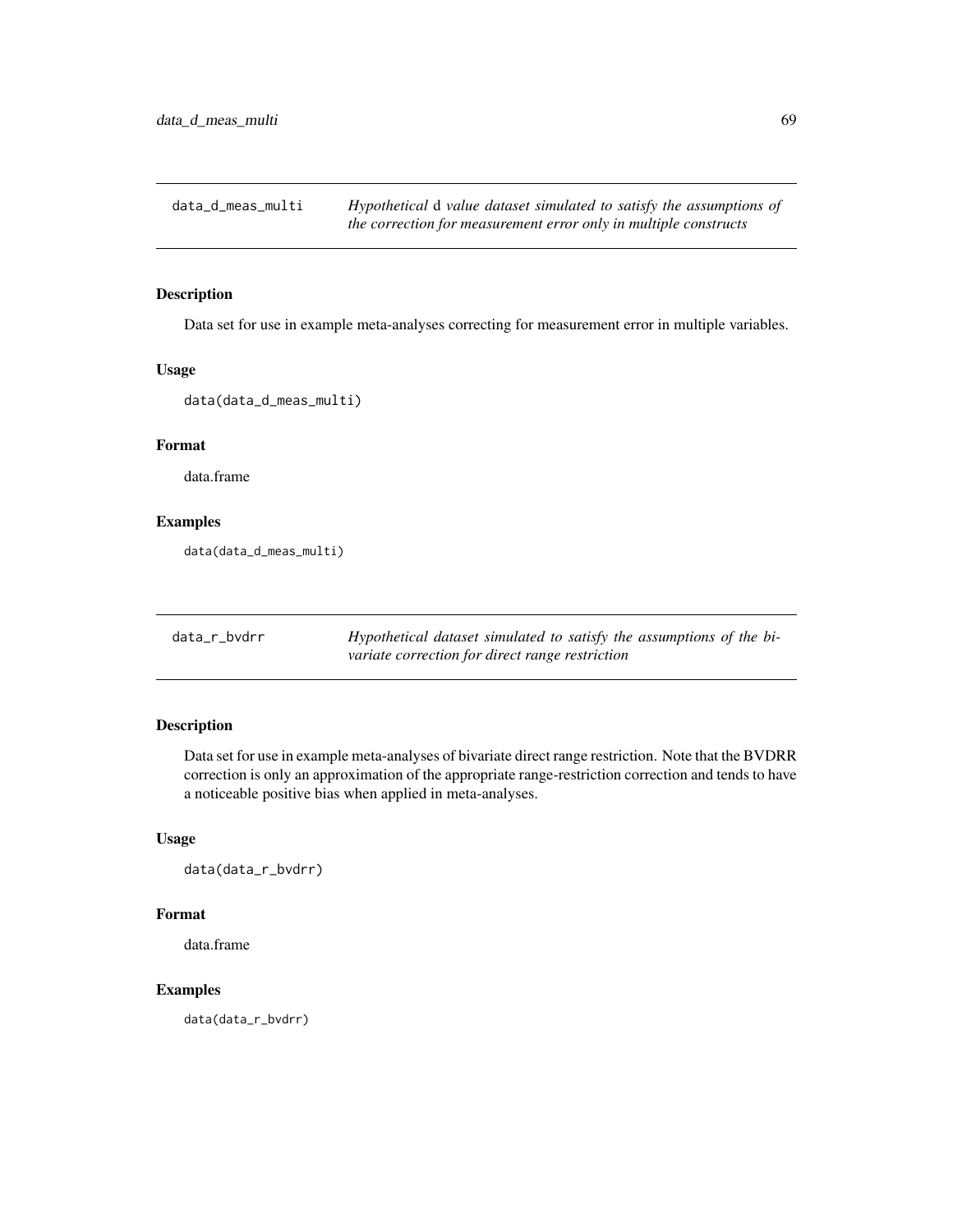#### Description

Data set for use in example meta-analyses of bivariate indirect range restriction.

#### Usage

data(data\_r\_bvirr)

### Format

data.frame

## Examples

data(data\_r\_bvirr)

data\_r\_gonzalezmule\_2014

*Meta-analysis of OCB correlations with other constructs*

### Description

Data set to demonstrate corrections for univariate range restriction and measurement error using individual corrections or artifact distributions. NOTE: This is an updated version of the data set reported in the Gonzalez-Mulé, Mount, an Oh (2014) article that was obtained from the first author.

### Usage

data(data\_r\_gonzalezmule\_2014)

#### Format

data.frame

#### References

Gonzalez-Mulé, E., Mount, M. K., & Oh, I.-S. (2014). A meta-analysis of the relationship between general mental ability and nontask performance. *Journal of Applied Psychology, 99*(6), 1222–1243. <https://doi.org/10.1037/a0037547>

### Examples

data(data\_r\_gonzalezmule\_2014)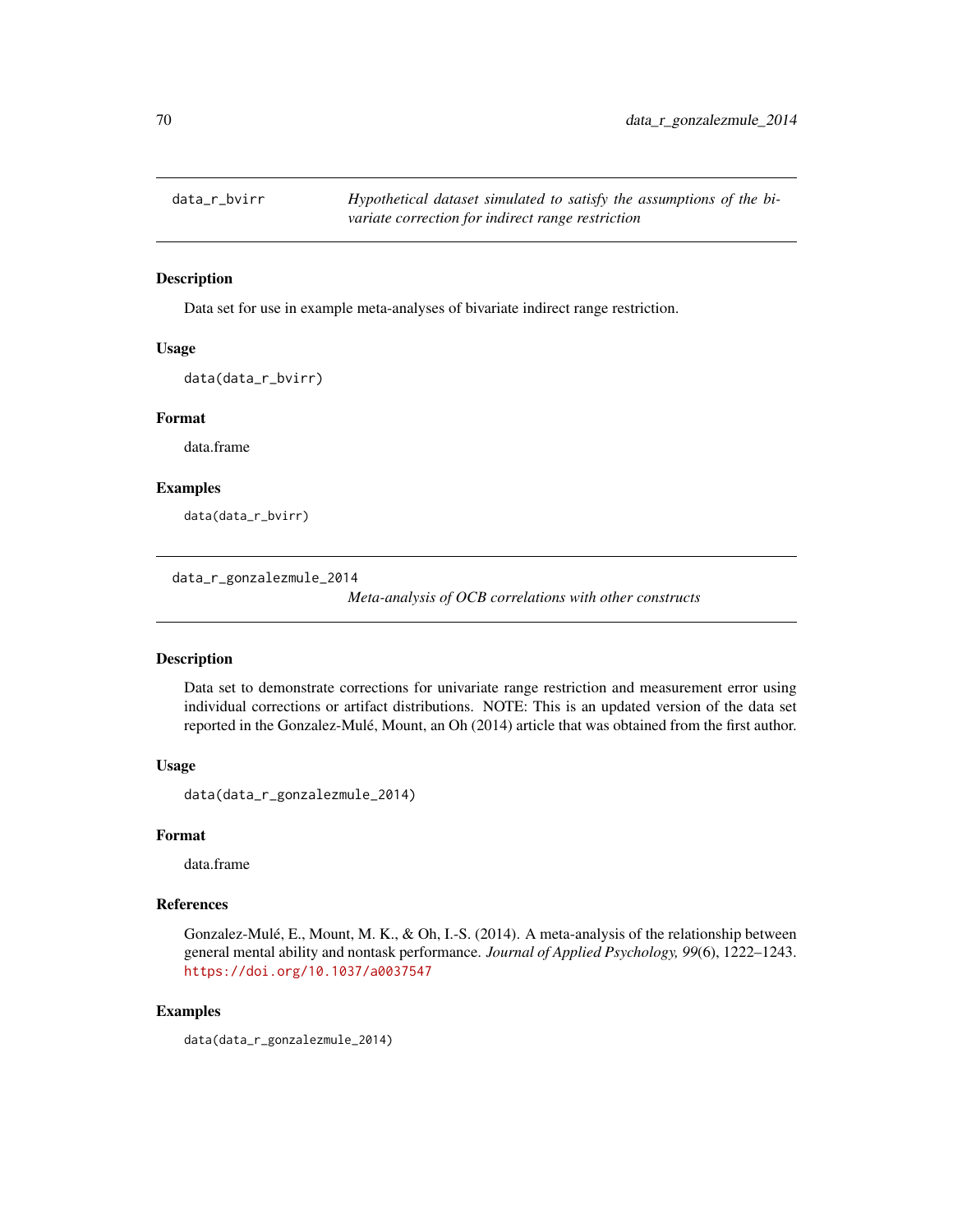data\_r\_mcdaniel\_1994 *Artifact-distribution meta-analysis of the validity of interviews*

#### Description

Data set to demonstrate corrections for univariate range restriction and criterion measurement error using artifact distributions.

### Usage

```
data(data_r_mcdaniel_1994)
```
### Format

data.frame

### References

McDaniel, M. A., Whetzel, D. L., Schmidt, F. L., & Maurer, S. D. (1994). The validity of employment interviews: A comprehensive review and meta-analysis. *Journal of Applied Psychology, 79*(4), 599–616. <https://doi.org/10.1037/0021-9010.79.4.599>

#### Examples

```
data(data_r_mcdaniel_1994)
```
data\_r\_mcleod\_2007 *Bare-bones meta-analysis of parenting and childhood depression*

#### Description

Data set to demonstrate bare-bones meta-analysis.

#### Usage

data(data\_r\_mcleod\_2007)

### Format

data.frame

### References

McLeod, B. D., Weisz, J. R., & Wood, J. J., (2007). Examining the association between parenting and childhood depression: A meta-analysis. *Clinical Psychology Review, 27*(8), 986–1003. [https:](https://doi.org/10.1016/j.cpr.2007.03.001) [//doi.org/10.1016/j.cpr.2007.03.001](https://doi.org/10.1016/j.cpr.2007.03.001)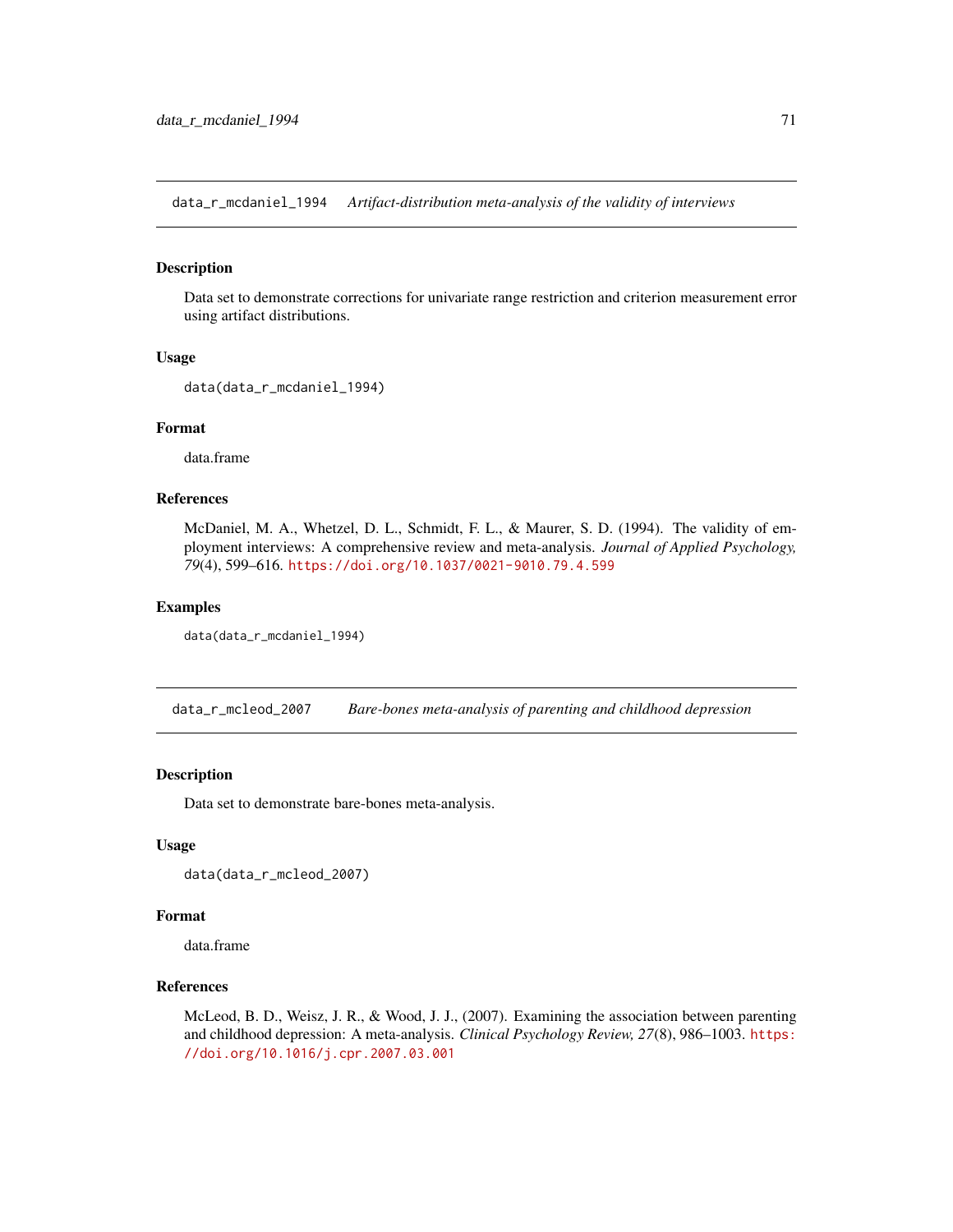# Examples

data(data\_r\_mcleod\_2007)

| data_r_meas | Hypothetical dataset simulated to satisfy the assumptions of the cor- |
|-------------|-----------------------------------------------------------------------|
|             | rection for measurement error only                                    |

# Description

Data set for use in example meta-analyses correcting for measurement error in two variables.

## Usage

data(data\_r\_meas)

# Format

data.frame

## Examples

data(data\_r\_meas)

| data_r_meas_multi | Hypothetical correlation dataset simulated to satisfy the assumptions |
|-------------------|-----------------------------------------------------------------------|
|                   | of the correction for measurement error only in multiple constructs   |

# Description

Data set for use in example meta-analyses correcting for measurement error in multiple variables.

### Usage

data(data\_r\_meas\_multi)

### Format

data.frame

# Examples

data(data\_r\_meas\_multi)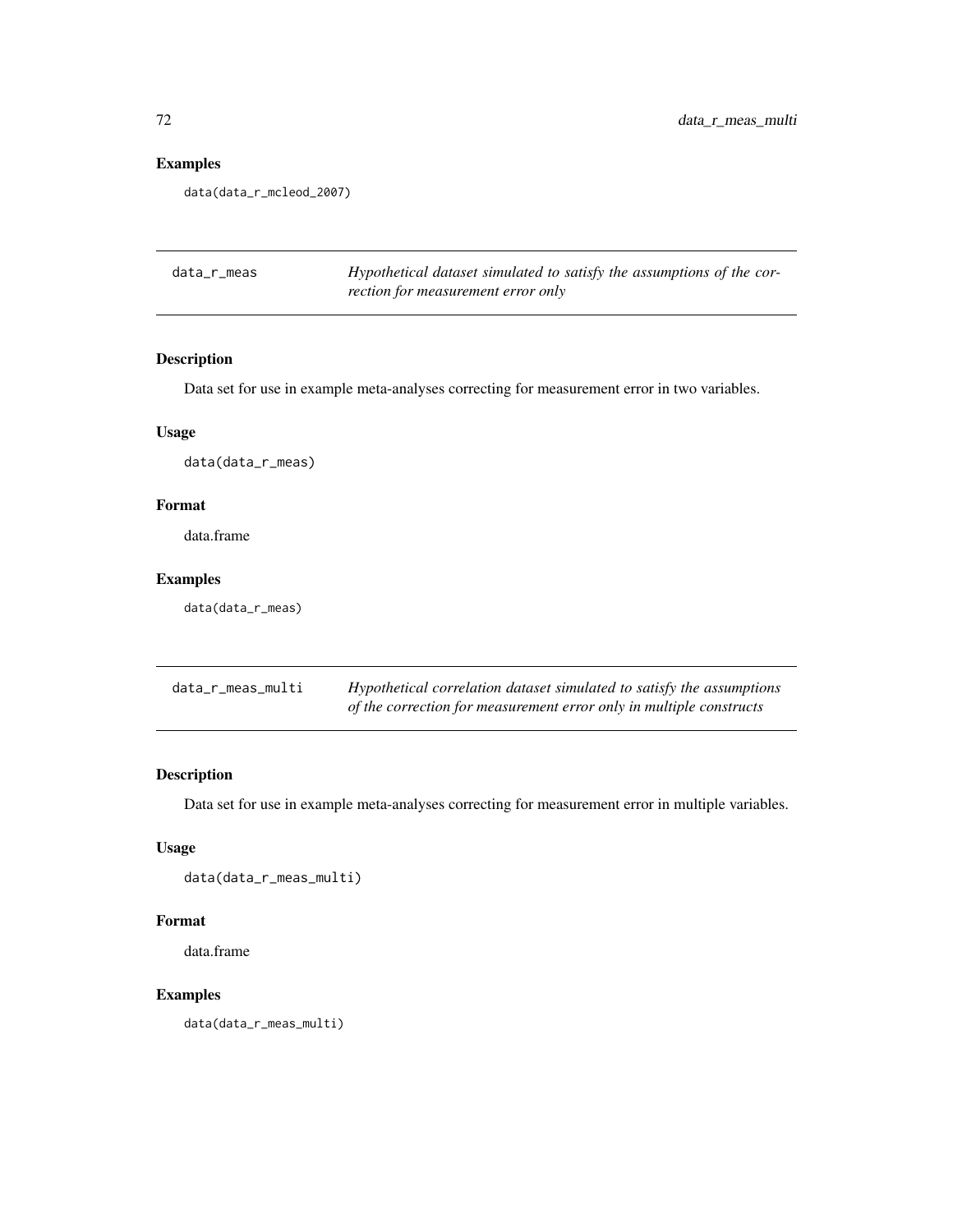data\_r\_oh\_2009 *Second order meta-analysis of operational validities of big five personality measures across East Asian countries*

### Description

Example of a second-order meta-analysis of correlations corrected using artifact-distribution methods.

#### Usage

data(data\_r\_oh\_2009)

# Format

data.frame

# References

Oh, I. -S. (2009). *The Five-Factor Model of personality and job performance in East Asia: A crosscultural validity generalization study*. (Doctoral dissertation) Iowa City, IA: University of Iowa. <https://search.proquest.com/dissertations/docview/304903943/>

Schmidt, F. L., & Oh, I.-S. (2013). Methods for second order meta-analysis and illustrative applications. *Organizational Behavior and Human Decision Processes, 121*(2), 204–218. [https:](https://doi.org/10.1016/j.obhdp.2013.03.002) [//doi.org/10.1016/j.obhdp.2013.03.002](https://doi.org/10.1016/j.obhdp.2013.03.002)

## Examples

data(data\_r\_oh\_2009)

data\_r\_roth\_2015 *Artifact-distribution meta-analysis of the correlation between school grades and cognitive ability*

# Description

Data set to demonstrate corrections for univariate range restriction and cognitive ability measurement error.

## Usage

```
data(data_r_roth_2015)
```
# Format

data.frame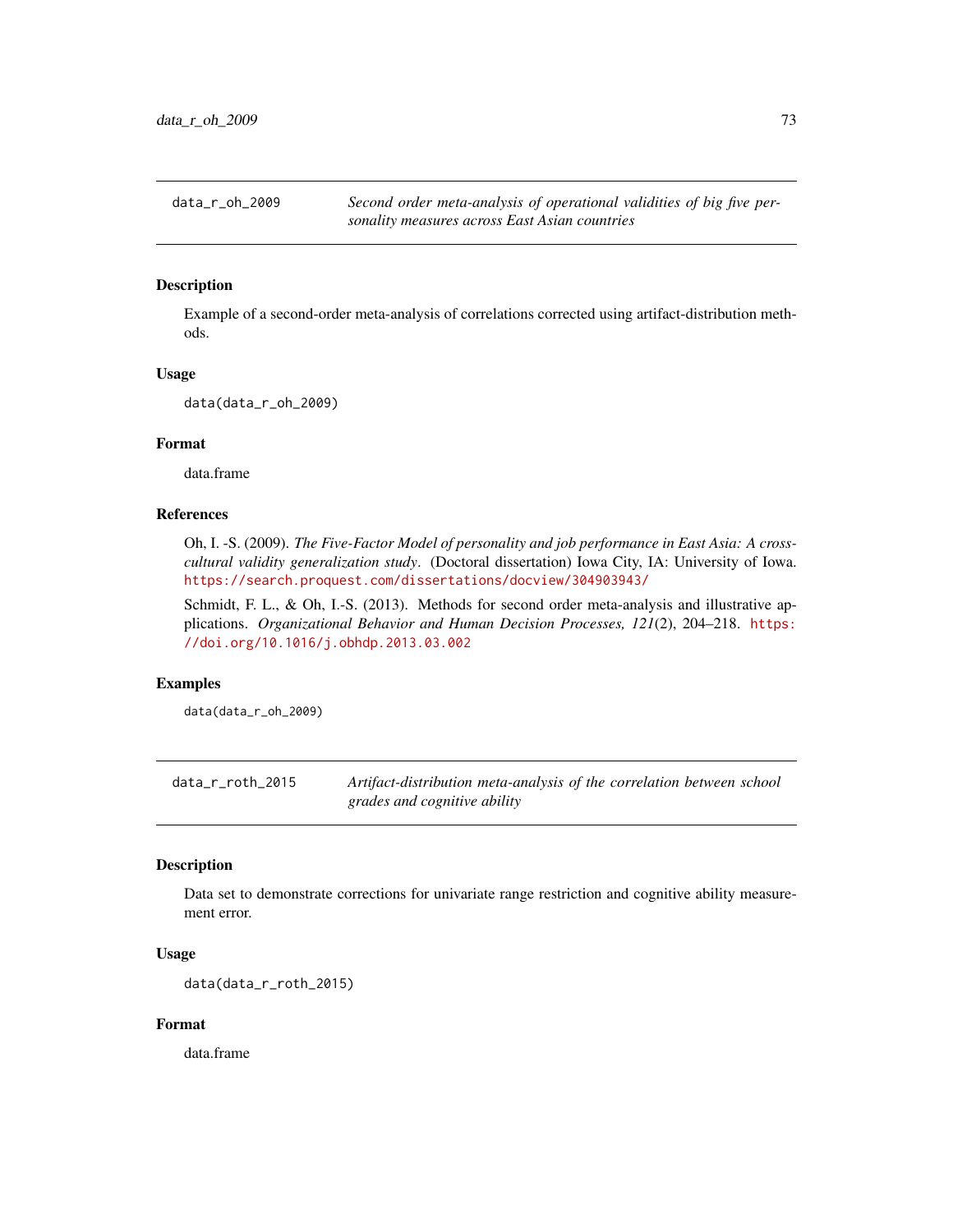# References

Roth, B., Becker, N., Romeyke, S., Schäfer, S., Domnick, F., & Spinath, F. M. (2015). Intelligence and school grades: A meta-analysis. *Intelligence, 53*, 118–137. [https://doi.org/10.1016/j.](https://doi.org/10.1016/j.intell.2015.09.002) [intell.2015.09.002](https://doi.org/10.1016/j.intell.2015.09.002)

## Examples

data(data\_r\_roth\_2015)

| data_r_uvdrr | Hypothetical dataset simulated to satisfy the assumptions of the uni- |
|--------------|-----------------------------------------------------------------------|
|              | variate correction for direct range restriction                       |

# Description

Data set for use in example meta-analyses correcting for univariate direct range restriction.

## Usage

data(data\_r\_uvdrr)

## Format

data.frame

# Examples

data(data\_r\_uvdrr)

| data_r_uvirr | Hypothetical dataset simulated to satisfy the assumptions of the uni- |
|--------------|-----------------------------------------------------------------------|
|              | variate correction for indirect range restriction                     |

## Description

Data set for use in example meta-analyses correcting for univariate indirect range restriction.

#### Usage

data(data\_r\_uvirr)

## Format

data.frame

## Examples

data(data\_r\_uvirr)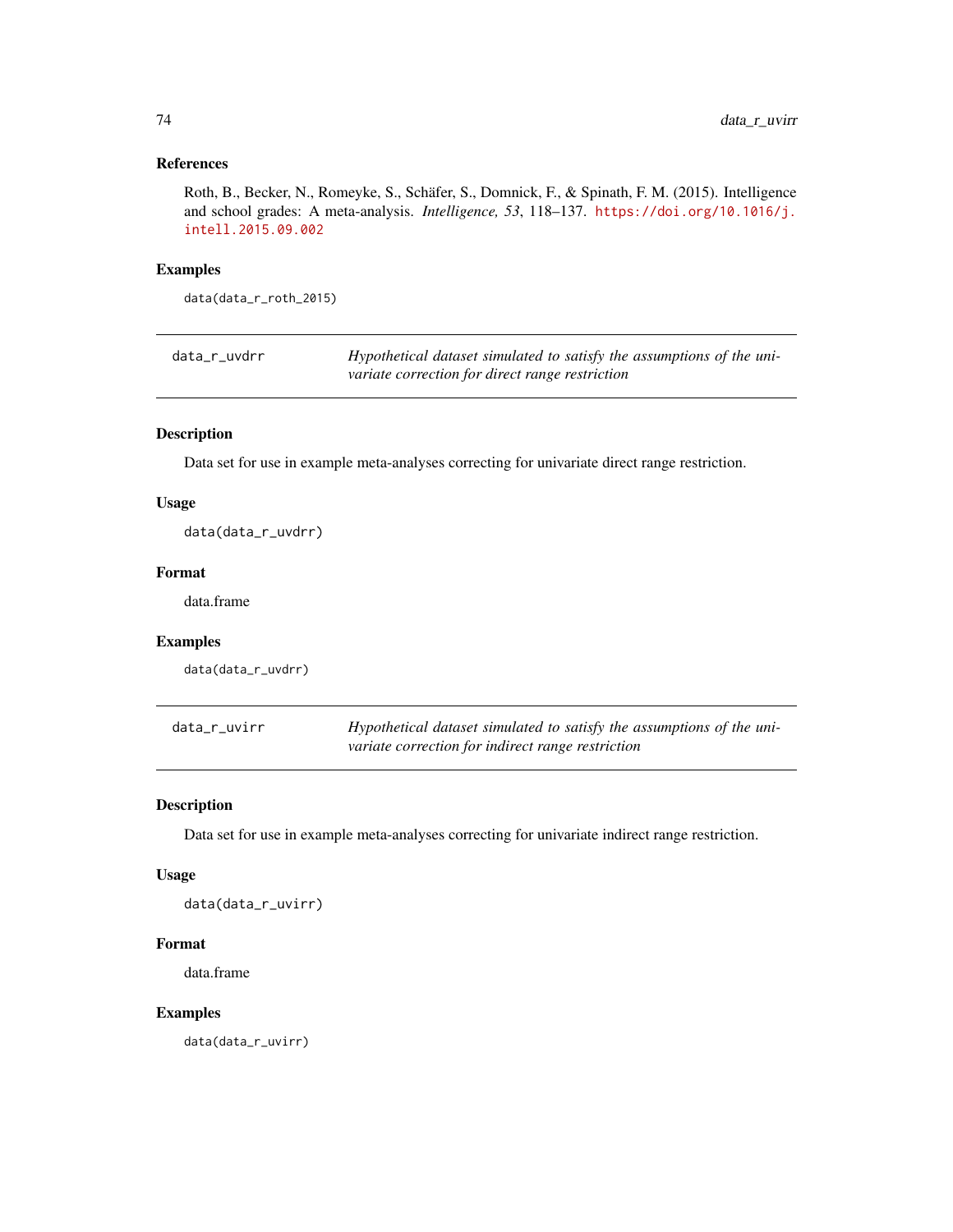estimate\_artifacts *Estimation of applicant and incumbent reliabilities and of true- and observed-score u ratios*

### Description

Functions to estimate the values of artifacts from other artifacts. These functions allow for reliability estimates to be corrected/attenuated for range restriction and allow u ratios to be converted between observed-score and true-score metrics. Some functions also allow for the extrapolation of an artifact from other available information.

Available functions include:

• estimate\_rxxa

Estimate the applicant reliability of variable X from X's incumbent reliability value and X's observed-score or true-score u ratio.

- estimate\_rxxa\_u Estimate the applicant reliability of variable X from X's observed-score and true-score u ratios.
- estimate\_rxxi Estimate the incumbent reliability of variable X from X's applicant reliability value and X's observed-score or true-score u ratio.
- estimate rxxi u

Estimate the incumbent reliability of variable X from X's observed-score and true-score u ratios.

- estimate\_ux Estimate the true-score u ratio for variable X from X's reliability coefficient and X's observedscore u ratio.
- estimate\_uy

Estimate the observed-score u ratio for variable X from X's reliability coefficient and X's true-score u ratio.

- estimate\_ryya Estimate the applicant reliability of variable Y from Y's incumbent reliability value, Y's correlation with X, and X's u ratio.
- estimate ryyi

Estimate the incumbent reliability of variable Y from Y's applicant reliability value, Y's correlation with X, and X's u ratio.

• estimate\_uy

Estimate the observed-score u ratio for variable Y from Y's applicant and incumbent reliability coefficients.

• estimate\_up

Estimate the true-score u ratio for variable Y from Y's applicant and incumbent reliability coefficients.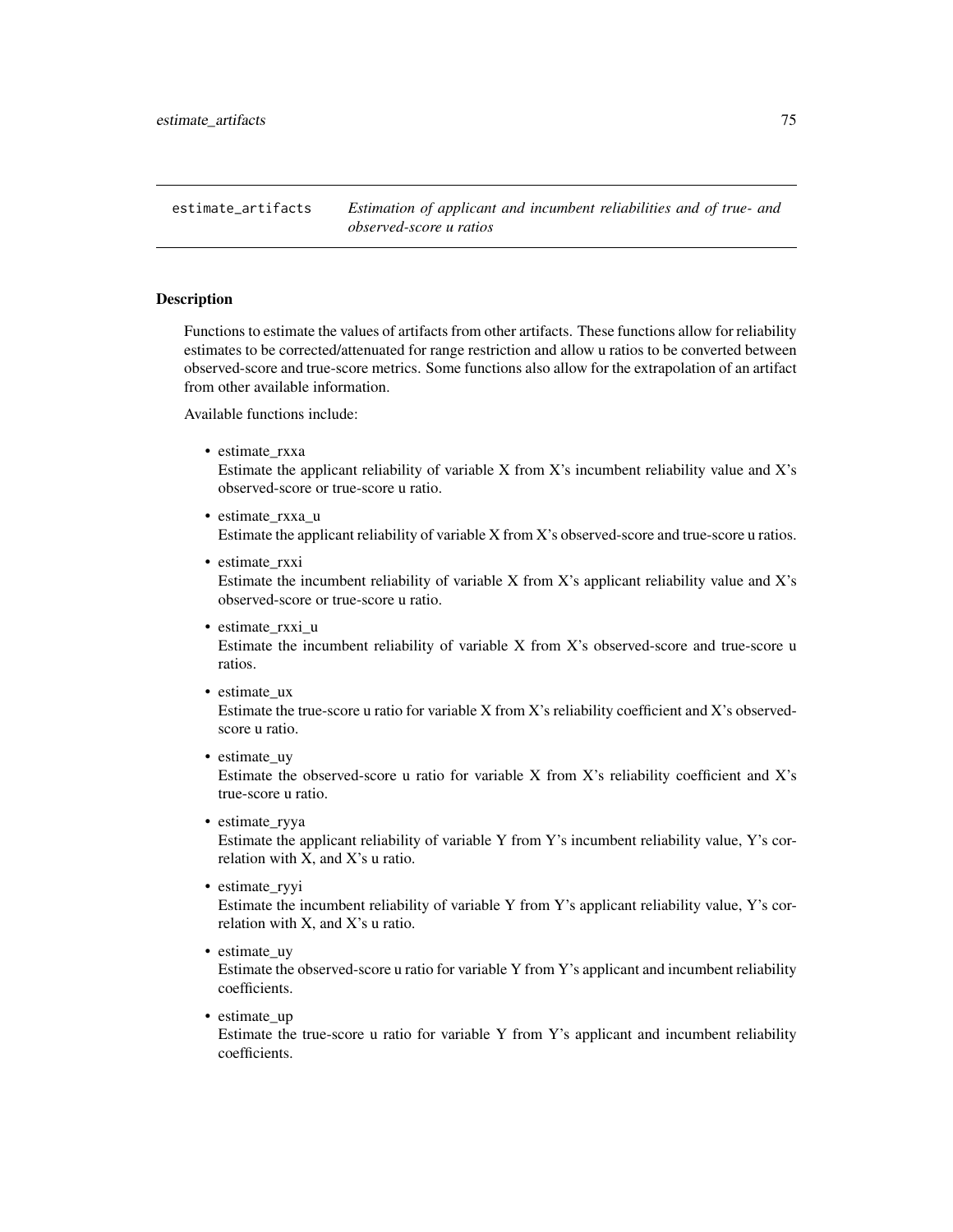# Usage

```
estimate_rxxa(
  rxxi,
  ux,
  ux_observed = TRUE,
  indirect_rr = TRUE,
  rxxi_type = "alpha"
\lambdaestimate_rxxi(
  rxxa,
  ux,
  ux_observed = TRUE,
  indirect_rr = TRUE,
  rxxa_type = "alpha"
\mathcal{L}estimate_ut(ux, rxx, rxx_restricted = TRUE)
estimate_ux(ut, rxx, rxx_restricted = TRUE)
estimate_ryya(ryyi, rxyi, ux)
estimate_ryyi(ryya, rxyi, ux)
estimate_uy(ryyi, ryya, indirect_rr = TRUE, ryy_type = "alpha")
estimate_up(ryyi, ryya)
estimate_rxxa_u(ux, ut)
estimate_rxxi_u(ux, ut)
```
# Arguments

| rxxi                           | Vector of incumbent reliability estimates for X.                                                                                                                                                                    |
|--------------------------------|---------------------------------------------------------------------------------------------------------------------------------------------------------------------------------------------------------------------|
| <b>UX</b>                      | Vector of observed-score u ratios for X (if used in the context of estimating a<br>reliability value, a true-score u ratio may be supplied by setting ux_observed to<br>FALSE).                                     |
| ux observed                    | Logical vector determining whether each element of ux is an observed-score u<br>ratio (TRUE) or a true-score u ratio (FALSE).                                                                                       |
| indirect_rr                    | Logical vector determining whether each reliability value is associated with in-<br>direct range restriction (TRUE) or direct range restriction (FALSE).                                                            |
| rxxi_type, rxxa_type, ryy_type | String vector identifying the types of reliability estimates supplied (e.g., "alpha",<br>"retest", "interrater_r", "splithalf"). See the documentation for ma_r for a full list<br>of acceptable reliability types. |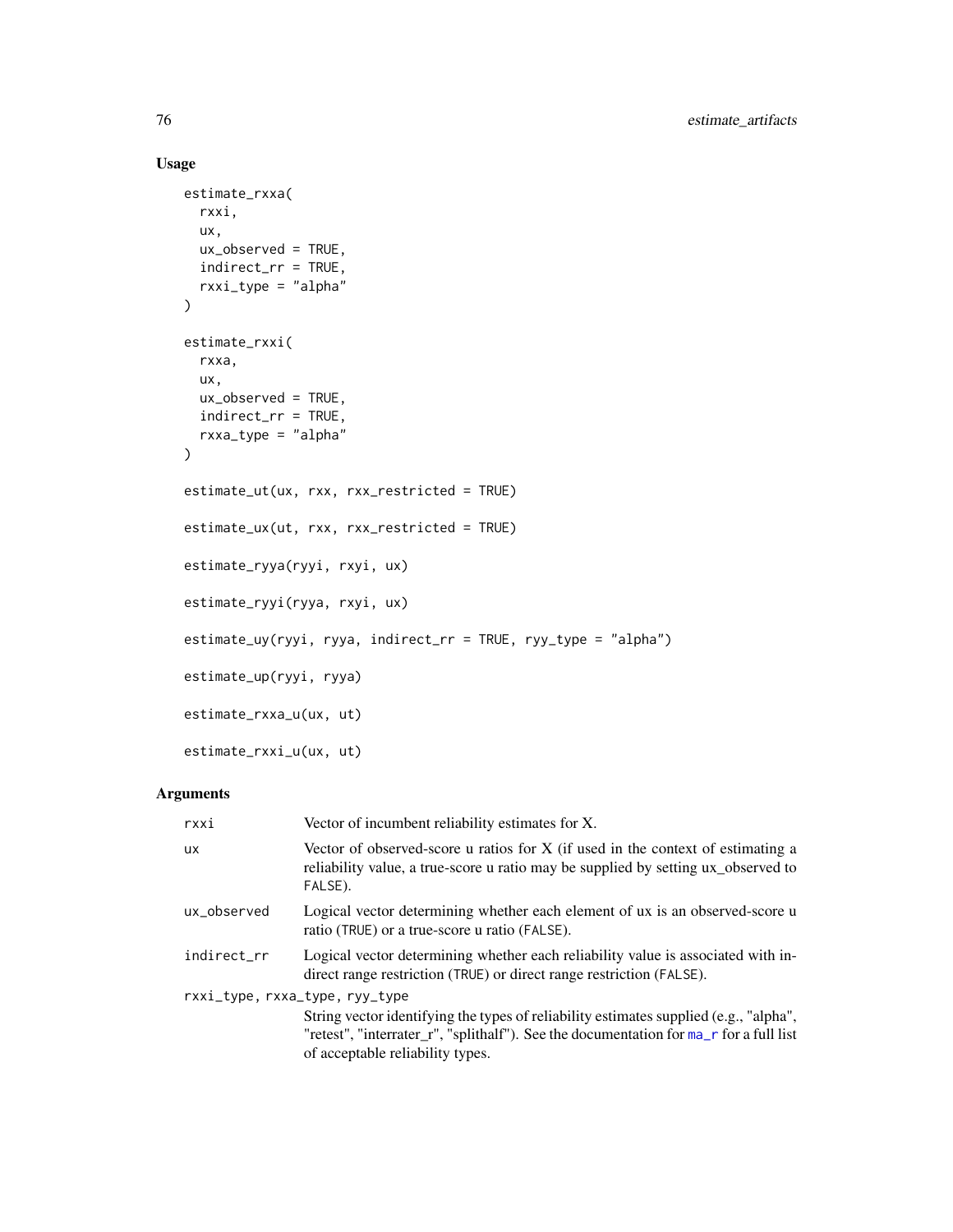| rxxa | Vector of applicant reliability estimates for X.                                                                                                                            |
|------|-----------------------------------------------------------------------------------------------------------------------------------------------------------------------------|
| rxx  | Vector of reliability estimates for X (used in the context of estimating ux and ut -<br>specify that reliability is an incumbent value by setting rxx_restricted to FALSE). |
|      | rxx_restricted Logical vector determining whether each element of rxx is an incumbent relia-<br>bility (TRUE) or an applicant reliability (FALSE).                          |
| ut   | Vector of true-score u ratios for $X$ .                                                                                                                                     |
| ryyi | Vector of incumbent reliability estimates for Y.                                                                                                                            |
| rxvi | Vector of observed-score incumbent correlations between X and Y.                                                                                                            |
| ryya | Vector of applicant reliability estimates for Y.                                                                                                                            |

## Details

#### Formulas to estimate rxxa ####

Formulas for indirect range restriction:

$$
\rho_{XX_a} = 1 - u_X^2 (1 - \rho_{XX_i})
$$

$$
\rho_{XX_a} = \frac{\rho_{XX_i}}{\rho_{XX_i} + u_T^2 - \rho_{XX_i} u_T^2}
$$

Formula for direct range restriction:

$$
\rho_{XX_a} = \frac{\rho_{XX_i}}{u_X^2 \left[1 + \rho_{XX_i} \left(\frac{1}{u_X^2} - 1\right)\right]}
$$

#### Formulas to estimate rxxi ####

Formulas for indirect range restriction:

$$
\rho_{XX_i} = 1 - \frac{1 - \rho_{XX_a}}{u_X^2}
$$

$$
\rho_{XX_i} = 1 - \frac{1 - \rho_{XX_a}}{\rho_{XX_a} \left[ u_T^2 - \left( 1 - \frac{1}{\rho_{XX_a}} \right) \right]}
$$

Formula for direct range restriction:

$$
\rho_{XX_i} = \frac{\rho_{XX_i} u_X^2}{1 + \rho_{XX_i} (u_X^2 - 1)}
$$

#### Formulas to estimate ut ####

$$
u_T = \sqrt{\frac{\rho_{XX_i} u_X^2}{1 + \rho_{XX_i} u_X^2 - u_X^2}}
$$

$$
u_T = \sqrt{\frac{u_X^2 - (1 - \rho_{XX_a})}{\rho_{XX_a}}}
$$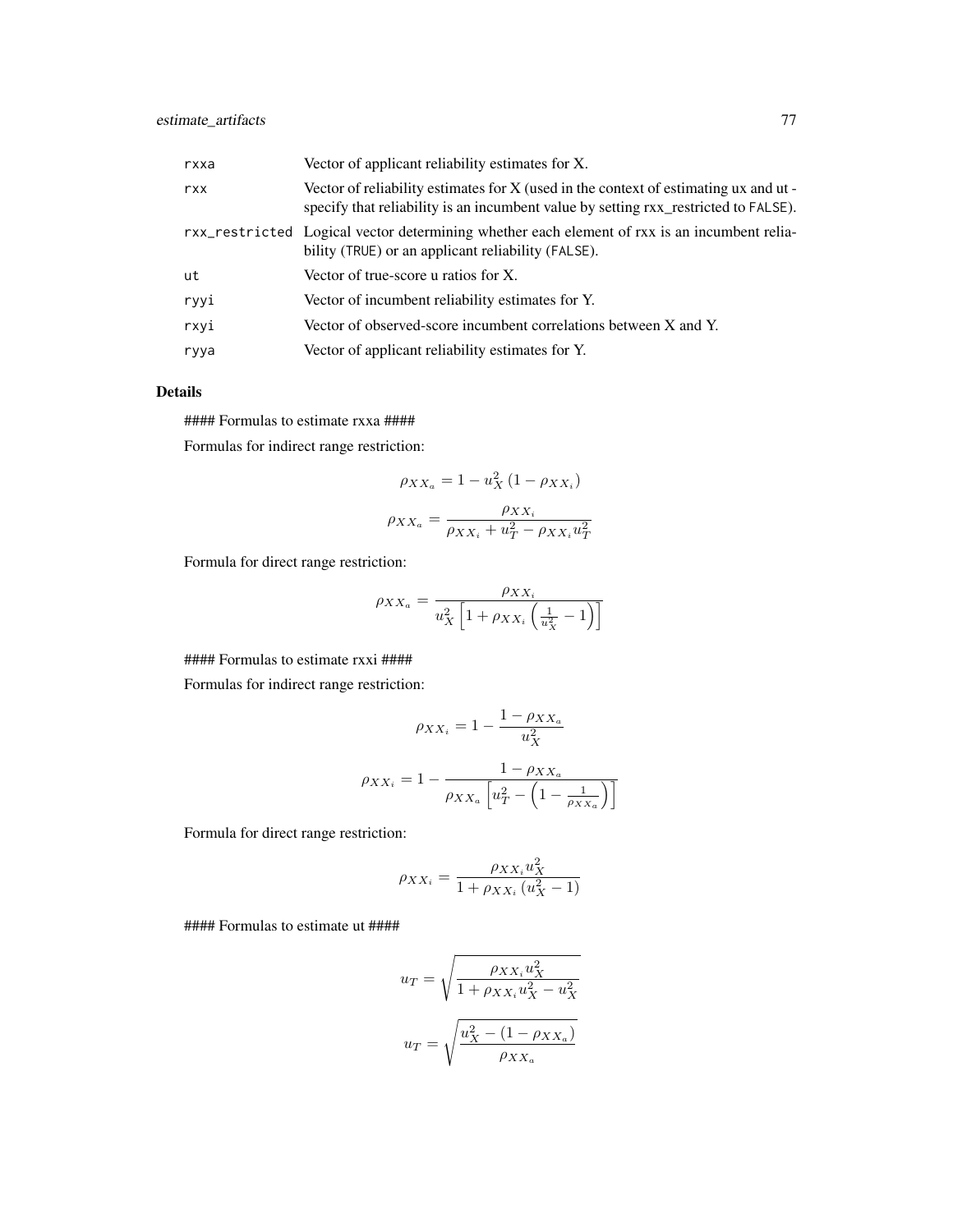#### Formulas to estimate ux ####

$$
u_X = \sqrt{\frac{u_T^2}{\rho_{XX_i} \left(1 + \frac{u_T^2}{\rho_{XX_i}} - u_T^2\right)}}
$$

$$
u_X = \sqrt{\rho_{XX_a} \left[u_T^2 - \left(1 - \frac{1}{\rho_{XX_a}}\right)\right]}
$$

#### Formula to estimate ryya ####

$$
\rho_{YY_a} = 1 - \frac{1 - \rho_{YY_i}}{1 - \rho_{XY_i}^2 \left(1 - \frac{1}{u_X^2}\right)}
$$

#### Formula to estimate ryyi

$$
\rho_{YY_i} = 1 - (1 - \rho_{YY_a}) \left[ 1 - \rho_{XY_i}^2 \left( 1 - \frac{1}{u_X^2} \right) \right]
$$

#### Formula to estimate uy ####

$$
u_Y = \sqrt{\frac{1 - \rho_{YY_a}}{1 - \rho_{YY_i}}}
$$

#### Formula to estimate up ####

$$
u_P = \sqrt{\frac{\frac{1 - \rho_{YY_a}}{1 - \rho_{YY_i}} - (1 - \rho_{YY_a})}{\rho_{YY_a}}}
$$

#### Value

A vector of estimated artifact values.

### References

Schmidt, F. L., & Hunter, J. E. (2015). *Methods of meta-analysis: Correcting error and bias in research findings* (3rd ed.). Thousand Oaks, CA: Sage. <https://doi.org/10/b6mg> p. 127.

Le, H., & Schmidt, F. L. (2006). Correcting for indirect range restriction in meta-analysis: Testing a new meta-analytic procedure. *Psychological Methods, 11*(4), 416–438. [https://doi.org/10.](https://doi.org/10.1037/1082-989X.11.4.416) [1037/1082-989X.11.4.416](https://doi.org/10.1037/1082-989X.11.4.416)

Hunter, J. E., Schmidt, F. L., & Le, H. (2006). Implications of direct and indirect range restriction for meta-analysis methods and findings. *Journal of Applied Psychology, 91*(3), 594–612. [https:](https://doi.org/10.1037/0021-9010.91.3.594) [//doi.org/10.1037/0021-9010.91.3.594](https://doi.org/10.1037/0021-9010.91.3.594)

Le, H., Oh, I.-S., Schmidt, F. L., & Wooldridge, C. D. (2016). Correction for range restriction in meta-analysis revisited: Improvements and implications for organizational research. *Personnel Psychology, 69*(4), 975–1008. <https://doi.org/10.1111/peps.12122>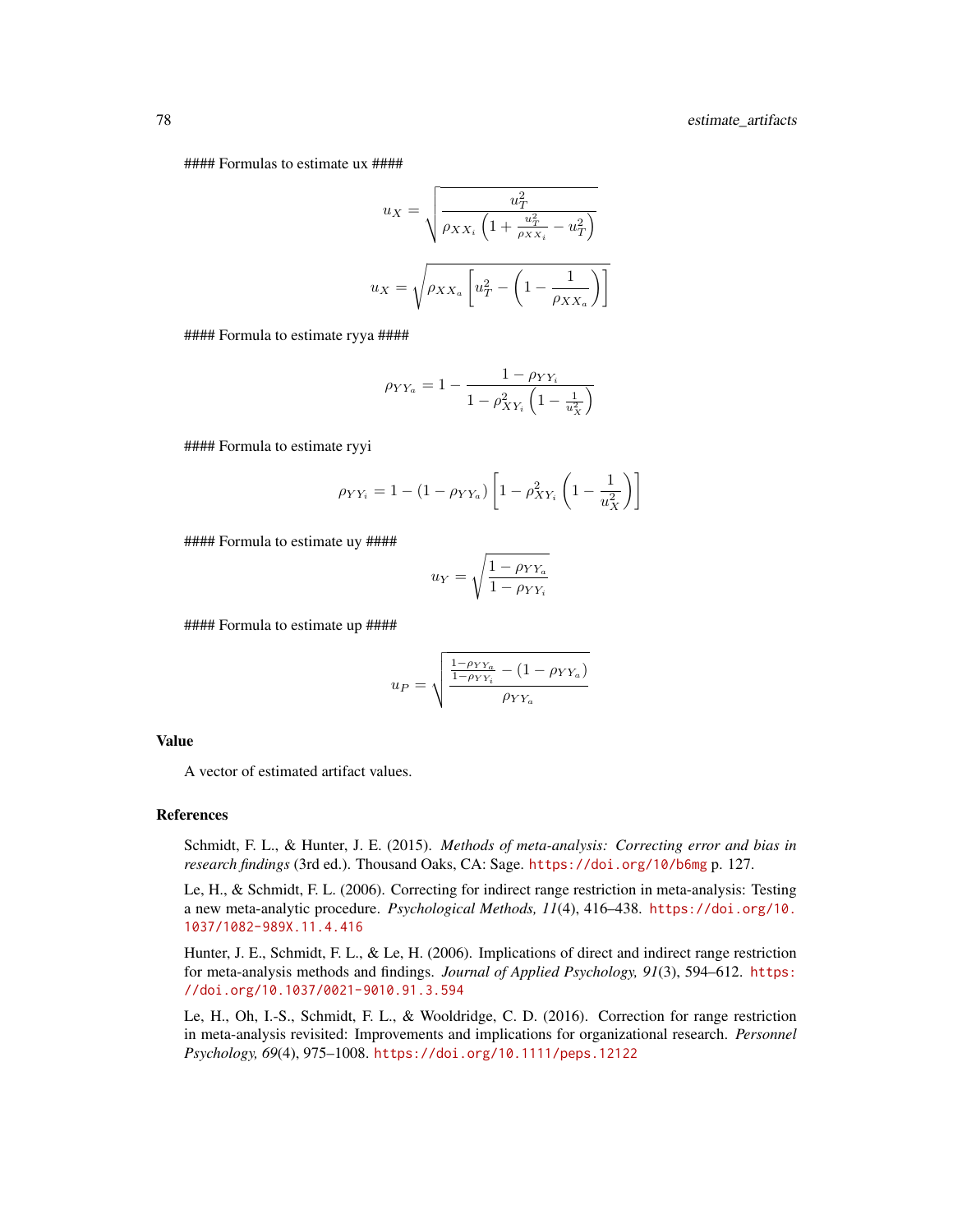# estimate\_length\_sb 79

### Examples

```
estimate_rxxa(rxxi = .8, ux = .8, ux_observed = TRUE)
estimate_rxxi(rxxa = .8, ux = .8, ux_observed = TRUE)
estimate_ut(ux = .8, rxx = .8, rxx_restricted = TRUE)
estimate_u(x = .8, rxx = .8, rxx\_restricted = TRUE)estimate_ryya(ryyi = .8, rxyi = .3, ux = .8)
estimate_ryyi(ryya = .8, rxyi = .3, ux = .8)
estimate_uy(ryyi = c(.5, .7), ryya = c(.7, .8))
estimate_up(ryyi = c(.5, .7), ryya = c(.7, .8))
estimate_rxxa_u(ux = c(.7, .8), ut = c(.65, .75))
estimate_rxxi_u(ux = c(.7, .8), ut = c(.65, .75))
```

| estimate_length_sb | Inverse Spearman-Brown formula to estimate the amount by which a    |
|--------------------|---------------------------------------------------------------------|
|                    | measure would have to be lengthened or shorted to achieve a desired |
|                    | level of reliability                                                |

## Description

This function implements the inverse of the Spearman-Brown prophecy formula and answers the question: "How much would I have to increase (do decrease) the length of this measure to obtain a desired reliability level given the current reliability of the measure?" The result of the function is the multiplier by which the length of the original measure should be adjusted. The formula implemented here assumes that all items added to (or subtracted from) the measure will be parallel forms of the original items.

#### Usage

estimate\_length\_sb(rel\_initial, rel\_desired)

#### Arguments

| rel_initial | Initial reliability of a measure.                         |
|-------------|-----------------------------------------------------------|
| rel_desired | Desired reliability of a lengthened or shortened measure. |

## Details

This is computed as:

$$
k^* = \frac{\rho_{XX}^*(\rho_{XX} - 1)}{(\rho_{XX}^* - 1)\rho_{XX}}
$$

where  $\rho_{XX}$  is the inital reliability,  $\rho_{XX}^*$  is the predicted reliability of a measure with a different length, and  $k^*$  is the number of times the measure would have to be lengthened to obtain a reliability equal to  $\rho_{XX}^*$ .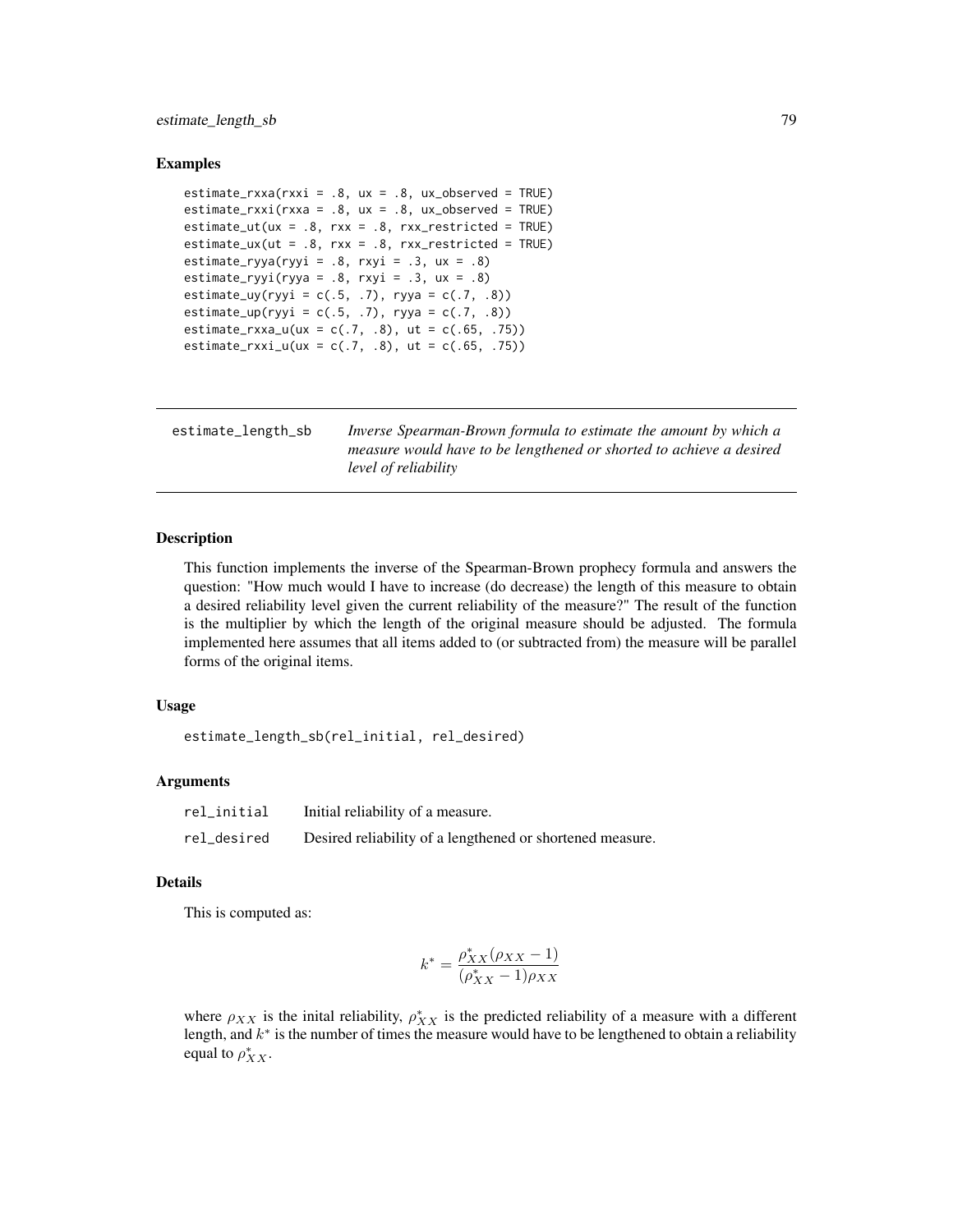The estimated number of times by which the number of items in the initial measure would have to be multiplied to achieve the desired reliability.

### References

Ghiselli, E. E., Campbell, J. P., & Zedeck, S. (1981). *Measurement theory for the behavioral sciences*. San Francisco, CA: Freeman. p. 236.

### Examples

```
## Estimated k to achieve a reliability of .8 from a measure with an initial reliability of .7
estimate_length_sb(rel_initial = .7, rel_desired = .8)
```

```
## Estimated k to achieve a reliability of .8 from a measure with an initial reliability of .9
estimate_length_sb(rel_initial = .9, rel_desired = .8)
```

| estimate_prod | Estimation of statistics computed from products of random, normal |  |
|---------------|-------------------------------------------------------------------|--|
|               | variables                                                         |  |

## **Description**

This family of functions computes univariate descriptive statistics for the products of two variables denoted as "x" and "y" (e.g., mean(x \* y) or var(x \* y)) and the covariance between the products of "x" and "y" and of "u" and "v" (e.g.,  $cov(x * y, u * v)$  or  $cov(x * y, u * v)$ ). These functions presume all variables are random normal variables.

Available functions include:

- estimate mean prod Estimate the mean of the product of two variables:  $x * y$ .
- estimate var prod Estimate the variance of the product of two variables:  $x * y$ .
- estimate\_cov\_prods Estimate the covariance between the products of two pairs of variables:  $x * y$  and  $u * v$ .
- estimate cor prods Estimate the correlation between the products of two pairs of variables:  $x * y$  and  $u * v$ .

## Usage

```
estimate_mean_prod(mu_x, mu_y, cov_xy)
```

```
estimate_var_prod(mu_x, mu_y, var_x, var_y, cov_xy)
```

```
estimate_cov_prods(mu_x, mu_y, mu_u, mu_v, cov_xu, cov_xv, cov_yu, cov_yv)
```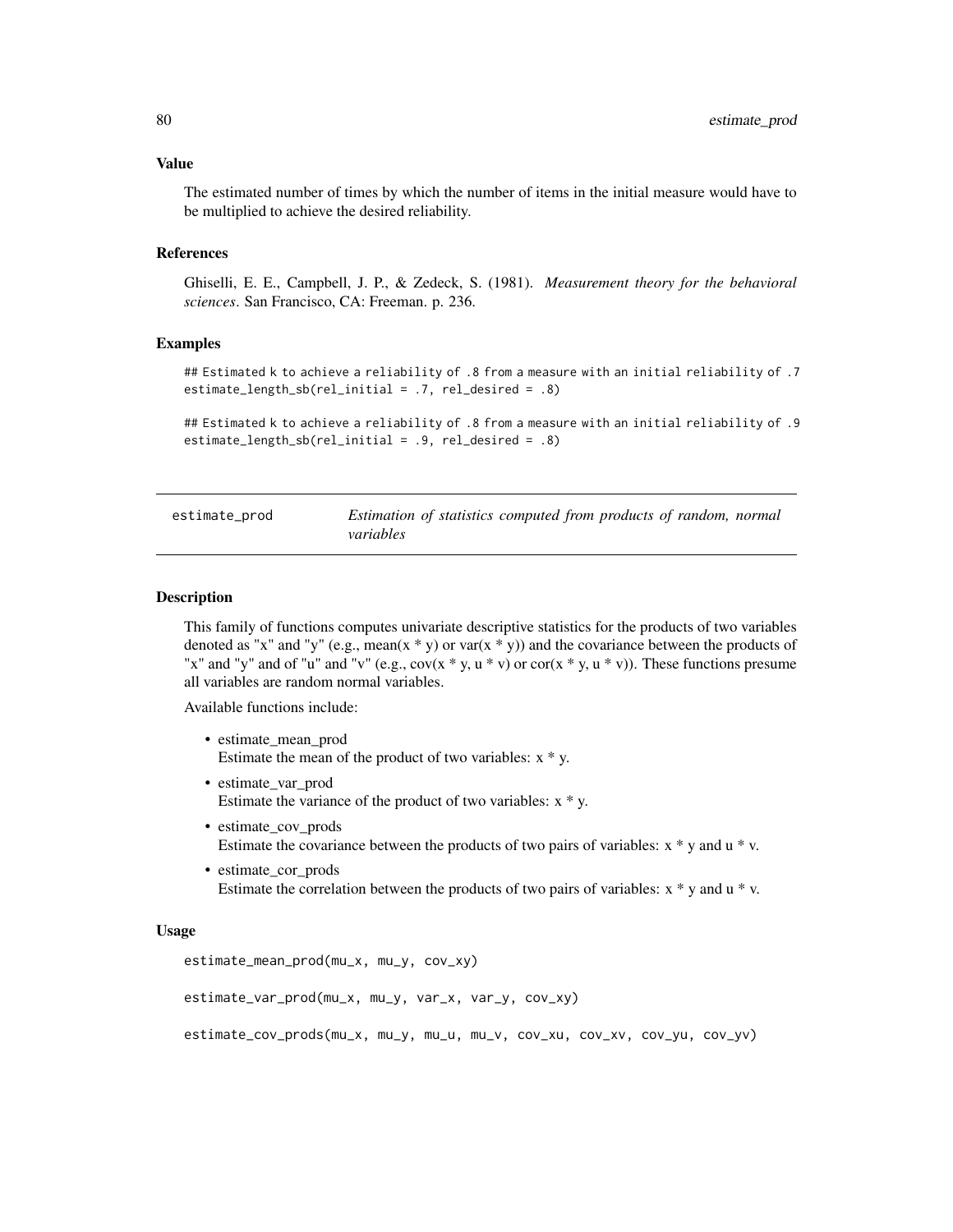# estimate\_prod 81

| estimate_cor_prods( |
|---------------------|
| mu_x,               |
| mu_y,               |
| mu_u,               |
| mu_v,               |
| var_x,              |
| var_y,              |
| var_u,              |
| var_v,              |
| cov_xu,             |
| COV_XV,             |
| cov_yu,             |
| cov_yv,             |
| COV_XV,             |
| cov_uv              |
|                     |

)

# Arguments

| $mu_X$  | Expected value of variable x. |
|---------|-------------------------------|
| $mu_y$  | Expected value of variable y. |
| COV_XV  | Covariance between x and y.   |
| $var_x$ | Variance of variable x.       |
| var_y   | Variance of variable y.       |
| $mu_u$  | Expected value of variable u. |
| $mu_v$  | Expected value of variable v. |
| COV_XU  | Covariance between x and u.   |
| COV_XV  | Covariance between x and y.   |
| COV_VU  | Covariance between y and u.   |
| COV_VV  | Covariance between y and v.   |
| var_u   | Variance of variable u.       |
| var_v   | Variance of variable v.       |
| COV_UV  | Covariance between u and v.   |

## Value

An estimated statistic computed from the products of random, normal variables.

# References

Bohrnstedt, G. W., & Goldberger, A. S. (1969). On the exact covariance of products of random variables. *Journal of the American Statistical Association, 64*(328), 1439. [https://doi.org/10.](https://doi.org/10.2307/2286081) [2307/2286081](https://doi.org/10.2307/2286081)

Goodman, L. A. (1960). On the exact variance of products. *Journal of the American Statistical Association, 55*(292), 708. <https://doi.org/10.2307/2281592>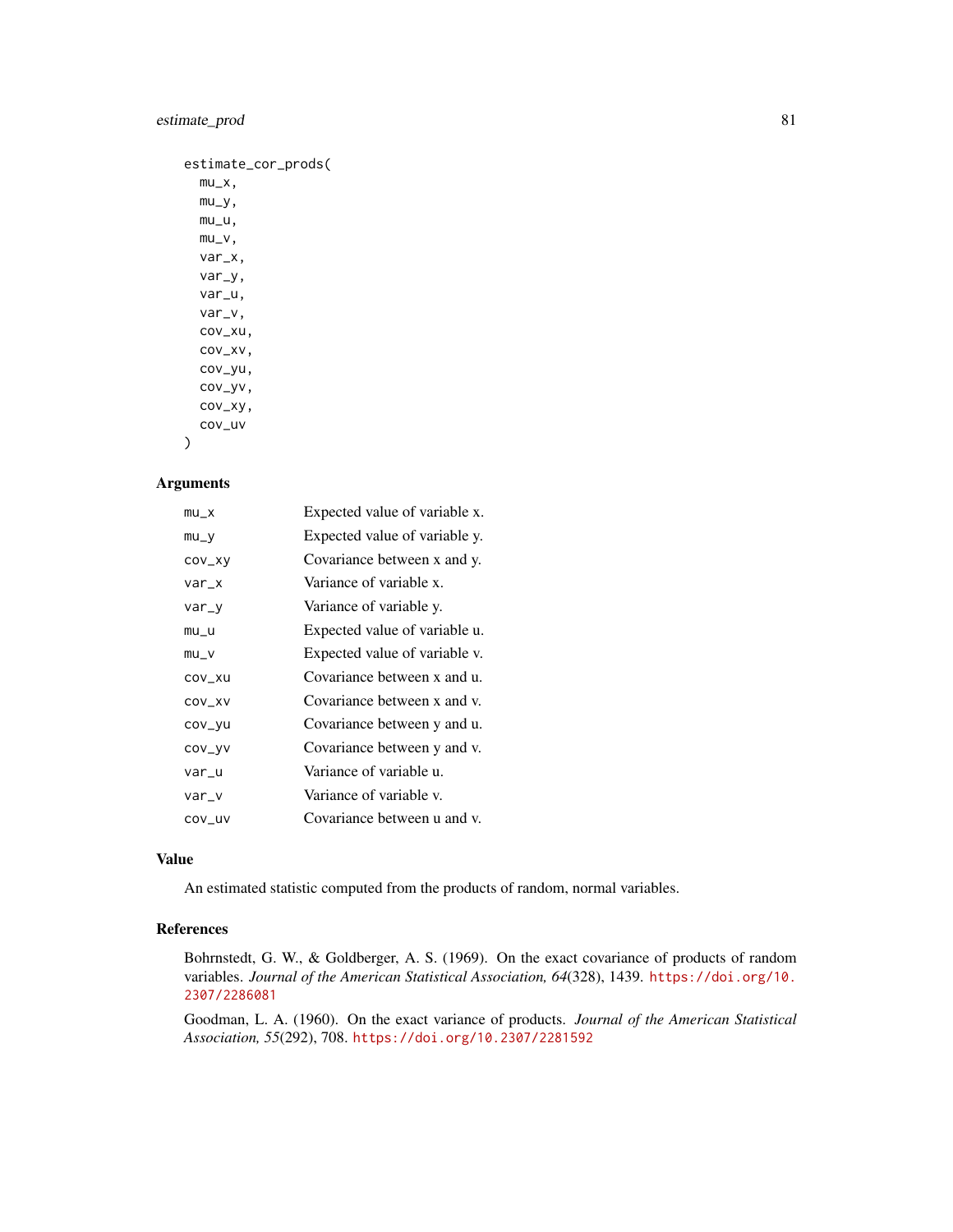# Description

Estimate descriptive statistics of square-root reliabilities from descriptive statistics of reliabilities via Taylor series approximation

#### Usage

```
estimate_q_dist(mean_rel, var_rel)
```
## Arguments

| $mean_rel$ | Mean reliability value.         |
|------------|---------------------------------|
| var rel    | Variance of reliability values. |

#### Details

$$
var_{q_X} = \frac{var_{\rho_{XX}}}{4q_X^2}
$$

#### Value

The estimated mean and variance of a distribution of square-root reliability values.

### Examples

estimate\_q\_dist(mean\_rel = .8, var\_rel = .15)

estimate\_rel\_dist *Estimate descriptive statistics of reliabilities*

## Description

Estimate descriptive statistics of reliabilities from descriptive statistics of square-root reliabilities via Taylor series approximation

## Usage

estimate\_rel\_dist(mean\_q, var\_q)

# Arguments

| $mean_q$ | Mean square-root reliability value.         |
|----------|---------------------------------------------|
| var_q    | Variance of square-root reliability values. |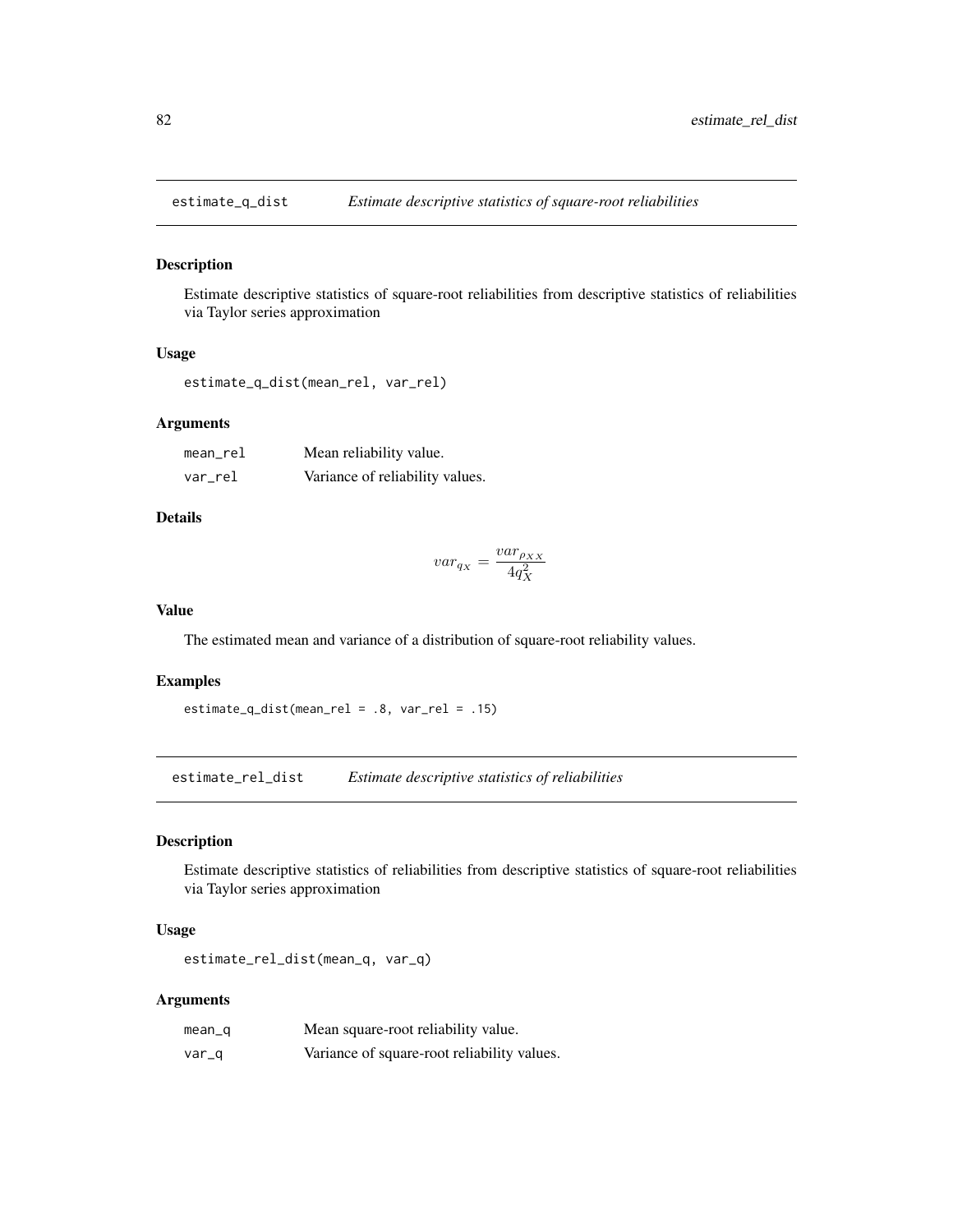## Details

$$
var_{\rho_{XX}} = 4q_X^2 var_{\rho_{XX}}
$$

## Value

The estimated mean and variance of a distribution of reliability values.

# Examples

```
estimate_{rel\_dist(mean_q = .9, var_q = .05)}
```

| estimate_rel_sb | Spearman-Brown prophecy formula to estimate the reliability of a |
|-----------------|------------------------------------------------------------------|
|                 | lengthened measure                                               |

# Description

This function implements the Spearman-Brown prophecy formula for estimating the reliability of a lengthened (or shortened) measure. The formula implemented here assumes that all items added to (or subtracted from) the measure will be parallel forms of the original items.

#### Usage

```
estimate_rel_sb(rel_initial, k)
```
## Arguments

| rel_initial | Initial reliability of a measure.                                                                                                                                    |
|-------------|----------------------------------------------------------------------------------------------------------------------------------------------------------------------|
| k           | The number of times by which the measure should be lengthened (if $k > 1$ ) or<br>shortened (if $k < 1$ ), assuming that all new items are parallel forms of initial |
|             | <i>items.</i>                                                                                                                                                        |

# Details

This is computed as:

$$
\rho_{XX}^* = \frac{k\rho_{XX}}{1 + (k-1)\rho_{XX}}
$$

where  $\rho_{XX}$  is the initial reliability, *k* is the multiplier by which the measure is to be lengthened (or shortened), and  $\rho_{XX}^*$  is the predicted reliability of a measure with a different length.

## Value

The estimated reliability of the lengthened (or shortened) measure.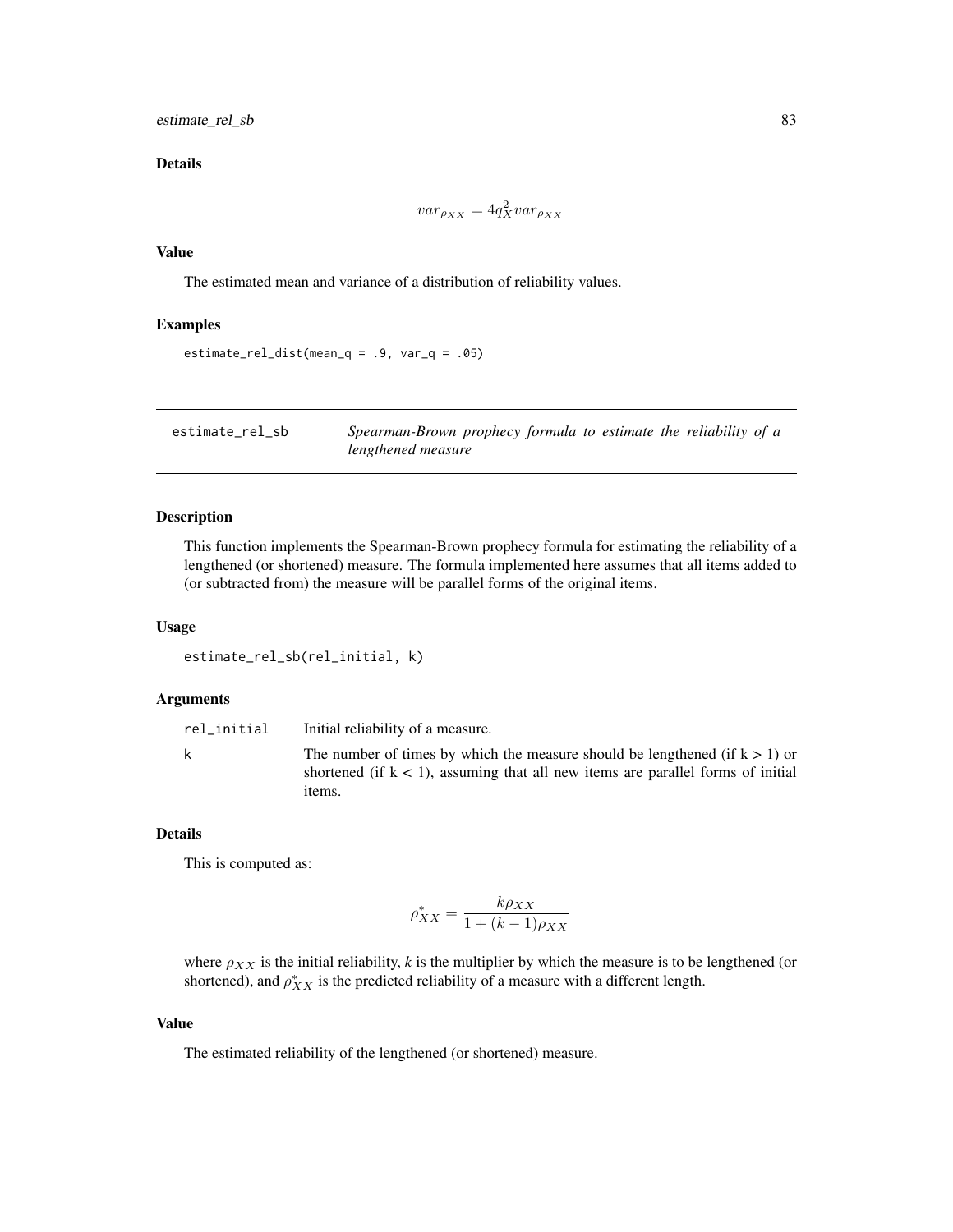#### References

Ghiselli, E. E., Campbell, J. P., & Zedeck, S. (1981). *Measurement theory for the behavioral sciences*. San Francisco, CA: Freeman. p. 232.

## Examples

```
## Double the length of a measure with an initial reliability of .7
estimate_rel_sbl (rel\_initial = .7, k = 2)
```

```
## Halve the length of a measure with an initial reliability of .9
estimate_rel_sb(rel_initial = .9, k = .5)
```
estimate\_u *Estimate u ratios from available artifact information*

# Description

Uses information about standard deviations, reliability estimates, and selection ratios to estimate u ratios. Selection ratios are only used to estimate u when no other information is available, but estimates of u computed from SDs and reliabilities will be averaged to reduce error.

## Usage

```
estimate_u(
 measure_id = NULL,
  sdi = NULL,sda = NULL,rxxi = NULL,rxxa = NULL,item_ki = NULL,
  item_ka = NULL,
 n = NULL,meani = NULL,sr = NULL,rxya_est = NULL,
  data = NULL
```
# )

## Arguments

| measure_id | Vector of measure identifiers.                                       |
|------------|----------------------------------------------------------------------|
| sdi        | Scalar or vector containing restricted standard deviation(s).        |
| sda        | Scalar or vector containing unrestricted standard deviation(s).      |
| rxxi       | Scalar or vector containing restricted reliability coefficients).    |
| rxxa       | Scalar or vector containing unrestricted reliability coefficient(s). |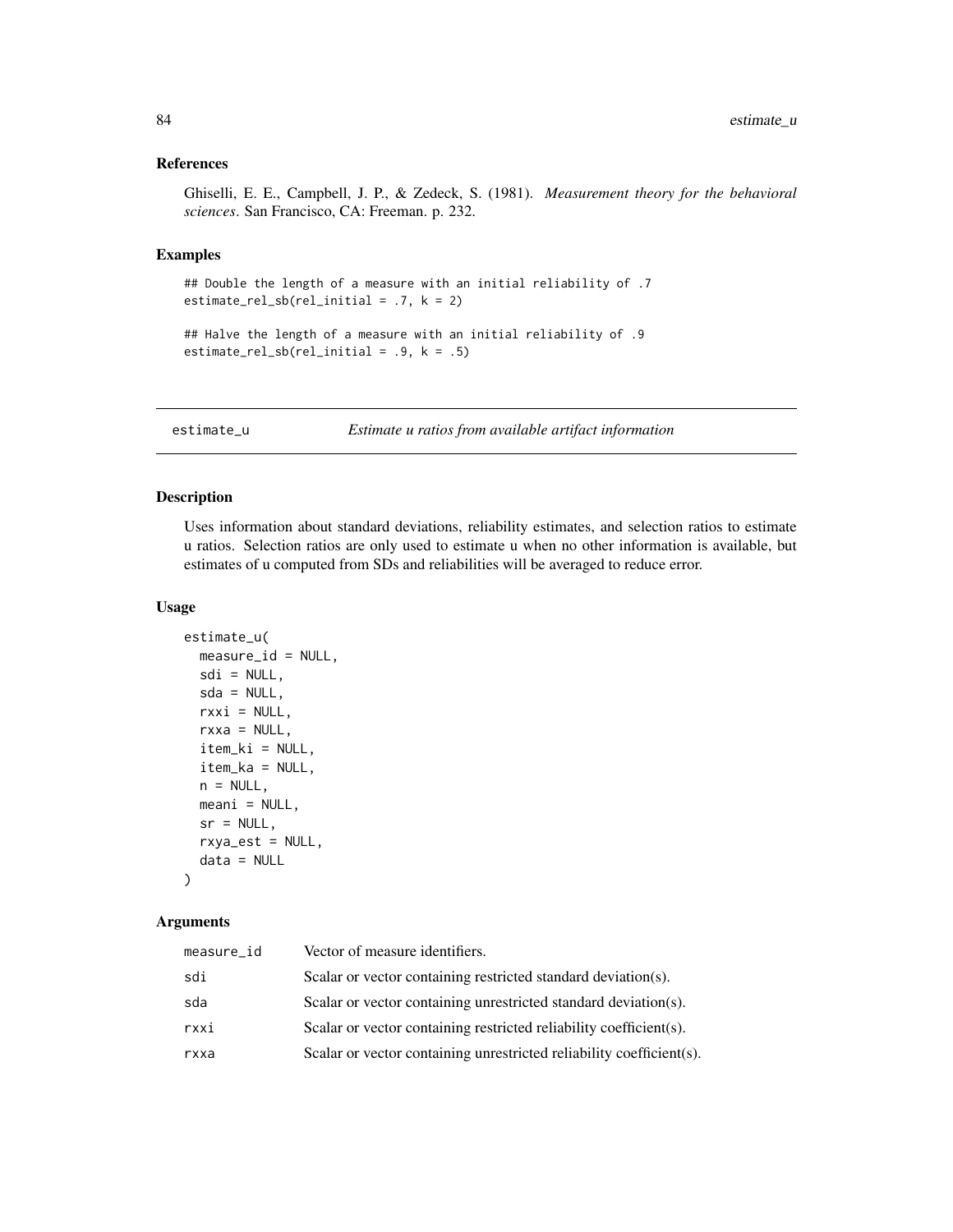#### estimate\_u 85

| item_ki  | Scalar or vector containing the number of items used in measures within sam-<br>ples.                                                        |
|----------|----------------------------------------------------------------------------------------------------------------------------------------------|
| item_ka  | Scalar or vector indicating the number of items toward which reliability esti-<br>mates should be adjusted using the Spearman-Brown formula. |
| n        | Vector of sample sizes.                                                                                                                      |
| meani    | Vector of sample means.                                                                                                                      |
| sr       | Vector of selection ratios (used only when no other useable u-ratio inputs are<br>available).                                                |
| rxya_est | Vector of estimated unrestricted correlations between the selection mechanism<br>and the variable of interest (used only when sr is used).   |
| data     | Optional data frame containing any or all information for use in other arguments.                                                            |
|          |                                                                                                                                              |

## Value

A vector of estimated u ratios.

# Examples

```
sdi \leftarrow c(1.4, 1.2, 1.3, 1.4)sda \leq -2rxxi <- c(.6, .7, .75, .8)
rxxa <- c(.9, .95, .8, .9)
item_ki <- c(12, 12, 12, NA)
item_ka <- NULL
n <- c(200, 200, 200, 200)
meani \leq c(2, 1, 2, 3)sr \leftarrow c(.5, .6, .7, .4)rxya_est <- .5
## Estimate u from standard deviations only:
estimate_u(sdi = sdi, sda = sda)
## Estimate u from incumbent standard deviations and the
## mixture standard deviation:
estimate_u(sdi = sdi, sda = "mixture", meani = meani, n = n)
## Estimate u from reliability information:
estimate_u(rxxi = rxxi, rxxa = rxxa)## Estimate u from both standard deviations and reliabilities:
estimate_u(sdi = sdi, sda = sda, rxxi = rxxi, rxxa = rxxa,
           item_ki = item_ki, item_ka = item_ka, n = n,
           meani = meani, sr = sr, rxya_est = rxya_est)
estimate_u(sdi = sdi, sda = "average", rxxi = rxxi, rxxa = "average",
           item_ki = item_ki, item_ka = item_ka, n = n, meani = meani)
## Estimate u from selection ratios as direct range restriction:
estimate_u(sr = sr)
```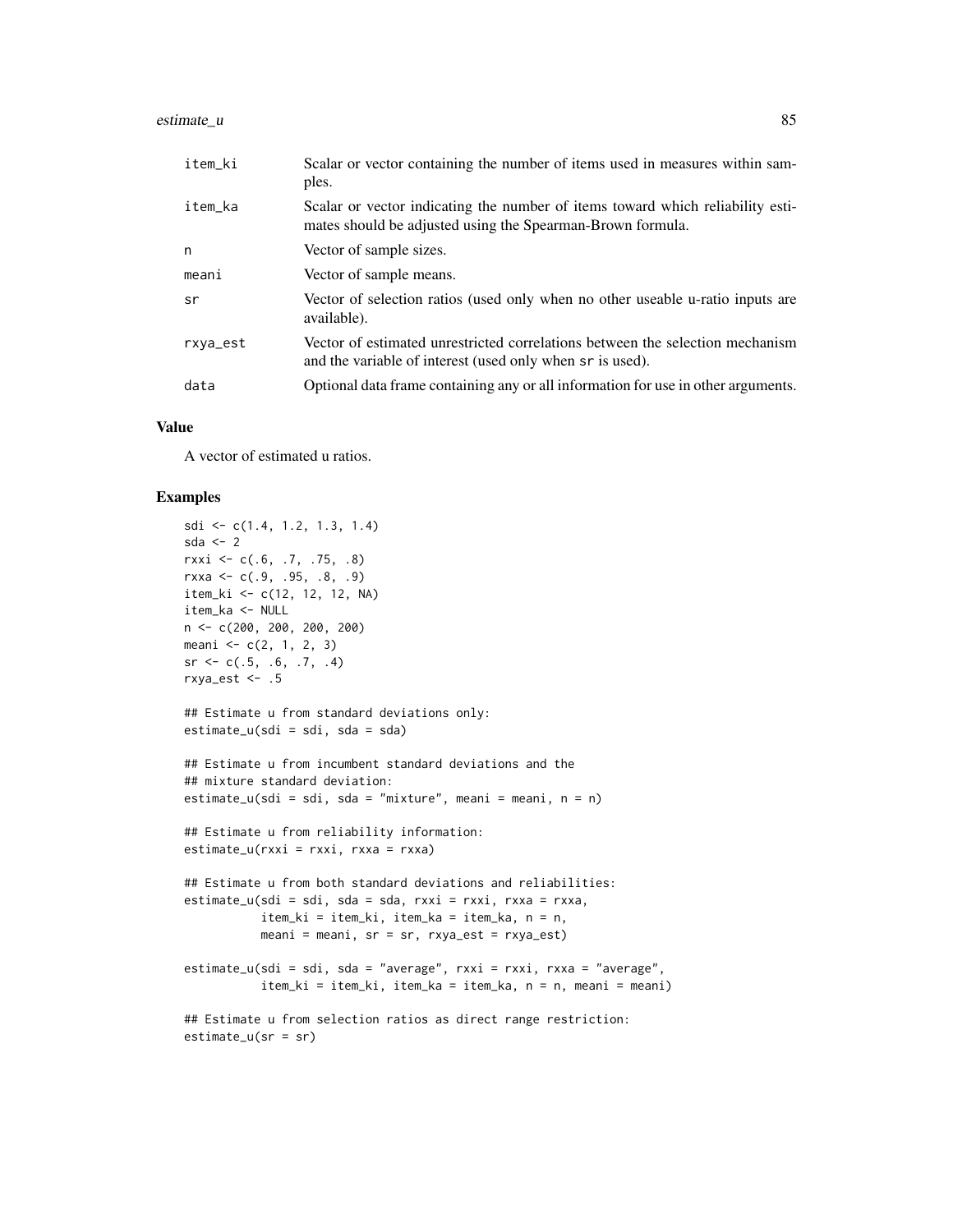```
## Estimate u from selection ratios as indirect range restriction:
estimate_u(sr = sr, rxya_est = rxya_est)
```
#### estimate\_var\_artifacts

*Taylor series approximations for the variances of estimates artifact distributions.*

### Description

Taylor series approximations to estimate the variances of artifacts that have been estimated from other artifacts. These functions are implemented internally in the [create\\_ad](#page-55-0) function and related functions, but are useful as general tools for manipulating artifact distributions.

Available functions include:

- estimate var qxi Estimate the variance of a qxi distribution from a qxa distribution and a distribution of u ratios.
- estimate var rxxi Estimate the variance of an rxxi distribution from an rxxa distribution and a distribution of u ratios.
- estimate\_var\_qxa Estimate the variance of a qxa distribution from a qxi distribution and a distribution of u ratios.
- estimate\_var\_rxxa Estimate the variance of an rxxa distribution from an rxxi distribution and a distribution of u ratios.
- estimate\_var\_ut

Estimate the variance of a true-score u ratio distribution from an observed-score u ratio distribution and a reliability distribution.

• estimate var ux

Estimate the variance of an observed-score u ratio distribution from a true-score u ratio distribution and a reliability distribution.

- estimate\_var\_qyi Estimate the variance of a qyi distribution from the following distributions: qya, rxyi, and ux.
- estimate\_var\_ryyi Estimate the variance of an ryyi distribution from the following distributions: ryya, rxyi, and ux.
- estimate\_var\_qya Estimate the variance of a qya distribution from the following distributions: qyi, rxyi, and ux.
- estimate\_var\_ryya

Estimate the variance of an ryya distribution from the following distributions: ryyi, rxyi, and ux.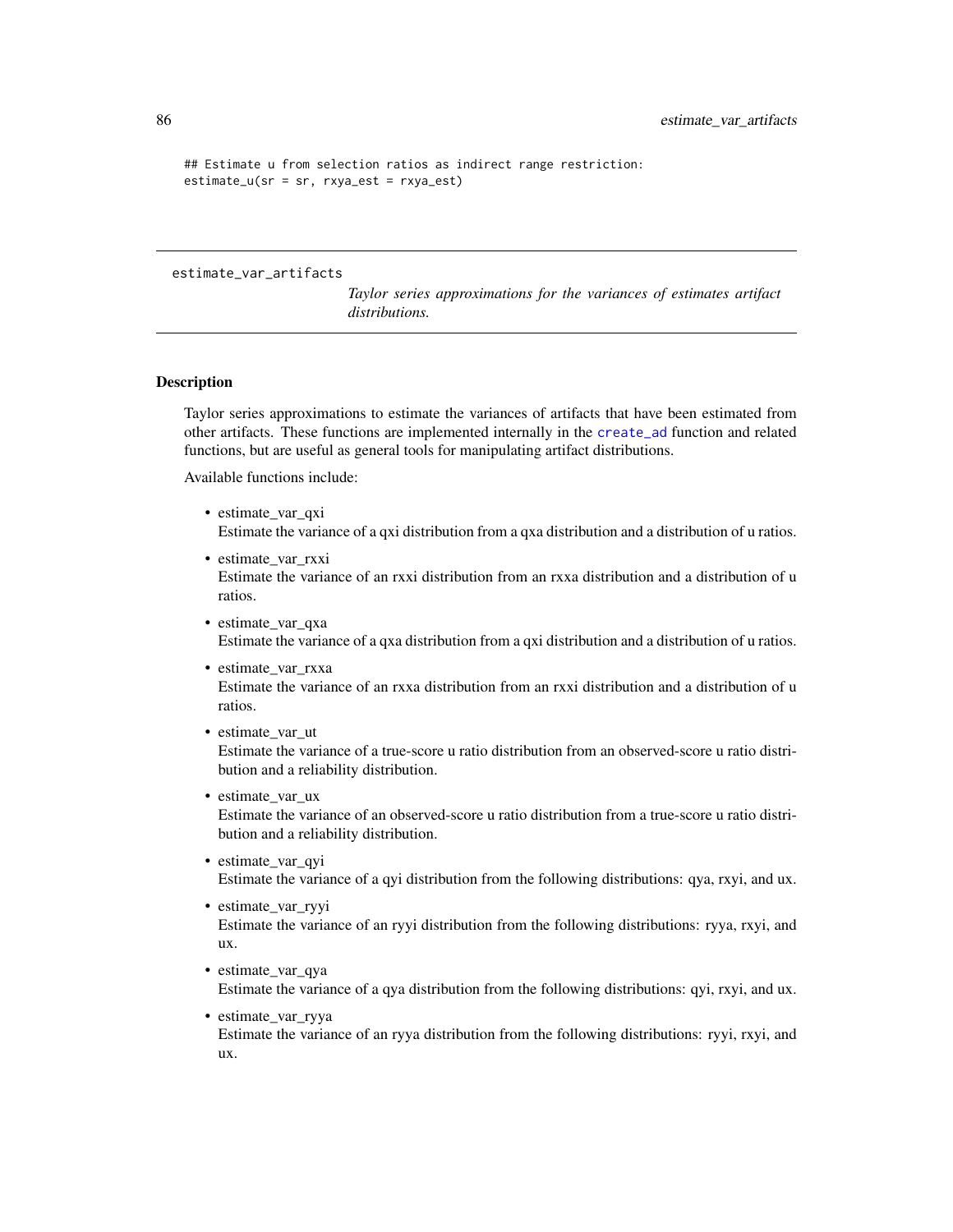estimate\_var\_artifacts 87

# Usage

```
estimate_var_qxi(
  qxa,
  var_qxa = 0,
  ux,
  var_{ux} = 0,
  cor_{\text{qxa}\_\text{ux}} = 0,
  ux_observed = TRUE,
  indirect_rr = TRUE,
  qxa_type = "alpha"
\lambdaestimate_var_qxa(
  qxi,
  var_qxi = 0,
  ux,
  var_{ux} = 0,
  cor_qxi_lux = 0,
  ux_observed = TRUE,
  indirect_rr = TRUE,
  qxi_type = "alpha"
\mathcal{L}estimate_var_rxxi(
  rxxa,
  var_rxxa = 0,
  ux,
  var_{ux} = 0,
  cor_rxxa_ux = 0,
  ux_observed = TRUE,
  indirect_rr = TRUE,
  rxxa_type = "alpha"
\mathcal{L}estimate_var_rxxa(
  rxxi,
  var_rxxi = 0,
  ux,
  var_{ux} = 0,
  cor_rxxi_ux = 0,
  ux_observed = TRUE,
  indirect_rr = TRUE,
  rxxi_type = "alpha"
\lambdaestimate_var_ut(
  rxx,
  var_rxx = 0,
```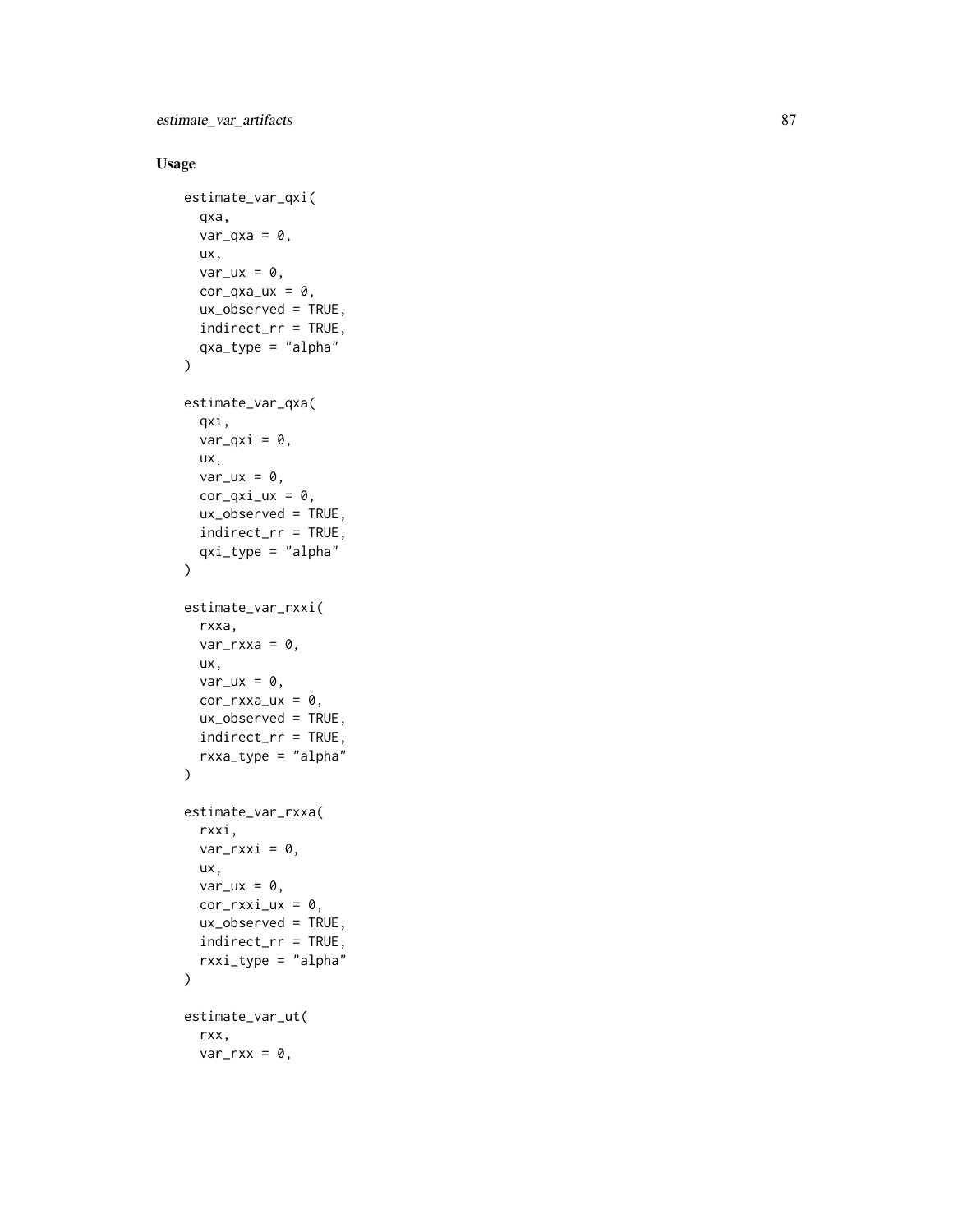```
ux,
  var_{ux} = 0,
  cor_rxx_lxx = 0,
 rxx_restricted = TRUE,
 rxx_as_qx = FALSE\mathcal{L}estimate_var_ux(
  rxx,
  var_rxx = 0,
  ut,
  var_{ut} = 0,
  cor_rxx_u t = 0,
  rxx_restricted = TRUE,
  rxx_as_qx = FALSE)
estimate_var_ryya(
  ryyi,
  var_ryyi = 0,
  rxyi,
  var_rxyi = 0,
  ux,
  var_{ux} = 0,
  cor_ryyi_rxyi = 0,
  cor_ryyi_lxx = 0,
  cor_rxyi_lxx = 0\mathcal{L}estimate_var_qya(
  qyi,
  var_qyi = 0,
  rxyi,
  var_rxyi = 0,
  ux,
  var_{ux} = 0,
  cor_qyi_rxyi = 0,
  cor_qyi_lx = 0,
  cor_rxyi_lxx = 0\mathcal{L}estimate_var_qyi(
  qya,
  var_qya = 0,
  rxyi,
  var_rxyi = 0,
  ux,
  var_u x = 0,
```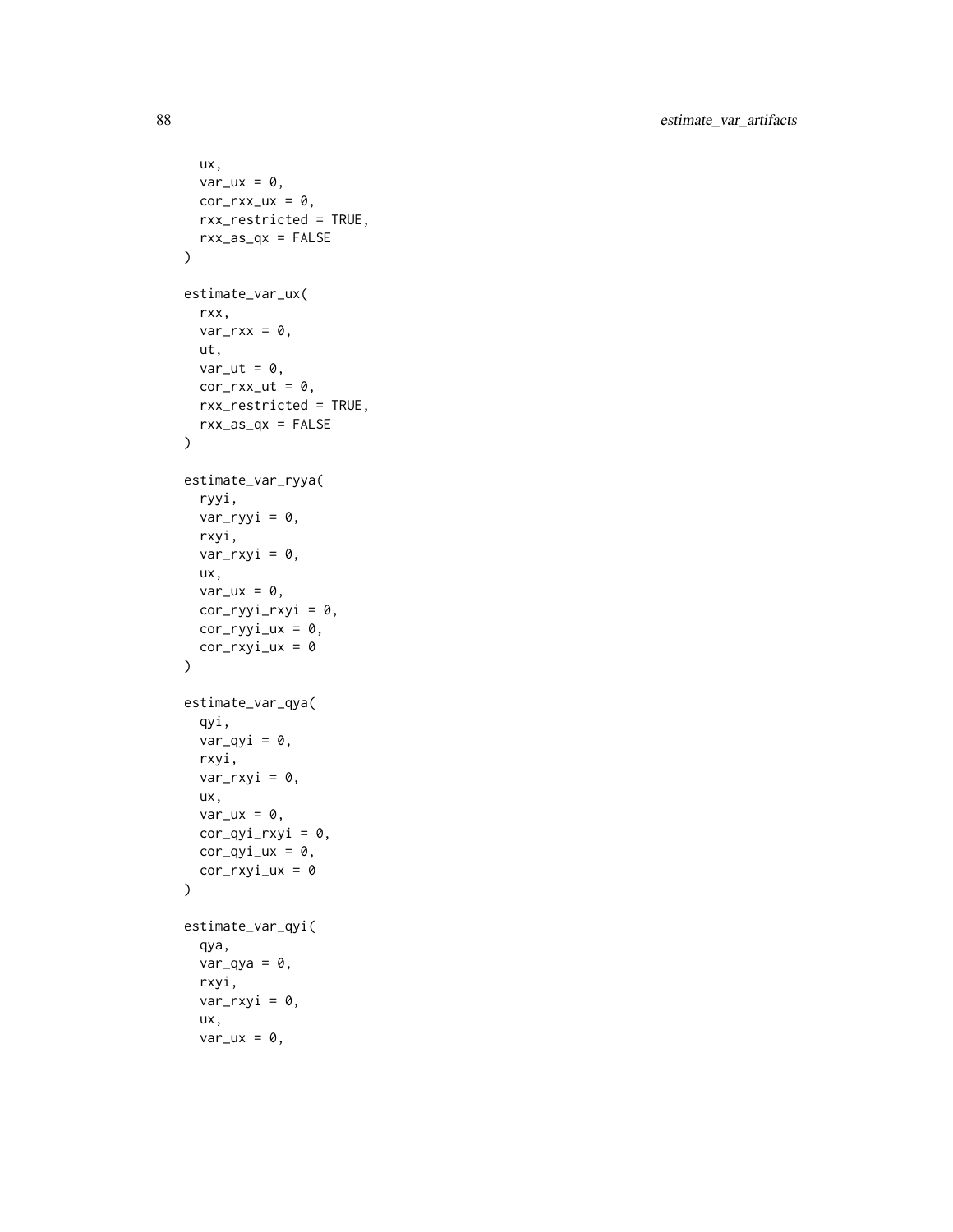```
cor_qya_rxyi = 0,
 cor_qya_ux = 0,
 cor_rxyi_lxx = 0\mathcal{L}estimate_var_ryyi(
  ryya,
  var_{ryya} = 0,
 rxyi,
  var_rxyi = 0,
  ux,
 var_{ux} = 0,
 cor_ryya_rxyi = 0,
cor_ryya_ux = 0,
 cor_rxyi_lxx = 0)
```
# Arguments

| qxa                                      | Square-root of applicant reliability estimate.                                                                                                                                                                      |  |
|------------------------------------------|---------------------------------------------------------------------------------------------------------------------------------------------------------------------------------------------------------------------|--|
| var_qxa                                  | Variance of square-root of applicant reliability estimate.                                                                                                                                                          |  |
| ux                                       | Observed-score u ratio.                                                                                                                                                                                             |  |
| var_ux                                   | Variance of observed-score u ratio.                                                                                                                                                                                 |  |
| cor_qxa_ux                               | Correlation between qxa and ux.                                                                                                                                                                                     |  |
| ux_observed                              | Logical vector determining whether u ratios are observed-score u ratios (TRUE)<br>or true-score u ratios (FALSE).                                                                                                   |  |
| indirect_rr                              | Logical vector determining whether reliability values are associated with indi-<br>rect range restriction (TRUE) or direct range restriction (FALSE).                                                               |  |
| qxi                                      | Square-root of incumbent reliability estimate.                                                                                                                                                                      |  |
| var_qxi                                  | Variance of square-root of incumbent reliability estimate.                                                                                                                                                          |  |
| cor_qxi_ux                               | Correlation between qxi and ux.                                                                                                                                                                                     |  |
| rxxa                                     | Incumbent reliability value.                                                                                                                                                                                        |  |
| var_rxxa                                 | Variance of incumbent reliability values.                                                                                                                                                                           |  |
| cor_rxxa_ux                              | Correlation between rxxa and ux.                                                                                                                                                                                    |  |
| rxxi                                     | Incumbent reliability value.                                                                                                                                                                                        |  |
| var_rxxi                                 | Variance of incumbent reliability values.                                                                                                                                                                           |  |
| cor_rxxi_ux                              | Correlation between rxxi and ux.                                                                                                                                                                                    |  |
| rxxi_type, rxxa_type, qxi_type, qxa_type |                                                                                                                                                                                                                     |  |
|                                          | String vector identifying the types of reliability estimates supplied (e.g., "alpha",<br>"retest", "interrater_r", "splithalf"). See the documentation for ma_r for a full list<br>of acceptable reliability types. |  |
| rxx                                      | Generic argument for a reliability estimate (whether this is a reliability or the<br>square root of a reliability is clarified by the rxx_as_qx argument).                                                          |  |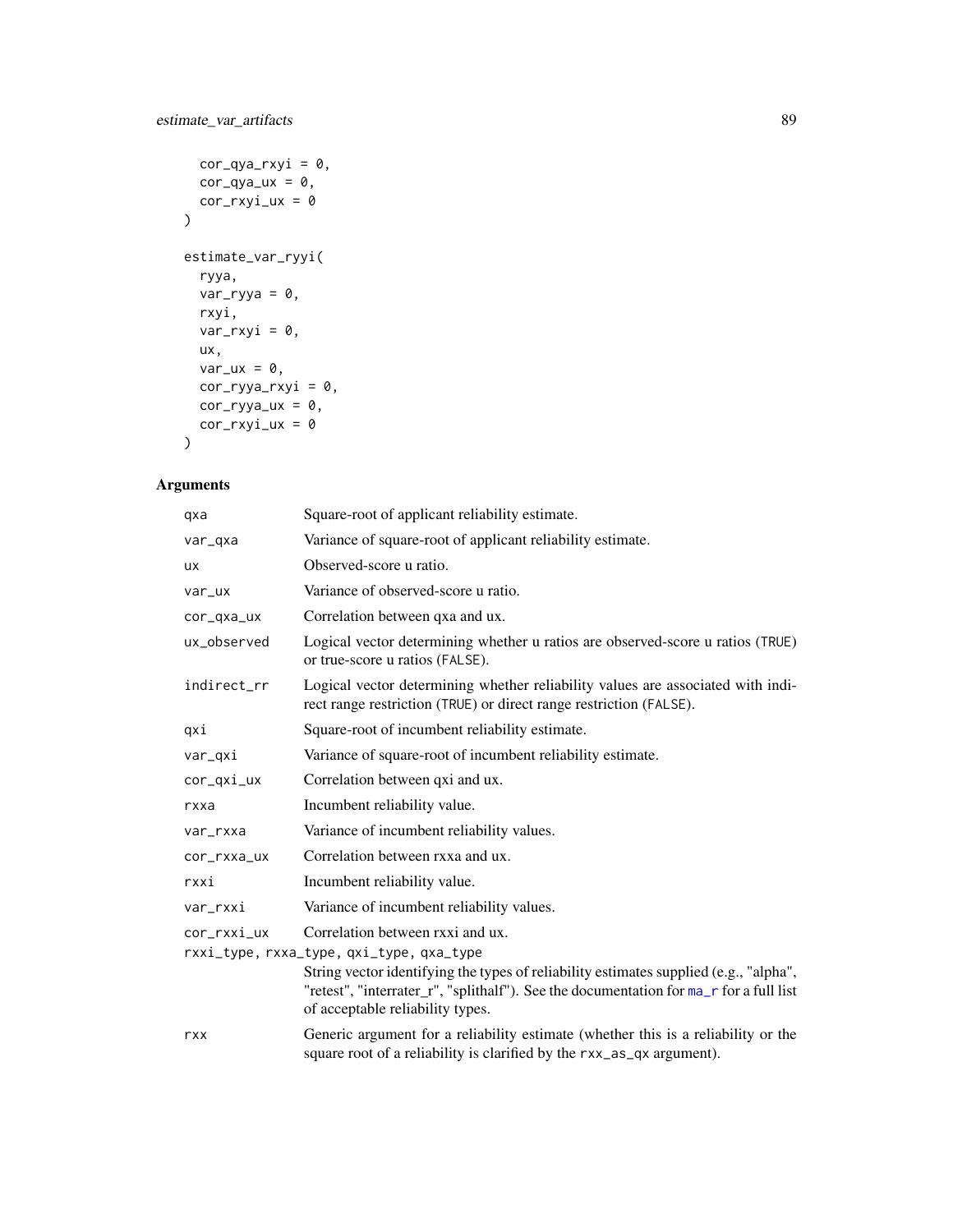| var_rxx       | Generic argument for the variance of reliability estimates (whether this pertains<br>to reliabilities or the square roots of reliabilities is clarified by the rxx_as_qx<br>argument). |
|---------------|----------------------------------------------------------------------------------------------------------------------------------------------------------------------------------------|
| cor_rxx_ux    | Correlation between rxx and ux.                                                                                                                                                        |
|               | rxx_restricted Logical vector determining whether reliability estimates were incumbent relia-<br>bilities (TRUE) or applicant reliabilities (FALSE).                                   |
| $rxx_as_qx$   | Logical vector determining whether the reliability estimates were reliabilities<br>(TRUE) or square-roots of reliabilities (FALSE).                                                    |
| ut            | True-score u ratio.                                                                                                                                                                    |
| var_ut        | Variance of true-score u ratio.                                                                                                                                                        |
| cor_rxx_ut    | Correlation between rxx and ut.                                                                                                                                                        |
| ryyi          | Incumbent reliability value.                                                                                                                                                           |
| var_ryyi      | Variance of incumbent reliability values.                                                                                                                                              |
| rxyi          | Incumbent correlation between X and Y.                                                                                                                                                 |
| var_rxyi      | Variance of incumbent correlations.                                                                                                                                                    |
| cor_ryyi_rxyi | Correlation between ryyi and rxyi.                                                                                                                                                     |
| cor_ryyi_ux   | Correlation between ryyi and ux.                                                                                                                                                       |
| cor_rxyi_ux   | Correlation between rxyi and ux.                                                                                                                                                       |
| qyi           | Square-root of incumbent reliability estimate.                                                                                                                                         |
| var_qyi       | Variance of square-root of incumbent reliability estimate.                                                                                                                             |
| cor_qyi_rxyi  | Correlation between qyi and rxyi.                                                                                                                                                      |
| cor_qyi_ux    | Correlation between qyi and ux.                                                                                                                                                        |
| qya           | Square-root of applicant reliability estimate.                                                                                                                                         |
| var_qya       | Variance of square-root of applicant reliability estimate.                                                                                                                             |
| cor_qya_rxyi  | Correlation between qya and rxyi.                                                                                                                                                      |
| cor_qya_ux    | Correlation between qya and ux.                                                                                                                                                        |
| ryya          | Applicant reliability value.                                                                                                                                                           |
| var_ryya      | Variance of applicant reliability values.                                                                                                                                              |
| cor_ryya_rxyi | Correlation between ryya and rxyi.                                                                                                                                                     |
| cor_ryya_ux   | Correlation between ryya and ux.                                                                                                                                                       |

# Details

#### Partial derivatives to estimate the variance of qxa using ux #### Indirect range restriction:

$$
b_{u_X} = \frac{(q_{X_i}^2 - 1)u_X}{\sqrt{(q_{X_i}^2 - 1)u_X^2 + 1}}
$$
  

$$
b_{q_{X_i}} = \frac{q_{X_i}^2 u_X^2}{\sqrt{(q_{X_i}^2 - 1)u_X^2 + 1}}
$$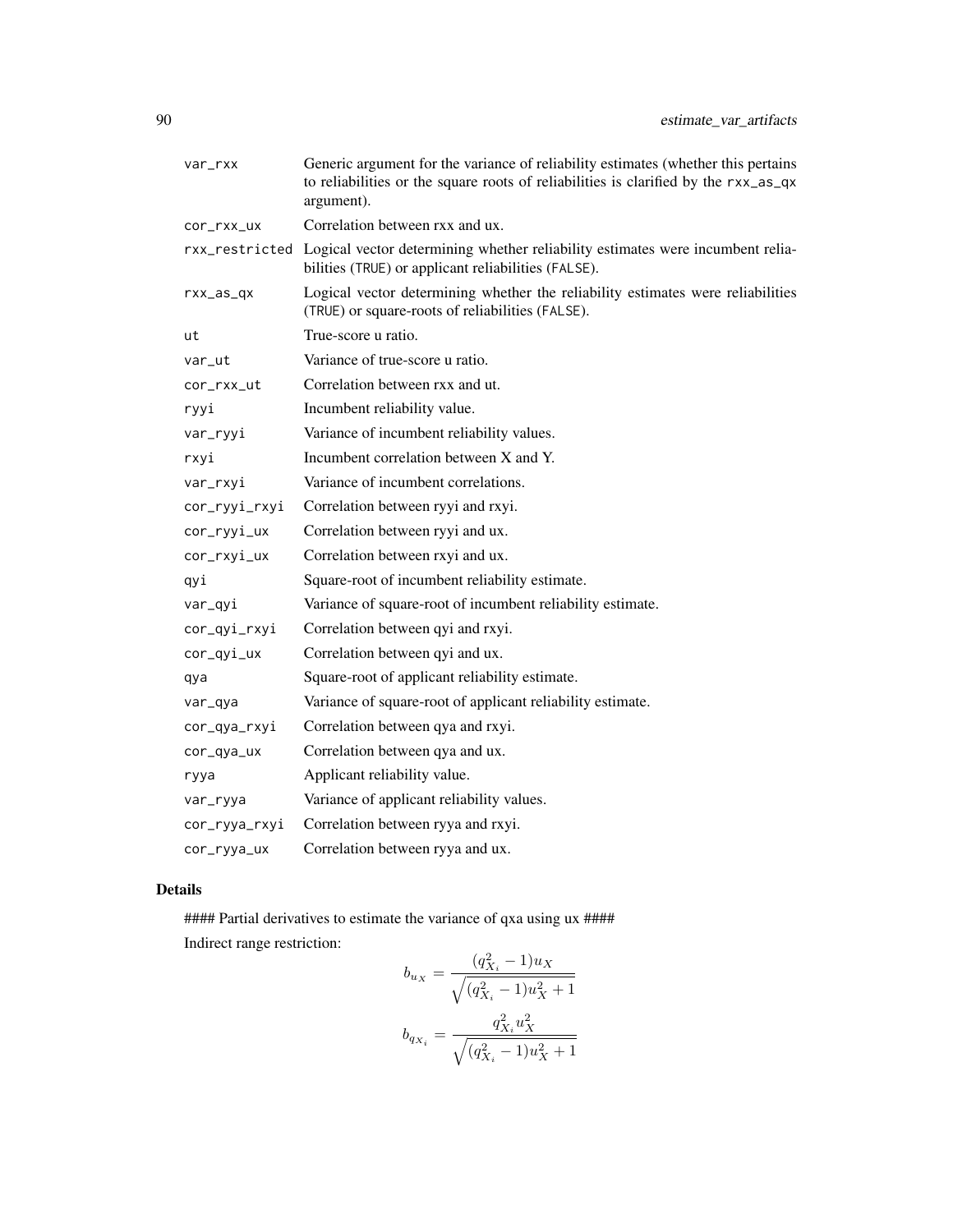Direct range restriction:

$$
b_{u_X} = \frac{q_{X_i}^2(q_{X_i}^2 - 1)u_X}{\sqrt{-\frac{q_{X_i}^2(u_X^2 - 1) - u_X^2}{q_{X_i}^2(u_X^2 - 1) - u_X^2}}}(q_{X_i}^2(u_X^2 - 1) - u_X^2)^2}
$$
  

$$
b_{q_{X_i}} = \frac{q_{X_i}u_X^2}{\sqrt{-\frac{q_{X_i}^2}{q_{X_i}^2(u_X^2 - 1) - u_X^2}}(q_{X_i}^2(u_X^2 - 1) - u_X^2)^2}
$$

#### Partial derivatives to estimate the variance of rxxa using ux #### Indirect range restriction:  $b = 2(a+1)$ 

$$
b_{u_X} = 2(\rho_{XX_i} - 1) u_X
$$

$$
\rho_{XX_i} : b_{\rho_{XX_i}} = u_X^2
$$

Direct range restriction:

$$
b_{u_X} = \frac{2(\rho_{XX_i} - 1)\rho_{XX_i}u_X}{(-\rho_{XX_i}u_X^2 + \rho_{XX_i} + u_X^2)^2}
$$

$$
b_{\rho_{XX_i}} = \frac{u_X^2}{(-\rho_{XX_i}u_X^2 + \rho_{XX_i} + u_X^2)^2}
$$

#### Partial derivatives to estimate the variance of rxxa using ut ####

$$
b_{u_T} = \frac{2(\rho_{XX_i} - 1) * \rho_{XX_i} u_T}{(-\rho_{XX_i} u_T^2 + \rho_{XX_i} + u_T^2)^2}
$$

$$
b_{\rho_{XX_i}} = \frac{u_T^2}{(-\rho_{XX_i} u_T^2 + \rho_{XX_i} + u_T^2)^2}
$$

#### Partial derivatives to estimate the variance of qxa using ut ####

$$
b_{u_T} = \frac{q_{X_i}^2(q_{X_i}^2 - 1)u_T}{\sqrt{\frac{-q_{X_i}^2}{q_{X_i}^2*(u_T^2 - 1) - u_T^2}}(q_{X_i}^2(u_T^2 - 1) - u_T^2)^2}
$$
  

$$
b_{q_{X_i}} = \frac{q_{X_i}u_T^2}{\sqrt{\frac{q_{X_i}^2}{u_T^2 - q_{X_i}^2(u_T^2 - 1)}}(u_T^2 - q_{X_i}^2(u_T^2 - 1))^2}
$$

#### Partial derivatives to estimate the variance of qxi using ux #### Indirect range restriction:

$$
b_{u_X}=\dfrac{1-qxa^2}{u_X^3\sqrt{\dfrac{q_{X_a}^2+u_X^2-1}{u_X^2}}}
$$
  

$$
b_{q_{X_a}}=\dfrac{q_{X_a}}{u_X^2\sqrt{\dfrac{q_{X_a-1}^2}{u_X^2}+1}}
$$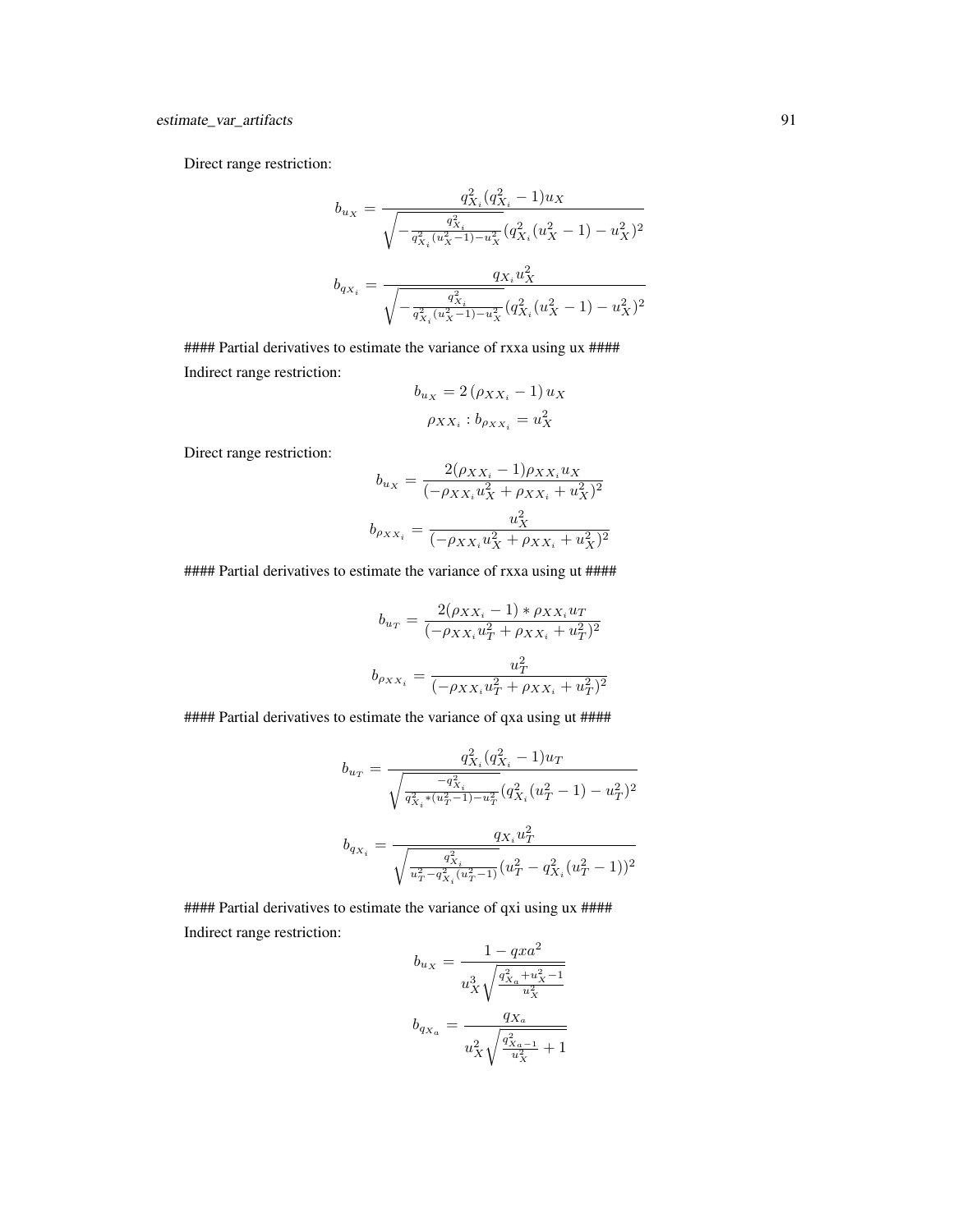Direct range restriction:

$$
\begin{aligned} b_{u_X}&=-\frac{q_{X_a}^2(q_{X_a}^2-1)u_X}{\sqrt{\frac{q_{X_a}^2u_X^2}{q_{X_a}^2(u_X^2-1)+1}}(q_{X_a}^2(u_X^2-1)+1)^2}\\ b_{q_{X_a}}&=\frac{q_{X_a}u_X^2}{\sqrt{\frac{q_{X_a}^2u_X^2}{q_{X_a}^2(u_X^2-1)+1}}(q_{X_a}^2(u_X^2-1)+1)^2} \end{aligned}
$$

##### Partial derivatives to estimate the variance of rxxi using ux #### Indirect range restriction:

$$
b_{u_X} = \frac{2 - 2\rho_{XX_a}}{u_X^3}
$$

$$
b_{\rho_{XX_a}} = \frac{1}{u_X^2}
$$

Direct range restriction:

$$
b_{u_X} = -\frac{2(\rho_{XX_a} - 1)\rho_{XX_a}u_X}{(\rho_{XX_a}(u_X^2 - 1) + 1)^2}
$$
  

$$
b_{\rho_{XX_a}} = \frac{u_X^2}{(\rho_{XX_a}(u_X^2 - 1) + 1)^2}
$$

#### Partial derivatives to estimate the variance of rxxi using ut ####

$$
u_T : b_{u_T} = -\frac{2(\rho_{XX_a} - 1)\rho_{XX_a} u_T}{(\rho_{XX_a}(u_T^2 - 1) + 1)^2}
$$

$$
b_{\rho_{XX_a}} = \frac{u_T^2}{(\rho_{XX_a}(u_T^2 - 1) + 1)^2}
$$

#### Partial derivatives to estimate the variance of qxi using ut ####

$$
b_{u_T} = -\frac{(q_{X_a} - 1)q_{X_a}^2(q_{X_a} + 1)u_T}{\sqrt{\frac{q_{X_a}^2u_T^2}{q_{X_a}^2u_T^2 - q_{X_a}^2 + 1}}(q_{X_a}^2u_T^2 - q_{X_a}^2 + 1)^2}
$$
  

$$
b_{q_{X_a}} = \frac{q_{X_a}u_T^2}{\sqrt{\frac{q_{X_a}^2u_T^2}{q_{X_a}^2u_T^2 - q_{X_a}^2 + 1}}(q_{X_a}^2u_T^2 - q_{X_a}^2 + 1)^2}
$$

#### Partial derivatives to estimate the variance of ut using qxi ####

$$
b_{u_X}=\frac{q^2_{X_i}u_X}{\sqrt{\frac{q^2_{X_i}u^2_X}{(q^2_{X_i}-1)u^2_X+1}}((q^2_{X_i}-1)u^2_X+1)^2}
$$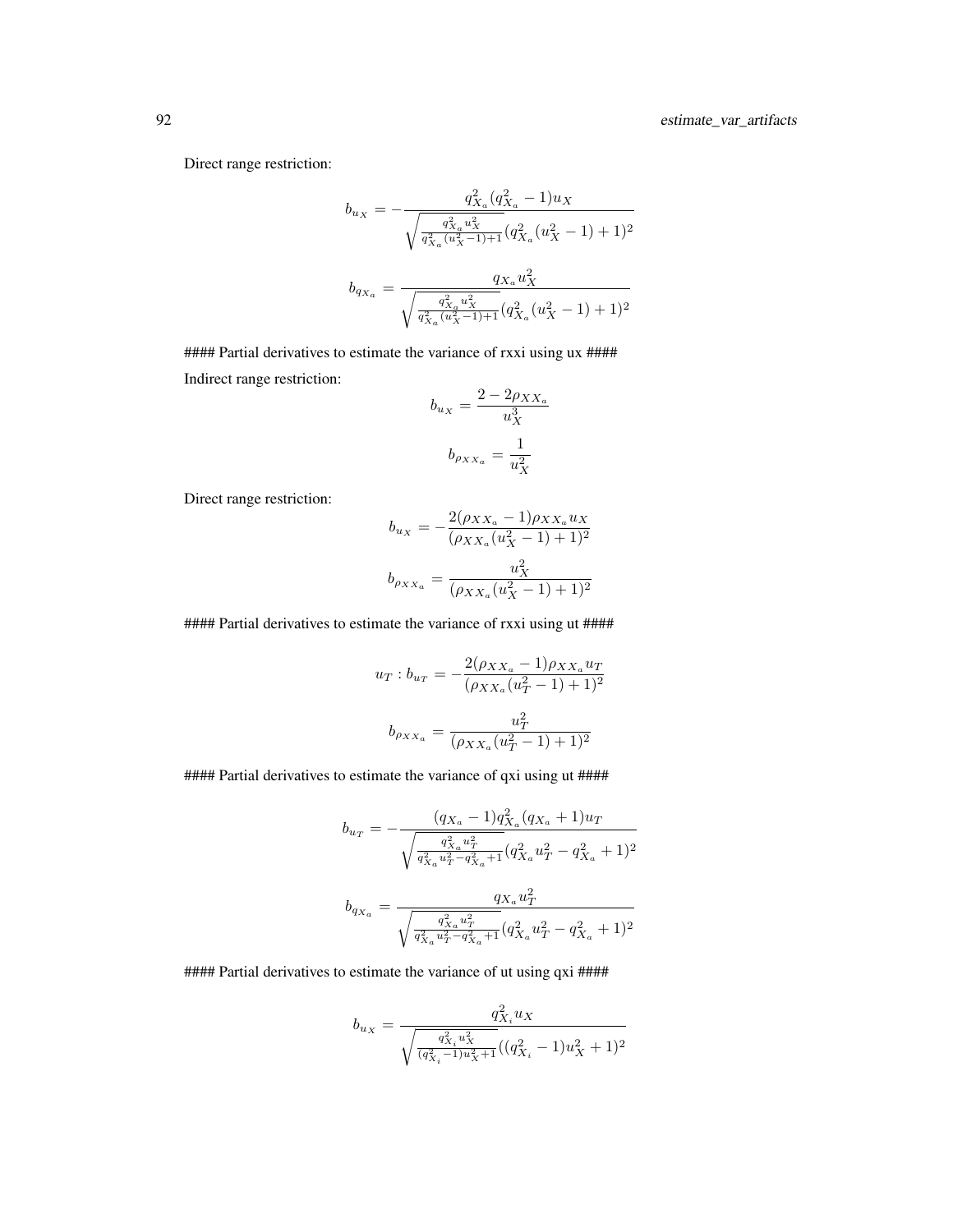estimate\_var\_artifacts 93

$$
b_{q_{X_i}} = -\frac{u_X^2(u_X^2 - 1)}{\sqrt{\frac{q_{X_i}^2 u_X^2}{(q_{X_i}^2 - 1)u_X^2 + 1}}((q_{X_i}^2 - 1)u_X^2 + 1)^2}
$$

#### Partial derivatives to estimate the variance of ut using rxxi ####

$$
b_{u_X} = \frac{\rho_{XX_i} u_X}{\sqrt{\frac{\rho_{XX_i} u_X^2}{(\rho_{XX_i} - 1)u_X^2 + 1}((\rho_{XX_i} - 1)u_X^2 + 1)^2}}
$$

$$
b_{\rho_{XX_i}} = -\frac{u_X^2(u_X^2 - 1)}{2\sqrt{\frac{\rho_{XX_i} u_X^2}{(\rho_{XX_i} - 1)u_X^2 + 1}((\rho_{XX_i} - 1)u_X^2 + 1)^2}}
$$

##### Partial derivatives to estimate the variance of ut using qxa ####

$$
\begin{aligned} b_{u_X} &= \frac{u_X}{q_{X_a}^2\sqrt{\frac{q_{X_a}^2+u_X^2-1}{q_{X_a}^2}}}\\ b_{q_{X_a}} &= \frac{1-u_X^2}{q_{X_a}^3\sqrt{\frac{q_{X_a}^2+u_X^2-1}{q_{X_a}^2}}} \end{aligned}
$$

#### Partial derivatives to estimate the variance of ut using rxxa ####

$$
b_{u_X} = \frac{u_X}{\rho_{XX_a} \sqrt{\frac{\rho_{XX_a} + u_X^2 - 1}{\rho_{XX_a}}}}
$$

$$
b_{\rho_{XX_a}} = \frac{1 - u_X^2}{2\rho_{XX_a}^2 \sqrt{\frac{\rho_{XX_a} + u_X^2 - 1}{\rho_{XX_a}}}}
$$

#### Partial derivatives to estimate the variance of ux using qxi ####

$$
b_{u_T} = \frac{q_{X_i}^2 u_T}{\sqrt{\frac{u_T^2}{u_T^2 - q_{X_i}^2 (u_T^2 - 1)}} (u_T^2 - q_{X_i}^2 (u_T^2 - 1))^2}
$$

$$
b_{q_{X_i}} = \frac{q_{X_i}(u_T^2 - 1) \left(\frac{u_T^2}{u_T^2 - q_{X_i}^2 (u_T^2 - 1)}\right)^{1.5}}{u_T^2}
$$

#### Partial derivatives to estimate the variance of ux using rxxi ####

$$
b_{u_T} = \frac{\rho_{XX_i} u_T}{\sqrt{\frac{u_T^2}{-\rho_{XX_i} u_T^2 + \rho_{XX_i} + u_T^2} (-\rho_{XX_i} u_T^2 + \rho_{XX_i} + u_T^2)^2}}
$$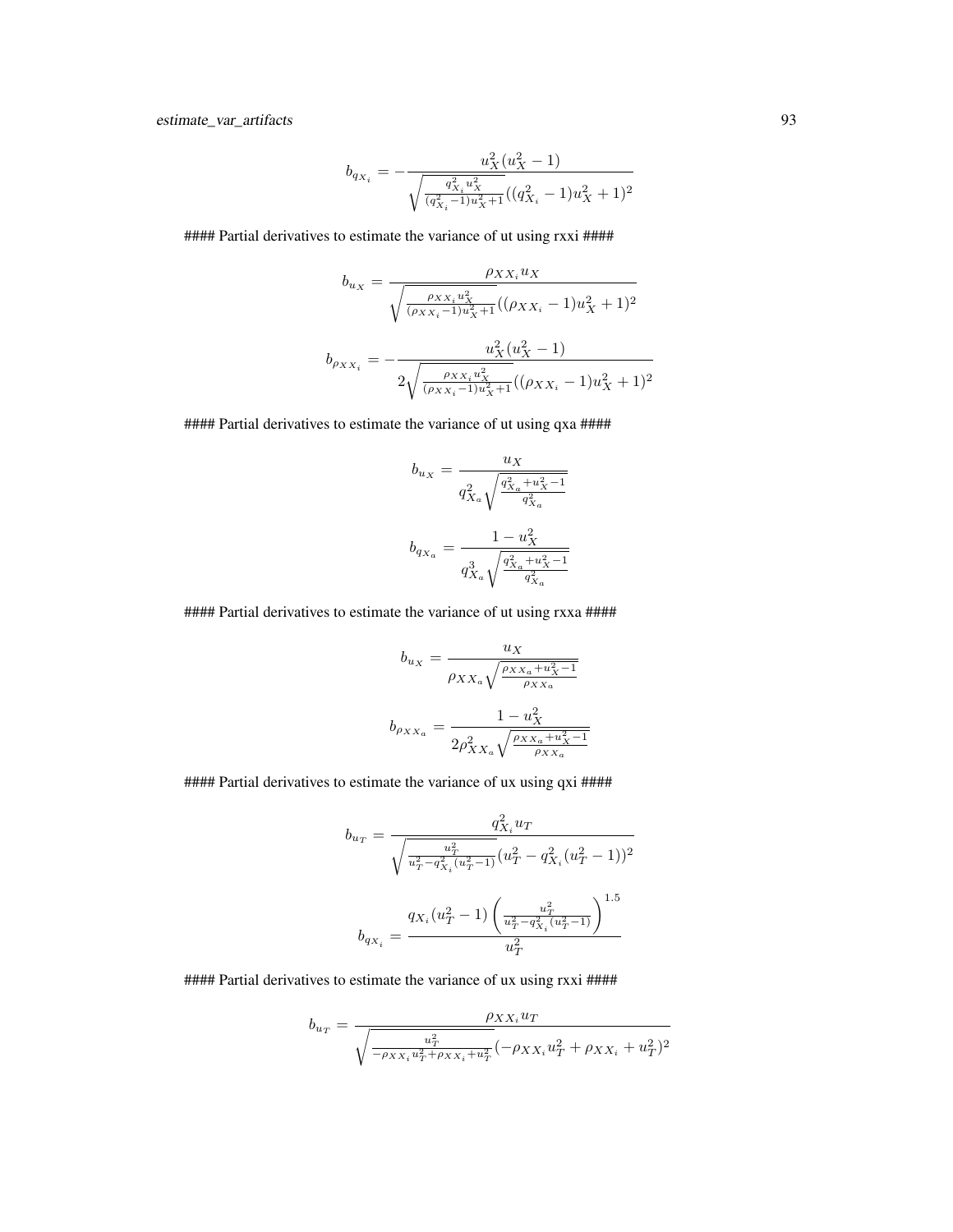$$
b_{\rho_{XX_i}}=\frac{\left(u_{T}^2-1\right)\left(\frac{u_{T}^2}{-\rho_{XX_i}u_{T}^2+\rho_{XX_i}+u_{T}^2}\right)^{1.5}}{2u_{T}^2}
$$

#### Partial derivatives to estimate the variance of ux using qxa ####

$$
b_{u_T} = \frac{q_{X_a}^2 u_T}{\sqrt{q_{X_a}^2 (u_T^2 - 1) + 1}}
$$
  

$$
b_{q_{X_a}} = \frac{q_{X_a}(u_T - 1)}{\sqrt{q_{X_a}^2 (u_T^2 - 1) + 1}}
$$

#### Partial derivatives to estimate the variance of ux using rxxa ####

$$
b_{u_T} = \frac{\rho_{XX_a} u_T}{\sqrt{\rho_{XX_a}(u_T^2 - 1) + 1}}
$$
  

$$
b_{\rho_{XX_a}} = \frac{u_T^2 - 1}{2\sqrt{\rho_{XX_a}(u_T^2 - 1) + 1}}
$$

#### Partial derivatives to estimate the variance of ryya ####

$$
b_{\rho_{YY_i}} = \frac{1}{\rho_{XY_i}^2 \left(\frac{1}{u_X^2} - 1\right) + 1}
$$

$$
b_{u_X} = \frac{2(\rho_{YY_i} - 1)\rho_{XY_i}^2 u_X}{(u_X^2 - \rho_{XY_i}^2 (u_X^2 - 1))^2}
$$

$$
b_{\rho_{XY_i}} = \frac{2(\rho_{YY_i} - 1)\rho_{XY_i}u_X^2(u_X^2 - 1)}{(u_X^2 - \rho_{XY_i}^2 (u_X^2 - 1))^2}
$$

#### Partial derivatives to estimate the variance of qya ####

$$
b_{q_{Y_i}} = \frac{q_{Y_i}}{\left[1 - \rho_{XY_i}^2 \left(1 - \frac{1}{u_X^2}\right)\right] \sqrt{1 - \frac{1 - q_{Y_i}^2}{1 - \rho_{XY_i}^2 \left(1 - \frac{1}{u_X^2}\right)}}}
$$
\n
$$
b_{u_X} = -\frac{(1 - q_{Y_i}^2)\rho_{XY_i}^2}{u_X^3 \left[1 - \rho_{XY_i}^2 \left(1 - \frac{1}{u_X^2}\right)\right] \sqrt{1 - \frac{1 - q_{Y_i}^2}{1 - \rho_{XY_i}^2 \left(1 - \frac{1}{u_X^2}\right)}}}
$$
\n
$$
b_{\rho_{XY_i}} = -\frac{(1 - q_{Y_i}^2)\rho_{XY_i} \left(1 - \frac{1}{u_X^2}\right)}{\left[1 - \rho_{XY_i}^2 \left(1 - \frac{1}{u_X^2}\right)\right] \sqrt{1 - \frac{1 - q_{Y_i}^2}{1 - \rho_{XY_i}^2 \left(1 - \frac{1}{u_X^2}\right)}}}
$$

#### Partial derivatives to estimate the variance of ryyi ####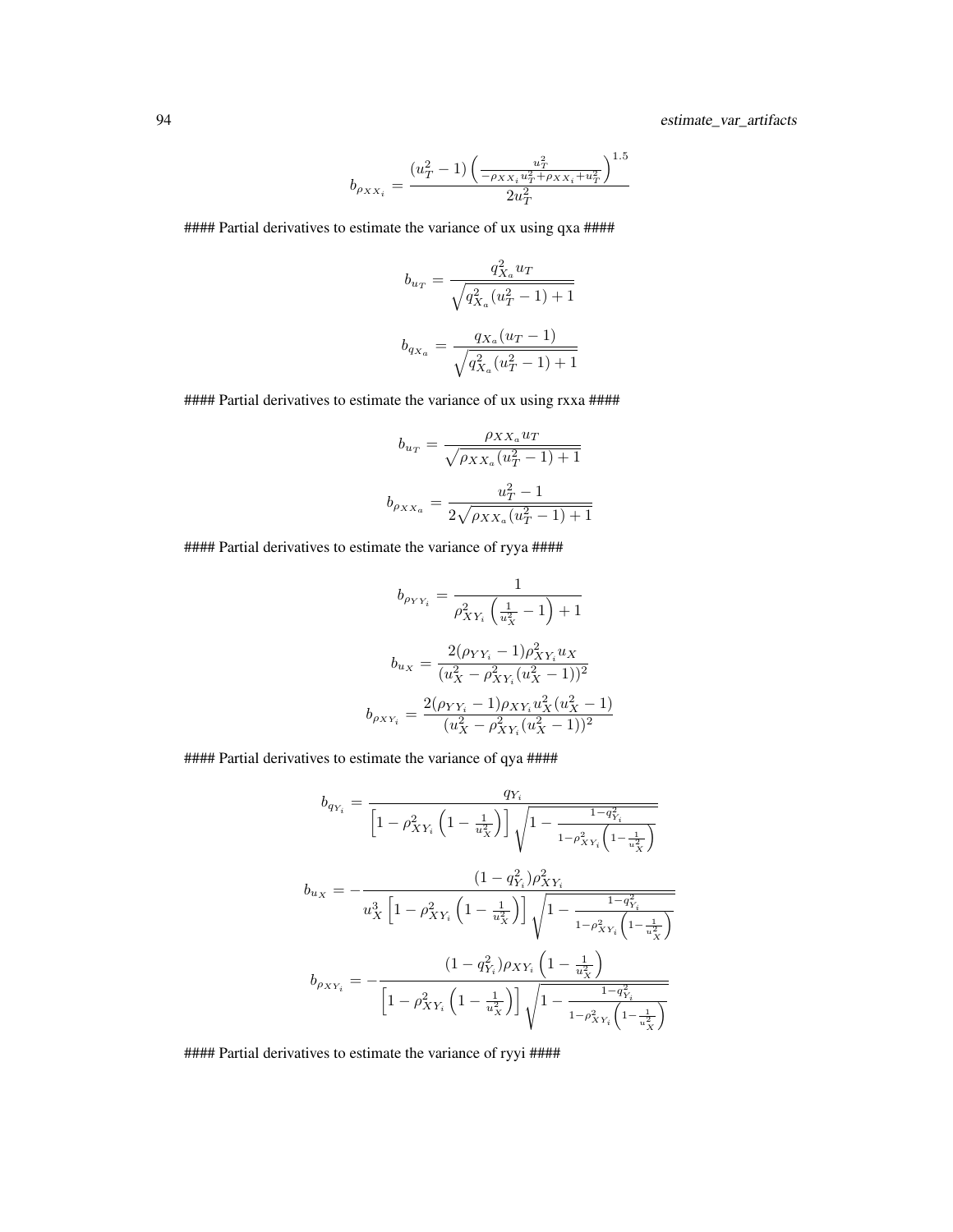$$
\rho_{YY_a} : b_{\rho_{YY_a}} = \rho_{XY_i}^2 \left(\frac{1}{u_X^2} - 1\right) + 1
$$

$$
b_{u_X} = -\frac{2(\rho_{YY_a} - 1)\rho_{XY_i}^2}{u_X^3}
$$

$$
b_{\rho_{XY_i}} = -\frac{2(\rho_{YY_a} - 1)\rho_{XY_i}(u_X^2 - 1)}{u_X^2}
$$

#### Partial derivatives to estimate the variance of qyi ####

$$
b_{q_{Y_a}} = \frac{q_{Y_a} \left[1 - \rho_{XY_i}^2 \left(1 - \frac{1}{u_X^2}\right)\right]}{\sqrt{1 - (1 - q_{Y_a}) \left[1 - \rho_{XY_i}^2 \left(1 - \frac{1}{u_X^2}\right)\right]}}
$$
  

$$
b_{u_X} = \frac{(1 - q_{Y_a}^2)\rho_{XY_i} \left(1 - \frac{1}{u_X^2}\right)}{\sqrt{1 - (1 - q_{Y_a}) \left[1 - \rho_{XY_i}^2 \left(1 - \frac{1}{u_X^2}\right)\right]}}
$$
  

$$
b_{\rho_{XY_i}} = \frac{(1 - q_{Y_a}^2)\rho_{XY_i}^2}{u_X^3 \sqrt{1 - (1 - q_{Y_a}) \left[1 - \rho_{XY_i}^2 \left(1 - \frac{1}{u_X^2}\right)\right]}}
$$

# Examples

estimate\_var\_qxi(qxa = c(.8, .85, .9, .95), var\_qxa = c(.02, .03, .04, .05),  $ux = .8$ ,  $var_uxx = 0$ , ux\_observed = c(TRUE, TRUE, FALSE, FALSE), indirect\_rr = c(TRUE, FALSE, TRUE, FALSE)) estimate\_var\_qxa(qxi = c(.8, .85, .9, .95), var\_qxi = c(.02, .03, .04, .05),  $ux = .8$ ,  $var_uxx = 0$ , ux\_observed = c(TRUE, TRUE, FALSE, FALSE), indirect\_rr = c(TRUE, FALSE, TRUE, FALSE)) estimate\_var\_rxxi(rxxa = c(.8, .85, .9, .95),  $var_r$ xxa = c(.02, .03, .04, .05), ux = .8, var\_ux = 0, ux\_observed = c(TRUE, TRUE, FALSE, FALSE), indirect\_rr = c(TRUE, FALSE, TRUE, FALSE)) estimate\_var\_rxxa(rxxi = c(.8, .85, .9, .95), var\_rxxi = c(.02, .03, .04, .05),  $ux = .8$ ,  $var_lux = 0$ , ux\_observed = c(TRUE, TRUE, FALSE, FALSE), indirect\_rr = c(TRUE, FALSE, TRUE, FALSE))  $estimate\_var\_ut(rxx = c(.8, .85, .9, .95), var\_rxx = 0,$  $ux = c(.8, .8, .9, .9), var_lux = c(.02, .03, .04, .05),$ rxx\_restricted = c(TRUE, TRUE, FALSE, FALSE), rxx\_as\_qx = c(TRUE, FALSE, TRUE, FALSE)) estimate\_var\_ux(rxx =  $c(.8, .85, .9, .95)$ , var\_rxx =  $\theta$ , ut =  $c(.8, .8, .9, .9)$ , var\_ut =  $c(.02, .03, .04, .05)$ , rxx\_restricted = c(TRUE, TRUE, FALSE, FALSE), rxx\_as\_qx = c(TRUE, FALSE, TRUE, FALSE))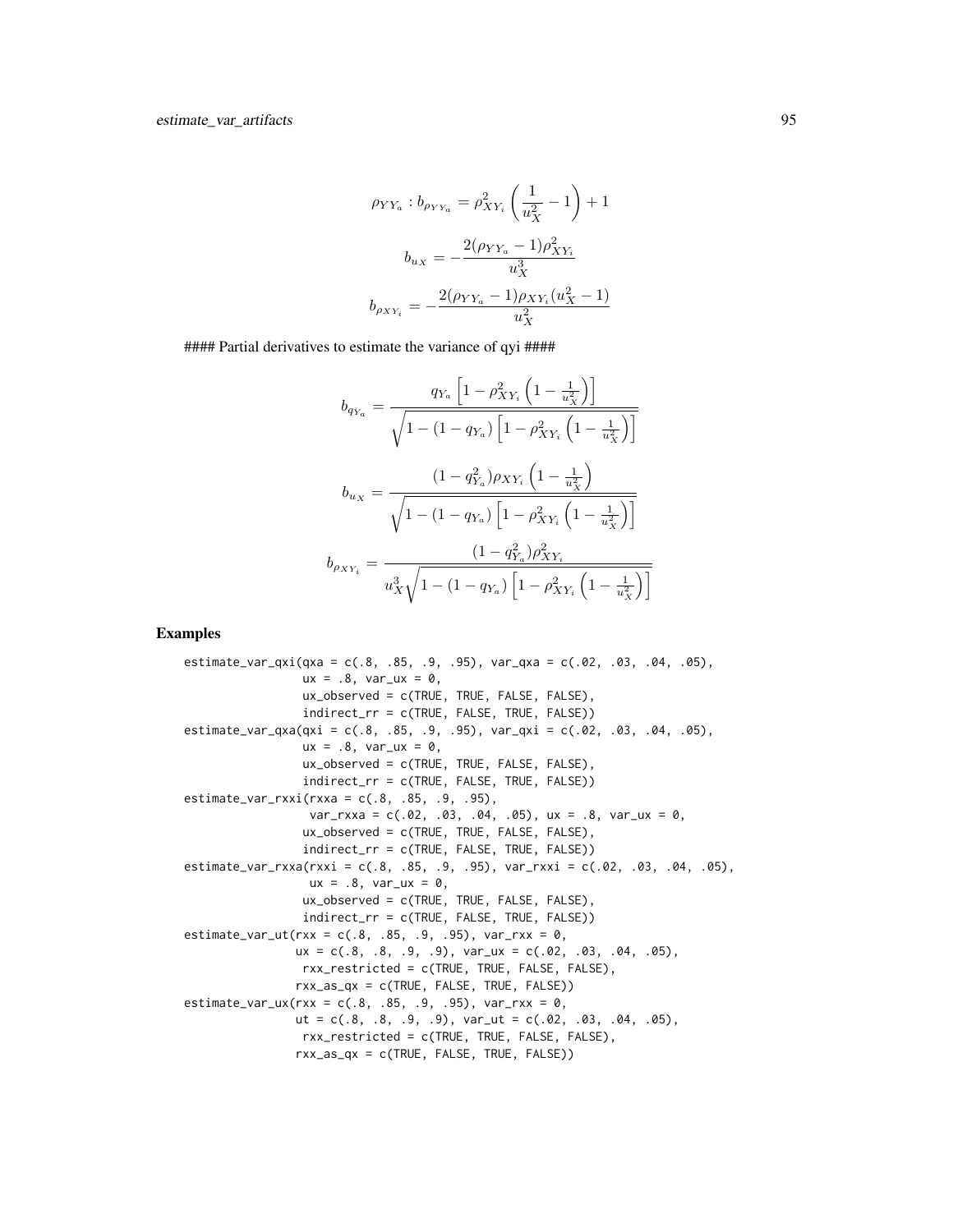```
estimate_var_ryya(ryyi = .9, var_ryyi = .04, rxyi = .4, var_rxyi = 0, ux = .8, var_ux = 0)
estimate\_var_ryya(ryyi = .9, var_ryyi = .04, rxyi = .4, var_rxyi = 0, ux = .8, var_lux = 0)estimate_var_qyi(qya = .9, var_qya = .04, rxyi = .4, var_rxyi = 0, ux = .8, var_ux = 0)
estimate_var_ryyi(ryya = .9, var_ryya = .04, rxyi = .4, var_rxyi = 0, ux = .8, var_ux = 0)
```
estimate\_var\_rho\_int *Non-linear estimate of variance of* ρ *corrected for psychometric artifacts using numeric integration*

#### Description

Functions to estimate the variance of  $\rho$  corrected for psychometric artifacts. These functions integrate over the residual distribution of correlations from an interactive artifact-distribution metaanalysis to non-linearly estimate the variance of  $\rho$ .

Available functions include:

- estimate\_var\_rho\_int\_meas Variance of  $\rho$  corrected for measurement error only
- estimate\_var\_rho\_int\_uvdrr Variance of  $\rho$  corrected for univariate direct range restriction (i.e., Case II) and measurement error
- estimate\_var\_rho\_int\_bvdrr Variance of  $\rho$  corrected for bivariate direct range restriction and measurement error
- estimate\_var\_rho\_int\_uvirr Variance of  $\rho$  corrected for univariate indirect range restriction (i.e., Case IV) and measurement error
- estimate\_var\_rho\_int\_bvirr Variance of  $\rho$  corrected for bivariate indirect range restriction (i.e., Case V) and measurement error
- estimate\_var\_rho\_int\_rb Variance of  $\rho$  corrected using Raju and Burke's correction for direct range restriction and measurement error

#### Usage

```
estimate_var_rho_int_meas(mean_qx, mean_qy, var_res)
```

```
estimate_var_rho_int_uvdrr(
 mean_rxyi,
 mean_rtpa,
 mean_qxa,
 mean_qyi,
 mean_ux,
  var_res
)
```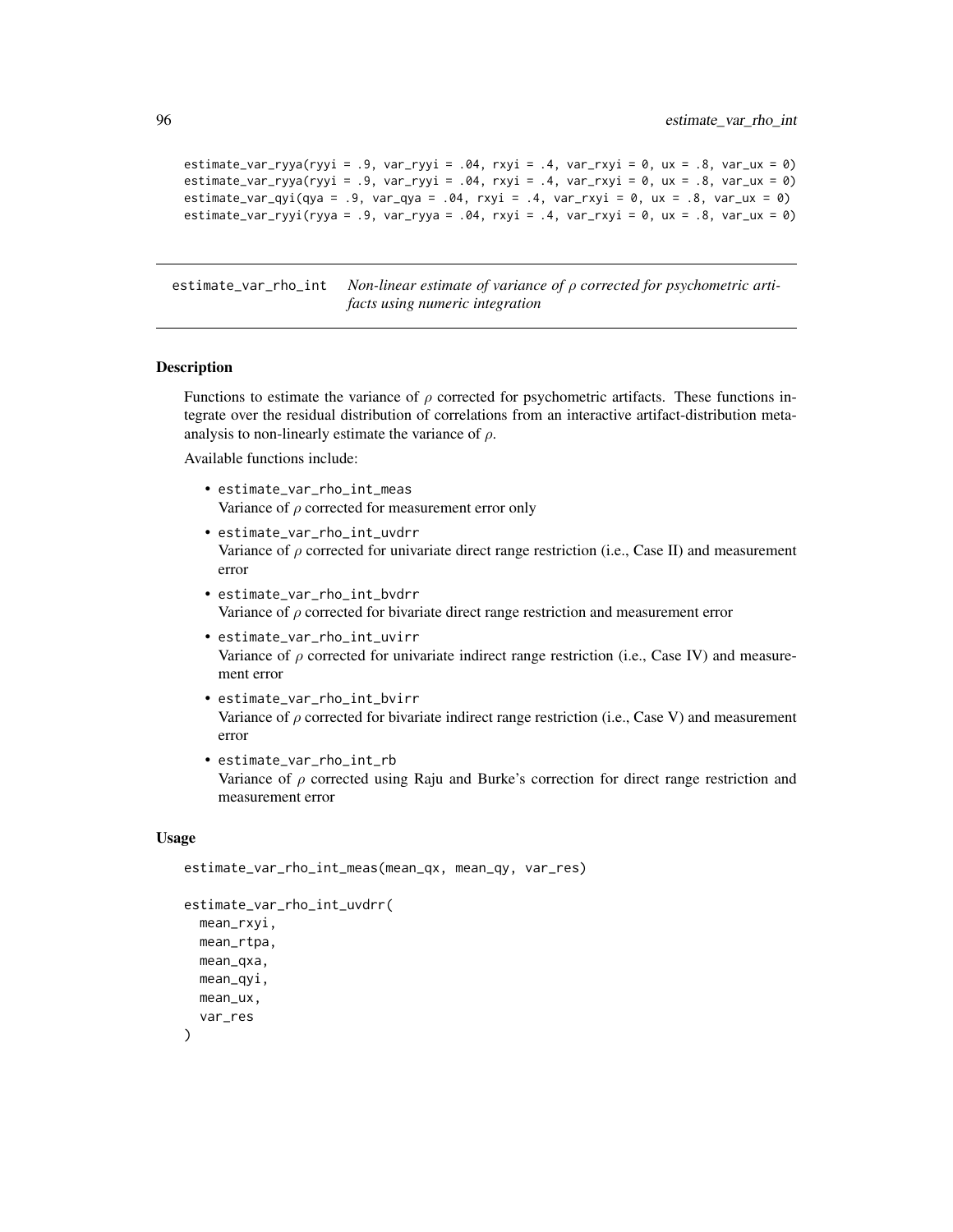```
estimate_var_rho_int 97
```

```
estimate_var_rho_int_uvirr(
  mean_rxyi,
  mean_rtpa,
  mean_qxi,
  mean_qyi,
  mean_ut,
  var_res
```
 $\mathcal{L}$ 

estimate\_var\_rho\_int\_bvirr(mean\_qxa, mean\_qya, mean\_ux, mean\_uy, var\_res)

```
estimate_var_rho_int_bvdrr(
  mean_rxyi,
  mean_rtpa,
  mean_qxa,
  mean_qya,
  mean_ux,
  mean_uy,
  var_res
\lambdaestimate_var_rho_int_rb(
  mean_rxyi,
  mean_rtpa,
  mean_qx,
  mean_qy,
  mean_ux,
```

```
\mathcal{L}
```
# Arguments

var\_res

| mean_qx   | Mean square root of reliability for X.                                                                                                                                                  |
|-----------|-----------------------------------------------------------------------------------------------------------------------------------------------------------------------------------------|
| mean_qy   | Mean square root of reliability for Y.                                                                                                                                                  |
| var_res   | Residual variance from an interative artifact distribution ( <i>i.e.</i> , variance of ob-<br>served correlations minus predicted error variance and predicted artifact vari-<br>ance). |
| mean_rxyi | Mean observed correlation.                                                                                                                                                              |
| mean_rtpa | Mean corrected correlation.                                                                                                                                                             |
| mean_qxa  | Mean square root of unrestricted reliability for X.                                                                                                                                     |
| mean_qyi  | Mean square root of restricted reliability for Y.                                                                                                                                       |
| mean_ux   | Mean observed-score u ratio for X.                                                                                                                                                      |
| mean_qxi  | Mean square root of restricted reliability for X.                                                                                                                                       |
| mean_ut   | Mean true-score u ratio for X.                                                                                                                                                          |
| mean_qya  | Mean square root of unrestricted reliability for Y.                                                                                                                                     |
| mean_uy   | Mean observed-score u ratio for Y.                                                                                                                                                      |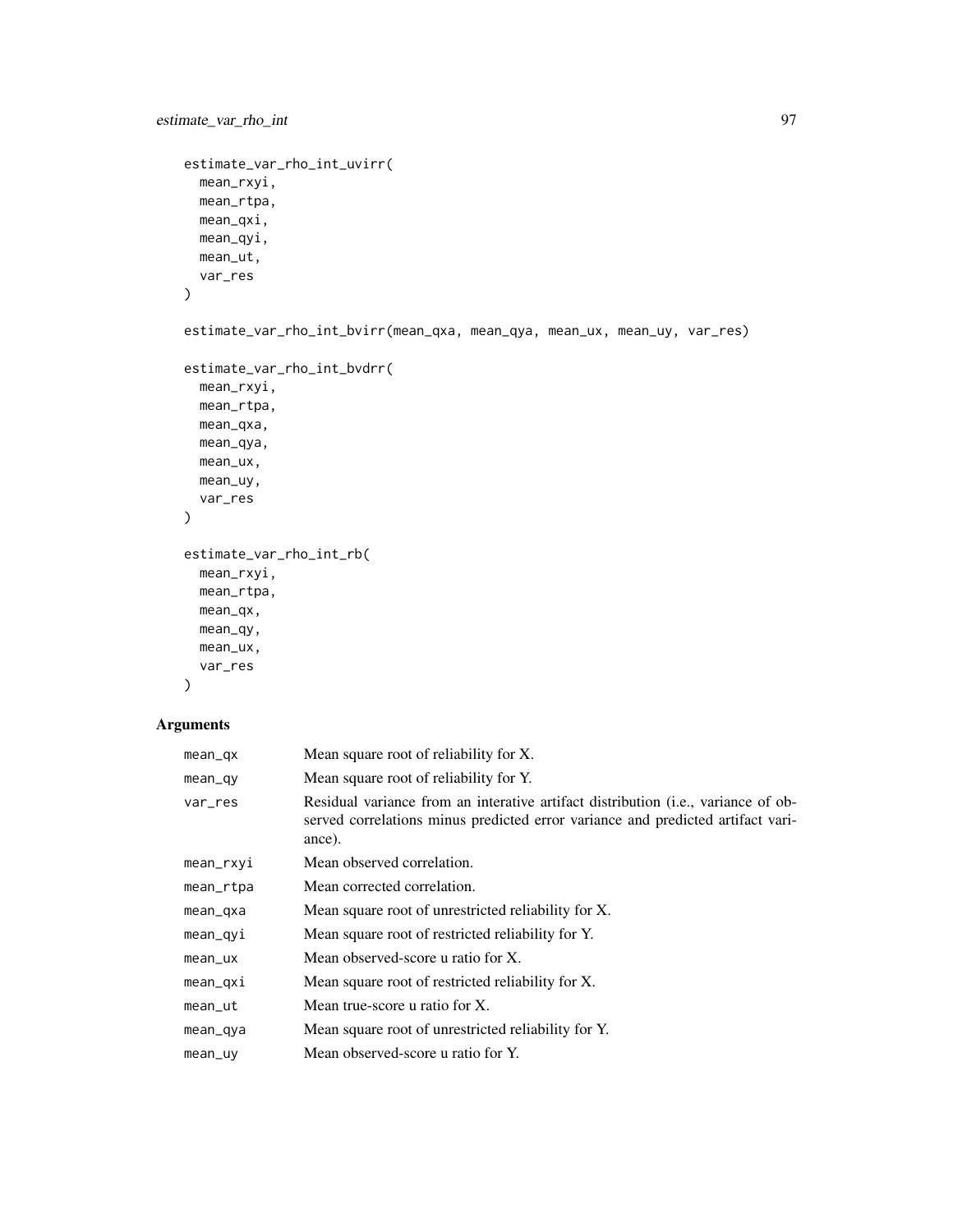## Value

A vector of non-linear estimates of the variance of rho.

## **Notes**

estimate\_var\_rho\_int\_meas and estimate\_var\_rho\_int\_bvirr do not make use of numeric integration because they are linear functions.

### References

Law, K. S., Schmidt, F. L., & Hunter, J. E. (1994). Nonlinearity of range corrections in metaanalysis: Test of an improved procedure. *Journal of Applied Psychology, 79*(3), 425–438. [https:](https://doi.org/10.1037/0021-9010.79.3.425) [//doi.org/10.1037/0021-9010.79.3.425](https://doi.org/10.1037/0021-9010.79.3.425)

estimate\_var\_rho\_tsa *Taylor Series Approximation of variance of* ρ *corrected for psychometric artifacts*

### Description

Functions to estimate the variance of  $\rho$  corrected for psychometric artifacts. These functions use Taylor series approximations (i.e., the delta method) to estimate the variance in observed effect sizes predictable from the variance in artifact distributions based on the partial derivatives.

The available Taylor-series functions include:

- estimate\_var\_rho\_tsa\_meas Variance of  $\rho$  corrected for measurement error only
- estimate\_var\_rho\_tsa\_uvdrr Variance of  $\rho$  corrected for univariate direct range restriction (i.e., Case II) and measurement error
- estimate\_var\_rho\_tsa\_bvdrr Variance of  $\rho$  corrected for bivariate direct range restriction and measurement error
- estimate\_var\_rho\_tsa\_uvirr Variance of  $\rho$  corrected for univariate indirect range restriction (i.e., Case IV) and measurement error
- estimate\_var\_rho\_tsa\_bvirr Variance of  $\rho$  corrected for bivariate indirect range restriction (i.e., Case V) and measurement error
- estimate\_var\_rho\_tsa\_rb1 Variance of  $\rho$  corrected using Raju and Burke's TSA1 correction for direct range restriction and measurement error
- estimate\_var\_rho\_tsa\_rb2 Variance of  $\rho$  corrected using Raju and Burke's TSA2 correction for direct range restriction and measurement error. Note that a typographical error in Raju and Burke's article has been corrected in this function so as to compute appropriate partial derivatives.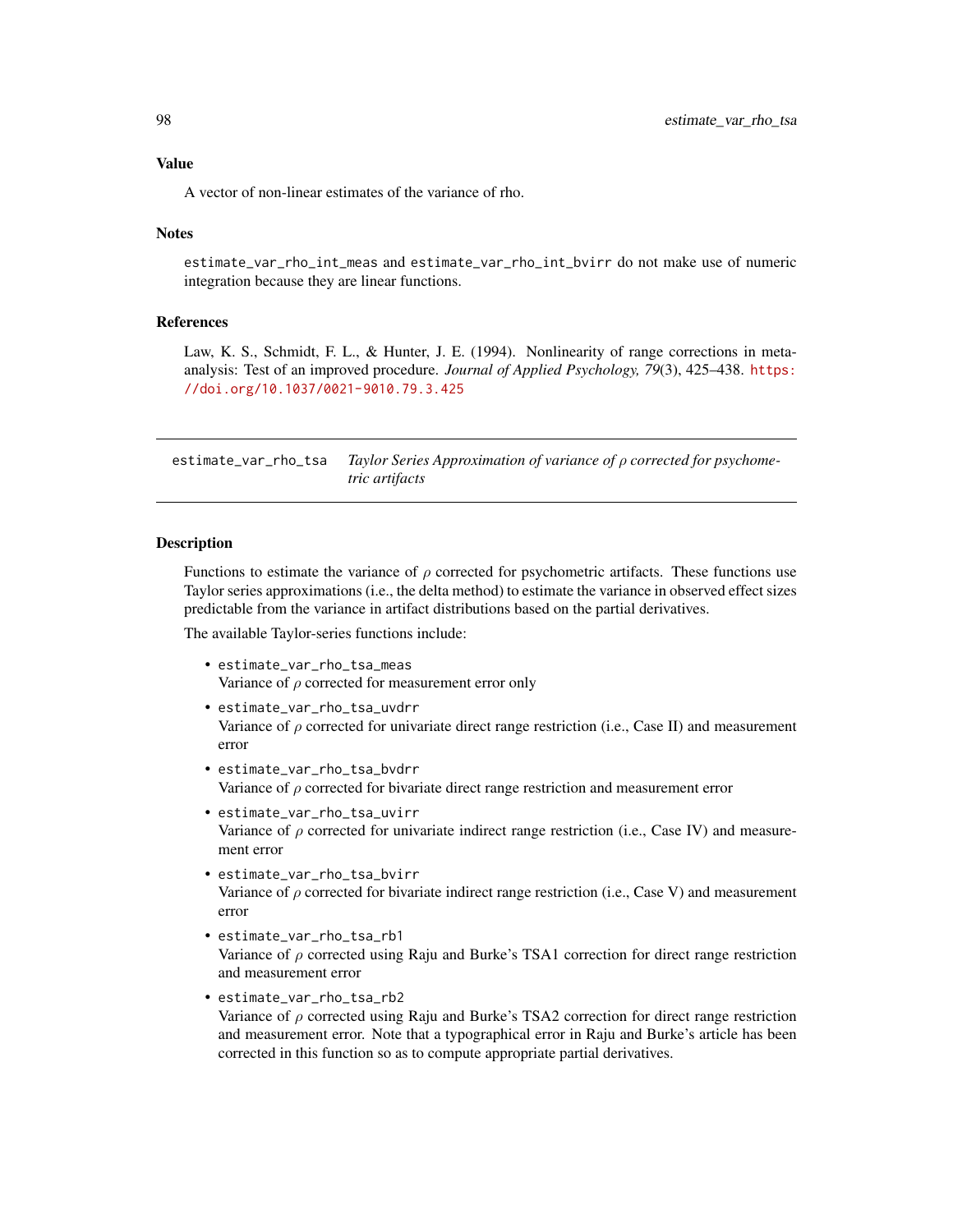estimate\_var\_rho\_tsa 99

# Usage

```
estimate_var_rho_tsa_meas(
  mean_rtp,
  var_rxy,
  var_e,
  mean_qx = 1,
  var_qx = 0,
  mean_qy = 1,
  var_qy = 0,
  ...
\mathcal{L}estimate_var_rho_tsa_uvdrr(
  mean_rtpa,
  var_rxyi,
  var_e,
  mean_lux = 1,
  var_{ux} = 0,
  mean_qxa = 1,
  var_qxa = 0,
  mean_qyi = 1,
  var_qyi = 0,
  ...
)
estimate_var_rho_tsa_bvdrr(
  mean_rtpa,
  var_rxyi,
  var_e = 0,
  mean_lux = 1,
  var_{ux} = 0,
  mean_\text{uy} = 1,
  var_{uy} = 0,
  mean_{\text{axa}} = 1,
  var_qxa = 0,
  mean_qya = 1,
  var_qya = 0,
  ...
\mathcal{L}estimate_var_rho_tsa_uvirr(
  mean_rtpa,
  var_rxyi,
  var_e,
  mean_{ut} = 1,
  var_{ut} = 0,
  mean_{\text{axa}} = 1,
  var_qx = 0,
```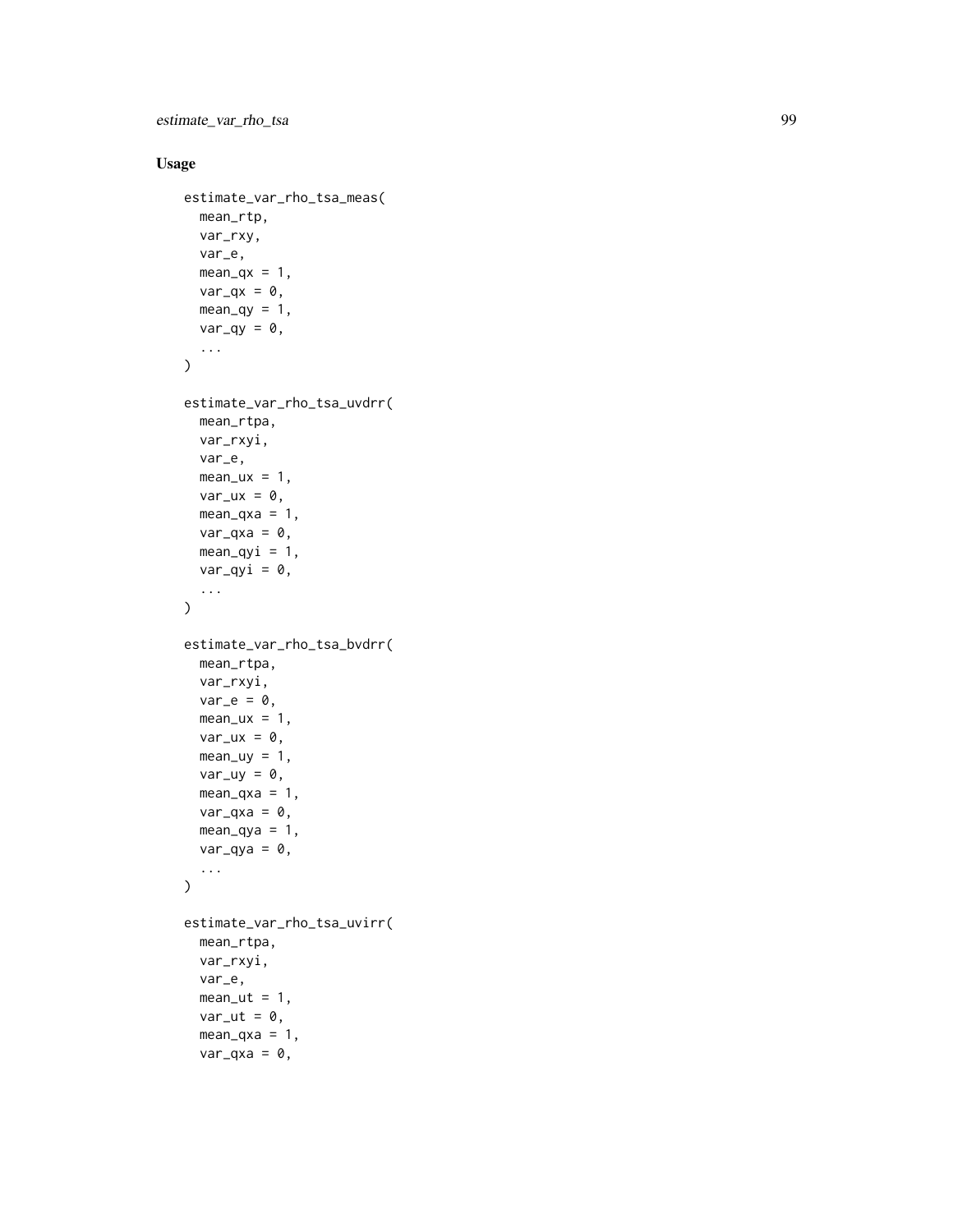```
mean_qyi = 1,
  var_qyi = 0,
  ...
\lambdaestimate_var_rho_tsa_bvirr(
  mean_rtpa,
  var_rxyi,
  var_e = 0,
  mean_u x = 1,
  var_{ux} = 0,
  mean_\text{uy} = 1,
  var\_uy = 0,
  mean_{\text{axa}} = 1,
  var_qxa = 0,
  mean_qya = 1,
  var_qya = 0,
  sign_r xz = 1,
  sign_{ryz} = 1,
  ...
\mathcal{L}estimate_var_rho_tsa_rb1(
  mean_rtpa,
  var_rxyi,
  var_e,
  mean_u x = 1,
  var_{ux} = 0,
  mean_rxx = 1,
  var_rxx = 0,
  mean_ryy = 1,
  var_{ryy} = 0,
  ...
\lambdaestimate_var_rho_tsa_rb2(
  mean_rtpa,
  var_rxyi,
  var_e,
  mean_lux = 1,
  var_{ux} = 0,
  mean_qx = 1,
  var_qx = 0,
  mean_qy = 1,
  var_qy = 0,
  ...
\mathcal{L}
```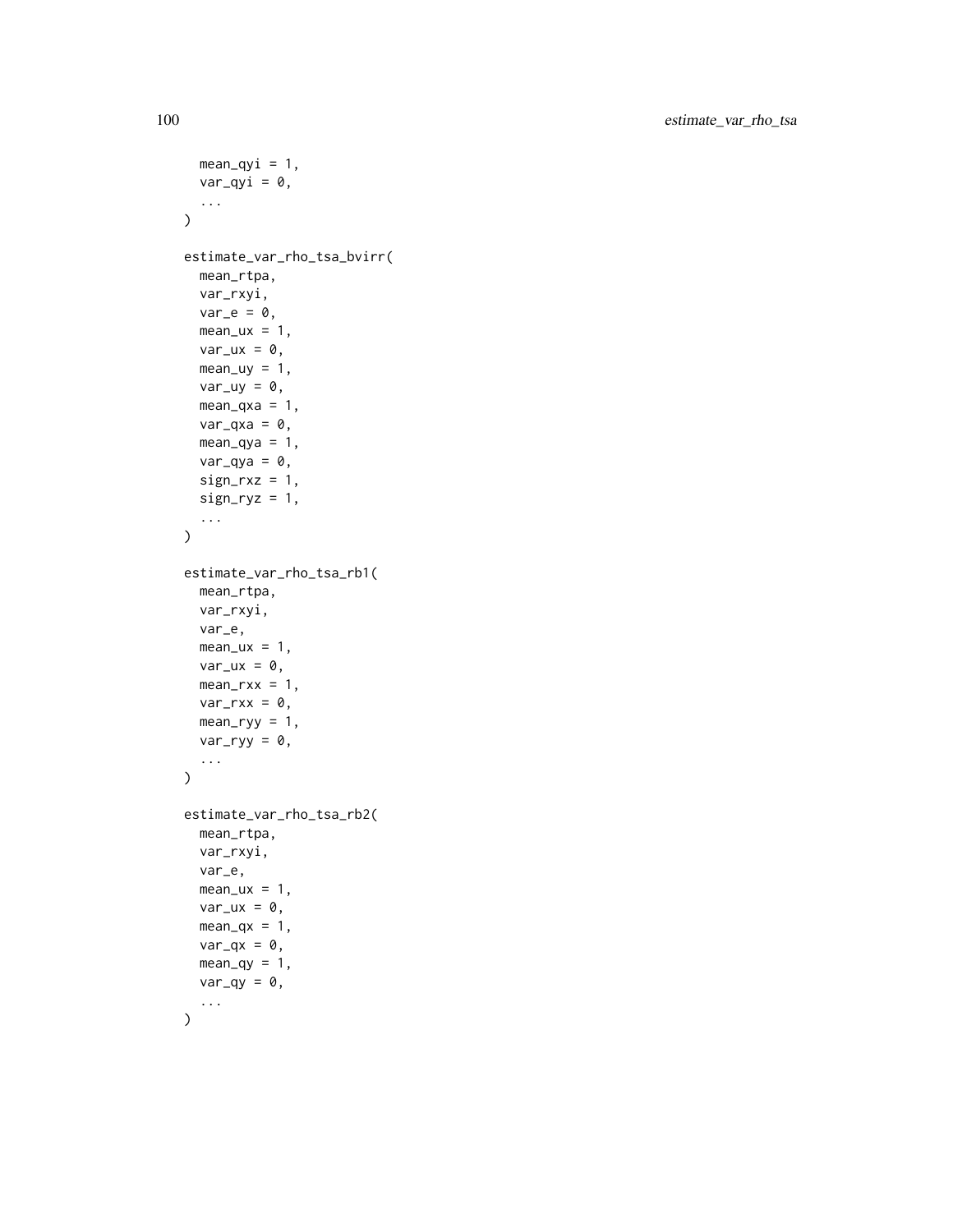# Arguments

| mean_rtp  | Mean corrected correlation.                                           |
|-----------|-----------------------------------------------------------------------|
| var_rxy   | Variance of observed correlations.                                    |
| var_e     | Error variance of observed correlations                               |
| mean_qx   | Mean square root of reliability for X.                                |
| var_qx    | Variance of square roots of reliability estimates for X.              |
| $mean_q$  | Mean square root of reliability for Y.                                |
| var_qy    | Variance of square roots of reliability estimates for Y.              |
| .         | Additional arguments.                                                 |
| mean_rtpa | Mean corrected correlation.                                           |
| var_rxyi  | Variance of observed correlations.                                    |
| mean_ux   | Mean observed-score u ratio for X.                                    |
| var_ux    | Variance of observed-score u ratios for X.                            |
| mean_qxa  | Mean square root of unrestricted reliability for X.                   |
| var_qxa   | Variance of square roots of unrestricted reliability estimates for X. |
| mean_qyi  | Mean square root of restricted reliability for Y.                     |
| var_qyi   | Variance of square roots of restricted reliability estimates for Y.   |
| mean_uy   | Mean observed-score u ratio for Y.                                    |
| var_uy    | Variance of observed-score u ratios for Y.                            |
| mean_qya  | Mean square root of unrestricted reliability for Y.                   |
| var_qya   | Variance of square roots of unrestricted reliability estimates for Y. |
| mean_ut   | Mean true-score u ratio for X.                                        |
| var_ut    | Variance of true-score u ratios for X.                                |
| sign_rxz  | Sign of the relationship between X and the selection mechanism.       |
| sign_ryz  | Sign of the relationship between Y and the selection mechanism.       |
| mean_rxx  | Mean reliability for X.                                               |
| var_rxx   | Variance of reliability estimates for X.                              |
| mean_ryy  | Mean reliability for Y.                                               |
| var_ryy   | Variance of reliability estimates for Y.                              |

# Details

######## Measurement error only ########

The attenuation formula for measurement error is

 $\rho_{XY} = \rho_{TP} q_X q_Y$ 

where  $\rho_{XY}$  is an observed correlation,  $\rho_{TP}$  is a true-score correlation, and  $q_X$  and  $q_Y$  are the square roots of reliability coefficients for X and Y, respectively.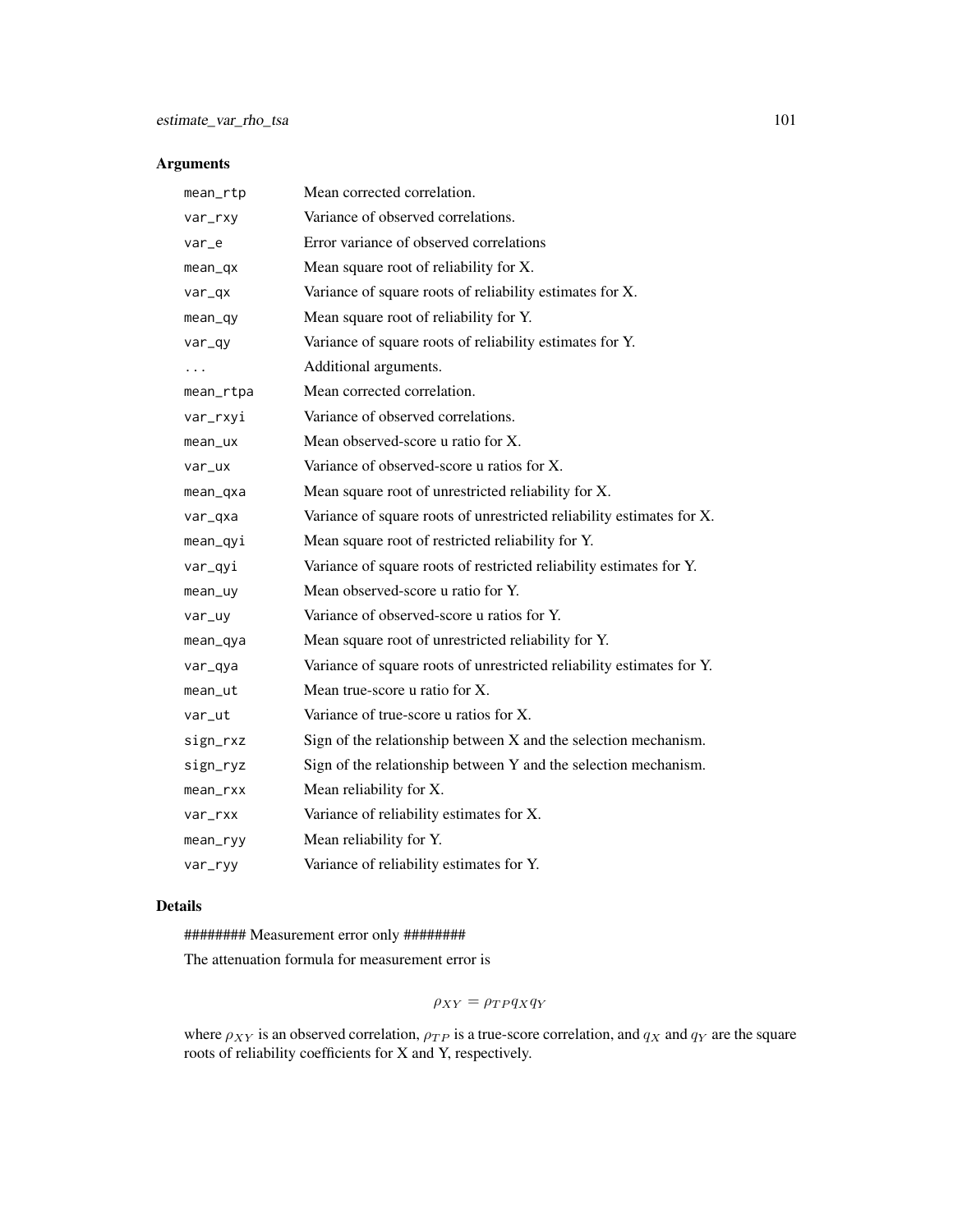The Taylor series approximation of the variance of  $\rho_{TP}$  can be computed using the following linear equation,

$$
var_{\rho_{TP}} \approx \left[ var_{r_{XY}} - var_e - (b_1^2 var_{q_X} + b_2^2 var_{q_Y}) \right] / b_3^2
$$

where  $b_1$ ,  $b_2$ , and  $b_3$  are first-order partial derivatives of the attenuation formula with respect to  $q_X$ ,  $q<sub>Y</sub>$ , and  $\rho<sub>TP</sub>$ , respectively. The first-order partial derivatives of the attenuation formula are:

$$
b_1 = \frac{\partial \rho_{XY}}{\partial q_X} = \rho_{TP} q_Y
$$

$$
b_2 = \frac{\partial \rho_{XY}}{\partial q_Y} = \rho_{TP} q_X
$$

$$
b_3 = \frac{\partial \rho_{XY}}{\partial \rho_{TP}} = q_X q_Y
$$

######## Univariate direct range restriction (UVDRR; i.e., Case II) ######## The UVDRR attenuation procedure may be represented as

$$
\rho_{XY_i} = \frac{\rho_{TP_a} q_{Y_i} q_{X_a} u_X}{\sqrt{\rho_{TP_a}^2 q_{X_a}^2 (u_X^2 - 1) + 1}}
$$

The attenuation formula can also be represented as:

$$
\rho_{XY_i} = \rho_{TP_a} q_{Y_i} q_{X_a} u_X A
$$

where

$$
A = \frac{1}{\sqrt{\rho_{TP_a}^2 q_{X_a}^2 (u_X^2 - 1) + 1}}
$$

The Taylor series approximation of the variance of  $\rho_{TP_a}$  can be computed using the following linear equation,

$$
var_{\rho_{TP_a}} \approx \left[ var_{r_{XY_i}} - var_e - \left( b_1^2 var_{q_{X_a}} + b_2^2 var_{q_{Y_i}} + b_3^2 var_{u_X} \right) \right] / b_4^2
$$

where  $b_1$ ,  $b_2$ ,  $b_3$ , and  $b_4$  are first-order partial derivatives of the attenuation formula with respect to  $q_{X_a}, q_{Y_i}, u_X$ , and  $\rho_{TP_a}$ , respectively. The first-order partial derivatives of the attenuation formula are:

$$
b_1 = \frac{\partial \rho_{XY_i}}{\partial q_{X_a}} = \rho_{TP_a} q_{Y_i} u_X A^3
$$

$$
b_2 = \frac{\partial \rho_{XY_i}}{\partial q_{Y_i}} = \frac{\rho_{XY_i}}{q_{Y_i}}
$$

$$
b_3 = \frac{\partial \rho_{XY_i}}{\partial u_X} = -\rho_{TP_a} q_{Y_i} q_{X_a} (\rho_{TP_a}^2 q_{X_a}^2 - 1) A^3
$$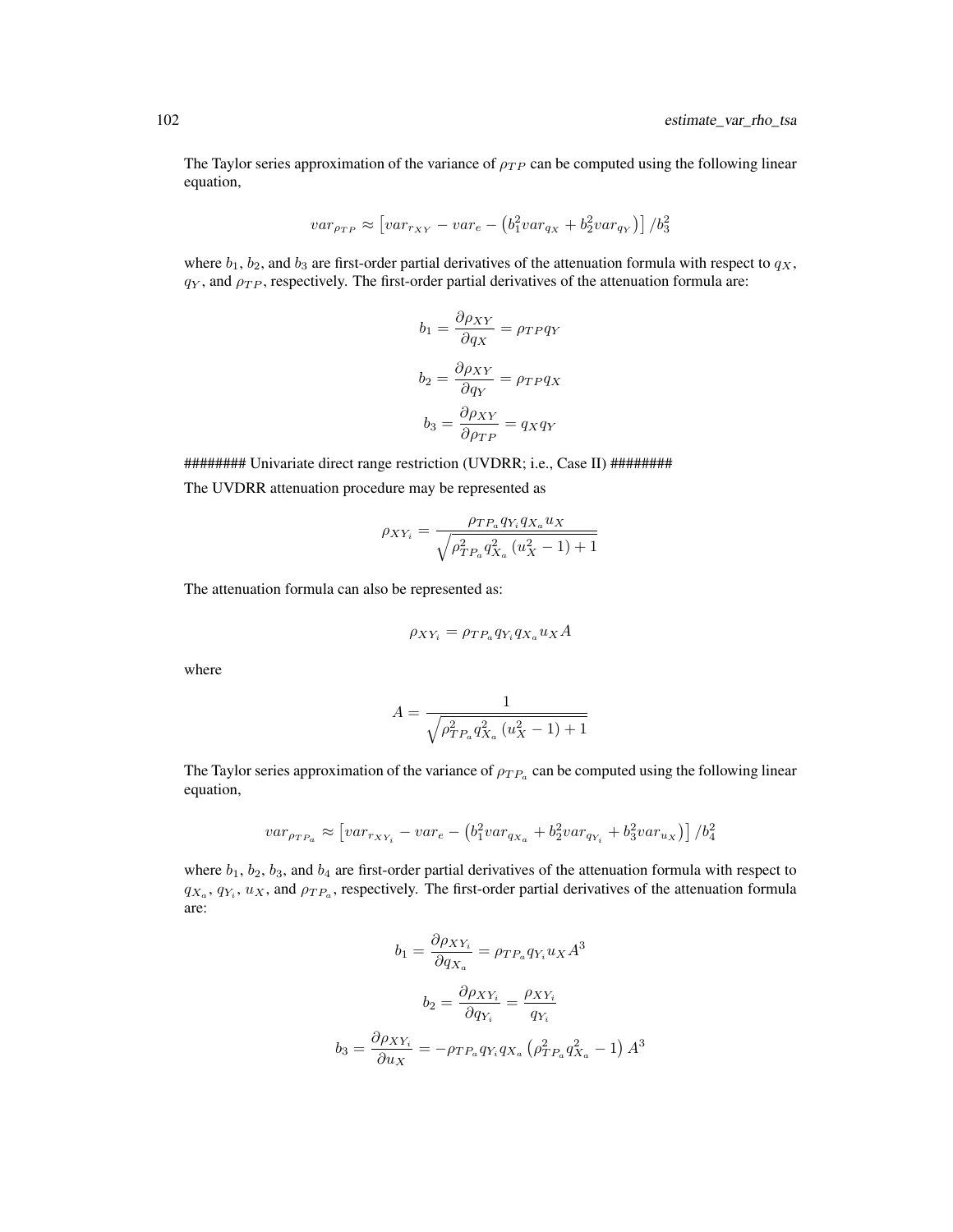estimate\_var\_rho\_tsa 103

$$
b_4 = \frac{\partial \rho_{XY_i}}{\partial \rho_{TP_a}} = q_{Y_i} q_{X_a} u_X A^3
$$

######## Univariate indirect range restriction (UVIRR; i.e., Case IV) ######## Under univariate indirect range restriction, the attenuation formula yielding  $\rho_{XY_i}$  is:

$$
\rho_{XY_i} = \frac{u_T q_{X_a}}{\sqrt{u_T^2 q_{X_a}^2 + 1 - q_{X_a}^2}} \frac{u_T \rho_{TP_a}}{\sqrt{u_T^2 \rho_{TP_a}^2 + 1 - \rho_{TP_a}^2}}
$$

The attenuation formula can also be represented as:

$$
\rho_{XY_i} = q_{X_a} q_{Y_i} \rho_{TP_a} u_T^2 AB
$$

where

$$
A=\frac{1}{\sqrt{u_T^2q_{X_a}^2+1-q_{X_a}^2}}
$$

and

$$
B=\frac{1}{\sqrt{u_T^2 \rho_{TP_a}^2+1-\rho_{TP_a}^2}}
$$

The Taylor series approximation of the variance of  $\rho_{TP_a}$  can be computed using the following linear equation,

$$
var_{\rho_{TP_a}} \approx \left[ var_{r_{XY_i}} - var_e - (b_1^2 var_{q_{X_a}} + b_2^2 var_{q_{Y_i}} + b_3^2 var_{u_T}) \right] / b_4^2
$$

where  $b_1$ ,  $b_2$ ,  $b_3$ , and  $b_4$  are first-order partial derivatives of the attenuation formula with respect to  $q_{X_a}, q_{Y_i}, u_T$ , and  $\rho_{TP_a}$ , respectively. The first-order partial derivatives of the attenuation formula are:

$$
b_1 = \frac{\partial \rho_{XY_i}}{\partial q_{X_a}} = \frac{\rho_{XY_i}}{q_{X_a}} - \rho_{XY_i} q_{X_a} B^2 (u_T^2 - 1)
$$

$$
b_2 = \frac{\partial \rho_{XY_i}}{\partial q_{Y_i}} = \frac{\rho_{XY_i}}{q_{Y_i}}
$$

$$
b_3 = \frac{\partial \rho_{XY_i}}{\partial u_T} = \frac{2\rho_{XY_i}}{u_T} - \rho_{XY_i} u_T q_{X_a}^2 B^2 - \rho_{XY_i} u_T \rho_{TP_a}^2 A^2
$$

$$
b_4 = \frac{\partial \rho_{XY_i}}{\partial \rho_{TP_a}} = \frac{\rho_{XY_i}}{\rho_{TP_a}} - \rho_{XY_i} \rho_{TP_a} A^2 (u_T^2 - 1)
$$

######## Bivariate direct range restriction (BVDRR) ########

Under bivariate direct range restriction, the attenuation formula yielding  $\rho_{XY_i}$  is: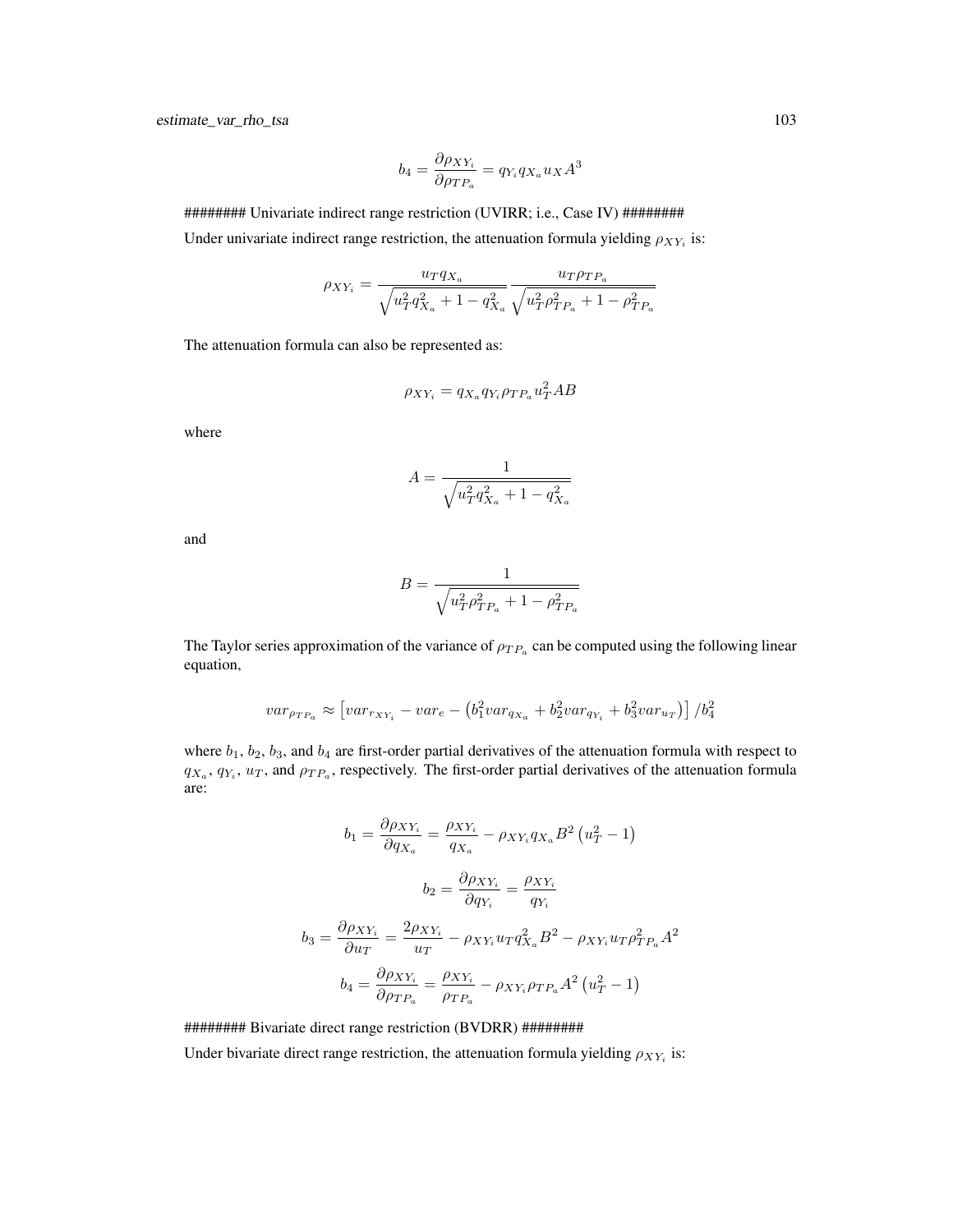$$
\rho_{XY_i}=\frac{A+\rho^2_{TP_a}q_{X_a}q_{Y_a}-\frac{1}{q_{X_a}q_{Y_a}}}{2\rho_{TP_a}u_Xu_Y}
$$

where

$$
A = \sqrt{\left(\frac{1}{q_{X_a}q_{Y_a}} - \rho_{TP_a}^2 q_{X_a}q_{Y_a}}\right)^2 + 4\rho_{TP_a}u_X^2u_Y^2}
$$

The Taylor series approximation of the variance of  $\rho_{TP_a}$  can be computed using the following linear equation,

$$
var_{\rho_{TP_a}} \approx \left[ var_{r_{XY_i}} - var_e - (b_1^2 var_{q_{X_a}} + b_2^2 var_{q_{Y_i}} + b_3^2 var_{u_X} + b_4^2 var_{u_Y}) \right] / b_5^2
$$

where  $b_1$ ,  $b_2$ ,  $b_3$ ,  $b_4$ , and  $b_5$  are first-order partial derivatives of the attenuation formula with respect to  $q_{X_a}, q_{Y_a}, u_X, u_Y$ , and  $\rho_{TP_a}$ , respectively. First, we define terms to simplify the computation of partial derivatives:

$$
B = (\rho_{TP_a}^2 q_{X_a}^2 q_{Y_a}^2 + q_{X_a} q_{Y_a} A - 1)
$$
  

$$
C = 2\rho_{TP_a} q_{X_a}^2 q_{Y_a}^2 u_X u_Y A
$$

The first-order partial derivatives of the attenuation formula are:

$$
b_1 = \frac{\partial \rho_{XY_i}}{\partial q_{X_a}} = \frac{\left(\rho_{TP_a}^2 q_{X_a}^2 q_{Y_a}^2 + 1\right)B}{q_{X_a}C}
$$

$$
b_2 = \frac{\partial \rho_{XY_i}}{\partial q_{Y_i}} = \frac{\left(\rho_{TP_a}^2 q_{X_a}^2 q_{Y_a}^2 + 1\right)B}{q_{Y_a}C}
$$

$$
b_3 = \frac{\partial \rho_{XY_i}}{\partial u_X} = -\frac{\left(\rho_{TP_a} q_{X_a} q_{Y_a} - 1\right)\left(\rho_{TP_a} q_{X_a} q_{Y_a} + 1\right)B}{u_XC}
$$

$$
b_4 = \frac{\partial \rho_{XY_i}}{\partial u_Y} = -\frac{\left(\rho_{TP_a} q_{X_a} q_{Y_a} - 1\right)\left(\rho_{TP_a} q_{X_a} q_{Y_a} + 1\right)B}{u_YC}
$$

$$
b_5 = \frac{\partial \rho_{XY_i}}{\partial \rho_{TP_a}} = \frac{\left(\rho_{TP_a}^2 q_{X_a}^2 q_{Y_a}^2 + 1\right)B}{\rho_{TP_a}C}
$$

######## Bivariate indirect range restriction (BVIRR; i.e., Case V) ######## Under bivariate indirect range restriction, the attenuation formula yielding  $\rho_{XY_i}$  is:

$$
\rho_{XY_i} = \frac{\rho_{TP_a} q_{X_a} q_{Y_a} - \lambda \sqrt{|1 - u_X^2| |1 - u_Y^2|}}{u_X u_Y}
$$

The Taylor series approximation of the variance of  $\rho_{TP_a}$  can be computed using the following linear equation,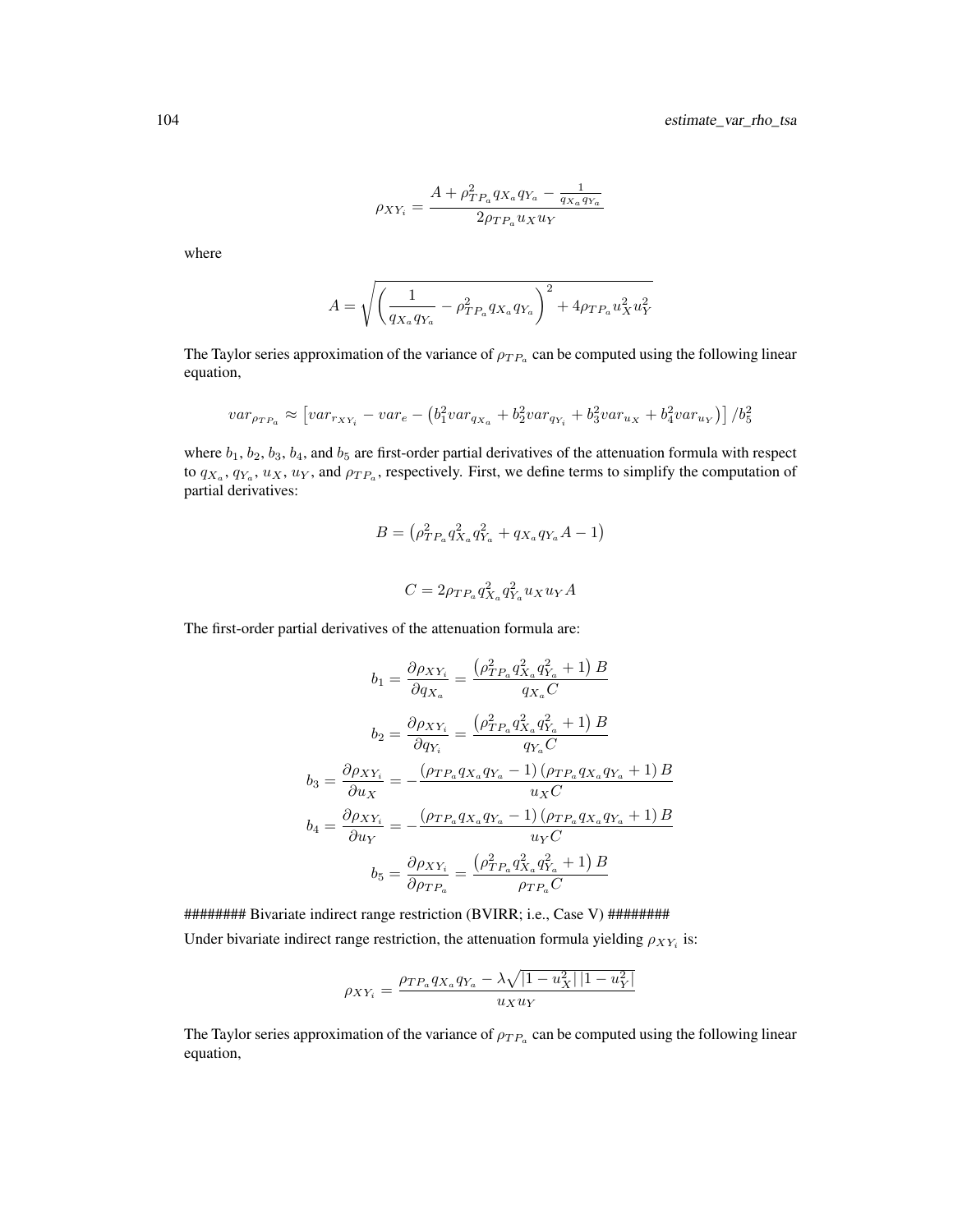$$
var_{\rho_{TP_a}} \approx \left[ var_{r_{XY_i}} - var_e - (b_1^2 var_{q_{X_a}} + b_2^2 var_{q_{Y_i}} + b_3^2 var_{u_X} + b_4^2 var_{u_Y}) \right] / b_5^2
$$

where  $b_1$ ,  $b_2$ ,  $b_3$ ,  $b_4$ , and  $b_5$  are first-order partial derivatives of the attenuation formula with respect to  $q_{X_a}, q_{Y_a}, u_X, u_Y$ , and  $\rho_{TP_a}$ , respectively. First, we define terms to simplify the computation of partial derivatives:

$$
b_1 = \frac{\partial \rho_{XY_i}}{\partial q_{X_a}} = \frac{\rho_{TP_a} q_{Y_a}}{u_X u_Y}
$$

$$
b_2 = \frac{\partial \rho_{XY_i}}{\partial q_{Y_i}} = \frac{\rho_{TP_a} q_{X_a}}{u_X u_Y}
$$

$$
b_3 = \frac{\partial \rho_{XY_i}}{\partial u_X} = \frac{\lambda \left(1 - u_X^2\right) \sqrt{|1 - u_Y^2|}}{u_Y \left|1 - u_X^2\right|^{1.5}} - \frac{\rho_{XY_i}}{u_X}
$$

$$
b_4 = \frac{\partial \rho_{XY_i}}{\partial u_Y} = \frac{\lambda \left(1 - u_Y^2\right) \sqrt{|1 - u_X^2|}}{u_X \left|1 - u_Y^2\right|^{1.5}} - \frac{\rho_{XY_i}}{u_Y}
$$

$$
b_5 = \frac{\partial \rho_{XY_i}}{\partial \rho_{TP_a}} = \frac{q_{X_a} q_{Y_a}}{u_X u_Y}
$$

######## Raju and Burke's TSA1 procedure ########

Raju and Burke's attenuation formula may be represented as

$$
\rho_{XY_i} = \frac{\rho_{TP_a} u_X \sqrt{\rho_{XX_a}\rho_{YY_a}}}{\sqrt{\rho_{TP_a}^2 \rho_{XX_a}\rho_{YY_a} u_X^2 - \rho_{TP_a}^2 \rho_{XX_a}\rho_{YY_a} + 1}}
$$

The Taylor series approximation of the variance of  $\rho_{TP_a}$  can be computed using the following linear equation,

$$
var_{\rho_{TP_a}} \approx \left[ var_{r_{XY_i}} - var_e - \left(B^2 var_{\rho_{YY_a}} + C^2 var_{\rho_{XX_a}} + D^2 var_{u_X}\right)\right] / A^2
$$

where A, B, C, and D are first-order partial derivatives of the attenuation formula with respect to  $\rho_{TP_a}, \rho_{XX_a}, \rho_{YY_a}$ , and  $u_X$ , respectively. The first-order partial derivatives of the attenuation formula are:

$$
A = \frac{\partial \rho_{XY_i}}{\partial \rho_{TP_a}} = \frac{\rho_{XY_i}}{\rho_{TP_a}} + \frac{\rho_{XY_i}^3 (1 - u_X^2)}{\rho_{TP_a} u_X^2}
$$

$$
B = \frac{\partial \rho_{XY_i}}{\partial \rho_{YY_a}} = \frac{1}{2} \left( \frac{\rho_{XY_i}}{\rho_{YY_a}} + \frac{\rho_{XY_i}^3 (1 - u_X^2)}{\rho_{YY_a} u_X^2} \right)
$$

$$
C = \frac{\partial \rho_{XY_i}}{\partial \rho_{XX_a}} = \frac{1}{2} \left( \frac{\rho_{XY_i}}{\rho_{XX_a}} + \frac{\rho_{XY_i}^3 (1 - u_X^2)}{\rho_{XX_a} u_X^2} \right)
$$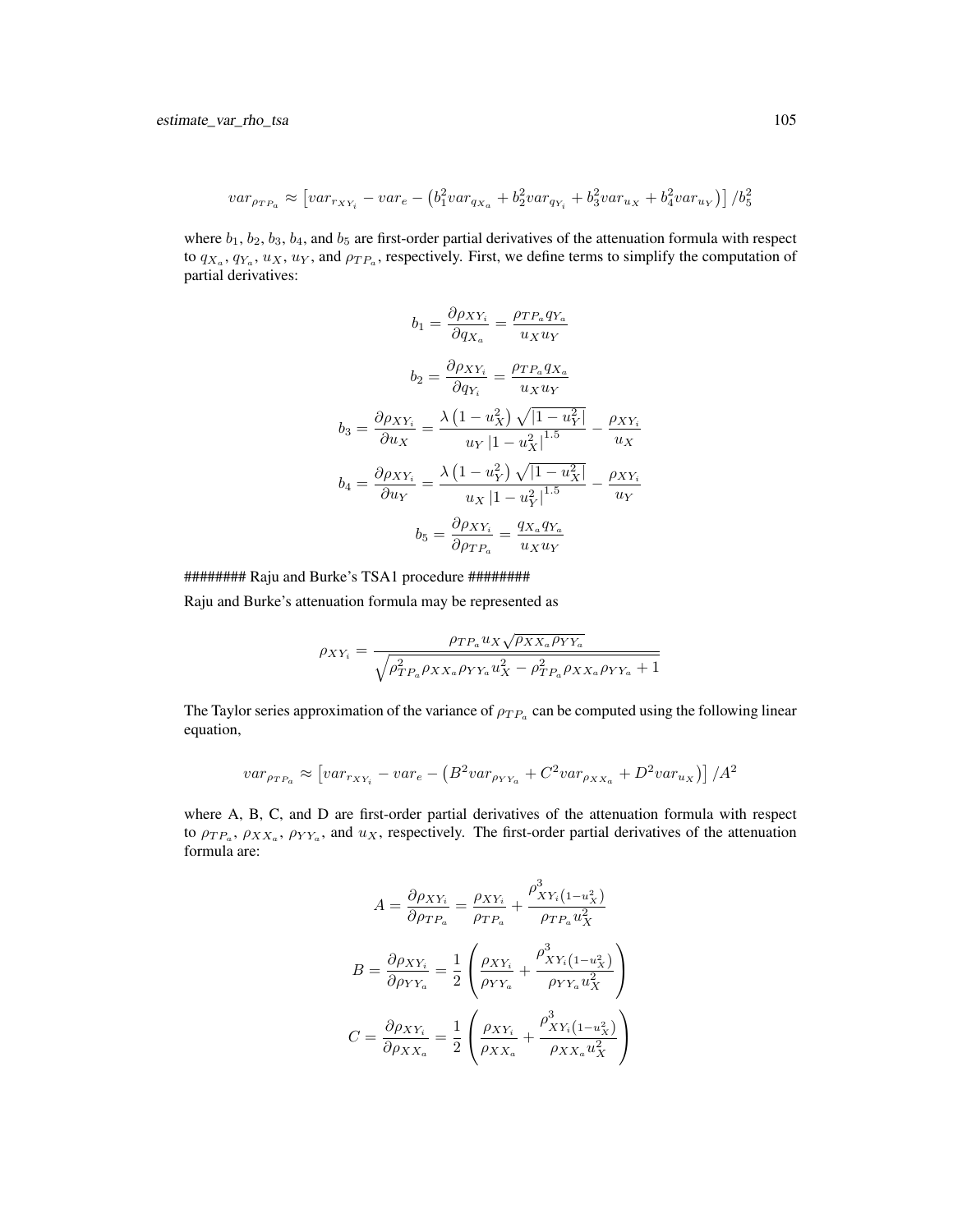$$
D = \frac{\partial \rho_{XY_i}}{\partial u_X} = \frac{\rho_{XY_i} - \rho_{XY_i}^3}{u_X}
$$

########## Raju and Burke's TSA2 procedure #########

Raju and Burke's attenuation formula may be represented as

$$
\rho_{XY_i} = \frac{\rho_{TP_a} q_{X_a} q_{Y_a} u_X}{\sqrt{\rho_{TP_a}^2 q_{X_a}^2 q_{Y_a}^2 u_X^2 - \rho_{TP_a}^2 q_{X_a}^2 q_{Y_a}^2 + 1}}
$$

The Taylor series approximation of the variance of  $\rho_{TP_a}$  can be computed using the following linear equation,

$$
var_{\rho_{TP_a}} \approx \left[ var_{r_{XY_i}} - var_e - \left( F^2 var_{q_{Y_a}} + G^2 var_{q_{X_a}} + H^2 var_{u_X} \right) \right] / E^2
$$

where E, F, G, and H are first-order partial derivatives of the attenuation formula with respect to  $\rho_{TP_a}, q_{X_a}, q_{Y_a}$ , and  $u_X$ , respectively. The first-order partial derivatives of the attenuation formula (with typographic errors in the original article corrected) are:

$$
E = \frac{\partial \rho_{XY_i}}{\partial \rho_{TP_a}} = \frac{\rho_{XY_i}}{\rho_{TP_a}} + \frac{\rho_{XY_i(1-u_X^2)}^3}{\rho_{TP_a} u_X^2}
$$

$$
F = \frac{\partial \rho_{XY_i}}{\partial q_{Y_a}} = \frac{\rho_{XY_i}}{q_{Y_a}} + \frac{\rho_{XY_i(1-u_X^2)}^3}{q_{Y_a} u_X^2}
$$

$$
G = \frac{\partial \rho_{XY_i}}{\partial q_{X_a}} = \frac{\rho_{XY_i}}{q_{X_a}} + \frac{\rho_{XY_i(1-u_X^2)}^3}{q_{X_a} u_X^2}
$$

$$
H = \frac{\partial \rho_{XY_i}}{\partial u_X} = \frac{\rho_{XY_i} - \rho_{XY_i}^3}{u_X}
$$

#### Value

Vector of meta-analytic variances estimated via Taylor series approximation.

#### **Notes**

A typographical error in Raju and Burke's article has been corrected in estimate\_var\_rho\_tsa\_rb2 so as to compute appropriate partial derivatives.

#### References

Dahlke, J. A., & Wiernik, B. M. (2019). Not restricted to selection research: Accounting for indirect range restriction in organizational research. *Organizational Research Methods*. Advance online publication. <https://doi.org/10.1177/1094428119859398>

Hunter, J. E., Schmidt, F. L., & Le, H. (2006). Implications of direct and indirect range restriction for meta-analysis methods and findings. *Journal of Applied Psychology, 91*(3), 594–612. [https:](https://doi.org/10.1037/0021-9010.91.3.594) [//doi.org/10.1037/0021-9010.91.3.594](https://doi.org/10.1037/0021-9010.91.3.594)

Raju, N. S., & Burke, M. J. (1983). Two new procedures for studying validity generalization. *Journal of Applied Psychology, 68*(3), 382–395. [https://doi.org/10.1037/0021-9010.68.3.](https://doi.org/10.1037/0021-9010.68.3.382) [382](https://doi.org/10.1037/0021-9010.68.3.382)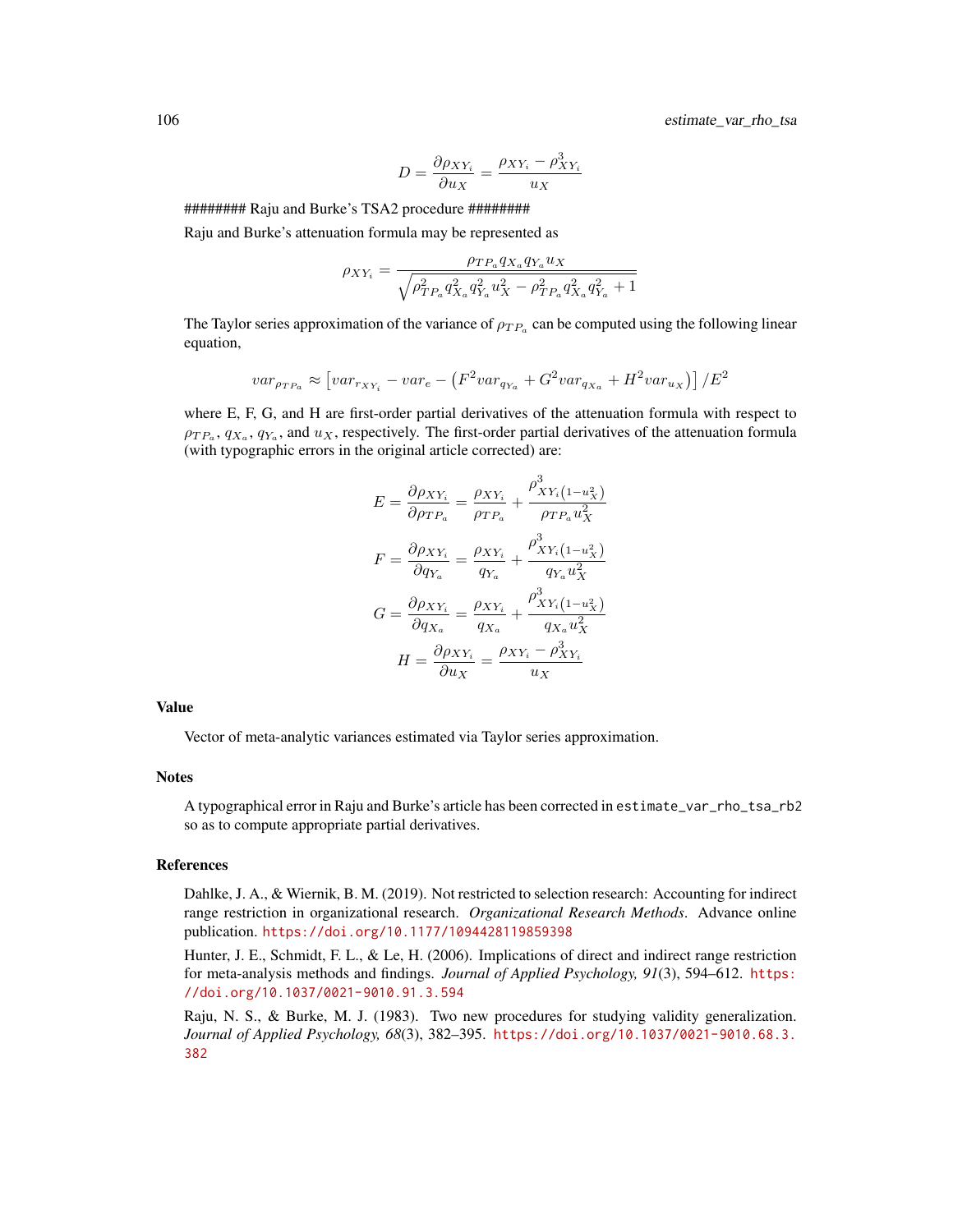estimate\_var\_tsa 107

### Examples

```
estimate_var_rho_tsa_meas(mean_rtp = .5, var_rxy = .02, var_e = .01,
                 mean_qx = .8, var_qx = .005,
                 mean_qy = .8, var_qy = .005estimate_var_rho_tsa_uvdrr(mean_rtpa = .5, var_rxyi = .02, var_e = .01,
                  mean_{ux} = .8, var_{ux} = .005,
                  mean_qxa = .8, var_qxa = .005,
                  mean_qyi = .8, var_qyi = .005)
estimate_var_rho_tsa_bvdrr(mean_rtpa = .5, var_rxyi = .02, var_e = .01,
                  mean_ux = .8, var_ux = .005,
                  mean_{uy} = .8, var_{uy} = .005,
                  mean_qxa = .8, var_qxa = .005,
                  mean_qya = .8, var_qya = .005)
estimate_var_rho_tsa_uvirr(mean_rtpa = .5, var_rxyi = .02, var_e = .01,
                  mean_{ut} = .8, var_{ut} = .005,
                  mean_qxa = .8, var_qxa = .005,
                  mean_qyi = .8, var_qyi = .005)
estimate_var_rho_tsa_bvirr(mean_rtpa = .5, var_rxyi = .02, var_e = .01,
                  mean_lux = .8, var_lux = .005,
                  mean_uy = .8, var_uy = .005,
                  mean_qxa = .8, var_qxa = .005,
                  mean_qya = .8, var_qya = .005,
                  sign_r xz = 1, sign_r yz = 1)
estimate_var_rho_tsa_rb1(mean_rtpa = .5, var_rxyi = .02, var_e = .01,
                mean_{ux} = .8, var_{ux} = .005,
                mean_rxx = .8, var_rxx = .005,
                mean_ryy = .8, var_ryy = .005)
estimate_var_rho_tsa_rb2(mean_rtpa = .5, var_rxyi = .02, var_e = .01,
                mean_ux = .8, var_ux = .005,
                mean_qx = .8, var_qx = .005,
                mean_qy = .8, var_qy = .005
```
estimate\_var\_tsa *Taylor Series Approximation of effect-size variances corrected for psychometric artifacts*

### Description

Functions to estimate the variances corrected for psychometric artifacts. These functions use Taylor series approximations (i.e., the delta method) to estimate the corrected variance of an effect-size distribution.

The available Taylor-series functions include:

- estimate\_var\_tsa\_meas Variance of  $\rho$  corrected for measurement error only
- estimate\_var\_tsa\_uvdrr

Variance of  $\rho$  corrected for univariate direct range restriction (i.e., Case II) and measurement error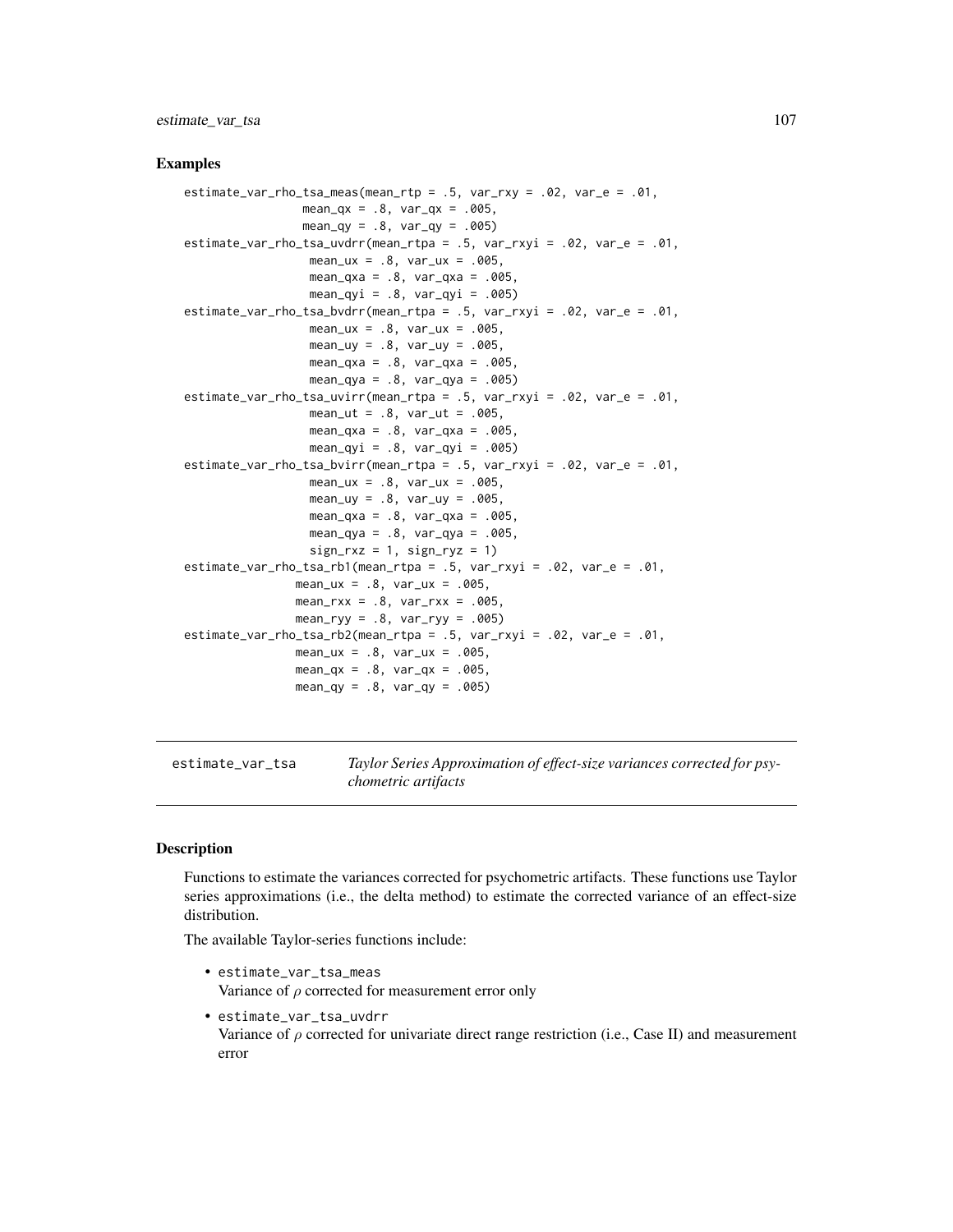- estimate\_var\_tsa\_bvdrr Variance of  $\rho$  corrected for bivariate direct range restriction and measurement error
- estimate\_var\_tsa\_uvirr Variance of  $\rho$  corrected for univariate indirect range restriction (i.e., Case IV) and measurement error
- estimate\_var\_tsa\_bvirr Variance of  $\rho$  corrected for bivariate indirect range restriction (i.e., Case V) and measurement error
- estimate\_var\_tsa\_rb1 Variance of  $\rho$  corrected using Raju and Burke's TSA1 correction for direct range restriction and measurement error
- estimate\_var\_tsa\_rb2 Variance of  $\rho$  corrected using Raju and Burke's TSA2 correction for direct range restriction and measurement error. Note that a typographical error in Raju and Burke's article has been corrected in this function so as to compute appropriate partial derivatives.

#### Usage

```
estimate_var_tsa_meas(mean_rtp, var = 0, mean_qx = 1, mean_qy = 1, ...)
estimate_var_tsa_uvdrr(
  mean_rtpa,
  var = 0,
  mean_u x = 1,
  mean_{\text{axa}} = 1,
  mean_{\text{avi}} = 1,
  ...
\lambdaestimate_var_tsa_bvdrr(
  mean_rtpa,
  var = 0,
  mean_u x = 1,
  mean_\text{uy} = 1,
  mean_qxa = 1,
  mean_qya = 1,
  ...
\mathcal{L}estimate_var_tsa_uvirr(
  mean_rtpa,
  var = 0,
  mean_{ut} = 1,
  mean_{\text{axa}} = 1,
  mean_qyi = 1,
  ...
\lambda
```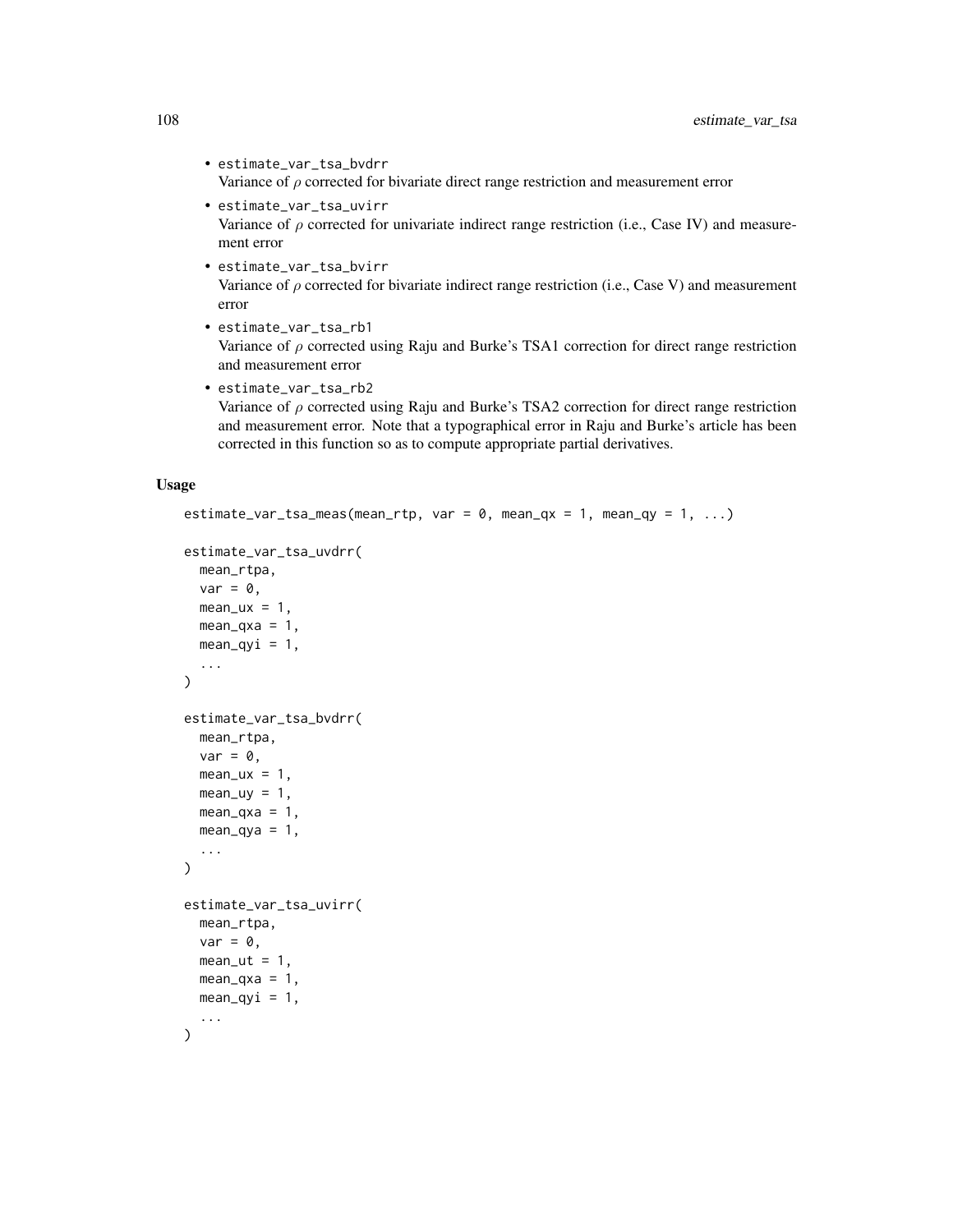```
estimate_var_tsa_bvirr(
  mean_rtpa,
  var = 0,
  mean_lux = 1,
  mean_uy = 1,
  mean_{\text{axa}} = 1,
  mean_qya = 1,
  sign_r xz = 1,
  sign_{ryz} = 1,
  ...
\mathcal{L}estimate_var_tsa_rb1(
  mean_rtpa,
  var = 0,
  mean_lux = 1,
  mean_rxx = 1,
  mean_ryy = 1,
  ...
\mathcal{L}estimate_var_tsa_rb2(
  mean_rtpa,
  var = 0,
  mean_lux = 1,
  mean_qx = 1,
  mean_qy = 1,
  ...
\mathcal{L}
```
# Arguments

| mean_rtp   | Mean corrected correlation.                                     |
|------------|-----------------------------------------------------------------|
| var        | Variance to be corrected for artifacts.                         |
| $mean_qx$  | Mean square root of reliability for X.                          |
| $mean_q$   | Mean square root of reliability for Y.                          |
| .          | Additional arguments.                                           |
| mean_rtpa  | Mean corrected correlation.                                     |
| $mean$ _ux | Mean observed-score u ratio for X.                              |
| mean_qxa   | Mean square root of unrestricted reliability for X.             |
| mean_qyi   | Mean square root of restricted reliability for Y.               |
| mean_uy    | Mean observed-score u ratio for Y.                              |
| mean_qya   | Mean square root of unrestricted reliability for Y.             |
| mean_ut    | Mean true-score u ratio for X.                                  |
| sign_rxz   | Sign of the relationship between X and the selection mechanism. |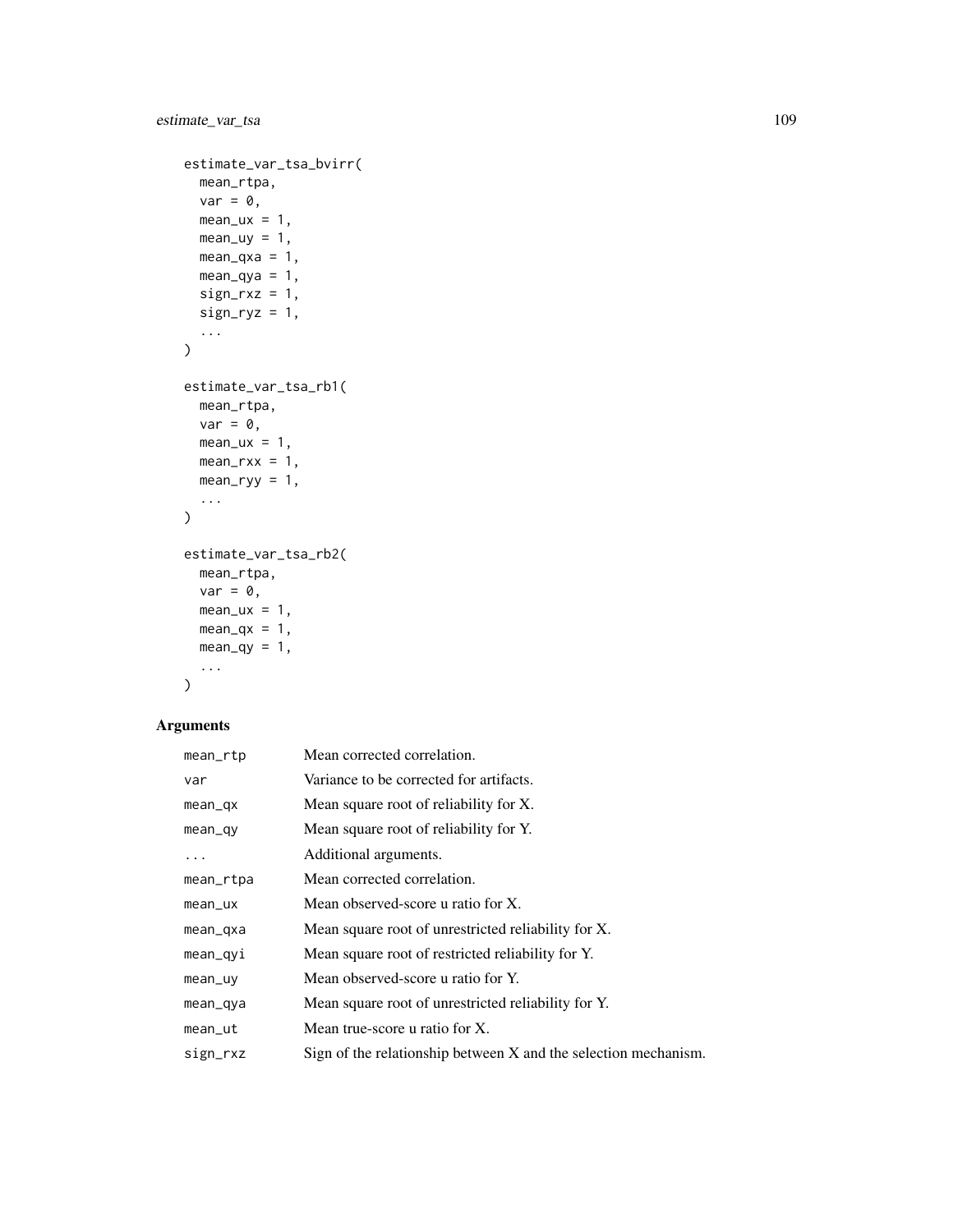110 estimate\_var\_tsa

| sign_ryz | Sign of the relationship between Y and the selection mechanism. |
|----------|-----------------------------------------------------------------|
| mean rxx | Mean reliability for X.                                         |
| mean_ryy | Mean reliability for Y.                                         |

# Value

Vector of variances corrected for mean artifacts via Taylor series approximation.

#### **Notes**

A typographical error in Raju and Burke's article has been corrected in estimate\_var\_tsa\_rb2 so as to compute appropriate partial derivatives.

#### References

Dahlke, J. A., & Wiernik, B. M. (2019). Not restricted to selection research: Accounting for indirect range restriction in organizational research. *Organizational Research Methods*. Advance online publication. <https://doi.org/10.1177/1094428119859398>

Hunter, J. E., Schmidt, F. L., & Le, H. (2006). Implications of direct and indirect range restriction for meta-analysis methods and findings. *Journal of Applied Psychology, 91*(3), 594–612. [https:](https://doi.org/10.1037/0021-9010.91.3.594) [//doi.org/10.1037/0021-9010.91.3.594](https://doi.org/10.1037/0021-9010.91.3.594)

Raju, N. S., & Burke, M. J. (1983). Two new procedures for studying validity generalization. *Journal of Applied Psychology, 68*(3), 382–395. [https://doi.org/10.1037/0021-9010.68.3.](https://doi.org/10.1037/0021-9010.68.3.382) [382](https://doi.org/10.1037/0021-9010.68.3.382)

```
estimate_var_tsa_meas(mean_rtp = .5, var = .02,
                 mean_qx = .8,
                  mean_qy = .8estimate_var_tsa_uvdrr(mean_rtpa = .5, var = .02,
                   mean_u x = .8,
                  mean_{axa} = .8mean_qyi = .8estimate_var_tsa_bvdrr(mean_rtpa = .5, var = .02,
                  mean_lux = .8,
                  mean_{uy} = .8,
                  mean_{\text{axa}} = .8mean_qya = .8estimate_var_tsa_uvirr(mean_rtpa = .5, var = .02,
                  mean_{ut} = .8,
                  mean_{\text{axa}} = .8,
                  mean_qyi = .8estimate_var_tsa_bvirr(mean_rtpa = .5, var = .02,
                  mean_lux = .8,
                   mean_\text{uy} = .8,
                   mean_{\text{axa}} = .8,
                   mean_qya = .8,
                   sign_r xz = 1, sign_r yz = 1estimate_var_tsa_rb1(mean_rtpa = .5, var = .02,
```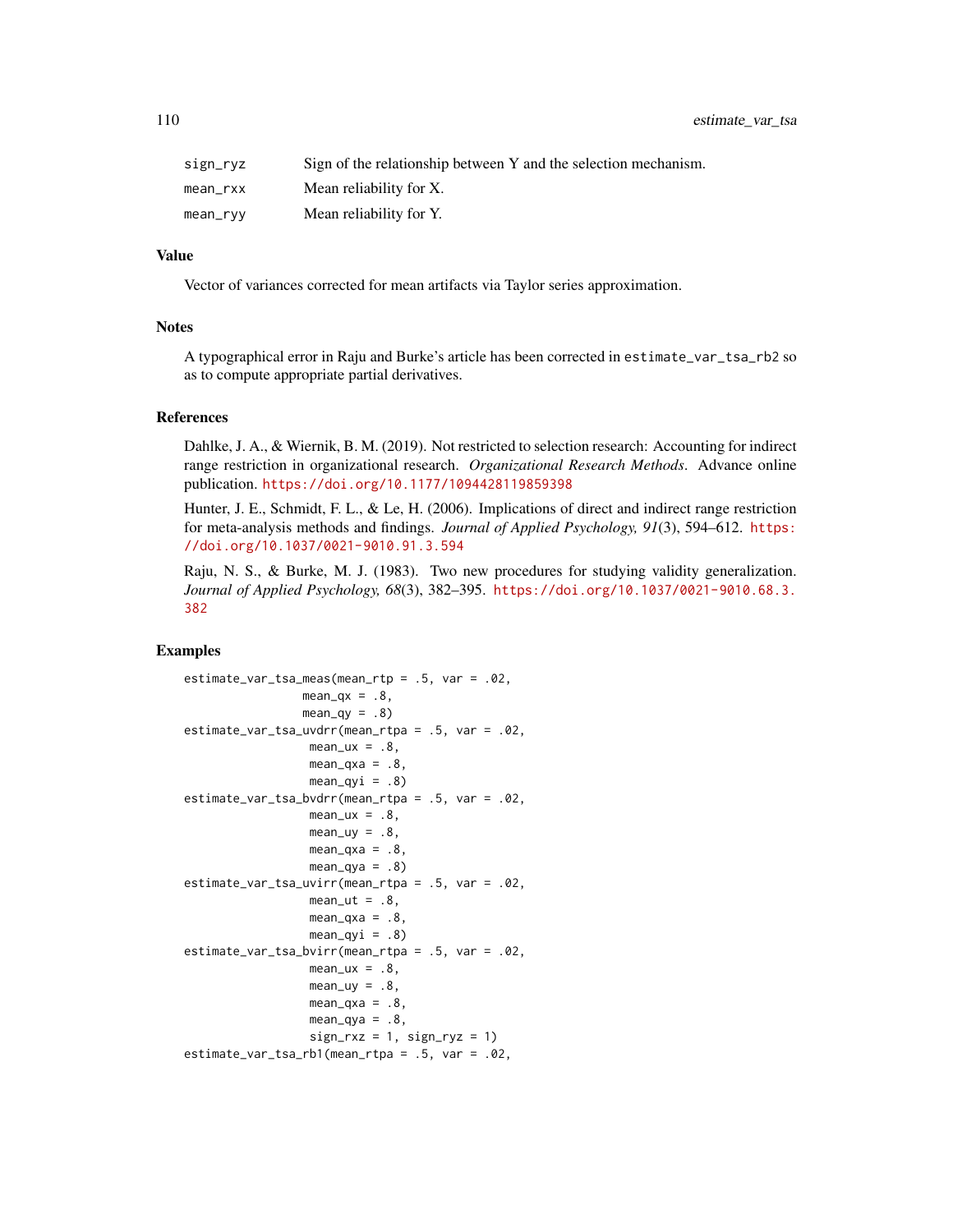#### filter\_ma 111

```
mean_lux = .8,
               mean_rxx = .8,
               mean_{ryy} = .8estimate_var_tsa_rb2(mean_rtpa = .5, var = .02,
               mean_u x = .8,
               mean_qx = .8,
               mean_qy = .8
```
<span id="page-110-0"></span>filter\_ma *Filter meta-analyses*

# Description

Filter psychmeta meta-analysis objects based on specified criteria.

# Usage

```
filter_ma(
 ma_obj,
 analyses = "all",
 match = c("all", "any"),case_sensitive = TRUE,
  ...
)
filter_meta(
 ma_obj,
  analyses = "all",
  match = c("all", "any"),case_sensitive = TRUE,
  ...
)
```
# Arguments

| ma_obj   | A psychmeta meta-analysis object.                                                                                                                                   |
|----------|---------------------------------------------------------------------------------------------------------------------------------------------------------------------|
| analyses | Which analyses to extract? Can be either "all" to extract all meta-analyses in<br>the object (default) or a list containing one or more of the following arguments: |
|          | • construct: A list or vector of construct names to search for.                                                                                                     |
|          | • construct_pair: A list of vectors of construct pairs to search for.<br>$(e.g., list(c("X", "Y"), c("X", "Z"))).$                                                  |
|          | • pair id: A list or vector of numeric construct pair IDs (unique construct-<br>pair indices).                                                                      |
|          | • analysis id: A list or vector of numeric analysis IDs (unique analysis in-<br>dexes).                                                                             |
|          | • k_min: A numeric value specifying the minimum k for extracted meta-<br>analyses.                                                                                  |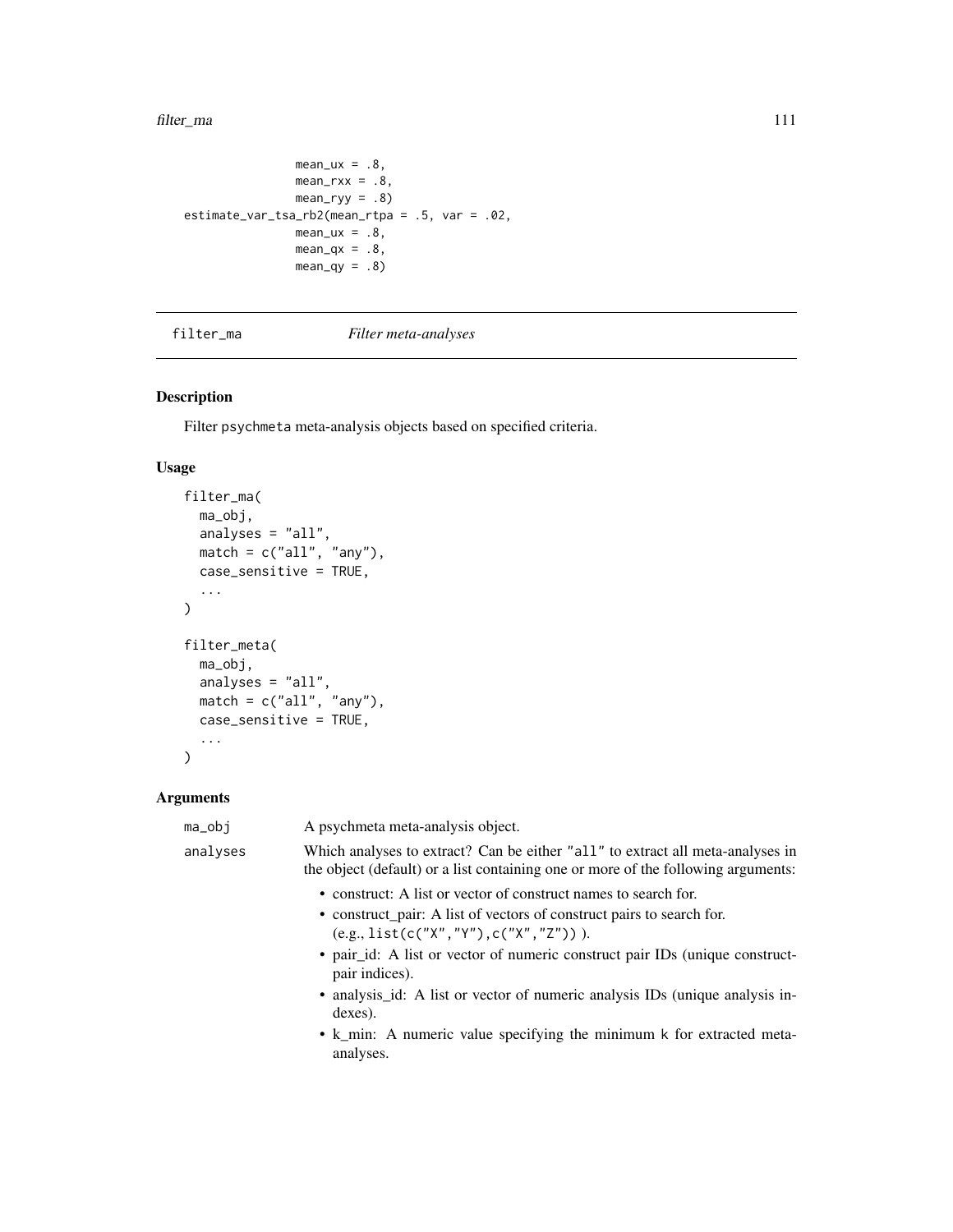|          | • N_min: A numeric value specifying the minimum N for extracted meta-<br>analyses.                                                                                 |
|----------|--------------------------------------------------------------------------------------------------------------------------------------------------------------------|
| match    | Should extracted meta-analyses match all (default) or any of the criteria given<br>in analyses?                                                                    |
|          | case_sensitive Logical scalar that determines whether character values supplied in analyses<br>should be treated as case sensitive (TRUE, default) or not (FALSE). |
| $\cdots$ | Additional arguments.                                                                                                                                              |

#### Value

A psychmeta meta-analysis object with analyses matching the specified criteria.

#### Examples

```
ma\_obj \leq ma_r(ma\_method = "ic", rxyi = rxyi, n = n, rxx = rxxi, ryy = ryyi,construct_x = x_name, construct_y = y_name, sample_id = sample_id, citekey = NULL,
               moderators = moderator, data = data_r_meas_multi,
               impute_artifacts = FALSE, clean_artifacts = FALSE)
ma_obj <- ma_r_ad(ma_obj, correct_rr_x = FALSE, correct_rr_y = FALSE)
filter_ma(ma_obj, analyses="all")
filter_ma(ma_obj, analyses=list(construct="X"), match="all")
filter_ma(ma_obj, analyses=list(construct="X", k_min=21), match="any")
filter_ma(ma_obj, analyses=list(construct="X", k_min=21), match="all")
```
format\_num *Format numbers for presentation*

#### Description

A function to format numbers and logical values as characters for display purposes. Includes control over formatting of decimal digits, leading zeros, sign characters, and characters to replace logical, NA, NaN, and Inf values. Factors are converted to strings. Strings are returned verbatim.

#### Usage

```
format_num(x, digits = 2L, decimal.mark = getOption("OutDec"),
              leading0 = "conditional", drop0integer = FALSE,
              neg.sign = "\u2212", pos.sign = "figure",
              big.mark = " \u202F", big.interval = 3L,
              small.mark = "\u202F", small.interval = 3L,
              na.mark = "\u2014", lgl.mark = c("+", "\u2212"),
              inf.mark = c("+\u221E", "\u2212\u221E") )
```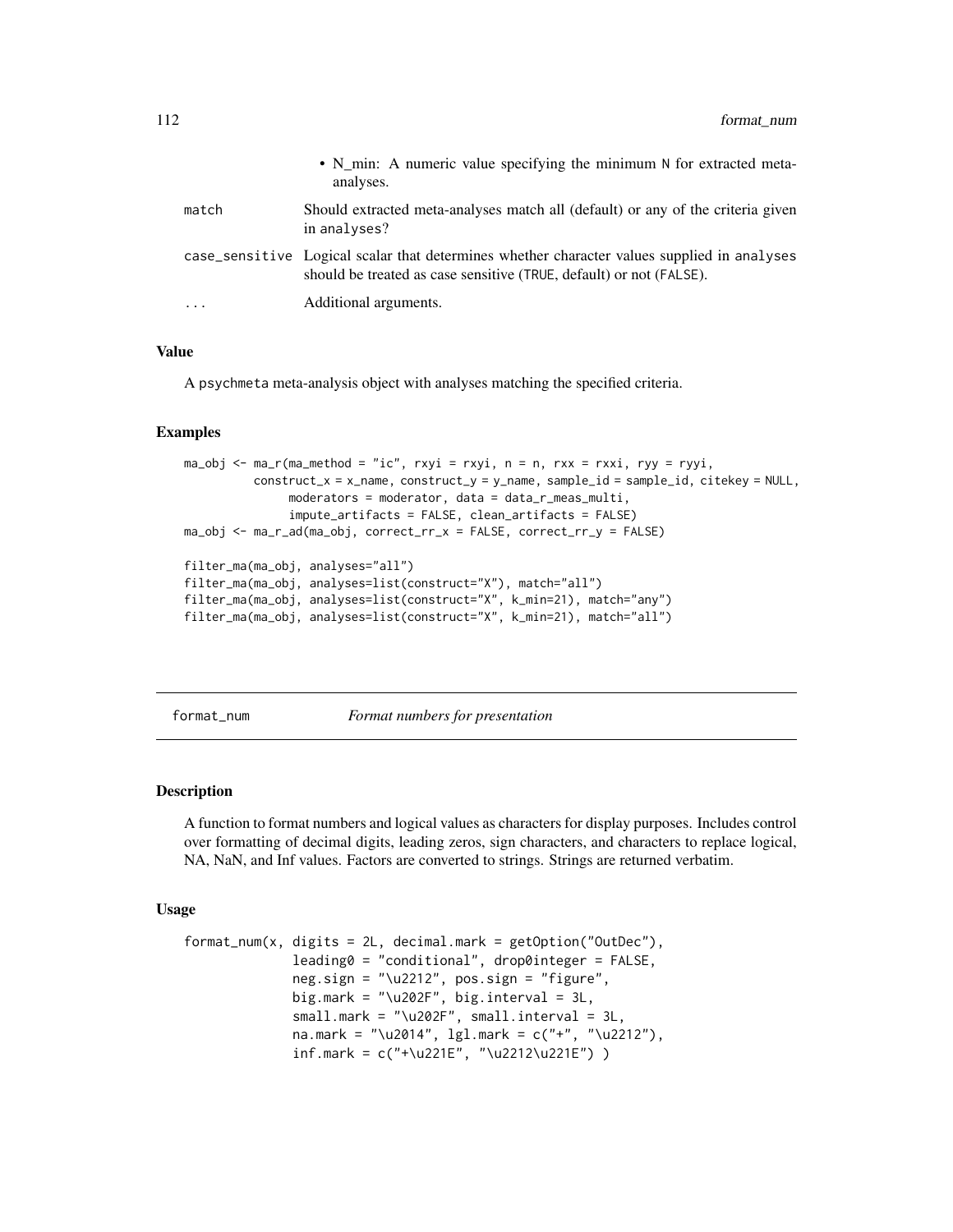# format\_num 113

#### Arguments

| х            | A vector, matrix, or data.frame of numbers to format                                                                                                                                                                                                                                                                                                                                                                                                                                                                                                                                                                  |
|--------------|-----------------------------------------------------------------------------------------------------------------------------------------------------------------------------------------------------------------------------------------------------------------------------------------------------------------------------------------------------------------------------------------------------------------------------------------------------------------------------------------------------------------------------------------------------------------------------------------------------------------------|
| digits       | The number of decimal digits desired (used strictly; default: 2)                                                                                                                                                                                                                                                                                                                                                                                                                                                                                                                                                      |
| decimal.mark | The character to use for the decimal point (defaults to locale default: get0ption("0utDec"))                                                                                                                                                                                                                                                                                                                                                                                                                                                                                                                          |
| leading0     | How to print leading zeros on decimals. Can be logical to print (TRUE) or sup-<br>press (FALSE) leading zeros or a character string to subsitute for leading zeros.<br>If "conditional" (default), leading zeros are shown if a column contains any<br>absolute values greater than 1 and suppressed otherwise. If "figure", lead-<br>ing zeros are replaced with a figure space $(U+2007)$ if a column contains any<br>absolute values greater than 1 and suppressed otherwise. If "figure_html",<br>the same as "figure", but using the HTML entity for figure space (useful for<br>Windows users in some locales). |
| drop0integer | Logical. Should trailing decimal zeros be dropped for integers?                                                                                                                                                                                                                                                                                                                                                                                                                                                                                                                                                       |
| neg.sign     | Character to use as negative sign. Defaults to minus-sign $(U+2212)$ .                                                                                                                                                                                                                                                                                                                                                                                                                                                                                                                                                |
| pos.sign     | Character to use as positive sign. Set to FALSE to suppress. If "figure" (de-<br>fault), the positive sign is a figure-space $(U+2007)$ if a column contains any<br>negative numbers and suppressed otherwise. If "figure_html", the same as<br>"figure", but using the HTML entity for figure space (useful for Windows<br>users in some locales).                                                                                                                                                                                                                                                                   |
| big.mark     | Character to mark between each big. interval digits before the decimal point.<br>Set to FALSE to suppress. Defaults to the SI/ISO 31-0 standard-recommened<br>thin-spaces $(U+202F)$ .                                                                                                                                                                                                                                                                                                                                                                                                                                |
| big.interval | See big. mark above; defaults to 3.                                                                                                                                                                                                                                                                                                                                                                                                                                                                                                                                                                                   |
| small.mark   | Character to mark between each small. interval digits after the decimal point.<br>Set to FALSE to suppress. Defaults to the SI/ISO 31-0 standard-recommened<br>thin-spaces $(U+202F)$ .                                                                                                                                                                                                                                                                                                                                                                                                                               |
|              | small.interval See small.mark above; defaults to 3.                                                                                                                                                                                                                                                                                                                                                                                                                                                                                                                                                                   |
| na.mark      | Character to replace NA and NaN values. Defaults to em-dash $(U+2014)$                                                                                                                                                                                                                                                                                                                                                                                                                                                                                                                                                |
| lgl.mark     | A length 2 vector containing characters to replace TRUE and FALSE. Defaults to<br>$c("+", "U+2212").$                                                                                                                                                                                                                                                                                                                                                                                                                                                                                                                 |
| inf.mark     | A length 2 vector containing characters to replace Inf and -Inf. Defaults to<br>c("+U+221e", "U+2212U+221e").                                                                                                                                                                                                                                                                                                                                                                                                                                                                                                         |

# Examples

# format\_num() converts numeric values to characters with the specified formatting options. # By default, thousands digit groups are separated by thin spaces, negative signs are replaced # with minus signs, and positive signs and leading zeros are replaced with figure spaces # (which have the same width as numbers and minus signs). These options ensure that all # results will align neatly in columns when tabled. format\_num(x = c(10000, 1000, 2.41, -1.20, 0.41, -0.20))

```
# By default, format_num() uses your computer locale's default decimal mark as
# the decimal point. To force the usage of "." instead (e.g., for submission to
# a U.S. journal), set decimal.mark = ".":
```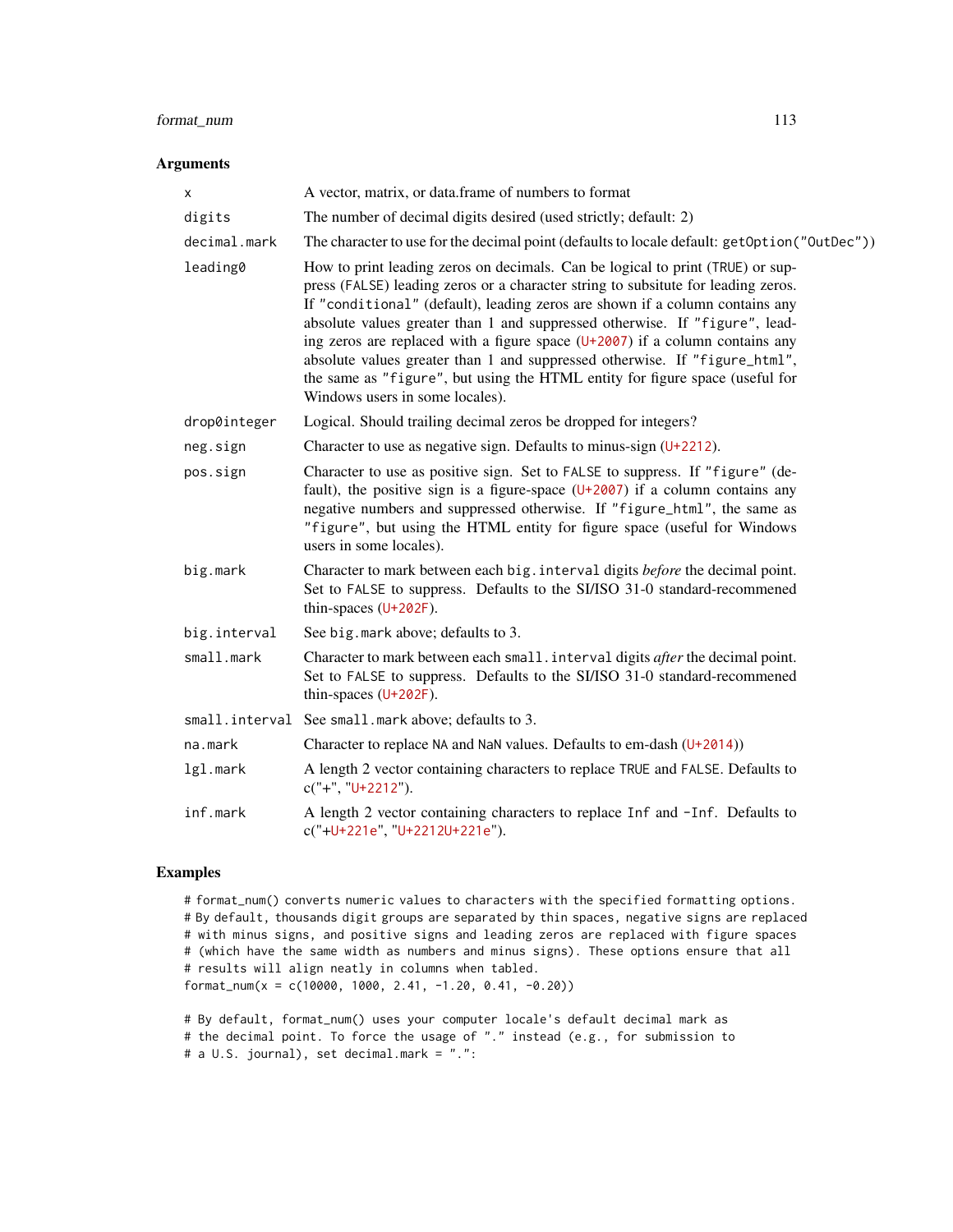```
format_num(x = .41, decimal.mark = ".")
# By default, format_num() separates groups of large digits using thin spaces.
# This is following the international standard for scientific communication (SI/ISO 31-0),
# which advises against using "." or "," to seprate digits because doing so can lead
# to confusion for human and computer readers because "." and "," are also used
# as decimal marks in various countries. If you prefer to use commmas to separate
# large digit groups, set big.mark = ",":
format_num(x = 10000, big.mark = ",")
```
generate\_bib *Generate a list of references included in meta-analyses*

# Description

This function generates a list of studies contributing to a meta-analysis

#### Usage

```
generate_bib(
 ma_obj = NULL,bib = NULL,title.bib = NULL,
  style = "apa",additional_citekeys = NULL,
  file = NULL,
  output\_dir = getwd(),
  output_format = c("word", "html", "pdf", "text", "odt", "rmd", "biblatex",
    "citekeys"),
  analyses = "all"match = c("all", "any"),case_sensitive = TRUE,
  save_build_files = FALSE,
  header = list(),
  ...
\lambda
```
# Arguments

# ma\_obj A psychmeta meta-analysis object with citekeys supplied. bib A BibTeX file containing the citekeys for the meta-analyses. title.bib The title to give to the bibliography. If NULL, defaults to "Sources Contributing to Meta-Analyses" style What style should references be formatted in? Can be a file path or URL for a [CSL citation style](https://github.com/citation-style-language/styles) or the style ID for any style available from the [Zotero Style](https://www.zotero.org/styles) [Repository\)](https://www.zotero.org/styles). Defaults to APA style. (Retrieving a style by ID requires an internet connection. If unavailable, references will be rendered in Chicago style.).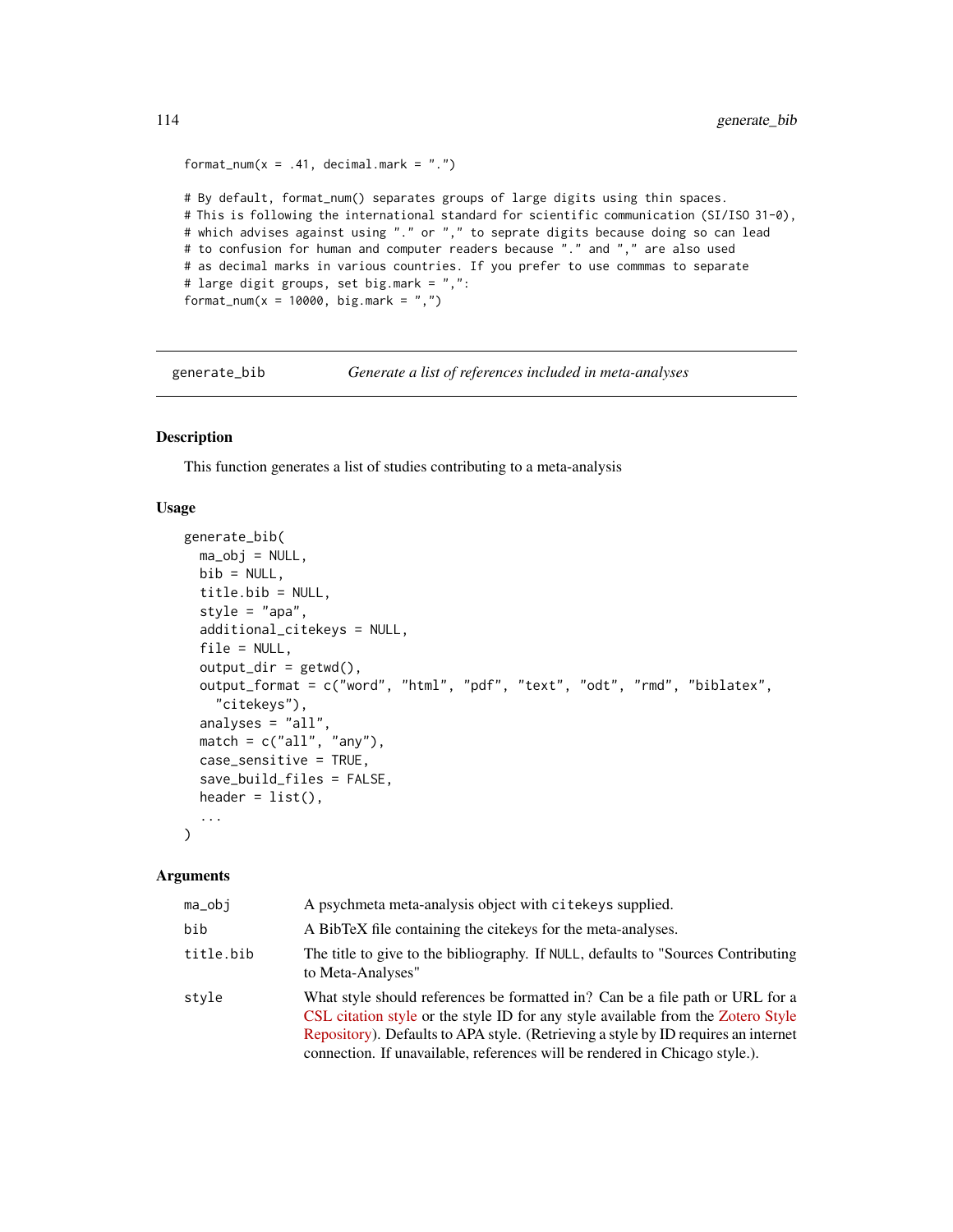| additional_citekeys |                                                                                                                                                                                                                                                                                                                   |  |
|---------------------|-------------------------------------------------------------------------------------------------------------------------------------------------------------------------------------------------------------------------------------------------------------------------------------------------------------------|--|
|                     | Additional citekeys to include in the reference list.                                                                                                                                                                                                                                                             |  |
| file                | The filename or filepath for the output file. If NULL, function will output di-<br>rectly to the R console (if output_format is "text", a tibble with basic citation<br>information; if "citekeys", the citekeys for included sources; otherwise, code to<br>generate the bibliography in an RMarkdown document). |  |
| output_dir          | The filepath for the output file. Defaults to the current working directory.                                                                                                                                                                                                                                      |  |
| output_format       | The format of the output reference list. Available options are Word (default),<br>HTML, PDF (requires LaTeX to be installed), ODT, or Rmarkdown, plain text,<br>and BibLaTeX. Returning only the item citekeys is also possible. You can also<br>specify the full name of another RMarkdown output_format.        |  |
| analyses            | Which analyses to extract references for? See filter_ma for details.                                                                                                                                                                                                                                              |  |
| match               | Match all or any of the filter criteria? See filter_ma for details.                                                                                                                                                                                                                                               |  |
|                     | case_sensitive Logical scalar that determines whether character values supplied in analyses<br>should be treated as case sensitive (TRUE, default) or not (FALSE).                                                                                                                                                |  |
| save_build_files    |                                                                                                                                                                                                                                                                                                                   |  |
|                     | Should the BibTeX and RMarkdown files used to generate the bibliography be<br>saved (default: FALSE; always TRUE if file is NULL)?                                                                                                                                                                                |  |
| header              | A list of YAML header parameters to pass to link{rmarkdown::render}.                                                                                                                                                                                                                                              |  |
| .                   | Additional arguments to pass to render.                                                                                                                                                                                                                                                                           |  |

#### Value

A list containing a tibble of bibtex reference data. Additionally, a reference list formatted in the requested style and output\_format is exported (or printed if file is "console").

#### See Also

Other output functions: [metabulate\\_rmd\\_helper\(](#page-169-0)), [metabulate\(](#page-165-0))

#### Examples

```
## Not run:
## Run a meta-analysis using ma_r() and include a citekey argument to provide
## citation information for each source contributing to the meta-analyses.
ma_obj <- ma_r(ma_method = "ic", rxyi = rxyi, n = n, rxx = rxxi, ryy = ryyi,
               construct_x = x_name, construct_y = y_name, sample_id = sample_id,moderators = moderator, citekey = citekey, data = data_r_meas_multi)
```

```
## Next, use generate_bib() to generate the bibliography for the retained studies.
## The bib argument is the BibTeX or BibLaTeX .bib file containing the full
## reference information for each of the citekeys included in the meta-analysis database.
generate_bib(ma_obj, bib = system.file("templates/sample_bibliography.bib", package="psychmeta"),
           file = "sample bibliography", output_dir = tempdir(), output_format = "word")
```
## End(Not run)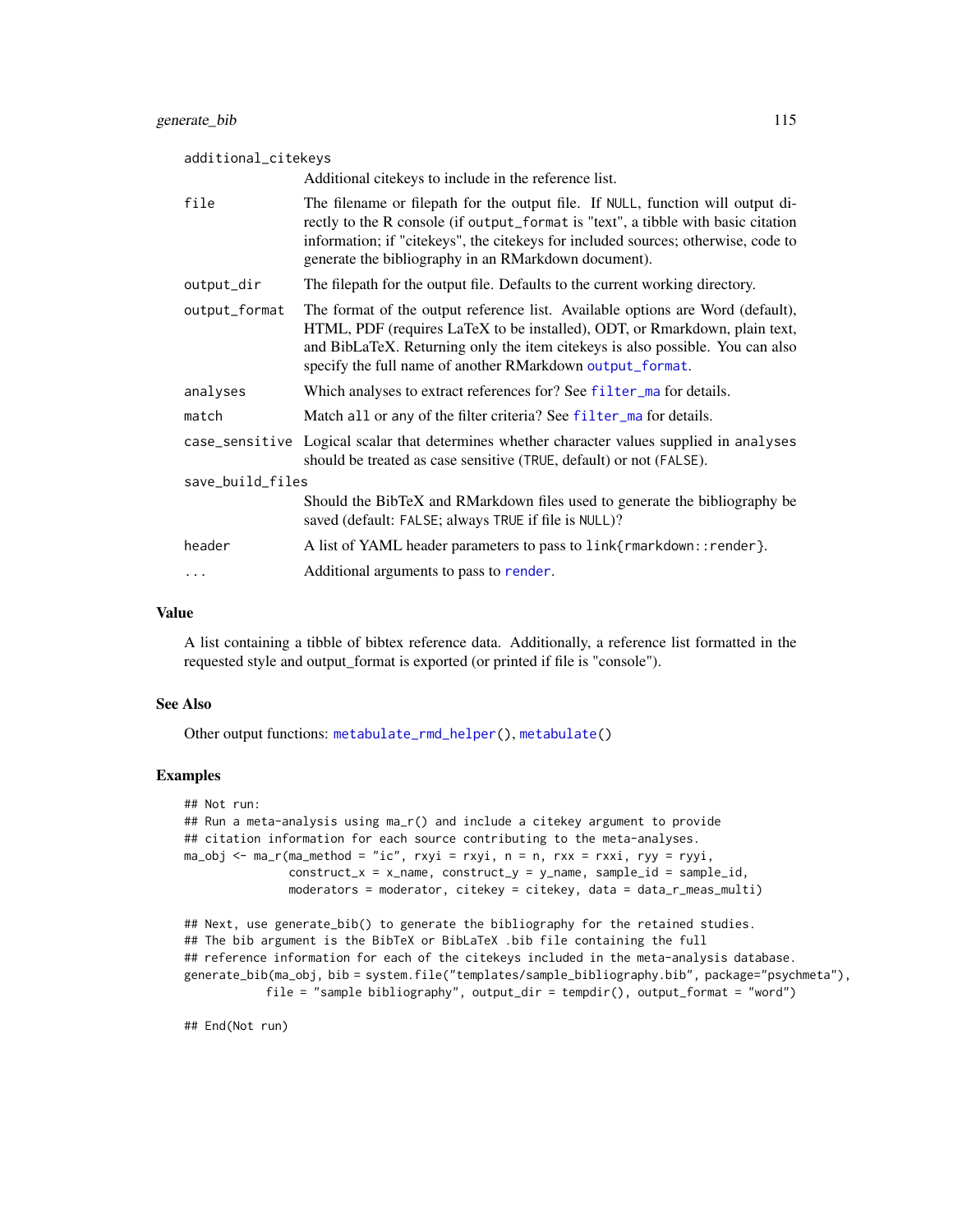generate\_directory *Generate a system of folders from a file path to a new directory*

#### Description

This function is intended to be helpful in simulations when directories need to be created and named according to values that are used or created within the simulation.

# Usage

```
generate_directory(path)
```
#### Arguments

path The path to the directory to be created

#### Value

Creates a system of folders to a new directory.

get\_stuff *Extract results from a psychmeta meta-analysis object*

#### Description

Functions to extract specific results from a meta-analysis tibble. This family of functions harvests information from meta-analysis objects and returns it as lists or tibbles that are easily navigable.

Available functions include:

- get\_stuff Wrapper function for all other "get\_" functions.
- get\_metatab Retrieve list of meta-analytic tables.
- get\_ad Retrieve list of artifact-distribution objects or a summary table of artifact descriptive statistics.
- get\_plots Retrieve list of meta-analytic plots.
- get\_escalc Retrieve list of escalc objects (i.e., effect-size data) for use with metafor.
- get\_metafor Alias for get\_escalc.
- get\_followup Retrieve list of follow-up analyses.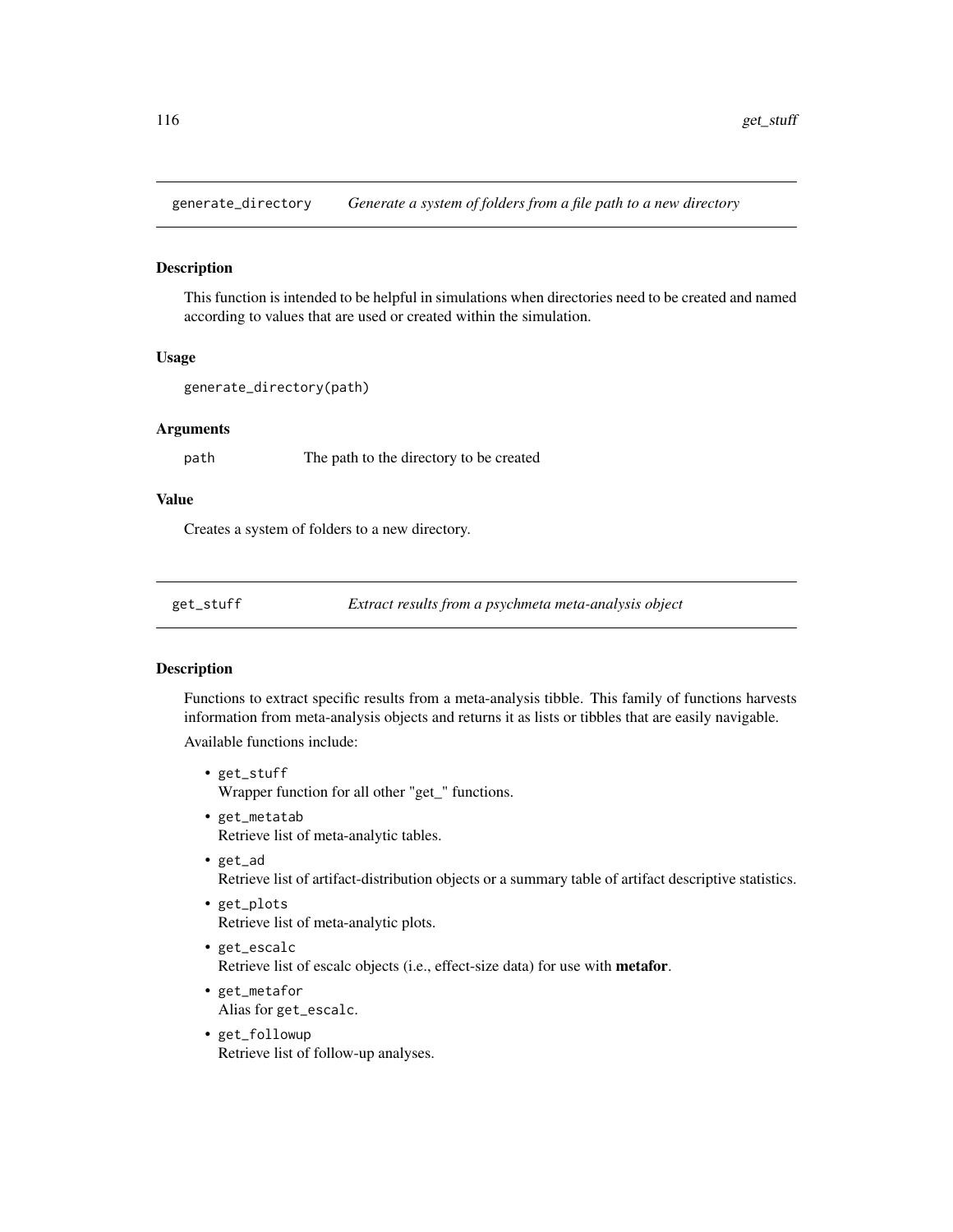#### $get\_stuff$  117

- get\_leave1out Retrieve list of leave-one-out meta-analyses (special case of get\_followup).
- get\_cumulative Retrieve list of cumulative meta-analyses (special case of get\_followup).
- get\_bootstrap Retrieve list of bootstrap meta-analyses (special case of get\_followup).
- get\_metareg Retrieve list of meta-regression analyses (special case of get\_followup).
- get\_heterogeneity Retrieve list of heterogeneity analyses (special case of get\_followup).
- get\_matrix Retrieve a tibble of matrices summarizing the relationships among constructs (only applicable to meta-analyses with multiple constructs).

#### Usage

```
get_stuff(
 ma_obj,
 what = c("metatab", "escalc", "metafor", "ad", "followup", "heterogeneity",
    "leave1out", "cumulative", "bootstrap", "metareg", "matrix", "plots"),
  analyses = "all",
 match = c("all", "any"),case_sensitive = TRUE,
 ma_method = c("bb", "ic", "ad"),
 correction_type = c("ts", "vgx", "vgy").moderators = FALSE,
  as\_ad\_obj = TRUE,inputs_only = FALSE,
  ad_type = c("tsa", "int"),follow_up = c("heterogeneity", "leave1out", "cumulative", "bootstrap", "metareg"),
 plot_types = c("funnel", "forest", "leave1out", "cumulative"),
  ...
\lambdaget_escalc(
 ma_obj,
 analyses = "all",
 match = c("all", "any"),case_sensitive = TRUE,
 moderators = TRUE,
  ...
\lambdaget_metafor(
 ma_obj,
 analyses = "all",
 match = c("all", "any"),
```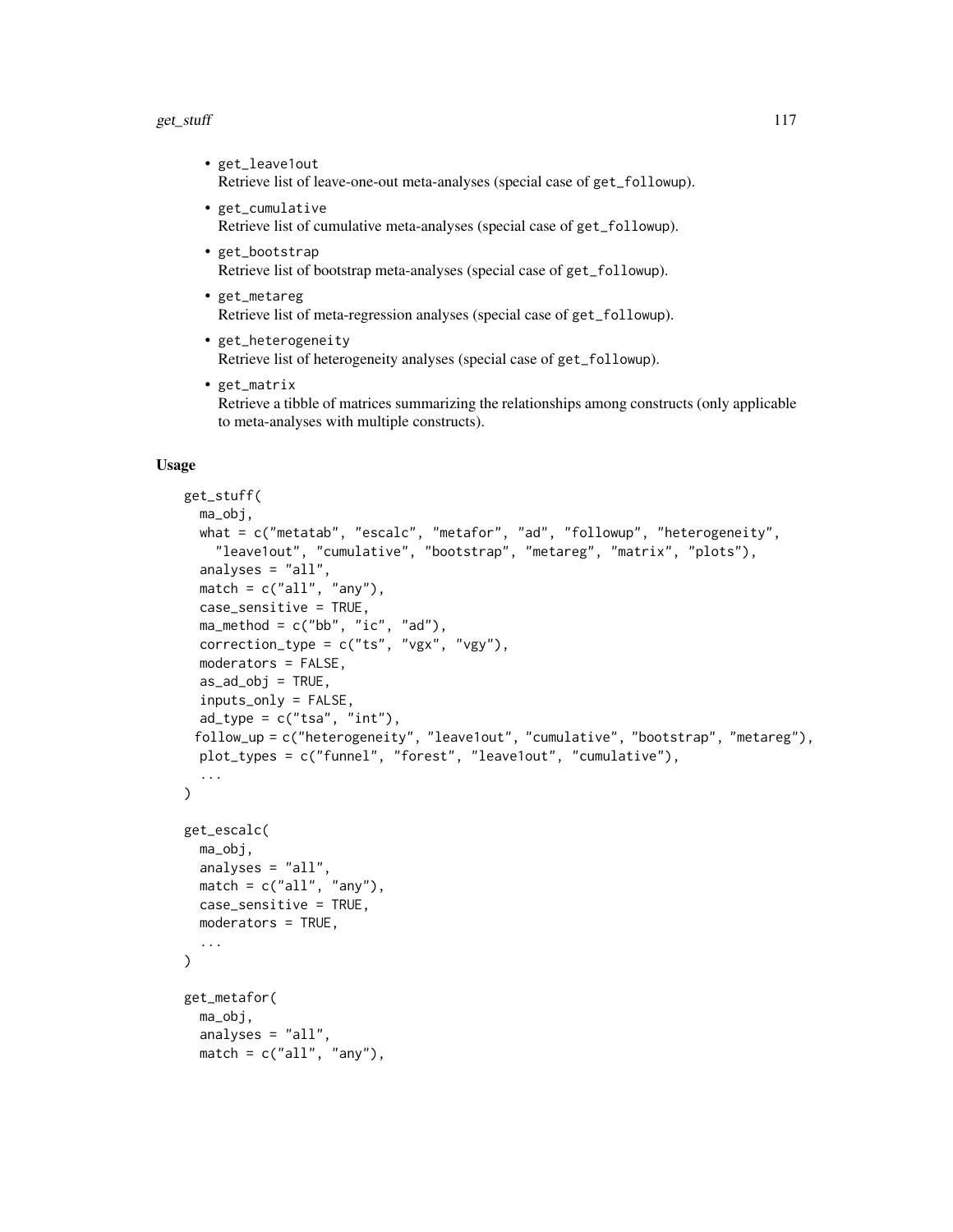```
case_sensitive = TRUE,
 moderators = TRUE,
  ...
\lambdaget_metatab(
 ma_obj,
  analyses = "all",
  match = c("all", "any"),case_sensitive = TRUE,
 ma_method = c("bb", "ic", "ad"),
 correction_type = c("ts", "vgx", "vgy"),...
)
get_ad(
 ma_obj,
  analyses = "all",match = c("all", "any"),case_sensitive = TRUE,
 ma_method = c("ad", "ic"),ad_type = c("tsa", "int"),as\_ad\_obj = FALSE,inputs_only = FALSE,
  ...
\sum_{i=1}^{n}get_followup(
 ma_obj,
 analyses = "all",
 match = c("all", "any"),case_sensitive = TRUE,
 follow_up = c("heterogeneity", "leave1out", "cumulative", "bootstrap", "metareg"),
  ...
\mathcal{L}get_heterogeneity(
 ma_obj,
 analyses = "all",
 match = c("all", "any"),case_sensitive = TRUE,
  ...
\mathcal{L}get_leave1out(
 ma_obj,
  analyses = "all",
 match = c("all", "any"),
```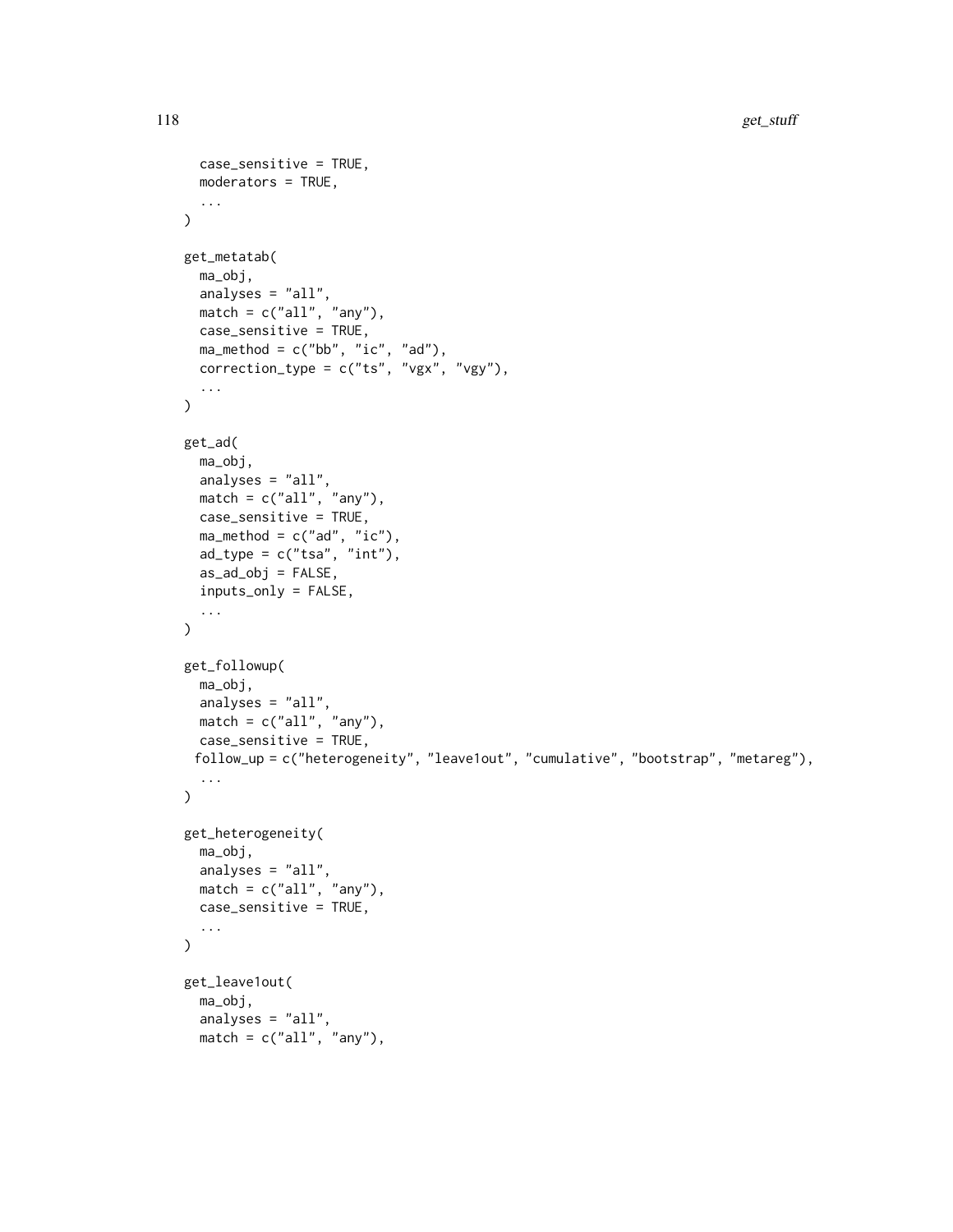```
case_sensitive = TRUE,
  ...
\lambdaget_cumulative(
 ma_obj,
 analyses = "all",
 match = c("all", "any"),case_sensitive = TRUE,
  ...
\lambdaget_bootstrap(
 ma_obj,
  analyses = "all",
  match = c("all", "any"),case_sensitive = TRUE,
  ...
\lambdaget_metareg(
 ma_obj,
 analyses = "all",
 match = c("all", "any"),case_sensitive = TRUE,
  ...
\mathcal{L}get_matrix(
 ma_obj,
  analyses = "all",
  match = c("all", "any"),case_sensitive = TRUE,
  ...
\mathcal{L}get_plots(
 ma_obj,
 analyses = "all",
 match = c("all", "any"),case_sensitive = TRUE,
 plot_types = c("funnel", "forest", "leave1out", "cumulative"),
  ...
\mathcal{L}
```
# Arguments

ma\_obj A psychmeta meta-analysis object.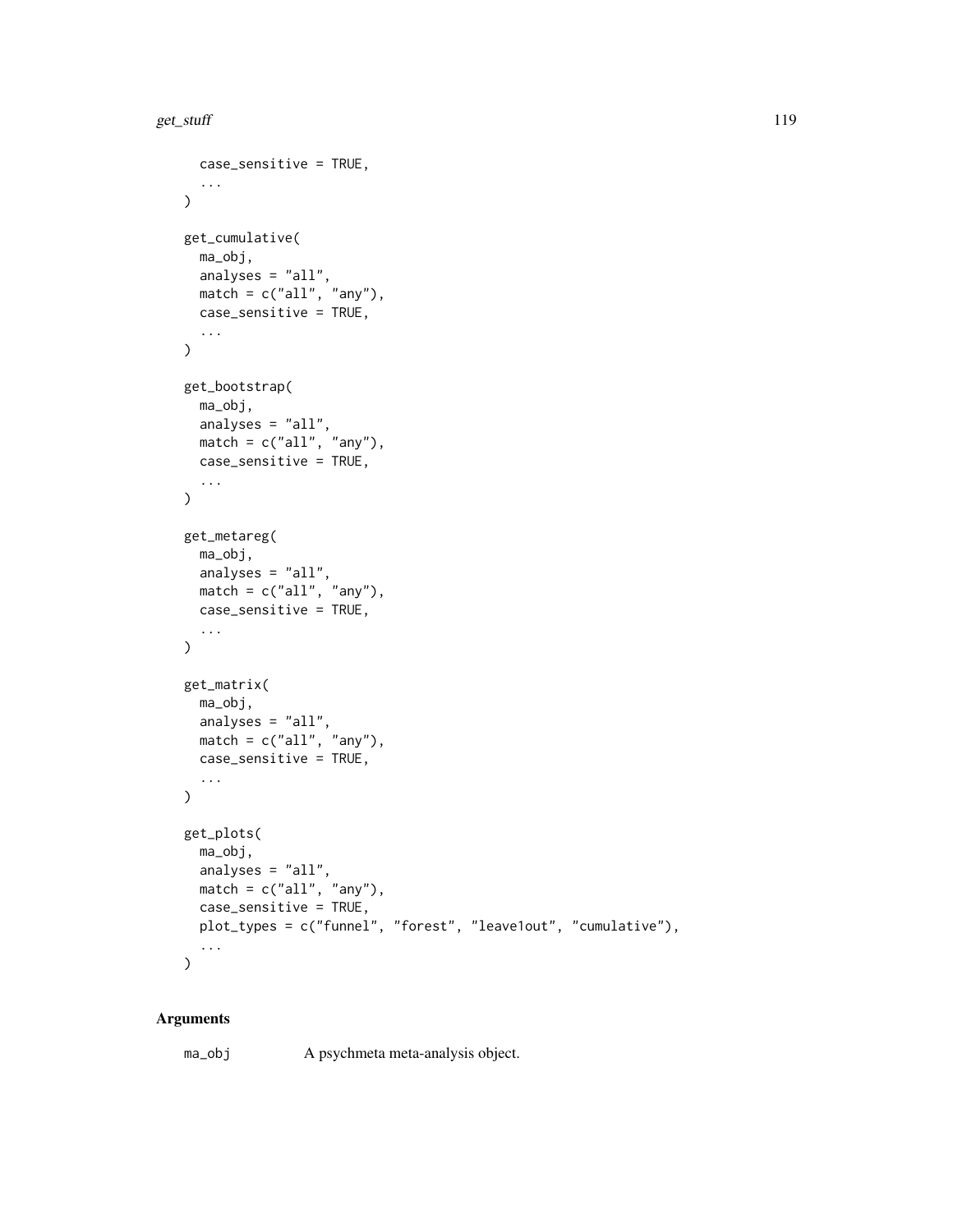| what            | For the get_stuff() function only: Character scalar telling get_stuff() what<br>to get. All suffixes from functions in the "get_" family can be passed as argu-<br>ments to what: "metatab", "escalc", "metafor", "ad", "followup", "heterogene-<br>ity", "leave1out", "cumulative", "bootstrap", "metareg", "matrix", "plots"                                                                                                                                                                                                                                 |
|-----------------|----------------------------------------------------------------------------------------------------------------------------------------------------------------------------------------------------------------------------------------------------------------------------------------------------------------------------------------------------------------------------------------------------------------------------------------------------------------------------------------------------------------------------------------------------------------|
| analyses        | Which analyses to extract? Can be either "all" to extract references for all<br>meta-analyses in the object (default) or a list containing one or more of the<br>following arguments:                                                                                                                                                                                                                                                                                                                                                                          |
|                 | • construct: A list or vector of construct names to search for.<br>• construct_pair: A list of vectors of construct pairs to search for.<br>$(e.g., list(c("X", "Y"), c("X", "Z"))).$<br>• pair_id: A list or vector of numeric construct pair IDs (unique construct-<br>pair indices).<br>• analysis_id: A list or vector of numeric analysis IDs (unique analysis in-<br>dexes).<br>• k_min: A numeric value specifying the minimum k for extracted meta-<br>analyses.<br>• N_min: A numeric value specifying the minimum N for extracted meta-<br>analyses. |
| match           | Should extracted meta-analyses match all (default) or any of the criteria given<br>in analyses?                                                                                                                                                                                                                                                                                                                                                                                                                                                                |
|                 | case_sensitive Logical scalar that determines whether character values supplied in analyses<br>should be treated as case sensitive (TRUE, default) or not (FALSE).                                                                                                                                                                                                                                                                                                                                                                                             |
| ma_method       | Meta-analytic methods to be included. Valid options are: "bb", "ic", and "ad"                                                                                                                                                                                                                                                                                                                                                                                                                                                                                  |
| correction_type |                                                                                                                                                                                                                                                                                                                                                                                                                                                                                                                                                                |
|                 | Types of meta-analytic corrections to be incldued. Valid options are: "ts", "vgx",<br>and "vgy"                                                                                                                                                                                                                                                                                                                                                                                                                                                                |
| moderators      | Logical scalar that determines whether moderator variables should be included<br>in escalc objects (TRUE; default) or not (FALSE).                                                                                                                                                                                                                                                                                                                                                                                                                             |
| as_ad_obj       | Logical scalar that determines whether artifact information should be returned<br>as artifact-distribution objects (TRUE) or a summary table of artifact-distribution<br>descriptive statistics (FALSE; default).                                                                                                                                                                                                                                                                                                                                              |
| inputs_only     | Used only if as_ad_obj = TRUE: Logical scalar that determines whether artifact<br>information should be returned as summaries of the raw input values (TRUE)<br>or artifact values that may have been cross-corrected for range restriction and<br>measurement error (FALSE; default).                                                                                                                                                                                                                                                                         |
| ad_type         | Used only if $ma_method = "ic":$ Character value(s) indicating whether Taylor-<br>series approximation artifact distributions ("tsa") and/or interactive artifact dis-<br>tributions ("int") should be retrieved.                                                                                                                                                                                                                                                                                                                                              |
| follow_up       | Vector of follow-up analysis names (options are: "heterogeneity", "leave1out",<br>"cumulative", "bootstrap", "metareg").                                                                                                                                                                                                                                                                                                                                                                                                                                       |
| plot_types      | Vector of plot types (options are: "funnel", "forest", "leave1out", "cumulative";<br>multiple allowed).                                                                                                                                                                                                                                                                                                                                                                                                                                                        |
| .               | Additional arguments.                                                                                                                                                                                                                                                                                                                                                                                                                                                                                                                                          |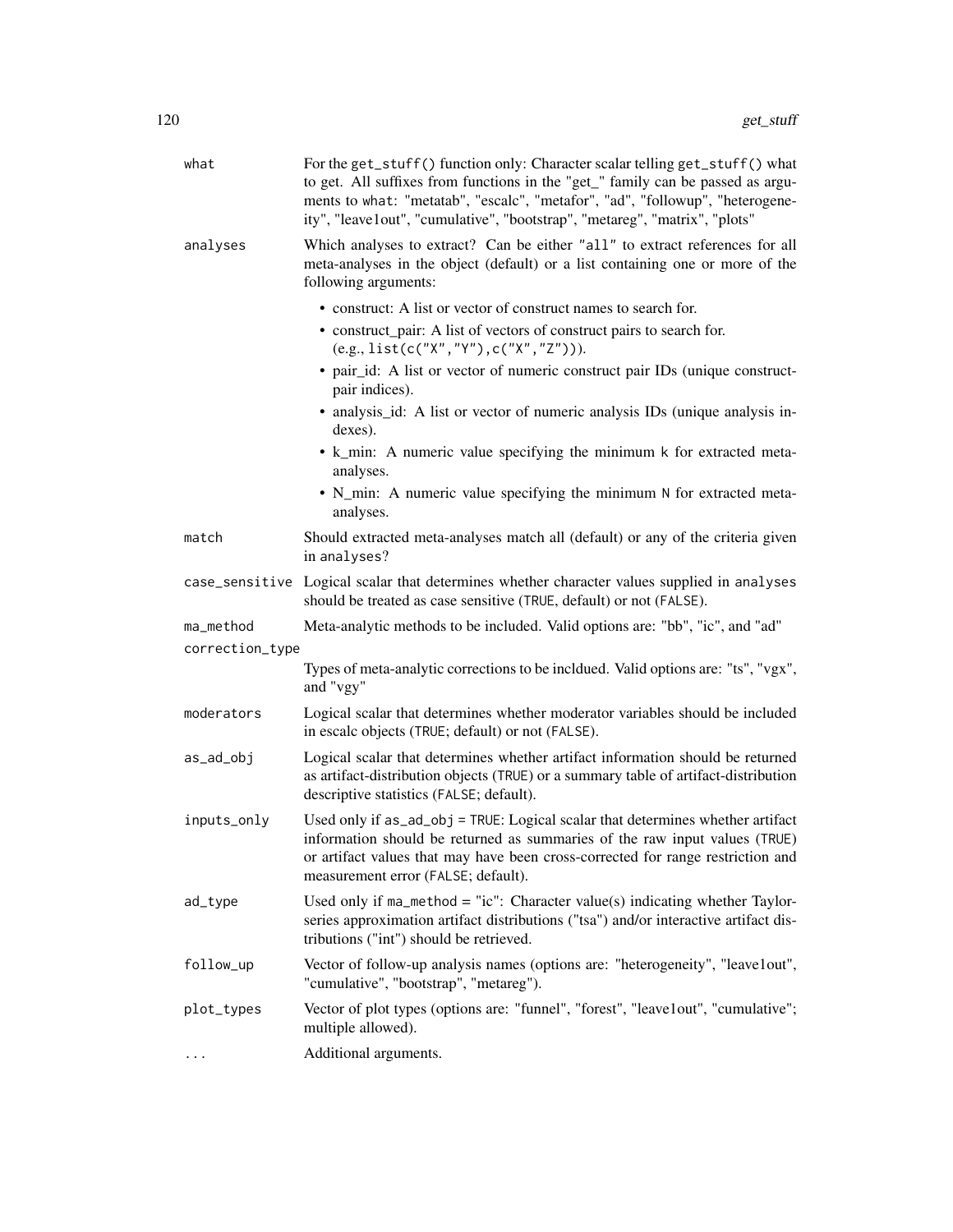$get\_stuff$  121

#### Value

Selected set of results.

```
## Not run:
## Run meta-analysis:
ma\_obj \leq ma_r(ma\_method = "ic", rxyi = rxyi, n = n, rxx = rxxi, ryy = ryyi,construct_x = x_name, construct_y = y_name,
               sample_id = sample_id, citekey = NULL,
               moderators = moderator, data = data_r_meas_multi,
               impute_artifacts = FALSE, clean_artifacts = FALSE)
ma_obj <- ma_r_ad(ma_obj, correct_rr_x = FALSE, correct_rr_y = FALSE)
## Run additional analyses:
ma_obj <- heterogeneity(ma_obj)
ma_obj <- sensitivity(ma_obj, boot_iter = 10, boot_ci_type = "norm")
ma_obj <- metareg(ma_obj)
ma_obj <- plot_funnel(ma_obj)
ma_obj <- plot_forest(ma_obj)
## View summary:
summary(ma_obj)
## Extract selected analyses:
get_metatab(ma_obj)
get_matrix(ma_obj)
get_escalc(ma_obj)
get_bootstrap(ma_obj)
get_cumulative(ma_obj)
get_leave1out(ma_obj)
get_heterogeneity(ma_obj)
get_metareg(ma_obj)
get_plots(ma_obj)
get_ad(ma_obj, ma_method = "ic", as_ad_obj = TRUE)
get_ad(ma_obj, ma_method = "ic", as_ad_obj = FALSE)
## Same extractions as above, but using get_stuff() and the "what" argument:
get_stuff(ma_obj, what = "metatab")
get_stuff(ma_obj, what = "matrix")
get_stuff(ma_obj, what = "escalc")
get_stuff(ma_obj, what = "bootstrap")
get_stuff(ma_obj, what = "cumulative")
get_stuff(ma_obj, what = "leave1out")
get_stuff(ma_obj, what = "heterogeneity")
get_stuff(ma_obj, what = "metareg")
get_stuff(ma_obj, what = "plots")
get_stuff(ma_obj, what = "ad", ma_method = "ic", as_ad_obj = TRUE)
get_stuff(ma_obj, what = "ad", ma_method = "ic", as_ad_obj = FALSE)
```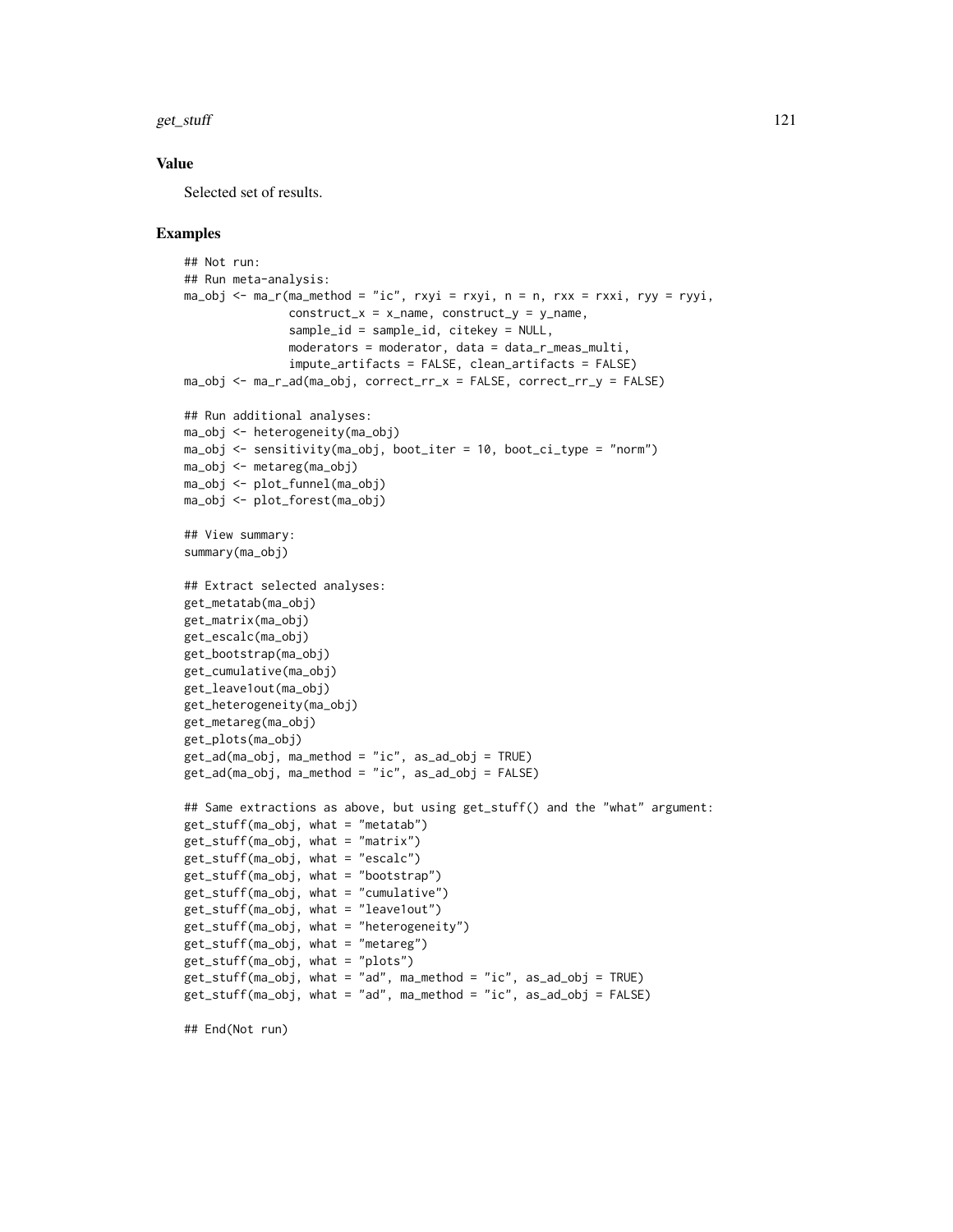This function computes a variety of supplemental statistics for meta-analyses. The statistics here are included for interested users. It is strongly recommended that heterogeneity in meta-analysis be interpreted using the  $SD_{res}$ ,  $SD_{\rho}$ , and  $SD_{\delta}$  statistics, along with corresponding credibility intervals, which are reported in the default ma\_obj output (Wiernik et al., 2017).

#### Usage

```
heterogeneity(
 ma_obj,
  es_failsafe = NULL,
  conf_level = attributes(ma_obj)$inputs$conf_level,
  var_res_ci_method = c("profile_var_es", "profile_Q", "normal_logQ"),
  ...
)
```
#### Arguments

| ma_obi            | Meta-analysis object.                                                                                                                                                                                                                                                                                                                                                                     |  |
|-------------------|-------------------------------------------------------------------------------------------------------------------------------------------------------------------------------------------------------------------------------------------------------------------------------------------------------------------------------------------------------------------------------------------|--|
| es_failsafe       | Fails affect-size value for file-drawer analyses.                                                                                                                                                                                                                                                                                                                                         |  |
| conf_level        | Confidence level to define the width of confidence intervals (default is conf_level<br>specified in $ma_$ obj).                                                                                                                                                                                                                                                                           |  |
| var_res_ci_method |                                                                                                                                                                                                                                                                                                                                                                                           |  |
|                   | Which method to use to estimate the limits. Options are profile_var_es for<br>a profile-likelihood interval assuming $\sigma_e^2 s \chi^2(k-1)$ , profile_Q for a profile-<br>likelihood interval assuming $Q \chi^2(k-1,\lambda), \lambda = \sum_{i=1}^k w_i(\theta - \bar{\theta})^2$ , and normal_logQ<br>for a delta method assuming $log(Q)$ follows a standard normal distribution. |  |
| $\ddotsc$         | Additional arguments.                                                                                                                                                                                                                                                                                                                                                                     |  |

#### Value

ma\_obj with heterogeneity statistics added. Included statistics include:

| es_type | The effect size metric used. |
|---------|------------------------------|
|         |                              |

percent\_var\_accounted

Percent variance accounted for statistics (by sampling error, by other artifacts, and total). These statistics are widely reported, but not recommended, as they tend to be misinterpreted as suggesting only a small portion of the observed variance is accounted for by sampling error and other artifacts (Schmidt, 2010; Schmidt & Hunter, 2015, p. 15, 425). The square roots of these values are more interpretable and appropriate indices of the relations between observed effect sizes and statistical artifacts (see cor(es, perturbations)).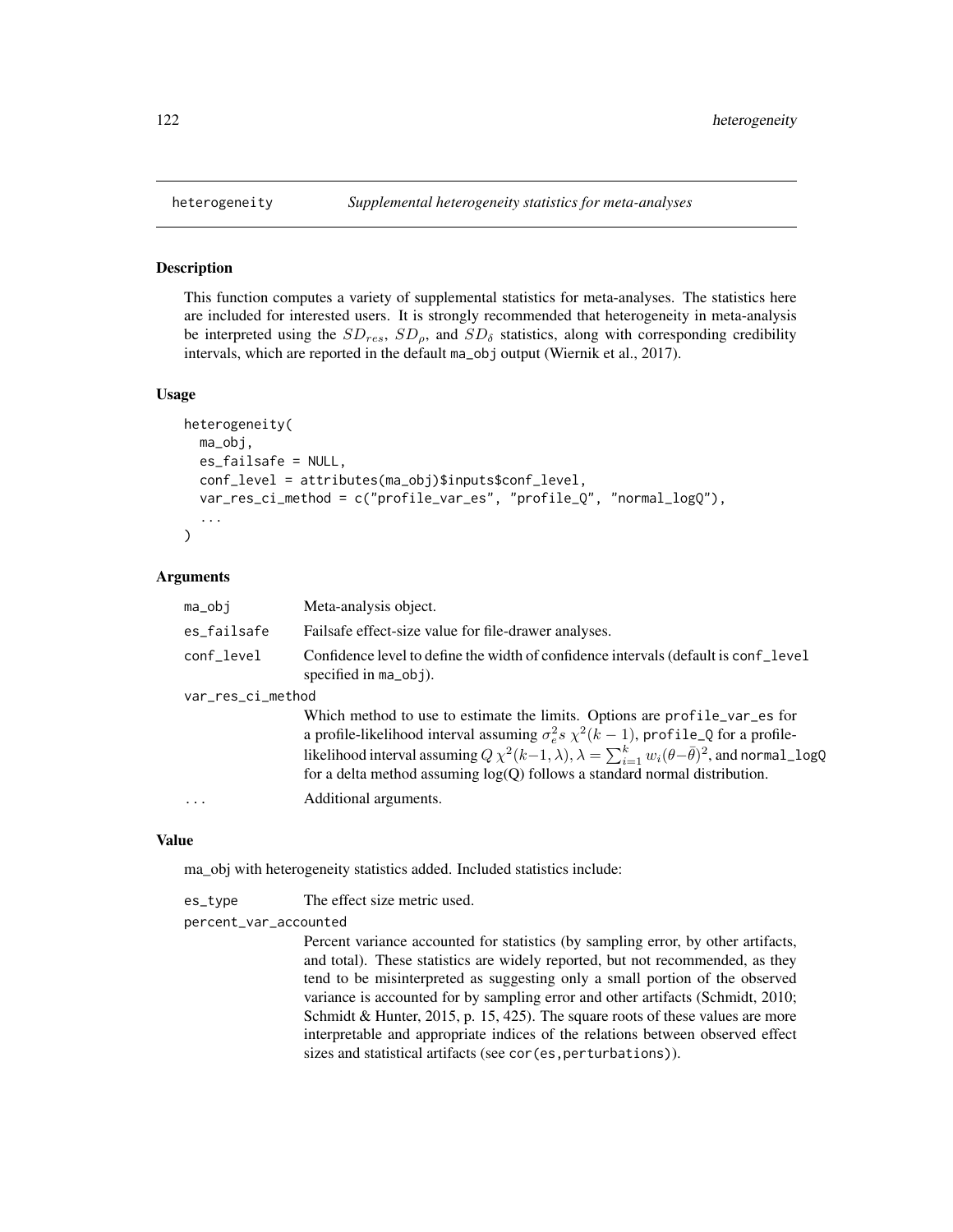cor(es, perturbations) The correlation between observed effect sizes and statistical artifacts in each sample (with sampling error, with other artifacts, and with artifacts in total), sample (with sampling error, with other artifacts, and with artifacts in total), computed as  $\sqrt{percent}$  var accounted. These indices are more interpretable and appropriate indices of the relations between observed effect sizes and statistical artifacts than percent\_var\_accounted. rel\_es\_obs 1−  $\frac{var_{pre}}{var_{per}}$ , the reliability of observed effect size differences as indicators of true vares effect sizes differences in the sampled studies. This value is useful for correcting correlations between moderators and effect sizes in meta-regression. H\_squared The ratio of the observed effect size variance to the predicted (error) variance. Also the square root of Q divided by its degrees of freedom. H The ratio of the observed effect size standard deviation to the predicted (error) standard deviation. I\_squared The estimated percent variance not accounted for by sampling error or other artifacts (attributable to moderators and uncorrected artifacts). This statistic is simply rel\_es\_obs expressed as a percentage rather than a decimal. Q Cochran's  $\chi^2$  statistic. Significance tests using this statistic are strongly discouraged; heterogeneity should instead be determined by examining the width of the credibility interval and the practical differences between effect sizes contained within it (Wiernik et al., 2017). This value is not accurate when artifact distribution methods are used for corrections. tau\_squared <sup>2</sup>, an estimator of the random effects variance component (analogous to the Hunter-Schmidt  $SD_{res}^2$ ,  $SD_{\rho}^2$ , or  $SD_{\delta}^2$  statistics), with its confidence interval. This value is not accurate when artifact distribution methods are used for corrections. tau  $\sqrt{2}$  $\tau^2$ , analogous to the Hunter-Schmidt  $SD_{res}$ ,  $SD_{\rho}$ , and  $SD_{\delta}$  statistics, with its confidence interval. This value is not accurate when artifact distribution methods are used for corrections. Q\_r, H\_r\_squared, H\_r, I\_r\_squared, tau\_r\_squared, tau\_r Outlier-robust versions of these statistics, computed based on absolute deviations from the weighted mean effect size (see Lin et al., 2017). These values are not accurate when artifact distribution methods are used for corrections. Q\_m, H\_m\_squared, H\_m, I\_m\_squared, tau\_m\_squared, tau\_m Outlier-robust versions of these statistics, computed based on absolute deviations from the weighted median effect size (see Lin et al., 2017). These values are not accurate when artifact distribution methods are used for corrections. file\_drawer Fail-safe *N* and *k* statistics (file-drawer analyses). These statistics should not be used to evaluate publication bias, as they counterintuitively suggest *less* when publication bias is strong (Becker, 2005). However, in the absence of publication bias, they can be used as an index of second-order sampling error (how likely is a mean effect to reduce to the specified value with additional studies?). The confidence interval around the mean effect can be used more directly for the same purpose.

Results are reported using computation methods described by Schmidt and Hunter. For barebones and indivdiual-correction meta-analyses, results are also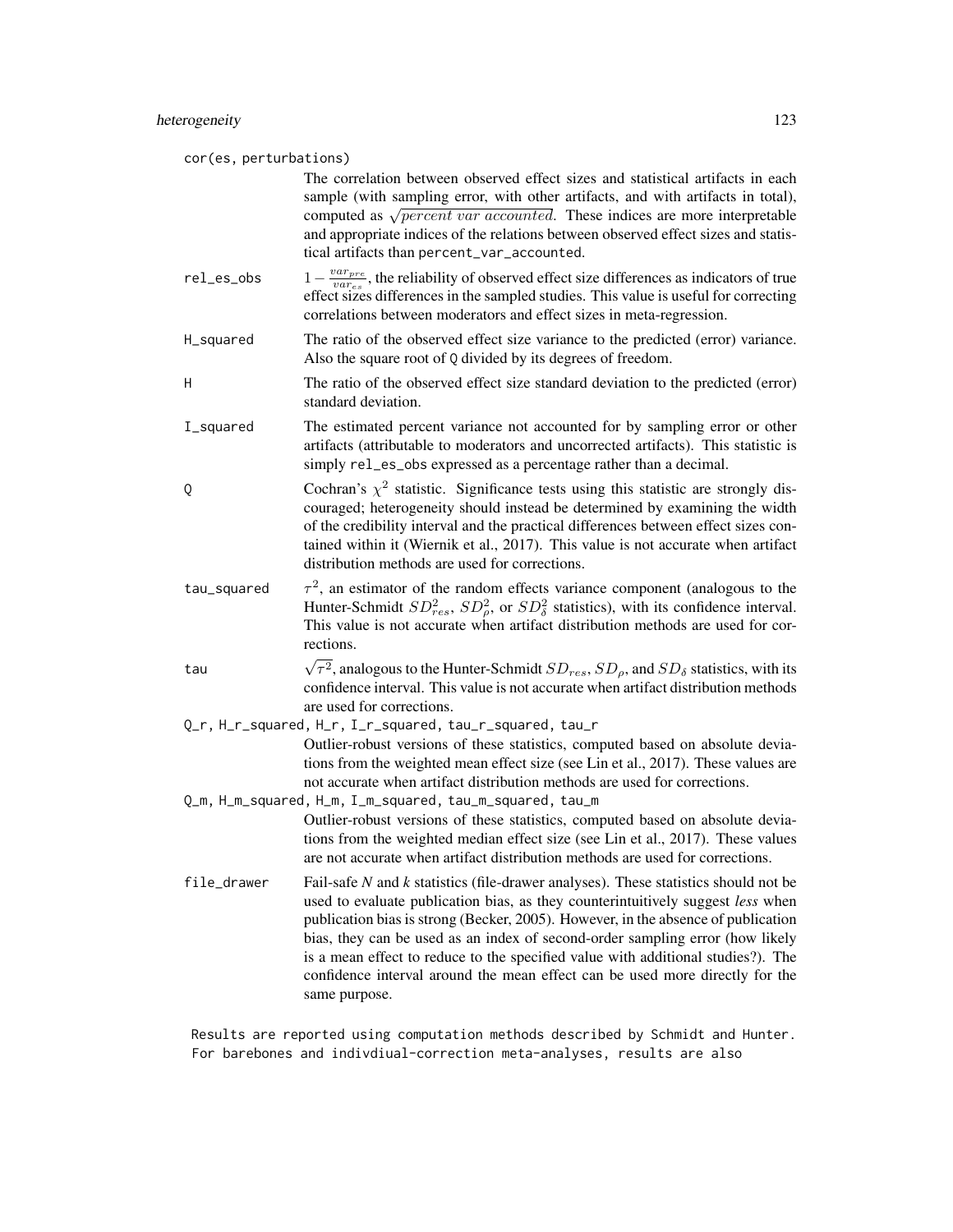reported using computation methods described by DerSimonian and Laird, outlier-robust computation methods, and, if weights from \pkg{metafor} are used, heterogeneity results from \pkg{metafor}.

#### References

Becker, B. J. (2005). Failsafe *N* or file-drawer number. In H. R. Rothstein, A. J. Sutton, & M. Borenstein (Eds.), *Publication bias in meta-analysis: Prevention, assessment and adjustments* (pp. 111–125). Hoboken, NJ: Wiley. <https://doi.org/10.1002/0470870168.ch7>

Higgins, J. P. T., & Thompson, S. G. (2002). Quantifying heterogeneity in a meta-analysis. *Statistics in Medicine, 21*(11), 1539–1558. <https://doi.org/10.1002/sim.1186>

Lin, L., Chu, H., & Hodges, J. S. (2017). Alternative measures of between-study heterogeneity in meta-analysis: Reducing the impact of outlying studies. *Biometrics, 73*(1), 156–166. [https:](https://doi.org/10.1111/biom.12543) [//doi.org/10.1111/biom.12543](https://doi.org/10.1111/biom.12543)

Schmidt, F. (2010). Detecting and correcting the lies that data tell. *Perspectives on Psychological Science, 5*(3), 233–242. <https://doi.org/10.1177/1745691610369339>

Schmidt, F. L., & Hunter, J. E. (2015). *Methods of meta-analysis: Correcting error and bias in research findings* (3rd ed.). Thousand Oaks, CA: Sage. <https://doi.org/10/b6mg>. pp. 15, 414, 426, 533–534.

Wiernik, B. M., Kostal, J. W., Wilmot, M. P., Dilchert, S., & Ones, D. S. (2017). Empirical benchmarks for interpreting effect size variability in meta-analysis. *Industrial and Organizational Psychology, 10*(3). <https://doi.org/10.1017/iop.2017.44>

```
## Correlations
ma_obj \leq ma_r_ic(rxyi = rxyi, n = n, rxx = rxxi, ryy = ryyi, ux = ux,correct\_rr_y = FALSE, data = data_r\_uvir)ma_obj <- ma_r_ad(ma_obj, correct_rr_y = FALSE)
ma_obj <- heterogeneity(ma_obj = ma_obj)
ma_obj$heterogeneity[[1]]$barebones
ma_obj$heterogeneity[[1]]$individual_correction$true_score
ma_obj$heterogeneity[[1]]$artifact_distribution$true_score
## d values
ma\_obj \leq ma\_d\_ic(d = d, n1 = n1, n2 = n2, ryy = ryyi,data = data_d_meas_multi)
ma_obj <- ma_d_ad(ma_obj)
ma_obj <- heterogeneity(ma_obj = ma_obj)
ma_obj$heterogeneity[[1]]$barebones
ma_obj$heterogeneity[[1]]$individual_correction$latentGroup_latentY
ma_obj$heterogeneity[[1]]$artifact_distribution$latentGroup_latentY
```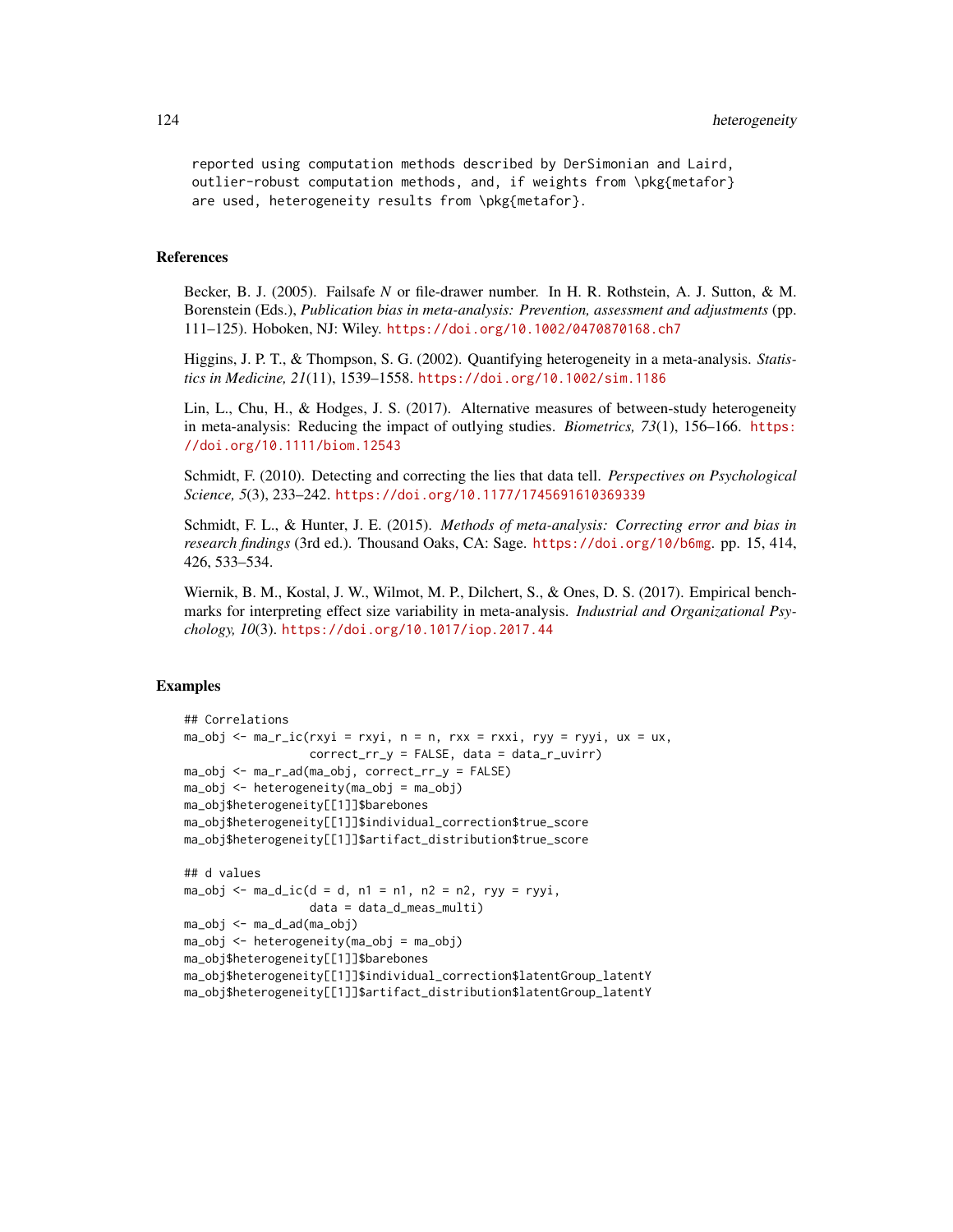Note that this interval does not incorporate uncertainty in artifact estimates, so the interval will be somewhat conservative when applied to individual-correction or artifact-distribution meta-analyses.

#### Usage

```
limits_tau(
  var_es,
  var_pre,
  k,
  method = c("profile_var_es", "profile_Q", "normal_logQ"),
  conf\_level = 0.95,
  var_unbiased = TRUE
\mathcal{L}
```
# Arguments

| var_es       | The observed variance of effect sizes.                                                                                                                                                                                                                                                                                                                                                    |
|--------------|-------------------------------------------------------------------------------------------------------------------------------------------------------------------------------------------------------------------------------------------------------------------------------------------------------------------------------------------------------------------------------------------|
| var_pre      | The predicted variance of effect sizes due to artifacts.                                                                                                                                                                                                                                                                                                                                  |
| k            | The number of studies in a meta-analysis.                                                                                                                                                                                                                                                                                                                                                 |
| method       | Which method to use to estimate the limits. Options are profile_var_es for<br>a profile-likelihood interval assuming $\sigma_e^2 s \chi^2(k-1)$ , profile_Q for a profile-<br>likelihood interval assuming $Q \chi^2(k-1,\lambda), \lambda = \sum_{i=1}^k w_i(\theta - \bar{\theta})^2$ , and normal_logQ<br>for a delta method assuming $log(Q)$ follows a standard normal distribution. |
| conf_level   | Confidence level.                                                                                                                                                                                                                                                                                                                                                                         |
| var unbiased | Are variances computed using the unbiased (TRUE) or maximum likelihood (FALSE)<br>estimator?                                                                                                                                                                                                                                                                                              |

#### Value

The confidence limits of tau

#### Examples

limits\_tau(var\_es = 0.008372902, var\_pre = 0.004778935, k = 20)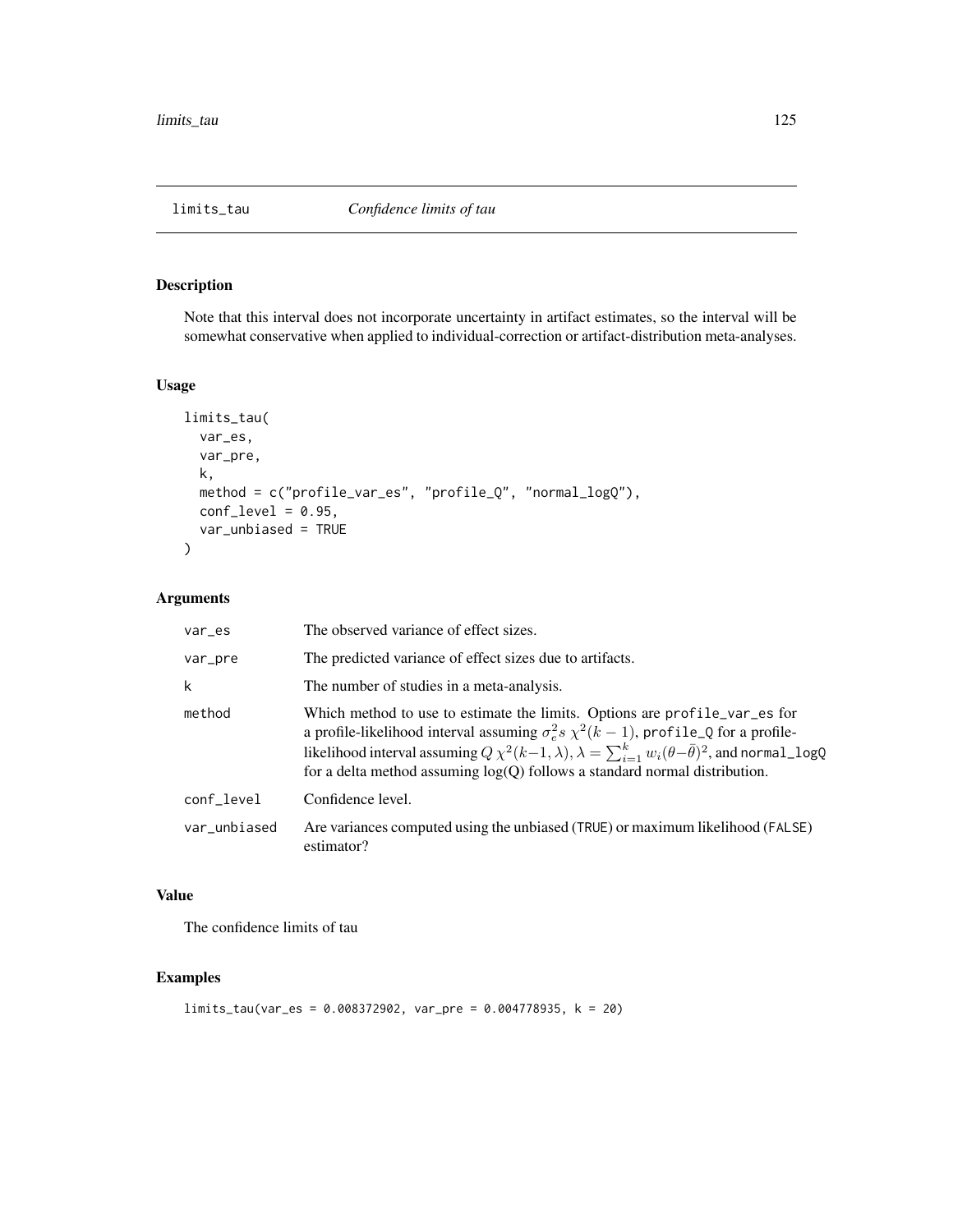Note that this interval does not incorporate uncertainty in artifact estimates, so the interval will be somewhat conservative when applied to individual-correction or artifact-distribution meta-analyses.

#### Usage

```
limits_tau2(
  var_es,
  var_pre,
  k,
  method = c("profile_var_es", "profile_Q", "normal_logQ"),
  conf\_level = 0.95,
  var_unbiased = TRUE
\mathcal{L}
```
# Arguments

| var_es       | The observed variance of effect sizes.                                                                                                                                                                                                                                                                                                                                                    |
|--------------|-------------------------------------------------------------------------------------------------------------------------------------------------------------------------------------------------------------------------------------------------------------------------------------------------------------------------------------------------------------------------------------------|
| var_pre      | The predicted variance of effect sizes due to artifacts.                                                                                                                                                                                                                                                                                                                                  |
| k            | The number of studies in a meta-analysis.                                                                                                                                                                                                                                                                                                                                                 |
| method       | Which method to use to estimate the limits. Options are profile_var_es for<br>a profile-likelihood interval assuming $\sigma_e^2 s \chi^2(k-1)$ , profile_Q for a profile-<br>likelihood interval assuming $Q \chi^2(k-1,\lambda), \lambda = \sum_{i=1}^k w_i(\theta - \bar{\theta})^2$ , and normal_logQ<br>for a delta method assuming $log(Q)$ follows a standard normal distribution. |
| conf_level   | Confidence level.                                                                                                                                                                                                                                                                                                                                                                         |
| var_unbiased | Are variances computed using the unbiased (TRUE) or maximum likelihood (FALSE)<br>estimator?                                                                                                                                                                                                                                                                                              |

# Value

The confidence limits of tau-squared

```
limits_tau2(var_es = 0.008372902, var_pre = 0.004778935, k = 20)
```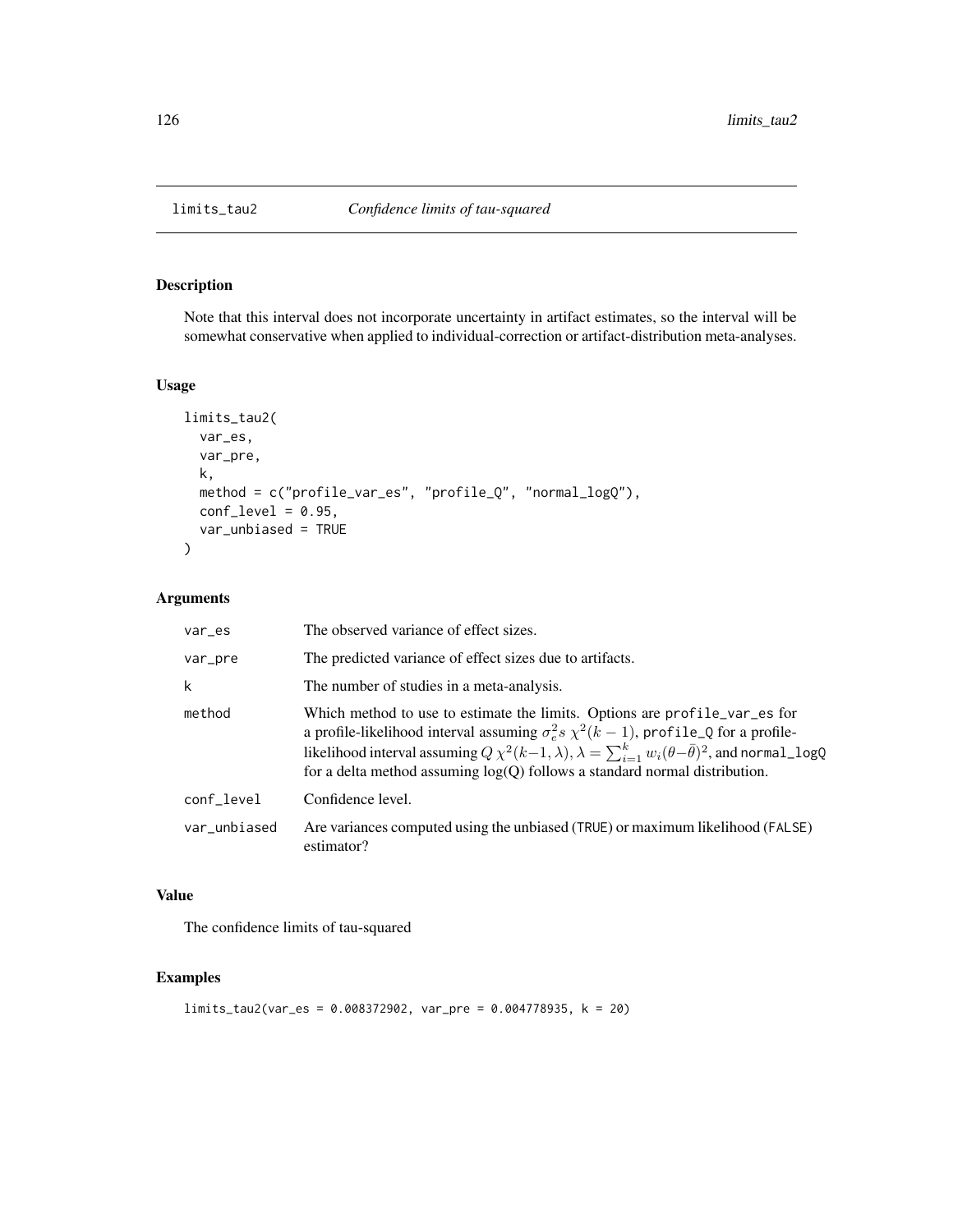Compute linear regression models and generate "lm" objects from covariance matrices.

#### Usage

```
lm_mat(
  formula,
  cov_mat,
  mean\_vec = rep(0, ncol(cov_mat)),n = \text{Inf},
  se_{\text{beta\_method}} = c("lm", "normal"),...
)
matrixreg(
  formula,
  cov_mat,
  mean\_vec = rep(0, ncol(cov_mat)),n = Inf,se_{\text{beta\_method}} = c("lm", "normal"),...
\mathcal{L}matreg(
  formula,
  cov_mat,
  mean_vec = rep(0, ncol(cov_mat)),
  n = Inf,se\_beta\_method = c("lm", "normal"),...
)
lm_matrix(
  formula,
  cov_mat,
  mean\_vec = rep(0, ncol(cov_mat)),n = \text{Inf},
  se\_beta\_method = c("lm", "normal"),...
\mathcal{L}
```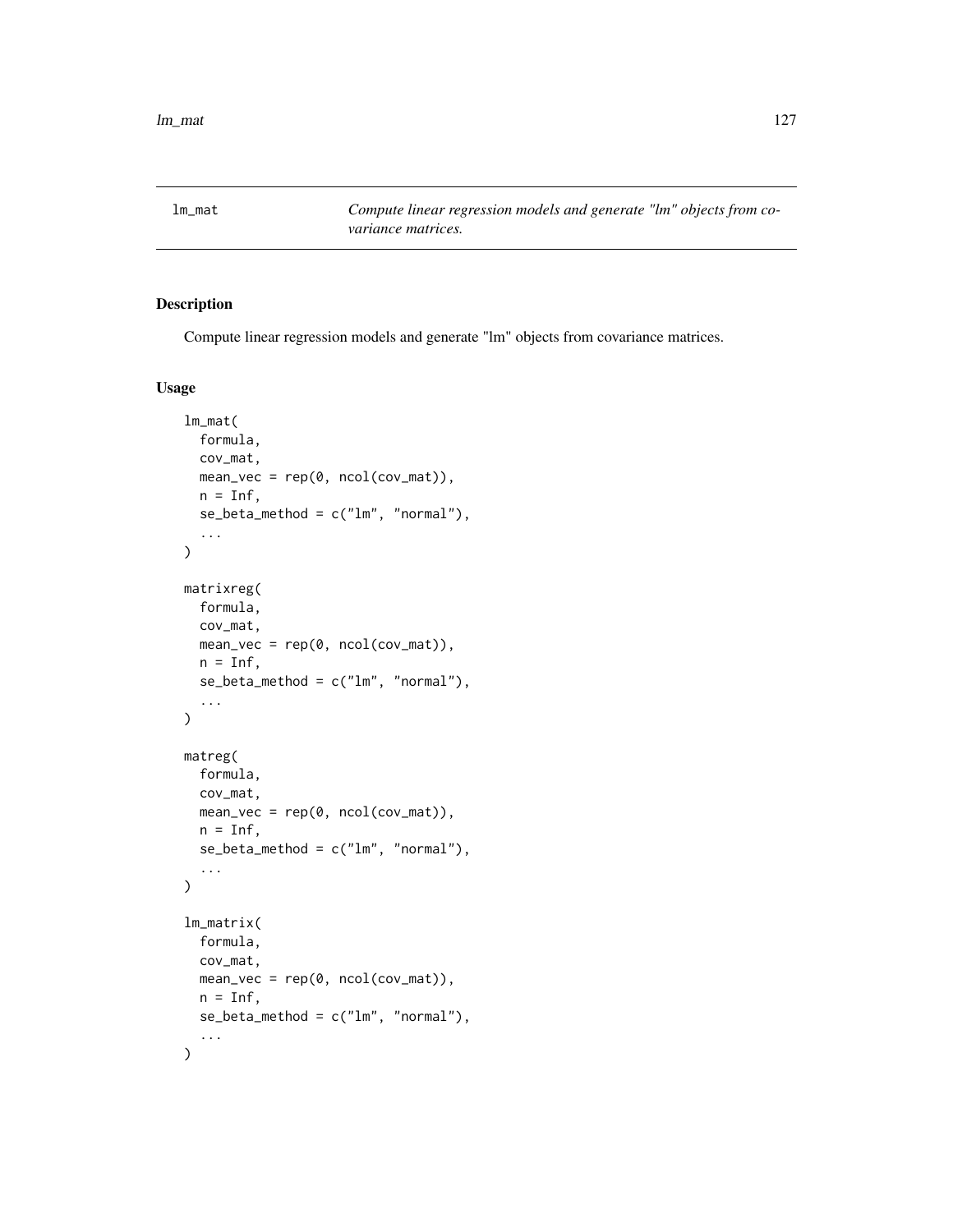#### Arguments

| formula  | Regression formula with a single outcome variable on the left-hand side and one<br>or more predictor variables on the right-hand side (e.g., $Y \sim X1 + X2$ ).                                                                                                                                                                                       |
|----------|--------------------------------------------------------------------------------------------------------------------------------------------------------------------------------------------------------------------------------------------------------------------------------------------------------------------------------------------------------|
| cov_mat  | Covariance matrix containing the variables to be used in the regression.                                                                                                                                                                                                                                                                               |
| mean_vec | Vector of means corresponding to the variables in cov_mat.                                                                                                                                                                                                                                                                                             |
| n        | Sample size to be used in significance testing                                                                                                                                                                                                                                                                                                         |
|          | se_beta_method Method to use to estimate the standard errors of standardized regression (beta)<br>coefficients. Current options include "lm" (estimate standard errors using con-<br>ventional regression formulas) and "normal" (use the Jones-Waller normal-theory<br>approach from the fungible::seBeta() and fungible::seBetaCor() func-<br>tions) |
|          | Additional arguments.                                                                                                                                                                                                                                                                                                                                  |

#### Value

An object with the class "lm\_mat" that can be used with summary, print, predict, and anova methods.

```
## Generate data
S <- reshape_vec2mat(cov = c(.3 * 2 * 3,.4 * 2 * 4,.5 * 3 * 4,
                     var = c(2, 3, 4)^2,
                     var_names = c("X", "Y", "Z"))
mean_vec <- setNames(c(1, 2, 3), colnames(S))
dat <- data.frame(MASS::mvrnorm(n = 100, mu = mean_vec,
                                 Sigma = S, empirical = TRUE))
## Compute regression models with lm
lm\_out1 \leq lm(Y \sim X, data = dat)lm\_out2 \leftarrow lm(Y \sim X + Z, data = dat)## Compute regression models with lm_mat
matreg_out1 <- lm\_mat(formula = Y \sim X, cov_mat = S, mean_vec = mean_vec, n = nrow(dat))
matreg_out2 <- lm\_mat(formula = Y \sim X + Z, cov_mat = S, mean_vec = mean_vec, n = nrow(dat))
## Compare results of lm and lm_mat with one predictor
lm_out1
matreg_out1
## Compare summaries of lm and lm_mat with one predictor
summary(lm_out1)
summary(matreg_out1)
## Compare results of lm and lm_mat with two predictors
lm_out2
matreg_out2
```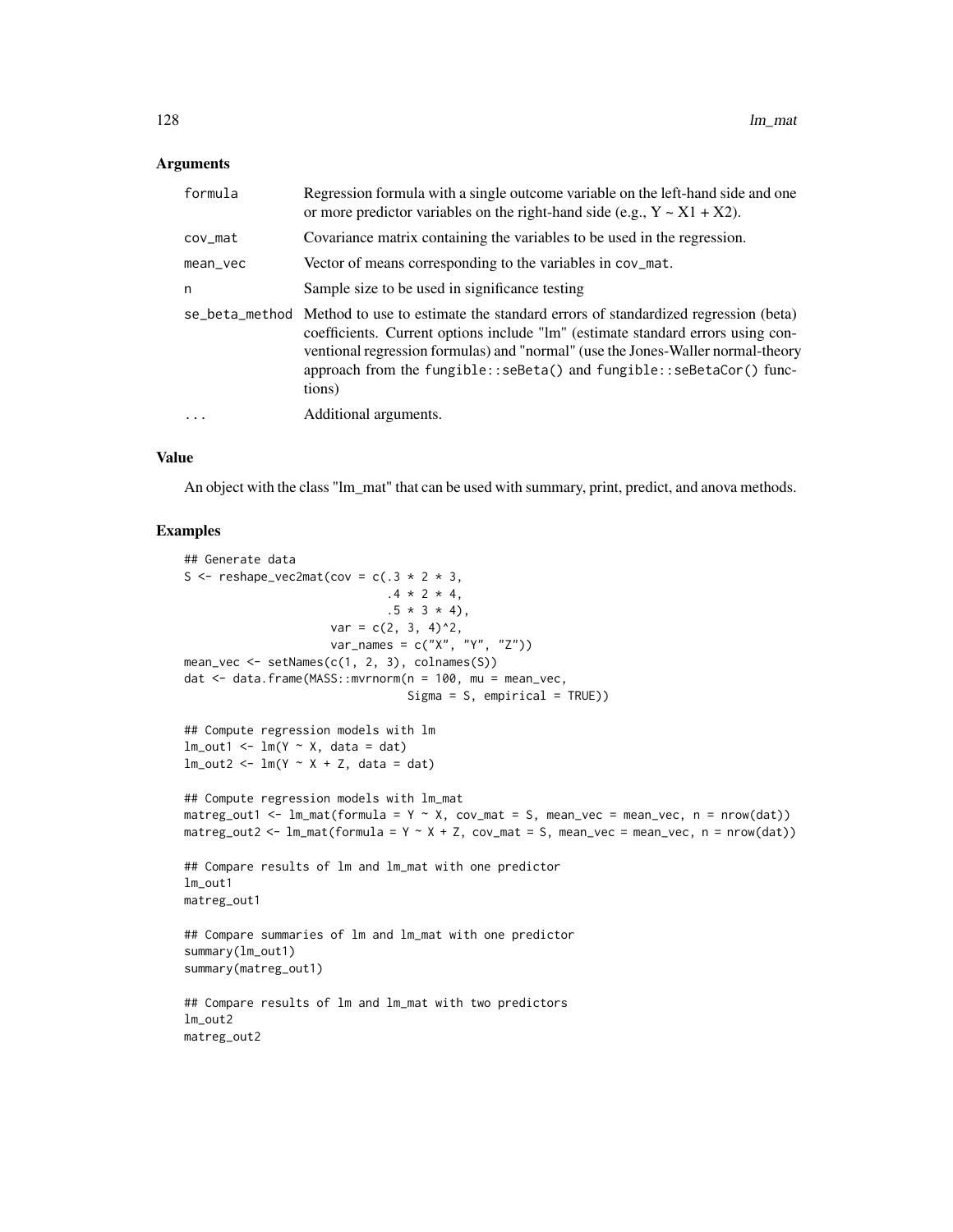```
## Compare summaries of lm and lm_mat with two predictors
summary(lm_out2)
summary(matreg_out2)
## Compare predictions made with lm and lm_mat
predict(object = matreg.out1, newdata = data frame(X = 1:5))predict(object = summary(matreg_out1), newdata = data.frame(X = 1:5))
predict(lm_out1, newdata = data.frame(X = 1:5))## Compare predictions made with lm and lm_mat (with confidence intervals)
predict(object = matreg.out1, new data = data frame(X = 1:5),se.fit = TRUE, interval = "confidence")
predict(lm_out1, newdata = data.frame(X = 1:5),se.fit = TRUE, interval = "confidence")
## Compare predictions made with lm and lm_mat (with prediction intervals)
predict(object = matreg.out1, new data = data frame(X = 1:5),se.fit = TRUE, interval = "prediction")
predict(lm_out1, newdata = data.frame(X = 1:5),se.fit = TRUE, interval = "prediction")
## Compare model comparisons computed using lm and lm_mat objects
anova(lm_out1, lm_out2)
anova(matreg_out1, matreg_out2)
## Model comparisons can be run on lm_mat summaries, too:
anova(summary(matreg_out1), summary(matreg_out2))
## Or summaries and raw models can be mixed:
anova(matreg_out1, summary(matreg_out2))
anova(summary(matreg_out1), matreg_out2)
## Compare confidence intervals computed using lm and lm_mat objects
confint(object = lm_out1)confint(object = matreg_out1)
confint(object = summary(matreg_out1))
confint(object = lm_out2)confint(object = matreg_out2)
confint(object = summary(matreg_out2))
```
<span id="page-128-1"></span>ma\_d *Meta-analysis of* d *values*

#### <span id="page-128-0"></span>Description

The ma\_r\_bb, ma\_r\_ic, and ma\_r\_ad functions implement bare-bones, individual-correction, and artifact-distribution correction methods for *d* values, respectively. The ma\_d function is the master function for meta-analyses of *d* values - it facilitates the computation of bare-bones, artifactdistribution, and individual-correction meta-analyses of correlations for any number of group-wise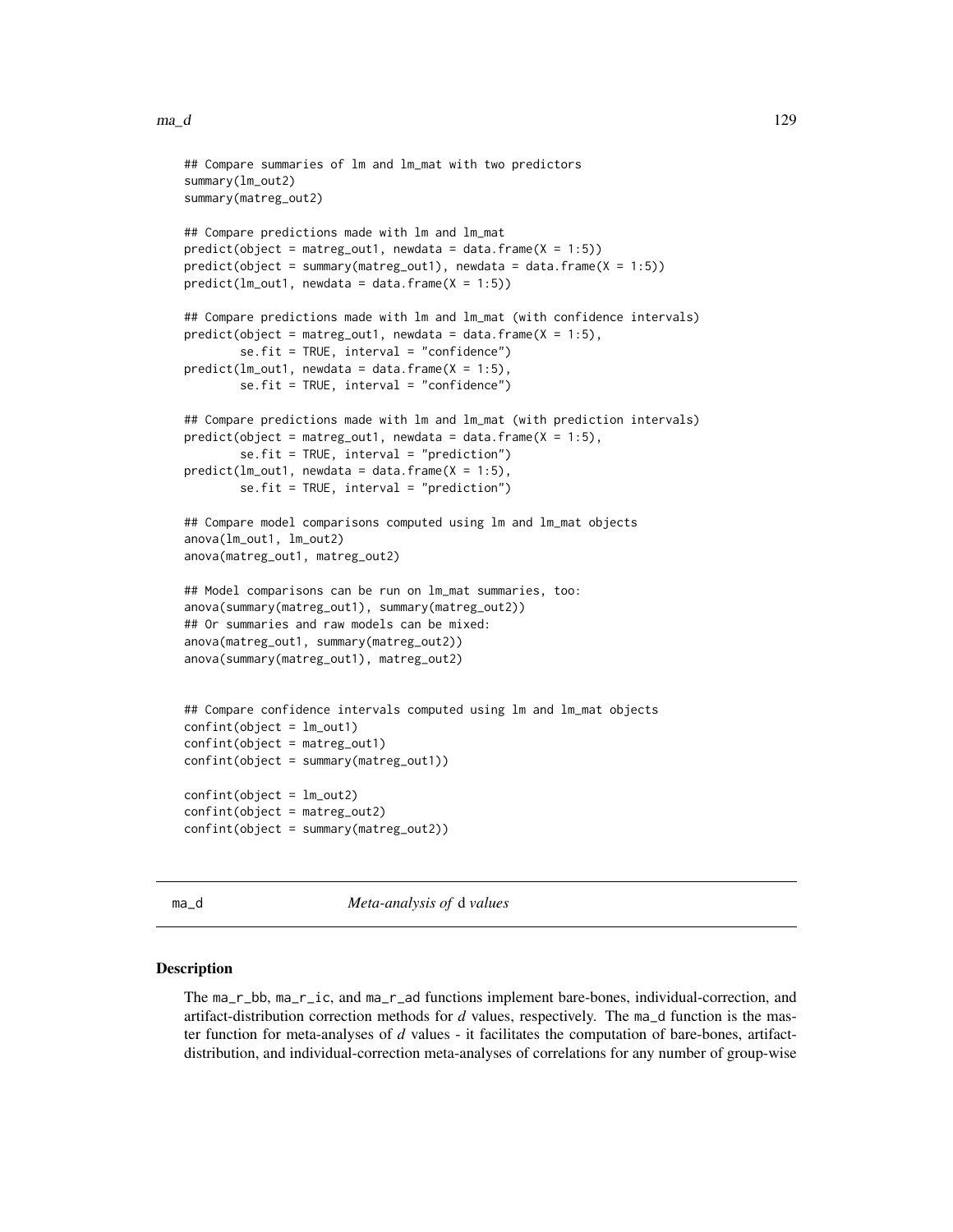contrasts and any number of dependent variables. When artifact-distribution meta-analyses are performed, ma\_d will automatically extract the artifact information from a database and organize it into the requested type of artifact distribution object (i.e., either Taylor series or interactive artifact distributions). ma\_d is also equipped with the capability to clean databases containing inconsistently recorded artifact data, impute missing artifacts (when individual-correction meta-analyses are requested), and remove dependency among samples by forming composites or averaging effect sizes and artifacts. The automatic compositing features in ma\_d are employed when sample\_ids and/or construct names are provided.

#### Usage

```
ma_d(
 d,
 n1,
  n2 = NULL,n\_adj = NULL,sample_id = NULL,
  citekey = NULL,
  treat_as_r = FALSE,
  ma_method = c("bb", "ic", "ad"),
  ad_{\text{type}} = c("tsa", "int"),correction_method = "auto",
  group_id = NULL,group1 = NULL,group2 = NULL,group_order = NULL,
  construct_Y = NULL,
  facet_y = NULL,measure_y = NULL,construct_order = NULL,
 wt_type = c("n_effective", "sample_size", "inv_var_mean", "inv_var_sample", "DL",
    "HE", "HS", "SJ", "ML", "REML", "EB", "PM"),
  correct_bias = TRUE,
  correct_rel = NULL,
  correct_rGg = FALSE,
  correct_ryy = TRUE,
  correct_rr = NULL,
  correct\_rr\_g = TRUE,
  correct_rr_y = TRUE,
  indirect_rr = NULL,
  indirect_rr_g = TRUE,
  indirect_rr_y = TRUE,
  rGg = NULL,pi = NULL,
  pa = NULL,ryy = NULL,
  ryy_restricted = TRUE,
  ryy_type = "alpha",
  k_items_y = NULL,
```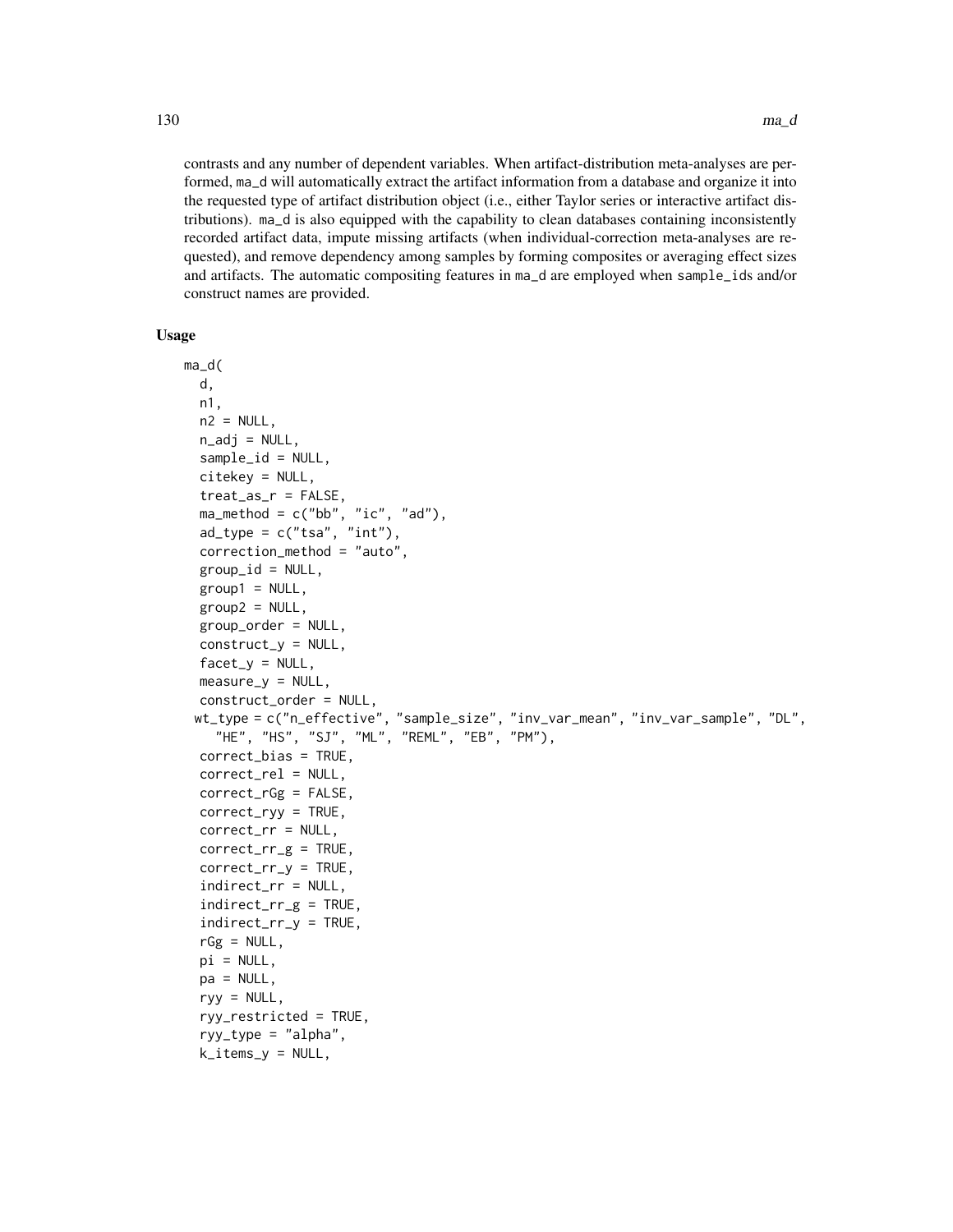```
uy = NULL,uy_observed = TRUE,
  sign_rz = NULL,
  sign_{\text{rgz}} = 1,
  sign_{ryz} = 1,
  moderators = NULL,
  cat_moderators = TRUE,
  moderator_type = c("simple", "hierarchical", "none"),
  supplemental_ads = NULL,
  data = NULL,control = control_psychmeta(),
  ...
\mathcal{L}ma_d_ad(
  ma_obj,
  ad\_obj_g = NULL,ad\_obj_y = NULL,correction_method = "auto",
  use\_ic\_ads = c("tsa", "int"),correct_rGg = FALSE,
  correct_ryy = TRUE,
  correct_rr_g = TRUE,
  correct_rr_y = TRUE,
  indirect_rr_g = TRUE,
  indirect_rr_y = TRUE,
  sign\_rgz = 1,
  sign_{ryz} = 1,
  control = control_psychmeta(),
  ...
\mathcal{L}ma_d_bb(
 d,
 n1,
 n2 = rep(NA, length(d)),n_adj = NULL,
  sample_id = NULL,
  citekey = NULL,
 wt_type = c("n_effective", "sample_size", "inv_var_mean", "inv_var_sample", "DL",
    "HE", "HS", "SJ", "ML", "REML", "EB", "PM"),
  correct_bias = TRUE,
  moderators = NULL,
  cat_moderators = TRUE,
  moderator_type = c("simple", "hierarchical", "none"),
  data = NULL,control = control_psychmeta(),
  ...
```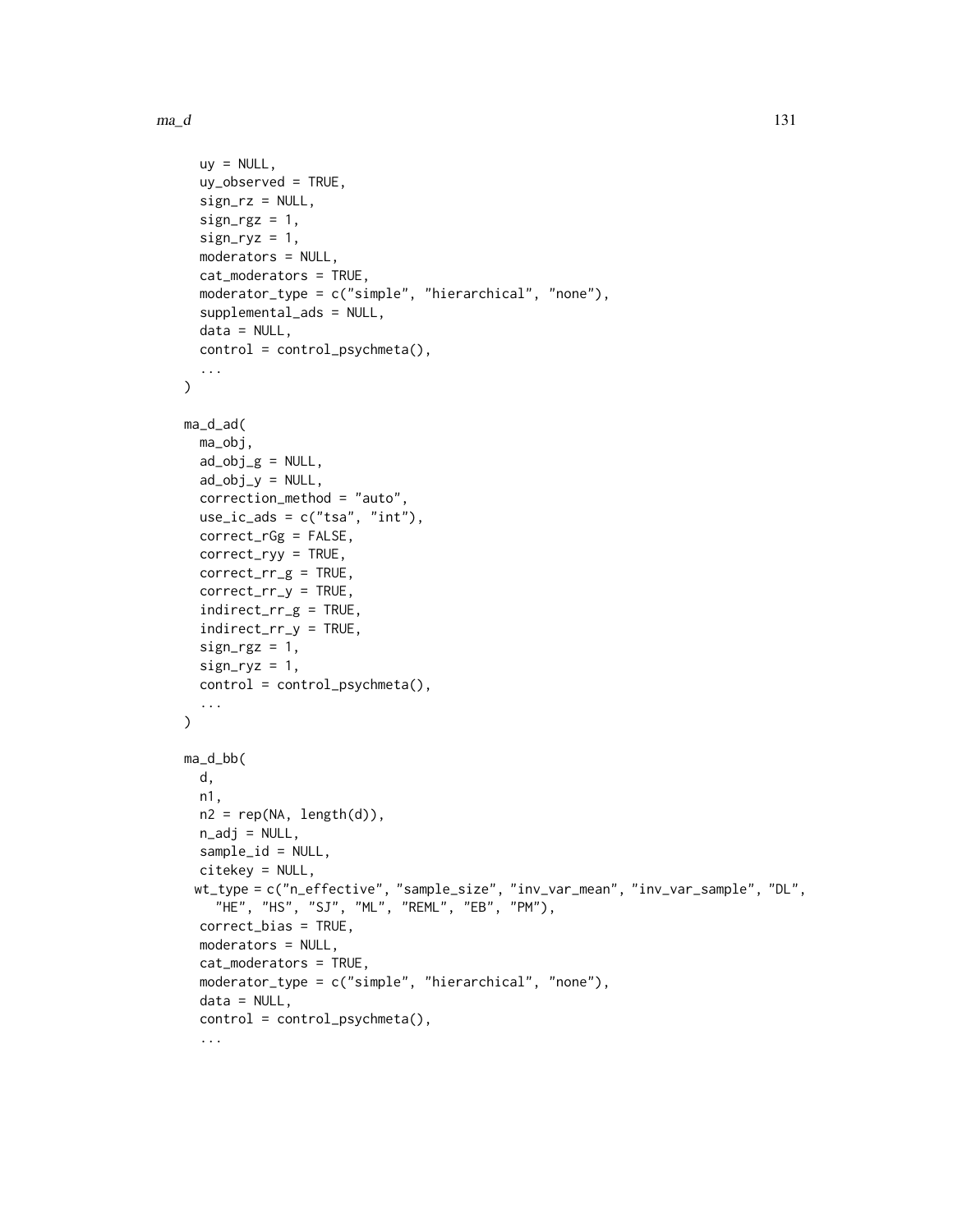```
\mathcal{L}ma_d_ic(
 d,
 n1,
 n2 = NULL,n\_adj = NULL,sample_id = NULL,
  citekey = NULL,
  treat_as_r = FALSE,
 wt_type = c("n_effective", "sample_size", "inv_var_mean", "inv_var_sample", "DL",
    "HE", "HS", "SJ", "ML", "REML", "EB", "PM"),
  correct_bias = TRUE,
  correct_rGg = FALSE,
  correct_ryy = TRUE,
  correct_rr_g = FALSE,
  correct_rr_y = TRUE,
  indirect_rr_g = TRUE,
  indirect_rr_y = TRUE,
  rGg = NULL,pi = NULL,pa = NULL,ryy = NULL,
  ryy_restricted = TRUE,
  ryy_type = "alpha",
  k\_items_y = NULL,uy = NULL,uy_observed = TRUE,
  sign_{\text{rgz}} = 1,
  sign_{ryz} = 1,
  moderators = NULL,
  cat_moderators = TRUE,
  moderator_type = c("simple", "hierarchical", "none"),
  supplemental_ads_y = NULL,
  data = NULL,
  control = control_psychmeta(),
  ...
\mathcal{L}
```
# Arguments

| d         | Vector or column name of observed d values.                                                    |
|-----------|------------------------------------------------------------------------------------------------|
| n1        | Vector or column name of sample sizes.                                                         |
| n2        | Vector or column name of sample sizes.                                                         |
| n_adi     | Optional: Vector or column name of sample sizes adjusted for sporadic artifact<br>corrections. |
| sample_id | Optional vector of identification labels for samples/studies in the meta-analysis.             |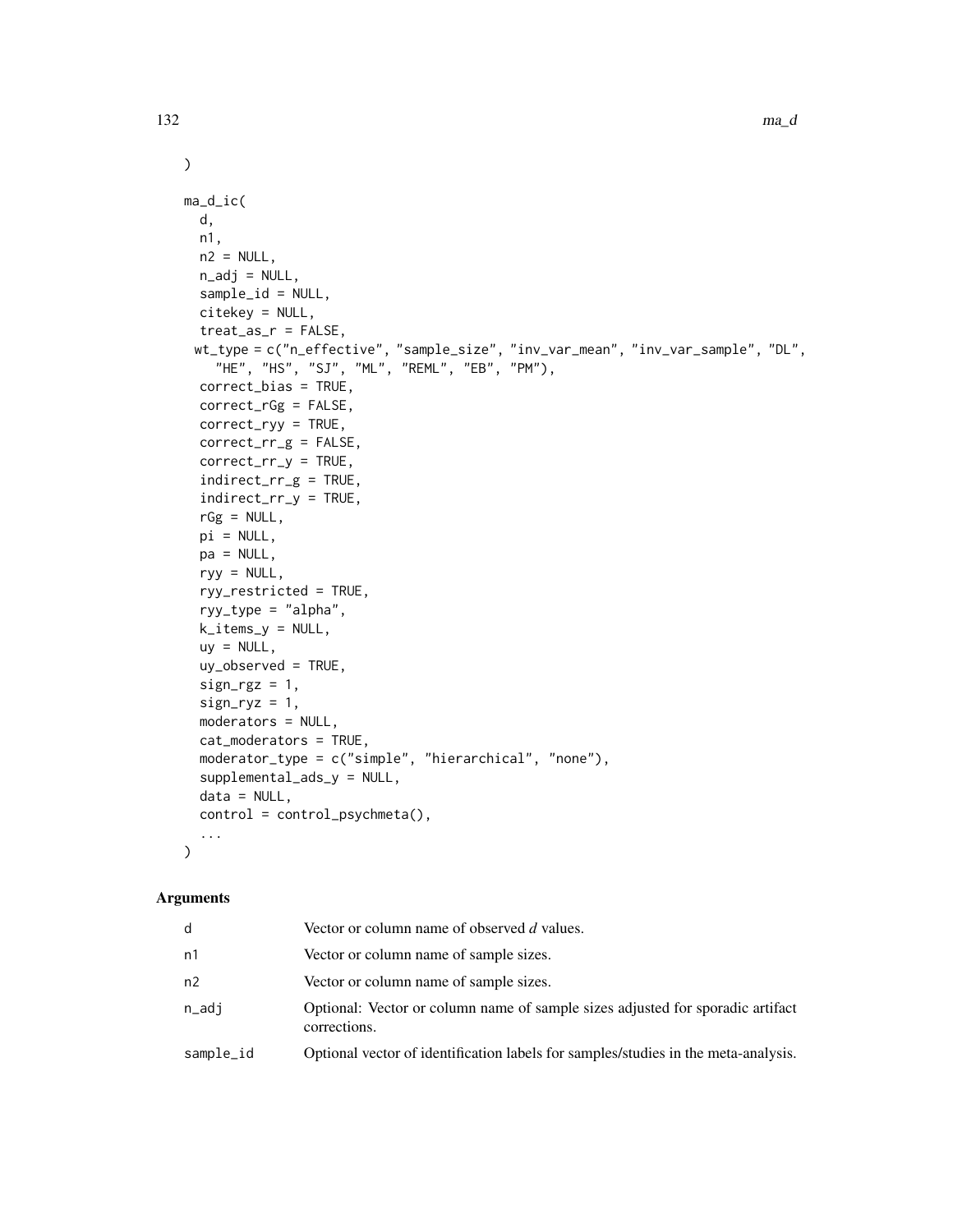| citekey                      | Optional vector of bibliographic citation keys for samples/studies in the meta-<br>analysis (if multiple citekeys pertain to a given effect size, combine them into a<br>single string entry with comma delimiters (e.g., "citkey1,citekey2").                                                                                                                                                                                                                                                                                                                                                                                              |
|------------------------------|---------------------------------------------------------------------------------------------------------------------------------------------------------------------------------------------------------------------------------------------------------------------------------------------------------------------------------------------------------------------------------------------------------------------------------------------------------------------------------------------------------------------------------------------------------------------------------------------------------------------------------------------|
| treat_as_r                   | Logical scalar determining whether $d$ values are to be meta-analyzed as $d$ values<br>(FALSE; default) or whether they should be meta-analyzed as correlations and<br>have the final results converted to the d metric (TRUE).                                                                                                                                                                                                                                                                                                                                                                                                             |
| ma_method                    | Method to be used to compute the meta-analysis: "bb" (barebones), "ic" (indi-<br>vidual correction), or "ad" (artifact distribution).                                                                                                                                                                                                                                                                                                                                                                                                                                                                                                       |
| ad_type                      | For when ma_method is "ad", specifies the type of artifact distribution to use:<br>"int" or "tsa".                                                                                                                                                                                                                                                                                                                                                                                                                                                                                                                                          |
| correction_method            |                                                                                                                                                                                                                                                                                                                                                                                                                                                                                                                                                                                                                                             |
|                              | Character scalar or a matrix with group_id levels as row names and construct_y<br>levels as column names. When ma_method is "ad", select one of the follow-<br>ing methods for correcting artifacts: "auto", "meas", "uvdrr", "uvirr", "bvdrr",<br>"bvirr", "rbOrig", "rb1Orig", "rb2Orig", "rbAdj", "rb1Adj", and "rb2Adj". (note:<br>"rb1Orig", "rb2Orig", "rb1Adj", and "rb2Adj" can only be used when Taylor se-<br>ries artifact distributions are provided and "rbOrig" and "rbAdj" can only be used<br>when interactive artifact distributions are provided). See "Details" of ma_d_ad<br>for descriptions of the available methods. |
| group_id                     | Vector of group comparison IDs (e.g., Treatment1-Control, Treatment2-Control).<br>The group_id argument supersedes the group1 and group2 arguments. If group_id<br>is not NULL, the values supplied to the group_order argument must correspond<br>to group_id values.                                                                                                                                                                                                                                                                                                                                                                      |
| group1, group2               | Vector of group identification labels (e.g., Treatment1, Treatment2, Control)                                                                                                                                                                                                                                                                                                                                                                                                                                                                                                                                                               |
| group_order                  | Optional vector indicating the order in which (1) group1 and group2 values or<br>(2) group_ids should be arranged. If group_order is NULL, the order of group<br>pairings will be determined internally using alpha-numeric ordering.                                                                                                                                                                                                                                                                                                                                                                                                       |
| construct_y                  | Vector of construct names for construct designated as "Y".                                                                                                                                                                                                                                                                                                                                                                                                                                                                                                                                                                                  |
| facet_y                      | Vector of facet names for constructs designated as "Y". Facet names "global",<br>"overall", and "total" are reserved to indicate observations that represent effect<br>sizes that have already been composited or that represent construct-level mea-<br>surements rather than facet-level measurements. To avoid double-compositing,<br>any observation with one of these reserved names will only be eligible for auto-<br>compositing with other such observations and will not be combined with narrow<br>facets.                                                                                                                       |
| measure_y<br>construct_order | Vector of names for measures associated with constructs designated as "Y".                                                                                                                                                                                                                                                                                                                                                                                                                                                                                                                                                                  |
|                              | Vector indicating the order in which Y variables should be arranged.                                                                                                                                                                                                                                                                                                                                                                                                                                                                                                                                                                        |
| wt_type                      | Type of weight to use in the meta-analysis: options are "n_effective" (effec-<br>tive sample size), "sample_size", "inv_var_mean" (inverse variance computed<br>using mean effect size), and "inv_var_sample" (inverse variance computed us-<br>ing sample-specific effect sizes). Supported options borrowed from metafor are<br>"DL", "HE", "HS", "SJ", "ML", "REML", "EB", and "PM" (see metafor docu-<br>mentation for details about the <b>metafor</b> methods).                                                                                                                                                                       |
| correct_bias                 | Logical scalar that determines whether to correct correlations for small-sample<br>bias (TRUE) or not (FALSE).                                                                                                                                                                                                                                                                                                                                                                                                                                                                                                                              |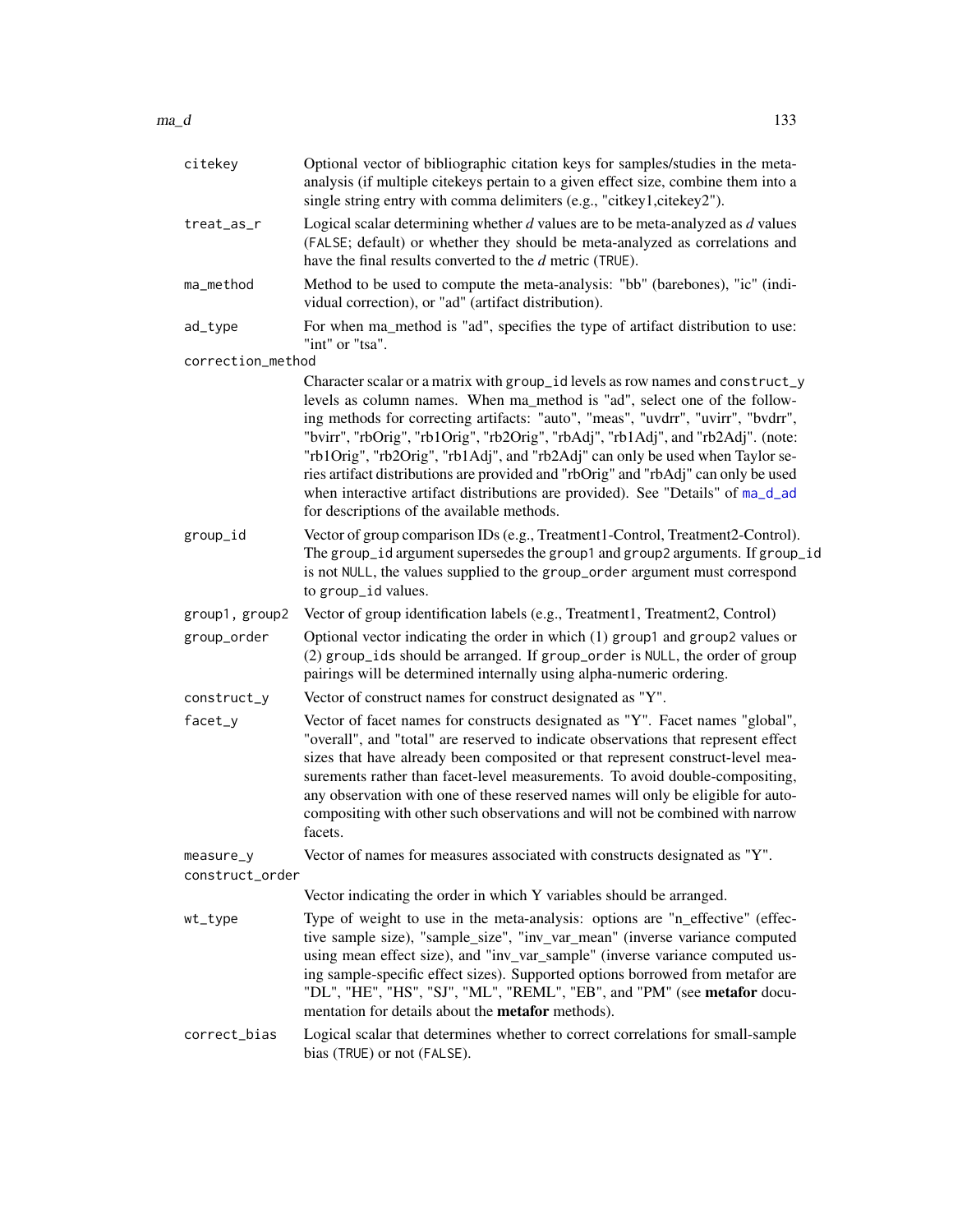| correct_rel   | Optional named vector that supersedes correct_rGg and correct_ryy. Names<br>should correspond to construct names in group_id and construct_y to deter-<br>mine which constructs should be corrected for unreliability.                                                                                 |
|---------------|--------------------------------------------------------------------------------------------------------------------------------------------------------------------------------------------------------------------------------------------------------------------------------------------------------|
| correct_rGg   | Logical scalar or vector that determines whether to correct the grouping variable<br>variable for measurement error (TRUE) or not (FALSE).                                                                                                                                                             |
| correct_ryy   | Logical scalar or vector that determines whether to correct the Y variable for<br>measurement error (TRUE) or not (FALSE).                                                                                                                                                                             |
| correct_rr    | Optional named vector that supersedes correct_rr_g and correct_rr_y. Names<br>should correspond to construct names in group_id and construct_y to deter-<br>mine which constructs should be corrected for range restriction.                                                                           |
| correct_rr_g  | Logical scalar or vector or column name determining whether each $d$ value<br>should be corrected for range restriction in the grouping variable (TRUE) or not<br>(FALSE).                                                                                                                             |
| correct_rr_y  | Logical scalar or vector or column name determining whether each $d$ should be<br>corrected for range restriction in Y (TRUE) or not (FALSE).                                                                                                                                                          |
| indirect_rr   | Optional named vector that supersedes indirect_rr_g and indirect_rr_y.<br>Names should correspond to construct names in group_id and construct_y to<br>determine which constructs should be corrected for indirect range restriction.                                                                  |
| indirect_rr_g | Logical vector or column name determining whether each $d$ should be corrected<br>for indirect range restriction in the grouping variable (TRUE) or not (FALSE).<br>Superseded in evaluation by correct_rr_g (i.e., if correct_rr_g == FALSE,<br>the value supplied for indirect_rr_g is disregarded). |
| indirect_rr_y | Logical vector or column name determining whether each $d$ should be corrected<br>for indirect range restriction in Y (TRUE) or not (FALSE). Superseded in evalua-<br>tion by correct_rr_y (i.e., if correct_rr_y == FALSE, the value supplied for<br>indirect_rr_y is disregarded).                   |
| rGg           | Vector or column name of reliability estimates for X.                                                                                                                                                                                                                                                  |
| рi            | Scalar or vector containing the restricted-group proportions of group member-<br>ship. If a vector, it must either $(1)$ have as many elements as there are $d$ values<br>or $(2)$ be named so as to match with levels of the group_id argument.                                                       |
| pa            | Scalar or vector containing the unrestricted-group proportions of group mem-<br>bership (default = .5). If a vector, it must either (1) have as many elements as<br>there are $d$ values or (2) be named so as to match with levels of the group_id<br>argument.                                       |
| ryy           | Vector or column name of reliability estimates for Y.                                                                                                                                                                                                                                                  |
|               | ryy_restricted Logical vector or column name determining whether each element of ryy is an<br>incumbent reliability (TRUE) or an applicant reliability (FALSE).                                                                                                                                        |
| ryy_type      | String vector identifying the types of reliability estimates supplied (e.g., "alpha",<br>"retest", "interrater_r", "splithalf"). See the documentation for ma_r for a full list<br>of acceptable reliability types.                                                                                    |
| k_items_y     | Numeric vector identifying the number of items in each scale.                                                                                                                                                                                                                                          |
| uy            | Vector or column name of u ratios for Y.                                                                                                                                                                                                                                                               |
| uy_observed   | Logical vector or column name determining whether each element of uy is an<br>observed-score u ratio (TRUE) or a true-score u ratio (FALSE).                                                                                                                                                           |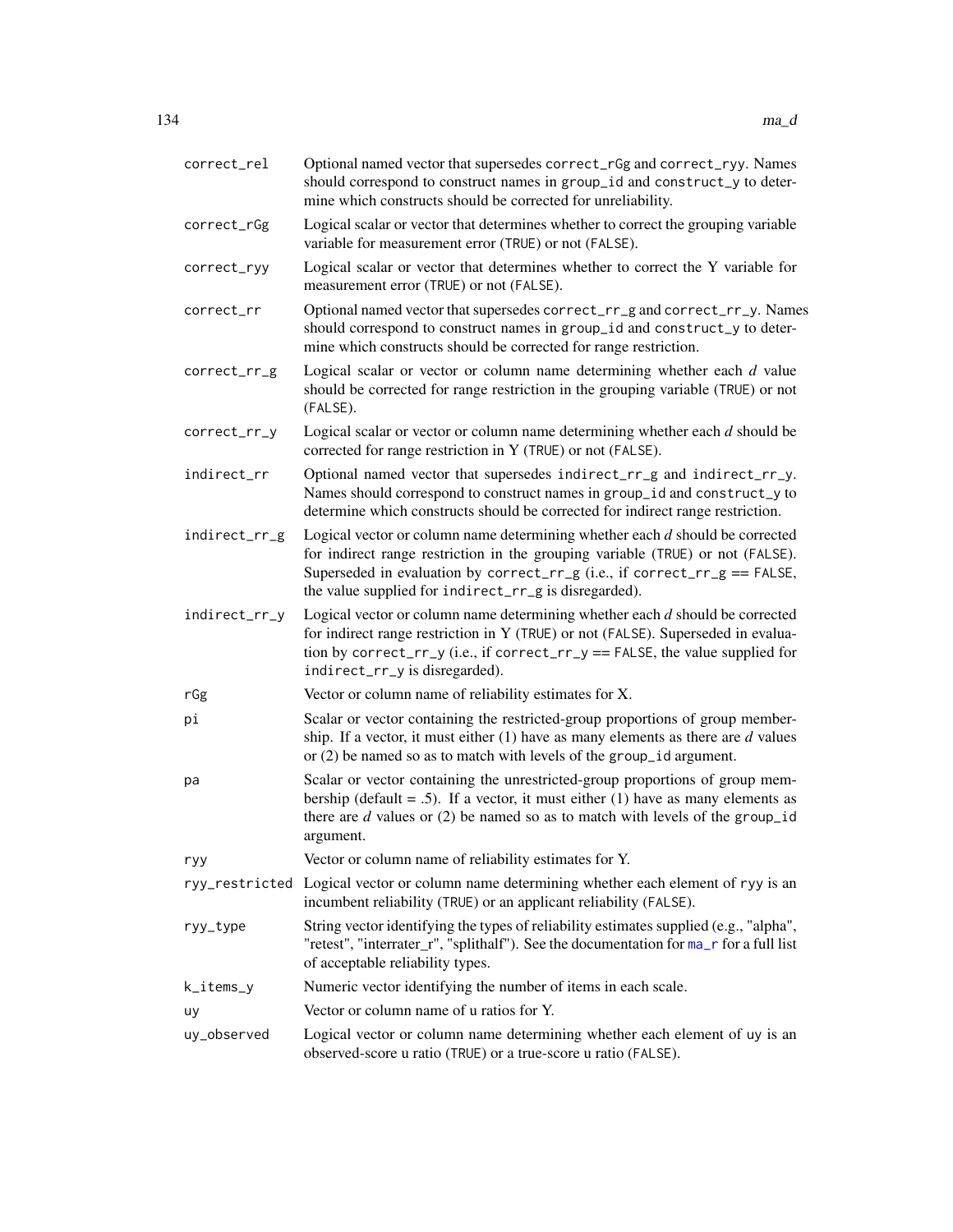| sign_rz          | Optional named vector that supersedes sign_rgz and sign_ryz. Names should<br>correspond to construct names in group_id and construct_y to determine the<br>sign of each construct's relationship with the selection mechanism.                                                                                                                                                                                   |
|------------------|------------------------------------------------------------------------------------------------------------------------------------------------------------------------------------------------------------------------------------------------------------------------------------------------------------------------------------------------------------------------------------------------------------------|
| sign_rgz         | Sign of the relationship between X and the selection mechanism (for use with<br>bvirr corrections only).                                                                                                                                                                                                                                                                                                         |
| sign_ryz         | Sign of the relationship between Y and the selection mechanism (for use with<br>bvirr corrections only).                                                                                                                                                                                                                                                                                                         |
| moderators       | Matrix or column names of moderator variables to be used in the meta-analysis<br>(can be a vector in the case of one moderator).                                                                                                                                                                                                                                                                                 |
|                  | cat_moderators Logical scalar or vector identifying whether variables in the moderators argu-<br>ment are categorical variables (TRUE) or continuous variables (FALSE).                                                                                                                                                                                                                                          |
| moderator_type   | Type of moderator analysis: "none" means that no moderators are to be used,<br>"simple" means that moderators are to be examined one at a time, "hierarchical"<br>means that all possible combinations and subsets of moderators are to be exam-<br>ined, and "all" means that simple and hierarchical moderator analyses are to be<br>performed.                                                                |
| supplemental_ads |                                                                                                                                                                                                                                                                                                                                                                                                                  |
|                  | Named list (named according to the constructs included in the meta-analysis) of<br>supplemental artifact distribution information from studies not included in the<br>meta-analysis. This is a list of lists, where the elements of a list associated with<br>a construct are named like the arguments of the create_ad() function.                                                                              |
| data             | Data frame containing columns whose names may be provided as arguments to<br>vector arguments and/or moderators.                                                                                                                                                                                                                                                                                                 |
| control          | Output from the control_psychmeta() function or a list of arguments con-<br>trolled by the control_psychmeta() function. Ellipsis arguments will be screened<br>for internal inclusion in control.                                                                                                                                                                                                               |
| $\cdots$         | Further arguments to be passed to functions called within the meta-analysis.                                                                                                                                                                                                                                                                                                                                     |
| ma_obj           | For $ma_d$ ad only: Meta-analysis object of correlations or $d$ values (regardless<br>of input metric, output metric will be $d$ ).                                                                                                                                                                                                                                                                              |
| ad_obj_g         | For ma_d_ad only: Artifact-distribution object for the grouping variable (output<br>of the link{create_ad} or link{create_ad_group} functions). If ma_obj is<br>of the class ma_master (i.e., the output of ma_r or ma_d), the object supplied for<br>ad_obj_g must be a named list of artifact distributions with names. correspond-<br>ing to the "X" constructs in the meta-analyses contained within ma_obj. |
| ad_obj_y         | For ma_d_ad only: AArtifact-distribution object for the Y variable (output of the<br>create_ad function). If ma_obj is of the class ma_master, the object supplied<br>for ad_obj_y must be a named list of artifact distributions with names corre-<br>sponding to the "Y" constructs in the meta-analyses contained within ma_obj.                                                                              |
| use_ic_ads       | For ma_d_ad only: Determines whether artifact distributions should be extracted<br>from the individual correction results in ma_obj. Only evaluated when ad_obj_g<br>or ad_obj_y is NULL and ma_obj does not contain individual correction results.<br>Use one of the following commands: tsa to use the Taylor series method or int<br>to use the interactive method.                                           |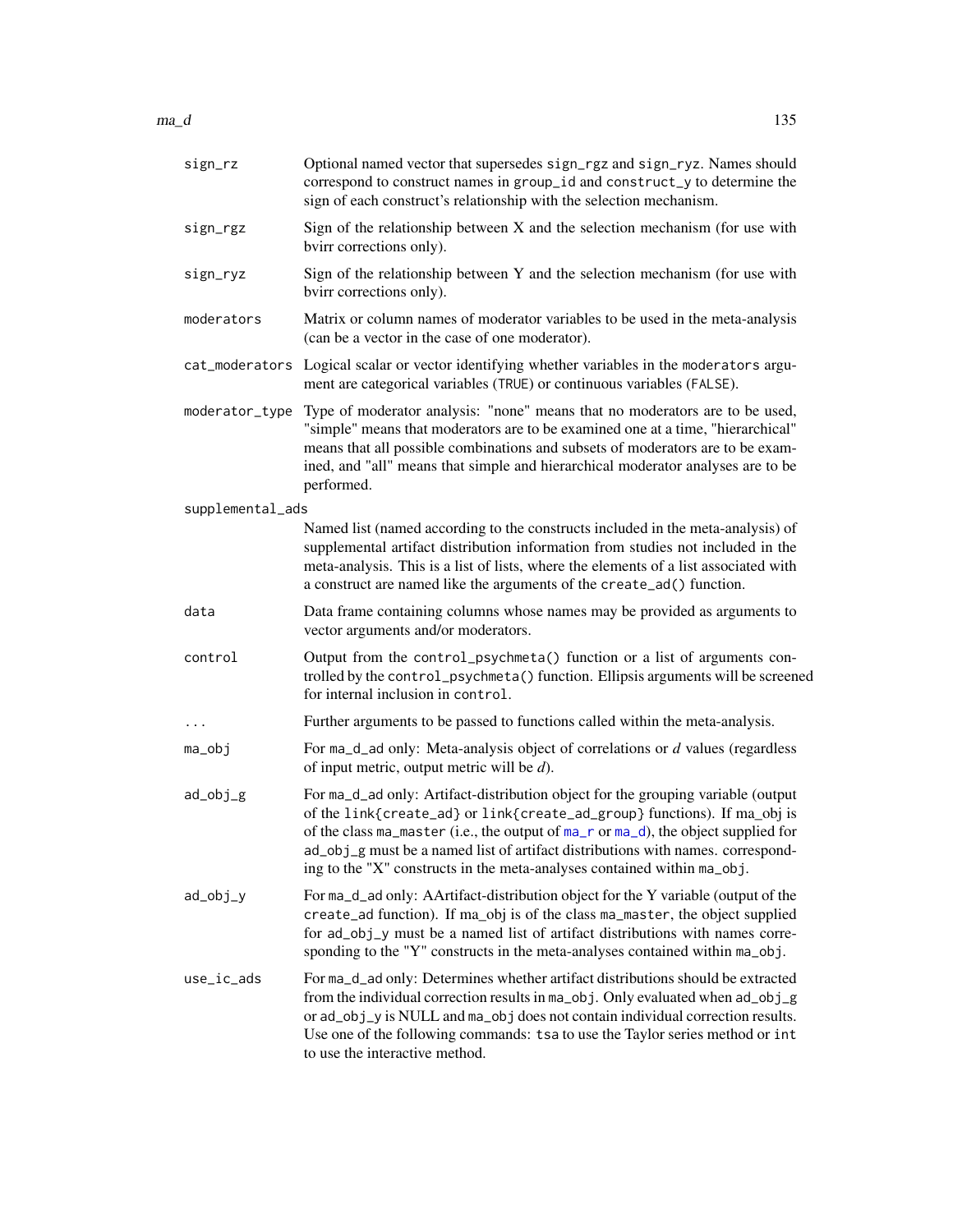supplemental\_ads\_y

For ma\_d\_ic only: List supplemental artifact distribution information from studies not included in the meta-analysis. The elements of this list are named like the arguments of the create\_ad() function.

# Details

The options for correction\_method are:

• "auto"

Automatic selection of the most appropriate correction procedure, based on the available artifacts and the logical arguments provided to the function. (default)

• "meas"

Correction for measurement error only.

• "uvdrr"

Correction for univariate direct range restriction (i.e., Case II). The choice of which variable to correct for range restriction is made using the correct\_rr\_x and correct\_rr\_y arguments.

• "uvirr"

Correction for univariate indirect range restriction (i.e., Case IV). The choice of which variable to correct for range restriction is made using the correct\_rr\_x and correct\_rr\_y arguments.

• "bvdrr"

Correction for bivariate direct range restriction. Use with caution: This correction is an approximation only and is known to have a positive bias.

• "bvirr"

Correction for bivariate indirect range restriction (i.e., Case V).

• "rbOrig"

Not recommended: Raju and Burke's version of the correction for direct range restriction, applied interactively. We recommend using "uvdrr" instead.

• "rbAdj"

Not recommended: Raju and Burke's version of the correction for direct range restriction, applied interactively. Adjusted to account for range restriction in the reliability of the Y variable. We recommend using "uvdrr" instead.

• "rb1Orig"

Not recommended: Raju and Burke's version of the correction for direct range restriction, applied using their TSA1 method. We recommend using "uvdrr" instead.

• "rb1Adj"

Not recommended: Raju and Burke's version of the correction for direct range restriction, applied using their TSA1 method. Adjusted to account for range restriction in the reliability of the Y variable. We recommend using "uvdrr" instead.

• "rb2Orig"

Not recommended: Raju and Burke's version of the correction for direct range restriction, applied using their TSA2 method. We recommend using "uvdrr" instead.

• "rb2Adj"

Not recommended: Raju and Burke's version of the correction for direct range restriction, applied using their TSA2 method. Adjusted to account for range restriction in the reliability of the Y variable. We recommend using "uvdrr" instead.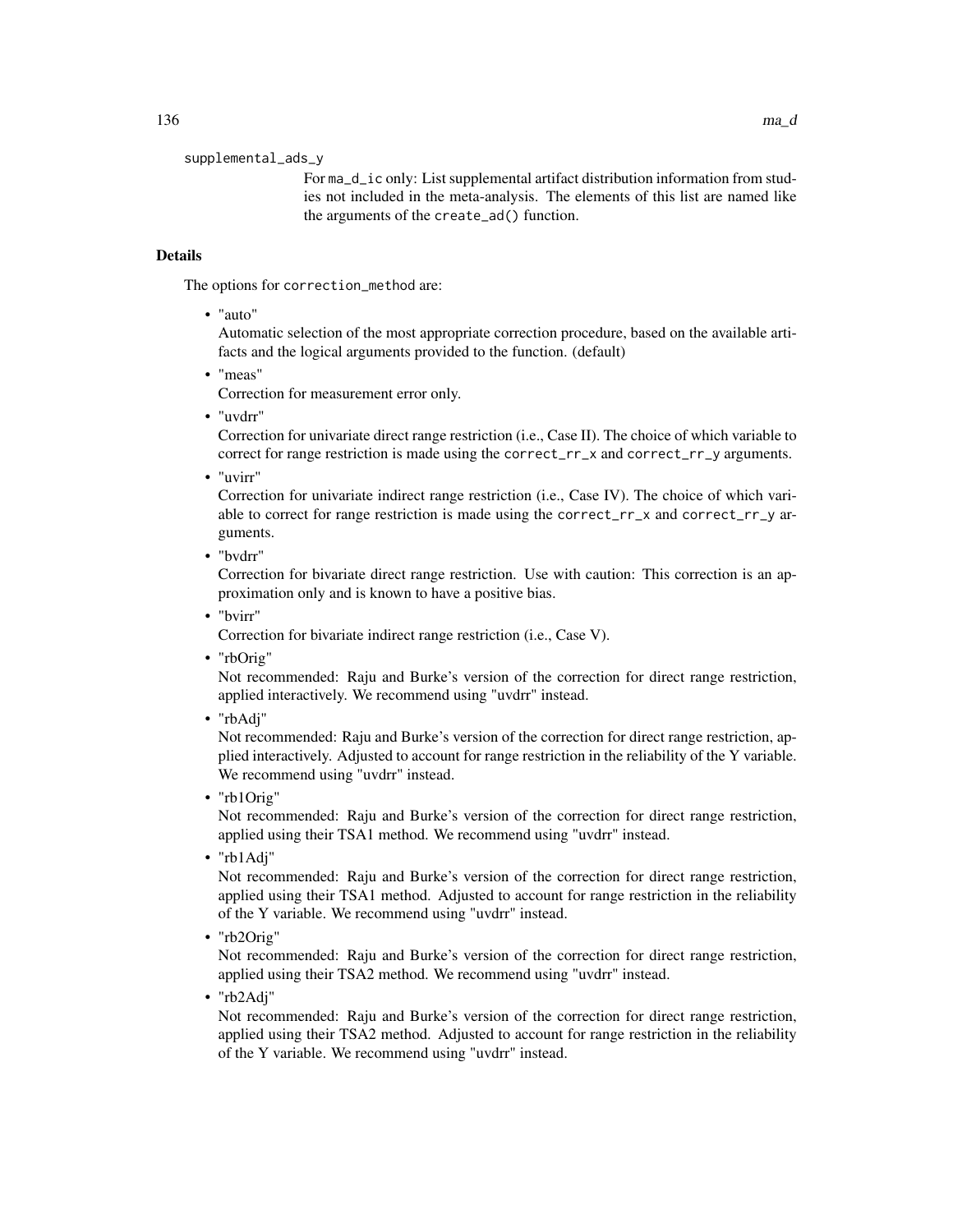$ma_d$   $137$ 

# Value

A nested tabular object of the class "ma\_psychmeta". Components of output tables for bare-bones meta-analyses:

• Pair\_ID

Unique identification number for each construct-contrast pairing.

- group\_contrast Name of the variable analyzed as the group-contrast variable.
- construct\_y Name of the variable analyzed as construct Y.
- analysis\_id Unique identification number for each analysis.
- analysis\_type Type of moderator analyses: Overall, Simple Moderator, or Hierarchical Moderator.
- k Number of effect sizes meta-analyzed.
- N

Total sample size of all effect sizes in the meta-analysis.

- mean\_d Mean observed *d* value.
- var\_d Weighted variance of observed *d* values.
- var\_e Predicted sampling-error variance of observed *d* values.
- var\_res

Variance of observed *d* values after removing predicted sampling-error variance.

- sd\_d Square root of var\_r.
- se\_d Standard error of mean\_d.
- sd\_e Square root of var\_e.
- sd\_res Square root of var\_res.
- CI\_LL\_XX

Lower limit of the confidence interval around mean\_d, where "XX" represents the confidence level as a percentage.

• CI\_UL\_XX

Upper limit of the confidence interval around mean\_d, where "XX" represents the confidence level as a percentage.

• CR\_LL\_XX

Lower limit of the credibility interval around mean\_d, where "XX" represents the credibility level as a percentage.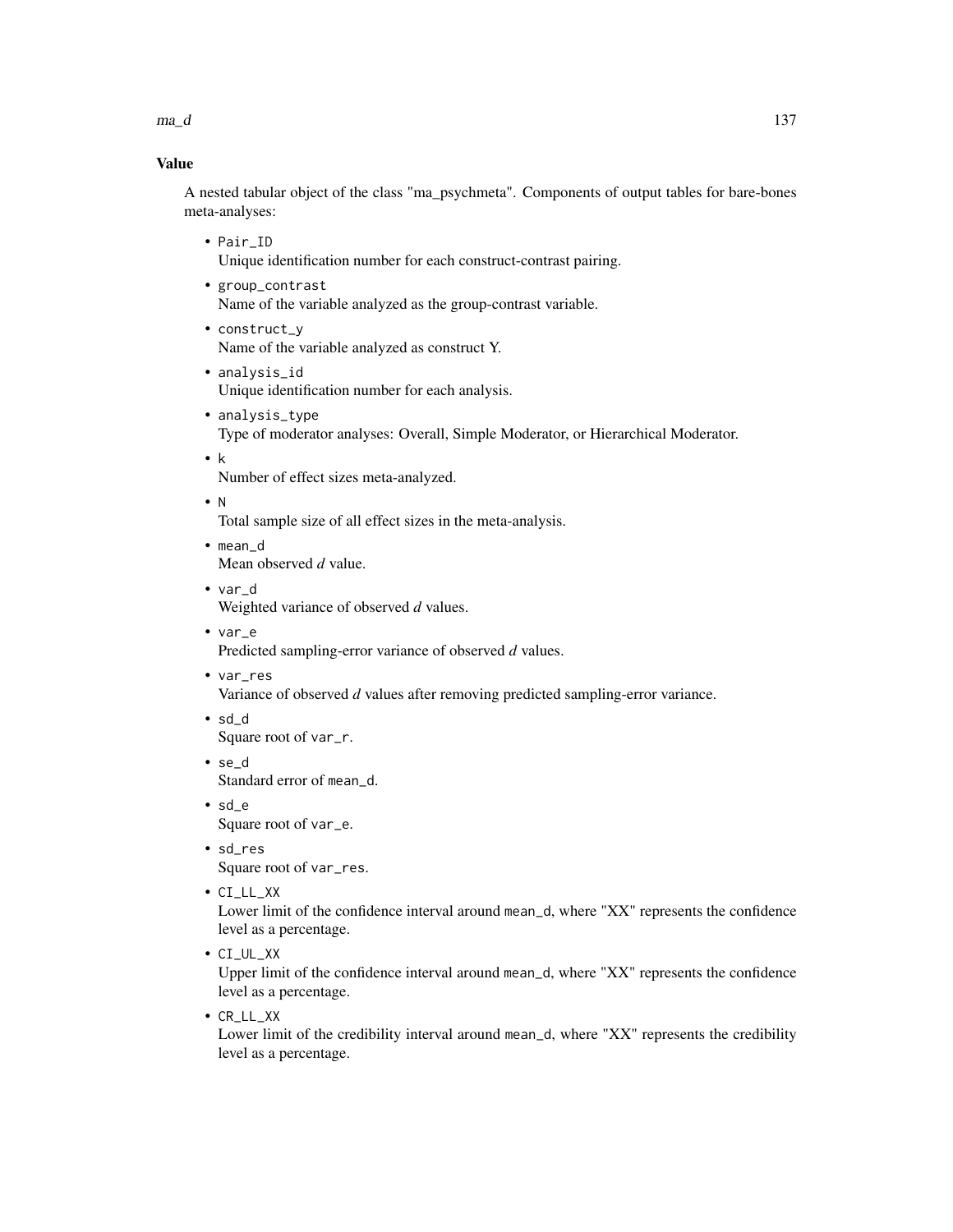• CR\_UL\_XX

Upper limit of the credibility interval around mean\_d, where "XX" represents the credibility level as a percentage.

Components of output tables for individual-correction meta-analyses:

- pair\_id Unique identification number for each construct-contrast pairing.
- group\_contrast Name of the variable analyzed as the group-contrast variable.
- construct\_y Name of the variable analyzed as construct Y.
- analysis\_id Unique identification number for each analysis.
- analysis\_type Type of moderator analyses: Overall, Simple Moderator, or Hierarchical Moderator.
- k

Number of effect sizes meta-analyzed.

• N

Total sample size of all effect sizes in the meta-analysis.

• mean\_d

Mean observed *d* value.

- var\_d Weighted variance of observed *d* values.
- var\_e

Predicted sampling-error variance of observed *d* values.

- var\_res Variance of observed *d* values after removing predicted sampling-error variance.
- sd\_d Square root of var\_r.
- se\_d Standard error of mean\_d.
- sd\_e Square root of var\_e.
- sd\_res Square root of var\_res.
- mean\_delta Mean artifact-corrected *d* value.
- var\_d\_c Variance of artifact-corrected *d* values.
- var\_e\_c Predicted sampling-error variance of artifact-corrected *d* values.
- var\_delta Variance of artifact-corrected *d* values after removing predicted sampling-error variance.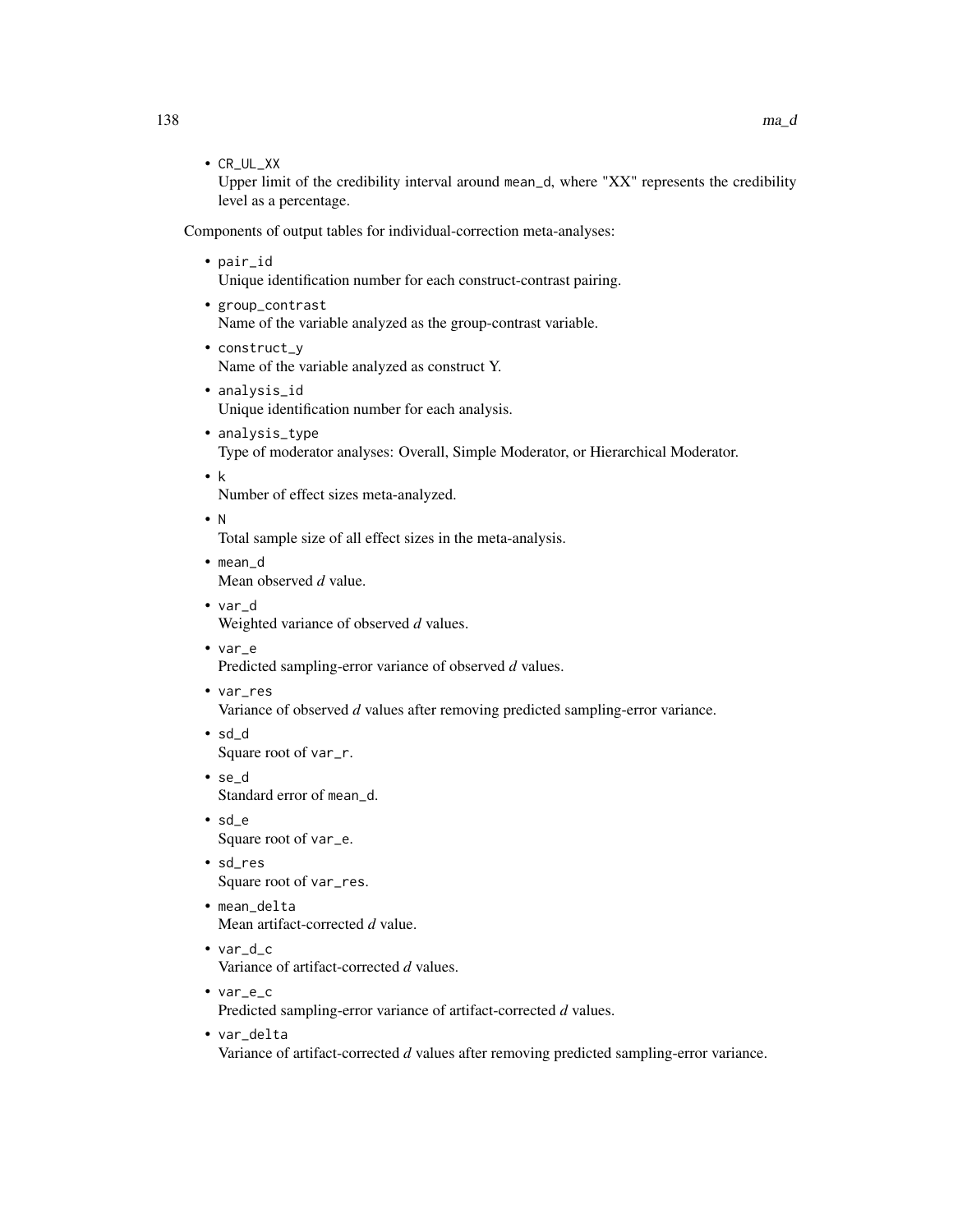$ma_d$   $139$ 

- sd\_d\_c Square root of var\_r\_c.
- se\_d\_c Standard error of mean\_delta.
- sd\_e\_c Square root of var\_e\_c.
- sd\_delta Square root of var\_delta.
- CI\_LL\_XX

Lower limit of the confidence interval around mean\_delta, where "XX" represents the confidence level as a percentage.

• CI\_UL\_XX

Upper limit of the confidence interval around mean\_delta, where "XX" represents the confidence level as a percentage.

• CR\_LL\_XX

Lower limit of the credibility interval around mean\_delta, where "XX" represents the credibility level as a percentage.

• CR\_UL\_XX

Upper limit of the credibility interval around mean\_delta, where "XX" represents the credibility level as a percentage.

Components of output tables for artifact-distribution meta-analyses:

• pair\_id

Unique identification number for each construct-contrast pairing.

• group\_contrast

Name of the variable analyzed as the group-contrast variable.

- construct\_y Name of the variable analyzed as construct Y.
- analysis\_id Unique identification number for each analysis.
- analysis\_type Type of moderator analyses: Overall, Simple Moderator, or Hierarchical Moderator.
- k

Number of effect sizes meta-analyzed.

• N

Total sample size of all effect sizes in the meta-analysis.

- mean\_d Mean observed *d* value.
- var\_d Weighted variance of observed *d* values.
- var\_e Predicted sampling-error variance of observed *d* values.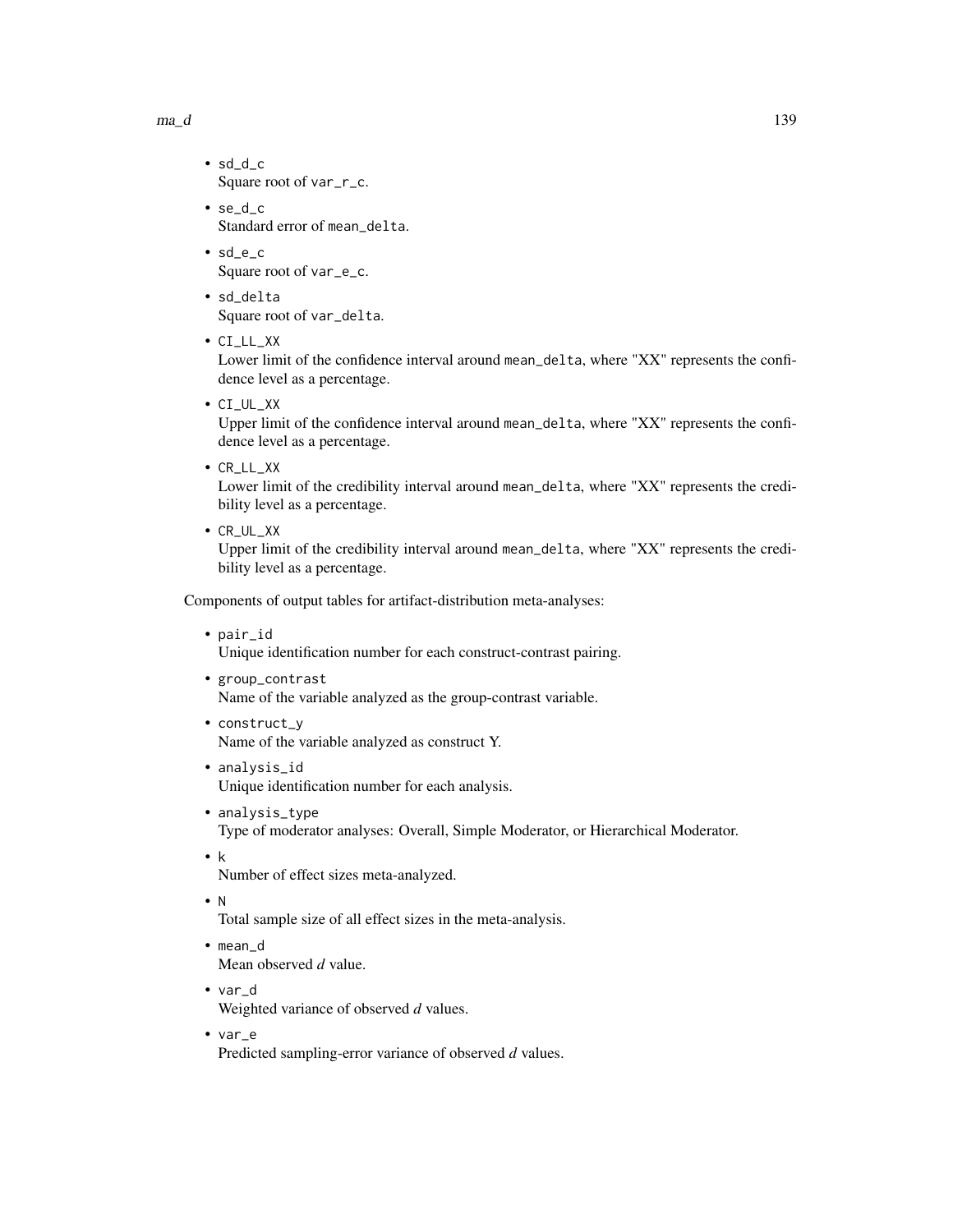• var\_art

Amount of variance in observed *d* values that is attributable to measurement-error and rangerestriction artifacts.

• var\_pre

Total predicted artifactual variance (i.e., the sum of var\_e and var\_art).

• var\_res

Variance of observed *d* values after removing predicted sampling-error variance and predicted artifact variance.

- sd\_d Square root of var\_d.
- se\_d Standard error of mean\_d.
- sd\_e Square root of var\_e.
- sd\_art Square root of var\_art.
- sd\_pre Square root of var\_pre.
- sd\_res Square root of var\_res.
- mean\_delta Mean artifact-corrected *d* value.
- var\_d

Weighted variance of observed *d* values corrected to the metric of delta.

• var\_e

Predicted sampling-error variance of observed *d* values corrected to the metric of delta.

• var\_art

Amount of variance in observed *d* values that is attributable to measurement-error and rangerestriction artifacts corrected to the metric of delta.

• var\_pre

Total predicted artifactual variance (i.e., the sum of var\_e and var\_art) corrected to the metric of delta.

• var\_delta

Variance of artifact-corrected *d* values after removing predicted sampling-error variance and predicted artifact variance.

• sd\_d

Square root of var\_d corrected to the metric of delta.

- se\_d Standard error of mean\_d corrected to the metric of delta.
- sd\_e

Square root of var\_e corrected to the metric of delta.

• sd\_art

Square root of var\_art corrected to the metric of delta.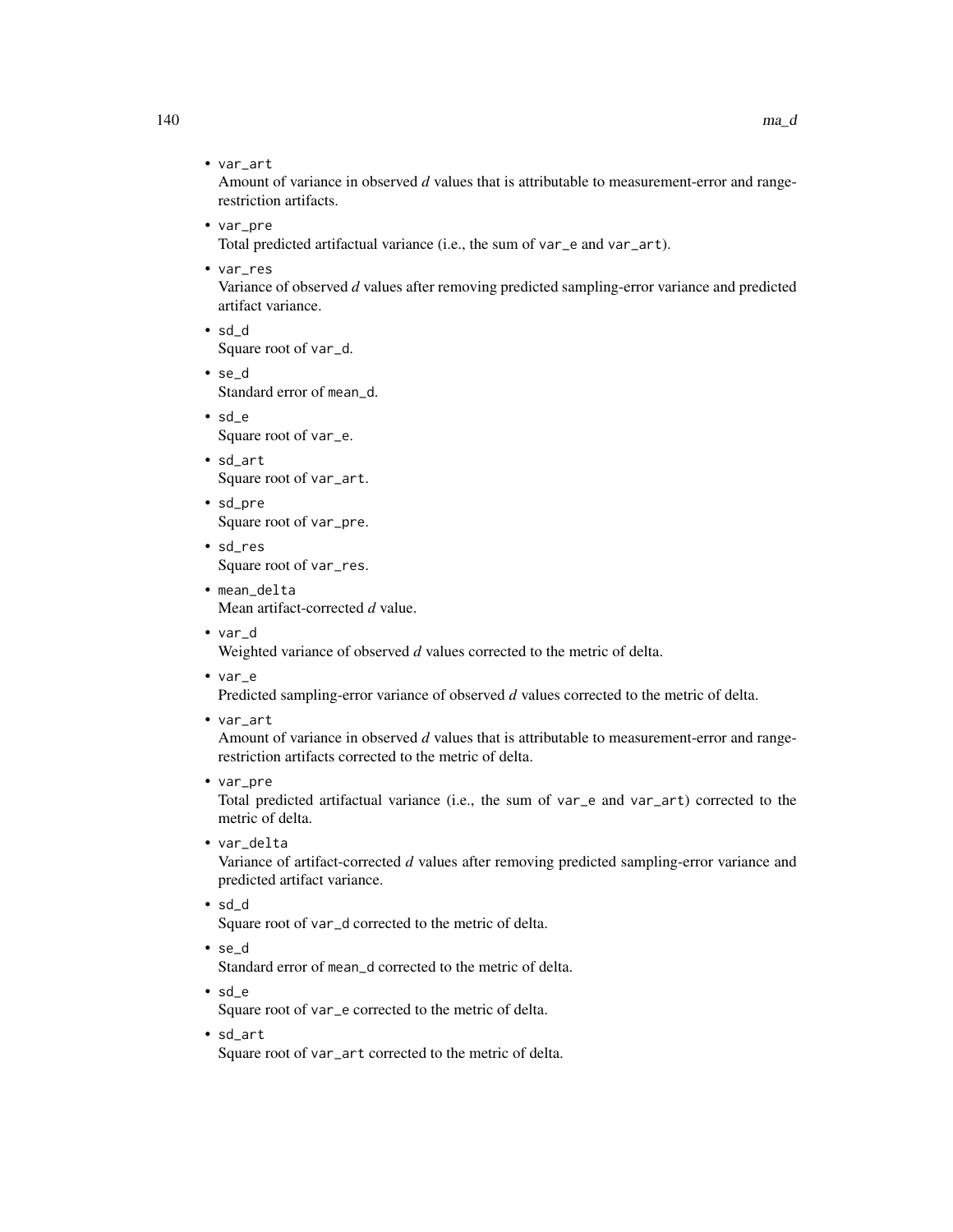$ma_d$   $141$ 

• sd\_pre

Square root of var\_pre corrected to the metric of delta.

- sd\_delta Square root of var\_delta.
- CI\_LL\_XX

Lower limit of the confidence interval around mean\_delta, where "XX" represents the confidence level as a percentage.

• CI\_UL\_XX

Upper limit of the confidence interval around mean\_delta, where "XX" represents the confidence level as a percentage.

• CR\_LL\_XX

Lower limit of the credibility interval around mean\_delta, where "XX" represents the credibility level as a percentage.

• CR\_UL\_XX

Upper limit of the credibility interval around mean\_delta, where "XX" represents the credibility level as a percentage.

#### Note

The difference between "rb" methods with the "orig" and "adj" suffixes is that the original does not account for the impact of range restriction on criterion reliabilities, whereas the adjusted procedure attempts to estimate the applicant reliability information for the criterion. The "rb" procedures are included for posterity: We strongly recommend using the "uvdrr" procedure to appropriately correct for univariate range restriction.

#### References

Schmidt, F. L., & Hunter, J. E. (2015). *Methods of meta-analysis: Correcting error and bias in research findings (3rd ed.)*. Thousand Oaks, California: SAGE Publications, Inc. Chapter 4.

Law, K. S., Schmidt, F. L., & Hunter, J. E. (1994). Nonlinearity of range corrections in metaanalysis: Test of an improved procedure. *Journal of Applied Psychology, 79*(3), 425.

Dahlke, J. A., & Wiernik, B. M. (2019). Not restricted to selection research: Accounting for indirect range restriction in organizational research. *Organizational Research Methods*. Advance online publication. <https://doi.org/10.1177/1094428119859398>

Raju, N. S., & Burke, M. J. (1983). Two new procedures for studying validity generalization. *Journal of Applied Psychology, 68*(3), 382. https://doi.org/10.1037/0021-9010.68.3.382

```
### Demonstration of ma_d ###
## The 'ma_d' function can compute multi-construct bare-bones meta-analyses:
ma_d(d = d, n1 = n1, n2 = n2, construct_y = construct, data = data_d_mean_multi)## It can also perform multiple individual-correction meta-analyses:
ma_d(ma_method = "ic", d = d, n1 = n1, n2 = n2, ryy = ryyi,construct_y = construct, data = data_d_mean_multi)
```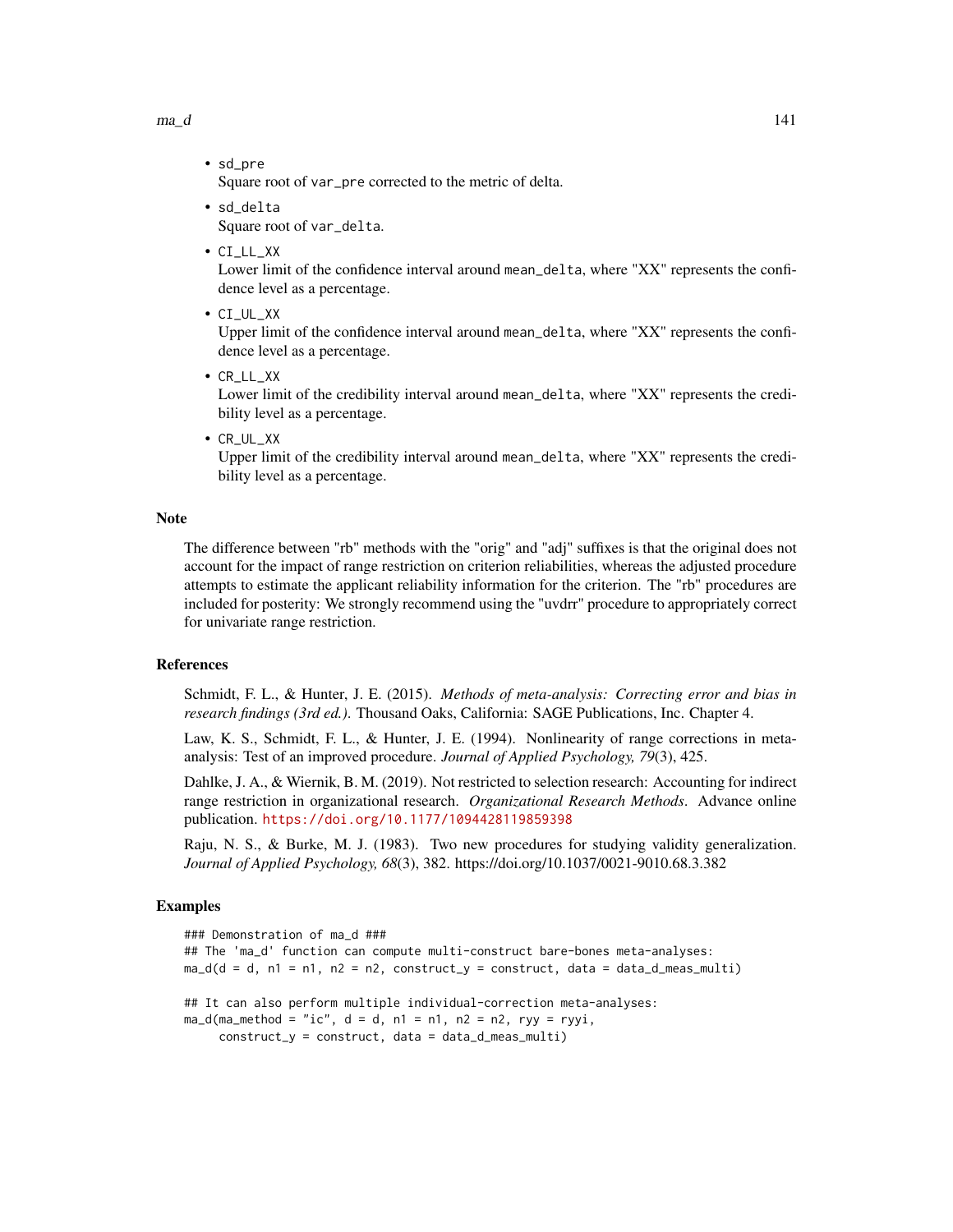```
## And 'ma_d' can also curate artifact distributions and compute multiple
## artifact-distribution meta-analyses:
ma_d(ma_method = "ad", d = d, n1 = n1, n2 = n2,ryy = ryyi, correct_rr_y = FALSE,
     construct_y = construct, data = data_d_meas_multi)
### Demonstration of ma_d_bb ###
## Example meta-analyses using simulated data:
ma_d_bbb(d = d, n1 = n1, n2 = n2)data = data_d_meas_multi[data_d_meas_multi$construct == "Y",])
ma_d_bbb(d = d, n1 = n1, n2 = n2,data = data_d_meas_multi[data_d_meas_multi$construct == "Z",])
### Demonstration of ma_d_ic ###
## Example meta-analyses using simulated data:
ma\_d\_ic(d = d, n1 = n1, n2 = n2, ryy = ryyi, correct\_rr_y = FALSE,data = data_d_meas_multi[data_d_meas_multi$construct == "Y",])
ma\_d\_ic(d = d, n1 = n1, n2 = n2, ryy = ryyi, correct_rry = FALSE,data = data_d_meas_multi[data_d_meas_multi$construct == "Z",])
```
ma\_d\_order2 *Second-order meta-analysis function for* d *values*

#### Description

This function computes second-order meta-analysis function for *d* values. It supports second-order analyses of bare-bones, artifact-distribution, and individual-correction meta-analyses.

#### Usage

```
ma_d_order2(
 k,
 N = NULL,d = NULL,delta = NULL,
 var_d = NULL,var_d_c = NULL,ma_type = c("bb", "ic", "ad"),sample_id = NULL,
 citekey = NULL,
 moderators = NULL,
 moderator_type = "simple",
 construct_x = NULL,construct_Y = NULL,
  construct_order = NULL,
  data = NULL,control = control_psychmeta(),
```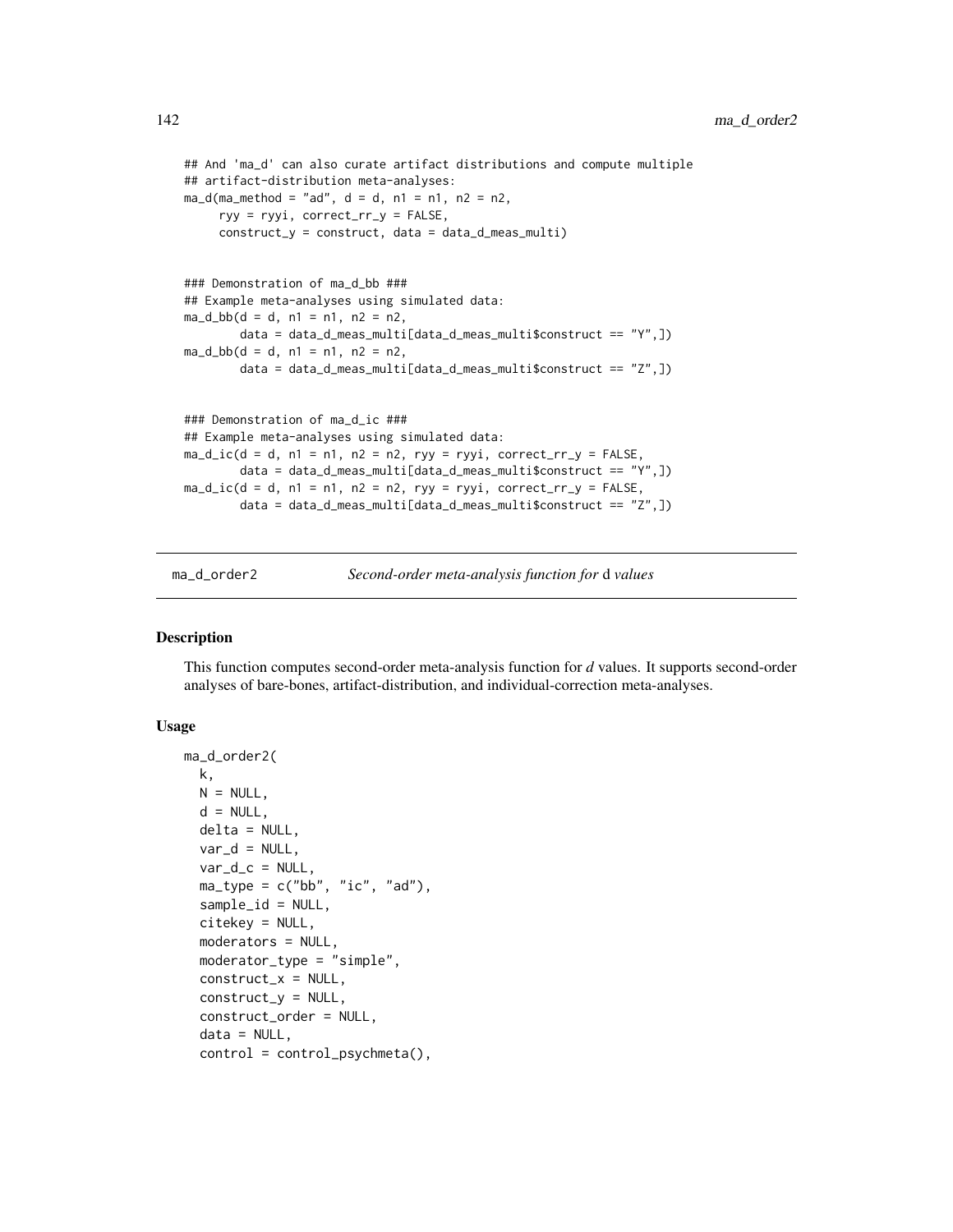...  $\mathcal{L}$ 

# Arguments

| k               | Vector or column name of meta-analyses' k values.                                                                                                                                                                                              |
|-----------------|------------------------------------------------------------------------------------------------------------------------------------------------------------------------------------------------------------------------------------------------|
| N               | Vector or column name of meta-analyses' total sample sizes (optional).                                                                                                                                                                         |
| d               | Vector or column name of mean observed d values.                                                                                                                                                                                               |
| delta           | Vector or column name of mean corrected d values.                                                                                                                                                                                              |
| var_d           | Vector or column name of observed variances of observed d values.                                                                                                                                                                              |
| $var_d$         | Vector or column name of observed variances of corrected d values.                                                                                                                                                                             |
| ma_type         | Type of meta-analyses being analyzed: "bb" (barebones), "ic" (individual cor-<br>rection), or "ad" (artifact distribution).                                                                                                                    |
| sample_id       | Vector or column name of study ID labels.                                                                                                                                                                                                      |
| citekey         | Optional vector of bibliographic citation keys for samples/studies in the meta-<br>analysis (if multiple citekeys pertain to a given effect size, combine them into a<br>single string entry with comma delimiters (e.g., "citkey1,citekey2"). |
| moderators      | Matrix or column names of moderator variables to be used in the meta-analysis<br>(can be a vector in the case of one moderator).                                                                                                               |
| moderator_type  | Type of moderator analysis ("none", "simple", or "hierarchical").                                                                                                                                                                              |
| construct_x     | Vector or column name of construct names for X.                                                                                                                                                                                                |
| construct_y     | Vector or column name of construct names for Y.                                                                                                                                                                                                |
| construct_order |                                                                                                                                                                                                                                                |
|                 | Vector indicating the order in which variables should be arranged, with variables<br>listed earlier in the vector being preferred for designation as X.                                                                                        |
| data            | Data frame containing columns whose names may be provided as arguments to<br>vector arguments and/or moderators.                                                                                                                               |
| control         | Output from the control_psychmeta() function or a list of arguments con-<br>trolled by the control_psychmeta() function. Ellipsis arguments will be screened<br>for internal inclusion in control.                                             |
| $\cdots$        | Further arguments to be passed to functions called within the meta-analysis.                                                                                                                                                                   |

# Value

A nested tabular object of the class "ma\_psychmeta".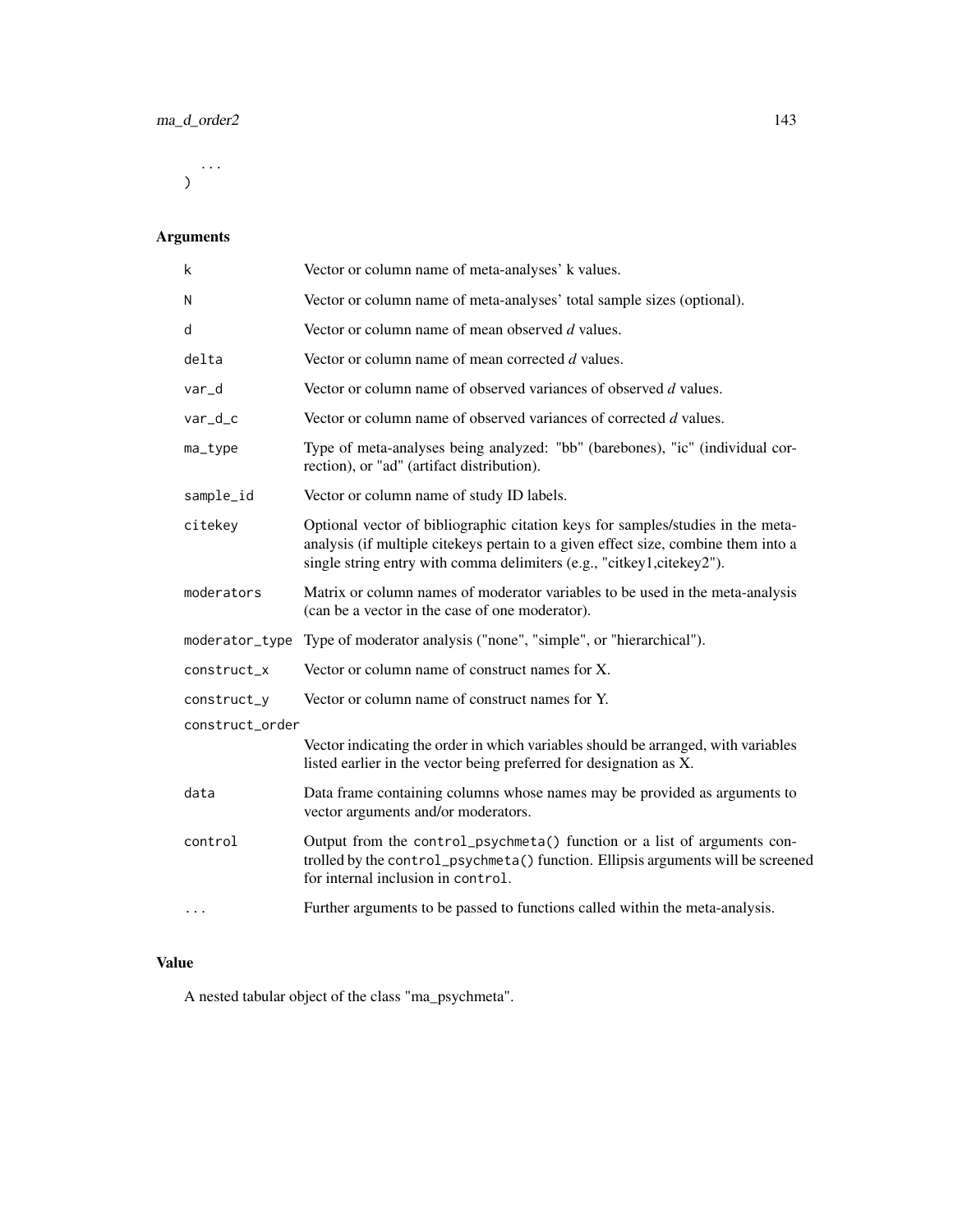This function computes bare-bones meta-analyses of any effect size using user-supplied effect error variances.

## Usage

```
ma_generic(
  es,
 n,
 var_e,
  sample_id = NULL,
 citekey = NULL,
  construct_x = NULL,construct_y = NULL,
  group1 = NULL,
  group2 = NULL,wt_type = c("sample_size", "inv_var", "DL", "HE", "HS", "SJ", "ML", "REML", "EB",
    "PM"),
 moderators = NULL,
  cat_moderators = TRUE,
 moderator_type = c("simple", "hierarchical", "none"),
 data = NULL,control = control_psychmeta(),
 weights = NULL,...
\mathcal{L}
```
# Arguments

| es                       | Vector or column name of observed effect sizes.                                                                                                                                                                                                                                                                                                                                                                                                             |
|--------------------------|-------------------------------------------------------------------------------------------------------------------------------------------------------------------------------------------------------------------------------------------------------------------------------------------------------------------------------------------------------------------------------------------------------------------------------------------------------------|
| n                        | Vector or column name of sample sizes.                                                                                                                                                                                                                                                                                                                                                                                                                      |
| var_e                    | Vector or column name of error variances.                                                                                                                                                                                                                                                                                                                                                                                                                   |
| sample_id                | Optional vector of identification labels for samples/studies in the meta-analysis.                                                                                                                                                                                                                                                                                                                                                                          |
| citekev                  | Optional vector of bibliographic citation keys for samples/studies in the meta-<br>analysis (if multiple citekeys pertain to a given effect size, combine them into<br>a single string entry with comma delimiters (e.g., "citkey1,citekey2"). When<br>TRUE, program will use sample-size weights, error variances estimated from the<br>mean effect size, maximum likelihood variances, and normal-distribution confi-<br>dence and credibility intervals. |
| construct_x, construct_y |                                                                                                                                                                                                                                                                                                                                                                                                                                                             |

Vector of construct names for constructs designated as "X" and as "Y".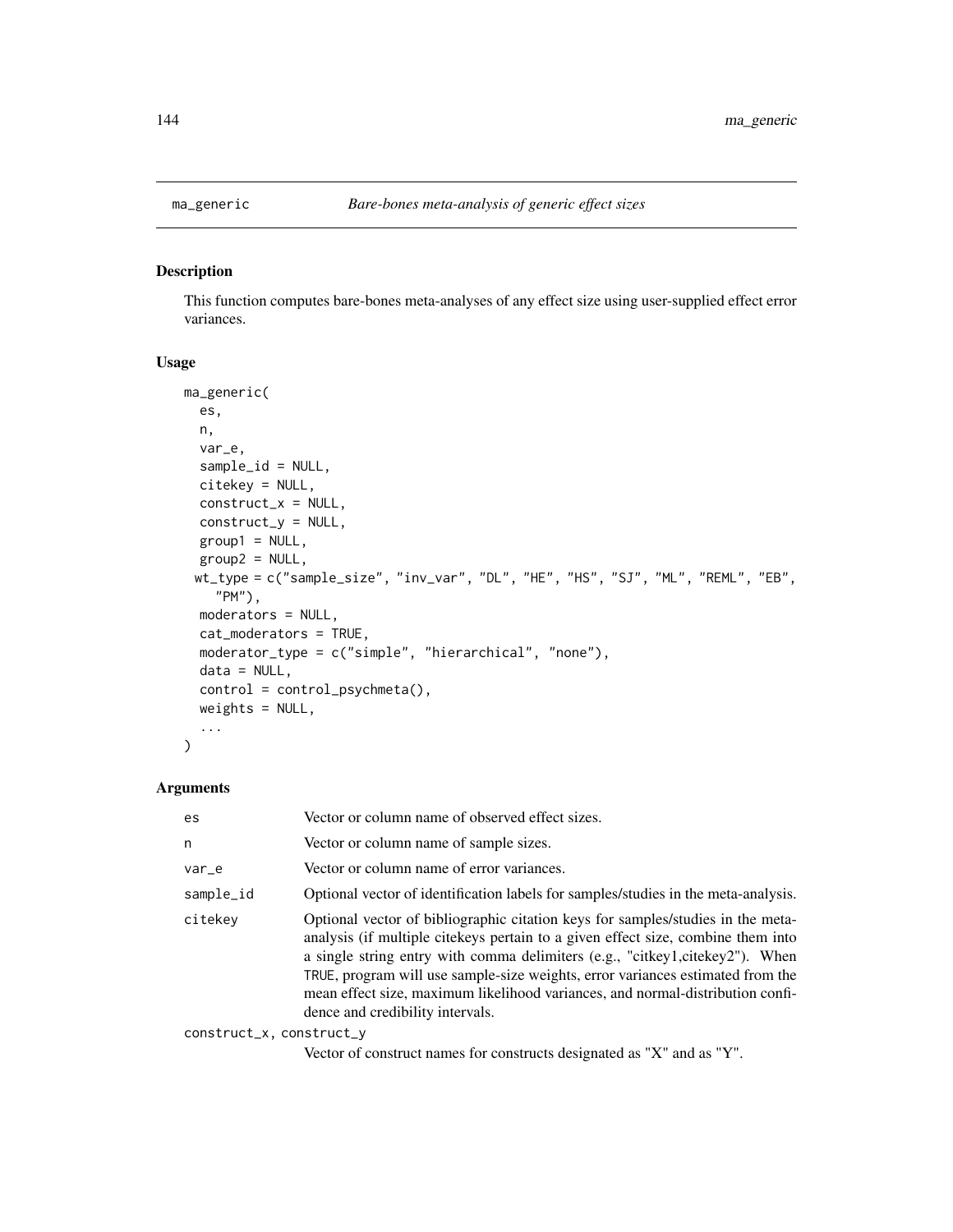|                                                                                                                                                                                                                                                                                                              | group1, group2 Vector of groups' names associated with effect sizes that represent pairwise con-<br>trasts.                                                             |
|--------------------------------------------------------------------------------------------------------------------------------------------------------------------------------------------------------------------------------------------------------------------------------------------------------------|-------------------------------------------------------------------------------------------------------------------------------------------------------------------------|
| Type of weight to use in the meta-analysis: native options are "sample_size" and<br>wt_type<br>"inv_var" (inverse error variance). Supported options borrowed from metafor<br>are "DL", "HE", "HS", "SJ", "ML", "REML", "EB", and "PM" (see metafor<br>documentation for details about the metafor methods). |                                                                                                                                                                         |
| moderators                                                                                                                                                                                                                                                                                                   | Matrix of moderator variables to be used in the meta-analysis (can be a vector<br>in the case of one moderator).                                                        |
|                                                                                                                                                                                                                                                                                                              | cat_moderators Logical scalar or vector identifying whether variables in the moderators argu-<br>ment are categorical variables (TRUE) or continuous variables (FALSE). |
|                                                                                                                                                                                                                                                                                                              | moderator_type Type of moderator analysis ("none", "simple", or "hierarchical").                                                                                        |
| data                                                                                                                                                                                                                                                                                                         | Data frame containing columns whose names may be provided as arguments to<br>vector arguments and/or moderators.                                                        |
|                                                                                                                                                                                                                                                                                                              |                                                                                                                                                                         |

- control Output from the control\_psychmeta() function or a list of arguments controlled by the control\_psychmeta() function. Ellipsis arguments will be screened for internal inclusion in control. weights Optional vector of weights to be used. When weights is non-NULL, these
- ... Further arguments to be passed to functions called within the meta-analysis.

weights override the argument supplied to wt\_type.

#### Value

A nested tabular object of the class "ma\_psychmeta".

#### Examples

 $es \leftarrow c(.3, .5, .8)$ n <- c(100, 200, 150) var\_e  $\leq -1$  / n  $ma_obj \leq ma_generic(es = es, n = n, var_e = var_e)$ ma\_obj summary(ma\_obj)

<span id="page-144-1"></span>

ma\_r *Meta-analysis of correlations*

#### <span id="page-144-0"></span>Description

The ma\_r\_bb, ma\_r\_ic, and ma\_r\_ad functions implement bare-bones, individual-correction, and artifact-distribution correction methods for correlations, respectively. The ma\_r function is the master function for meta-analyses of correlations - it facilitates the computation of bare-bones, artifactdistribution, and individual-correction meta-analyses of correlations for any number of construct pairs. When artifact-distribution meta-analyses are performed, ma\_r will automatically extract the artifact information from a database and organize it into the requested type of artifact distribution object (i.e., either Taylor series or interactive artifact distributions). ma\_r is also equipped with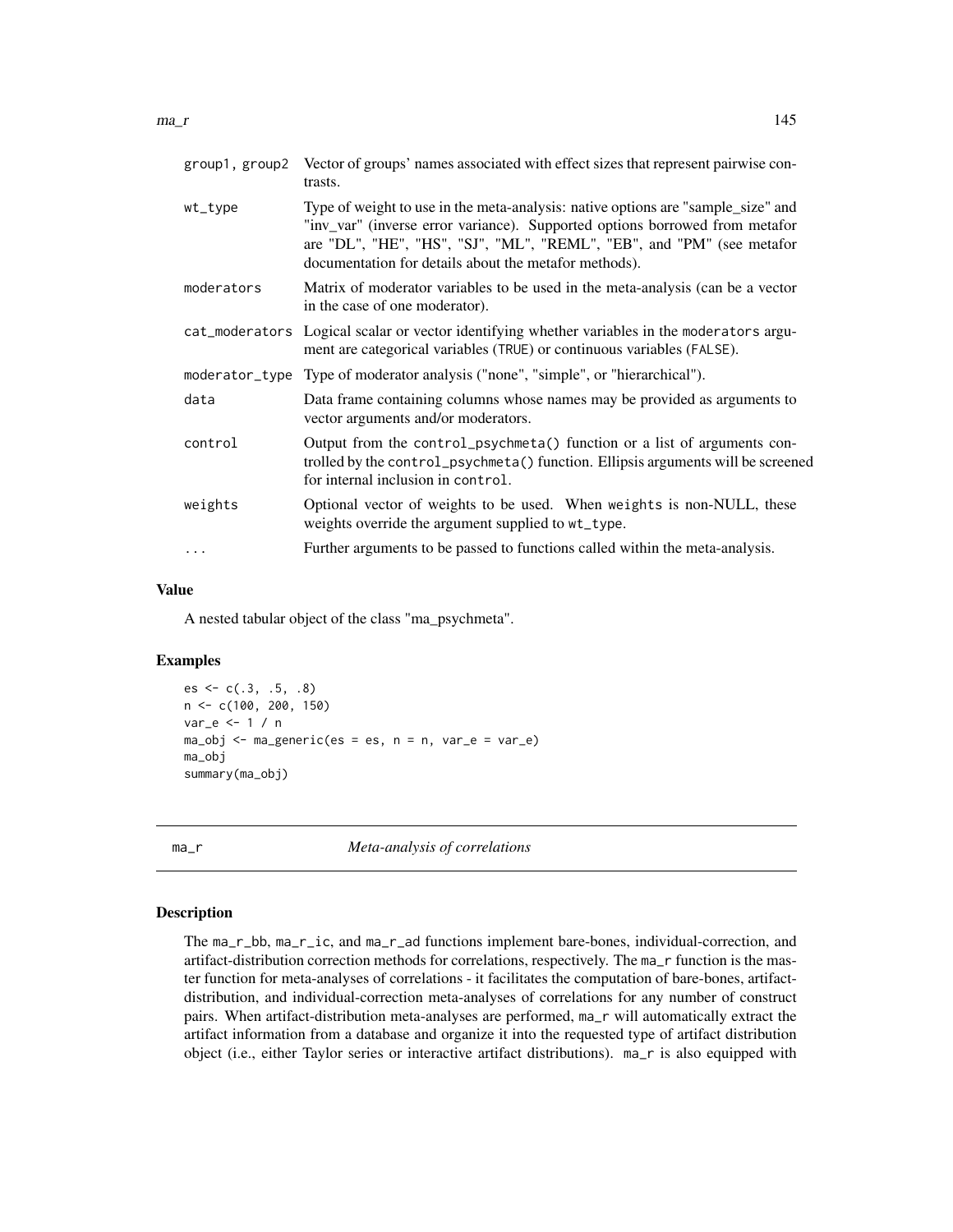the capability to clean databases containing inconsistently recorded artifact data, impute missing artifacts (when individual-correction meta-analyses are requested), and remove dependency among samples by forming composites or averaging effect sizes and artifacts. The automatic compositing features in ma\_r are employed when sample\_ids and/or construct names are provided.

```
ma_r(
  rxyi,
  n,
  n\_adj = NULL,sample_id = NULL,
  citekey = NULL,
  ma_method = c("bb", "ic", "ad"),
  ad_{type} = c("tsa", "int"),
  correction_method = "auto",
  construct_x = NULL,construct_y = NULL,
  factor_x = NULL,factor_y = NULL,measure_x = NULL,measure_y = NULL,construct_order = NULL,
 wt_type = c("sample_size", "inv_var_mean", "inv_var_sample", "DL", "HE", "HS", "SJ",
    "ML", "REML", "EB", "PM"),
  correct_bias = TRUE,
  correct_rel = NULL,
  correct_rxx = TRUE,
  correct_ryy = TRUE,
  correct_rr = NULL,
  correct_rr_x = TRUE,
  correct_rr_y = TRUE,
  indirect_rr = NULL,
  indirectrr_x = TRUE,indirect_rr_y = TRUE,
  rxx = NULL,rxx_restricted = TRUE,
  rxx_type = "alpha",
  k_items_x = NULL,
  ryy = NULL,ryy_restricted = TRUE,
  ryy_type = "alpha",
  k_items_y = NULL,
  ux = NULL,
  ux_observed = TRUE,
  uy = NULL,
  uy_observed = TRUE,
  sign_rz = NULL,sign_r xz = 1,
```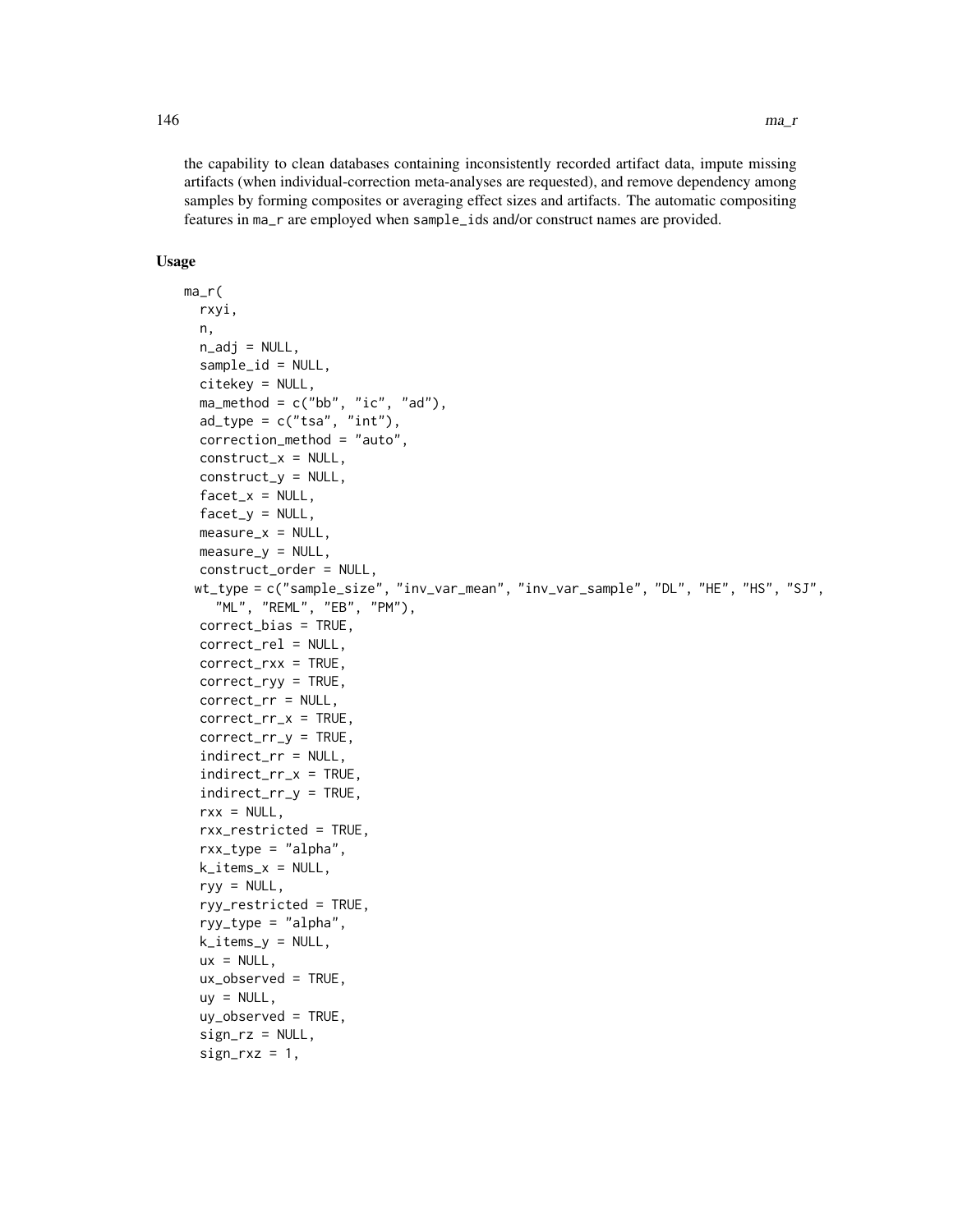```
sign_{ryz} = 1,
 moderators = NULL,
  cat_moderators = TRUE,
 moderator_type = c("simple", "hierarchical", "none"),
  supplemental_ads = NULL,
  data = NULL,control = control_psychmeta(),
  ...
\mathcal{L}ma_r_ad(
 ma_obj,
 ad\_obj_x = NULL,ad\_obj_y = NULL,correction_method = "auto",
  use\_ic\_ads = c("tsa", "int"),correct_rxx = TRUE,
  correct_ryy = TRUE,
  correct_rr_x = TRUE,
  correct\_rr_y = TRUE,indirect_rr_x = TRUE,
  indirect_rr_y = TRUE,
  sign_r xz = 1,
  sign_{ryz} = 1,
  control = control_psychmeta(),
  ...
\lambdama_r_bb(
 r,
 n,
 n\_adj = NULL,sample_id = NULL,
 citekey = NULL,
 wt_type = c("sample_size", "inv_var_mean", "inv_var_sample", "DL", "HE", "HS", "SJ",
    "ML", "REML", "EB", "PM"),
 correct_bias = TRUE,
 moderators = NULL,
  cat_moderators = TRUE,
 moderator_type = c("simple", "hierarchical", "none"),
 data = NULL,control = control_psychmeta(),
  ...
)
ma_r_ic(
 rxyi,
 n,
```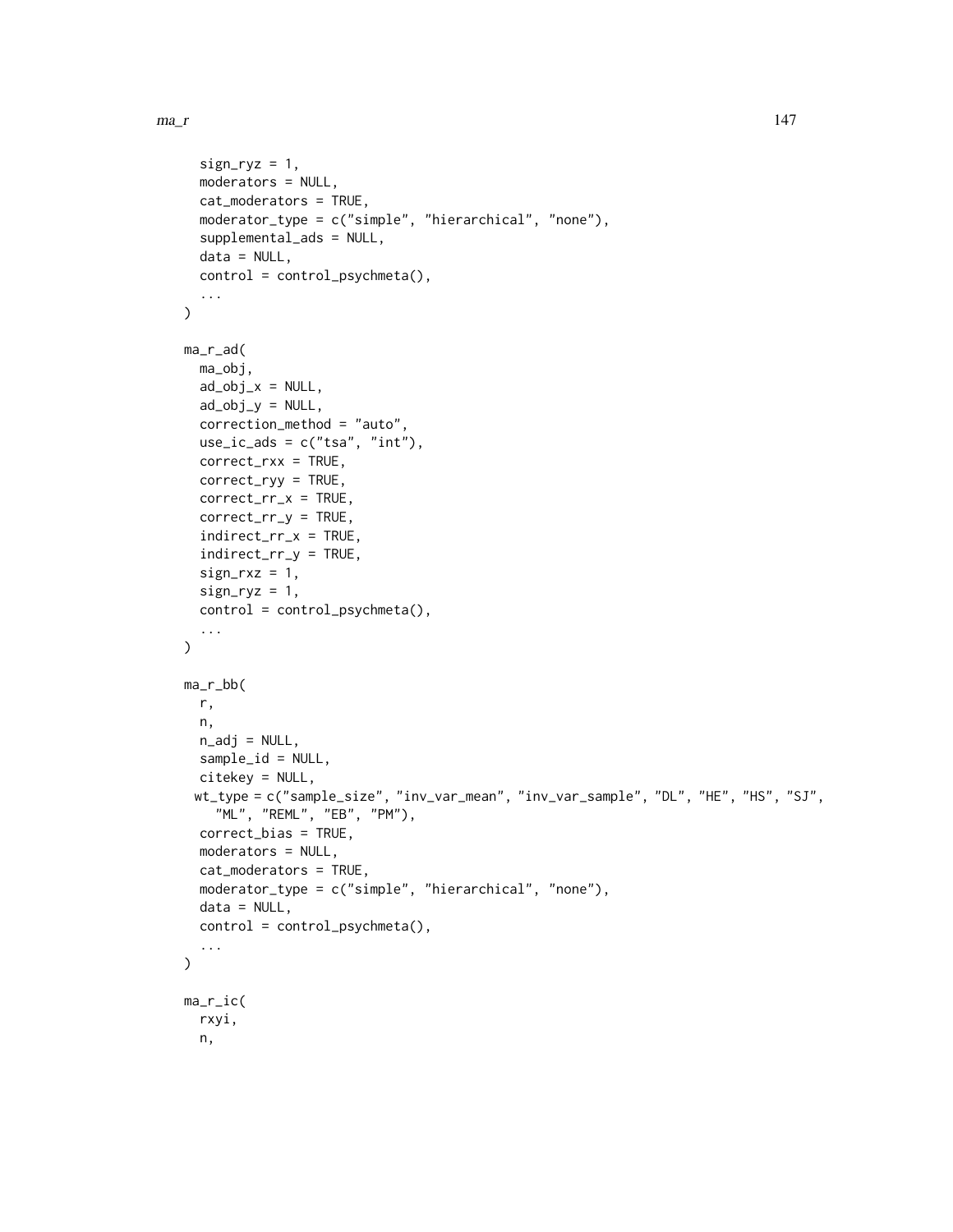```
n\_adj = NULL,sample_id = NULL,
 citekey = NULL,
 wt_type = c("sample_size", "inv_var_mean", "inv_var_sample", "DL", "HE", "HS", "SJ",
    "ML", "REML", "EB", "PM"),
 correct_bias = TRUE,
 correct_rxx = TRUE,
 correct_ryy = TRUE,
 correct_rr_x = TRUE,
  correct_rr_y = TRUE,
  indirect_rr_x = TRUE,
  indirect_rr_y = TRUE,
  rxx = NULL,rxx_restricted = TRUE,
  rxx_type = "alpha",
 k_items_x = NULL,
 ryy = NULL,
 ryy_restricted = TRUE,
  ryy_type = "alpha",k_items_y = NULL,
 ux = NULL,ux_observed = TRUE,
 uy = NULL,uy_observed = TRUE,
  sign_r xz = 1,
  sign_{ryz} = 1,
 moderators = NULL,
 cat_moderators = TRUE,
 moderator_type = c("simple", "hierarchical", "none"),
 supplemental_ads_x = NULL,
  supplemental_ads_y = NULL,
 data = NULL,control = control_psychmeta(),
  ...
\mathcal{L}
```
# Arguments

| rxyi, r                                                                                                                                                                                                                                                   | Vector or column name of observed correlations. The $r$ argument is used with<br>the ma_r_bb (i.e., the barebones function) function and the rxyi argument is<br>used with ma_r and ma_r_ic (i.e., the function in which corrections are applied). |
|-----------------------------------------------------------------------------------------------------------------------------------------------------------------------------------------------------------------------------------------------------------|----------------------------------------------------------------------------------------------------------------------------------------------------------------------------------------------------------------------------------------------------|
| n                                                                                                                                                                                                                                                         | Vector or column name of sample sizes.                                                                                                                                                                                                             |
| n_adj                                                                                                                                                                                                                                                     | Optional: Vector or column name of sample sizes adjusted for sporadic artifact<br>corrections.                                                                                                                                                     |
| sample_id                                                                                                                                                                                                                                                 | Optional vector of identification labels for samples/studies in the meta-analysis.                                                                                                                                                                 |
| citekey<br>Optional vector of bibliographic citation keys for samples/studies in the meta-<br>analysis (if multiple citekeys pertain to a given effect size, combine them into a<br>single string entry with comma delimiters (e.g., "citkey1,citekey2"). |                                                                                                                                                                                                                                                    |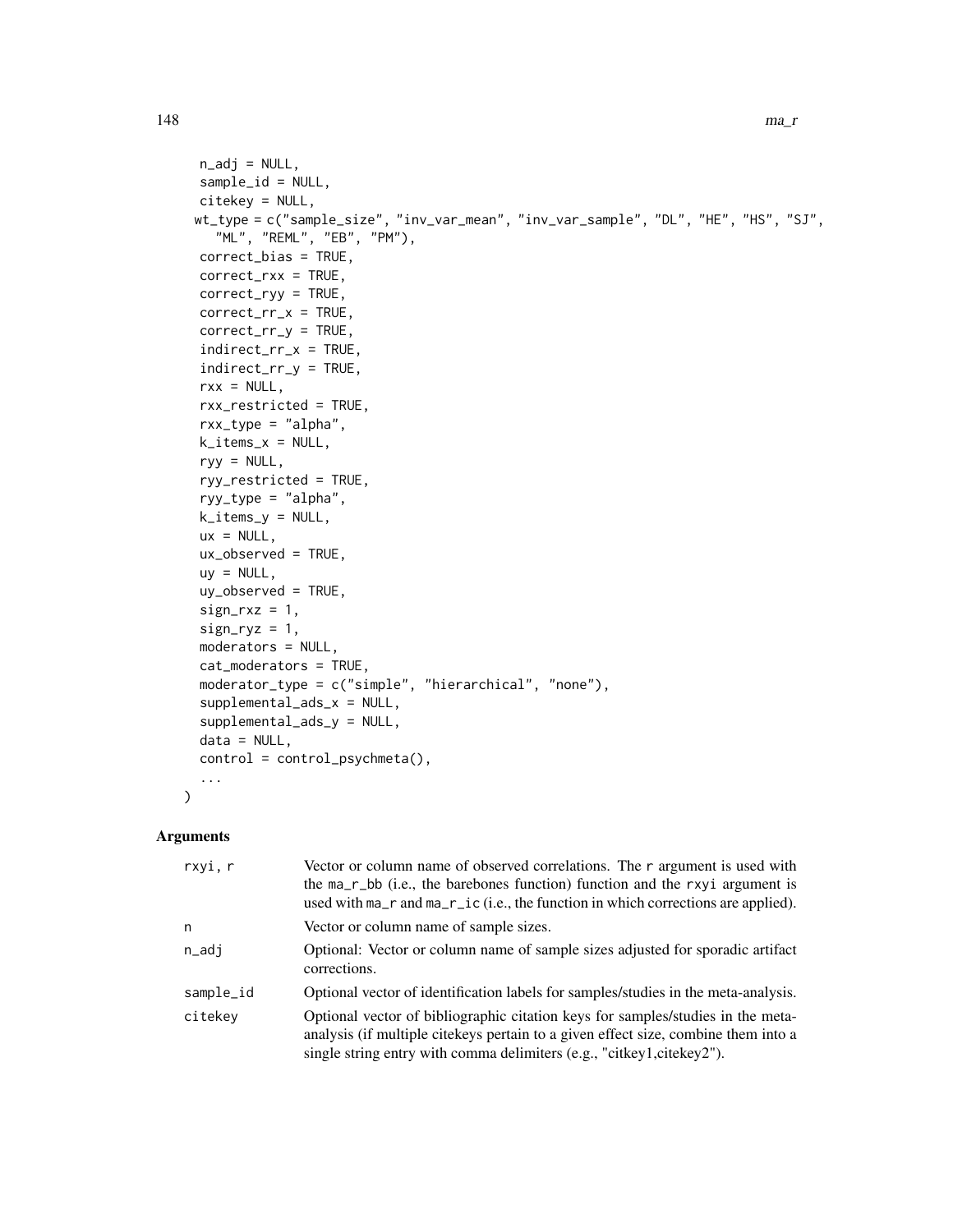| ma method | Method to be used to compute the meta-analysis: "bb" (barebones), "ic" (indi-   |
|-----------|---------------------------------------------------------------------------------|
|           | vidual correction), or "ad" (artifact distribution).                            |
| ad tvne   | For when ma method is "ad". Donecifies the type of artifact distribution to use |

Letype For when ma\_method is "ad". Dpecifies the type of artifact distribution to use  $\mathbf{u}$ "int" or "tsa".

correction\_method

For when ma\_method is "ad". Character scalar or a square matrix with the collective levels of construct\_x and construct\_y as row names and column names. Select one of the following methods for correcting artifacts: "auto", "meas", "uvdrr", "uvirr", "bvdrr", "bvirr", "rbOrig", "rb1Orig", "rb2Orig", "rbAdj", "rb1Adj", and "rb2Adj". (note: "rb1Orig", "rb2Orig", "rb1Adj", and "rb2Adj" can only be used when Taylor series artifact distributions are provided and "rbOrig" and "rbAdj" can only be used when interative artifact distributions are provided). See "Details" of [ma\\_r\\_ad](#page-144-0) for descriptions of the available methods.

#### construct\_x, construct\_y

Vector of construct names for constructs initially designated as "X" or as "Y".

facet\_x, facet\_y

Vector of facet names for constructs initially designated as "X" or as "Y". Facet names "global", "overall", and "total" are reserved to indicate observations that represent effect sizes that have already been composited or that represent constructlevel measurements rather than facet-level measurements. To avoid doublecompositing, any observation with one of these reserved names will only be eligible for auto-compositing with other such observations and will not be combined with narrow facets.

#### measure\_x, measure\_y

Vector of names for measures associated with constructs initially designated as "X" or as "Y".

#### construct\_order

Vector indicating the order in which variables should be arranged, with variables listed earlier in the vector being preferred for designation as X.

- wt\_type Type of weight to use in the meta-analysis: options are "sample\_size", "inv\_var\_mean" (inverse variance computed using mean effect size), and "inv\_var\_sample" (inverse variance computed using sample-specific effect sizes). Supported options borrowed from metafor are "DL", "HE", "HS", "SJ", "ML", "REML", "EB", and "PM" (see **metafor** documentation for details about the **metafor** methods).
- correct\_bias Logical scalar that determines whether to correct correlations for small-sample bias (TRUE) or not (FALSE).
- correct\_rel Optional named vector that supersedes correct\_rxx and correct\_ryy. Names should correspond to construct names in construct\_x and construct\_y to determine which constructs should be corrected for unreliability.
- correct\_rxx, correct\_ryy

Logical scalar or vector that determines whether to correct the X or Y variable for measurement error (TRUE) or not (FALSE).

# correct\_rr Optional named vector that supersedes correct\_rr\_x and correct\_rr\_y. Names should correspond to construct names in construct\_x and construct\_y to determine which constructs should be corrected for range restriction.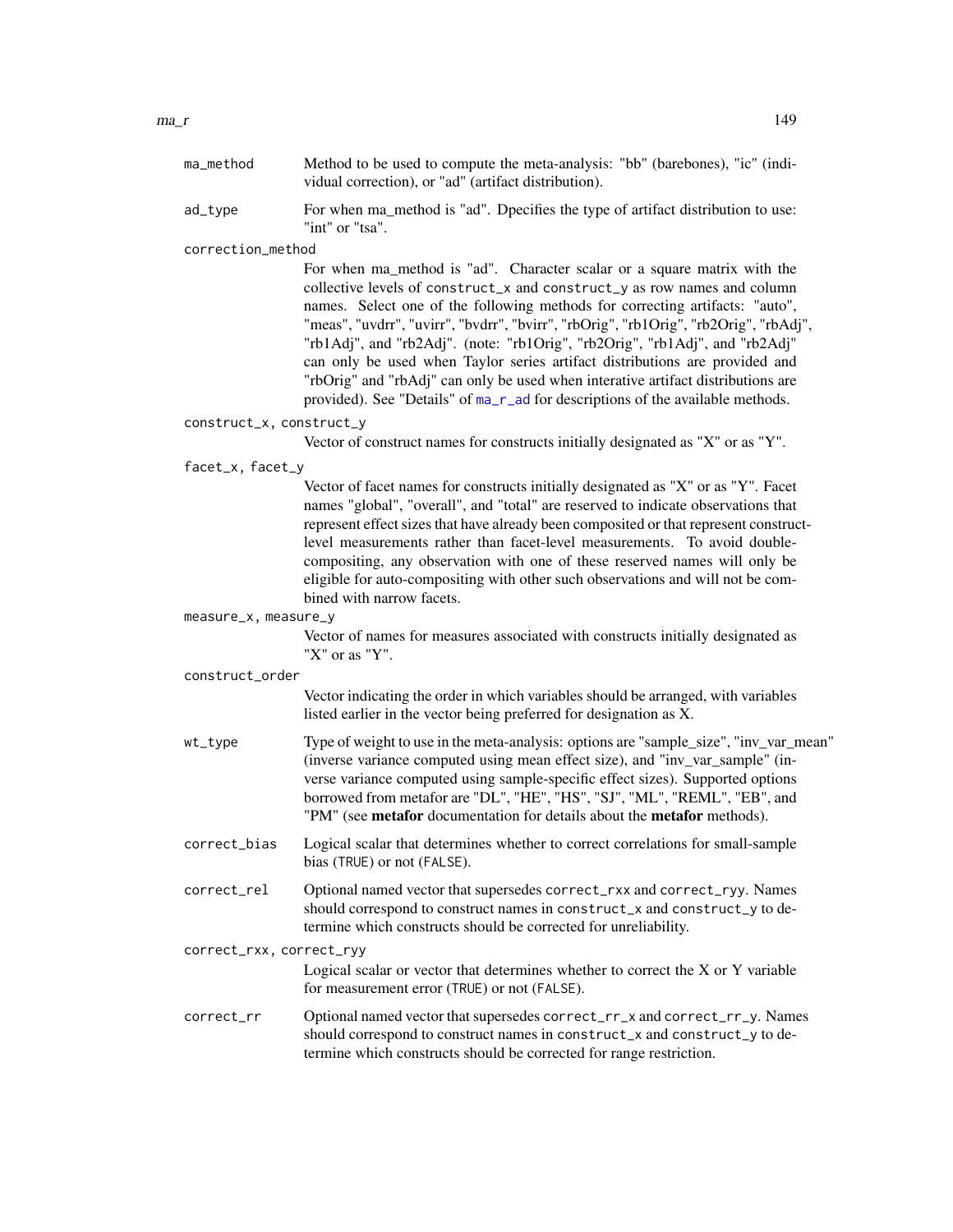| correct_rr_x       | Logical scalar, logical vector, or column name determining whether each cor-<br>relation in rxyi should be corrected for range restriction in $X$ (TRUE) or not<br>(FALSE). If using artifact distribution methods, this must be a scalar value.                                                     |
|--------------------|------------------------------------------------------------------------------------------------------------------------------------------------------------------------------------------------------------------------------------------------------------------------------------------------------|
| correct_rr_y       | Logical scalar, logical vector, or column name determining whether each cor-<br>relation in rxyi should be corrected for range restriction in Y (TRUE) or not<br>(FALSE). If using artifact distribution methods, this must be a scalar value.                                                       |
| indirect_rr        | Optional named vector that supersedes indirect_rr_x and indirect_rr_y.<br>Names should correspond to construct names in construct_x and construct_y<br>to determine which constructs should be corrected for indirect range restriction.                                                             |
| indirect_rr_x      | Logical vector or column name determining whether each correlation in rxyi<br>should be corrected for indirect range restriction in $X$ (TRUE) or not (FALSE).<br>Superseded in evaluation by correct_rr_x (i.e., if correct_rr_x == FALSE,<br>the value supplied for indirect_rr_x is disregarded). |
| indirect_rr_y      | Logical vector or column name determining whether each correlation in rxyi<br>should be corrected for indirect range restriction in Y (TRUE) or not (FALSE).<br>Superseded in evaluation by correct_rr_y (i.e., if correct_rr_y == FALSE,<br>the value supplied for indirect_rr_y is disregarded).   |
| rxx                | Vector or column name of reliability estimates for X.                                                                                                                                                                                                                                                |
|                    | rxx_restricted Logical vector or column name determining whether each element of rxx is an<br>incumbent reliability (TRUE) or an applicant reliability (FALSE).                                                                                                                                      |
| rxx_type, ryy_type |                                                                                                                                                                                                                                                                                                      |
|                    | String vector identifying the types of reliability estimates supplied. Acceptable<br>reliability types are:                                                                                                                                                                                          |
|                    | • internal_consistency<br>A generic designation for internal-consistency reliability estimates derived<br>from responses to a single test administration.                                                                                                                                            |
|                    | • multiple_administrations<br>A generic designation for reliability estimates derived from multiple ad-<br>ministrations of a test.                                                                                                                                                                  |
|                    | • alpha<br>Coefficient alpha.                                                                                                                                                                                                                                                                        |
|                    | · lambda                                                                                                                                                                                                                                                                                             |
|                    | Generic designation for a Guttman's lambda coefficient.                                                                                                                                                                                                                                              |
|                    | · lambda1                                                                                                                                                                                                                                                                                            |
|                    | Guttman's lambda 1 coefficient.<br>• lambda2                                                                                                                                                                                                                                                         |
|                    | Guttman's lambda 2 coefficient.                                                                                                                                                                                                                                                                      |
|                    | $\bullet$ lambda3                                                                                                                                                                                                                                                                                    |
|                    | Guttman's lambda 3 coefficient.                                                                                                                                                                                                                                                                      |
|                    | $\bullet$ lambda4<br>Guttman's lambda 4 coefficient.                                                                                                                                                                                                                                                 |
|                    | $\bullet$ lambda5                                                                                                                                                                                                                                                                                    |
|                    | Guttman's lambda 5 coefficient.                                                                                                                                                                                                                                                                      |
|                    | • lambda6<br>Guttman's lambda 6 coefficient.                                                                                                                                                                                                                                                         |
|                    |                                                                                                                                                                                                                                                                                                      |
|                    |                                                                                                                                                                                                                                                                                                      |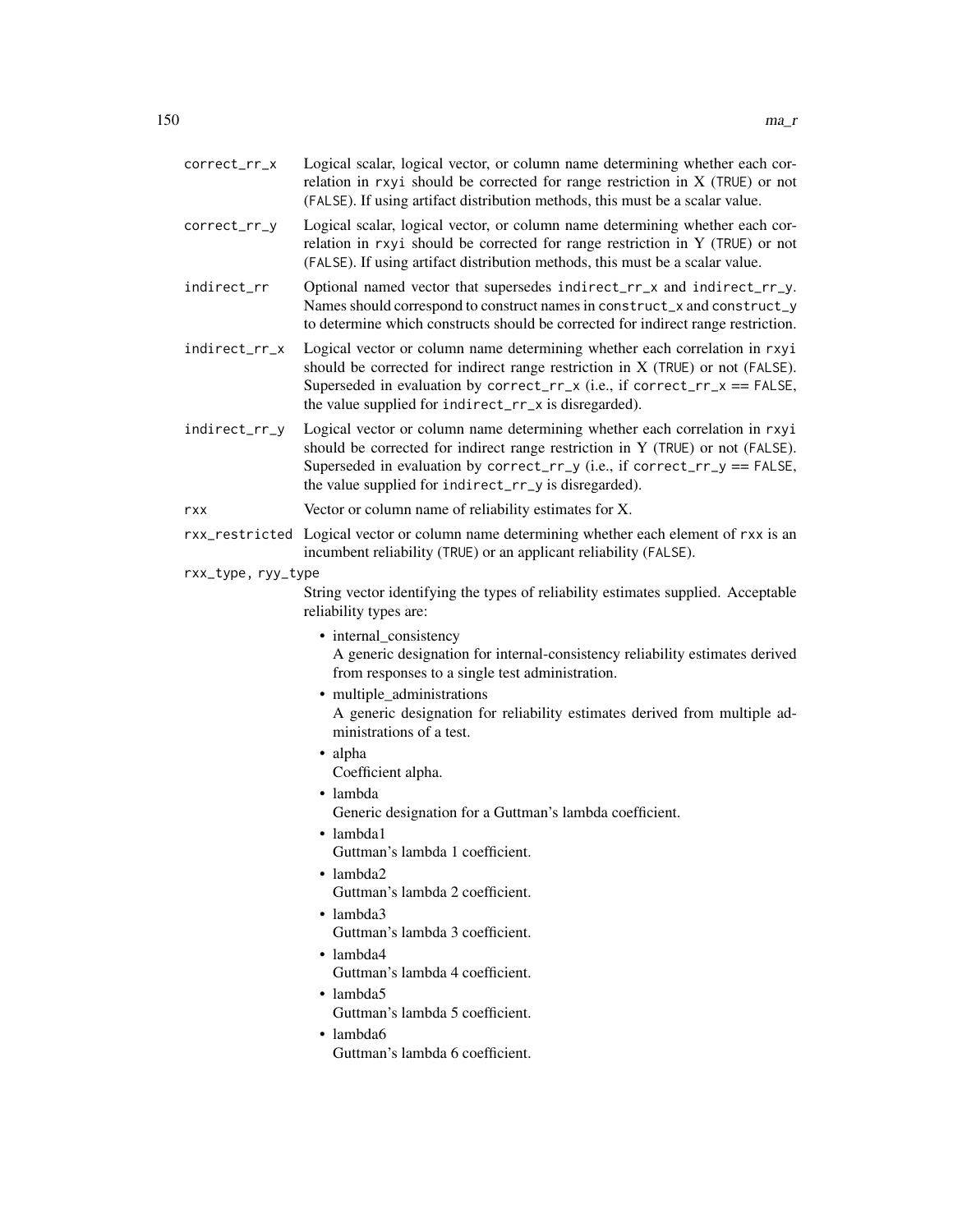| ma_r | 151 |
|------|-----|
|------|-----|

| пт<br>۱۴ |  |
|----------|--|
|----------|--|

Omega coefficient indicating the proportion variance in a variable accounted for by modeled latent factors.

• icc

Intraclass correlation coefficient.

- interrater r Inter-rater correlation coefficient.
- interrater r sb Inter-rater correlation coefficient, stepped up with the Spearman-Brown formula.
- splithalf

Split-half reliability coefficient.

- splithalf sb Split-half reliability coefficient, corrected toward the full test length with the Spearman-Brown formula.
- retest

Test-retest reliability coefficient.

• parallel

Parallel-forms reliability coefficient with tests taken during the same testing session.

• alternate

Alternate-forms reliability coefficient with tests taken during the same testing session.

- parallel delayed Parallel-forms reliability coefficient with tests taken during separate testing sessions with a time delay in between.
- alternate delayed Alternate-forms reliability coefficient with tests taken during separate testing sessions with a time delay in between.

| k_items_x, k_items_y |  |  |
|----------------------|--|--|
|----------------------|--|--|

Numeric vector identifying the number of items in each scale.

| ryy | Vector or column name of reliability estimates for Y. |  |  |
|-----|-------------------------------------------------------|--|--|
|     |                                                       |  |  |

- ryy\_restricted Logical vector or column name determining whether each element of coderyy is an incumbent reliability (TRUE) or an applicant reliability (FALSE).
- ux Vector or column name of u ratios for X.
- ux\_observed Logical vector or column name determining whether each element of ux is an observed-score u ratio (TRUE) or a true-score u ratio (FALSE).
- uy Vector or column name of u ratios for Y.
- uy\_observed Logical vector or column name determining whether each element of uy is an observed-score u ratio (TRUE) or a true-score u ratio (FALSE).
- sign\_rz Optional named vector that supersedes sign\_rxz and sign\_ryz. Names should correspond to construct names in construct\_x and construct\_y to determine the sign of each construct's relationship with the selection mechanism.
- sign\_rxz Sign of the relationship between X and the selection mechanism (for use with bvirr corrections only).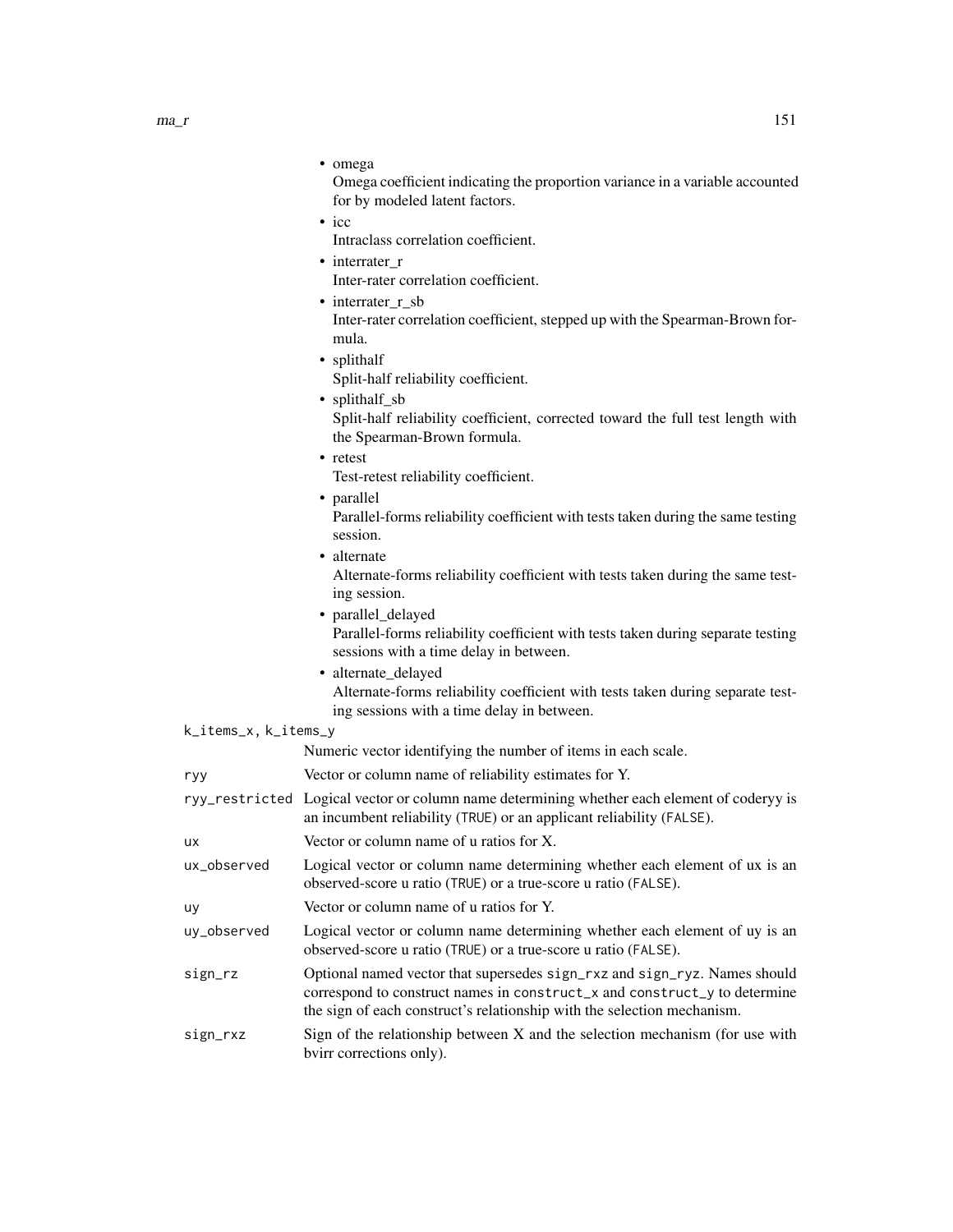| sign_ryz         | Sign of the relationship between Y and the selection mechanism (for use with<br>bvirr corrections only).                                                                                                                                                                                                                                                                  |
|------------------|---------------------------------------------------------------------------------------------------------------------------------------------------------------------------------------------------------------------------------------------------------------------------------------------------------------------------------------------------------------------------|
| moderators       | Either (1) a vector of column names in data of moderator variables to be used<br>in the meta-analysis (names can be quoted or unquoted), or (2) a vector, data<br>frame, or matrix containing moderator variables.                                                                                                                                                        |
|                  | cat_moderators Either (1) A character vector listing the variable names in moderators that are<br>categorical, or (2) a logical scalar or vector identifying whether each variable in<br>moderators is categorical (TRUE) or continuous (FALSE).                                                                                                                          |
| moderator_type   | Type of moderator analysis: "none" means that no moderators are to be used,<br>"simple" means that moderators are to be examined one at a time, and "hierar-<br>chical" means that all possible combinations and subsets of moderators are to be<br>examined.                                                                                                             |
| supplemental_ads |                                                                                                                                                                                                                                                                                                                                                                           |
|                  | For ma_r only: Named list (named according to the constructs included in the<br>meta-analysis) of supplemental artifact distribution information from studies not<br>included in the meta-analysis. This is a list of lists, where the elements of a list<br>associated with a construct are named like the arguments of the create_ad()<br>function.                     |
| data             | Data frame containing columns whose names may be provided as arguments to<br>vector arguments and/or moderators.                                                                                                                                                                                                                                                          |
| control          | Output from the control_psychmeta() function or a list of arguments con-<br>trolled by the control_psychmeta() function. Ellipsis arguments will be screened<br>for internal inclusion in control.                                                                                                                                                                        |
| $\cdots$         | Further arguments to be passed to functions called within the meta-analysis.                                                                                                                                                                                                                                                                                              |
| ma_obj           | For $ma_r$ and only: Meta-analysis object of correlations or $d$ values (regardless<br>of input metric, output metric will be $r$ ).                                                                                                                                                                                                                                      |
| ad_obj_x         | For ma_r_ad only: Artifact-distribution object for the X variable (output of the<br>create_ad function). If ma_obj is of the class ma_master (i.e,. the output of<br>ma_r or ma_d), the object supplied for ad_obj_x must be a named list of arti-<br>fact distributions with names corresponding to the "X" constructs in the meta-<br>analyses contained within ma_obj. |
| ad_obj_y         | For ma_r_ad only: Artifact-distribution object for the Y variable (output of the<br>create_ad function). If ma_obj is of the class ma_master, the object supplied<br>for ad_obj_y must be a named list of artifact distributions with names corre-<br>sponding to the "Y" constructs in the meta-analyses contained within ma_obj.                                        |
| use_ic_ads       | For ma_r_ad only: Determines whether artifact distributions should be extracted<br>from the individual correction results in ma_obj. Only evaluated when ad_obj_x<br>or ad_obj_y is NULL and ma_obj does not contain individual correction results.<br>Use one of the following commands: tsa to use the Taylor series method or int<br>to use the interactive method.    |
|                  | supplemental_ads_x, supplemental_ads_y                                                                                                                                                                                                                                                                                                                                    |
|                  | For ma_r_ic only: List supplemental artifact distribution information from stud-<br>ies not included in the meta-analysis. The elements of this list are named like<br>the arguments of the create_ad() function.                                                                                                                                                         |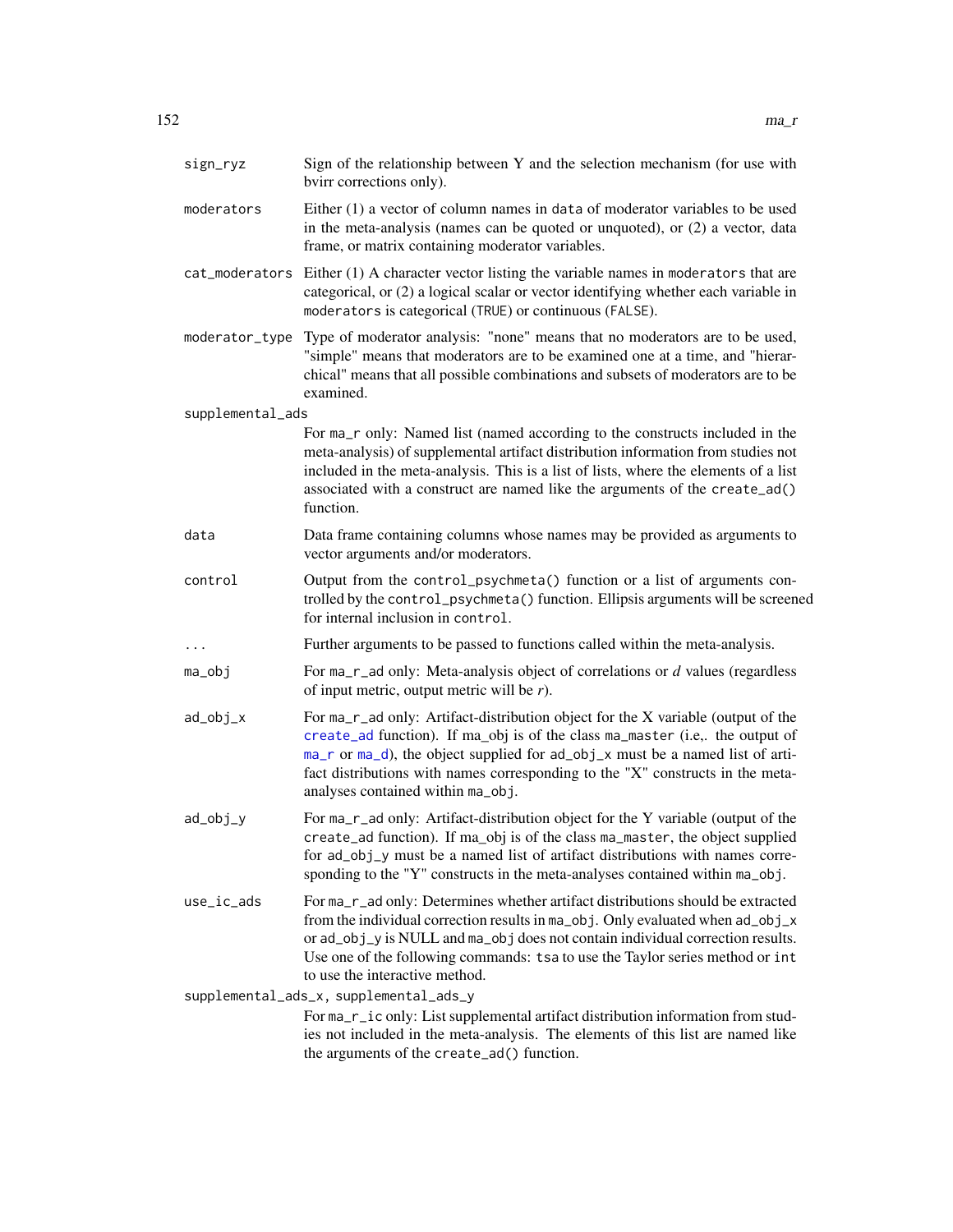$ma_r$  153

# Details

The options for correction\_method are:

• "auto"

Automatic selection of the most appropriate correction procedure, based on the available artifacts and the logical arguments provided to the function. (default)

• "meas"

Correction for measurement error only.

• "uvdrr"

Correction for univariate direct range restriction (i.e., Case II). The choice of which variable to correct for range restriction is made using the correct\_rr\_x and correct\_rr\_y arguments.

• "uvirr"

Correction for univariate indirect range restriction (i.e., Case IV). The choice of which variable to correct for range restriction is made using the correct\_rr\_x and correct\_rr\_y arguments.

• "bvdrr"

Correction for bivariate direct range restriction. Use with caution: This correction is an approximation only and is known to have a positive bias.

• "bvirr"

Correction for bivariate indirect range restriction (i.e., Case V).

• "rbOrig"

Not recommended: Raju and Burke's version of the correction for direct range restriction, applied interactively. We recommend using "uvdrr" instead.

• "rbAdj"

Not recommended: Raju and Burke's version of the correction for direct range restriction, applied interactively. Adjusted to account for range restriction in the reliability of the Y variable. We recommend using "uvdrr" instead.

• "rb1Orig"

Not recommended: Raju and Burke's version of the correction for direct range restriction, applied using their TSA1 method. We recommend using "uvdrr" instead.

• "rb1Adj"

Not recommended: Raju and Burke's version of the correction for direct range restriction, applied using their TSA1 method. Adjusted to account for range restriction in the reliability of the Y variable. We recommend using "uvdrr" instead.

• "rb2Orig"

Not recommended: Raju and Burke's version of the correction for direct range restriction, applied using their TSA2 method. We recommend using "uvdrr" instead.

• "rb2Adj"

Not recommended: Raju and Burke's version of the correction for direct range restriction, applied using their TSA2 method. Adjusted to account for range restriction in the reliability of the Y variable. We recommend using "uvdrr" instead.

#### Value

A nested tabular object of the class "ma\_psychmeta". Components of output tables for bare-bones meta-analyses: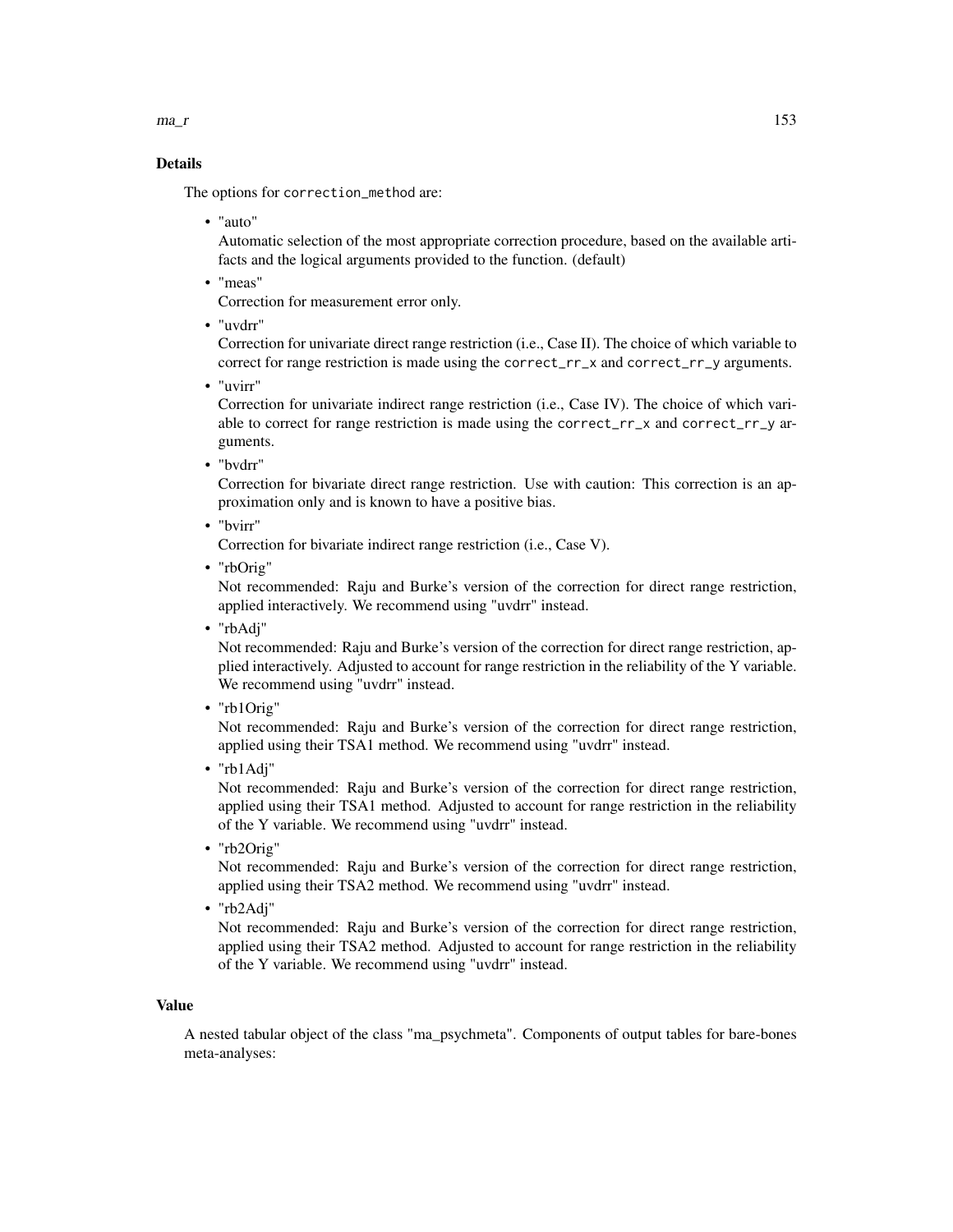- pair\_id Unique identification number for each construct pairing.
- construct\_x Name of the variable analyzed as construct X.
- construct\_y Name of the variable analyzed as construct Y.
- analysis\_id Unique identification number for each analysis.
- analysis\_type Type of moderator analyses: Overall, Simple Moderator, or Hierarchical Moderator.
- k

Number of effect sizes meta-analyzed.

• N

Total sample size of all effect sizes in the meta-analysis.

- mean\_r Mean observed correlation.
- var\_r

Weighted variance of observed correlations.

• var\_e

Predicted sampling-error variance of observed correlations.

- var\_res Variance of observed correlations after removing predicted sampling-error variance.
- sd\_r

Square root of var\_r.

- se\_r Standard error of mean\_r.
- sd\_e Square root of var\_e.
- sd\_res Square root of var\_res.
- CI\_LL\_XX

Lower limit of the confidence interval around mean\_r, where "XX" represents the confidence level as a percentage.

• CI\_UL\_XX

Upper limit of the confidence interval around mean\_r, where "XX" represents the confidence level as a percentage.

• CR\_LL\_XX

Lower limit of the credibility interval around mean\_r, where "XX" represents the credibility level as a percentage.

• CR\_UL\_XX

Upper limit of the credibility interval around mean\_r, where "XX" represents the credibility level as a percentage.

Components of output tables for individual-correction meta-analyses: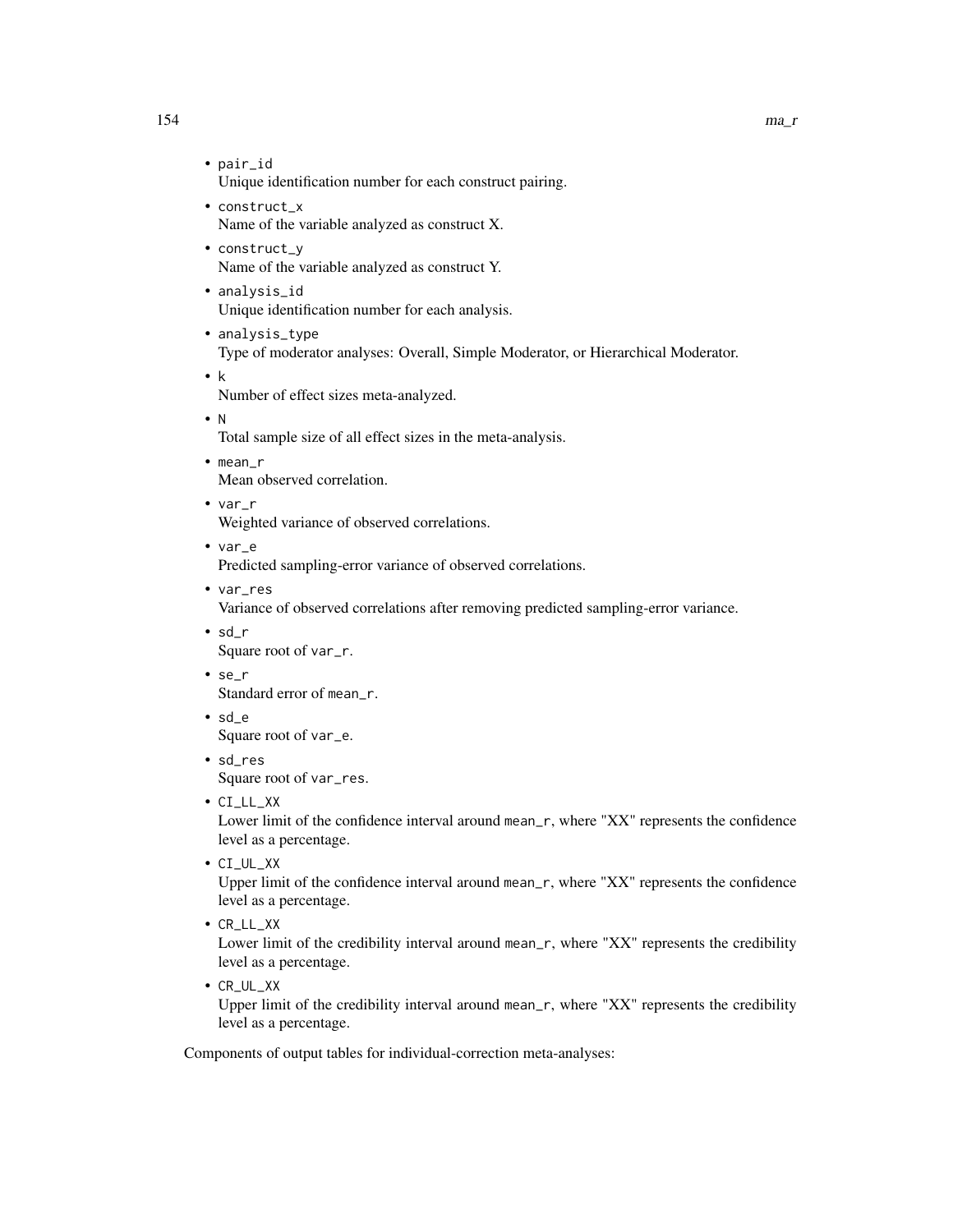$ma_r$  155

- pair\_id Unique identification number for each construct pairing.
- construct\_x Name of the variable analyzed as construct X.
- construct\_y Name of the variable analyzed as construct Y.
- analysis\_id Unique identification number for each analysis.
- analysis\_type Type of moderator analyses: Overall, Simple Moderator, or Hierarchical Moderator.
- k

Number of effect sizes meta-analyzed.

• N

Total sample size of all effect sizes in the meta-analysis.

- mean\_r Mean observed correlation.
- var\_r Weighted variance of observed correlations.
- var\_e Predicted sampling-error variance of observed correlations.
- var\_res Variance of observed correlations after removing predicted sampling-error variance.
- sd\_r Square root of var\_r.
- se\_r Standard error of mean\_r.
- sd\_e Square root of var\_e.
- sd\_res Square root of var\_res.
- mean rho Mean artifact-corrected correlation.
- var\_r\_c Variance of artifact-corrected correlations.
- var\_e\_c Predicted sampling-error variance of artifact-corrected correlations.
- var\_rho Variance of artifact-corrected correlations after removing predicted sampling-error variance.
- sd\_r\_c Square root of var\_r\_c.
- se\_r\_c Standard error of mean\_rho.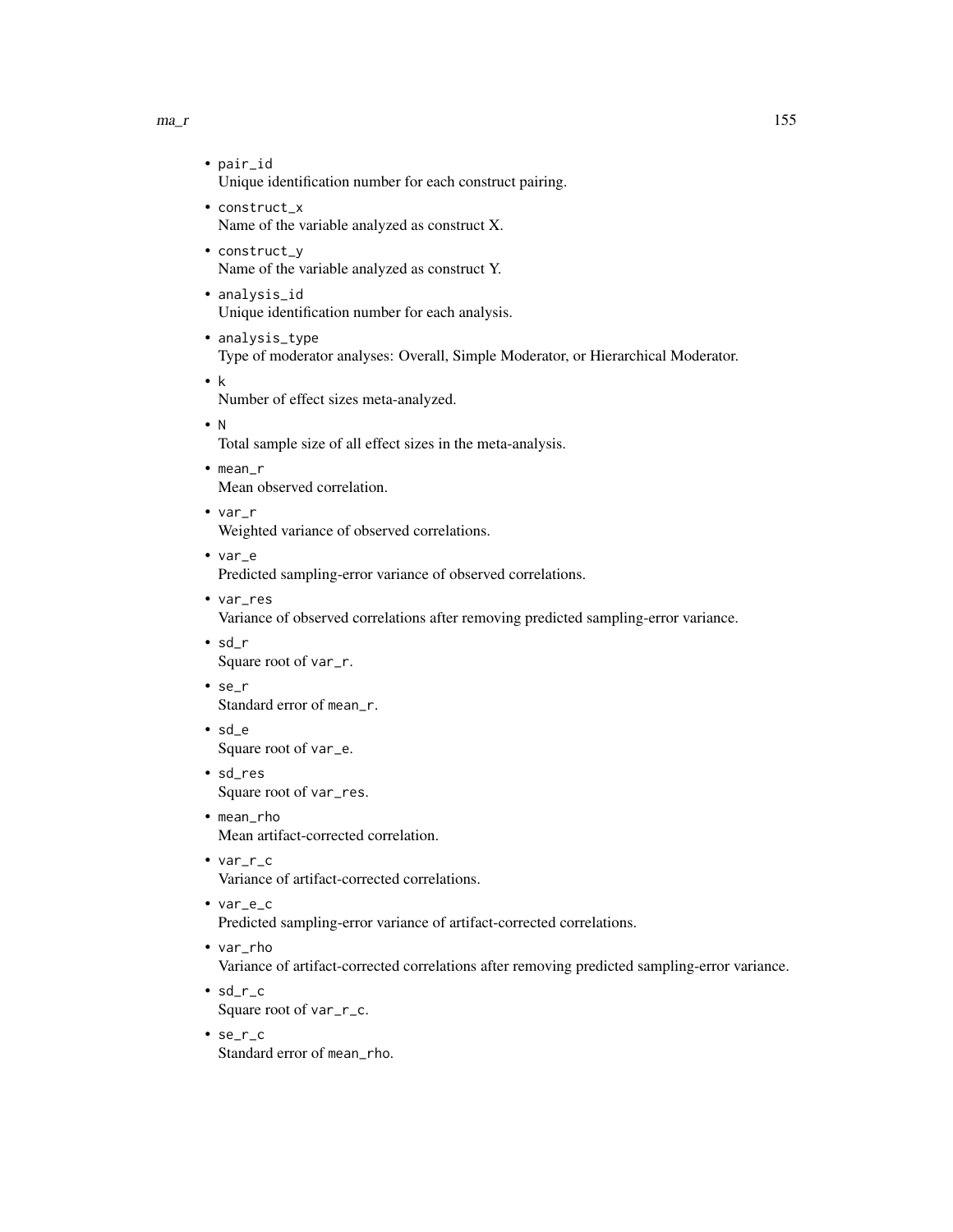- sd\_e\_c Square root of var\_e\_c.
- sd\_rho Square root of var\_rho.
- CI\_LL\_XX

Lower limit of the confidence interval around mean\_rho, where "XX" represents the confidence level as a percentage.

• CI\_UL\_XX

Upper limit of the confidence interval around mean\_rho, where "XX" represents the confidence level as a percentage.

• CR\_LL\_XX

Lower limit of the credibility interval around mean\_rho, where "XX" represents the credibility level as a percentage.

• CR\_UL\_XX

Upper limit of the credibility interval around mean\_rho, where "XX" represents the credibility level as a percentage.

Components of output tables for artifact-distribution meta-analyses:

• pair\_id

Unique identification number for each construct pairing.

- construct\_x Name of the variable analyzed as construct X.
- construct\_y Name of the variable analyzed as construct Y.
- analysis\_id Unique identification number for each analysis.
- analysis\_type

Type of moderator analyses: Overall, Simple Moderator, or Hierarchical Moderator.

• k

Number of effect sizes meta-analyzed.

• N

Total sample size of all effect sizes in the meta-analysis.

- mean\_r Mean observed correlation.
- var\_r

Weighted variance of observed correlations.

• var\_e

Predicted sampling-error variance of observed correlations.

• var\_art

Amount of variance in observed correlations that is attributable to measurement-error and range-restriction artifacts.

• var\_pre

Total predicted artifactual variance (i.e., the sum of var\_e and var\_art).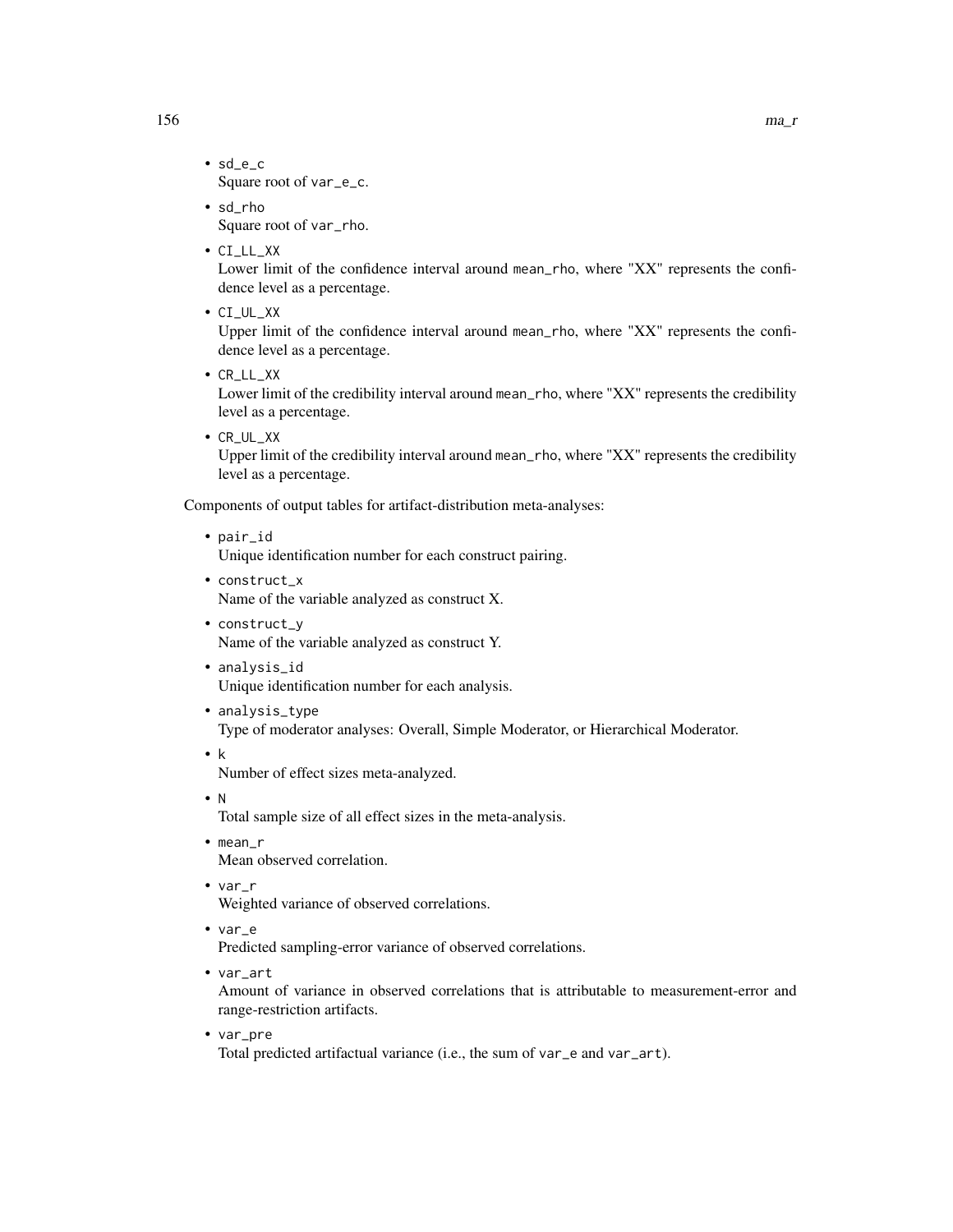$ma_r$  157

• var\_res

Variance of observed correlations after removing predicted sampling-error variance and predicted artifact variance.

- sd\_r Square root of var\_r.
- se\_r Standard error of mean\_r.
- sd\_e Square root of var\_e.
- sd\_art Square root of var\_art.
- sd\_pre Square root of var\_pre.
- sd\_res Square root of var\_res.
- mean\_rho Mean artifact-corrected correlation.
- var\_r\_c Weighted variance of observed correlations corrected to the metric of rho.
- var\_e\_c

Predicted sampling-error variance of observed correlations corrected to the metric of rho.

• var\_art\_c

Amount of variance in observed correlations that is attributable to measurement-error and range-restriction artifacts corrected to the metric of rho.

- var\_pre\_c Total predicted artifactual variance (i.e., the sum of var\_e and var\_art) corrected to the metric of rho.
- var\_rho

Variance of artifact-corrected correlations after removing predicted sampling-error variance and predicted artifact variance.

- sd\_r\_c Square root of var\_r corrected to the metric of rho.
- se\_r\_c Standard error of mean\_r corrected to the metric of rho.
- sd\_e\_c

Square root of var\_e corrected to the metric of rho.

- sd\_art\_c Square root of var\_art corrected to the metric of rho.
- sd\_pre\_c Square root of var\_pre corrected to the metric of rho.
- sd\_rho Square root of var\_rho.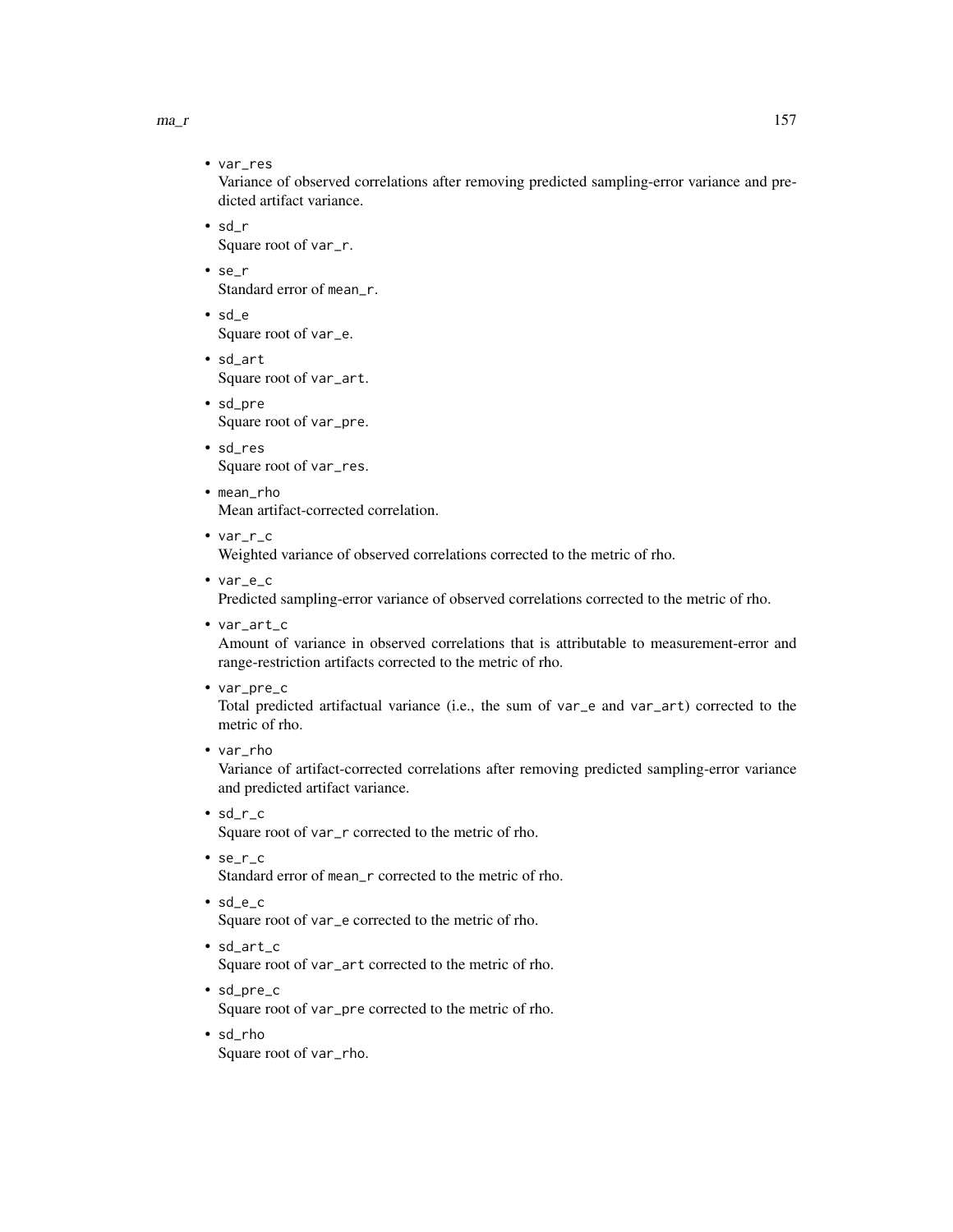• CI\_LL\_XX

Lower limit of the confidence interval around mean\_rho, where "XX" represents the confidence level as a percentage.

• CI\_UL\_XX

Upper limit of the confidence interval around mean\_rho, where "XX" represents the confidence level as a percentage.

• CR\_LL\_XX

Lower limit of the credibility interval around mean\_rho, where "XX" represents the credibility level as a percentage.

• CR\_UL\_XX

Upper limit of the credibility interval around mean\_rho, where "XX" represents the credibility level as a percentage.

#### **Note**

The difference between "rb" methods with the "orig" and "adj" suffixes is that the original does not account for the impact of range restriction on criterion reliabilities, whereas the adjusted procedure attempts to estimate the applicant reliability information for the criterion. The "rb" procedures are included for posterity: We strongly recommend using the "uvdrr" procedure to appropriately correct for univariate range restriction.

#### References

Schmidt, F. L., & Hunter, J. E. (2015). *Methods of meta-analysis: Correcting error and bias in research findings* (3rd ed.). Thousand Oaks, CA: Sage. <https://doi.org/10/b6mg>. Chapter 4.

Law, K. S., Schmidt, F. L., & Hunter, J. E. (1994). Nonlinearity of range corrections in metaanalysis: Test of an improved procedure. *Journal of Applied Psychology, 79*(3), 425–438. [https:](https://doi.org/10.1037/0021-9010.79.3.425) [//doi.org/10.1037/0021-9010.79.3.425](https://doi.org/10.1037/0021-9010.79.3.425)

Dahlke, J. A., & Wiernik, B. M. (2019). Not restricted to selection research: Accounting for indirect range restriction in organizational research. *Organizational Research Methods*. Advance online publication. <https://doi.org/10.1177/1094428119859398>

Raju, N. S., & Burke, M. J. (1983). Two new procedures for studying validity generalization. *Journal of Applied Psychology, 68*(3), 382–395. [https://doi.org/10.1037/0021-9010.68.3.](https://doi.org/10.1037/0021-9010.68.3.382) [382](https://doi.org/10.1037/0021-9010.68.3.382)

#### Examples

```
## Not run:
## The 'ma_r' function can compute multi-construct bare-bones meta-analyses:
ma\_obj \leq ma_r(rxyi = rxyi, n = n, rxx = rxxi, ryy = ryyi,construct_x = x_name, construct_y = y_name, sample_id = sample_id,
     moderators = moderator, data = data_r_meas_multi)
summary(ma_obj)
## It can also perform multiple individual-correction meta-analyses:
ma\_obj \leq ma_r(ma\_method = "ic", rxyi = rxyi, n = n, rxx = rxxi, ryy = ryyi,construct_x = x_name, construct_y = y_name, sample_id = sample_id,
```

```
moderators = moderator, data = data_r_meas_multi)
```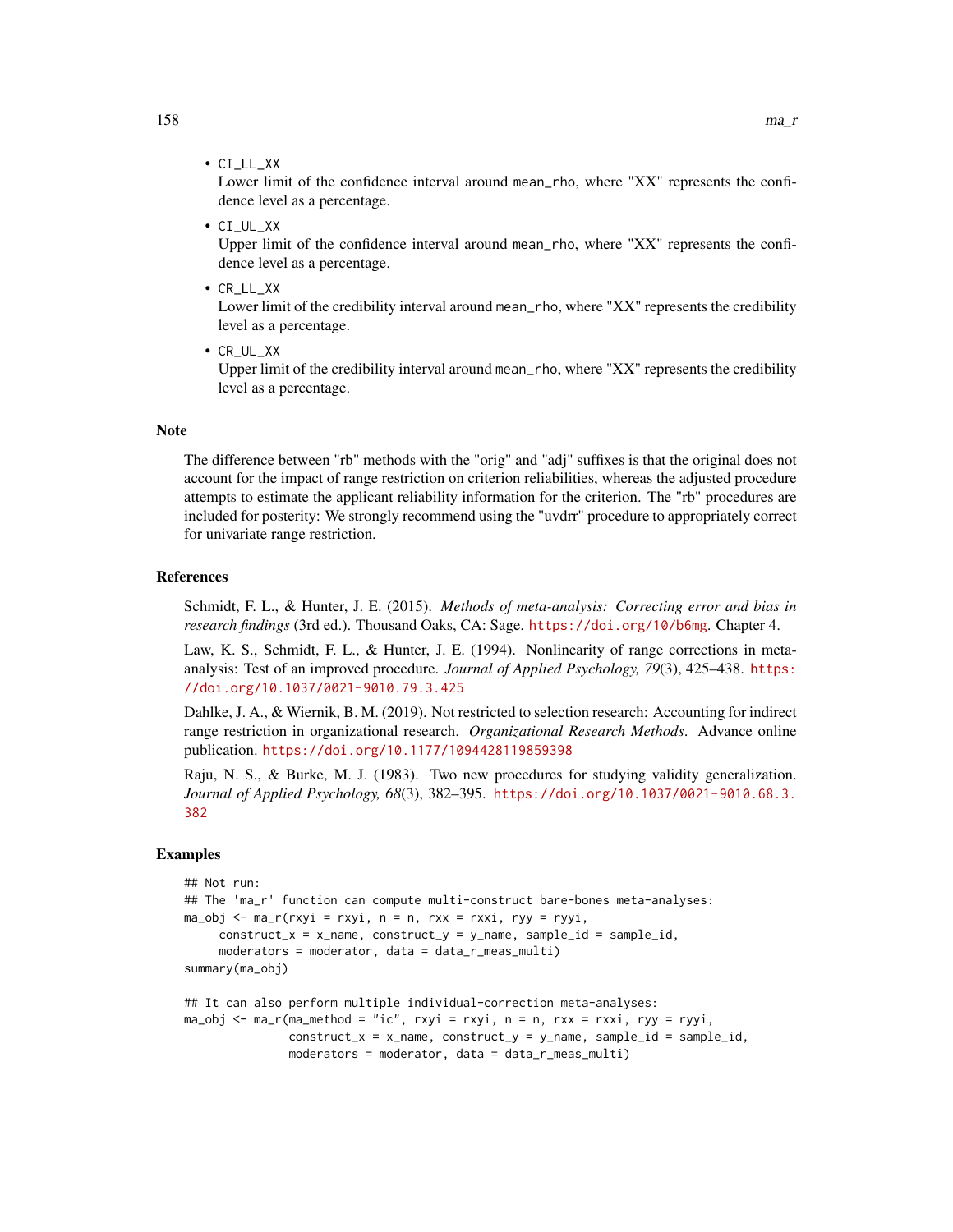```
summary(ma_obj)
ma_obj$meta_tables[[1]]$individual_correction$true_score
## And 'ma_r' can also curate artifact distributions and compute multiple
## artifact-distribution meta-analyses:
ma_obj \leq ma_r(ma_method = "ad", ad_type = "int", rxyi = rxyi, n = n, rxx = rxxi, ryy = ryyi,correct_rr_x = FALSE, correct_rr_y = FALSE,
               construct_x = x_name, construct_y = y_name, sample_id = sample_id,
               clean_artifacts = FALSE, impute_artifacts = FALSE,
               moderators = moderator, data = data_r_meas_multi)
summary(ma_obj)
ma_obj$meta_tables[[1]]$artifact_distribution$true_score
## Even if no studies in the database provide artifact information,
## pre-specified artifact distributions from previous meta-analyses
## can still be used! (These results should match the previous example.)
ma_obj \leq ma_r(max_method = "ad", rxyi = rxyi, n = n,correct_rr_x = FALSE, correct_rr_y = FALSE,
               construct_x = x_name, construct_y = y_name, sample_id = sample_id,clean_artifacts = FALSE, impute_artifacts = FALSE,
               moderators = moderator, data = data_r_meas_multi,
               supplemental_ads =
                  list(X = list(mean_qxi = 0.8927818, var_qxi = 0.0008095520, k_qxi = 40,
                                   mean_n_qxi = 11927 / 40, qxi_dist_type = "alpha"),
                       Y = list(mean_{\text{axi}} = 0.8941266, \text{var}_{\text{axi}} = 0.0009367234, \text{ k}_{\text{axi}} = 40,mean_n_qxi = 11927 / 40, qxi_dist_type = "alpha",Z = list(mean_{\text{axi}} = 0.8962108, \text{var}_{\text{axi}} = 0.0007840593, \text{ k}_{\text{axi}} = 40,mean_n_qxi = 11927 / 40, qxi_dist_type = "alpha")summary(ma_obj)
ma_obj$meta_tables[[1]]$artifact_distribution$true_score
## Artifact information may also be supplied by passing "ad_obj" class objects with the
## "supplemental_ads" argument.
## Create a list of artifact-distribution objects:
ad\_list \le - create_ad_list(n = n, rxx = rxxi, ryy = ryyi,
                           construct_x = x_name, construct_y = y_name,sample_id = sample_id,
                           data = data_r_meas_multi)
ad_list <- setNames(ad_list$ad_x, ad_list$construct_x)
## Run the artifact-distribution meta-analysis:
ma\_obj \leq ma_r(max\_method = "ad", rxyi = rxyi, n = n,correct_rr_x = FALSE, correct_rr_y = FALSE,
               construct_x = x_name, construct_y = y_name, sample_id = sample_id,clean_artifacts = FALSE, impute_artifacts = FALSE,
               moderators = moderator, data = data_r_meas_multi,
               supplemental_ads = ad_list)
summary(ma_obj)
ma_obj$meta_tables[[1]]$artifact_distribution$true_score
```
## Artifact information from studies not included in the meta-analysis can also be used to make ## corrections. Passing artifact information with the 'supplemental\_ads' argument allows for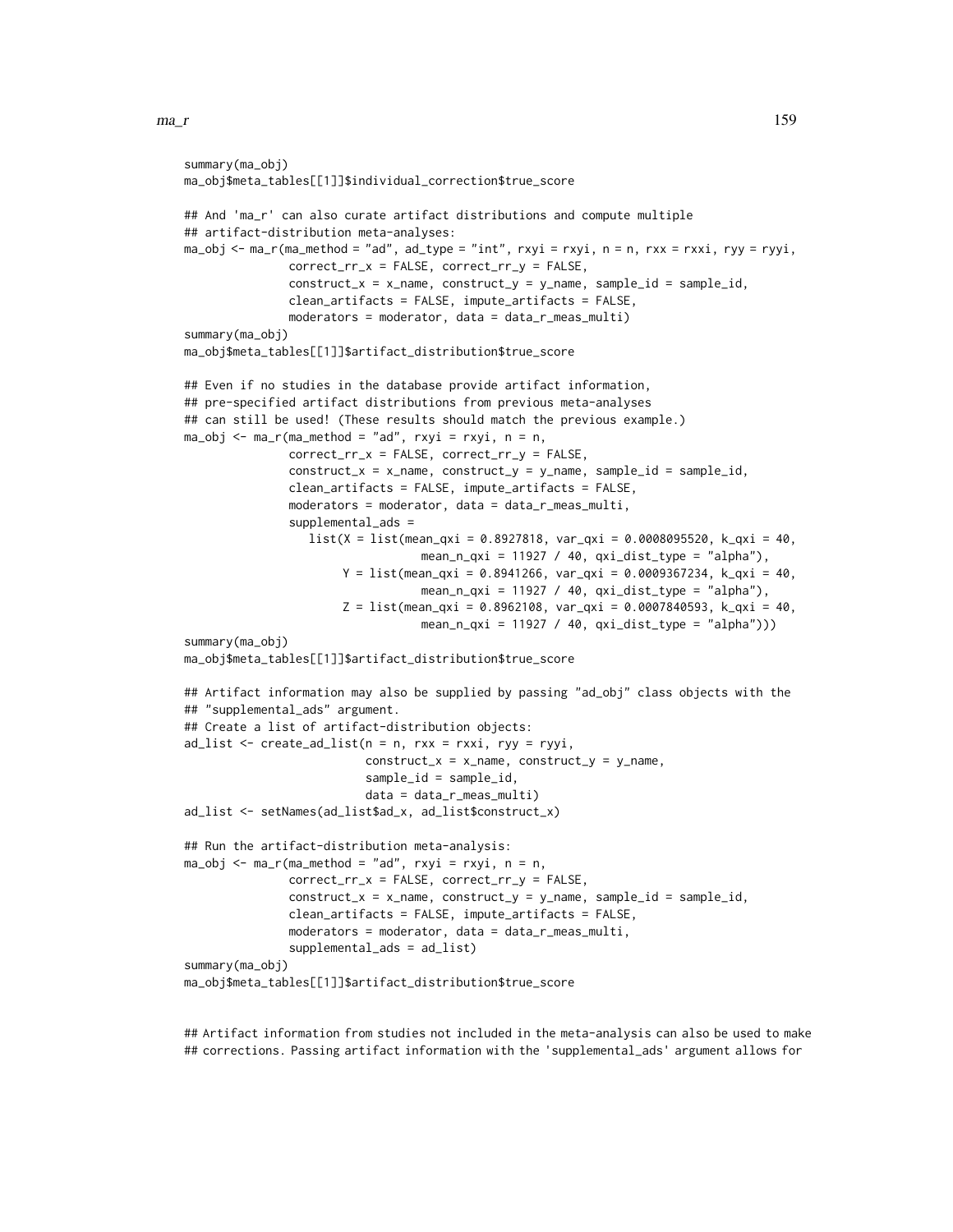```
## additional artifact values and/or means and variances of artifacts to be used.
## The 'supplemental_ads' analysis below gives the same results as the prior meta-analysis.
x_ids <- c(data_r_meas_multi$x_name, data_r_meas_multi$y_name) == "X"
rxxi <- c(data_r_meas_multi$rxxi, data_r_meas_multi$ryyi)[x_ids]
n_rxxi = c(data_r_meas_multi$n, data_r_meas_multi$n)[x_ids]
y_ids <- c(data_r_meas_multi$x_name, data_r_meas_multi$y_name) == "Y"
ryyi <- c(data_r_meas_multi$rxxi, data_r_meas_multi$ryyi)[y_ids]
n_ryyi = c(data_r_meas_multi$n, data_r_meas_multi$n)[y_ids]
z_ids <- c(data_r_meas_multi$x_name, data_r_meas_multi$y_name) == "Z"
rzzi <- c(data_r_meas_multi$rxxi, data_r_meas_multi$ryyi)[z_ids]
n_rzzi = c(data_r_meas_multi$n, data_r_meas_multi$n)[z_ids]
ma_obj \leq ma_r(max_method = "ad", rxyi = rxyi, n = n,correct_rr_x = FALSE, correct_rr_y = FALSE,
               construct_x = x_name, construct_y = y_name,
               moderators = moderator, sample_id = sample_id, data = data_r_meas_multi,
          supplemental\_ads = list(X = list(rxxi = rxxi, n_rxxi = n_rxxxi, wt_rxxxi = n_rxxxi),Y = list(rxxi = ryyi, n_rxxi = n_ryyi, wt_rxxi = n_ryyi),Z = list(rxxi = rzzi, n_rxxi = n_rzzi, wt_rxxi = n_rzzi))summary(ma_obj)
ma_obj$meta_tables[[1]]$artifact_distribution$true_score
## If 'use_all_arts' is set to TRUE, artifacts from studies without valid correlations
## will be used to inform artifact distributions. Below, correlations and artifacts
## are provided by non-overlapping sets of studies.
dat1 <- dat2 <- data_r_meas_multi
dat1$rxxi <- dat1$ryyi <- NA
dat2$rxyi <- NA
dat2$sample_id <- dat2$sample_id + 40
dat <- rbind(dat1, dat2)
ma_obj < - ma_r(maxmethod = "ad", rxyi = rxyi, n = n, rxx = rxxi, ryy = ryyi,correct_rr_x = FALSE, correct_rr_y = FALSE,
               construct_x = x_name, construct_y = y_name,sample_id = sample_id, moderators = moderator,
               use_all_arts = TRUE, data = dat)
summary(ma_obj)
ma_obj$meta_tables[[1]]$artifact_distribution$true_score
### Demonstration of ma_r_bb ###
## Example analysis using data from Gonzalez-Mule et al. (2014):
## Not correcting for bias and using normal distributions to compute uncertainty intervals
## allows for exact replication of the results reported in the text:
```

```
ma_r_bb(r = rxyi, n = n, correct_bias = FALSE, conf_method = "norm", cred_method = "norm",
               data = data_r_gonzalezmule_2014)
```

```
## Using hs_override = TRUE allows one to easily implement the traditional Hunter-Schmidt method:
ma_r_bb(r = rxyi, n = n, hs_override = TRUE, data = data_r_gonzalezmule_2014)
```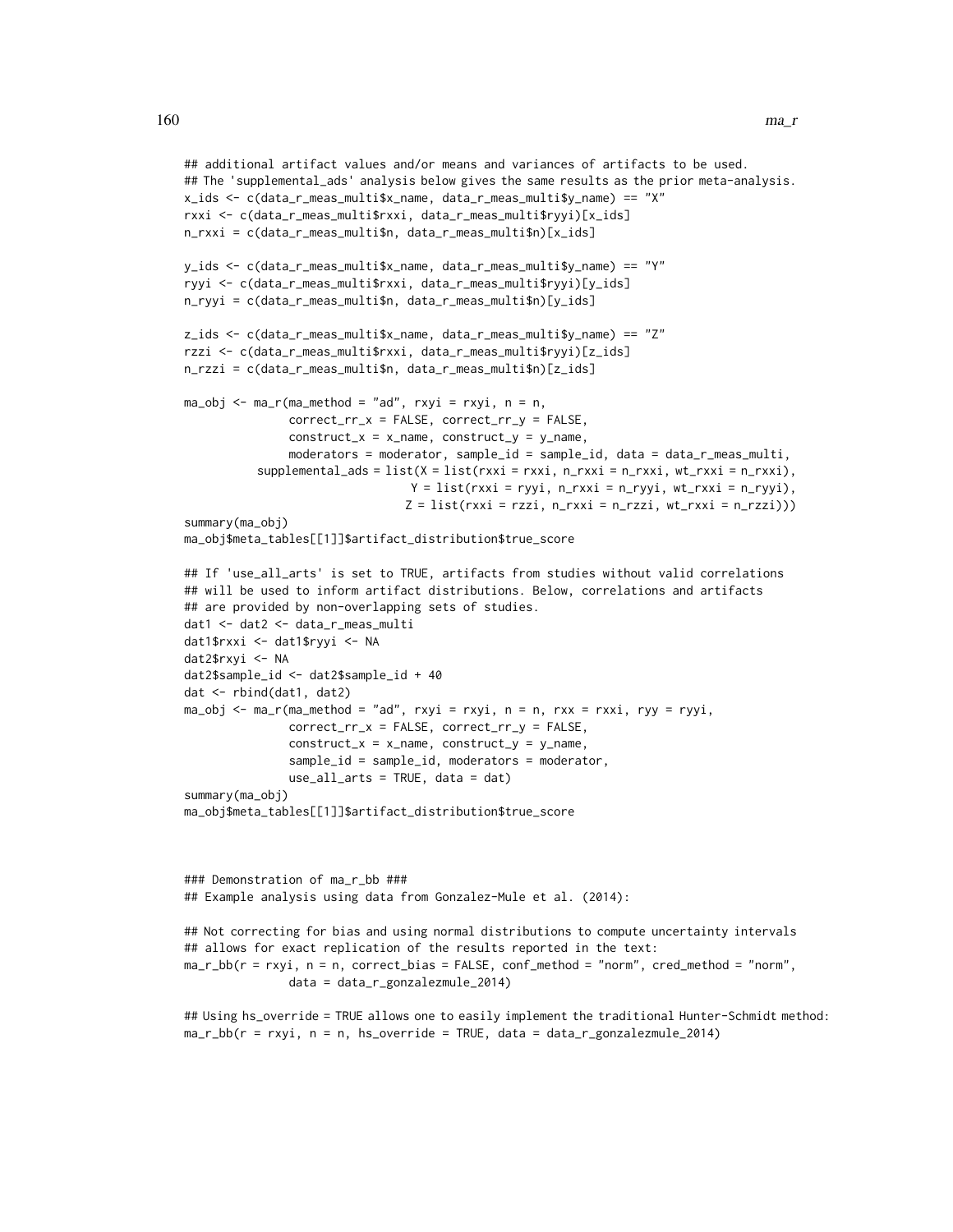```
## With hs_override = FALSE, the program defaults will compute unbiased variances and use
## t-distributions to estimate confidence and credibility intervals - these settings make
## a noticeable difference for small studies like the textbook example:
ma_r_bbb(r = rxyi, n = n, hs_override = FALSE, data = data_r_gonzalezmule_2014)
### Demonstration of ma_r_ic ###
## Simulated example satisfying the assumptions of the Case IV
## range-restriction correction (parameter values: mean_rho = .3, sd_rho = .15):
ma_r_ic(rxyi = rxyi, n = n, rxx = rxxi, ryy = ryyi, ux = ux, data = data_r_uvirr)
## Simulated example satisfying the assumptions of the Case V
## range-restriction correction
ma\_r\_ic(rxyi = rxyi, n = n, rxx = rxxi, ryy = ryyi,rxx_type = "parallel", ryy_type = "parallel",
        ux = ux, uy = uy, data = data_r_bvirr)
## Published example from Gonzalez-Mule et al. (2014)
ma_r_ic(rxyi = rxyi, n = n, hs_override = TRUE, data = data_r_gonzalezmule_2014,
        rxx = rxxi, ryy = ryyi, ux = ux, indirect_rrx = TRUE,
        moderators = c("Rating source", "Published", "Type", "Complexity"))
### Demonstration of ma_r_ad ###
## Compute barebones meta-analysis
ma\_obj \leq ma_r_bbc(r = rxyi, n = n, correct_bias = FALSE,conf_method = "norm", cred_method = "norm", data = data_r_mcdaniel_1994)
## Construct artifact distribution for X
ad_obj_x <- create_ad(ad_type = "tsa", mean_rxxi = data_r_mcdaniel_1994$Mrxxi[1],
                      var_rxxi = data_r_mcdaniel_1994$SDrxxi[1]^.5,
                      ux = data_r_mcdaniel_1994$ux,
                      wt_ux = data_r_mcdaniel_1994$`ux frequency`)
## Construct artifact distribution for Y
ad_obj_y <- create_ad(ad_type = "tsa", rxxi = data_r_mcdaniel_1994$ryyi,
                      wt_rxxi = data_r_mcdaniel_1994$`ryyi frequency`)
## Compute artifact-distribution meta-analysis, correcting for measurement error only
ma_r_ad(ma_obj = ma_obj, ad_obj_x = ad_obj_x, ad_obj_y = ad_obj_y, correction_method = "meas")
## Compute artifact-distribution meta-analysis, correcting for univariate direct range restriction
ma_r_ad(ma_obj = ma_obj, ad_obj_x = ad_obj_x, ad_obj_y = ad_obj_y, correction_method = "uvdrr",
        correct_rr_y = FALSE, indirect_rr_x = FALSE)
# The results of ma_r() can also be corrected using artifact distributions
ma_obj \leq ma_r(max_method = "bb", rxyi = rxyi, n = n,construct_x = x_name, construct_y = y_name, sample_id = sample_id,moderators = moderator, data = data_r_meas_multi)
```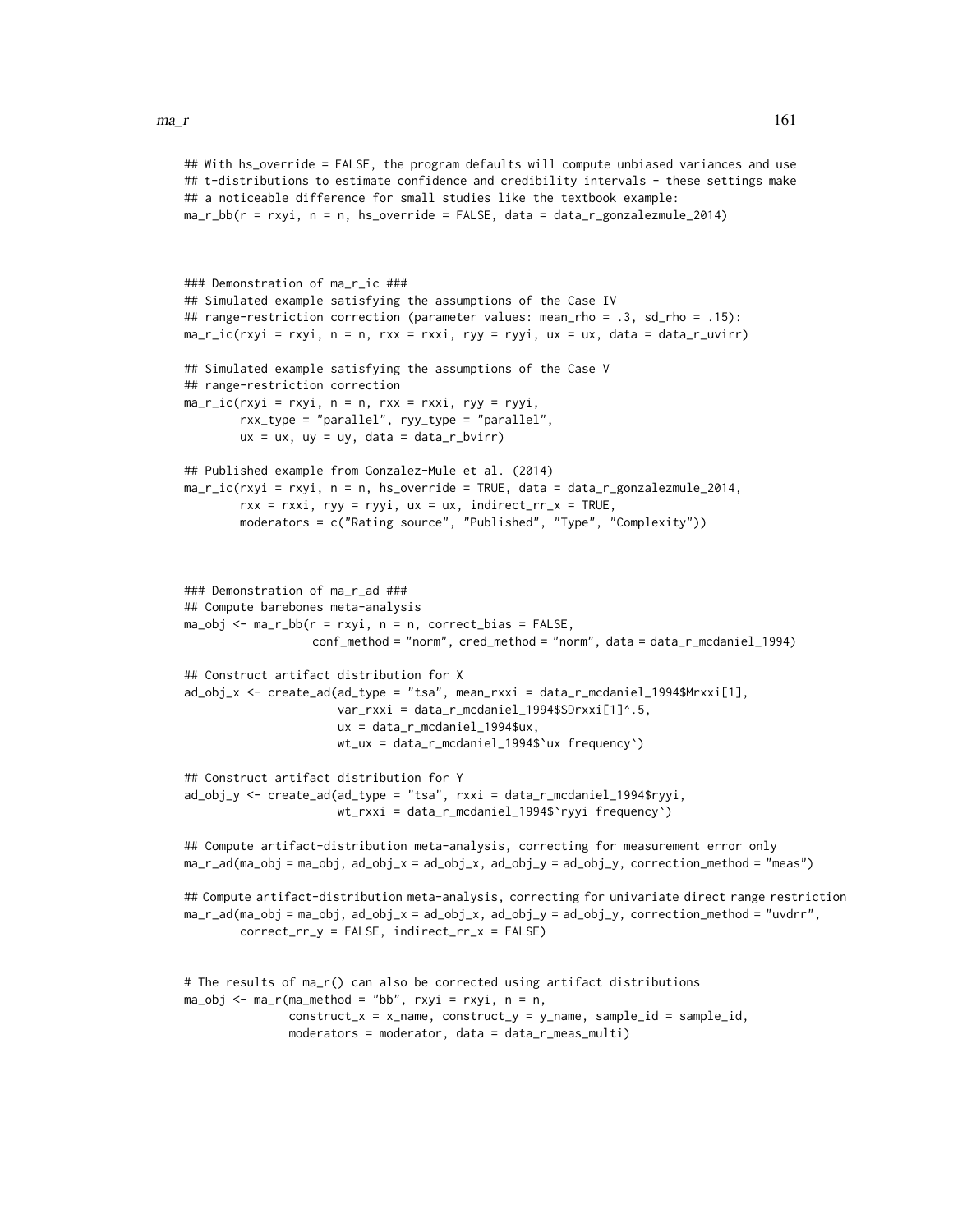```
# The create_ad_list function can be used to generate batches of artifact-distribution objects.
# Here is an example in which one distribution is created per construct.
ad_tibble \leq create_ad_tist(n = n, rxx = rxxi, ryy = ryyi,construct_x = x_name, construct_y = y_name,sample_id = sample_id,
                            data = data_r_meas_multi)
# Passing that collection of distributions to ma_r_ad() corrects 'ma_obj' for artifacts:
ma_obj_tibble <- ma_r_ad(ma_obj = ma_obj,
                         ad\_obj_x = ad\_tibble, ad\_obj_y = ad\_tibble)summary(ma_obj_tibble)
ma_obj_tibble$meta_tables[[1]]$artifact_distribution$true_score
# The same outcomes as the previous example can be achieved by passing a named list of
# artifact information, with each element bearing the name of a construct:
ad_list <- setNames(ad_tibble$ad_x, ad_tibble$construct_x)
ma_obj_list <- ma_r_ad(ma_obj = ma_obj,
                       ad\_obj_x = ad\_list, ad\_obj_y = ad\_list)summary(ma_obj_list)
ma_obj_list$meta_tables[[1]]$artifact_distribution$true_score
# It is also possible to construct artifact distributions in a pairwise fashion.
# For example, if correlations between X and Y and between X and Z are being analyzed,
# X will get a different distribution for its relationships with Y than with Z.
# These pairwise distributions are based only on artifact data from specific construct pairs.
ad\_tibble\_pair \leftarrow create\_ad\_list(n = n, rxx = rxxi, ryy = ryyi,construct_x = x_name, construct_y = y_name,
                                 sample_id = sample_id,
                                 control = control_psychmeta(pairwise_ads = TRUE),
                                 data = data_r_meas_multi)
# Passing these pairwise distributions to ma_r_ad() corrects 'ma_obj' for artifacts:
ma_obj_pair <- ma_r_ad(ma_obj = ma_obj,
                       ad\_obj_x = ad\_tibble\_pair, ad\_obj_y = ad\_tibble\_pair)summary(ma_obj_pair)
ma_obj_pair$meta_tables[[1]]$artifact_distribution$true_score
# Sometimes moderators have important influcnces on artifact distributions as well as
# distributions of effect sizes. When this occurs, moderated artifact distributions
# can be created to make more appropriate corrections.
ad_tibble_mod <- create_ad_list(n = n, rxx = rxxi, ryy = ryyi,
                                construct_x = x_name, construct_y = y_name,
                                sample_id = sample_id,
                                control = control_psychmeta(moderated_ads = TRUE),
                                moderators = moderator,
                                data = data_r_meas_multi)
# Passing these moderated distributions to ma_r_ad() corrects 'ma_obj' for artifacts:
ma_obj_mod <- ma_r_ad(ma_obj = ma_obj,
                      ad\_obj\_x = ad\_tibble\_mod, ad\_obj\_y = ad\_tibble\_mod)summary(ma_obj_mod)
ma_obj_mod$meta_tables[[1]]$artifact_distribution$true_score
```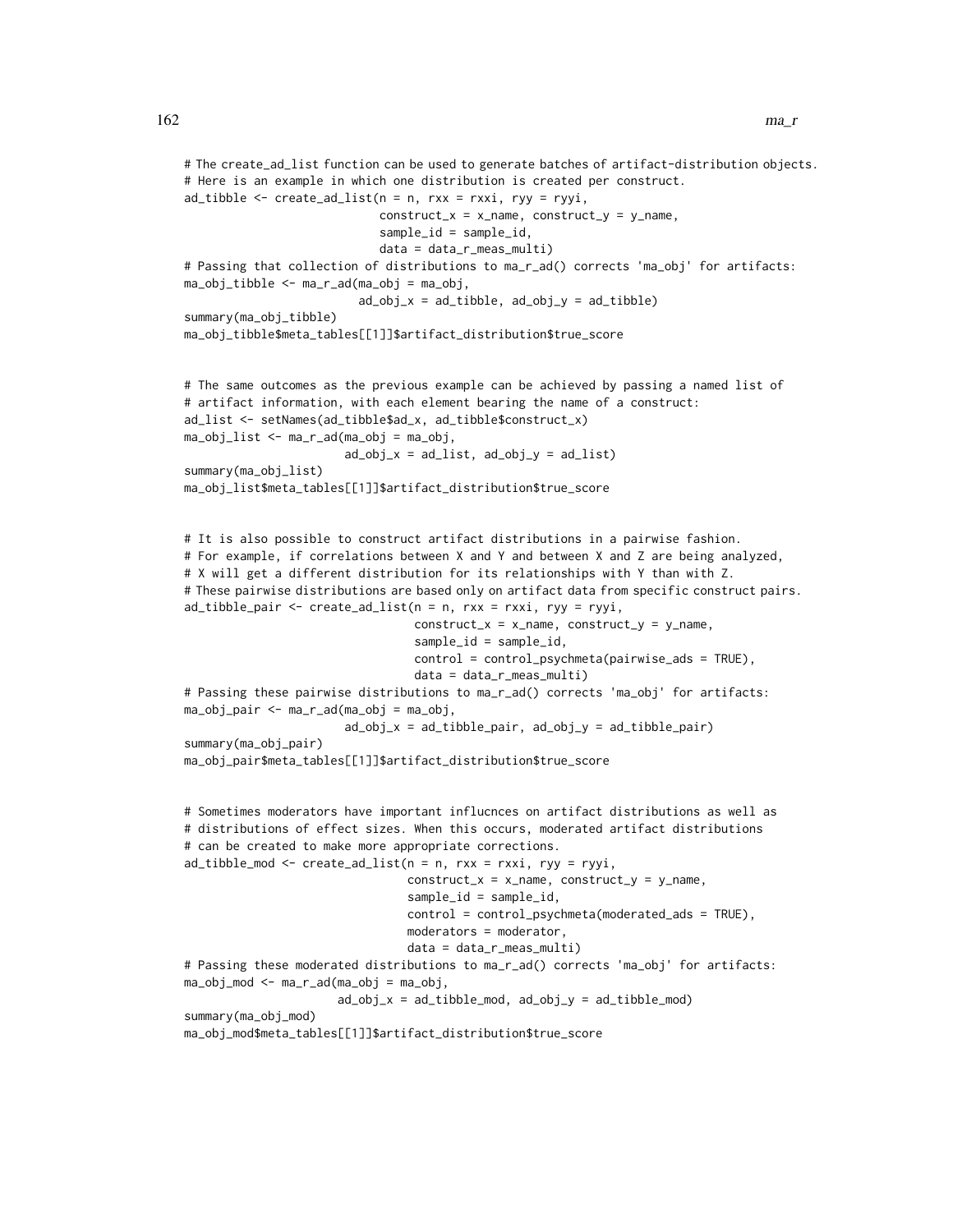```
# It is also possible to create pairwise moderated artifact distributions.
ad_tibble_pairmod <- create_ad_list(n = n, rxx = rxxi, ryy = ryyi,
                                    construct_x = x_name, construct_y = y_name,sample_id = sample_id,
                                    control = control_psychmeta(moderated_ads = TRUE,
                                                                 pairwise_ads = TRUE),
                                    moderators = moderator,
                                    data = data_r_meas_multi)
# Passing these pairwise moderated distributions to ma_r_ad() corrects 'ma_obj' for artifacts:
ma_obj_pairmod <- ma_r_ad(ma_obj = ma_obj,
                          ad_obj_x = ad_tibble_pairmod, ad_obj_y = ad_tibble_pairmod)
summary(ma_obj_pairmod)
ma_obj_pairmod$meta_tables[[1]]$artifact_distribution$true_score
# For even more control over which artifact distributions are used in corrections, you can supply
# un-named list of distributions in which the order of distributions corresponds to the order of
# meta-analyses in ma_obj. It is important for the elements to be un-named, as the absence of names
# and the length of the list are the two ways in which ma_r_ad() validates the lists.
ad_list_pairmod_x <- ad_tibble_pairmod$ad_x
ad_list_pairmod_y <- ad_tibble_pairmod$ad_y
# Passing these lists of distributions to ma_r_ad() corrects 'ma_obj' for artifacts:
ma_obj_pairmodlist <- ma_r_ad(ma_obj = ma_obj,
                             ad_obj_x = ad_list_pairmod_x, ad_obj_y = ad_list_pairmod_y)
summary(ma_obj_pairmodlist)
ma_obj_pairmodlist$meta_tables[[1]]$artifact_distribution$true_score
```
## End(Not run)

ma\_r\_order2 *Second-order meta-analysis function for correlations*

#### Description

This function computes second-order meta-analysis function for correlations. It supports secondorder analyses of bare-bones, artifact-distribution, and individual-correction meta-analyses.

```
ma_r_order2(
 k,
 N = NULL,
  r = NULL,
  rho = NULL,
  var_r = NULL,
  var_r_c = NULL,ma_type = c("bb", "ic", "ad"),sample_id = NULL,
```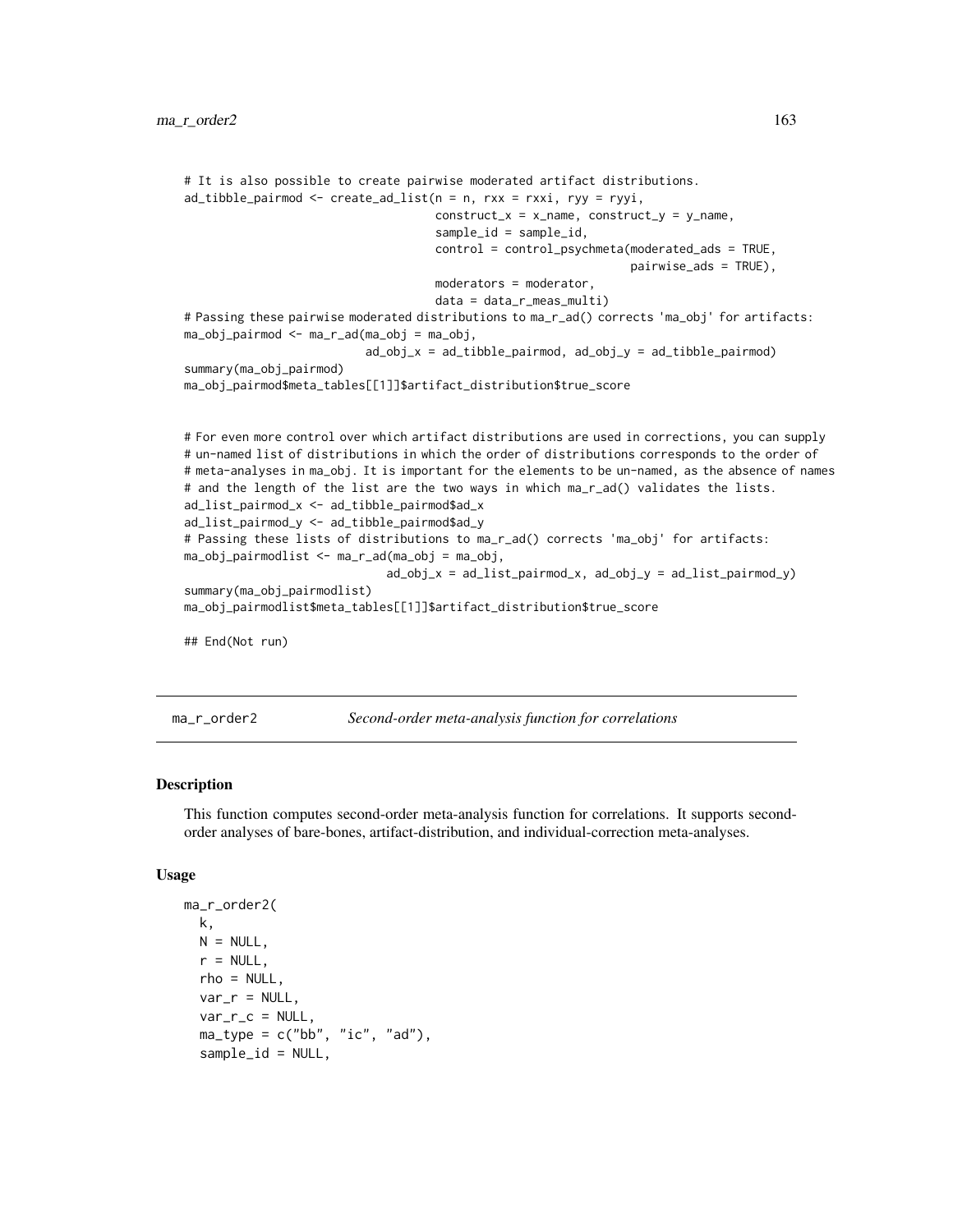```
citekey = NULL,
 moderators = NULL,
 moderator_type = "simple",
 construct_x = NULL,
 construct_y = NULL,
 construct_order = NULL,
 data = NULL,control = control_psychmeta(),
  ...
\mathcal{L}
```
# Arguments

| Vector or column name of meta-analyses' k values.<br>k                                                                                                                                                        |                                                                                                                                                                                                                                                |
|---------------------------------------------------------------------------------------------------------------------------------------------------------------------------------------------------------------|------------------------------------------------------------------------------------------------------------------------------------------------------------------------------------------------------------------------------------------------|
| Vector or column name of meta-analyses' total sample sizes (optional).<br>N                                                                                                                                   |                                                                                                                                                                                                                                                |
| r                                                                                                                                                                                                             | Vector or column name of mean observed correlations.                                                                                                                                                                                           |
| rho                                                                                                                                                                                                           | Vector or column name of mean corrected correlations.                                                                                                                                                                                          |
| var_r                                                                                                                                                                                                         | Vector or column name of observed variances of observed correlations.                                                                                                                                                                          |
| var_r_c                                                                                                                                                                                                       | Vector or column name of observed variances of corrected correlations.                                                                                                                                                                         |
| ma_type                                                                                                                                                                                                       | Type of meta-analyses being analyzed: "bb" (barebones), "ic" (individual cor-<br>rection), or "ad" (artifact distribution).                                                                                                                    |
| sample_id                                                                                                                                                                                                     | Vector or column name of study ID labels.                                                                                                                                                                                                      |
| citekey                                                                                                                                                                                                       | Optional vector of bibliographic citation keys for samples/studies in the meta-<br>analysis (if multiple citekeys pertain to a given effect size, combine them into a<br>single string entry with comma delimiters (e.g., "citkey1,citekey2"). |
| moderators                                                                                                                                                                                                    | Matrix or column names of moderator variables to be used in the meta-analysis<br>(can be a vector in the case of one moderator).                                                                                                               |
| moderator_type                                                                                                                                                                                                | Type of moderator analysis ("none", "simple", or "hierarchical").                                                                                                                                                                              |
| construct x                                                                                                                                                                                                   | Vector or column name of construct names for X.                                                                                                                                                                                                |
| construct_y                                                                                                                                                                                                   | Vector or column name of construct names for Y.                                                                                                                                                                                                |
| construct_order                                                                                                                                                                                               |                                                                                                                                                                                                                                                |
|                                                                                                                                                                                                               | Vector indicating the order in which variables should be arranged, with variables<br>listed earlier in the vector being preferred for designation as X.                                                                                        |
| data                                                                                                                                                                                                          | Data frame containing columns whose names may be provided as arguments to<br>vector arguments and/or moderators.                                                                                                                               |
| Output from the control_psychmeta() function or a list of arguments con-<br>control<br>trolled by the control_psychmeta() function. Ellipsis arguments will be screened<br>for internal inclusion in control. |                                                                                                                                                                                                                                                |
| $\cdots$                                                                                                                                                                                                      | Further arguments to be passed to functions called within the meta-analysis.                                                                                                                                                                   |

# Value

A nested tabular object of the class "ma\_psychmeta".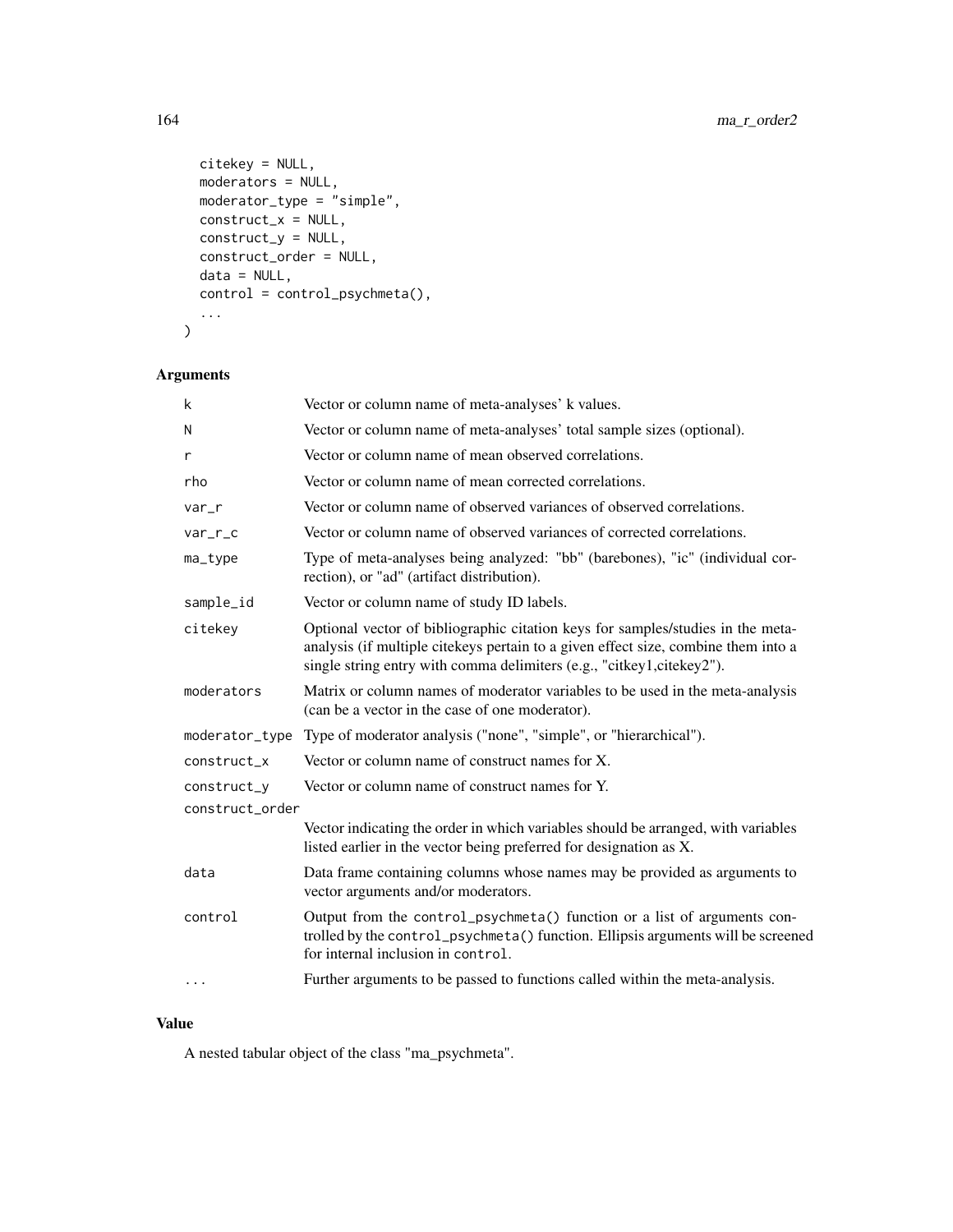#### merge\_simdat\_d 165

#### Examples

```
## Analysis of the validity of conscientiousness as a predictor of job performance in East Asia
out \le ma_r_order2(k = k, r = r_bar_i, rho = rho_bar_i, var_r = var_r,
                   var_r_c = NULL, ma_type = c("bb", "ad"),sample_id = NULL, moderators = NULL,
                   construct_x = NULL, construct_y = NULL,
                 data = dplyr::filter(data_r_oh_2009, Predictor == "Conscientiousness"))
summary(out)
## Analysis of the validity of the Big Five traits as predictors of job performance in East Asia
out \le ma_r_order2(k = k, r = r_bar_i, rho = rho_bar_i, var_r = var_r,
                   var_r_c = NULL, ma_type = c("bb", "ad"),sample_id = NULL, moderators = NULL, construct_x = Predictor,
                   data = data_r_oh_2009summary(out)
## Analysis of the average validity of the Big Five traits as predictors of
## job performance by Eastern Asian country
out \leq ma_r_order2(k = k, r = r_bar_i, rho = rho_bar_i, var_r = var_r,
                   var_r_c = NULL, ma_type = c("bb", "ad"),
                   sample_id = NULL, moderators = "Country", data = data_r_oh_2009)
summary(out)
```
merge\_simdat\_d *Merge multiple "simdat\_d\_database" class objects*

#### **Description**

This function allows for multiple simulated databases from [simulate\\_d\\_database](#page-190-0) to be merged together into a single database. Merged databases will be assigned moderator variable codes.

#### Usage

```
merge_simdat_d(...)
```
#### Arguments

```
... Collection of objects created by the "simulate_d_database" function. Simply en-
                 ter the database objects as merge_simdat_d(data_obj1, data_obj2, data_obj_3).
```
### Value

A merged database of class simdat\_d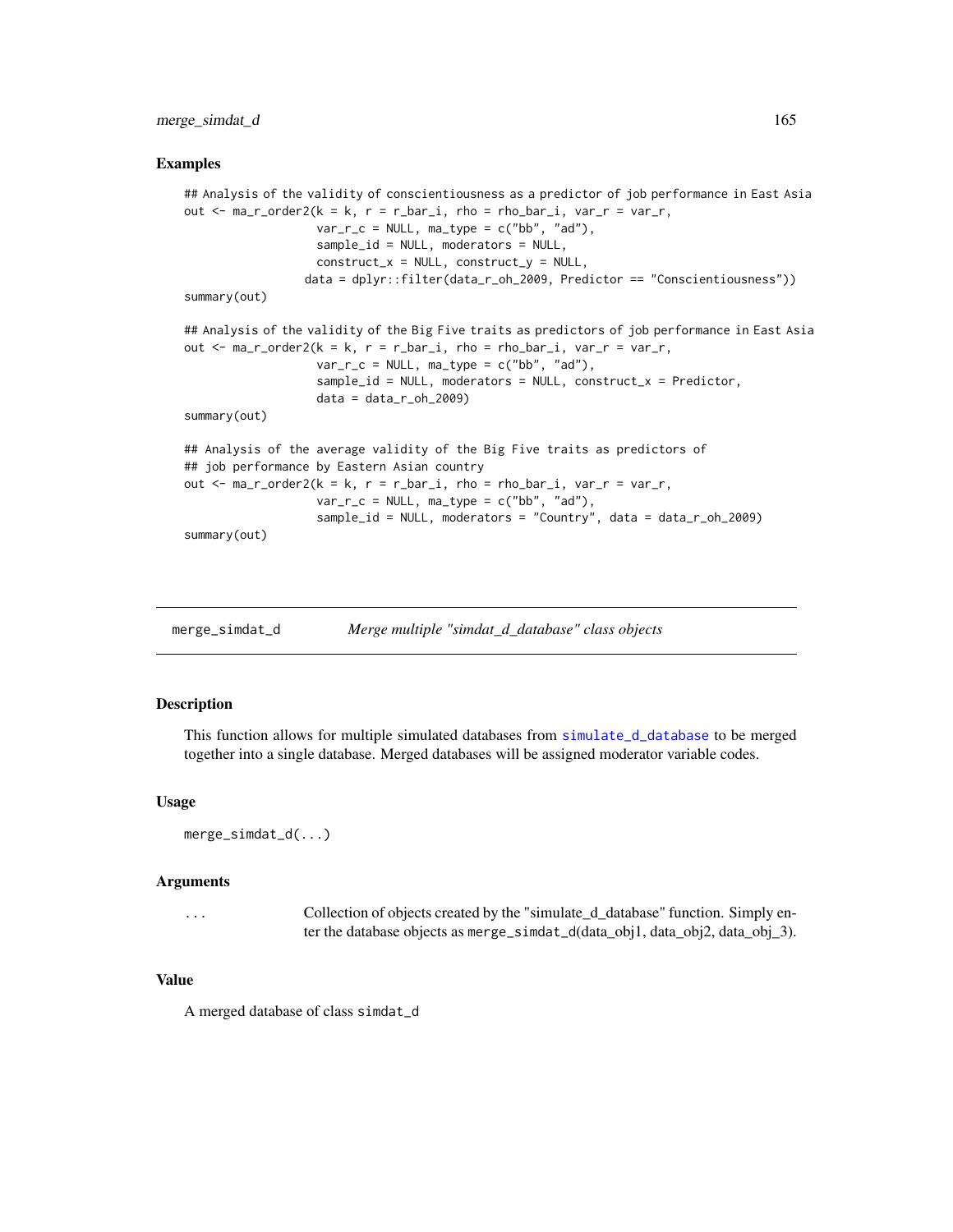#### Description

This function allows for multiple simulated databases from [simulate\\_r\\_database](#page-197-0) to be merged together into a single database. Merged databases will be assigned moderator variable codes.

#### Usage

```
merge_simdat_r(...)
```
### Arguments

... Collection of objects created by the "simulate\_r\_database" function. Simply enter the database objects as merge\_simdat\_r(data\_obj1, data\_obj2, data\_obj\_3).

#### Value

A merged database of class simdat\_r\_database

<span id="page-165-0"></span>

metabulate *Write a summary table of meta-analytic results*

#### Description

Write a summary table of meta-analytic results

```
metabulate(
  ma_obj,
  file = NULL,
  output\_dir = getwd(),
  output_format = c("word", "html", "pdf", "odt", "text", "rmd"),
  show_msd = TRUE,show_conf = TRUE,
  show_cred = TRUE,
  show\_se = FALSE,show_var = FALSE,
  analyses = "all",
  match = c("all", "any"),
  case_sensitive = TRUE,
  ma_method = "ad",correction_type = "ts",
  collapse_construct_labels = TRUE,
```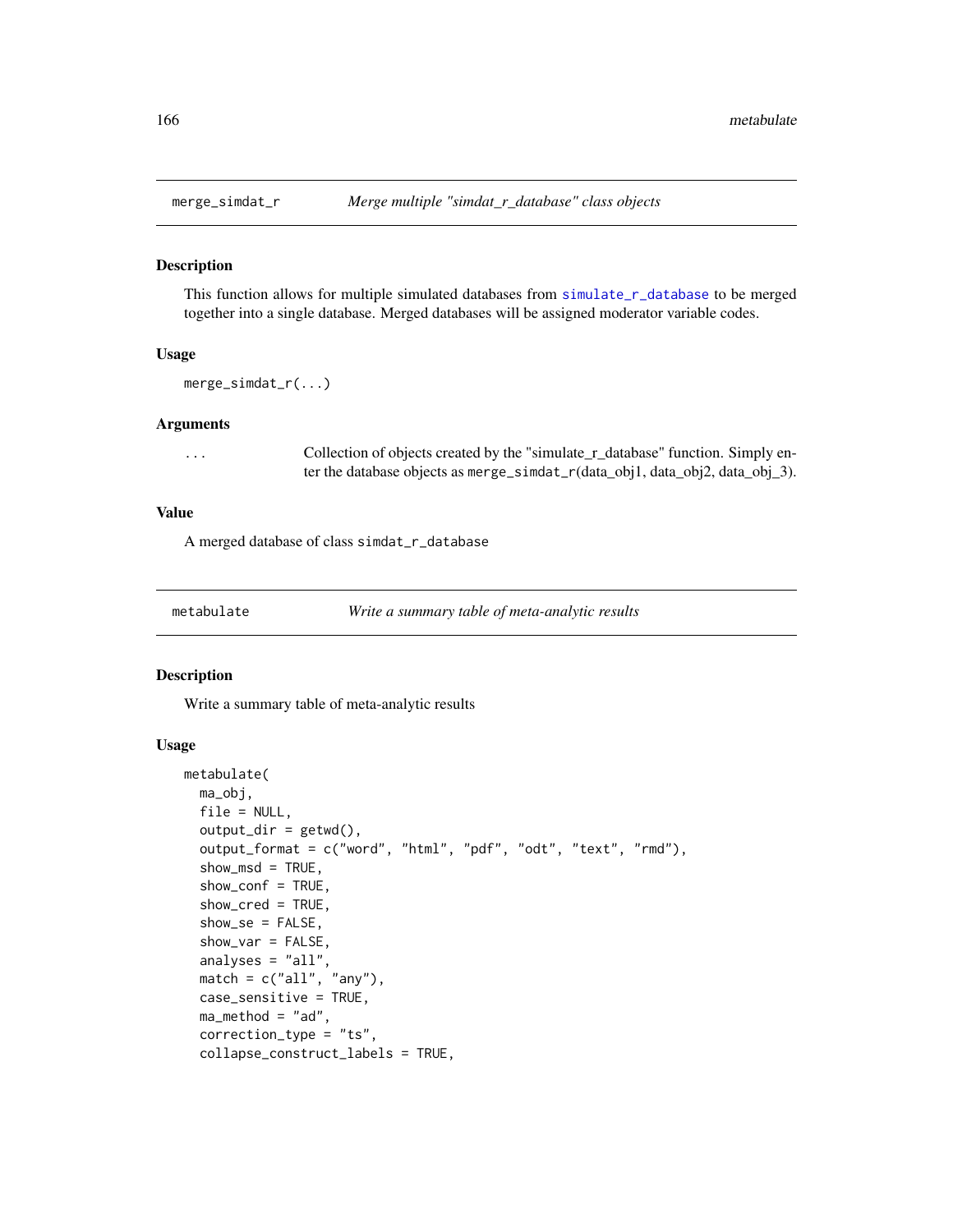#### metabulate the contract of the contract of the contract of the contract of the contract of the contract of the contract of the contract of the contract of the contract of the contract of the contract of the contract of the

```
bold_headers = TRUE,
digits = 2L,
decimal.mark = getOption("OutDec"),
leading0 = "conditional",
drop0integer = FALSE,
neg.sizen = "−",
pos.sign = "figure_html",
big.mark = " ",
big.interval = 3L,
small. mark = " ",small.interval = 3L,
na.mark = "Qmdash,"lgl.mark = c("+", "−"),inf.maxk = c("+∞", "−∞"),conf_format = "brackets",
cred_format = "brackets",
symbol_es = "ES",
caption = "Results of meta-analyses",
header = NULL,
verbose = FALSE,
unicode = NULL,
bib = NULL,title.bib = NULL,
style = "apa",
additional_citekeys = NULL,
save_build_files = FALSE,
...
```
### Arguments

 $\mathcal{L}$ 

| ma_obj        | A psychmeta meta-analysis object.                                                                                                                                                                                                                                                  |
|---------------|------------------------------------------------------------------------------------------------------------------------------------------------------------------------------------------------------------------------------------------------------------------------------------|
| file          | The filename (optionally with a subfolder path) for the output file. If NULL, the<br>function will output directly to the R console (also useful if you want to include<br>psychmeta results in a larger RMarkdown document).                                                      |
| output_dir    | The filepath for the output directory/folder. Defaults to the current working<br>directory.                                                                                                                                                                                        |
| output_format | The format of the output tables. Available options are Word (default), HTML,<br>PDF (requires LaTeX and the unicode-math LaTeX package to be installed),<br>ODT, rmd (Rmarkdown), and text (plain text). You can also specify the full<br>name of another RMarkdown output_format. |
| show_msd      | Logical. Should means and standard deviations of effect sizes be shown (default<br>TRUE)                                                                                                                                                                                           |
| show_conf     | Logical. Should confidence intervals be shown (default: TRUE)?                                                                                                                                                                                                                     |
| show cred     | Logical. Should credibility intervals be shown (default: TRUE)?                                                                                                                                                                                                                    |
| show_se       | Logical Should standard errors be shown (default: FALSE)?                                                                                                                                                                                                                          |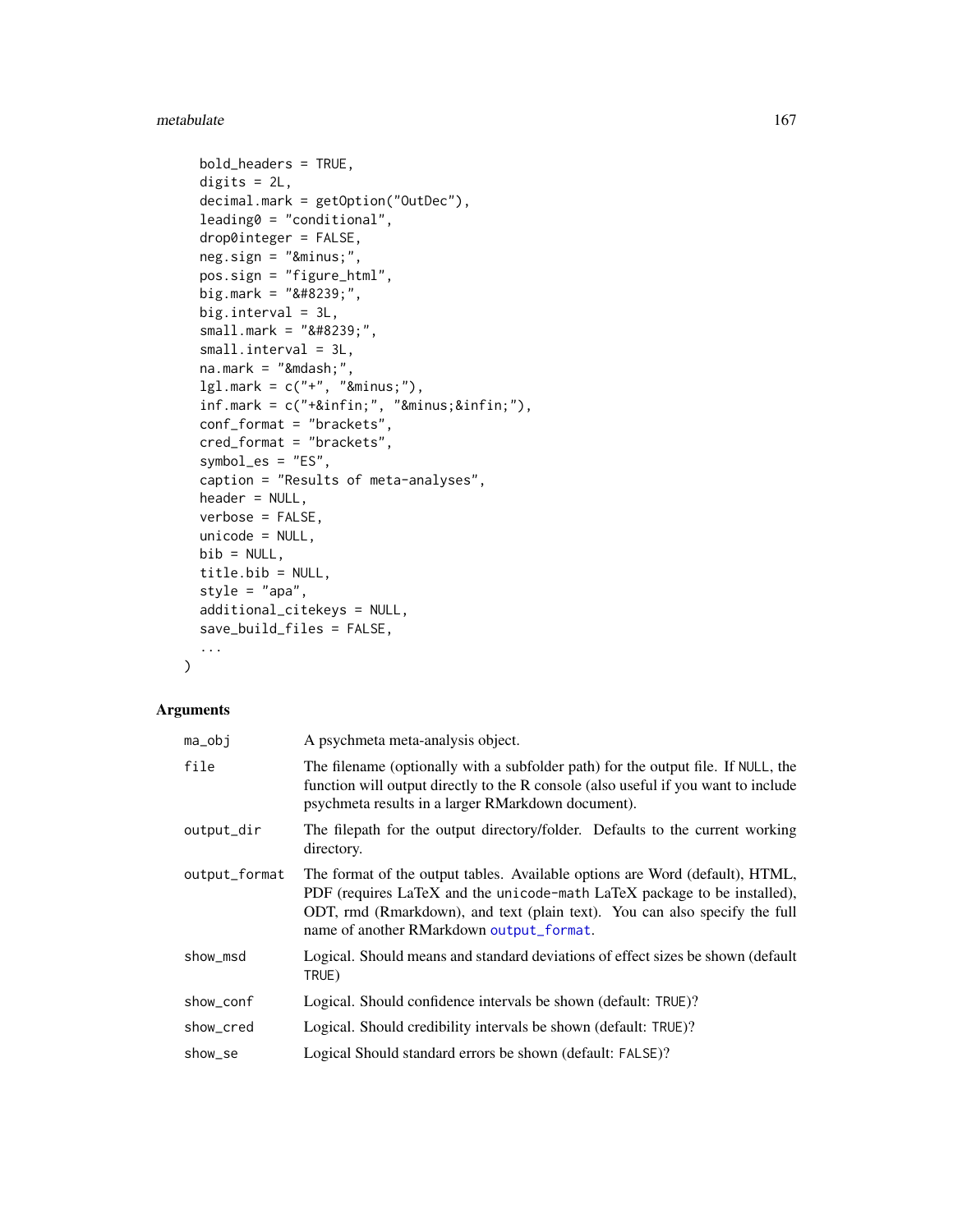| show_var                  | Logical. Should variances be shown (default: FALSE)?                                                                                                                                                                                                                 |
|---------------------------|----------------------------------------------------------------------------------------------------------------------------------------------------------------------------------------------------------------------------------------------------------------------|
| analyses                  | Which analyses to extract references for? See filter_ma for details.                                                                                                                                                                                                 |
| match                     | Match all or any of the filter criteria? See filter_ma for details.                                                                                                                                                                                                  |
|                           | case_sensitive Logical scalar that determines whether character values supplied in analyses<br>should be treated as case sensitive (TRUE, default) or not (FALSE).                                                                                                   |
| ma_method                 | Meta-analytic methods to be included. Valid options are: "ad", "ic", and "bb".<br>Multiple methods are permitted. By default, results are given for one method<br>with order of priority: 1. "ad", 2. "ic", 3. "bb".                                                 |
| correction_type           |                                                                                                                                                                                                                                                                      |
|                           | Type of meta-analytic corrections to be incldued. Valid options are: "ts" (de-<br>fault), "vgx", and "vgy". Multiple options are permitted.                                                                                                                          |
| collapse_construct_labels |                                                                                                                                                                                                                                                                      |
|                           | Should the construct labels for construct pairs with multiple rows of results be<br>simplified so that only the first occurence of each set of construct names is shown<br>(TRUE; default) or should construct labels be shown for each row of the table<br>(FALSE). |
| bold_headers              | Logical. Should column headers be bolded (default: TRUE)?                                                                                                                                                                                                            |
|                           | digits, decimal.mark, leading0, drop0integer, neg.sign, pos.sign, big.mark, big.interval, small.mark, sm<br>Number formatting arguments. See format_num for details.                                                                                                 |
| conf_format               | How should confidence intervals be formatted? Options are:                                                                                                                                                                                                           |
|                           | • parentheses: Bounds are enclosed in parentheses and separated by a comma:<br>$(LO, UP)$ .                                                                                                                                                                          |
|                           | • brackets: Bounds are enclosed in square brackets and separated by a<br>comma: [LO, UP].                                                                                                                                                                            |
|                           | • columns: Bounds are shown in individual columns.                                                                                                                                                                                                                   |
| cred_format               | How should credility intervals be formatted? Options are the same as for conf_format<br>above.                                                                                                                                                                       |
| symbol_es                 | For meta-analyses of generic (non-r, non-d) effect sizes, the symbol used for the<br>effect sizes (default: symbol_es = "ES").                                                                                                                                       |
| caption                   | Caption to print before tables. Either a character scalar or a named character vec-<br>tor with names corresponding to combinations of ma_method and correction_type<br>$(i.e., bb, ic_t, ad_vgx, etc.).$                                                            |
| header                    | A list of YAML header parameters to pass to link[rmarkdown]{render}.                                                                                                                                                                                                 |
| verbose                   | Logical. Should detailed SD and variance components be shown (default: FALSE)?                                                                                                                                                                                       |
| unicode                   | Logical. If output_format is "text", should UTF-8 characters be used (defaults<br>to system default).                                                                                                                                                                |
| bib                       | A BibTeX file containing the citekeys for the meta-analyses. If provided and file<br>is not NULL, a bibliography will be included with the meta-analysis table. See<br>generate_bib for additional arguments controlling the bibliography.                           |
| title.bib                 | The title to give to the bibliography (see bib above). If NULL, defaults to "Sources<br>Contributing to Meta-Analyses"                                                                                                                                               |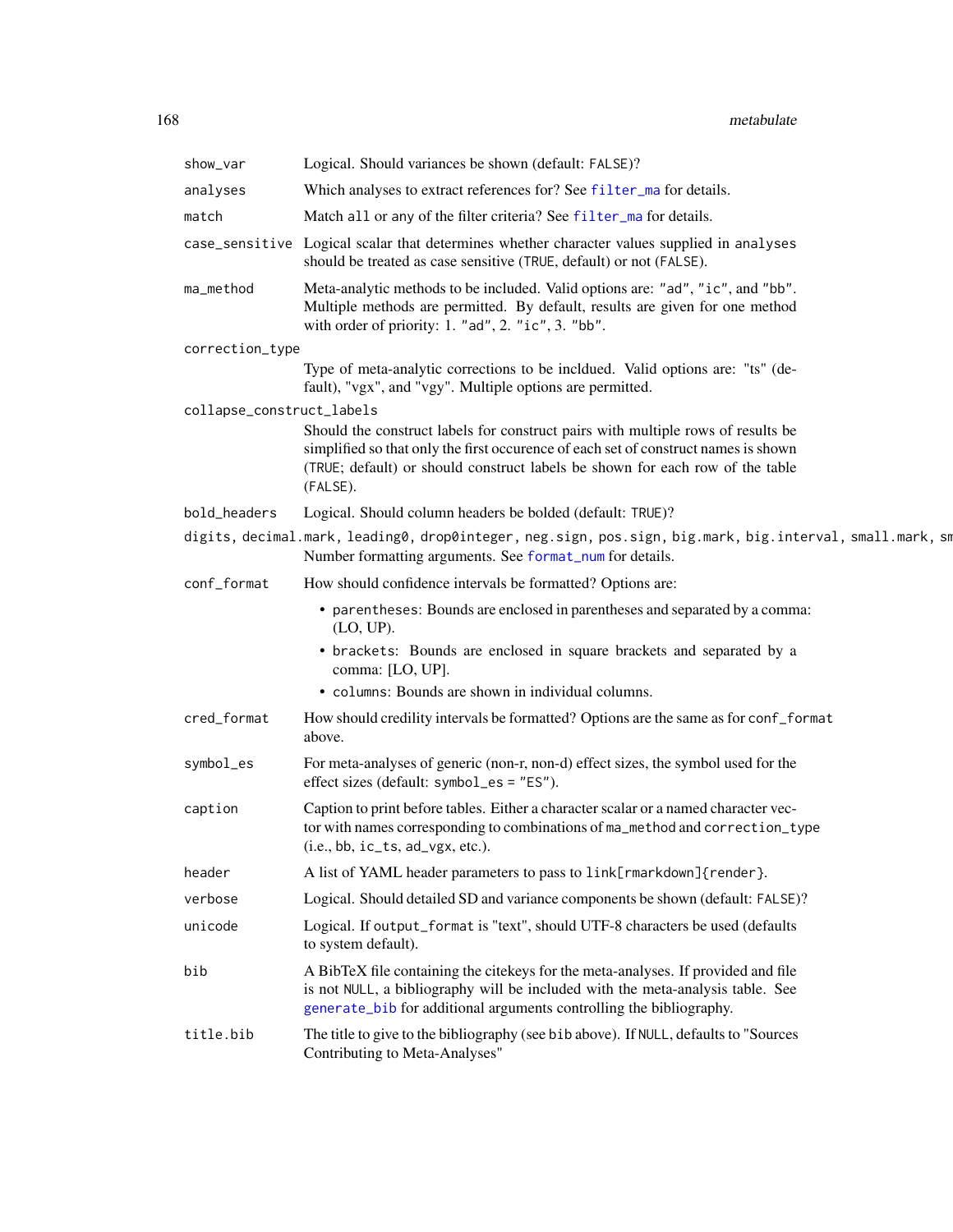#### metabulate the contract of the contract of the contract of the contract of the contract of the contract of the contract of the contract of the contract of the contract of the contract of the contract of the contract of the

| style               | What style should the bibliography (see bib above) be formatted in? Can be a                               |  |
|---------------------|------------------------------------------------------------------------------------------------------------|--|
|                     | file path or URL for a CSL citation style or the style ID for any style available                          |  |
|                     | from the Zotero Style Repository). Defaults to APA style. (Retrieving a style by                           |  |
|                     | ID requires an internet connection. If unavailable, references will be rendered                            |  |
|                     | in Chicago style.).                                                                                        |  |
| additional_citekeys |                                                                                                            |  |
|                     | Additional citekeys to include in the reference list (see bib above).                                      |  |
| save_build_files    |                                                                                                            |  |
|                     | Should the RMarkdown and BibLaTeX (if any) files used to generate the output<br>be saved (default: FALSE)? |  |
| $\cdots$            | Additional arguments to pass to render.                                                                    |  |
|                     |                                                                                                            |  |

#### Value

A list of meta-analysis results [tibble](#page-0-0)s with "caption" and "footnote" attributes.

If file is specified, formatted tables and bibliographies are exported in the requested output\_format. Formatted tables of meta-analytic output.

#### See Also

Other output functions: [generate\\_bib\(](#page-113-0)), [metabulate\\_rmd\\_helper\(](#page-169-0))

#### Examples

```
## Not run:
## Create a results table for meta-analysis of correlations and output to Word:
ma_r<sub>o</sub>bj <- ma_r(ma_method = "ic", rxyi = rxyi, n = n, rxx = rxxi, ryy = ryyi,
                 construct_x = x_name, construct_y = y_name,
                 moderators = moderator, data = data_r_meas_multi)
metabulate(ma_obj = ma_r_obj, file = "meta tables correlations",
           output_format = "word", output_dir = tempdir())
## Output to PDF:
metabulate(ma_obj = ma_r_obj, file = "meta tables correlations",
           output_format = "pdf", output_dir = tempdir())
## Output to ODT (LibreOffice):
metabulate(ma_obj = ma_r_obj, file = "meta tables correlations",output_format = "odt", output_dir = tempdir())## To produce Markdown tables to include inline in an RMarkdown report,
## leave file == NULL and output_format to anything but "text":
ma_table <- metabulate(ma_obj = ma_r_obj, file = NULL, output_format = "rmd")
## Use the metabulate_rmd_helper() function to ensure all symbols render properly.
Insert the following code as 'as-is' output:
metabulate_rmd_helper()
```
## Then, add the formatted table to your document using your preferred table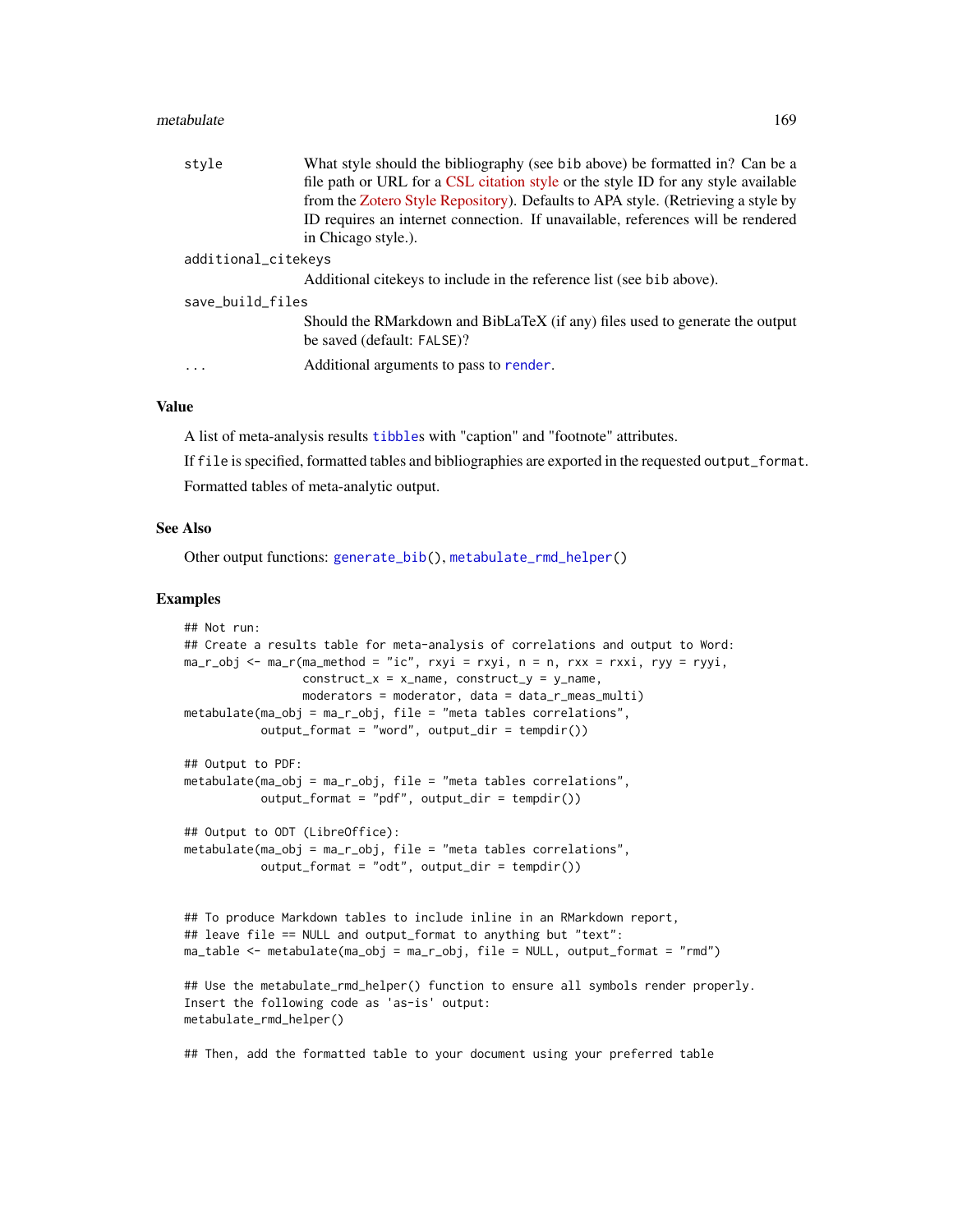```
## formatting functions:
```

```
#### Using just the 'knitr' package, include the following as 'as-is' output:
knitr::kable(ma_table[[1]], caption = attr(ma_table[[1]], "caption"))
cat("\n", attr(ma_table[[1]], "footnote"))
#### Using 'knitr' plus the 'kableExtra' package:
knitr::kable(ma_table[[1]], "latex", booktabs = TRUE,
                  caption = attr(ma_table[[1]], "caption")) %>%
       kableExtra::kable_styling(latex_options = c("striped", "hold_position")) %>%
       kableExtra::footnote(general = attr(ma_table[[1]], "footnote")
# !!! Note: On Windows, R currently can only handle Unicode characters if kables
# are printed at top-level (e.g., not in an if() statement, in a for() loop,
# or in lapply() or map() ). To correctly print Unicode metabulate tables, call
# kable() as a top-level function (as above).
## Create output table for meta-analysis of d values:
ma_d_obj \leq ma_d(ma_method = "ic", d = d, n1 = n1, n2 = n2, ryy = ryyi,construct_y = construct, data = data_d_meas_multi)
ma_d_obj \leftarrow ma_d_ad(ma_obj = ma_d_obj, correct\_rr_g = FALSE, correct\_rr_y = FALSE)metabulate(ma_obj = ma_d_obj, file = "meta tables d values", output_dir = tempdir())
## Create output table for meta-analysis of generic effect sizes:
dat <- data.frame(es = data_r_meas_multi$rxyi,
                  n = data_r_meas_multi$n,
                  var_e = (1 - data_r_meas_multi$rxyi^2)^2 / (data_r_meas_multi$n - 1))
ma\_obj \leq ma\_generic(es = es, n = n, var_e = var_e, data = dat)metabulate(ma_obj = ma_obj, file = "meta tables generic es", output_dir = tempdir())
## End(Not run)
```
<span id="page-169-0"></span>metabulate\_rmd\_helper *Add metabulate equation commands and LaTeX dependencies*

#### Description

[metabulate](#page-165-0) requires several lines of code to correctly render meta-analysis results table column headings and footnotes. If metabulate is used to render files directly, these are added to the internal RMarkdown document. If you use metabulate output in a larger RMarkdown document, use this function to automatically add the necessary lines of code based on your chosen output format.

```
metabulate_rmd_helper(latex = TRUE, html = TRUE, word_proc = TRUE)
```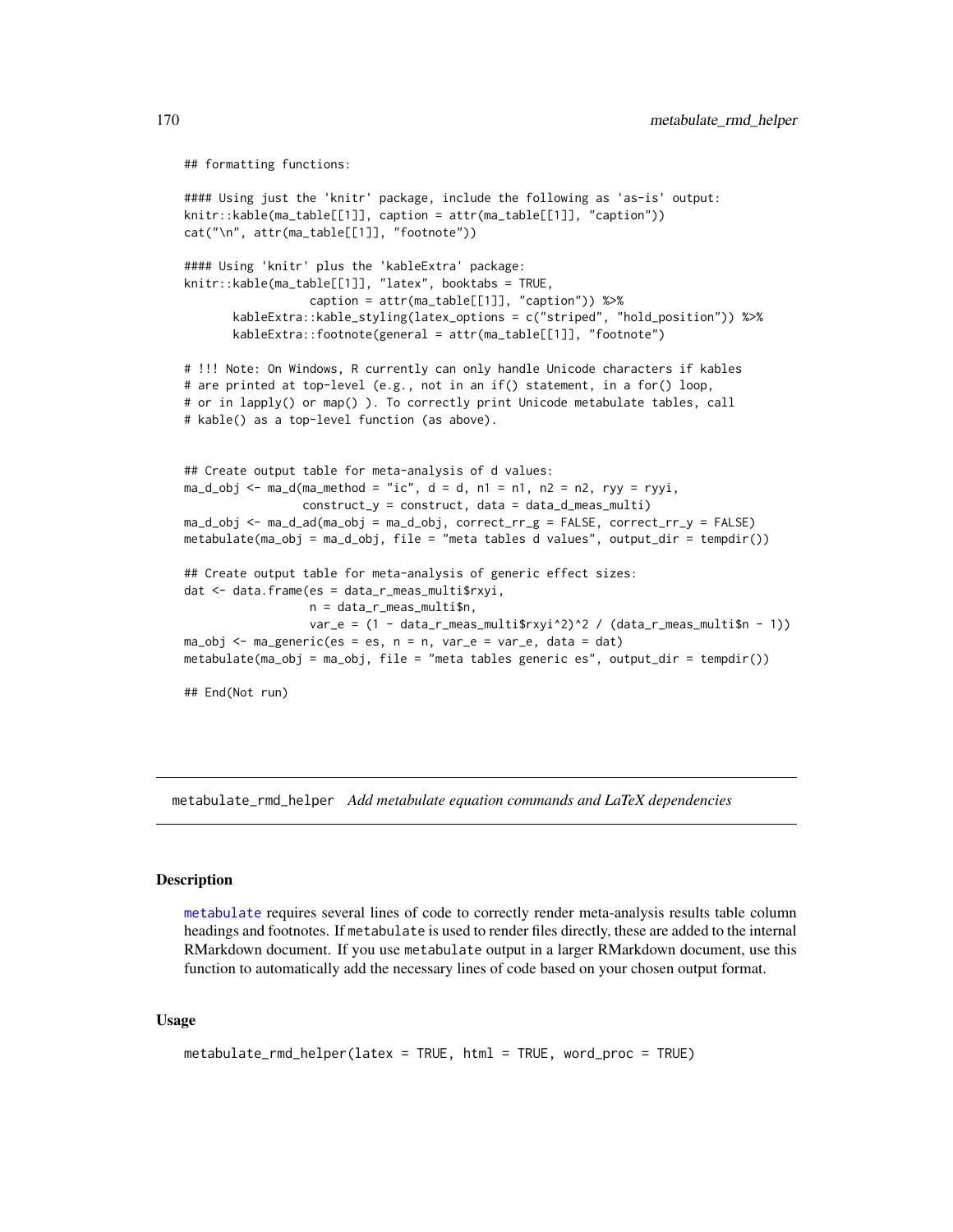#### **Arguments**

| latex     | Should required commands be included when converting to PDF, LaTeX, and<br>related formats? |
|-----------|---------------------------------------------------------------------------------------------|
| html      | Should required commands be included when converting to HTML and related<br>formats?        |
| word_proc | Should required commands be included when converting to Word, ODT, and<br>related formats?  |

# Value

Requested commands are printed to the console.

#### PDF and LaTeX output

If latex is TRUE and you render to PDF, LaTeX, or other output formats requiring LaTeX (e.g., beamer\_presentation, see [knitr::is\\_latex\\_output](#page-0-0)), a YAML metadata block with a header-includes argument calling the required unicode-math LaTeX package is printed.

An RMarkdown file can only include one header-includes metadata entry. If your document already has one, set latex to FALSE and manually add add the unicode-math package to your LaTeX header instead.

(Note that header-includes is generally discouraged in favor of adding an include argument to specific output formats, see <https://bookdown.org/yihui/rmarkdown/pdf-document.html>.)

#### HTML output

If html is TRUE and you render to HTML (or related formats, see [knitr::is\\_html\\_output](#page-0-0), the following LaTeX math commands are defined:

- symit
- symup
- symbfit
- symbfup

If you define your own LaTeX or MathJax macros for these commands, set html to FALSE.

#### Microsoft Office and LibreOffice output

If word\_proc is TRUE and you render to Word or ODT (or related formats such as PowerPoint), the following LaTeX math commands are defined:

- symit
- symup
- symbfit
- symbfup

If you define your own LaTeX, Office, or OpenDocument macros for these commands, set word\_proc to FALSE.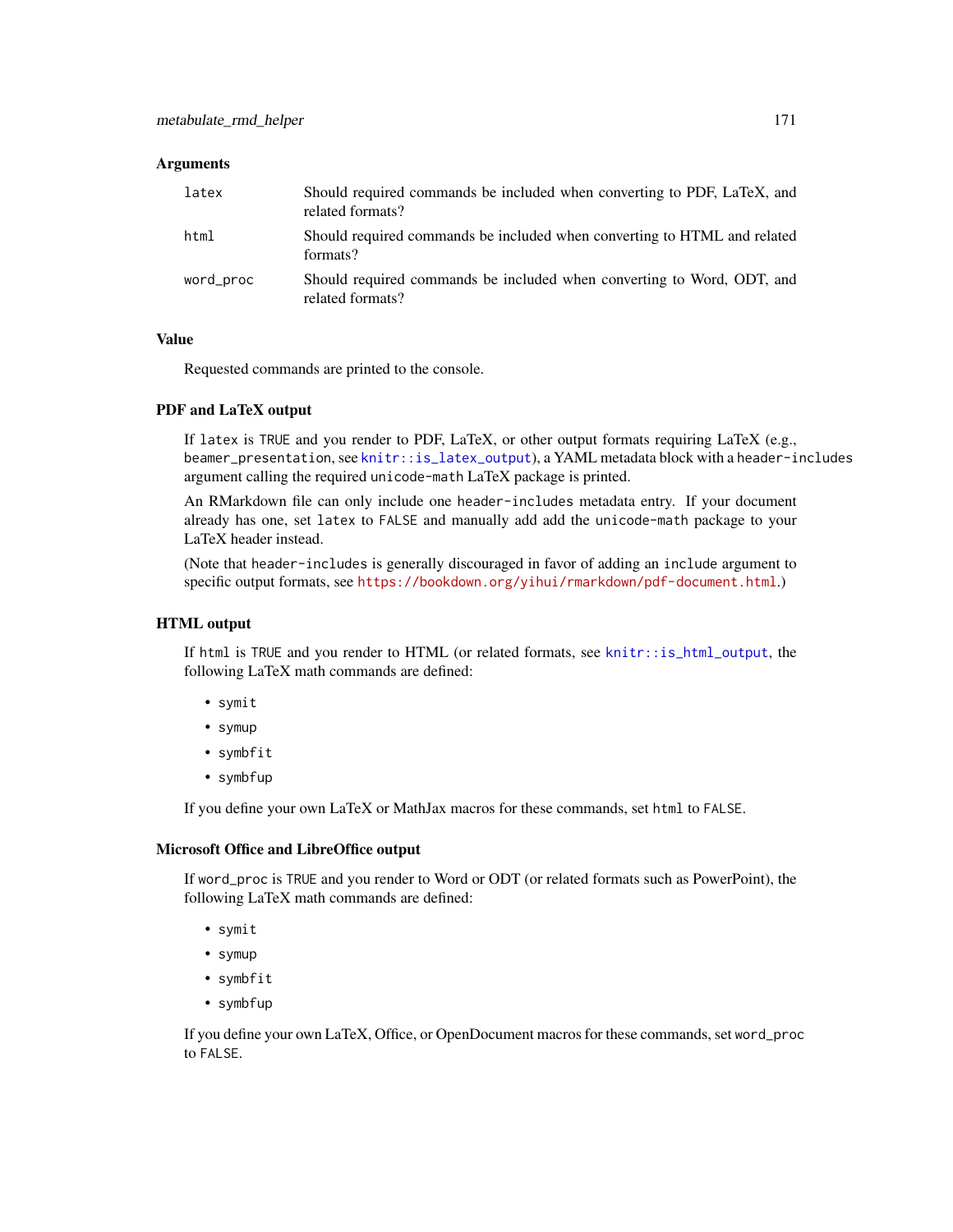#### 172 metareg

# See Also

Other output functions: [generate\\_bib\(](#page-113-0)), [metabulate\(](#page-165-0))

#### Examples

```
## Include this line as 'asis' output in your RMarkdown document:
metabulate_rmd_helper()
```
## If you've already included \usepackage{unicode-math} in your RMarkdown header ## for PDF (and related formats) header, set latex to FALSE: metabulate\_rmd\_helper(latex = FALSE)

metareg *Compute meta-regressions*

#### Description

This function is a wrapper for **metafor**'s rma function that computes meta-regressions for all barebones and individual-correction meta-analyses within an object. It makes use of both categorical and continuous moderator information stored in the meta-analysis object and allows for interaction effects to be included in the regression model. Output from this function will be added to the metaanalysis object in a list called follow\_up\_analyses. If using this function with a multi-construct meta-analysis object from [ma\\_r](#page-144-1) or [ma\\_d](#page-128-0), note that the follow\_up\_analyses list is appended to the meta-analysis object belonging to a specific construct pair within the construct\_pairs list.

# Usage

```
metareg(ma_obj, formula_list = NULL, ...)
```
### Arguments

| ma_obi       | Meta-analysis object.                                                                                                                                                                                                                                                                                                                             |
|--------------|---------------------------------------------------------------------------------------------------------------------------------------------------------------------------------------------------------------------------------------------------------------------------------------------------------------------------------------------------|
| formula_list | Optional list of regression formulas to evaluate. NOTE: If there are spaces in<br>your moderator names, replace them with underscores (i.e., "") so that the for-<br>mula(s) will perform properly. The function will remove spaces in the data,<br>you only have to account for this in formula_list when you supply your own<br>formula $(s)$ . |
| .            | Additional arguments.                                                                                                                                                                                                                                                                                                                             |

#### Value

ma\_obj with meta-regression results added (see ma\_obj\$follow\_up\_analyses\$metareg).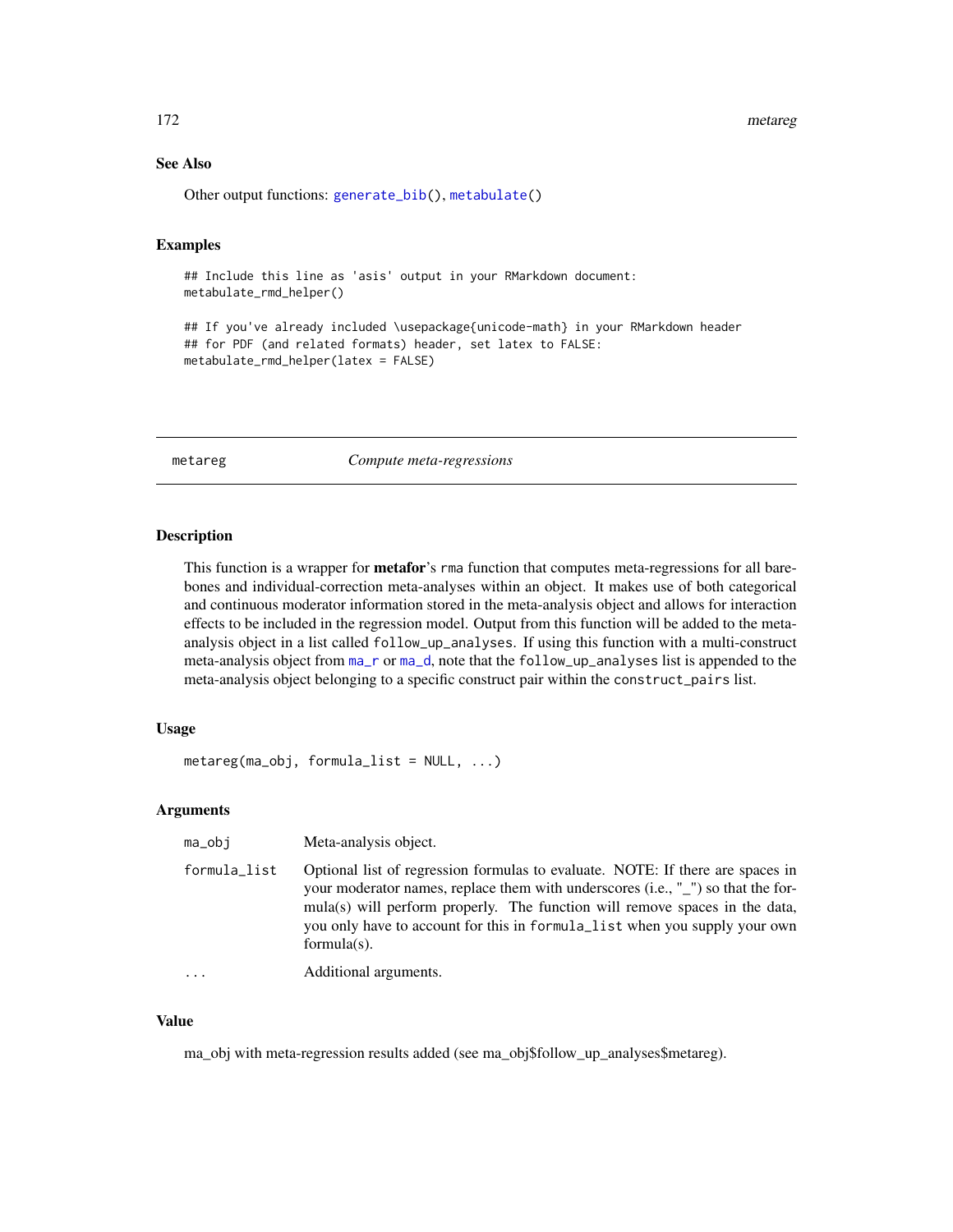#### mix\_dist 173

#### Examples

```
## Meta-analyze the data from Gonzalez-Mule et al. (2014)
## Note: These are corrected data and we have confirmed with the author that
## these results are accurate:
ma_obj <- ma_r_ic(rxyi = rxyi, n = n, hs_override = TRUE, data = data_r_gonzalezmule_2014,
                  rxx = rxxi, ryy = ryyi, ux = ux, indirect_rrx = TRUE,
                  correct_rr_x = TRUE, moderators = Complexity)
## Pass the meta-analysis object to the meta-regression function:
ma_obj <- metareg(ma_obj)
## Examine the meta-regression results for the bare-bones and corrected data:
ma_obj$metareg[[1]]$barebones$`Main Effects`
ma_obj$metareg[[1]]$individual_correction$true_score$`Main Effects`
## Meta-analyze simulated d-value data
dat <- data_d_meas_multi
## Simulate a random moderator
set.seed(100)
dat$moderator <- sample(1:2, nrow(dat), replace = TRUE)
ma_obj <- ma_d(ma_method = "ic", d = d, n1 = n1, n2 = n2, ryy = ryyi,
               construct_y = construct, sample_id = sample_id,moderators = moderator, data = dat)
## Pass the meta-analysis object to the meta-regression function:
ma_obj <- metareg(ma_obj)
## Examine the meta-regression results for the bare-bones and corrected data:
ma_obj$metareg[[1]]$barebones$`Main Effects`
ma_obj$metareg[[1]]$individual_correction$latentGroup_latentY$`Main Effects`
```
mix\_dist *Descriptive statistics for a mixture distribution*

#### Description

Compute descriptive statistics for a mixture distribution. This function returns the grand mean, the pooled sample variance (mean square within), variance of sample means (mean square between), portions of the total variance that are within and between groups, and mixture (total sample) variance of the mixture sample data.

```
mix_dist(mean_vec, var_vec, n_vec, unbiased = TRUE, na.rm = FALSE)
```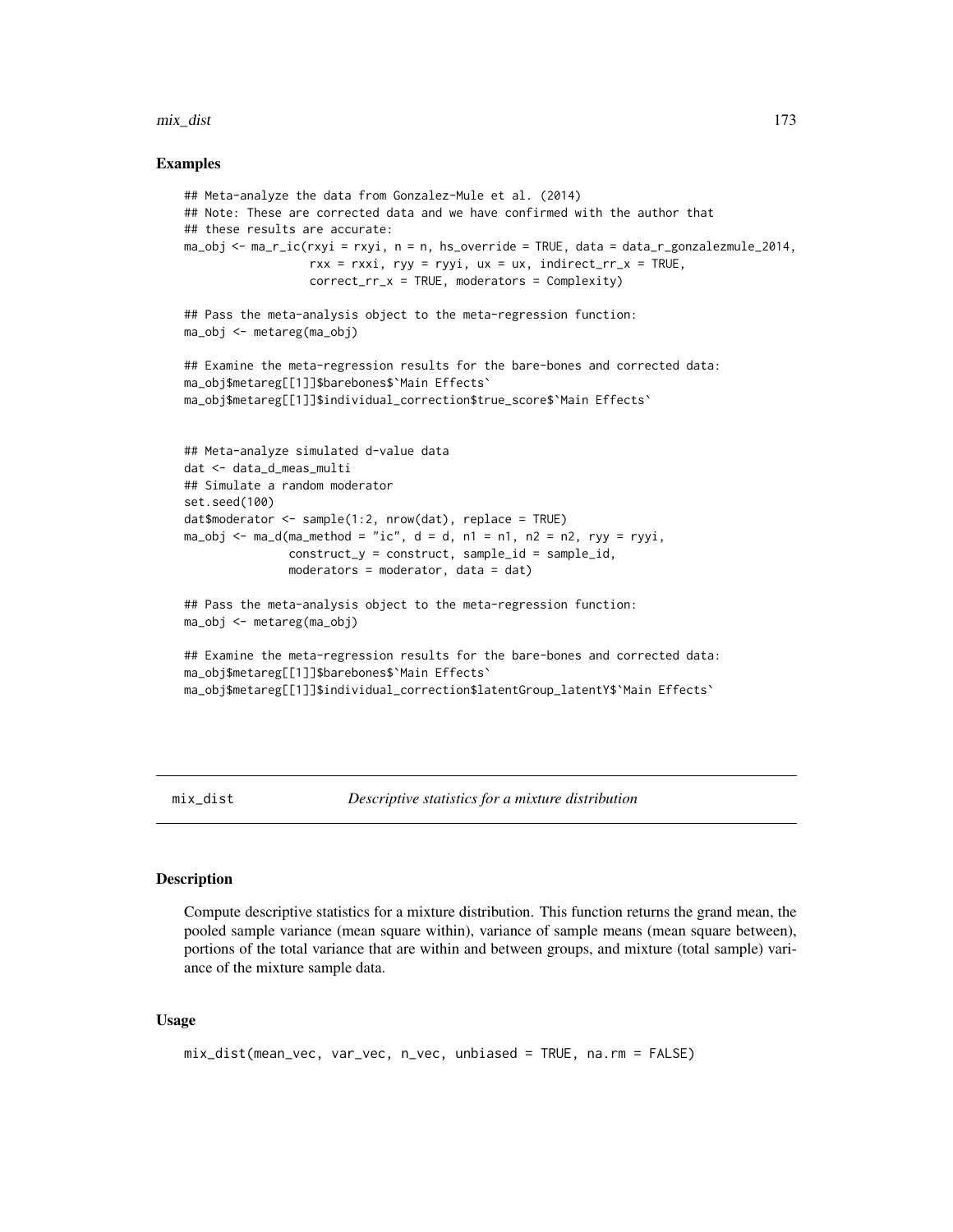# Arguments

| mean_vec | Vector of sample means.                                                                                                 |
|----------|-------------------------------------------------------------------------------------------------------------------------|
| var_vec  | Vector of sample variances.                                                                                             |
| $n$ vec  | Vector of sample sizes.                                                                                                 |
| unbiased | Logical scalar determining whether variance should be unbiased (TRUE; de-<br>fault) or maximum-likelihood (FALSE).      |
| na.rm    | Logical scalar determining whether to remove missing values prior to computing<br>output (TRUE) or not (FALSE; default) |

# Details

The grand mean of a mixture distribution is computed as:

$$
\mu = \frac{\Sigma_{i=1}^k \bar{x}_i n_i}{\Sigma_{i=1}^k n_i}
$$

where  $\mu$  is the grand mean,  $\bar{x}_i$  represents the sample means, and  $n_i$  represents the sample sizes. Maximum-likelihood mixture variances are computed as:

$$
var_{pooled_{ML}} = MSW_{ML} = \frac{\sum_{i=1}^{k} (\bar{x}_i - \mu) n_i}{\sum_{i=1}^{k} n_i}
$$

$$
var_{means_{ML}} = MSB_{ML} = \frac{\sum_{i=1}^{k} (\bar{x}_i - \mu) n_i}{k}
$$

$$
var_{BG_{ML}} = \frac{\sum_{i=1}^{k} (\bar{x}_i - \mu) n_i}{\sum_{i=1}^{k} n_i}
$$

$$
var_{WG_{ML}} = \frac{\sum_{i=1}^{k} v_i n_i}{\sum_{i=1}^{k} n_i}
$$

$$
var_{mix_{ML}} = var_{BG_{ML}} + var_{WG_{ML}}
$$

where  $v_i$  represents the sample variances.

Unbiased mixture variances are computed as:

$$
var_{pooled_{Unbiased}} = MSW_{Unbiased} = \frac{\sum_{i=1}^{k} v_i (n_i - 1)}{\left(\sum_{i=1}^{k} n_i\right) - k}
$$

$$
var_{means_{Unbiased}} = MSB_{Unbiased} = \frac{\sum_{i=1}^{k} (\bar{x}_i - \mu) n_i}{k - 1}
$$

$$
var_{BG_{Unbiased}} = \frac{\sum_{i=1}^{k} (\bar{x}_i - \mu) n_i}{\left(\sum_{i=1}^{k} n_i\right) - 1}
$$

$$
var_{WG_{Unbiased}} = \frac{\sum_{i=1}^{k} v_i (n_i - 1)}{\left(\sum_{i=1}^{k} n_i\right) - 1}
$$

 $var_{mix_{Unbiased}} = var_{BG_{Unbiased}} + var_{WG_{Unbiased}}$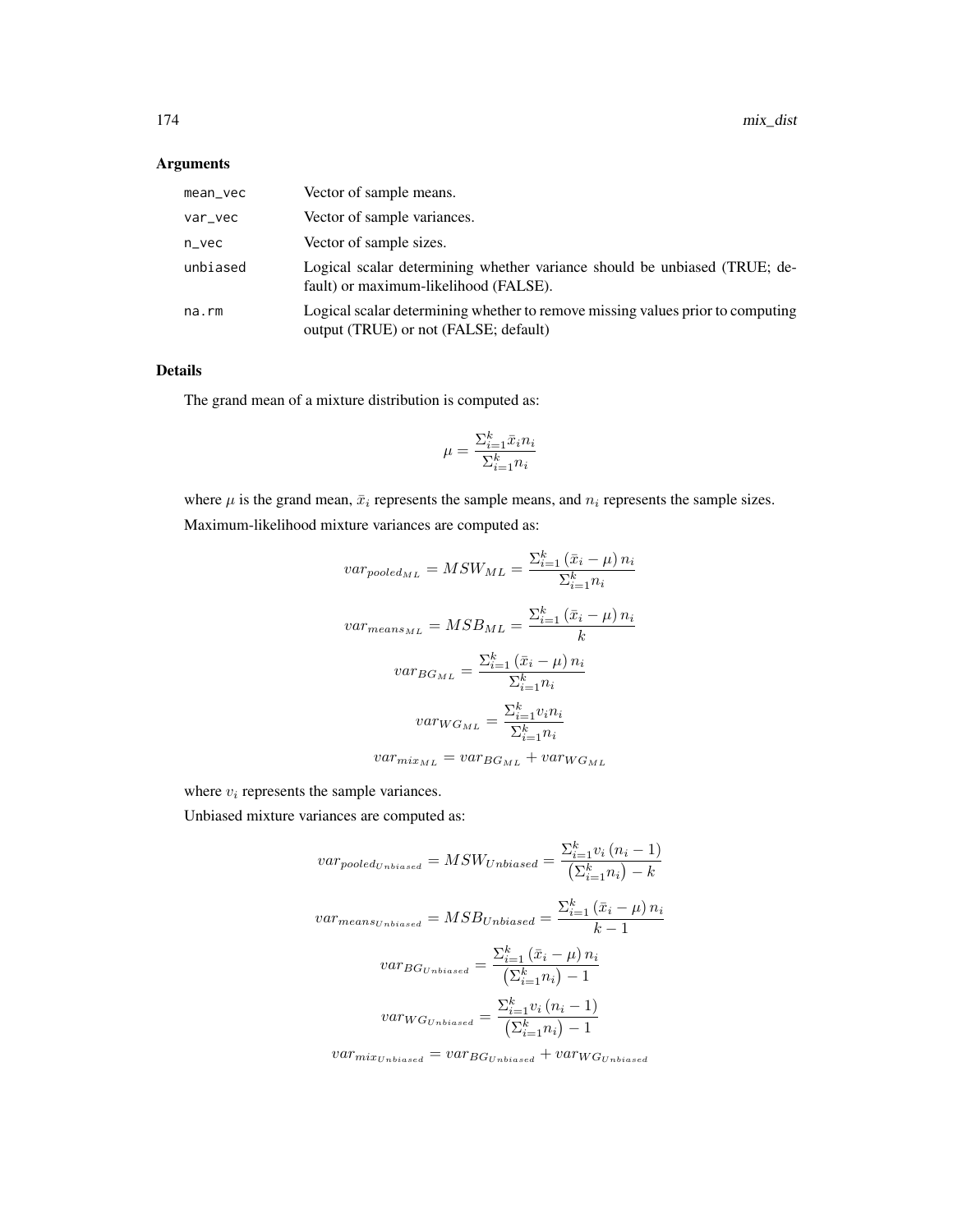# mix\_matrix 175

# Value

The mean, pooled sample (within-sample) variance, variance of sample means (between-groups), and mixture (total sample) variance of the mixture sample data.

# Examples

```
mix\_dist(mean\_vec = c(-.5, 0, .5), var\_vec = c(.9, 1, 1.1), n\_vec = c(100, 100, 100))
```

| mix matrix | Estimate mixture covariance matrix from within-group covariance ma- |
|------------|---------------------------------------------------------------------|
|            | <i>trices</i>                                                       |

# Description

Estimate mixture covariance matrix from within-group covariance matrices

# Usage

```
mix_matrix(
  sigma_list,
  mu_mat,
  p_vec,
  N = Inf,
  group_names = NULL,
  var_names = NULL
)
```
# Arguments

| sigma_list  | List of covariance matrices.                                                                       |
|-------------|----------------------------------------------------------------------------------------------------|
| mu_mat      | Matrix of mean parameters, with groups on the rows and variables on the columns.                   |
| p_vec       | Vector of proportion of cases in each group.                                                       |
| N           | Optional total sample size across all groups (used to compute unbiased covari-<br>ance estimates). |
| group_names | Optional vector of group names.                                                                    |
| var_names   | Optional vector of variable names.                                                                 |

### Value

List of mixture covariances and means.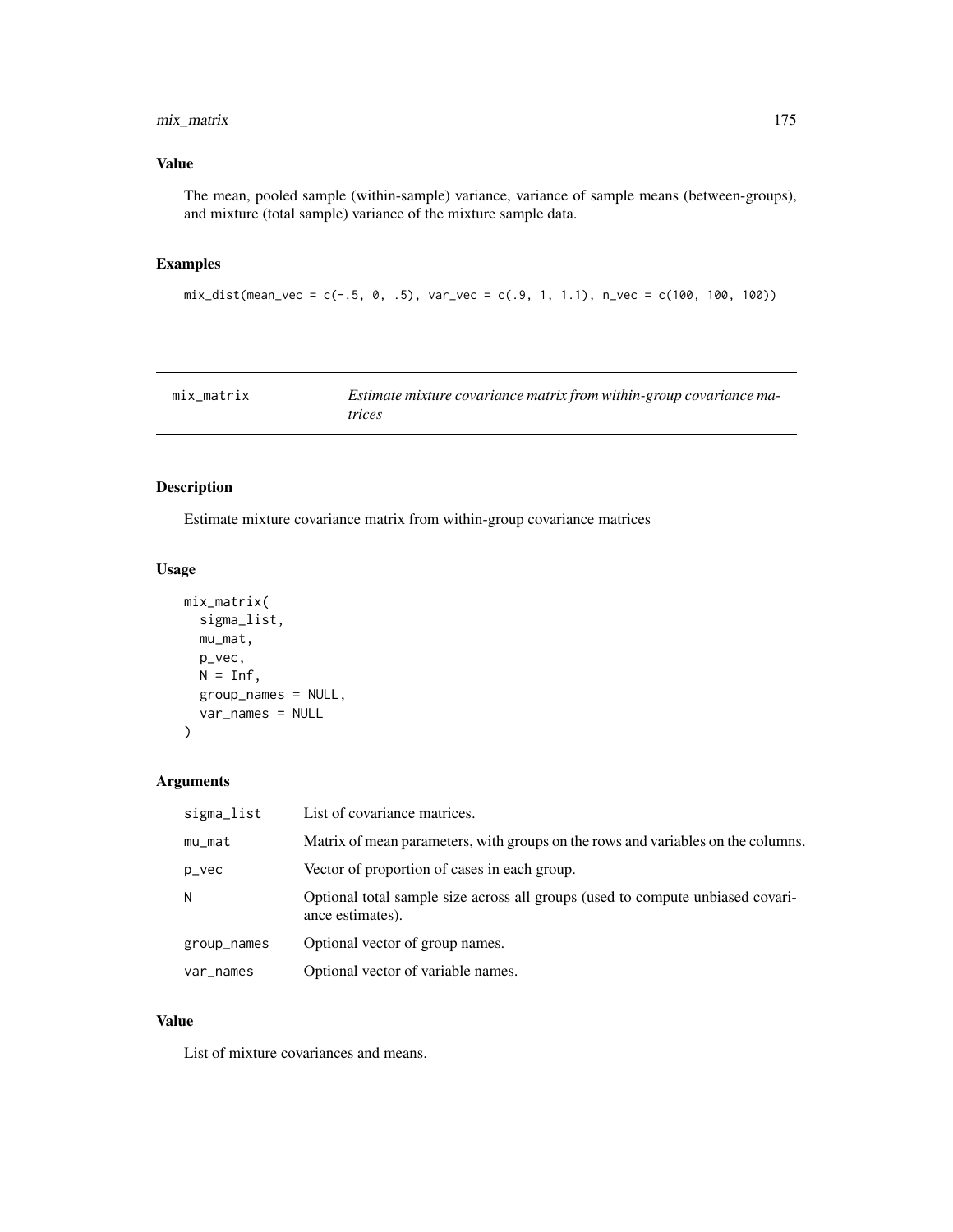#### Examples

```
out <- unmix_matrix(sigma_mat = reshape_vec2mat(.5, order = 2),
                    mu_mat = rbind(c(0, 0), c(.5, 1)),
                    p_{\text{v}}vec = c(.3, .7), N = 100)
mix_matrix(sigma_list = out$cov_group_unbiased,
           mu_mat = out$means_raw[-3,],
           p_vec = out$p_group, N = out$N)
```
mix\_r\_2group *Estimate the mixture correlation for two groups*

# Description

Estimate the mixture correlation for two groups

### Usage

 $mix_r_2group(rxy, dx, dy, p = 0.5)$ 

#### Arguments

| rxy | Average within-group correlation                  |
|-----|---------------------------------------------------|
| dx  | Standardized mean difference between groups on X. |
| dv  | Standardized mean difference between groups on Y. |
| р   | Proportion of cases in one of the two groups.     |

# Details

The average within-group correlation is estimated as:

$$
\rho_{xy_{WG}} = \rho_{xy_{Mix}} \sqrt{(d_x^2 p(1-p) + 1) (d_y^2 p(1-p) + 1)} - \sqrt{d_x^2 d_y^2 p^2 (1-p)^2}
$$

where  $\rho_{xy_{WG}}$  is the average within-group correlation,  $\rho_{xy_{Mix}}$  is the overall mixture correlation,  $d_x$ is the standardized mean difference between groups on X,  $d<sub>y</sub>$  is the standardized mean difference between groups on Y, and *p* is the proportion of cases in one of the two groups.

# Value

A vector of two-group mixture correlations

# Examples

 $mix_r_2group(rxy = .375, dx = 1, dy = 1, p = .5)$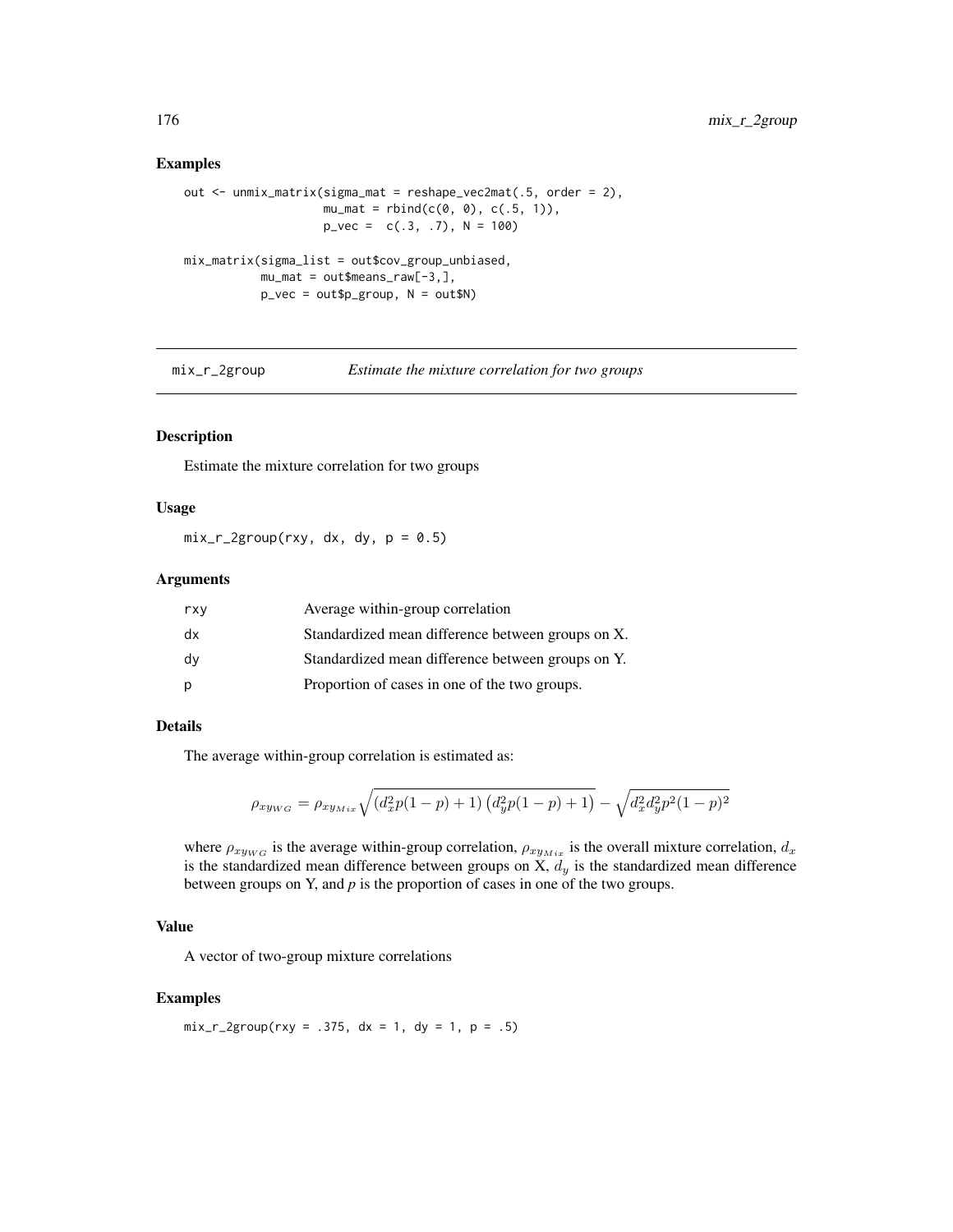# Description

Create forest plots

# Usage

```
plot_forest(
 ma_obj,
  analyses = "all",
  match = c("all", "any"),case_sensitive = TRUE,
  show_filtered = FALSE,
 ma_facetname = "Summary",
 facet_levels = NULL,
  conf\_level = 0.95,
  conf\_method = "t",x_limits = NULL,
 x_breaks = NULL,
 x<sup>-</sup>lab = NULL,
 y_lab = "Reference"
\mathcal{L}
```
# Arguments

| $ma_obj$      | Meta-analysis object.                                                                                                                                                         |
|---------------|-------------------------------------------------------------------------------------------------------------------------------------------------------------------------------|
| analyses      | Which analyses to extract? Can be either "all" to extract references for all<br>meta-analyses in the object (default) or a list containing arguments for [fil-<br>ter mal.    |
| match         | Should extracted meta-analyses match all (default) or any of the criteria given<br>in analyses?                                                                               |
|               | case_sensitive Logical scalar that determines whether character values supplied in analyses<br>should be treated as case sensitive (TRUE, default) or not (FALSE).            |
| show_filtered | Logical scalar that determines whether the meta-analysis object given in the<br>output should be the modified input object (FALSE, default) or the filtered object<br>(TRUE). |
| ma_facetname  | Label to use for meta-analysis results in the $f$ acet_grid() function from ggplot2.                                                                                          |
| facet levels  | Order in which moderator levels should be displayed.                                                                                                                          |
| conf_level    | Confidence level to define the width of the confidence interval (default $= .95$ ).                                                                                           |
| conf_method   | Distribution to be used to compute the width of confidence intervals. Available<br>options are "t" for <i>t</i> distribution or "norm" for normal distribution.               |
| x_limits      | Span of the X values to be plotted.                                                                                                                                           |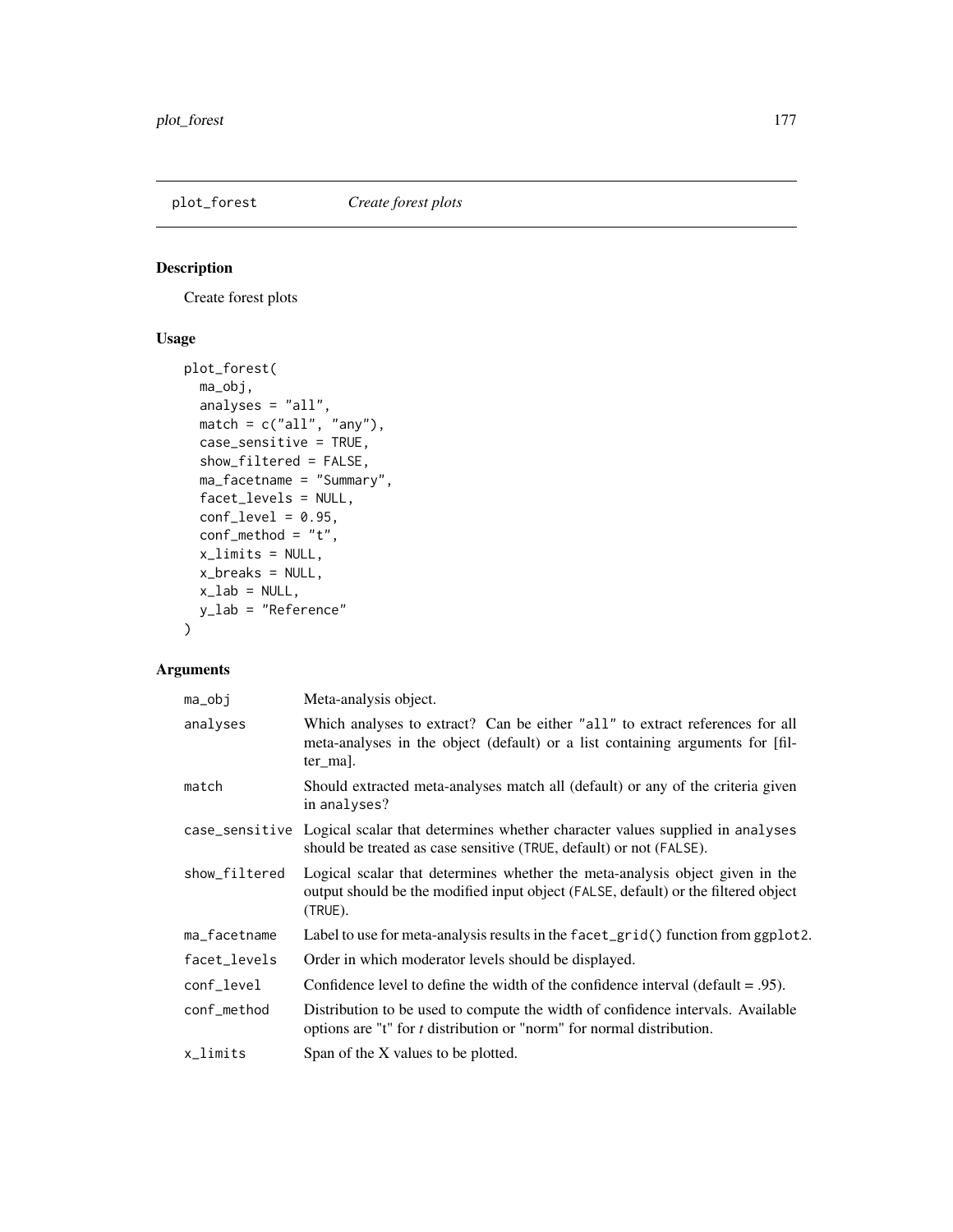# 178 plot\_funnel

| x breaks | Breaks for the X values to be plotted. |
|----------|----------------------------------------|
| x lab    | Label to use for the X axis.           |
| v_lab    | Label to use for the Y axis.           |

# Value

A list of forest plots.

#### Author(s)

Based on code by John Sakaluk

#### Examples

```
## Not run:
ma_obj <- ma_r(ma_method = "ic", rxyi = rxyi, n = n, rxx = rxxi, ryy = ryyi,
               construct_x = x_name, construct_y = y_name, sample_id = sample_id,
               moderators = moderator, data = data_r_meas_multi)
plot_forest(ma_obj = ma_obj)
plot_forest(ma_obj = ma_obj, analyses = list(pair_id = 2))
plot_forest(ma_obj = ma_obj, analyses = list(pair_id = 1), show_filtered = TRUE)
## d values
ma_obj \le ma_d(ma_method = "ic", d = d, n1 = n1, n2 = n2, ryy = ryyi,construct_y = construct, sample_id = sample_id,
               data = data_d_meas_multi)
plot_forest(ma_obj = ma_obj)
plot_forest(ma_obj = ma_obj, analyses = list(pair_id = 2))
plot_forest(ma_obj = ma_obj, analyses = list(pair_id = 1, analysis_id = 1), show_filtered = TRUE)
```
## End(Not run)

plot\_funnel *Create funnel plots*

#### Description

This function creates funnel plots for meta-analyses (plots of effect size versus . Both traditional funnel plots and

```
plot_funnel(
 ma_obj,
  se_type = c("auto", "mean", "sample"),
  label_es = NULL,
  conf\_level = c(0.95, 0.99),
  conf_linetype = c("dashed", "dotted"),
```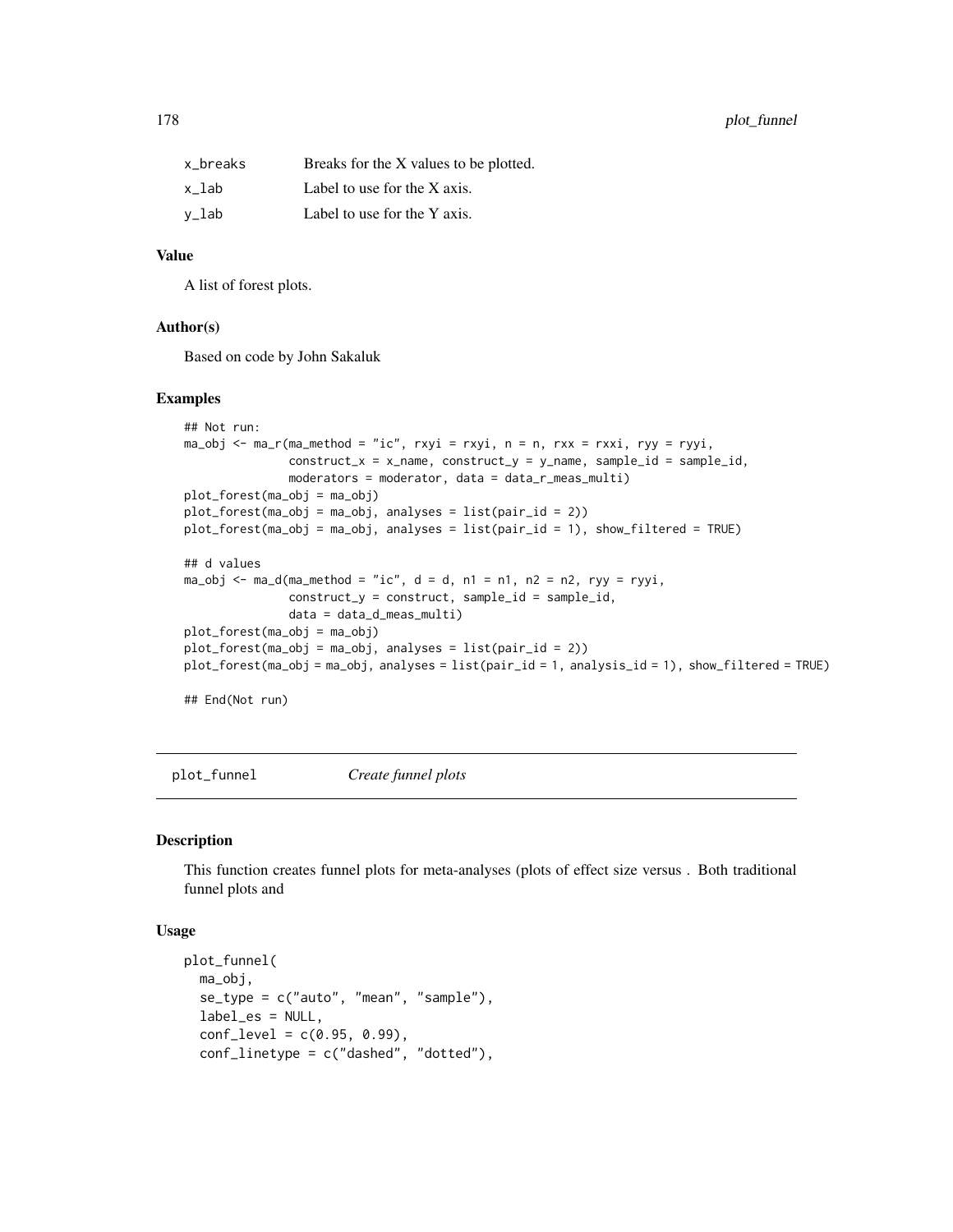```
conf\_fill = NA,
  conf_alpha = 1,
  null_effect = NA,
  null_conf_level = c(0.9, 0.95, 0.99),
  null_conf_linetype = c("solid", "dashed", "dotted"),
  null_conf_fill = "black",
  null_{conf_{all}} = c(0.1, 0.2, 0.4),
 analyses = "all",
 match = c("all", "any"),case_sensitive = TRUE,
  show_filtered = FALSE
\mathcal{L}plot_cefp(
 ma_obj,
  se_type = "sample",
  label_es = NULL,
  conf_level = NA,
  conf_linetype = NA,
  conf\_fill = NA,
  conf_alpha = 1,
  null_effect = NULL,
  null_conf_level = c(0.9, 0.95, 0.99),
  null_conf_linetype = c("solid", "dashed", "dotted"),
  null_conf_fill = "black",
  null_{conf_{all}} = c(0, 0.2, 0.4),
  analyses = "all",
  match = c("all", "any"),case_sensitive = TRUE,
 show_filtered = FALSE
\mathcal{L}
```
# Arguments

| ma_obj        | Meta-analysis object.                                                                                                                                                                                                                                                                                                               |
|---------------|-------------------------------------------------------------------------------------------------------------------------------------------------------------------------------------------------------------------------------------------------------------------------------------------------------------------------------------|
| se_type       | Method to calculate standard errors ( $y$ -axis). Options are "auto" (default) to use<br>the same method as used to estimate the meta-analysis models, "mean" to cal-<br>culate SEs using the mean effect size and individual sample sizes, or "sample"<br>to use the SE calculated using the sample effect sizes and sample sizes. |
| label_es      | Label for effect size (x-axis). Defaults to "Correlation $(r)$ " for correlation meta-<br>analyses, "Cohen's d (Hedges's $g$ )" for d value meta-analyses, and "Effect size"<br>for generic meta-analyses.                                                                                                                          |
| conf_level    | Confidence regions levels to be plotted (default: .95, .99).                                                                                                                                                                                                                                                                        |
| conf_linetype | Line types for confidence region boundaries. Length should be either 1 or equal<br>to the length of conf level.                                                                                                                                                                                                                     |
| conf_fill     | Colors for confidence regions. Set to NA for transparent. Length should be either<br>1 or equal to to the length of conf level.                                                                                                                                                                                                     |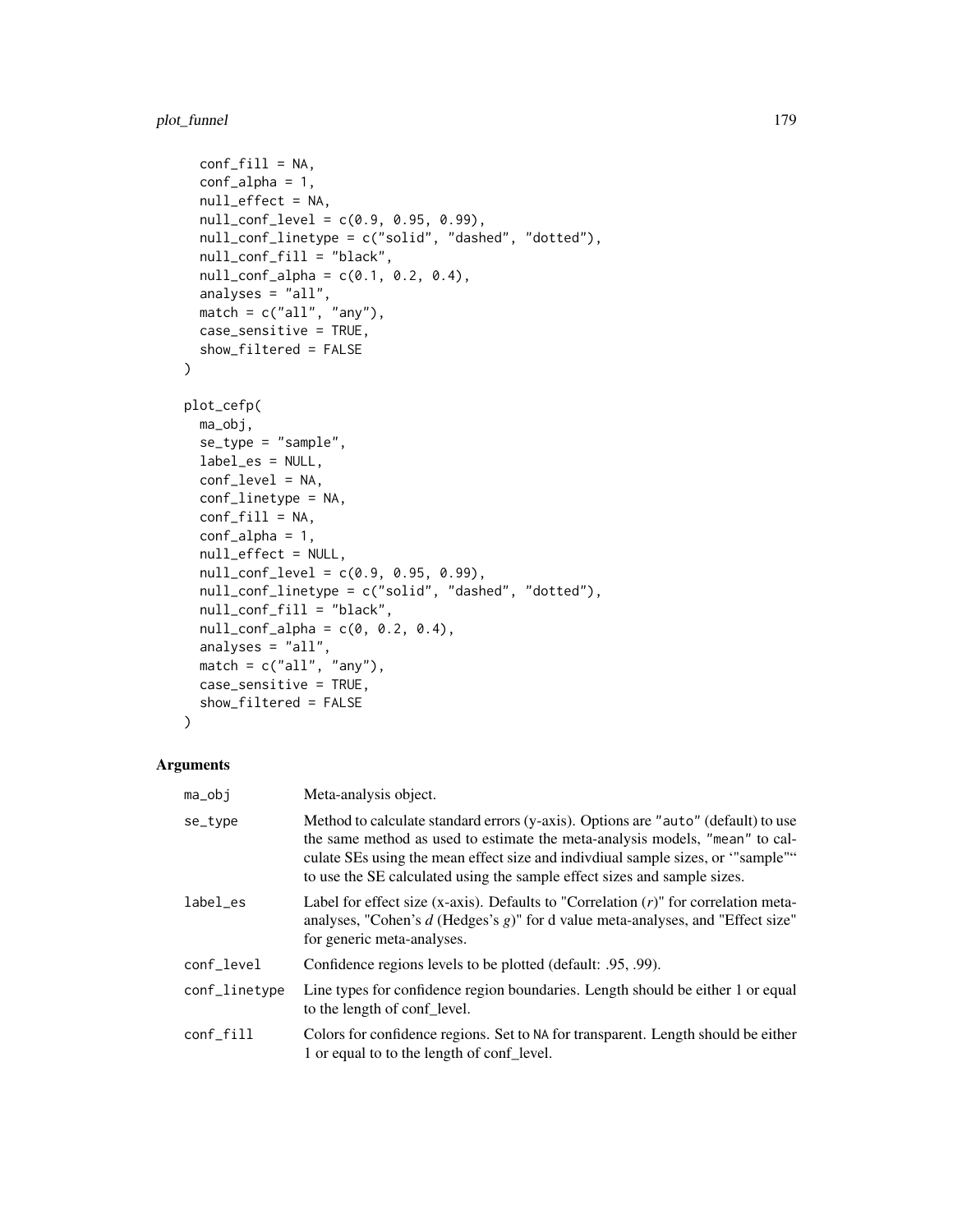| conf_alpha         | Transparency level for confidence regions. Length should be either 1 or equal to<br>to the length of conf_level.                                                                  |
|--------------------|-----------------------------------------------------------------------------------------------------------------------------------------------------------------------------------|
| null_effect        | Null effect to be plotted for contour-enhanced funnel plots. If NA, not shown.<br>If NULL, set to the null value for the effect size metric (0 for correlations and d<br>values). |
| null_conf_level    |                                                                                                                                                                                   |
|                    | Null-effect confidence regions levels to be plotted (default: .90, .95, .99).                                                                                                     |
| null_conf_linetype |                                                                                                                                                                                   |
|                    | Line types for null-effect confidence region boundaries. Length should be either<br>1 or equal to the length of null_conf_level.                                                  |
|                    | null_conf_fill Colors for null-effect confidence regions. Set to NA for transparent. Length<br>should be either 1 or equal to the length of null_conf_level.                      |
| null_conf_alpha    |                                                                                                                                                                                   |
|                    | Transparency level for null-effect confidence regions. Length should be either 1<br>or equal to the length of null_conf_level.                                                    |
| analyses           | Which analyses to extract? Can be either "all" to extract references for all<br>meta-analyses in the object (default) or a list containing arguments for filter_ma.               |
| match              | Should extracted meta-analyses match all (default) or any of the criteria given<br>in analyses?                                                                                   |
|                    | case_sensitive Logical scalar that determines whether character values supplied in analyses<br>should be treated as case sensitive (TRUE, default) or not (FALSE).                |
| show_filtered      | Logical scalar that determines whether the meta-analysis object given in the<br>output should be the modified input object (FALSE, default) or the filtered object<br>(TRUE).     |

#### Value

A list of funnel plots.

### Author(s)

Based on code by John Sakaluk

# Examples

```
## Not run:
## Correlations
ma_obj <- ma_r(ma_method = "ic", rxyi = rxyi, n = n, rxx = rxxi, ryy = ryyi,
               construct_x = x_name, construct_y = y_name, sample_id = sample_id,moderators = moderator, data = data_r_meas_multi)
plot_funnel(ma_obj = ma_obj)
plot_funnel(ma_obj = ma_obj, analyses = list(pair_id = 2))
plot_funnel(ma_obj = ma_obj, analyses = list(pair_id = 1, analysis_id = 1), show_filtered = TRUE)
## d values
ma_obj \le ma_d(ma_method = "ic", d = d, n1 = n1, n2 = n2, ryy = ryyi,construct_y = construct, sample_id = sample_id,
               data = data_d_meas_multi)
```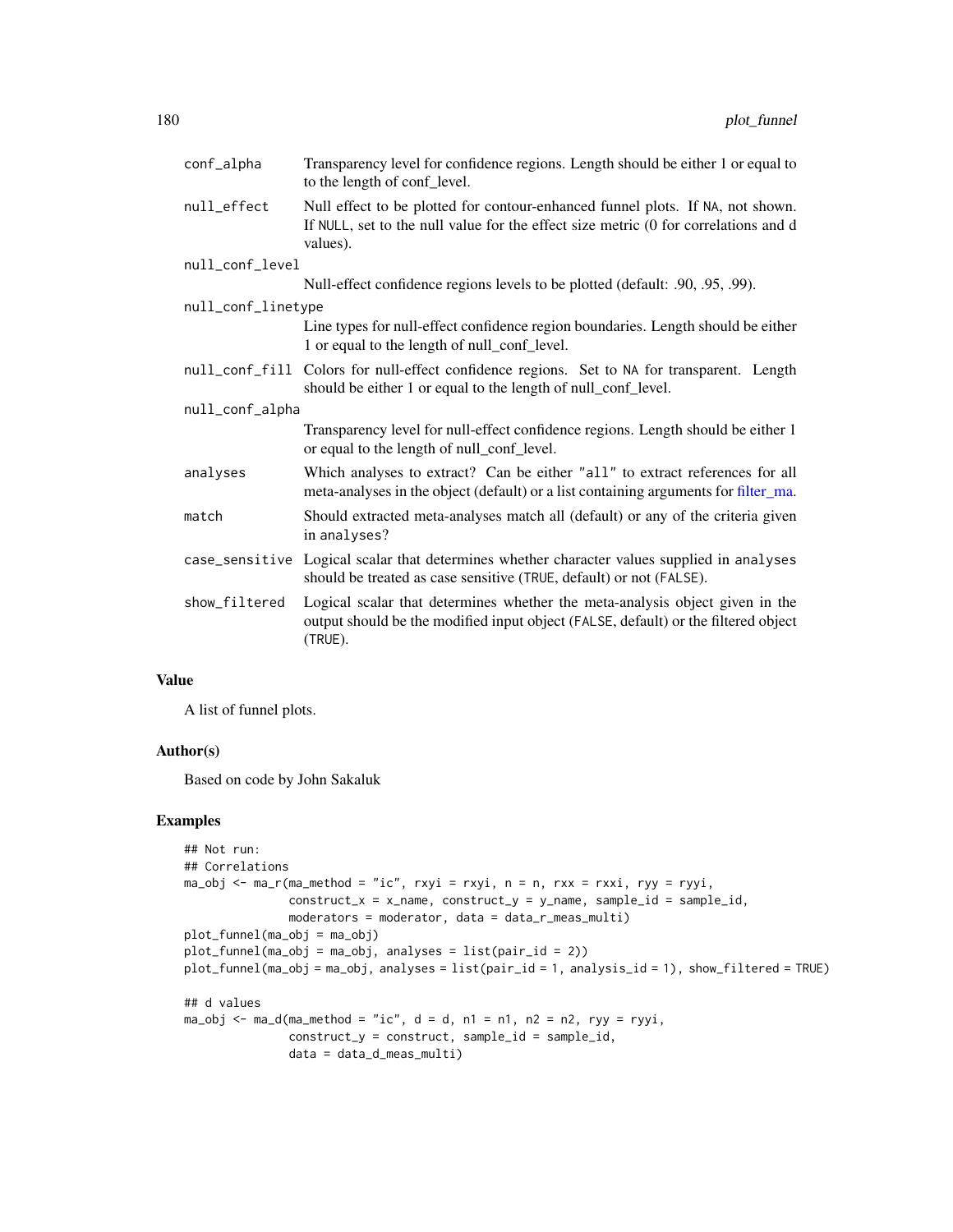#### predict the contract of the contract of the contract of the contract of the contract of the contract of the contract of the contract of the contract of the contract of the contract of the contract of the contract of the co

```
plot_funnel(ma_obj = ma_obj)
plot_funnel(ma_obj = ma_obj, analyses = list(pair_id = 2))
plot_funnel(ma_obj = ma_obj, analyses = list(pair_id = 1, analysis_id = 1), show_filtered = TRUE)
## End(Not run)
```
predict *Prediction method for objects of classes deriving from "lm\_mat"*

# Description

Prediction method for objects of classes deriving from "lm\_mat"

# Arguments

| object   | Object of class inheriting from "lm mat"                                                                                |
|----------|-------------------------------------------------------------------------------------------------------------------------|
| newdata  | An optional data frame in which to look for variables with which to predict. If<br>omitted, the fitted values are used. |
| se.fit   | A switch indicating if standard errors are required.                                                                    |
| df       | Degrees of freedom for scale.                                                                                           |
| interval | Type of interval calculation. Can be abbreviated.                                                                       |
| level    | Tolerance/confidence level.                                                                                             |
| $\cdots$ | further arguments passed to or from other methods.                                                                      |

## Value

An set of predicted values

print *Print methods for* psychmeta

# Description

Print methods for psychmeta output objects with classes exported from psychmeta.

|            | Object to be printed (object is used to select a method).                     |
|------------|-------------------------------------------------------------------------------|
| .          | Additional arguments.                                                         |
| digits     | Number of digits to which results should be rounded.                          |
| ma_methods | Meta-analytic methods to be included. Valid options are: "bb", "ic", and "ad" |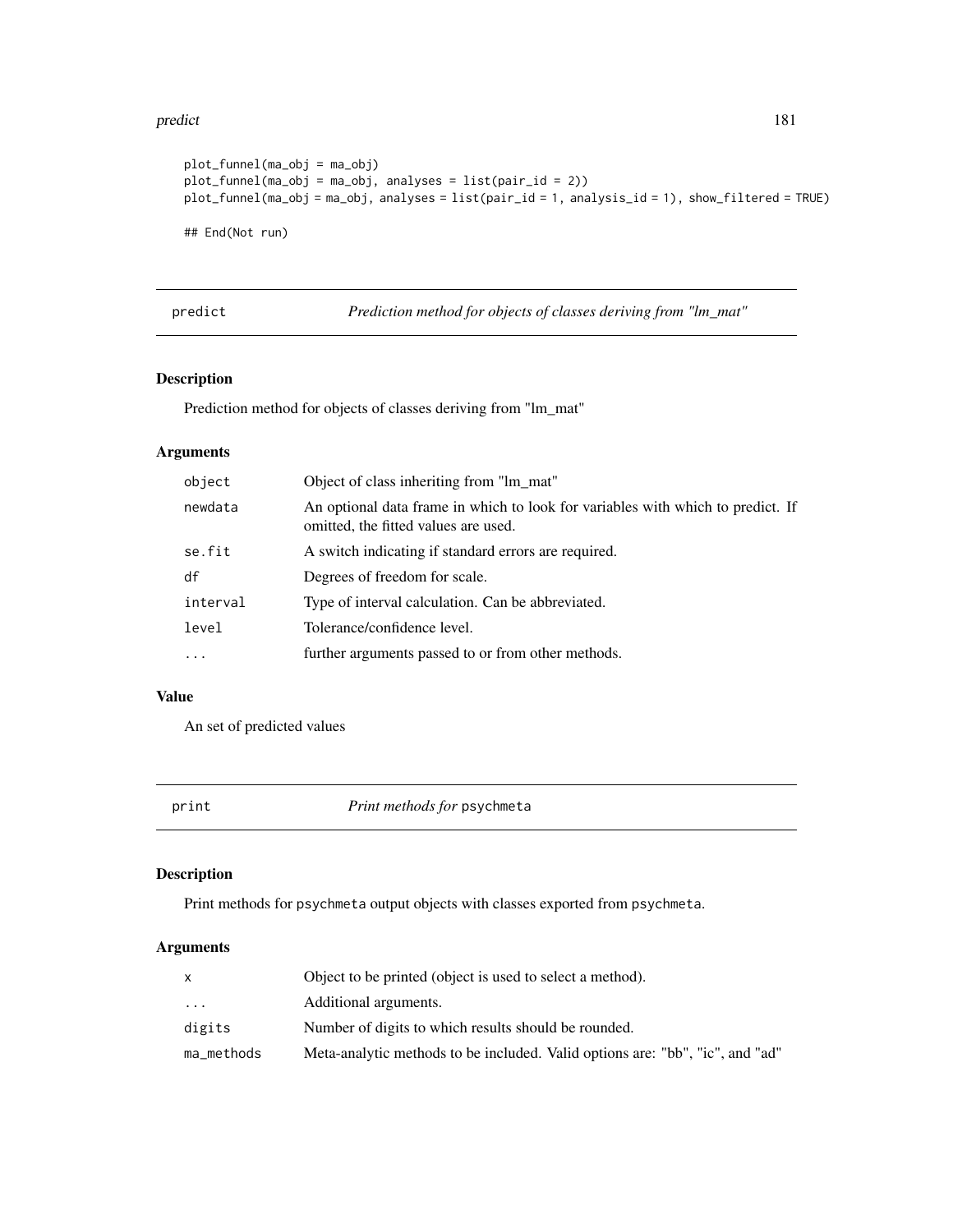| correction_types |                                                                                                                                                                                                                          |
|------------------|--------------------------------------------------------------------------------------------------------------------------------------------------------------------------------------------------------------------------|
|                  | Types of meta-analytic corrections to be included Valid options are: "ts", "vgx",<br>and "vgy"                                                                                                                           |
| verbose          | Logical scalar that determines whether printed object should contain verbose<br>information (e.g., non-standard columns of meta-analytic output; TRUE) or not<br>(FALSE).                                                |
| n                | For print.ma_psychmeta() and print.ad_tibble(), number of rows to print<br>for tibble. Defaults to all rows. See tibble::print.tbl() for details.                                                                        |
| width            | For print.ma_psychmeta() and print.ad_tibble(), width of text output to<br>generate for tibble. See tibble:: print. tbl() for details.                                                                                   |
| n_extra          | For print.ma_psychmeta() and print.ad_tibble(), number of extra columns<br>to print abbreviated information for, if the width is too small for the entire meta-<br>analysis tibble. See tibble::print.tbl() for details. |
| symbolic.cor     | For print. lm_mat(), Logical. If TRUE, print the correlations in a symbolic form<br>(see stats:: symnum()) rather than as numbers.                                                                                       |
| signif.stars     | For print. Im_mat(), Logical. If TRUE, 'significance stars' are printed for each<br>coefficient.                                                                                                                         |
|                  |                                                                                                                                                                                                                          |

| psychmeta_news | Retrieve the NEWS file for the psychmeta package |  |  |
|----------------|--------------------------------------------------|--|--|
|                |                                                  |  |  |

# Description

This function gives a shortcut to the utils::news(package = "psychmeta") function and displays psychmeta's NEWS file, which contains version information, outlines additions and changes to the package, and describes other updates.

# Usage

```
psychmeta_news()
```
# Examples

psychmeta\_news()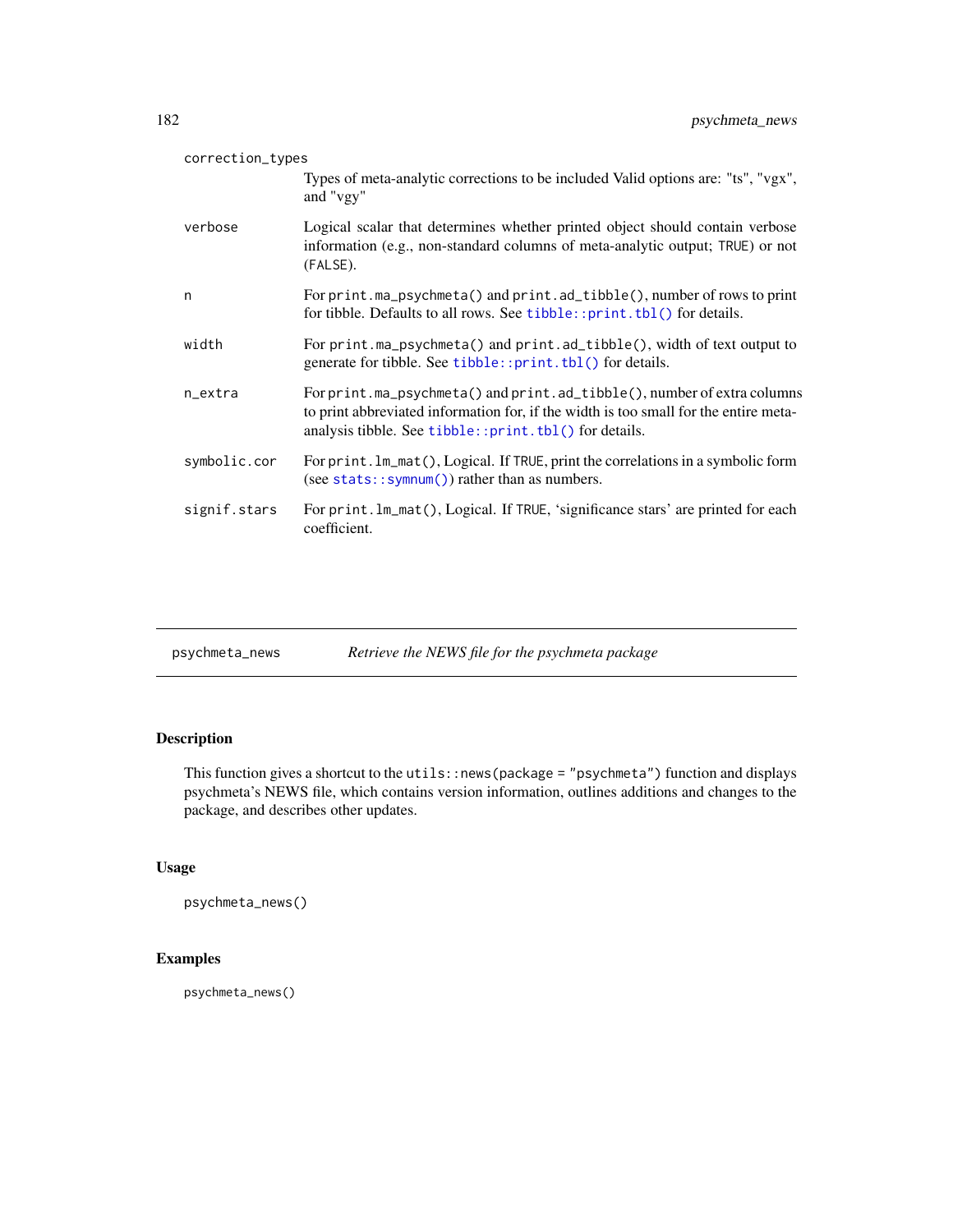reattribute *Copy class and attributes from the original version of an object to a modified version.*

# Description

Copy class and attributes from the original version of an object to a modified version.

## Usage

reattribute(x, result)

# Arguments

|        | The original object, which has a class/attributes to copy              |
|--------|------------------------------------------------------------------------|
| result | The modified object, which is / might be missing the class/attributes. |

## Value

result, now with class/attributes restored.

| reshape_mat2dat | Extract a long-format correlation database from a correlation matrix |
|-----------------|----------------------------------------------------------------------|
|                 | and its supporting vectors/matrices of variable information          |

# Description

This function is designed to extract data from a correlation matrix that is in the format commonly published in journals, with leading columns of construct names and descriptive statistics being listed along with correlation data.

# Usage

```
reshape_mat2dat(
 var_names,
 cor_data,
  common_data = NULL,
 unique_data = NULL,
  diag_label = NULL,
 lower\_tri = TRUE,data = NULL
)
```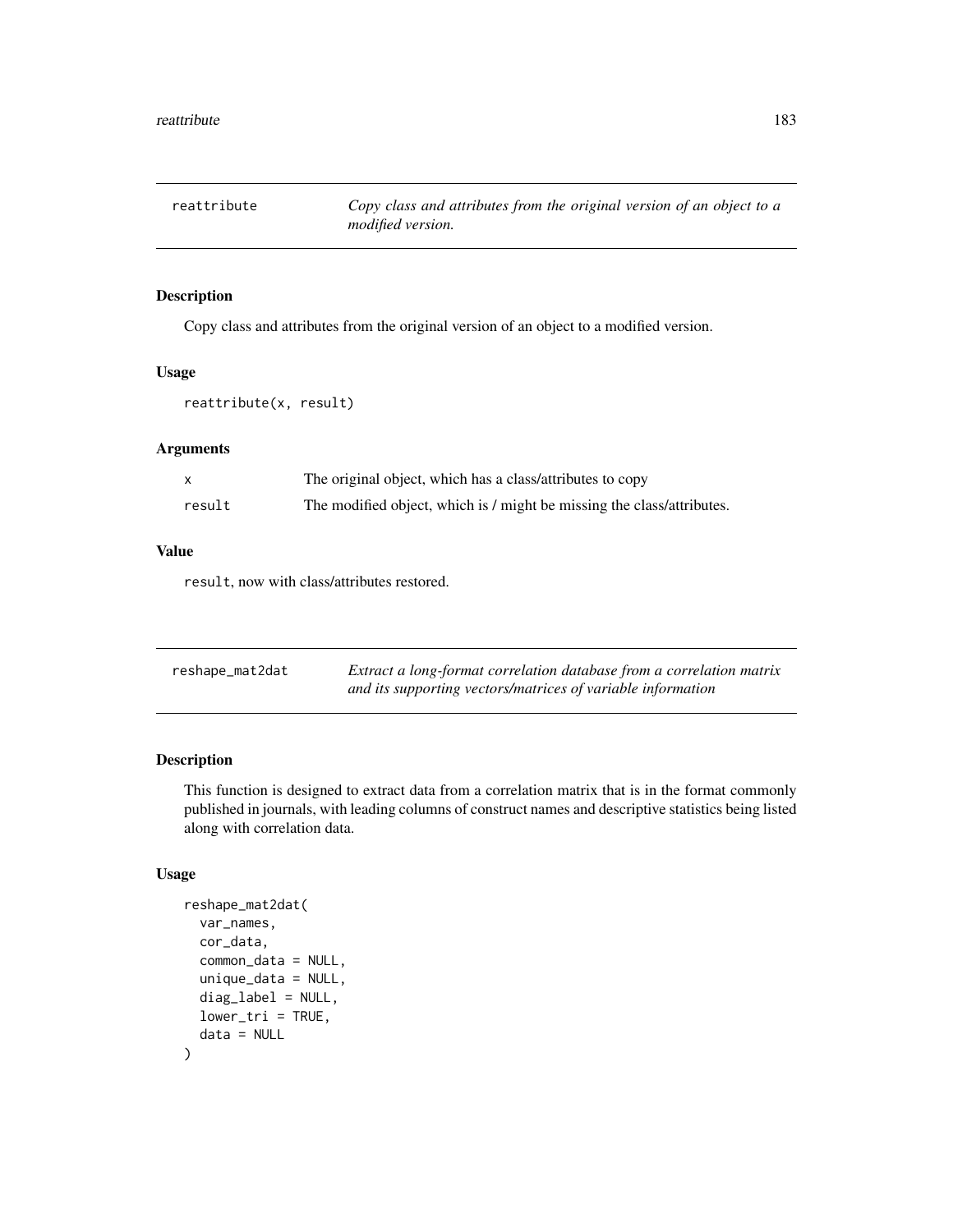#### **Arguments**

| var_names   | Vector (or scalar column name to match with data) containing variable names.                                                                              |
|-------------|-----------------------------------------------------------------------------------------------------------------------------------------------------------|
| cor_data    | Square matrix (or vector of column names to match with data) containing cor-<br>relations among variables.                                                |
| common_data | Vector or matrix (or vector of column names to match with data) of data com-<br>mon to both X and Y variables (e.g., sample size, study-wise moderators). |
| unique_data | Vector or matrix (or vector of column names to match with data) of data unique<br>to X and Y variables (e.g., mean, SD, reliability).                     |
| diag_label  | Optional name to attribute to values extracted from the diagonal of the matrix<br>(if NULL, no values are extracted from the diagonal).                   |
| lower_tri   | Logical scalar that identifies whether the correlations are in the lower triangle<br>(TRUE) or in the upper triangle FALSE of the matrix.                 |
| data        | Matrix or data frame containing study data (when present, column names of<br>data will be matched to column names provided as other arguments).           |

#### Value

Long-format data frame of correlation data, variable names, and supporting information

## Author(s)

Jack W. Kostal

## Examples

```
## Create a hypothetical matrix of data from a small study:
mat \le data.frame(var_names = c("X", "Y", "Z"),
                  n = c(100, 100, 100),
                  mean = c(4, 5, 3),
                  sd = c(2.4, 2.6, 2),
                  rel = c(.8, .7, .85),reshape\_vec2mat(cov = c(.3, .4, .5)))
```
## Arguments can be provided as quoted characters or as the unquoted names of 'data''s columns: reshape\_mat2dat(var\_names = var\_names,

```
cor\_data = c("Var1", "Var2", "Var3"),common_data = "n",
unique_data = c("mean", "sd", "rel"),
data = mat)
```

```
## Arguments can also provided as raw vectors, matrices, or data frames, without a data argument:
reshape_mat2dat(var_names = mat[,1],
               cor\_data = mat[, 6:8],common_data = mat[, 2],unique_data = mat[, 3:5])
```

```
## If data is not null, arguments can be a mix of matrix/data frame/vector and column-name arguments
reshape_mat2dat(var_names = mat[,1],
               cor\_data = mat[, 6:8],
```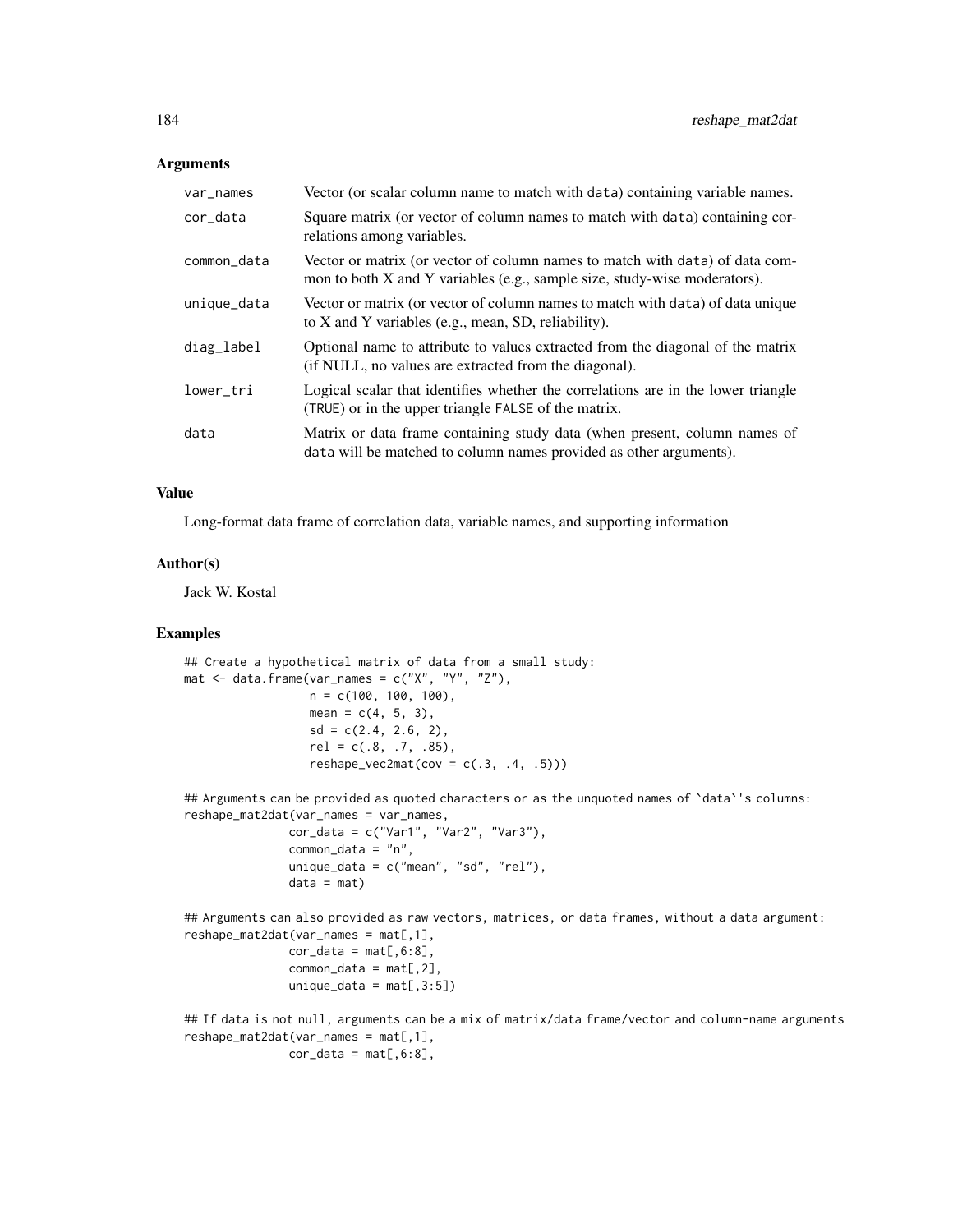```
common_data = "n",unique_data = c("mean", "sd", "rel"),
data = mat)
```
reshape\_vec2mat *Assemble a variance-covariance matrix*

## Description

The reshape\_vec2mat function facilitates the creation of square correlation/covariance matrices from scalars or vectors of variances/covariances. It allows the user to supply a vector of covariances that make up the lower triangle of a matrix, determines the order of the matrix necessary to hold those covariances, and constructs a matrix accordingly.

# Usage

```
reshape_vec2mat(
 cov = NULL,var = NULL,order = NULL,
 var_names = NULL,
 by_row = FALSE,
 diag = FALSE
)
```
## Arguments

| COV       | Scalar or vector of covariance information to include the lower-triangle positions<br>of the matrix (default value is zero). If a vector, the elements must be provided<br>in the order associated with concatenated column (by_row = FALSE; default)<br>or row (by_row = TRUE) vectors of the lower triangle of the desired matrix. If<br>variances are included in these values, set the diag argument to TRUE. |
|-----------|-------------------------------------------------------------------------------------------------------------------------------------------------------------------------------------------------------------------------------------------------------------------------------------------------------------------------------------------------------------------------------------------------------------------|
| var       | Scalar or vector of variance information to include the diagonal positions of the<br>matrix (default value is 1).                                                                                                                                                                                                                                                                                                 |
| order     | If cov and var are scalars, this argument determines the number of variables to<br>create in the output matrix.                                                                                                                                                                                                                                                                                                   |
| var_names | Optional vector of variable names.                                                                                                                                                                                                                                                                                                                                                                                |
| by_row    | Logical scalar indicating whether cov values should fill the lower triangle by<br>row (TRUE) or by column (FALSE; default).                                                                                                                                                                                                                                                                                       |
| diag      | Logical scalar indicating whether cov values include variances (FALSE by de-<br>fault; if TRUE, the variance values supplied with the cov argument will supersede<br>the var argument).                                                                                                                                                                                                                           |

## Value

A variance-covariance matrix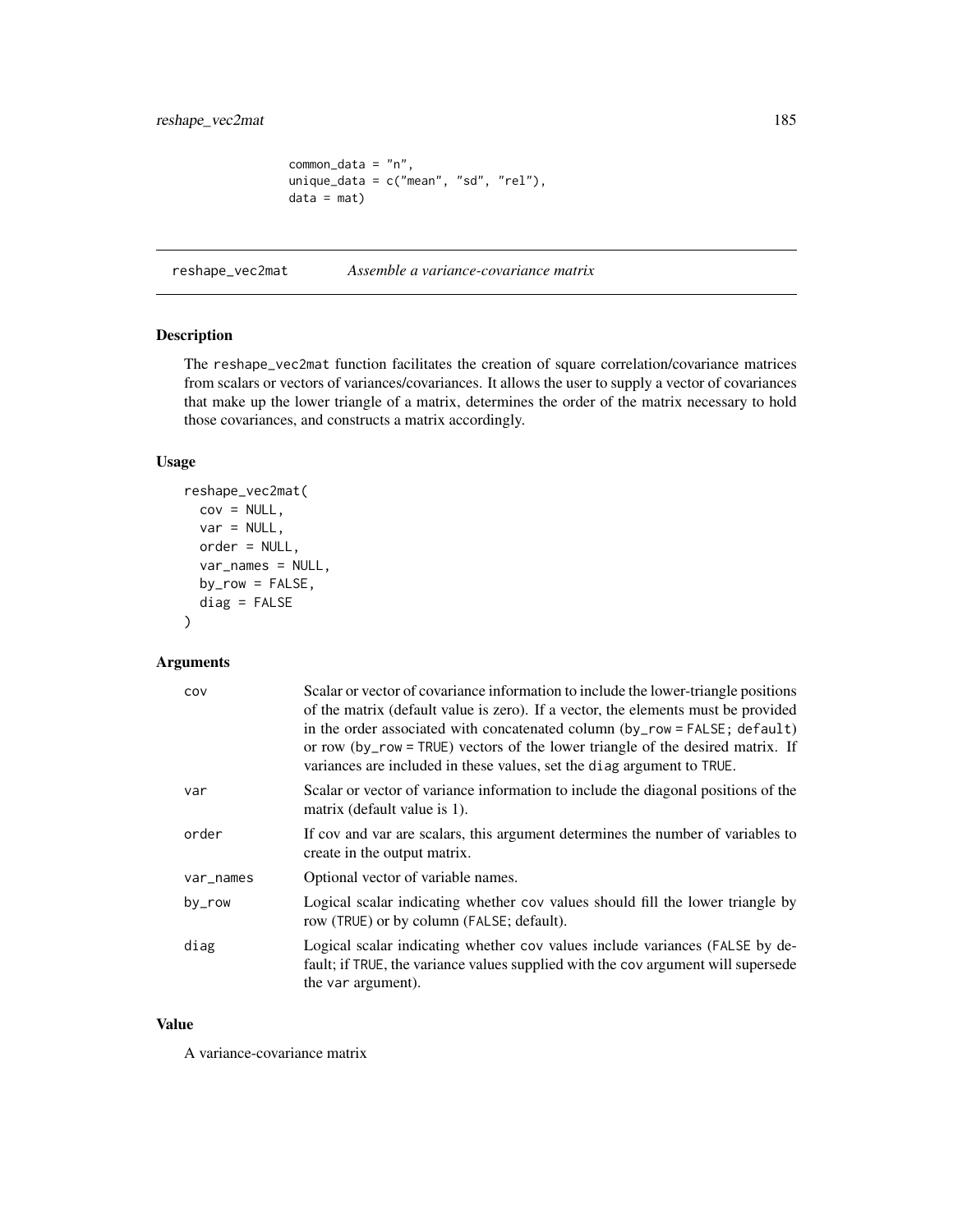#### Examples

```
## Specify the lower triangle covariances
## Can provide names for the variables
reshape_vec2mat(cov = c(.3, .2, .4), var_names = c("x", "y", "z"))
## Specify scalar values to repeat for the covariances and variances
reshape_vec2mat(cov = .3, var = 2, order = 3)
## Give a vector of variances to create a diagonal matrix
reshape_vec2mat(var = 1:5)
## Specify order only to create identity matrix
reshape_vec2mat(order = 3)
## Specify order and scalar variance to create a scalar matrix
reshape_vec2mat(var = 2, order = 3)
## A quick way to make a 2x2 matrix for bivariate correlations
reshape_vec2mat(cov = .2)
```
reshape\_wide2long *Reshape database from wide format to long format*

## Description

This function automates the process of converting a wide-format database (i.e., a database in which intercorrelations between construct pairs define the columns, such that there are multiple columns of correlations) to a long-format database (i.e., a database with just one column of correlations). The meta-analysis functions in **psychmeta** work best with long-format databases, so this function can be a helpful addition to one's workflow when data are organized in a wide format.

#### Usage

```
reshape_wide2long(
  data,
  common_vars = NULL,
  es_design = NULL,
  n_design = NULL,
  other_design = NULL,
  es_name = "rxyi",
  missing_col_action = c("warn", "ignore", "stop")
)
```

| data        | Database of data for use in a meta-analysis in "wide" format.    |
|-------------|------------------------------------------------------------------|
| common_vars | String vector of column names relevant to all variables in data. |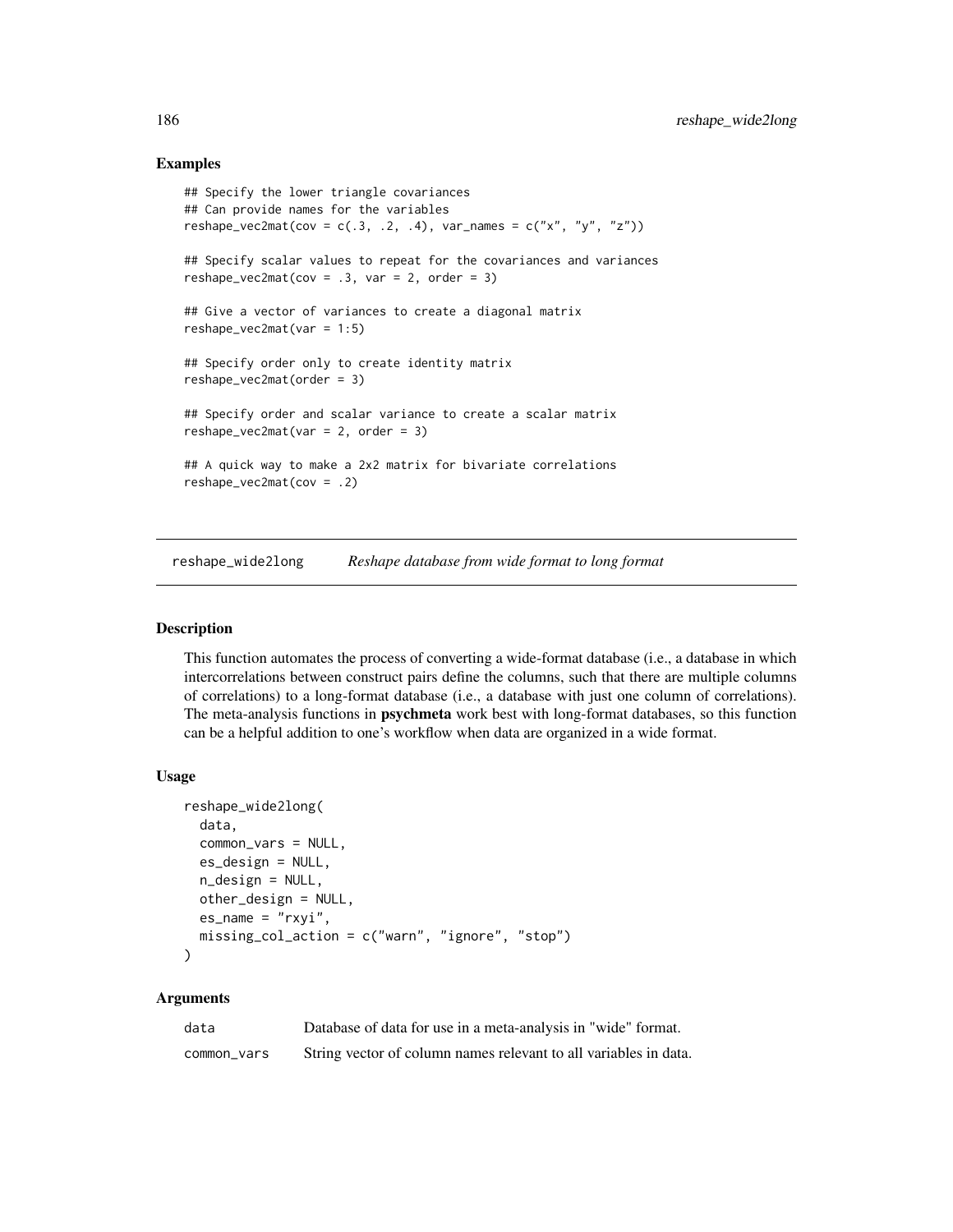| es_design          | p x p matrix containing the names of columns of intercorrelations among vari-<br>ables in the lower triangle of the matrix.                                    |  |
|--------------------|----------------------------------------------------------------------------------------------------------------------------------------------------------------|--|
| n_design           | Scalar sample-size column name or $a \, p \, x \, p$ matrix containing the names of<br>columns of sample sizes the lower triangle of the matrix.               |  |
| other_design       | A matrix with variable names on the rows and names of long-format variables to<br>create on the columns. Elements of this matrix must be column names of data. |  |
| es_name            | Name of the effect size represented in data.                                                                                                                   |  |
| missing_col_action |                                                                                                                                                                |  |
|                    | Character scalar indicating how missing columns should be handled. Options                                                                                     |  |
|                    | are: "warn", "ignore", and "stop"                                                                                                                              |  |

#### Value

A long-format database

#### Examples

```
n_{\text{params}} = c(\text{mean} = 150, \text{ sd} = 20)rho_params \le list(c(.1, .3, .5),
                   c(mean = .3, sd = .05),
                   rbind(value = c(.1, .3, .5), weight = c(1, 2, 1)))rel\_params = list(c(.7, .8, .9),c(mean = .8, sd = .05),
                  rbind(value = c(.7, .8, .9), weight = c(1, 2, 1)))sr_params = c(list(1, 1, c(.5, .7)))sr\_composite\_params = list(1, c(.5, .6, .7))wt_params = list(list(c(1, 2, 3)),c(mean = 2, sd = .25),
                      rbind(value = c(1, 2, 3), weight = c(1, 2, 1)),
                 list(c(1, 2, 3),c(mean = 2, sd = .25),
                      rbind(value = c(1, 2, 3), weight = c(1, 2, 1))))## Simulate with wide format
data \le simulate_r_database(k = 10, n_params = n_params, rho_params = rho_params,
                          rel_params = rel_params, sr_params = sr_params,
                        sr_composite_params = sr_composite_params, wt_params = wt_params,
                          var_names = c("X", "Y", "Z"), format = "wide")$statistics
## Define values to abstract from the data object
common_vars <- "sample_id"
es_design <- matrix(NA, 3, 3)
var_names <- c("X", "Y", "Z")
es_design[lower.tri(es_design)] <- c("rxyi_X_Y", "rxyi_X_Z", "rxyi_Y_Z")
rownames(es_design) <- colnames(es_design) <- var_names
n_design <- "ni"
other_design <- cbind(rxxi = paste0("parallel_rxxi_", var_names),
                      ux_local = paste0("ux_local_", var_names),
                      ux_external = paste0("ux_external_", var_names))
rownames(other_design) <- var_names
```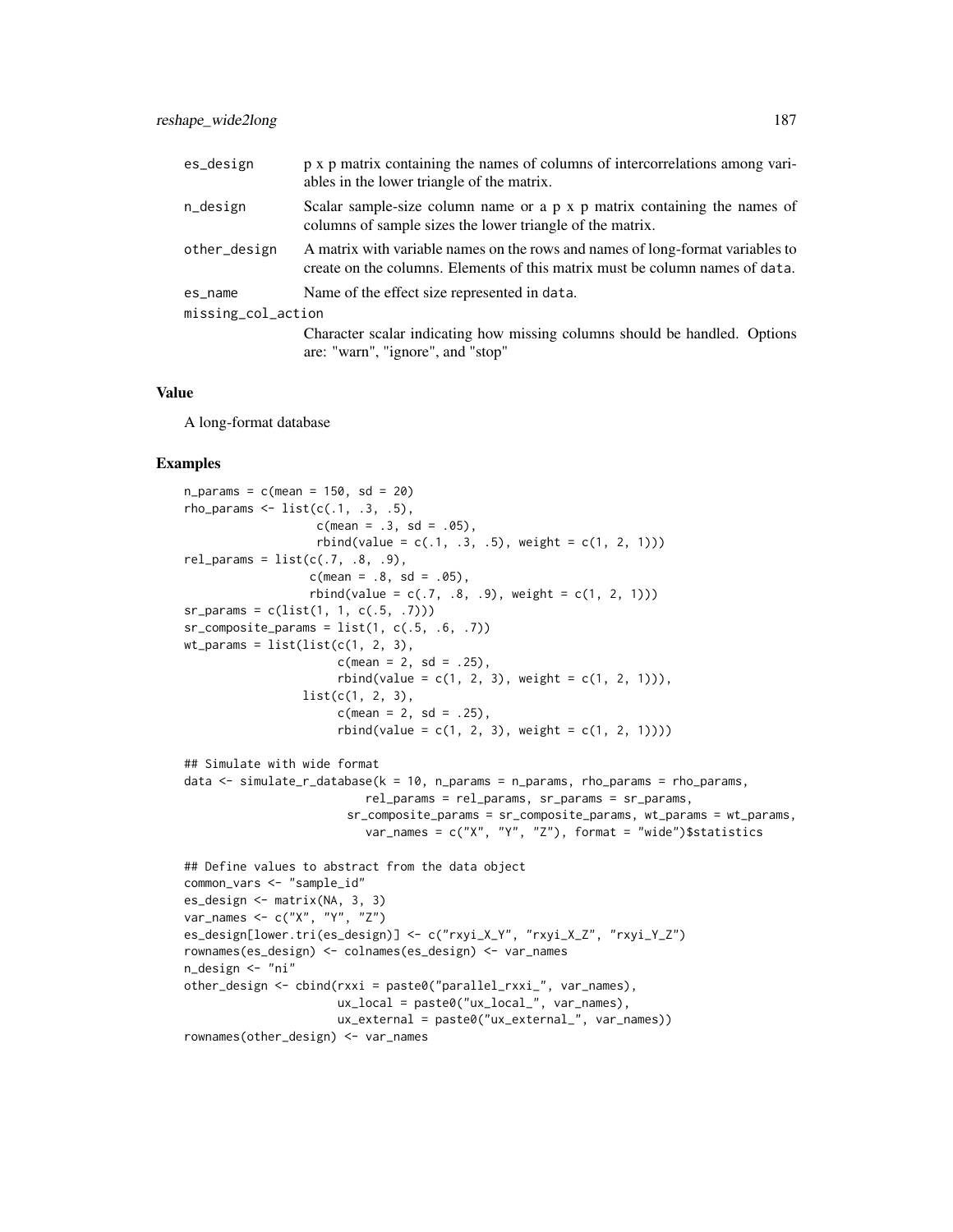188 sensitivity and the contract of the contract of the contract of the contract of the contract of the contract of the contract of the contract of the contract of the contract of the contract of the contract of the contra

```
## Reshape the data to "long" format
reshape_wide2long(data = data, common_vars = common_vars, es_design = es_design,
                          n_design = n_design, other_design = other_design)
```
sensitivity *Sensitivity analyses for meta-analyses*

# Description

Wrapper function to compute bootstrap analyses, leave-one-out analyses, and cumulative metaanalyses. This function helps researchers to examine the stability/fragility of their meta-analytic results with bootstrapping and leave-one-out analyses, as well as detect initial evidence of publication bias with cumulative meta-analyses.

#### Usage

```
sensitivity(
 ma_obj,
 leave1out = TRUE,
 bootstrap = TRUE,
 cumulative = TRUE,
  sort_method = c("weight", "n", "inv_var"),
 boot_iter = 1000,
 boot_conf_level = 0.95,
 boot_ci_type = c("bca", "norm", "basic", "stud", "perc"),
  ...
)
sensitivity_bootstrap(
 ma_obj,
 boot_iter = 1000,
 boot_conf_level = 0.95,
 boot_ci_type = c("bca", "norm", "basic", "stud", "perc"),
  ...
\mathcal{L}sensitivity_cumulative(ma_obj, sort_method = c("weight", "n", "inv_var"), ...)
```

```
sensitivity_leave1out(ma_obj, ...)
```

| $ma_$     | Meta-analysis object.                                                                          |
|-----------|------------------------------------------------------------------------------------------------|
| leave1out | Logical scalar determining whether to compute leave-one-out analyses (TRUE)<br>or not (FALSE). |
| bootstrap | Logical scalar determining whether bootstrapping is to be performed (TRUE) or<br>not (FALSE).  |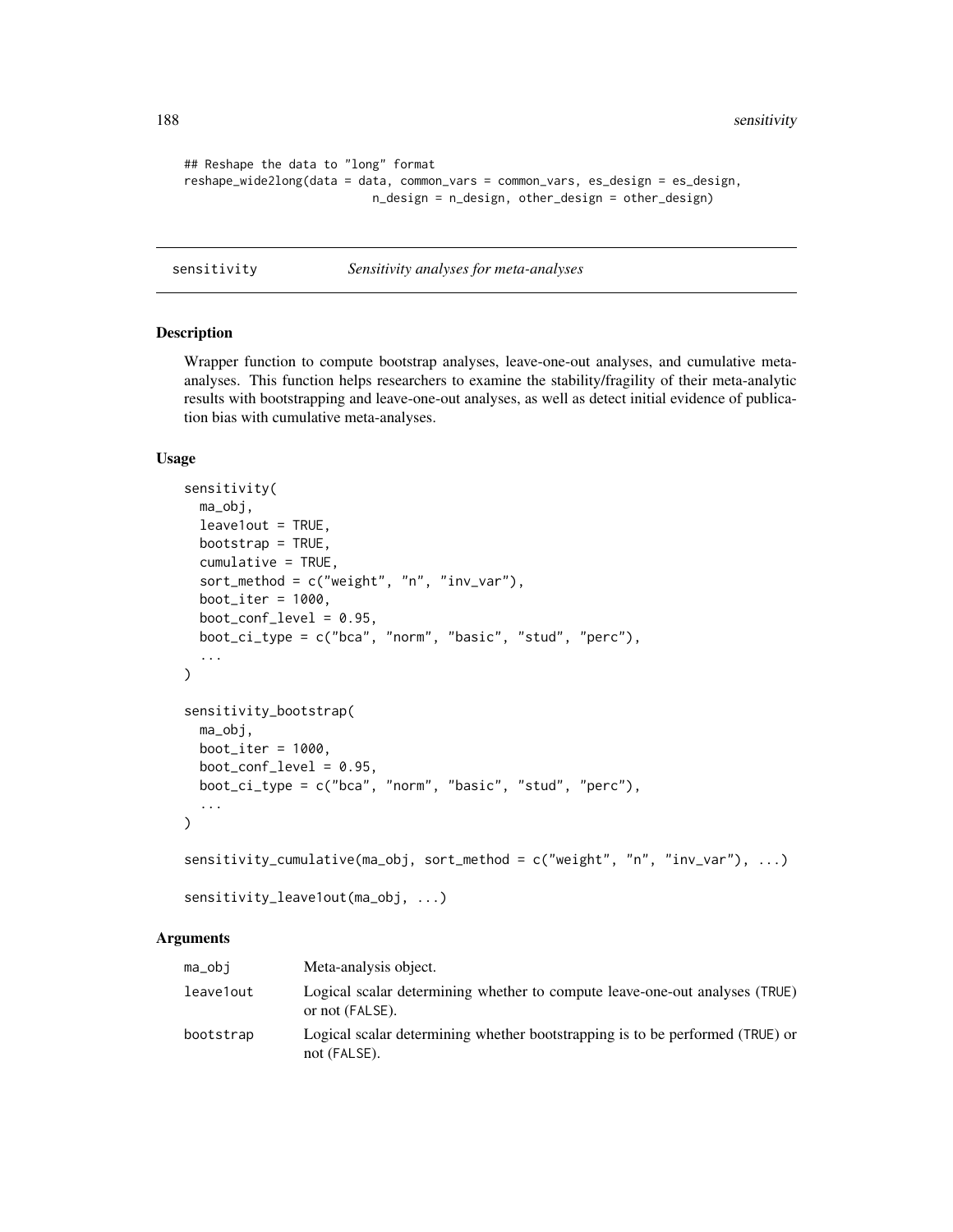#### sensitivity 189

| cumulative      | Logical scalar determining whether a cumulative meta-analysis is to be com-<br>puted (TRUE) or not (FALSE).                                                                                                                                                                                                                                       |  |
|-----------------|---------------------------------------------------------------------------------------------------------------------------------------------------------------------------------------------------------------------------------------------------------------------------------------------------------------------------------------------------|--|
| sort_method     | Method to sort samples in the cumulative meta-analysis. Options are "weight"<br>to sort by weight (default), "n" to sort by sample size, and "inv_var" to sort by<br>inverse variance.                                                                                                                                                            |  |
| boot_iter       | Number of bootstrap iterations to be computed.                                                                                                                                                                                                                                                                                                    |  |
| boot_conf_level |                                                                                                                                                                                                                                                                                                                                                   |  |
|                 | Width of confidence intervals to be constructed for all bootstrapped statistics.                                                                                                                                                                                                                                                                  |  |
| boot_ci_type    | Type of bootstrapped confidence interval. Options are "bca", "norm", "basic",<br>"stud", and "perc" (these are "type" options from the boot::boot.ci function).<br>Default is "bca". Note: If you have too few iterations, the "bca" method will<br>not work and you will need to either increase the iterations or choose a different<br>method. |  |
| $\cdots$        | Additional arguments.                                                                                                                                                                                                                                                                                                                             |  |

#### Value

An updated meta-analysis object with sensitivity analyses added.

- When bootstrapping is performed, the bootstrap section of the follow\_up\_analyses section of the updated ma\_obj returned by this function will contain both a matrix summarizing the mean, variance, and confidence intervals of the bootstrapped samples and a table of metaanalytic results from all bootstrapped samples.
- When leave-one-out analyses are performed, the ma\_obj will acquire a list of leave-one-out results in its follow\_up\_analyses section that contains a table of all leave-one-out metaanalyses along with plots of the mean and residual variance of the effect sizes in the metaanalyses.
- When cumulative meta-analysis is performed, the ma\_obj will acquire a list of cumulative meta-analysis results in its follow\_up\_analyses section that contains a table of all metaanalyses computed along with plots of the mean and residual variance of the effect sizes in the meta-analyses, sorted by the order in which studies were added to the meta-analysis.

# Examples

```
## Not run:
## Run a meta-analysis using simulated correlation data:
ma_obj \leq ma_r_ic(rxyi = rxyi, n = n, rxx = rxxi, ryy = ryyi, ux = ux,correct\_rr_y = FALSE, data = data_r\_uvirma_obj <- ma_r_ad(ma_obj, correct_rr_y = FALSE)
## Pass the meta-analysis object to the sensitivity() function:
ma_obj \leq sensitivity(ma_obj = ma_obj, boot_iter = 10,
                     boot_ci_type = "norm", sort_method = "inv_var")
## Examine the tables and plots produced for the IC meta-analysis:
ma_obj$bootstrap[[1]]$barebones
ma_obj$bootstrap[[1]]$individual_correction$true_score
ma_obj$leave1out[[1]]$individual_correction$true_score
```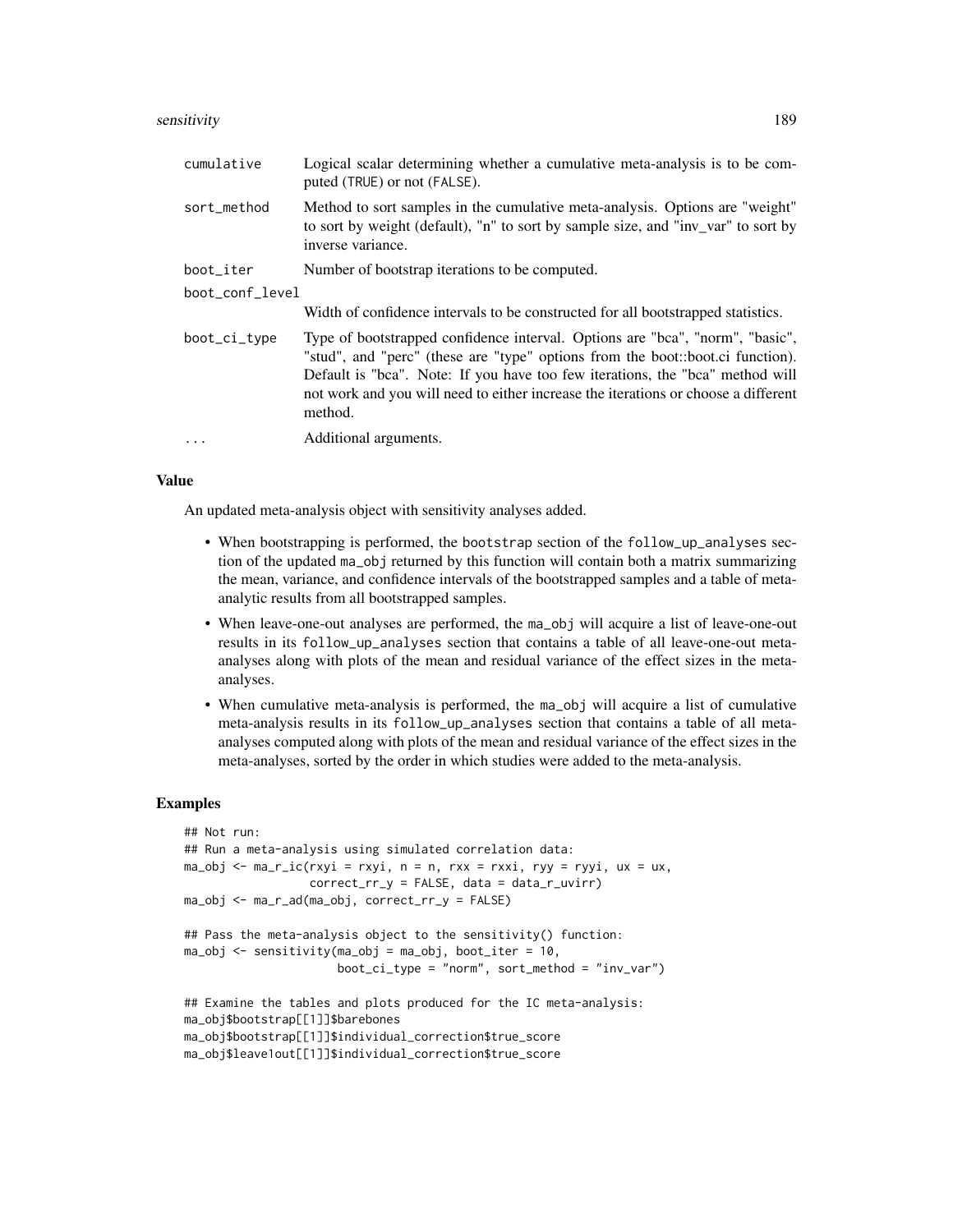```
ma_obj$cumulative[[1]]$individual_correction$true_score
## Examine the tables and plots produced for the AD meta-analysis:
ma_obj$bootstrap[[1]]$artifact_distribution$true_score
ma_obj$leave1out[[1]]$artifact_distribution$true_score
ma_obj$cumulative[[1]]$artifact_distribution$true_score
## Run a meta-analysis using simulated d-value data:
ma\_obj \leq ma\_d\_ic(d = d, n1 = n1, n2 = n2, ryy = ryyi,data = filter(data_d_meas_multi, construct == "Y"))
ma_obj <- ma_d_ad(ma_obj)
## Pass the meta-analysis object to the sensitivity() function:
ma\_obj \le sensitivity(ma\_obj = ma\_obj, boot_iter = 10,
                      boot_ci_type = "norm", sort_method = "inv_var")
## Examine the tables and plots produced for the IC meta-analysis:
ma_obj$bootstrap[[1]]$barebones
ma_obj$bootstrap[[1]]$individual_correction$latentGroup_latentY
ma_obj$leave1out[[1]]$individual_correction$latentGroup_latentY
ma_obj$cumulative[[1]]$individual_correction$latentGroup_latentY
## Examine the tables and plots produced for the AD meta-analysis:
ma_obj$bootstrap[[1]]$artifact_distribution$latentGroup_latentY
ma_obj$leave1out[[1]]$artifact_distribution$latentGroup_latentY
ma_obj$cumulative[[1]]$artifact_distribution$latentGroup_latentY
## End(Not run)
```
simulate\_alpha *Generate a vector of simulated sample alpha coefficients*

# **Description**

This function generates inter-item covariance matrices from a population matrix and computes a coefficient alpha reliability estimate for each matrix.

#### Usage

```
simulate_alpha(
  item_mat = NULL,
  alpha = NULL,k<sup>-</sup>items = NULL,
  n_cases,
  k_samples,
  standarized = FALSE
)
```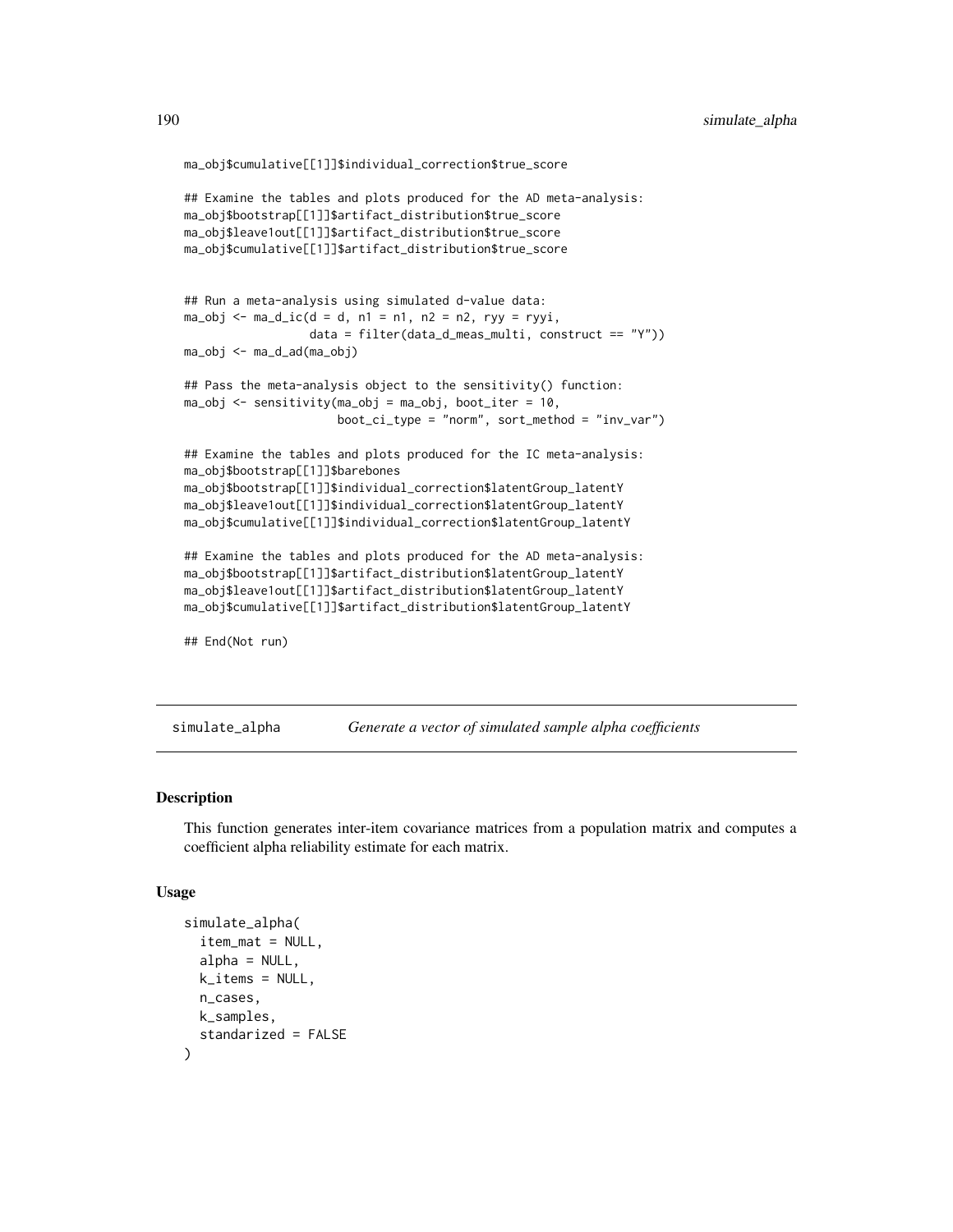#### **Arguments**

| item_mat             | Item correlation/covariance matrix. If item_mat is not supplied, the user must<br>supply both alpha and k_items. If item_mat is NULL, the program will assume<br>that all item intercorrelations are equal. |
|----------------------|-------------------------------------------------------------------------------------------------------------------------------------------------------------------------------------------------------------|
| alpha                | Population alpha value. Must be supplied if item_mat is NULL.                                                                                                                                               |
| k_items              | Number of items on the test to be simulated. Must be supplied if item_mat is<br>NULL.                                                                                                                       |
| $n$ <sub>cases</sub> | Number of cases to simulate in sampling distribution of alpha.                                                                                                                                              |
| $k$ _samples         | Number of samples to simulate.                                                                                                                                                                              |
| standarized          | Should alpha be computed from correlation matrices (TRUE) or unstandardized<br>covariance matrices (FALSE)?                                                                                                 |

#### Value

A vector of simulated sample alpha coefficients

## Examples

```
## Define a hypothetical matrix:
item_mat \leq reshape_vec2mat(cov = .3, order = 12)
## Simulations of unstandardized alphas
set.seed(100)
simulate_alpha(item_mat = item_mat, n_cases = 50, k_samples = 10, standarized = FALSE)
set.seed(100)
simulate_alpha(alpha = mean(item_mat[lower.tri(item_mat)]) / mean(item_mat),
k_items = ncol(item_mat), n_cases = 50, k_samples = 10, standarized = FALSE)
## Simulations of standardized alphas
set.seed(100)
simulate_alpha(item_mat = item_mat, n_cases = 50, k_samples = 10, standarized = TRUE)
set.seed(100)
simulate_alpha(alpha = mean(item_mat[lower.tri(item_mat)]) / mean(item_mat),
k_items = ncol(item_mat), n_cases = 50, k_samples = 10, standarized = TRUE)
```
<span id="page-190-0"></span>simulate\_d\_database *Simulate d value databases of primary studies*

#### Description

The simulate\_d\_database function generates databases of psychometric d value data from samplesize parameters, correlation parameters, mean parameters, standard deviation parameters, reliability parameters, and selection-ratio parameters. The output database can be provided in a long format. If composite variables are to be formed, parameters can also be defined for the weights used to form the composites as well as the selection ratios applied to the composites. This function will return a database of statistics as well as a database of parameters - the parameter database contains the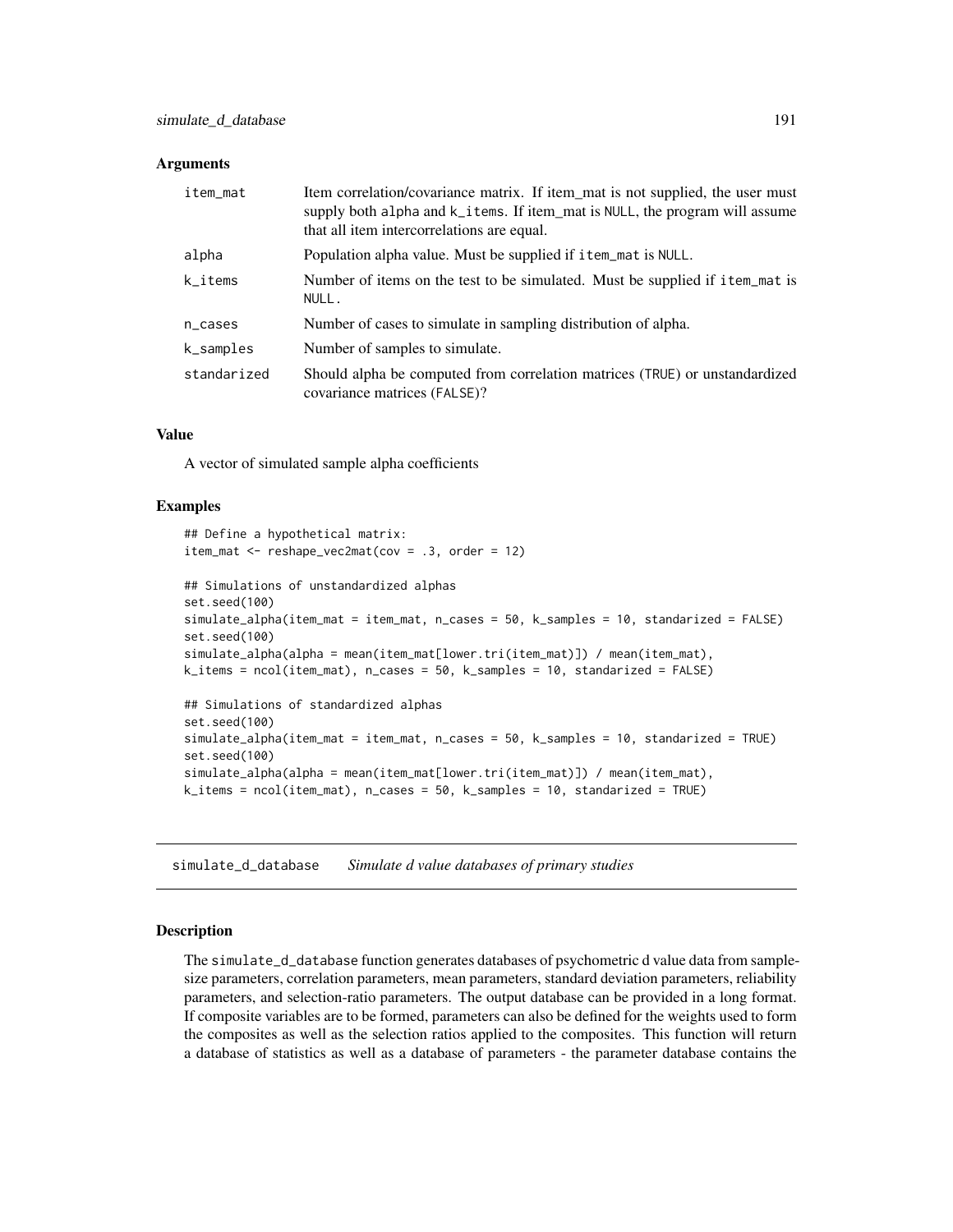actual study parameters for each simulated sample (without sampleing error) to allow comparisons between meta-analytic results computed from the statistics and the actual means and variances of parameters. The [merge\\_simdat\\_d](#page-164-0) function can be used to merge multiple simulated databases and the [sparsify\\_simdat\\_d](#page-202-0) function can be used to randomly delete artifact information (a procedure commonly done in simulations of artifact-distribution methods).

# Usage

```
simulate_d_database(
 k,
  n_params,
  rho_params,
 mu_params = NULL,
  sigma_params = 1,
  rel_params = 1,
  sr_params = 1,
  k_items_params = 1,
 wt_params = NULL,
  allow_neg_wt = FALSE,
  sr_composite_params = NULL,
  group_names = NULL,
  var_names = NULL,
  composite_names = NULL,
  diffs_as_obs = FALSE,
  show_applicant = FALSE,
  keep_vars = NULL,
  decimals = 2,
 max\_iter = 100,
  ...
)
```

| k            | Number of studies to simulate.                                                                                                                                                                                                                                                                                                                                                                                    |
|--------------|-------------------------------------------------------------------------------------------------------------------------------------------------------------------------------------------------------------------------------------------------------------------------------------------------------------------------------------------------------------------------------------------------------------------|
| n_params     | List of parameter distributions (or data-generation function; see details) for sub-<br>group sample sizes.                                                                                                                                                                                                                                                                                                        |
| rho_params   | List containing a list of parameter distributions (or data-generation functions;<br>see details) for correlations for each simulated group. If simulating data from a<br>single fixed population matrix in each group, supply a list of those matrices for<br>this argument (if the diagonals contains non-unity values and 'sigma_params'<br>argument is not specified, those values will be used as variances). |
| mu_params    | List containing a list of parameter distributions (or data-generation functions;<br>see details) for means for each simulated group. If NULL, all means will be set<br>to zero.                                                                                                                                                                                                                                   |
| sigma_params | List containing a list of parameter distributions (or data-generation functions;<br>see details) for standard deviations for each simulated group. If NULL, all stan-<br>dard deviations will be set to unity.                                                                                                                                                                                                    |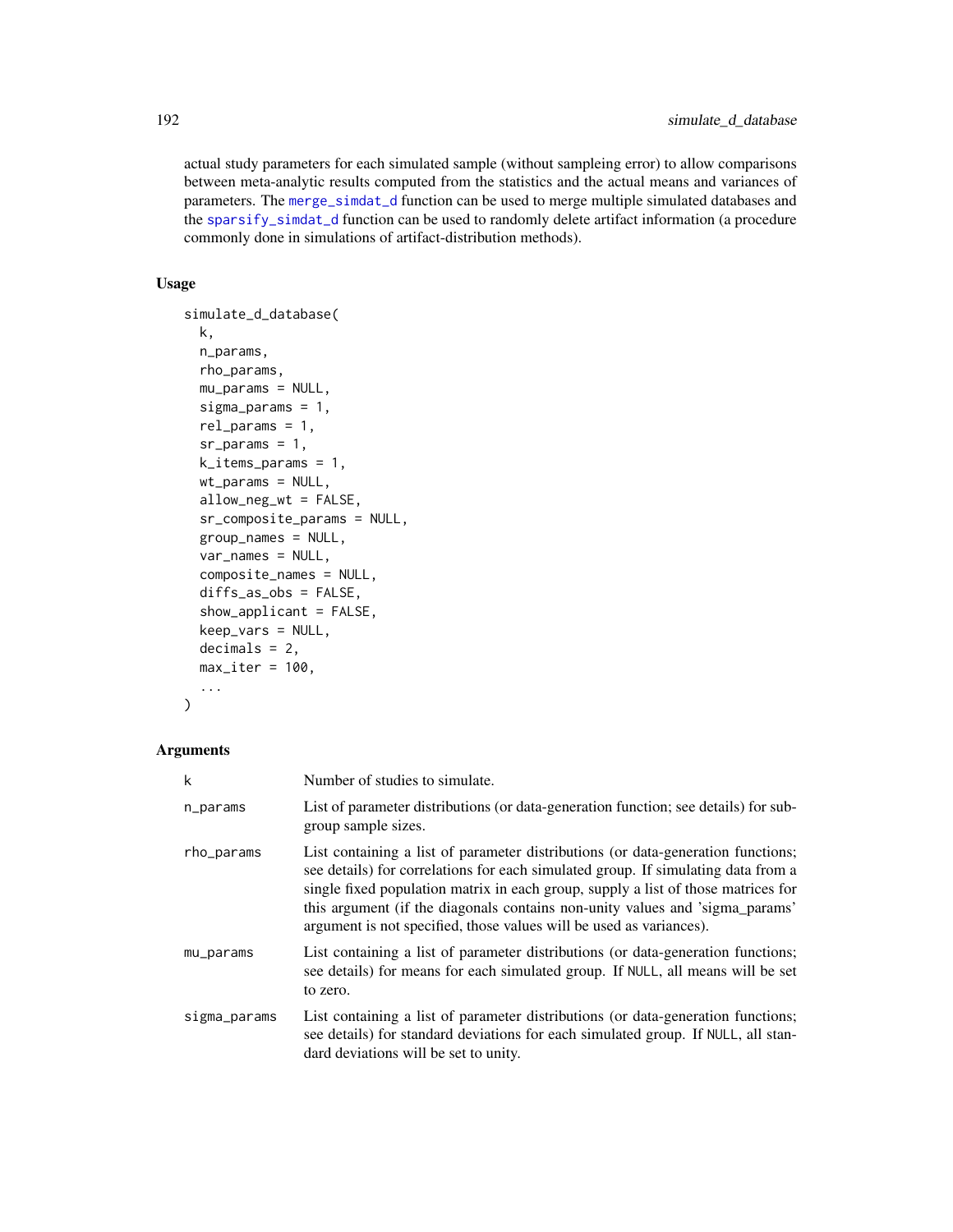- sr\_params List of parameter distributions (or data-generation functions; see details) for selection ratios. If NULL, all selection ratios will be set to unity.
- k\_items\_params List of parameter distributions (or data-generation functions; see details) for the number of test items comprising each of the variables to be simulated (all are single-item variables by default).
- wt\_params List of parameter distributions (or data-generation functions; see details) to create weights for use in forming composites. If multiple composites are formed, the list should be a list of lists, with the general format:  $list$ (comp1\_params =  $list(...params...), comp2-params = list(...params...), etc.).$
- allow\_neg\_wt Logical scalar that determines whether negative weights should be allowed (TRUE) or not (FALSE).
- sr\_composite\_params
	- Parameter distributions (or data-generation functions; see details) for composite selection ratios.
- group\_names Optional vector of group names.

will be set to unity.

- var\_names Optional vector of variable names for all non-composite variables.
- composite\_names
	- Optional vector of names for composite variables.
- diffs\_as\_obs Logical scalar that determines whether standard deviation parameters represent standard deviations of observed scores (TRUE) or of true scores (FALSE; default).
- show\_applicant Should applicant data be shown for sample statistics (TRUE) or suppressed (FALSE)?
- keep\_vars Optional vector of variable names to be extracted from the simulation and returned in the output object. All variables are returned by default. Use this argument when only some variables are of interest and others are generated solely to serve as selection variables.
- decimals Number of decimals to which statistical results (not parameters) should be rounded. Rounding to 2 decimal places best captures the precision of data available from published primary research.
- max\_iter Maximum number of iterations to allow in the parameter selection process before terminating with convergence failure. Must be finite.
- ... Additional arguments.

## Details

Values supplied as any argument with the suffix "params" can take any of three forms (see Examples for a demonstration of usage):

- A vector of values from which study parameters should be sampled.
- A vector containing a mean with a variance or standard deviation. These values must be named "mean," "var," and "sd", respectively, for the program to recognize which value is which.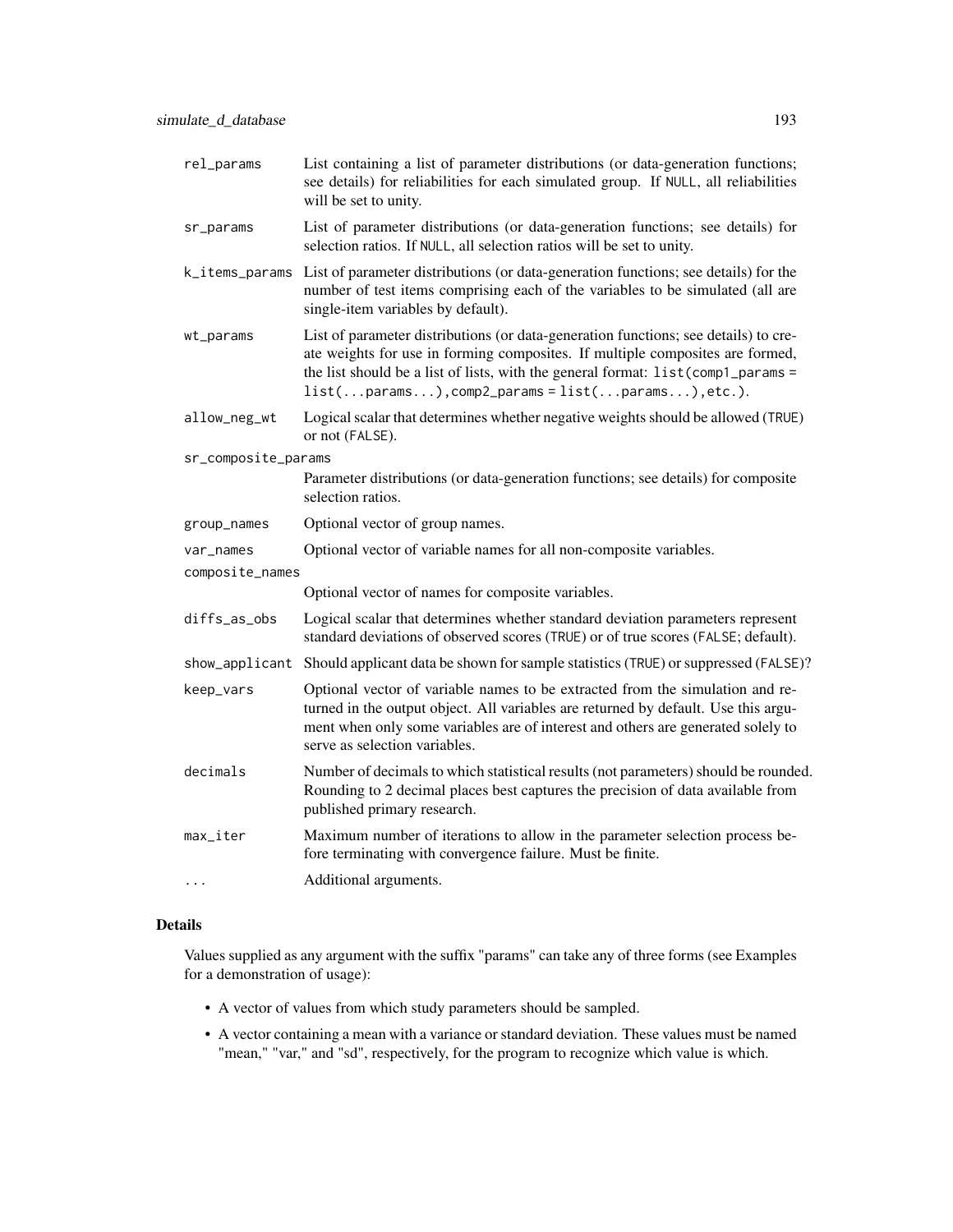- A matrix containing a row of values (this row must be named "values") from which study parameters should be sampled and a row of weights (this row must be labeled 'weights') associated with the values to be sampled.
- A matrix containing a column of values (this column must be named "values") from which study parameters should be sampled and a column of weights (this column must be labeled 'weights') associated with the values to be sampled.
- A function that is configured to generate data using only one argument that defines the number of cases to generate, e.g.,  $fun(n = 10)$ .

## Value

A database of simulated primary studies' statistics and analytically determined parameter values.

# Examples

```
## Define sample sizes, means, and other parameters for each of two groups:
n_{\text{params}} \leftarrow \text{list}(c(\text{mean} = 200, \text{ sd} = 20),c(mean = 100, sd = 20)rho_{params} \leftarrow list(list(c(.3, .4, .5)),list(c(.3, .4, .5)))mu_params <- list(list(c(mean = .5, sd = .5), c(-.5, 0, .5)),
                               list(c(mean = 0, sd = .5), c(-.2, 0, .2)))sigma_params <- list(list(1, 1),
                                    list(1, 1))
rel_params <- list(list(.8, .8),
                                 list(.8, .8))
sr_arams \leftarrow list(1, .5)simulate_d_database(k = 5, n_params = n_params, rho_params = rho_params,mu_params = mu_params, sigma_params = sigma_params,
                                   rel_params = rel_params, sr_params = sr_params,
                                   k<sup>1</sup>/<sub>1</sub> k<sup>2</sup>/<sub>1</sub> k<sup>3</sup>/<sub>1</sub> k<sup>3</sup>/<sub>1</sub> k<sup>3</sup>/<sub>1</sub> k<sup>3</sup>k<sup>3</sup>k<sup>3</sup>k<sup>3</sup>k<sup>3</sup>k<sup>3</sup>k<sup>3</sup>k<sup>3</sup>k<sup>3</sup>k<sup>3</sup>k<sup>3</sup>k<sup>3</sup>k<sup>3</sup>k<sup>3</sup>k<sup>3</sup>k<sup>3</sup>k<sup>3</sup>k<sup>3</sup>k<sup>3</sup>k<sup>3</sup>k<sup>3</sup>k<sup>3</sup>k<sup>3</sup>k<sup>3</sup>k<sup>3</sup>k<sup>3</sup>k<sup>3</sup>k<sup></sup>
                                   group_names = NULL, var_names = c("y1", "y2"),
                                   show_applicant = TRUE, keep_vars = c("y1", "y2"), decimals = 2)
```

| simulate_d_sample | Simulate a sample of psychometric d value data with measurement    |
|-------------------|--------------------------------------------------------------------|
|                   | error, direct range restriction, and/or indirect range restriction |

#### Description

This function generates a simulated psychometric sample consisting of any number of groups and computes the *d* values that result after introducing measurement error and/or range restriction.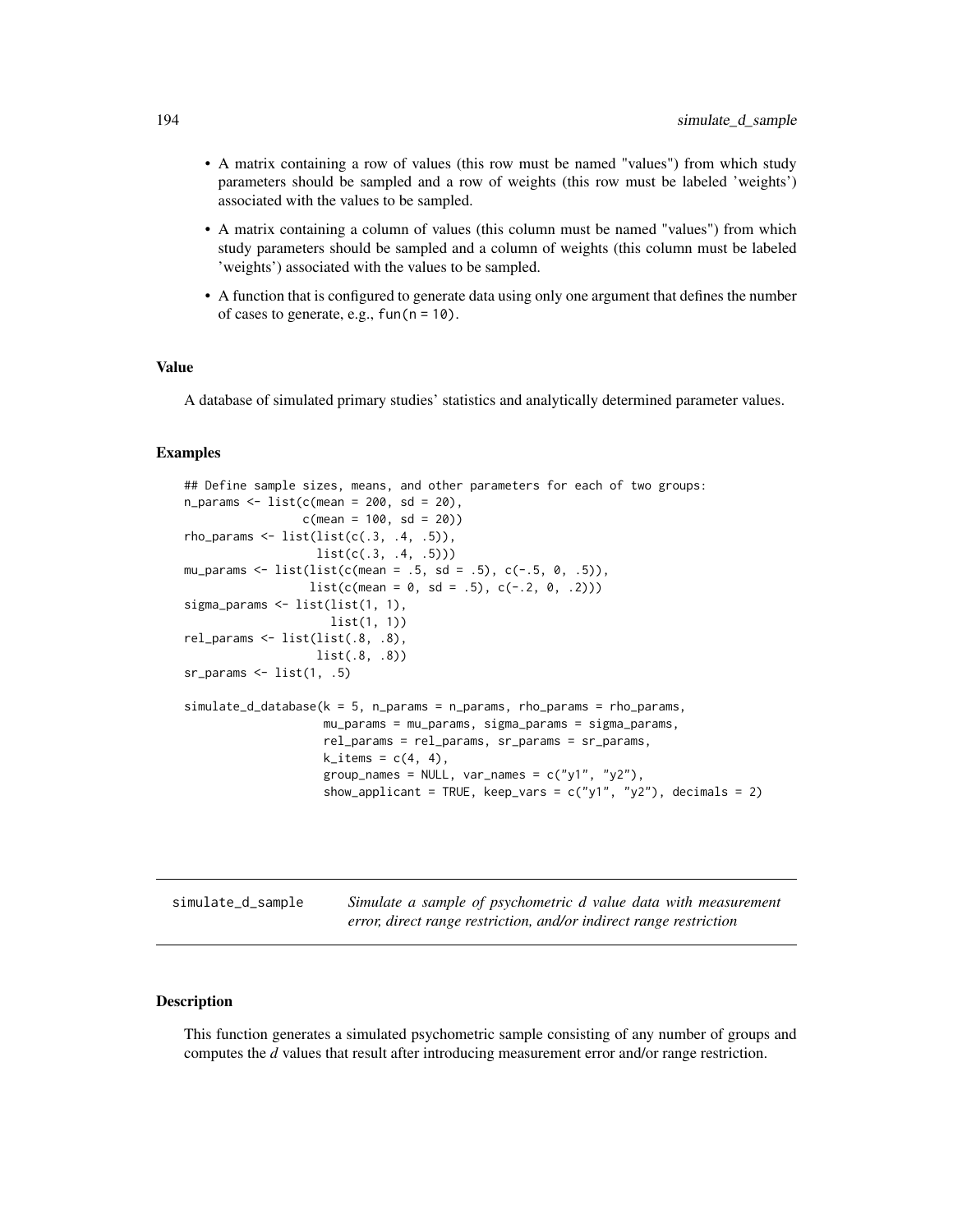simulate\_d\_sample 195

# Usage

```
simulate_d_sample(
 n_vec,
  rho_mat_list,
 mu_mat,
 sigma_mat = 1,
  rel\_mat = 1,
 sr\_vec = 1,
 k\_items\_vec = 1,
 wt\_mat = NULL,sr_composites = NULL,
 group_names = NULL,
 var_names = NULL,
 composite_names = NULL,
  diffs_as_obs = FALSE
)
```
# Arguments

| $n$ vec         | Vector of sample sizes (or a vector of proportions, if parameters are to be esti-<br>mated).                                                                                        |
|-----------------|-------------------------------------------------------------------------------------------------------------------------------------------------------------------------------------|
| rho_mat_list    | List of true-score correlation matrices.                                                                                                                                            |
| $mu_m$ at       | Matrix of mean parameters, with groups on the rows and variables on the columns.                                                                                                    |
| sigma_mat       | Matrix of standard-deviation parameters, with groups on the rows and variables<br>on the columns.                                                                                   |
| rel_mat         | Matrix of reliability parameters, with groups on the rows and variables on the<br>columns.                                                                                          |
| sr_vec          | Vector of selection ratios.                                                                                                                                                         |
| k_items_vec     | Number of test items comprising each of the variables to be simulated (all are<br>single-item variables by default).                                                                |
| $wt_m$ at       | Optional matrix of weights to use in forming a composite of the variables in<br>rho_mat. Matrix should have as many rows (or vector elements) as there are<br>variables in rho_mat. |
| sr_composites   | Optional vector selection ratios for composite variables. If not NULL, sr_composites<br>must have as many elements as there are columns in wt_mat.                                  |
| group_names     | Optional vector of group names.                                                                                                                                                     |
| var_names       | Optional vector of variable names.                                                                                                                                                  |
| composite_names |                                                                                                                                                                                     |
|                 | Optional vector of names for composite variables.                                                                                                                                   |
| diffs_as_obs    | Logical scalar that determines whether standard deviation parameters represent<br>standard deviations of observed scores (TRUE) or of true scores (FALSE; default).                 |

## Value

A sample of simulated mean differences.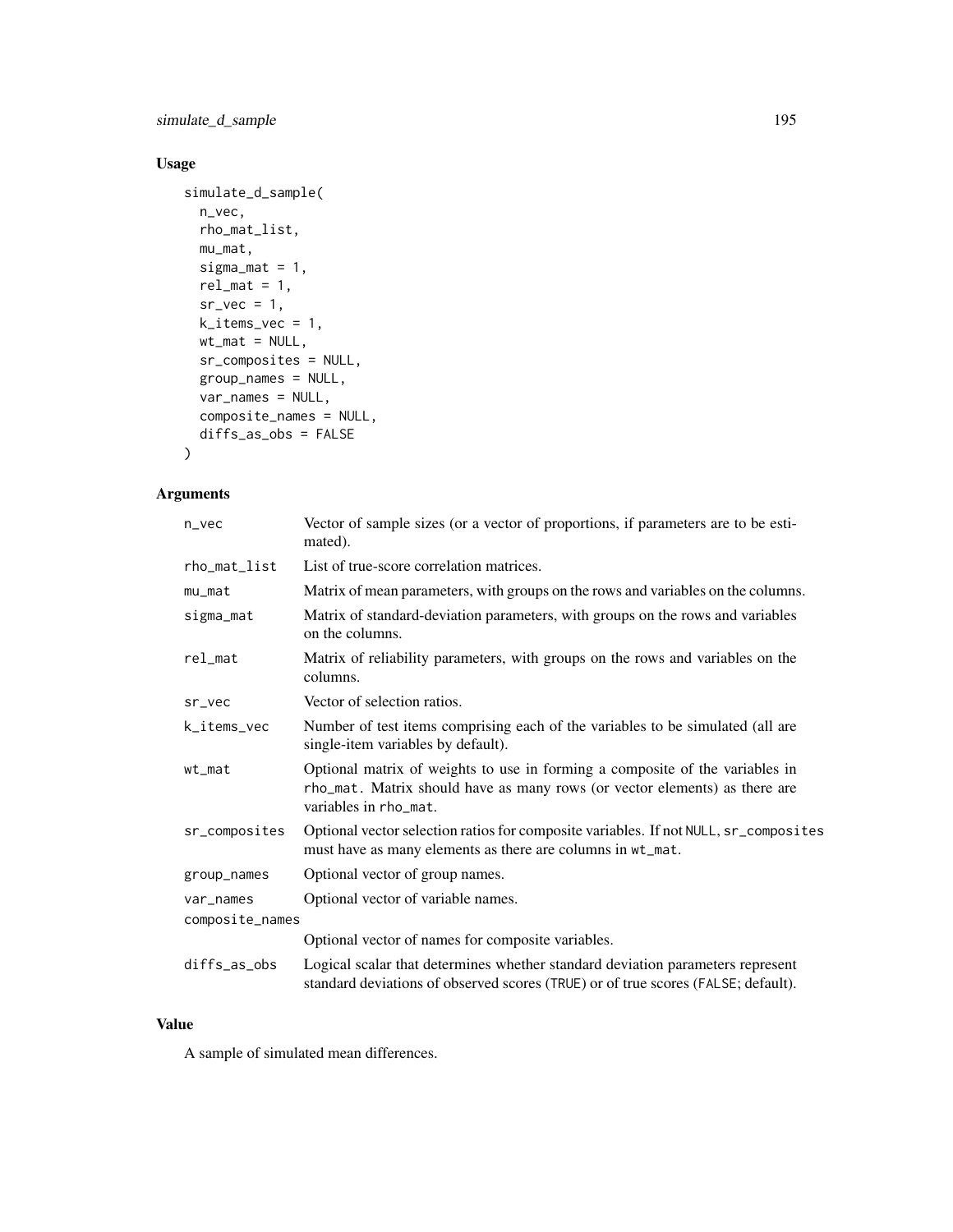#### Examples

```
## Simulate statistics by providing integers as "n_vec":
simulate_d\_sample(n\_vec = c(200, 100), rho\_mat\_list = list(reshape\_vec2mat(.5),reshape_vec2mat(.4)),
                 mu_mat = rbind(c(1, .5), c(0, 0)), sigma_mat = rbind(c(1, 1), c(1, 1)),
                  rel_mat = rbind(c(.8, .7), c(.7, .7)), sr\_vec = c(1, .5),
                  group_names = c("A", "B")## Simulate parameters by providing proportions as "n_vec":
simulate_d_sample(n_vec = c(2/3, 1/3), rho_mat_list = list(reshape_vec2mat(.5),
                                                           reshape_vec2mat(.4)),
                 mu_mat = rbind(c(1, .5), c(0, 0)), sigma_mat = rbind(c(1, 1), c(1, 1)),
                  rel_mat = rbind(c(.8, .7), c(.7, .7)), sr\_vec = c(1, .5),
                  group_names = c("A", "B")
```
simulate\_matrix *Generate a list of simulated sample matrices sampled from the Wishart distribution*

## Description

This function generates simulated sample matrices based on a population matrix and a sample size. It uses the Wishart distribution (i.e., the multivariate  $\chi^2$  distribution) to obtain data, rescales the data into the input metric, and can be standardized into a correlation matrix by setting as\_cor to TRUE. The function can produce a list of matrices for any number of samples.

## Usage

simulate\_matrix(sigma, n, k = 1, as\_cor = FALSE)

#### Arguments

| sigma  | Population covariance matrix. May be standardized or unstandardized.            |
|--------|---------------------------------------------------------------------------------|
| n      | Sample size for simulated sample matrices.                                      |
| k      | Number of sample matrices to generate.                                          |
| as cor | Should the simulated matrices be standardized (TRUE) or unstandardized (FALSE)? |

#### Value

A list of simulated sample matrices.

# Examples

```
## Define a hypothetical matrix:
sigma \leq reshape_vec2mat(cov = .4, order = 5)
## Simualte a list of unstandardized covariance matrices:
simulate_matrix(sigma = sigma, n = 50, k = 10, as_cor = FALSE)
```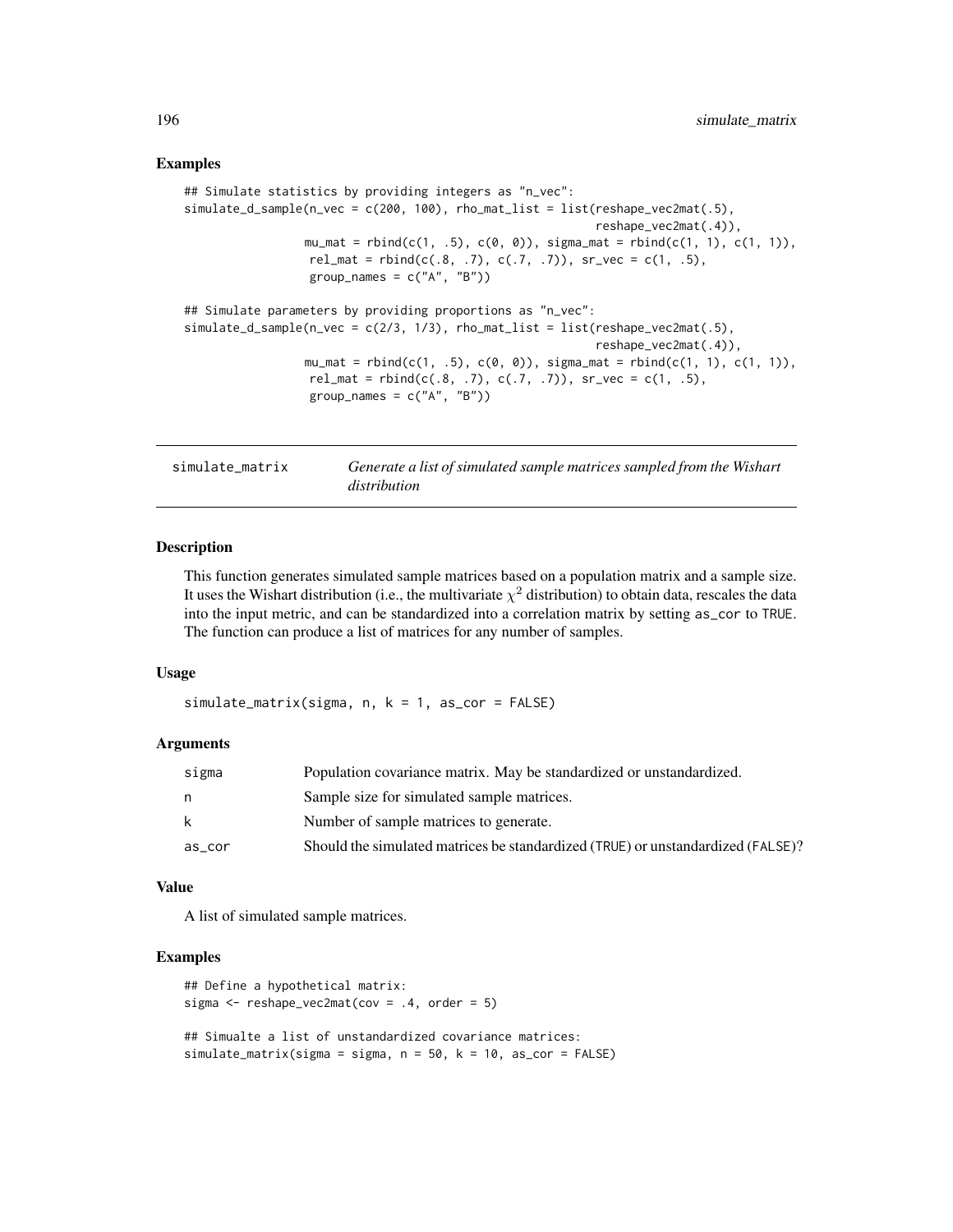```
## Simualte a list of correlation matrices:
simulate_matrix(sigma = sigma, n = 50, k = 10, as_cor = TRUE)
```
simulate\_psych *Simulate Monte Carlo psychometric data (observed, true, and error scores)*

## Description

Simulate Monte Carlo psychometric data (observed, true, and error scores)

#### Usage

```
simulate_psych(
 n,
 rho_mat,
 mu\_vec = rep(0, ncol(rho\_mat)),signa\_vec = rep(1, ncol(rho\_mat)),rel\_vec = rep(1, ncol(rho\_mat)),sr\_vec = rep(1, ncol(rho_matrix)),k_items_vec = rep(1, ncol(rho_mat)),
 wt\_mat = NULL,sr_composites = NULL,
 var_names = NULL,
 composite_names = NULL
\lambda
```
# Arguments

| n               | Number of cases to simulate before performing selection.                                                                                                                            |
|-----------------|-------------------------------------------------------------------------------------------------------------------------------------------------------------------------------------|
| rho_mat         | Matrix of true-score correlations.                                                                                                                                                  |
| $mu\_vec$       | Vector of means.                                                                                                                                                                    |
| sigma_vec       | Vector of observed-score standard deviations.                                                                                                                                       |
| rel_vec         | Vector of reliabilities corresponding to the variables in rho_mat.                                                                                                                  |
| sr_vec          | Vector of selection ratios corresponding to the variables in rho_mat. (set selec-<br>tion ratios to 1 for variables that should not be used in selection).                          |
| k_items_vec     | Number of test items comprising each of the variables to be simulated (all are<br>single-item variables by default).                                                                |
| wt_mat          | Optional matrix of weights to use in forming a composite of the variables in<br>rho_mat. Matrix should have as many rows (or vector elements) as there are<br>variables in rho_mat. |
| sr_composites   | Optional vector selection ratios for composite variables. If not NULL, sr_composites<br>must have as many elements as there are columns in wt_mat.                                  |
| var_names       | Vector of variable names corresponding to the variables in rho_mat.                                                                                                                 |
| composite_names |                                                                                                                                                                                     |
|                 |                                                                                                                                                                                     |

Optional vector of names for composite variables.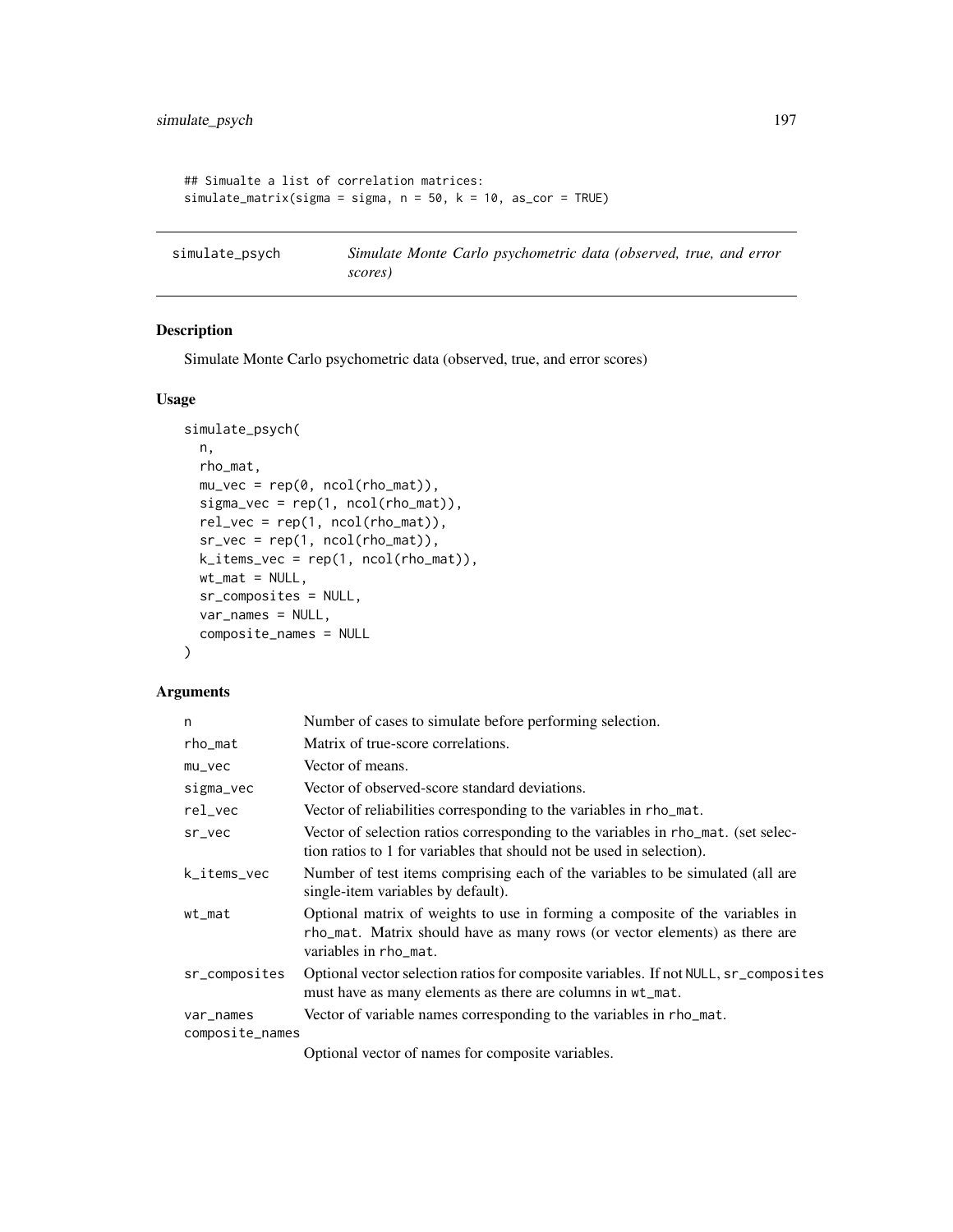Value

A list of observed-score, true-score, and error-score data frames. If selection is requested, the data frames will include logical variables indicating whether each case would be selected on the basis of observed scores, true scores, or error scores.

#### Examples

```
## Generate data for a simple sample with two variables without selection:
simulate\_psych(n = 1000, rho\_mat = matrix(c(1, .5, .5, 1), 2, 2), sigma\_vec = c(1, 1),rel\_vec = c(.8, .8), var\_names = c("Y", "X"))## Generate data for a simple sample with two variables with selection:
simulate_psych(n = 1000, rho_mat = matrix(c(1, .5, .5, 1), 2, 2), sigma_vec = c(1, 1),
          rel_vec = c(.8, .8), sr_vec = c(1, .5), var_names = c("Y", "X")## Generate data for samples with five variables, of which subsets are used to form composites:
rho_matrix(.5, 5, 5)diag(rho_mat) <- 1
simulate\_psych(n = 1000, rho\_mat = rho\_mat,rel\_vec = rep(.8, 5), sr\_vec = c(1, 1, 1, 1, .5),wt_mat = \text{cbind}(c(0, 0, 0, .3, 1), c(1, .3, 0, 0, 0)), sr\_composites = c(.7, .5))## Generate data for similar scenario as above, but with scales consisting of 1-5 items:
rho_mat \leq matrix(.5, 5, 5)diag(rho_mat) <- 1
simulate_psych(n = 1000, rho_mat = rho_mat,
                rel\_vec = rep(.8, 5), sr\_vec = c(1, 1, 1, 1, .5),k<sub>_i</sub>tems_vec = 1:5,
           wt_mat = \text{cbind}(c(0, 0, 0, .3, 1), c(1, .3, 0, 0, 0)), sr\_composites = c(.7, .5))
```
<span id="page-197-0"></span>simulate\_r\_database *Simulate correlation databases of primary studies*

#### Description

The simulate\_r\_database function generates databases of psychometric correlation data from sample-size parameters, correlation parameters, reliability parameters, and selection-ratio parameters. The output database can be provided in either a long format or a wide format. If composite variables are to be formed, parameters can also be defined for the weights used to form the composites as well as the selection ratios applied to the composites. This function will return a database of statistics as well as a database of parameters - the parameter database contains the actual study parameters for each simulated sample (without sampleing error) to allow comparisons between meta-analytic results computed from the statistics and the actual means and variances of parameters. The [merge\\_simdat\\_r](#page-165-0) function can be used to merge multiple simulated databases and the [sparsify\\_simdat\\_r](#page-203-0) function can be used to randomly delete artifact information (a procedure commonly done in simulations of artifact-distribution methods).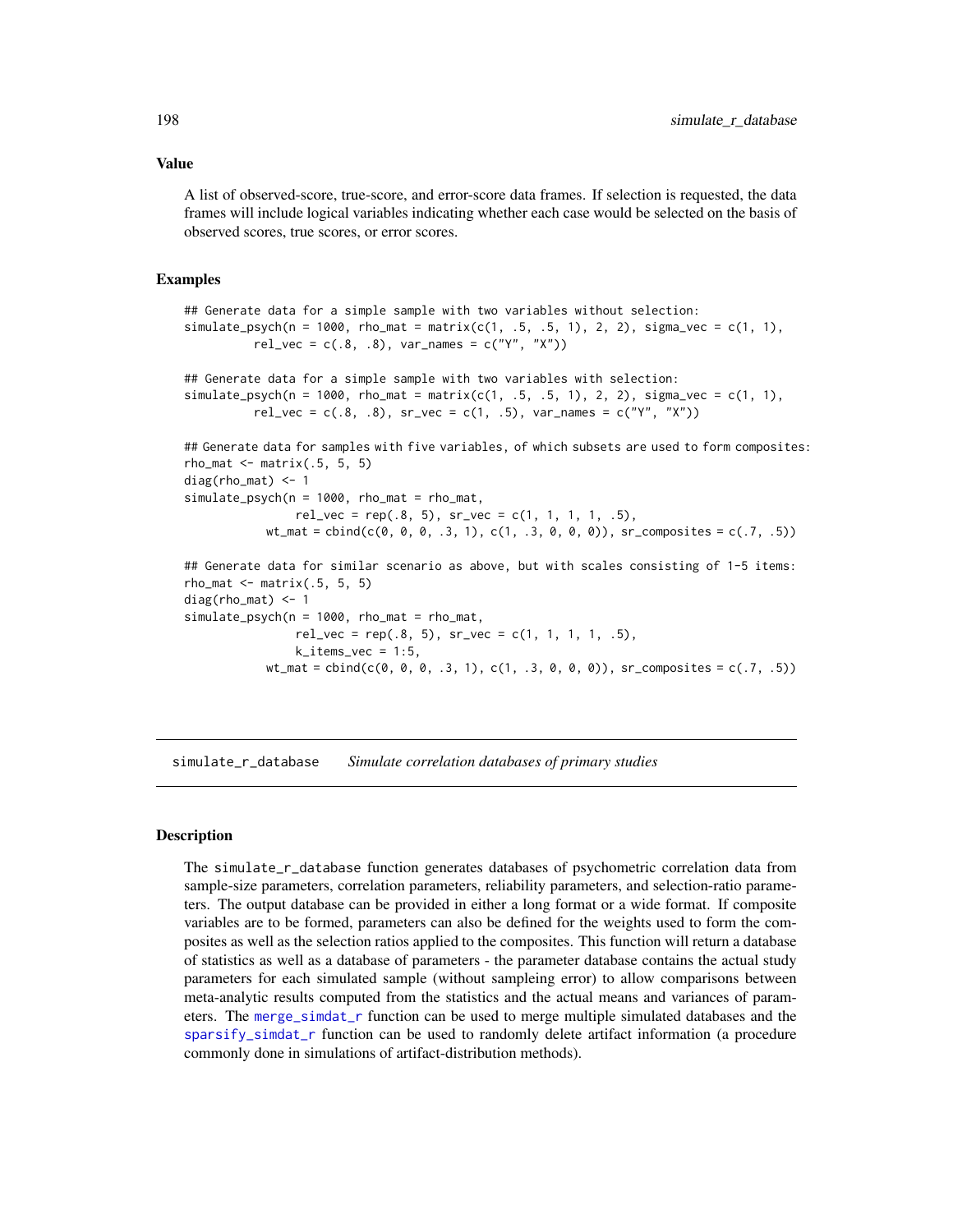simulate\_r\_database 199

# Usage

```
simulate_r_database(
 k,
 n_params,
 rho_params,
 mu_params = \theta,
  sigma_params = 1,
  rel_params = 1,
  sr\_params = 1,
  k_items_params = 1,
 wt_params = NULL,
 allow_neg_wt = FALSE,
  sr_composite_params = NULL,
 var_names = NULL,
  composite_names = NULL,
 n_as_ni = FALSE,
  show_applicant = FALSE,
 keep_vars = NULL,
  decimals = 2,
 format = "long",
 max\_iter = 100,
  ...
\mathcal{L}
```

| k              | Number of studies to simulate.                                                                                                                                                                                                                                                                                                          |
|----------------|-----------------------------------------------------------------------------------------------------------------------------------------------------------------------------------------------------------------------------------------------------------------------------------------------------------------------------------------|
| n_params       | Parameter distribution (or data-generation function; see details) for sample size.                                                                                                                                                                                                                                                      |
| rho_params     | List of parameter distributions (or data-generation functions; see details) for<br>correlations. If simulating data from a single fixed population matrix, that matrix<br>can be supplied for this argument (if the diagonal contains non-unity values and<br>'sigma_params' is not specified, those values will be used as variances). |
| mu_params      | List of parameter distributions (or data-generation functions; see details) for<br>means.                                                                                                                                                                                                                                               |
| sigma_params   | List of parameter distributions (or data-generation functions; see details) for<br>standard deviations.                                                                                                                                                                                                                                 |
| rel_params     | List of parameter distributions (or data-generation functions; see details) for<br>reliabilities.                                                                                                                                                                                                                                       |
| sr_params      | List of parameter distributions (or data-generation functions; see details) for<br>selection ratios.                                                                                                                                                                                                                                    |
| k_items_params | List of parameter distributions (or data-generation functions; see details) for the<br>number of test items comprising each of the variables to be simulated (all are<br>single-item variables by default).                                                                                                                             |
| wt_params      | List of parameter distributions (or data-generation functions; see details) to cre-<br>ate weights for use in forming composites. If multiple composites are formed,<br>the list should be a list of lists, with the general format: $list$ (comp1_params =<br>$list(params), comp2-params = list(params), etc.).$                      |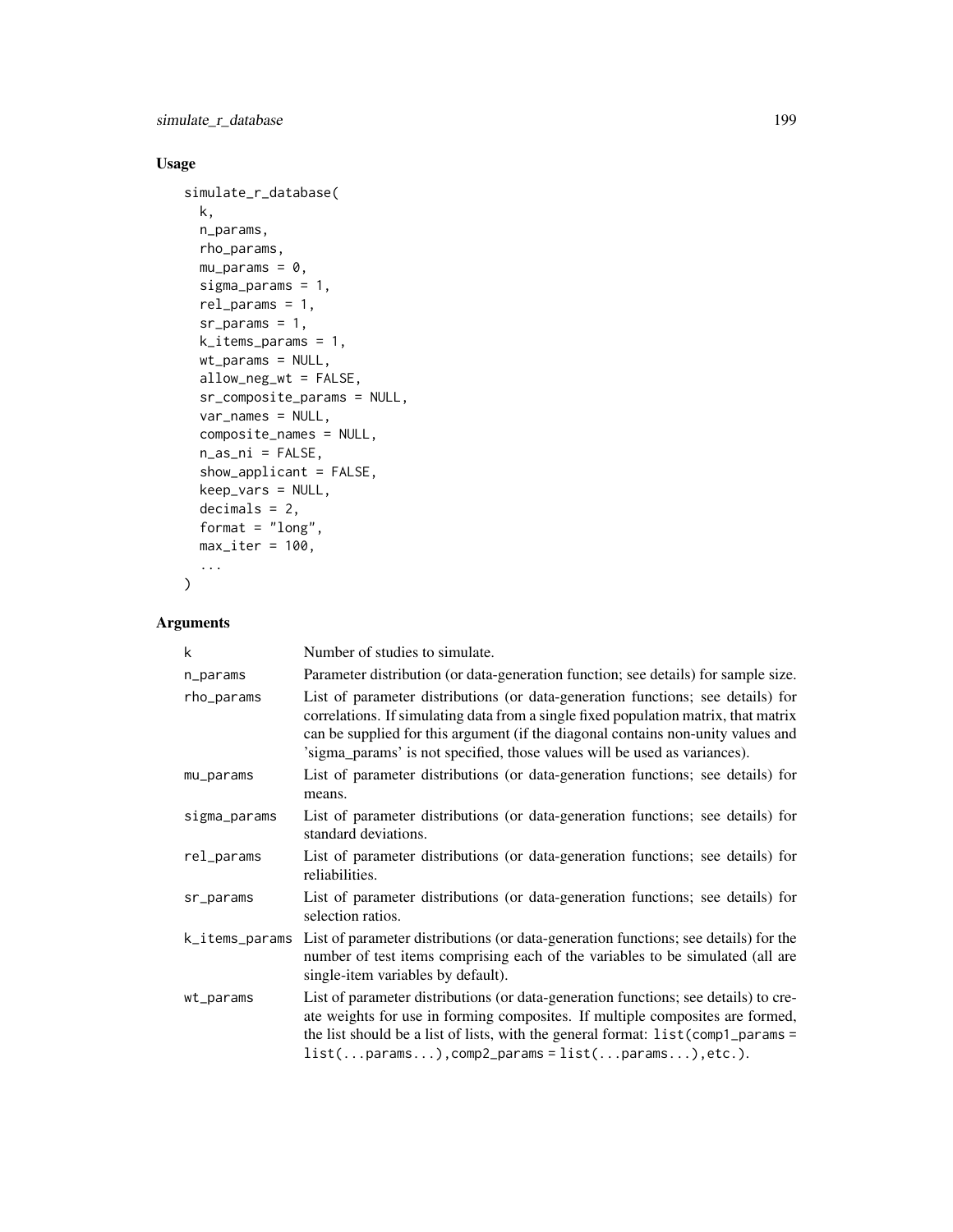| allow_neg_wt        | Logical scalar that determines whether negative weights should be allowed (TRUE)<br>or not (FALSE).                                                                                                                                                                                      |
|---------------------|------------------------------------------------------------------------------------------------------------------------------------------------------------------------------------------------------------------------------------------------------------------------------------------|
| sr_composite_params |                                                                                                                                                                                                                                                                                          |
|                     | Parameter distributions (or data-generation functions; see details) for composite<br>selection ratios.                                                                                                                                                                                   |
| var_names           | Optional vector of variable names for all non-composite variables.                                                                                                                                                                                                                       |
| composite_names     |                                                                                                                                                                                                                                                                                          |
|                     | Optional vector of names for composite variables.                                                                                                                                                                                                                                        |
| n_as_ni             | Logical argument determining whether n specifies the incumbent sample size<br>(TRUE) or the applicant sample size (FALSE; default). This can only be TRUE<br>when only one variable is involved in selection.                                                                            |
|                     | show_applicant Should applicant data be shown for sample statistics (TRUE) or suppressed (FALSE)?                                                                                                                                                                                        |
| keep_vars           | Optional vector of variable names to be extracted from the simulation and re-<br>turned in the output object. All variables are returned by default. Use this argu-<br>ment when only some variables are of interest and others are generated solely to<br>serve as selection variables. |
| decimals            | Number of decimals to which statistical results (not parameters) should be rounded.<br>Rounding to 2 decimal places best captures the precision of data available from<br>published primary research.                                                                                    |
| format              | Database format: "long" or "wide."                                                                                                                                                                                                                                                       |
| max_iter            | Maximum number of iterations to allow in the parameter selection process be-<br>fore terminating with convergence failure. Must be finite.                                                                                                                                               |
| $\cdots$            | Additional arguments.                                                                                                                                                                                                                                                                    |

## Details

Values supplied as any argument with the suffix "params" can take any of three forms (see Examples for a demonstration of usage):

- A vector of values from which study parameters should be sampled.
- A vector containing a mean with a variance or standard deviation. These values must be named "mean," "var," and "sd", respectively, for the program to recognize which value is which.
- A matrix containing a row of values (this row must be named "values") from which study parameters should be sampled and a row of weights (this row must be labeled 'weights') associated with the values to be sampled.
- A matrix containing a column of values (this column must be named "values") from which study parameters should be sampled and a column of weights (this column must be labeled 'weights') associated with the values to be sampled.
- A function that is configured to generate data using only one argument that defines the number of cases to generate, e.g.,  $fun(n = 10)$ .

#### Value

A database of simulated primary studies' statistics and analytically determined parameter values.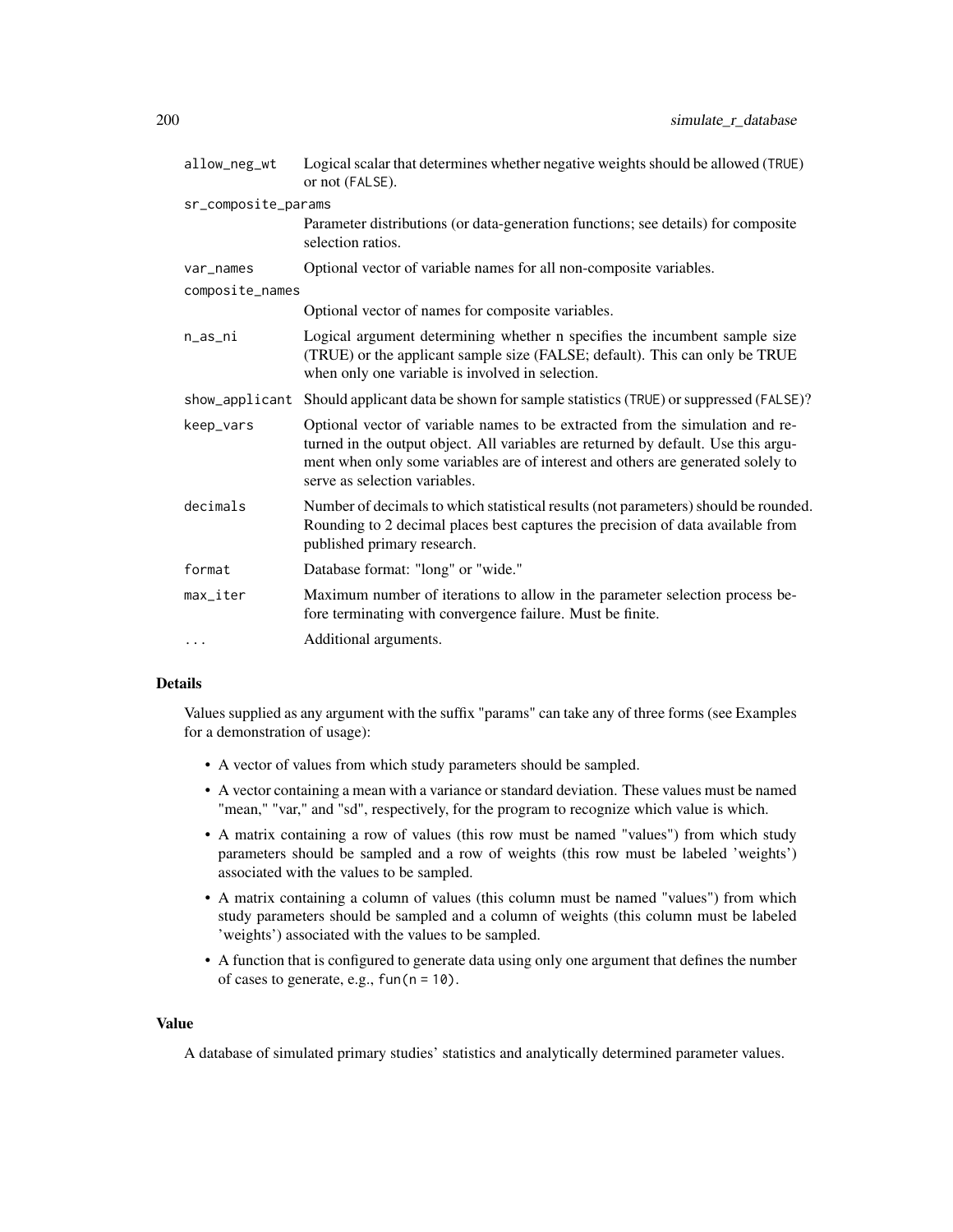#### Examples

```
## Note the varying methods for defining parameters:
n_{\text{params}} = function(n) rgamma(n, \text{ shape} = 100)rho_params \le list(c(.1, .3, .5),
                   c(mean = .3, sd = .05),
                   rbind(value = c(.1, .3, .5), weight = c(1, 2, 1)))rel\_params = list(c(.7, .8, .9),c(mean = .8, sd = .05),
                  rbind(value = c(.7, .8, .9), weight = c(1, 2, 1)))sr_ = c(list(1, 1, c(.5, .7)))
sr\_composite\_params = list(1, c(.5, .6, .7))wt_params = list(list(c(1, 2, 3),
                      c(mean = 2, sd = .25),
                      rbind(value = c(1, 2, 3), weight = c(1, 2, 1)),
                 list(c(1, 2, 3)),c(mean = 2, sd = .25),
                      cbind(value = c(1, 2, 3), weight = c(1, 2, 1))))## Simulate with long format
simulate_r_database(k = 10, n_parameters = n_parameters, rho_params = rho_params,rel_params = rel_params, sr_params = sr_params,
                  sr_composite_params = sr_composite_params, wt_params = wt_params,
                  var_names = c("X", "Y", "Z"), format = "long")
## Simulate with wide format
simulate_r_database(k = 10, n_parameters = n_parameters, rho_params = rho_params,rel_params = rel_params, sr_params = sr_params,
                  sr_composite_params = sr_composite_params, wt_params = wt_params,
                  var_names = c("X", "Y", "Z"), format = "wide")
```
simulate\_r\_sample *Simulation of data with measurement error and range-restriction artifacts*

## Description

This function simulates a psychometric sample and produces correlation matrices, artifact information, and other descriptive statistics that have been affected by measurement error and/or range restriction. It allows the formation of composite variables within the simulation and allows selection to be performed on any or all variables, including composites. By setting the sample size to n = Inf, users can explore the effects of measurement error and/or range restriction on parameters without the influence of sampling error. To generate multiple samples and compile a database of simulated statistics, see the [simulate\\_r\\_database](#page-197-0) function.

#### Usage

```
simulate_r_sample(
 n,
  rho_mat,
```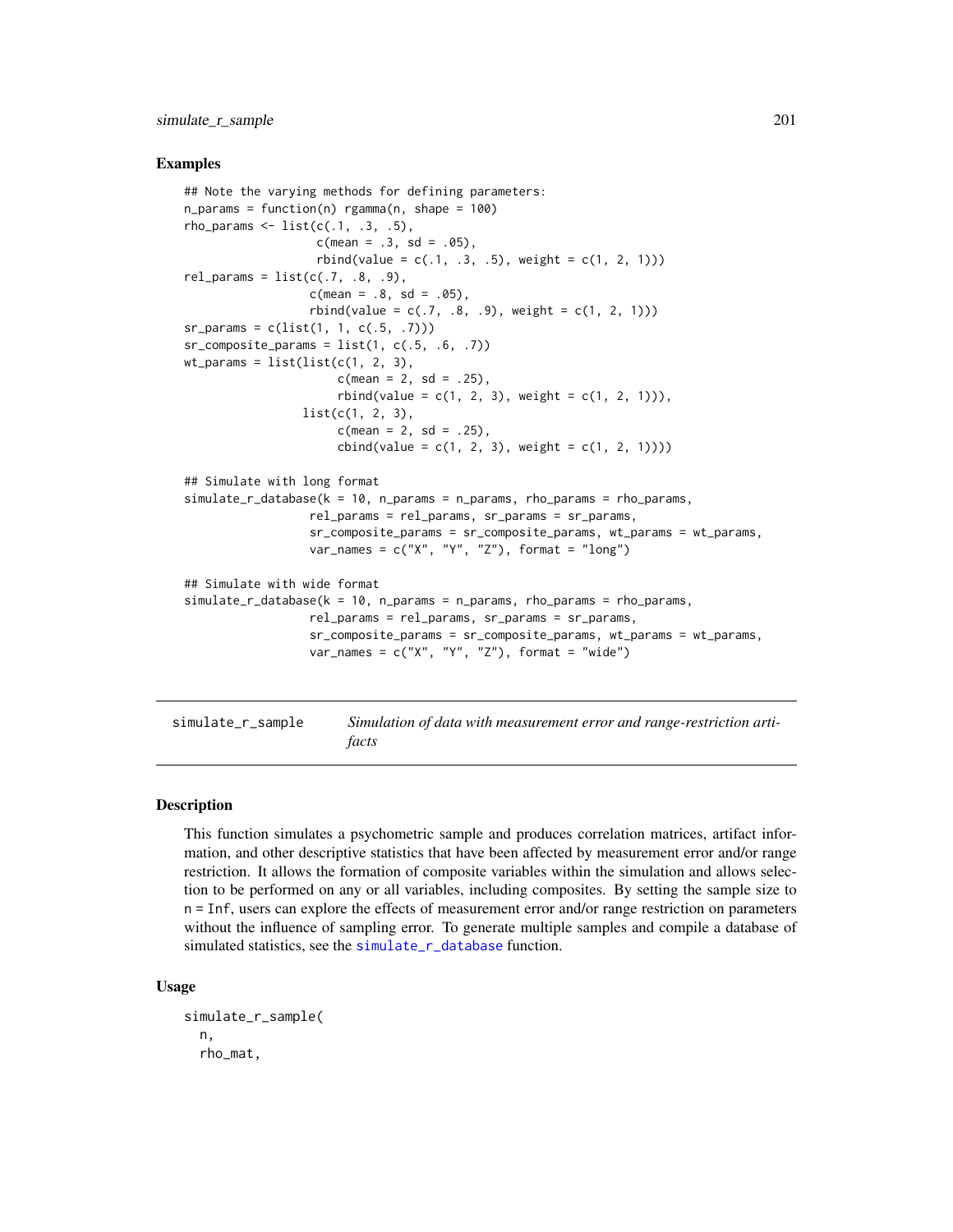```
rel\_vec = rep(1, ncol(rho\_mat)),mu\_vec = rep(0, ncol(rho\_mat)),sigma_{vec} = rep(1, ncol(rho_mat)),sr\_vec = rep(1, ncol(rho_matrix)),k_i tems_vec = rep(1, ncol(rho_mat)),
 wt\_mat = NULL,sr_composites = NULL,
 var_names = NULL,
 composite_names = NULL,
 n_as_ni = FALSE,
  ...
)
```
# Arguments

| n                     | Number of cases to simulate before performing selection. If Inf, function will<br>simulate parameter values.                                                                                                  |
|-----------------------|---------------------------------------------------------------------------------------------------------------------------------------------------------------------------------------------------------------|
| rho_mat               | Matrix of true-score correlations.                                                                                                                                                                            |
| $rel_{\text{--}}$ vec | Vector of reliabilities corresponding to the variables in rho_mat.                                                                                                                                            |
| $mu\_vec$             | Vector of means.                                                                                                                                                                                              |
| sigma_vec             | Vector of observed-score standard deviations.                                                                                                                                                                 |
| sr_vec                | Vector of selection ratios corresponding to the variables in rho_mat (set selec-<br>tion ratios to 1 for variables that should not be used in selection).                                                     |
| k_items_vec           | Number of test items comprising each of the variables to be simulated (all are<br>single-item variables by default).                                                                                          |
| $wt_m$ at             | Optional matrix of weights to use in forming a composite of the variables in<br>rho_mat. Matrix should have as many rows (or vector elements) as there are<br>variables in rho_mat.                           |
| sr_composites         | Optional vector selection ratios for composite variables. If not NULL, sr_composites<br>must have as many elements as there are columns in wt_mat.                                                            |
| var_names             | Vector of variable names corresponding to the variables in rho_mat.                                                                                                                                           |
| composite_names       |                                                                                                                                                                                                               |
|                       | Optional vector of names for composite variables.                                                                                                                                                             |
| n_as_ni               | Logical argument determining whether n specifies the incumbent sample size<br>(TRUE) or the applicant sample size (FALSE; default). This can only be TRUE<br>when only one variable is involved in selection. |
| $\cdots$              | Further arguments.                                                                                                                                                                                            |

## Value

A list of study information, including correlations, reliabilities, standard deviations, means, and *u* ratios for true scores and for observed scores.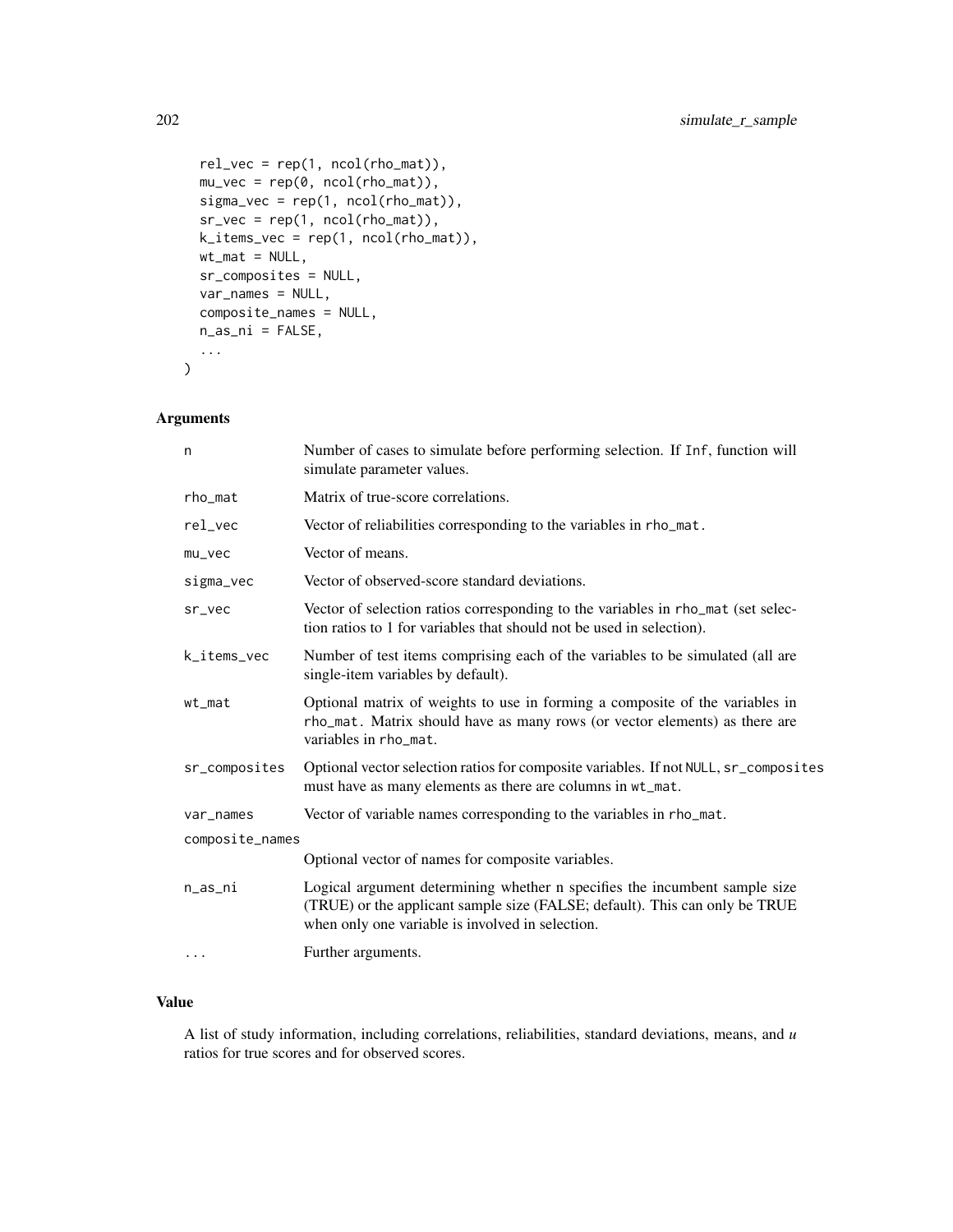#### Examples

```
## Generate data for a simple sample with two variables:
simulate_r_sample(n = 1000, rho_mat = matrix(c(1, .5, .5, 1), 2, 2),
          rel\_vec = c(.8, .8), sr\_vec = c(1, .5), var\_names = c("Y", "X"))## Generate data for samples with five variables, of which subsets are used to form composites:
rho_mat \leq matrix(.5, 5, 5)
diag(rho_mat) <- 1
## Simulate parameters by supply n = Inf
simulate_r_sample(n = Inf, rho_mat = rho_mat,
                rel\_vec = rep(.8, 5), sr\_vec = c(1, 1, 1, 1, .5),wt_mat = \text{cbind}(c(0, 0, 0, .3, 1), c(1, .3, 0, 0, 0)), sr_composites = c(.7, .5))
## Finite sample sizes allow the generation of sample data
simulate_r_sample(n = 1000, rho_mat = rho_mat,
                rel_vec = rep(.8, 5), sr_vec = c(1, 1, 1, 1, .5),
            wt_mat = \text{cbind}(c(0, 0, 0, 0, 0, 1), c(1, 0.3, 0, 0, 0)), sr\_composites = c(.7, .5))
```
<span id="page-202-0"></span>sparsify\_simdat\_d *Create sparse artifact information in a "simdat\_d\_database" class object*

#### Description

This function can be used to randomly delete artifact from databases produced by the [simulate\\_d\\_database](#page-190-0) function. Deletion of artifacts can be performed in either a study-wise fashion for complete missingness within randomly selected studies or element-wise missingness for completely random deletion of artifacts in the database. Deletion can be applied to reliability estimates and/or u ratios.

## Usage

```
sparsify_simdat_d(
  data_obj,
 prop_missing,
  sparify_arts = c("rel", "u"),study_wise = TRUE
)
```

| data_obi     | Object created by the "simiat d database" function.                                                                                                                    |
|--------------|------------------------------------------------------------------------------------------------------------------------------------------------------------------------|
| prop_missing | Proportion of studies in from which artifact information should be deleted.                                                                                            |
| sparify_arts | Vector of codes for the artifacts to be sparsified: "rel" for reliabilities, "u" for u<br>ratios, or c("rel", "u") for both.                                           |
| study_wise   | Logical scalar argument determining whether artifact deletion should occur for<br>all variables in a study (TRUE) or randomly across variables within studies (FALSE). |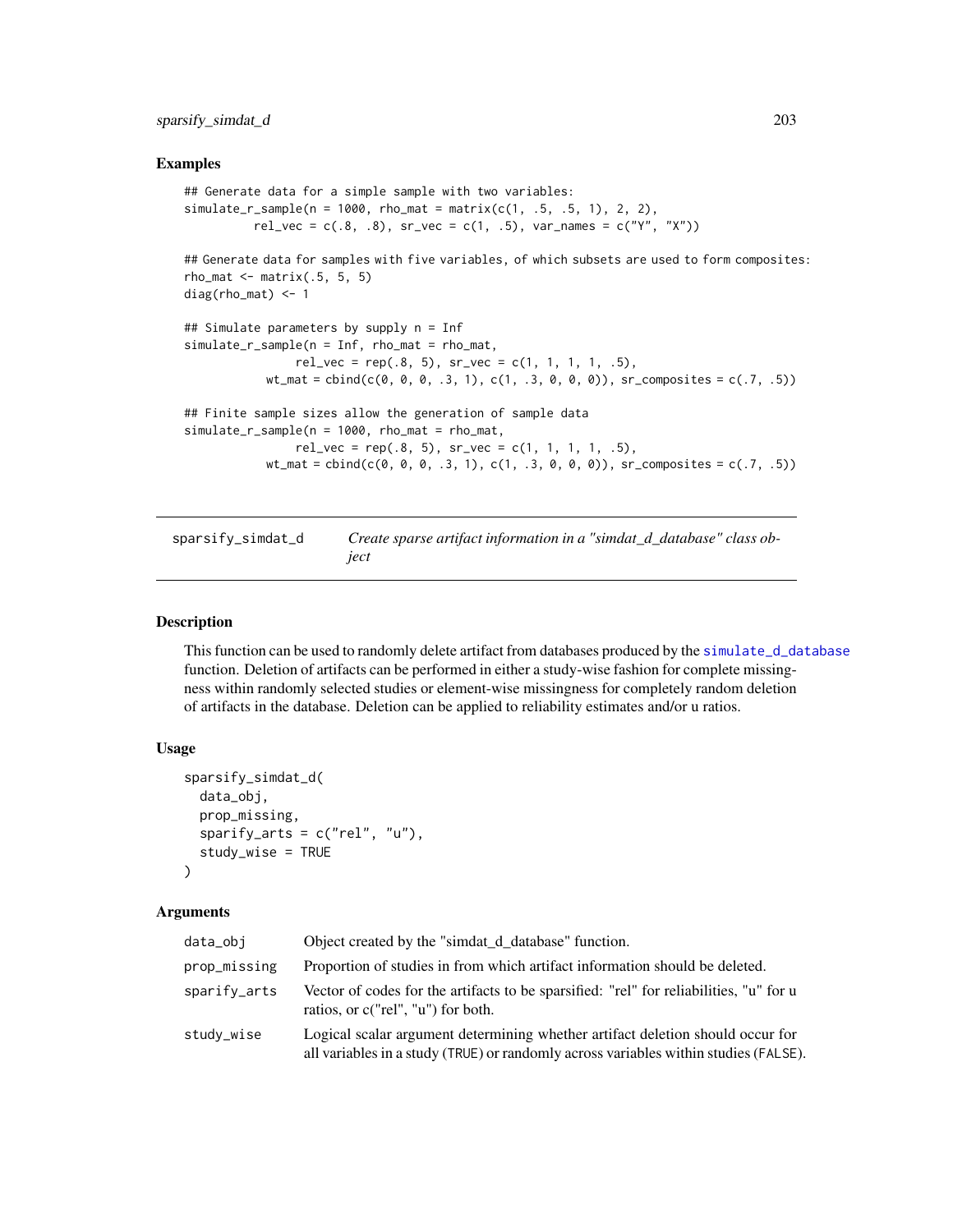# Value

A sparsified database

<span id="page-203-0"></span>sparsify\_simdat\_r *Create sparse artifact information in a "simdat\_r\_database" class object*

# Description

This function can be used to randomly delete artifact from databases produced by the [simulate\\_r\\_database](#page-197-0) function. Deletion of artifacts can be performed in either a study-wise fashion for complete missingness within randomly selected studies or element-wise missingness for completely random deletion of artifacts in the database. Deletion can be applied to reliability estimates and/or u ratios.

# Usage

```
sparsify_simdat_r(
  data_obj,
 prop_missing,
  sparify_arts = c("rel", "u"),
  study_wise = TRUE
)
```
# Arguments

| data_obi     | Object created by the "simdat_r_database" function.                                                                                                                    |
|--------------|------------------------------------------------------------------------------------------------------------------------------------------------------------------------|
| prop_missing | Proportion of studies in from which artifact information should be deleted.                                                                                            |
| sparify_arts | Vector of codes for the artifacts to be sparsified: "rel" for reliabilities, "u" for u<br>ratios, or c("rel", "u") for both.                                           |
| study_wise   | Logical scalar argument determining whether artifact deletion should occur for<br>all variables in a study (TRUE) or randomly across variables within studies (FALSE). |

# Value

A sparsified database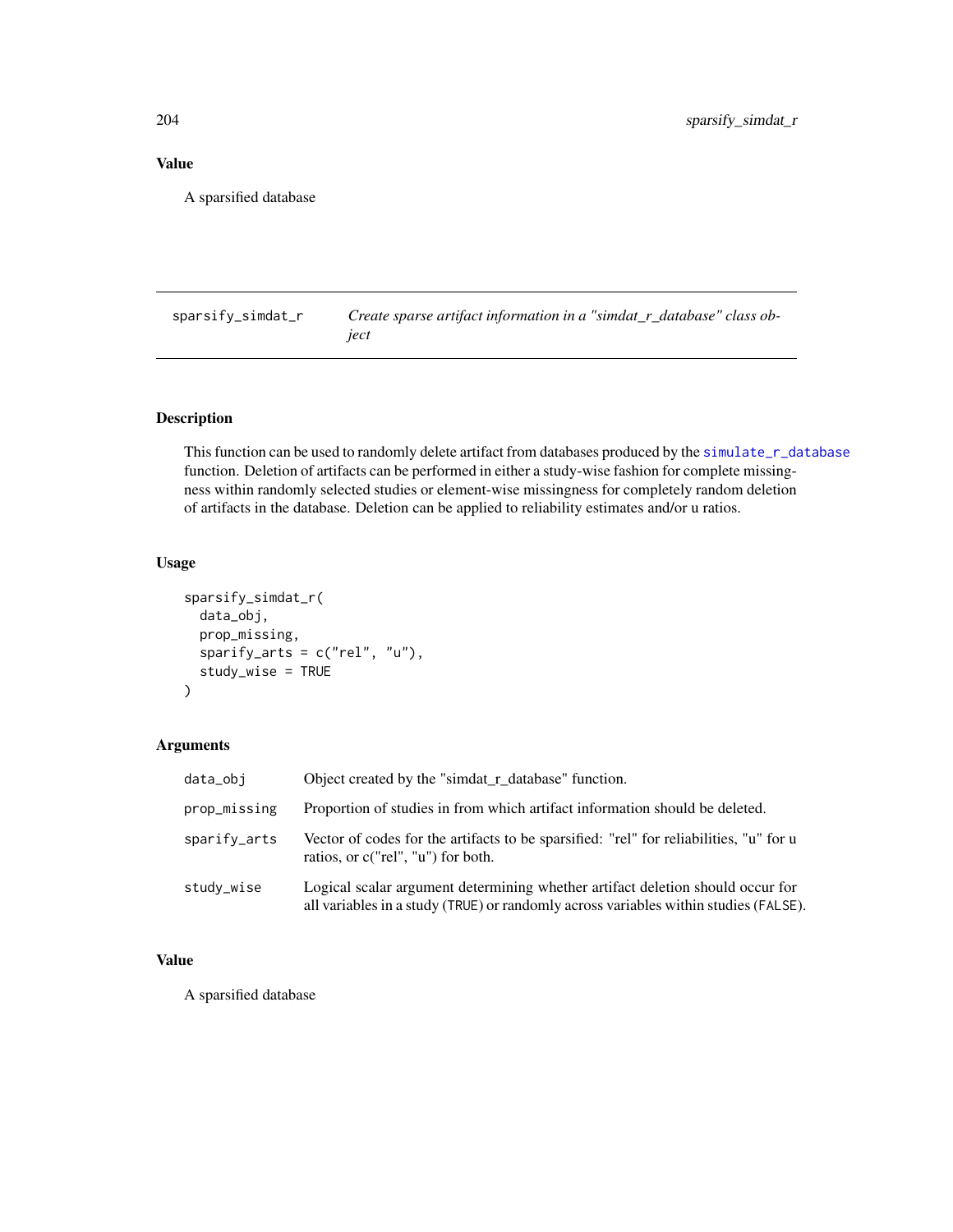# Description

Summary methods for psychmeta output objects with classes exported from psychmeta.

## Arguments

| object   | Object to be printed (object is used to select a method). |
|----------|-----------------------------------------------------------|
| $\cdots$ | Additional arguments.                                     |

#### Value

Summary object.

| truncate dist | Truncation function for normal distributions (truncates both mean and |
|---------------|-----------------------------------------------------------------------|
|               | <i>variance</i> )                                                     |

# Description

This function computes the mean and variance of a normal distributions that has been truncated at one or both ends.

# Usage

truncate\_dist(a =  $-Inf$ , b = Inf, mean = 0, sd = 1)

# Arguments

| a    | Quantile (i.e., cut score) below which scores should be censored from the distri-<br>bution. |
|------|----------------------------------------------------------------------------------------------|
| b    | Quantile (i.e., cut score) above which scores should be censored from the distri-<br>bution. |
| mean | Scalar mean or vector of means.                                                              |
| sd   | Scalar standard deviation or vector of standard deviations.                                  |

## Value

A matrix of truncated means (column 1) and truncated variances (column 2).

# Examples

```
truncate_dist(a = -1, b = 3, mean = 0, sd = 1)
truncate_dist(a = 1, b = Inf, mean = 0, sd = 1)
truncate_dist(a = c(-1, 1), b = c(3, Inf), mean = 0, sd = 1)
```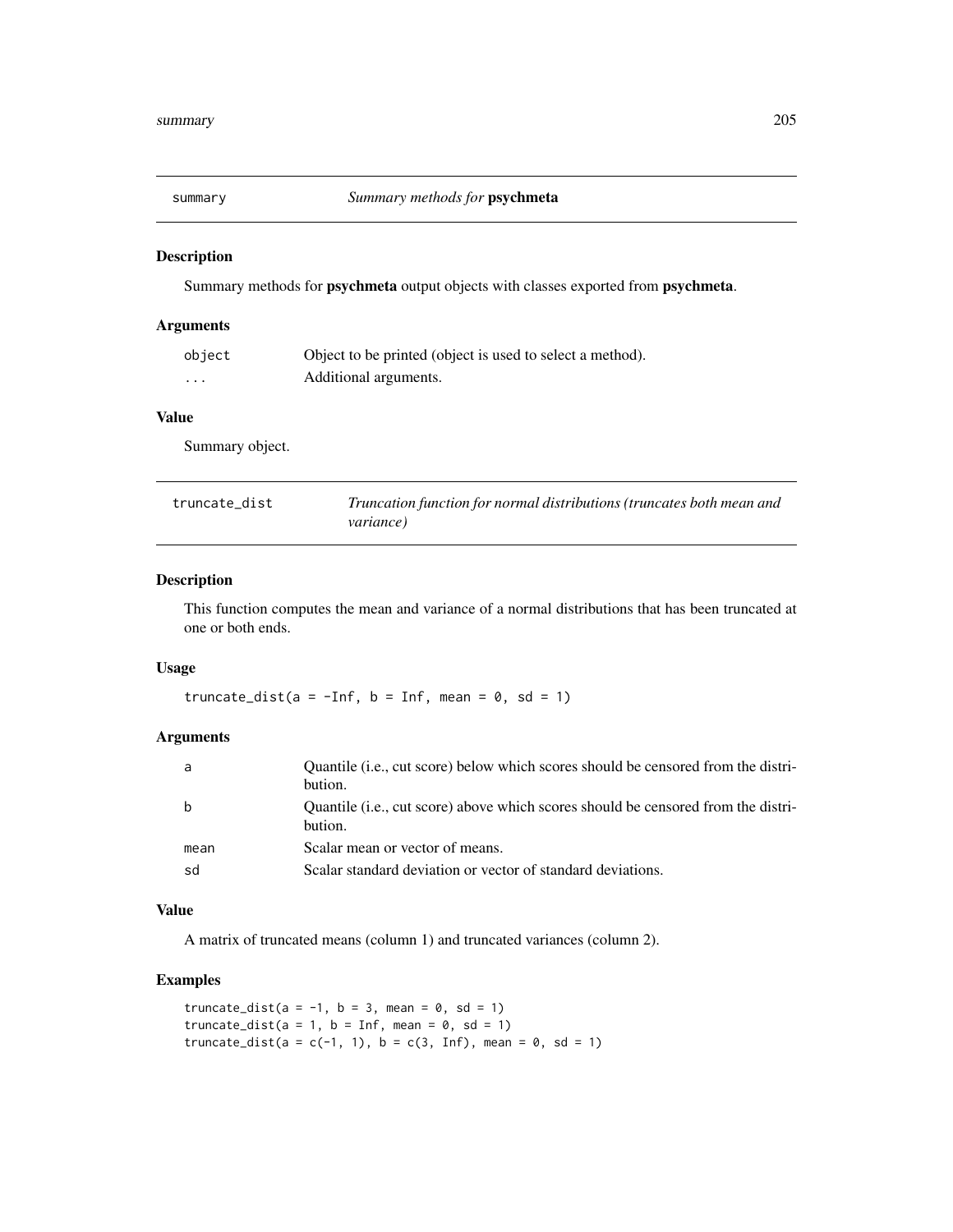## Description

This function computes the mean of a normal distributions that has been truncated at one or both ends.

## Usage

truncate\_mean(a =  $-Inf$ , b = Inf, mean = 0, sd = 1)

# Arguments

| a    | Quantile ( <i>i.e.</i> , cut score) below which scores should be censored from the distri-<br>bution. |
|------|-------------------------------------------------------------------------------------------------------|
| b    | Quantile (i.e., cut score) above which scores should be censored from the distri-<br>bution.          |
| mean | Scalar mean or vector of means.                                                                       |
| sd   | Scalar standard deviation or vector of standard deviations.                                           |

# Value

A vector of truncated means.

## Examples

```
truncate_mean(a = -1, b = 3, mean = 0, sd = 1)
truncate_mean(a = 1, b = Inf, mean = 0, sd = 1)
truncate_mean(a = c(-1, 1), b = c(3, Inf), mean = 0, sd = 1)
```
truncate\_var *Truncation function for variances*

# Description

This function computes the variance of a normal distributions that has been truncated at one or both ends.

#### Usage

truncate\_var(a =  $-Inf$ , b = Inf, mean = 0, sd = 1)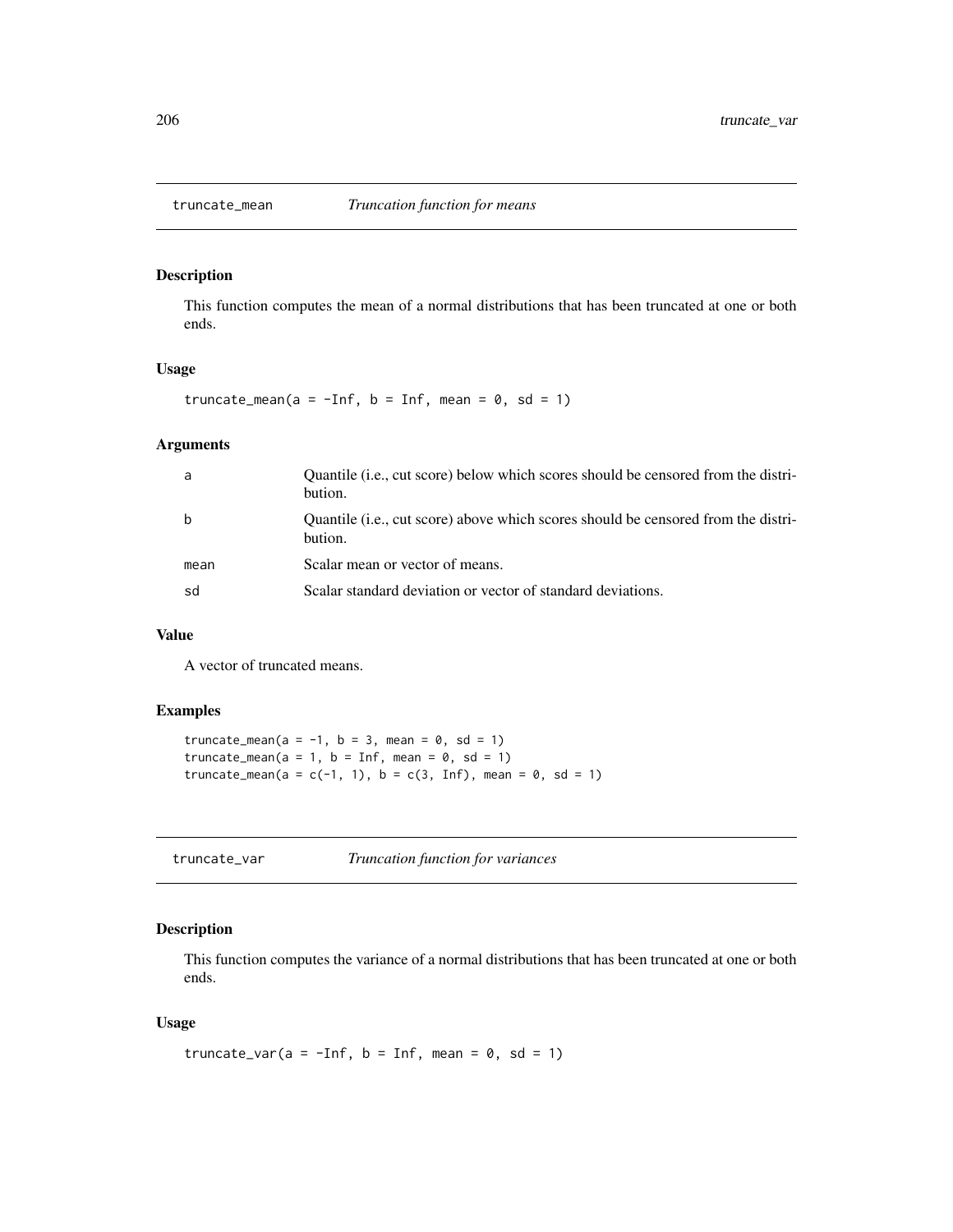# unmix\_matrix 207

# Arguments

| a    | Quantile (i.e., cut score) below which scores should be censored from the distri-<br>bution. |
|------|----------------------------------------------------------------------------------------------|
|      | Quantile (i.e., cut score) above which scores should be censored from the distri-<br>bution. |
| mean | Scalar mean or vector of means.                                                              |
| sd   | Scalar standard deviation or vector of standard deviations.                                  |

## Value

A vector of truncated variances

# Examples

truncate\_var(a =  $-1$ , b = 3, mean = 0, sd = 1) truncate\_var( $a = 1$ ,  $b = Inf$ , mean = 0, sd = 1) truncate\_var(a = c(-1, 1), b = c(3, Inf), mean =  $0$ , sd = 1)

| unmix matrix | Estimate average within-group covariance matrices from a mixture co- |
|--------------|----------------------------------------------------------------------|
|              | <i>variance matrix</i>                                               |

# Description

Estimate average within-group covariance matrices from a mixture covariance matrix

# Usage

```
unmix_matrix(
 sigma_mat,
 mu_mat,
 p_vec,
 N = Inf,
 group_names = NULL,
 var_names = NULL
)
```

| sigma_mat   | Mixture covariance matrix.                                                                         |
|-------------|----------------------------------------------------------------------------------------------------|
| mu_mat      | Matrix of mean parameters, with groups on the rows and variables on the columns.                   |
| p_vec       | Vector of proportion of cases in each group.                                                       |
| N           | Optional total sample size across all groups (used to compute unbiased covari-<br>ance estimates). |
| group_names | Optional vector of group names.                                                                    |
| var_names   | Optional vector of variable names.                                                                 |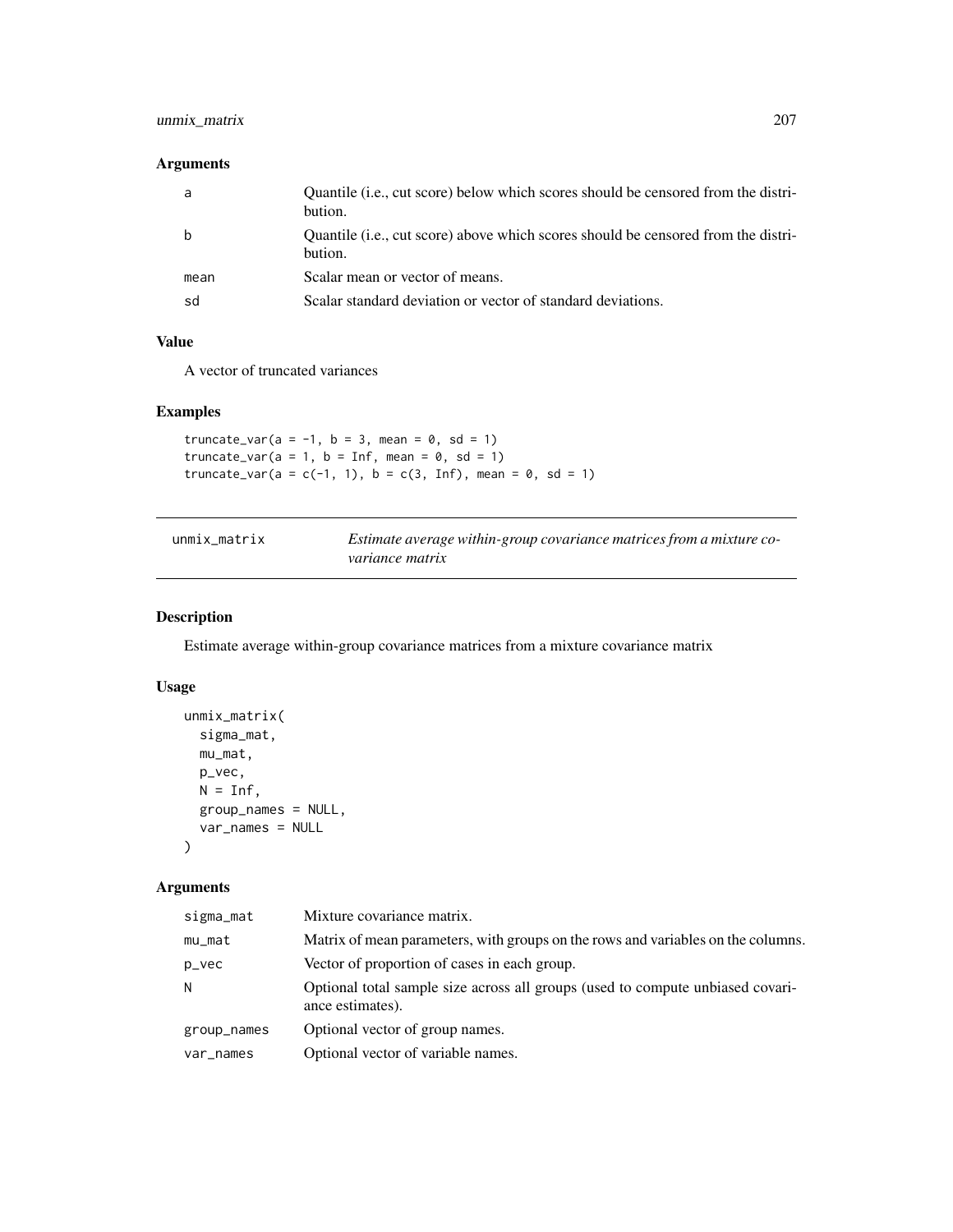## Value

List of within-group covariances and means.

## Examples

```
out <- unmix_matrix(sigma_mat = reshape_vec2mat(.5, order = 2),
                    mu_mat = rbind(c(0, 0), c(.5, 1)),p_{\text{v}}vec = c(.3, .7), N = 100)
## Result of unmix_matrix:
out
## Simulated data reproduce the total parameter matrix:
dat <- NULL
for(i in 1:2){
     dat \leq rbind(dat, cbind(group = i,
                              data.frame(MASS::mvrnorm(n = round(out$p\_group[i] * out$N),mu = out$means_raw[i,],
                                                      Sigma = out$cov_group_unbiased[[i]],
                                                        empirical = TRUE))))
}
cov(data[, -1])
```

| unmix_r_2group | Estimate the average within-group correlation from a mixture corre- |
|----------------|---------------------------------------------------------------------|
|                | <i>lation for two groups</i>                                        |

# Description

Estimate the average within-group correlation from a mixture correlation for two groups

## Usage

unmix\_r\_2group(rxy, dx, dy,  $p = 0.5$ )

| rxy | Overall mixture correlation.                      |
|-----|---------------------------------------------------|
| dx  | Standardized mean difference between groups on X. |
| dy  | Standardized mean difference between groups on Y. |
| р   | Proportion of cases in one of the two groups.     |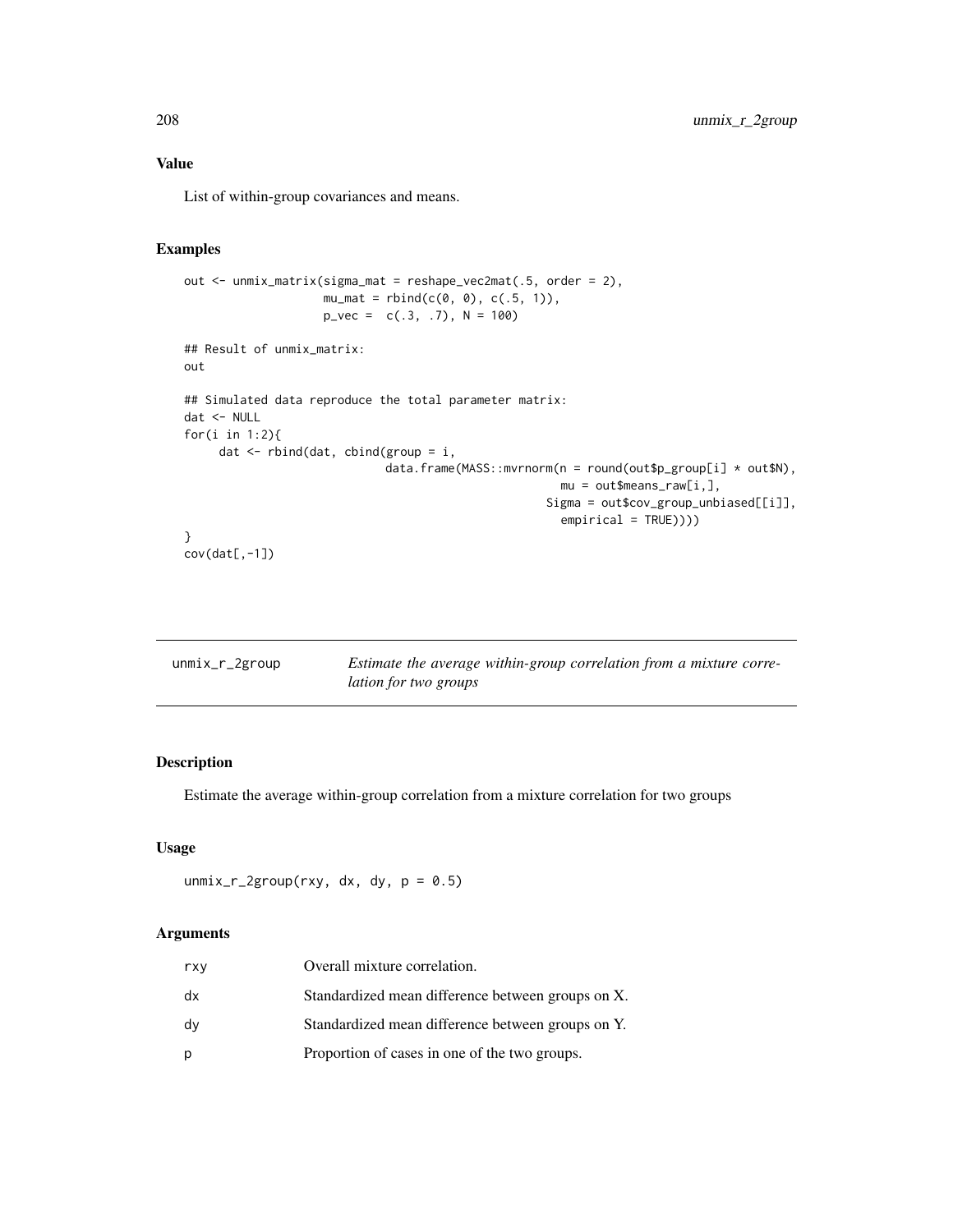var\_error\_A 209

## Details

The mixture correlation for two groups is estimated as:

$$
r_{xy_{Mix}} \frac{\rho_{xy_{WG}} + \sqrt{d_x^2 d_y^2 p^2 (1-p)^2}}{\sqrt{(d_x^2 p(1-p) + 1) (d_y^2 p(1-p) + 1)}}
$$

where  $\rho_{xy_{WG}}$  is the average within-group correlation,  $\rho_{xy_{Mix}}$  is the overall mixture correlation,  $d_x$ is the standardized mean difference between groups on X,  $d_y$  is the standardized mean difference between groups on Y, and *p* is the proportion of cases in one of the two groups.

#### Value

A vector of average within-group correlations

### References

Oswald, F. L., Converse, P. D., & Putka, D. J. (2014). Generating race, gender and other subgroup data in personnel selection simulations: A pervasive issue with a simple solution. *International Journal of Selection and Assessment, 22*(3), 310-320.

## Examples

```
unmix_r_2group(rxy = .5, dx = 1, dy = 1, p = .5)
```

| var error A | Estimate the error variance of the probability-based effect size (A, |
|-------------|----------------------------------------------------------------------|
|             | AUC, the common language effect size [CLES])                         |

# Description

Estimate the error variance of the probability-based effect size (A, AUC, the common language effect size [CLES])

#### Usage

```
var_error_A(A, n1, n2 = NA)var_error_auc(A, n1, n2 = NA)var_error_cles(A, n1, n2 = NA)
```

| A              | Vector of probability-based effect sizes (common language effect sizes)           |
|----------------|-----------------------------------------------------------------------------------|
| n1             | Vector of sample sizes from group 1 (or the total sample size with the assumption |
|                | that groups are of equal size, if no group 2 sample size is supplied).            |
| n <sub>2</sub> | Vector of sample sizes from group 2.                                              |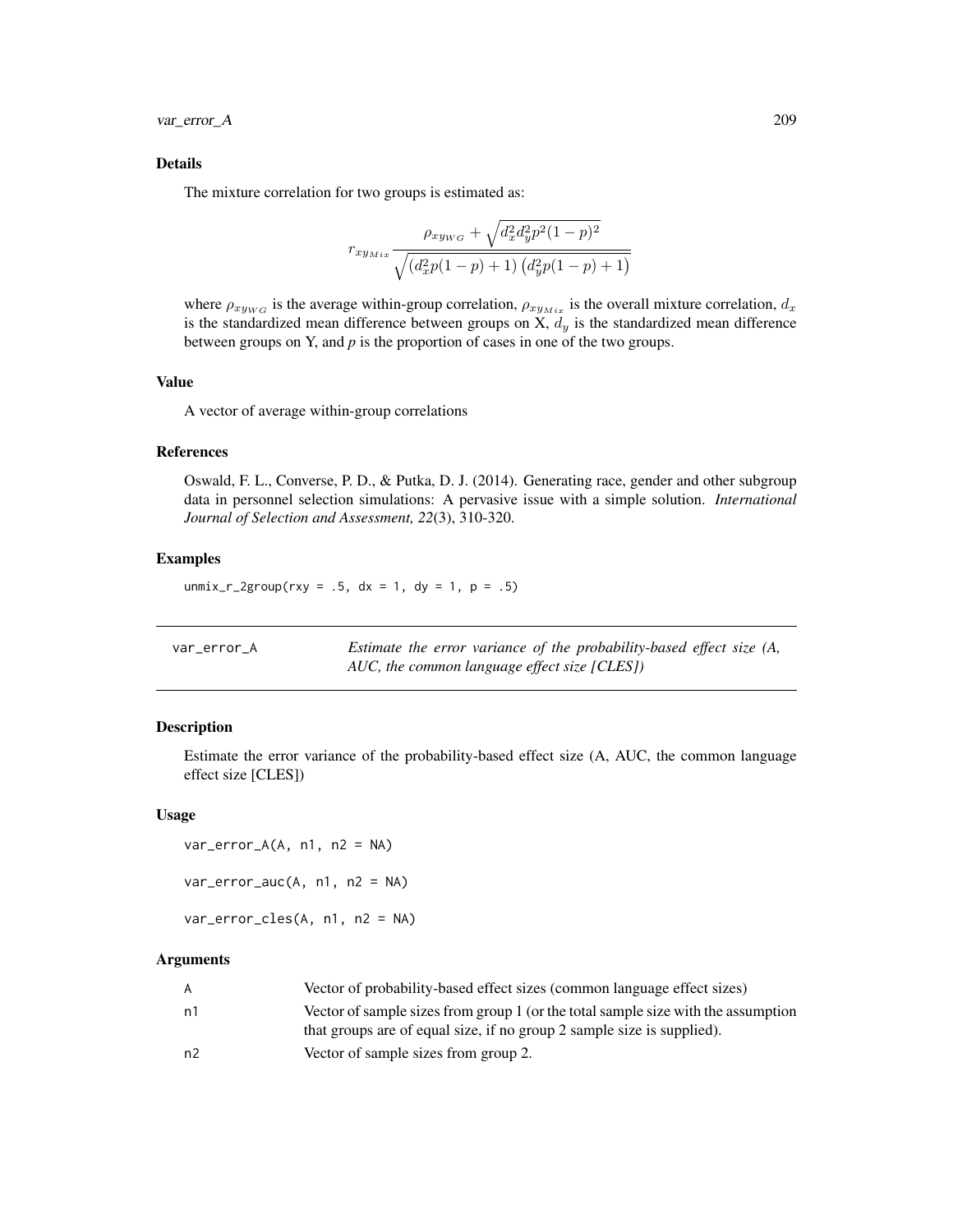## Details

The sampling variance of a *A* (also called *AUC* [area under curve] or *CLES* [common-language effect size]) value is:

$$
\frac{\left[\left(\frac{1}{n_1}\right) + \left(\frac{1}{n_2}\right) + \left(\frac{1}{n_1 n_2}\right)\right]}{12}
$$

When groups 1 and 2 are of equal size, this reduces to

$$
\frac{\left[\left(\frac{1}{n}\right) + \left(\frac{1}{n^2}\right)\right]}{3}
$$

# Value

A vector of sampling-error variances.

## References

Ruscio, J. (2008). A probability-based measure of effect size: Robustness to base rates and other factors. *Psychological Methods, 13*(1), 19–30. <https://doi.org/10.1037/1082-989X.13.1.19>

# Examples

 $var_error_A(A = 1, n1 = 30, n2 = 30)$  $var_error_auc(A = 1, n1 = 60, n2 = NA)$  $var_error_{c}$ les(A = 1, n1 = 30, n2 = 30)

var\_error\_alpha *Analytic estimate of the sampling variance of alpha*

# Description

Analytic estimate of the sampling variance of alpha

#### Usage

```
var_error_alpha(item_mat = NULL, alpha = NULL, k_items = NULL, n_cases)
```

| item_mat | Item correlation/covariance matrix. If item_mat is not supplied, the user must<br>supply both alpha and k_items. If item_mat is NULL, the program will assume<br>that all item intercorrelations are equal. |
|----------|-------------------------------------------------------------------------------------------------------------------------------------------------------------------------------------------------------------|
| alpha    | Vector of population alpha values. Must be supplied if item mat is NULL.                                                                                                                                    |
| k items  | Vector of numbers of items to be simulated. Must be supplied if item mat is<br>NULL.                                                                                                                        |
| n_cases  | Vector of sample sizes to simulate in sampling distribution of alpha.                                                                                                                                       |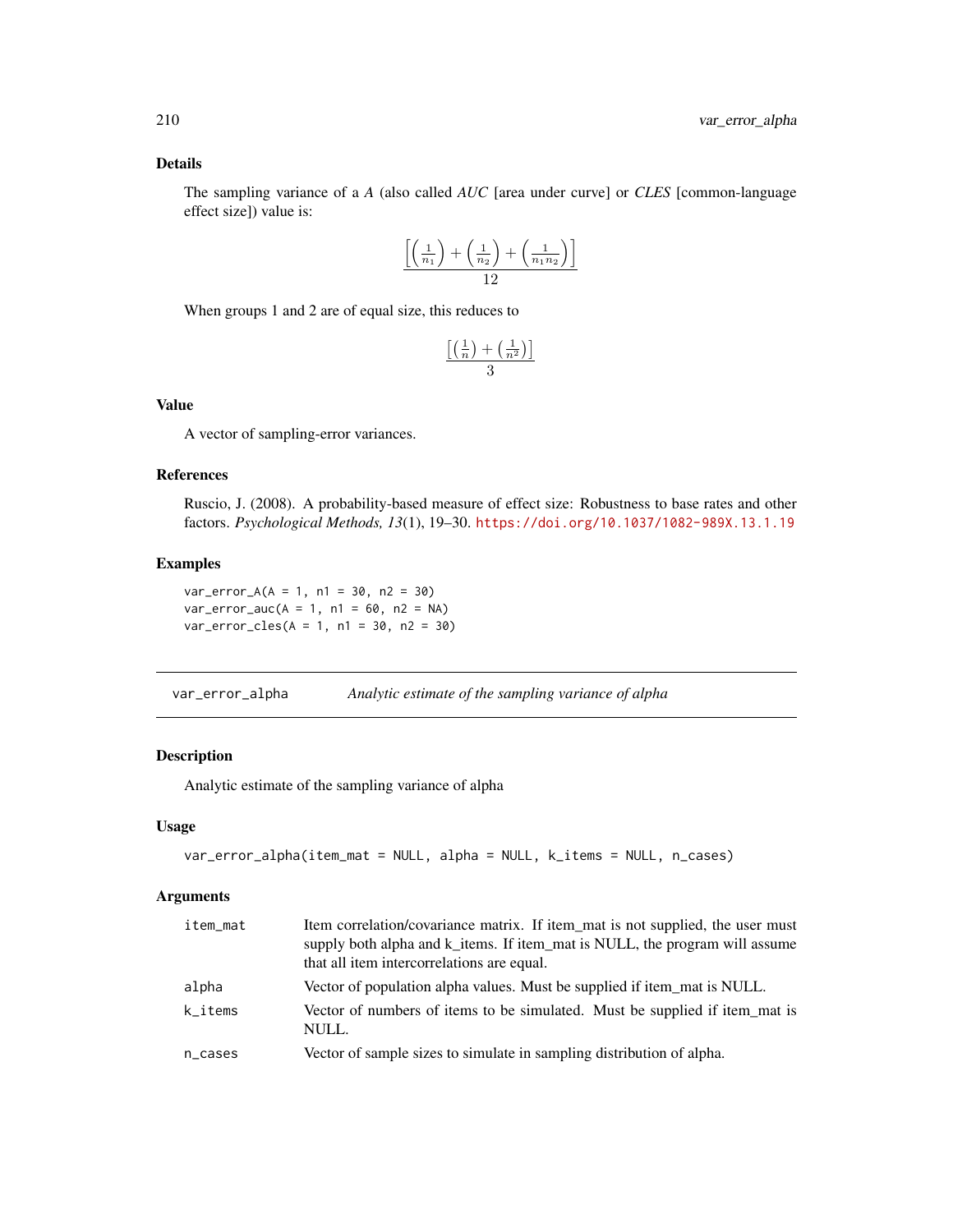# var\_error\_d 211

## Value

Vector of sampling variances of the supplied alpha(s).

# References

Duhachek, A., & Iacobucci, D. (2004). Alpha's standard error (ASE): An accurate and precise confidence interval estimate. *Journal of Applied Psychology, 89*(5), 792–808. [https://doi.org/](https://doi.org/10.1037/0021-9010.89.5.792) [10.1037/0021-9010.89.5.792](https://doi.org/10.1037/0021-9010.89.5.792)

## Examples

```
item_mat \leq matrix(.3, 5, 5)
diag(item_mat) <- 1
alpha <- mean(item_mat[lower.tri(item_mat)]) / mean(item_mat)
k_items <- nrow(item_mat)
var_error_alpha(item_mat = item_mat, n_cases = 50)
var_error_alpha(alpha = alpha, k_items = k_items, n_cases = 50)
var_error_alpha(alpha = c(alpha, alpha), k_items = c(k_items, k_items), n_cases = 50)
```

```
var_error_d Estimate the error variance Cohen's d values
```
# Description

Allows for error variance to be estimated using total sample size of both groups being compared (in this case, supply sample sizes using only the n1 argument) or using separate sample sizes for group 1 and group 2 (i.e., the groups being compared; in this case, supply sample sizes using both the n1 and n2 arguments).

#### Usage

 $var_error_d(d, n1, n2 = NA, correct_bias = TRUE)$ 

| d              | Vector of Cohen's d values.                                                                                                                                 |
|----------------|-------------------------------------------------------------------------------------------------------------------------------------------------------------|
| n1             | Vector of sample sizes from group 1 (or the total sample size with the assumption<br>that groups are of equal size, if no group 2 sample size is supplied). |
| n <sub>2</sub> | Vector of sample sizes from group 2.                                                                                                                        |
| correct_bias   | Logical argument that determines whether to correct error-variance estimates for<br>small-sample bias in d values (TRUE) or not (FALSE).                    |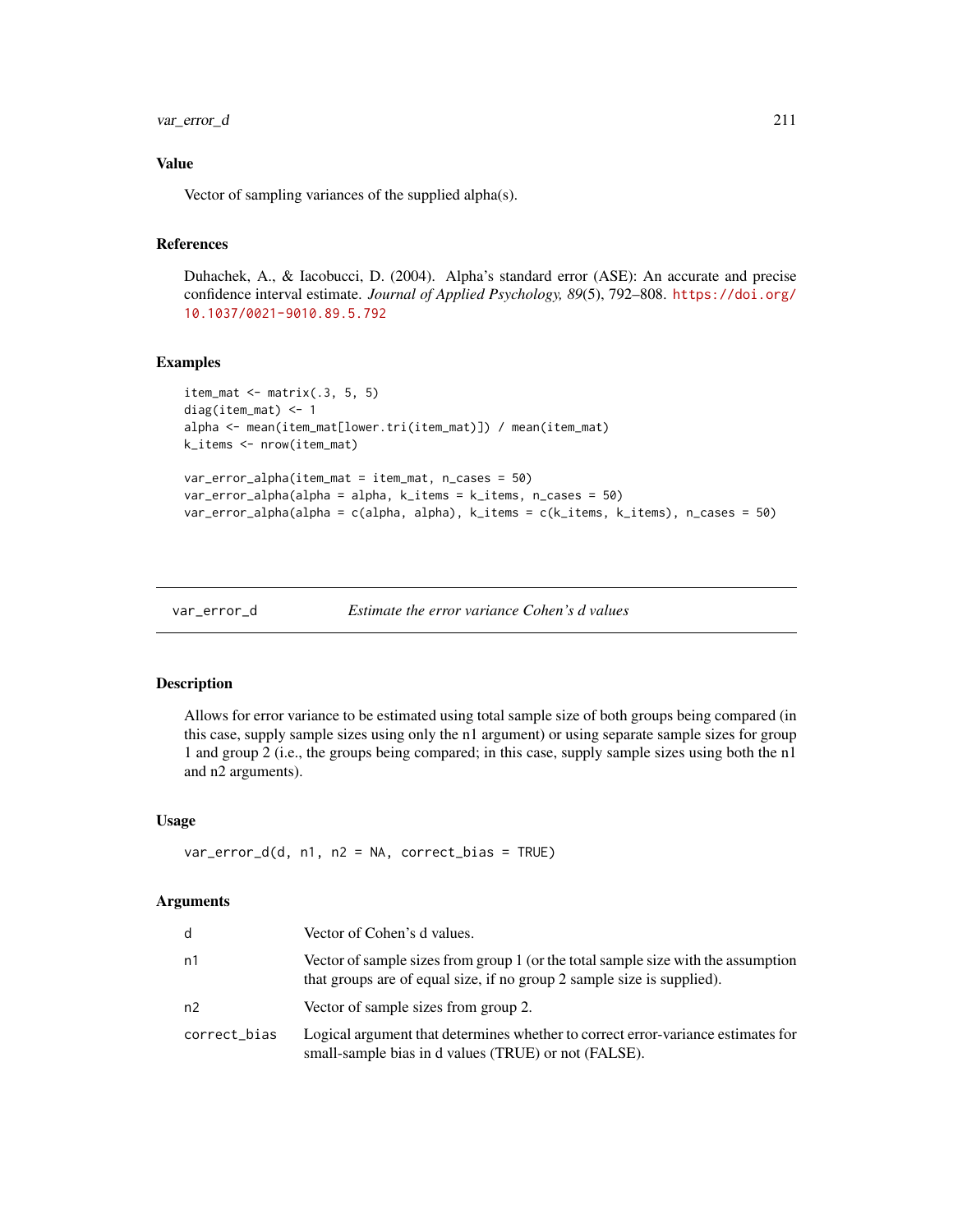# Details

The sampling variance of a *d* value is:

$$
\left(\frac{n-1}{n-3}\right)\left(\frac{n_1+n_2}{n_1n_2} + \frac{d^2}{2(n_1+n_2)}\right)
$$

When groups 1 and 2 are of equal size, this reduces to

$$
var_e = \left(\frac{n-1}{n-3}\right) \left(\frac{4}{n}\right) \left(1 + \frac{d^2}{8}\right)
$$

This can be corrected for bias by first correcting the *d* value (see [correct\\_d\\_bias](#page-42-0)) prior to estimating the error variance.

# Value

A vector of sampling-error variances.

## References

Schmidt, F. L., & Hunter, J. E. (2015). *Methods of meta-analysis: Correcting error and bias in research findings* (3rd ed.). Thousand Oaks, CA: Sage. <https://doi.org/10/b6mg>. pp. 292–295.

## Examples

 $var_error_d(d = 1, n1 = 30, n2 = 30, correct_bias = TRUE)$  $var_error_d(d = 1, n1 = 60, n2 = NA, correct_bias = TRUE)$ 

| var_error_delta | Estimate the error variance of Glass' delta values |  |  |
|-----------------|----------------------------------------------------|--|--|
|-----------------|----------------------------------------------------|--|--|

# Description

Estimate the error variance of Glass' delta values

#### Usage

```
var_error_delta(delta, nc, ne = NA, use_pooled_sd = FALSE, correct_bias = TRUE)
```

| delta         | Vector of Glass' delta values.                                                                                                                                                 |
|---------------|--------------------------------------------------------------------------------------------------------------------------------------------------------------------------------|
| nc.           | Vector of control-group sample sizes (or the total sample size with the assump-<br>tion that groups are of equal size, if no experimental-group sample size is sup-<br>plied). |
| ne            | Vector of experimental-group sample sizes.                                                                                                                                     |
| use_pooled_sd | Logical vector determining whether the pooled standard deviation was used<br>(TRUE) or not (FALSE). FALSE by default.                                                          |
| correct_bias  | Logical argument that determines whether to correct error-variance estimates for<br>small-sample bias in d values (TRUE) or not (FALSE).                                       |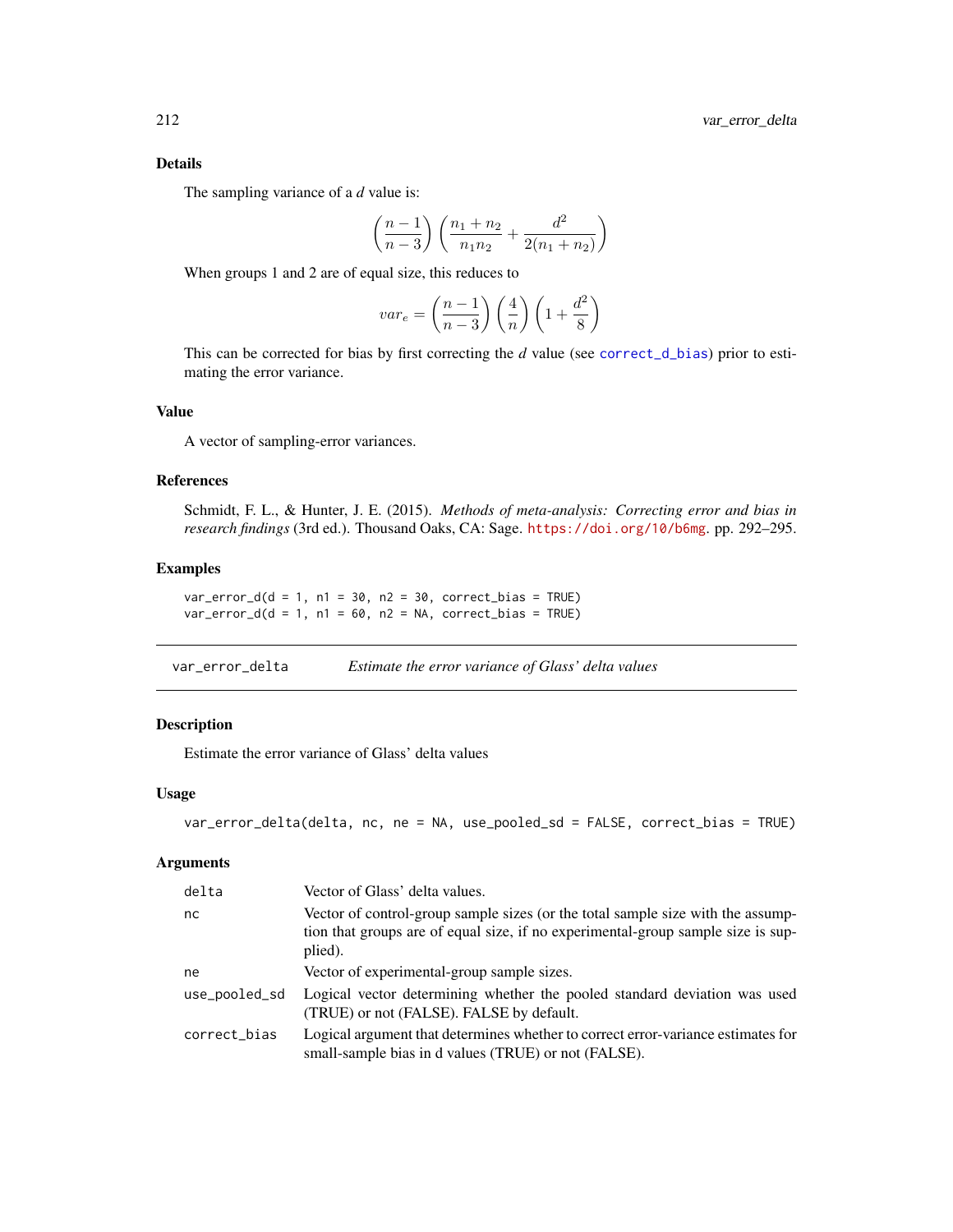# var\_error\_g 213

## Value

A vector of sampling-error variances.

#### Examples

var\_error\_delta(delta = .3, nc = 30, ne = 30)  $var_error$  delta(delta = .3, nc = 60, ne = NA)

var\_error\_g *Estimate the error variance Hedges's g values*

## Description

Allows for error variance to be estimated using total sample size of both groups being compared (in this case, supply sample sizes using only the n1 argument) or using separate sample sizes for group 1 and group 2 (i.e., the groups being compared; in this case, supply sample sizes using both the n1 and n2 arguments).

#### Usage

 $var_error_g(g, n1, n2 = NA, a_method = c("gamma", "approx")$ 

#### Arguments

| g              | Vector of Hedges's g values.                                                                                                                                                                                                                                                   |
|----------------|--------------------------------------------------------------------------------------------------------------------------------------------------------------------------------------------------------------------------------------------------------------------------------|
| n1             | Vector of sample sizes from group 1 (or the total sample size with the assumption<br>that groups are of equal size, if no group 2 sample size is supplied).                                                                                                                    |
| n <sub>2</sub> | Vector of sample sizes from group 2.                                                                                                                                                                                                                                           |
| a method       | Method used to correct the bias in Cohen's d to convert to Hedges's g. Op-<br>tions are "gamma" (default) for the exact method based on the gamma function<br>(Hedges & Olkin, 1985) or "approx" for the computationally trivial approxima-<br>tion (Borenstein et al., 2006). |

#### Value

A vector of sampling-error variances.

#### References

Hedges, L. V., & Olkin, I. (1985). *Statistical methods for meta-analysis*. Academic Press. p. 104 Borenstein, M., Hedges, L. V., Higgins, J. P. T., & Rothstein, H. R. (2009). *Introduction to metaanalysis*. Wiley. p. 27.

## Examples

 $var_error_g(g = 1, n1 = 30, n2 = 30)$  $var_error_g(g = 1, n1 = 60, n2 = NA)$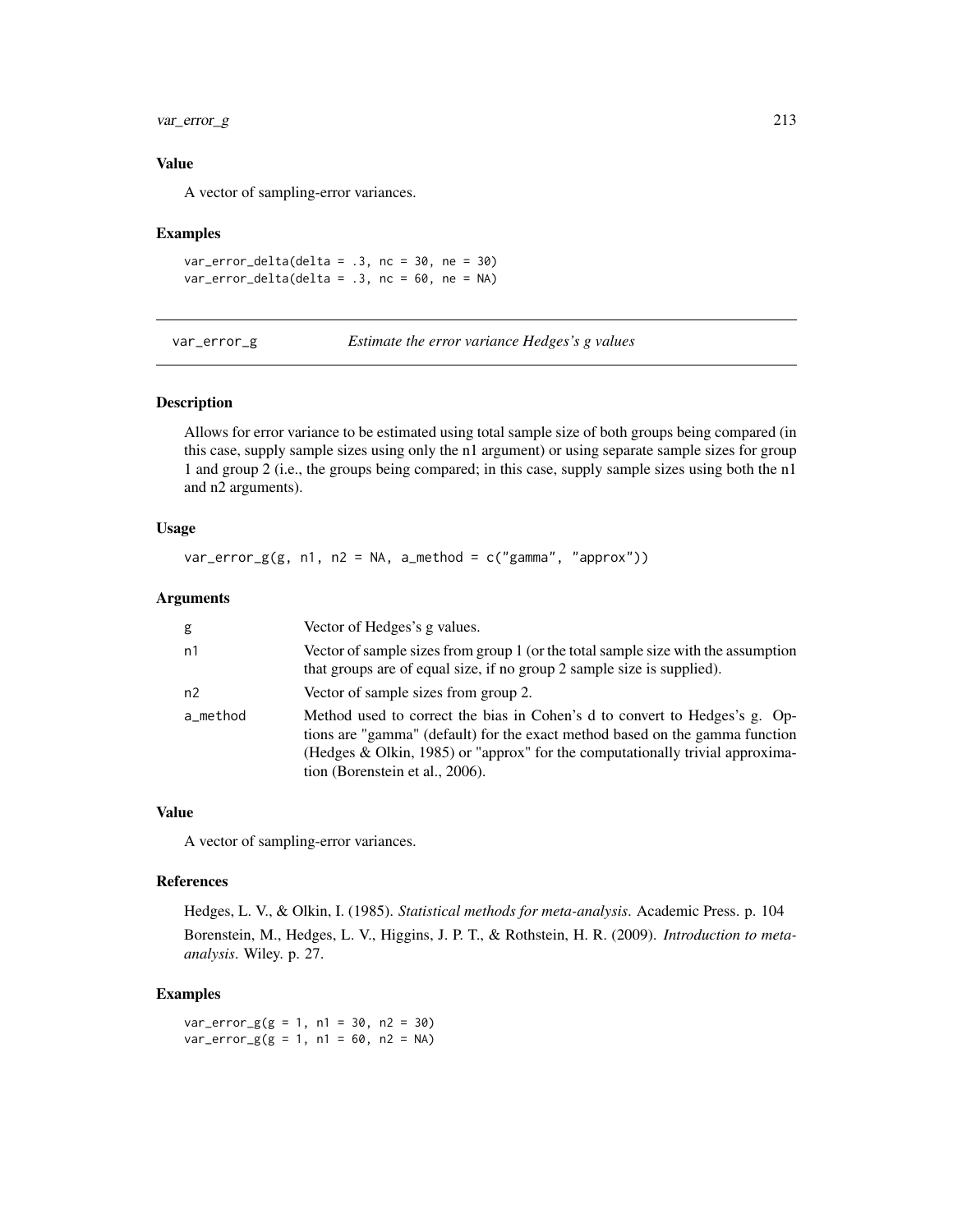# Description

Estimate the error variance of multiple correlations and squared multiple correlations for linear regressions

#### Usage

```
var_error_mult_R(R, n, p)
var_error_mult_Rsq(Rsq, n, p)
var_error_R(R, n, p)
var_error_Rsq(Rsq, n, p)
```
#### Arguments

| R   | Vector of multiple correlation coefficients.         |
|-----|------------------------------------------------------|
| n   | Vector of sample sizes.                              |
| p   | Vector of numbers of predictors in the model.        |
| Rsg | Vector of squared multiple correlation coefficients. |

## Details

The sampling variance of a multiple correlation is approximately:

$$
var_e = \frac{(1 - R^2)^2 (n - p - 1)^2}{(n^2 - 1)(n + 3)}
$$

The sampling variance of a squared multiple correlation is approximately:

$$
var_e = \frac{4R^2(1 - R^2)^2(n - p - 1)^2}{(n^2 - 1)(n + 3)}
$$

## Value

A vector of sampling-error variances.

#### References

Cohen, J., Cohen, P., West, S. G., & Aiken, L. S. (2003). *Applied multiple regression/correlation analysis for the behavioral sciences* (3rd ed.). Mahwah, NJ: Erlbaum. <https://doi.org/10/crtf>. p. 88.

Olkin, I., & Finn, J. D. (1995). Correlations redux. *Psychological Bulletin, 118*(1), 155–164. https://doi.org/10/bt48vd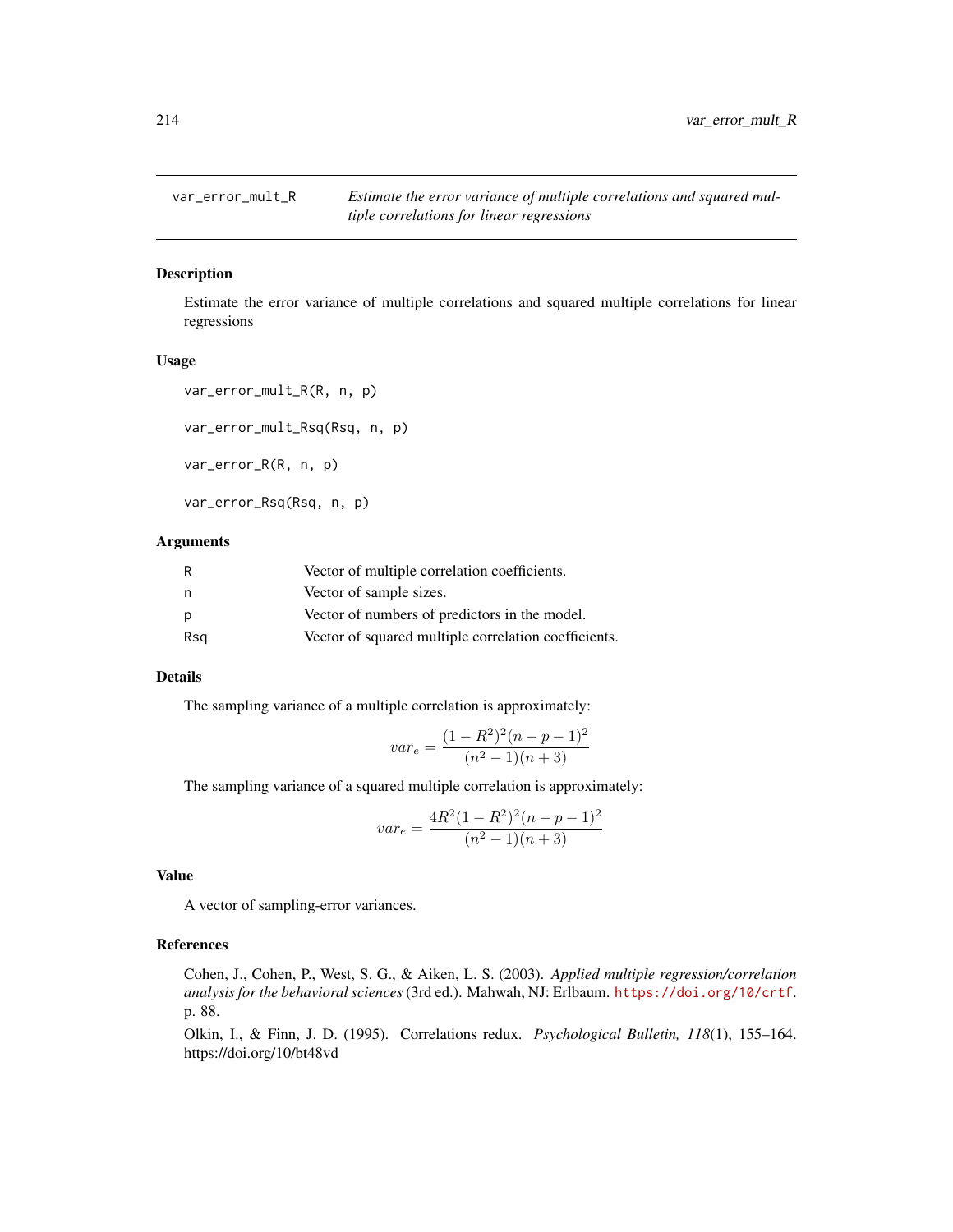var\_error\_q 215

## Examples

```
var_error_mult_R(R = .5, n = 30, p = 4)var_error_mult_R(R = .5, n = 30, p = 4)var_error_mult_Rsq(Rsq = .25, n = 30, p = 4)var_error_mult_Rsq(Rsq = .25, n = 30, p = 4)
```
var\_error\_q *Estimate the error variance of square roots of reliability estimates*

# Description

Estimate the error variance of square roots of reliability estimates

## Usage

var\_error\_q(q, n, rel\_type = "alpha", k\_items = NULL)

#### Arguments

| q        | Vector of square roots of reliability estimates.                                                                                                                                                                                                                                                                                                                                                                               |
|----------|--------------------------------------------------------------------------------------------------------------------------------------------------------------------------------------------------------------------------------------------------------------------------------------------------------------------------------------------------------------------------------------------------------------------------------|
| n        | Vector of sample sizes.                                                                                                                                                                                                                                                                                                                                                                                                        |
| rel_type | Character vector indicating the type(s) of reliabilities being analyzed. See doc-<br>umentation for ma_r for a full list of acceptable reliability types. NOTE: Cur-<br>rently, only alpha has its own dedicated error-variance estimate; the error vari-<br>ance of other reliability types is estimated using the generic definition of relia-<br>bility as the squared correlation between observed scores and true scores. |
| k_items  | Optional numeric vector indicating the number of items in each scale for which<br>reliabilities are being analyzed.                                                                                                                                                                                                                                                                                                            |

## Details

The sampling variance of the square root of a reliability coefficient is:

$$
var_e = \frac{(1 - q_X^2)^2}{n - 1}
$$

For the equation to estimate the variance of coefficient alpha, see Duhachek and Iacobucci (2004).

#### Value

A vector of sampling-error variances.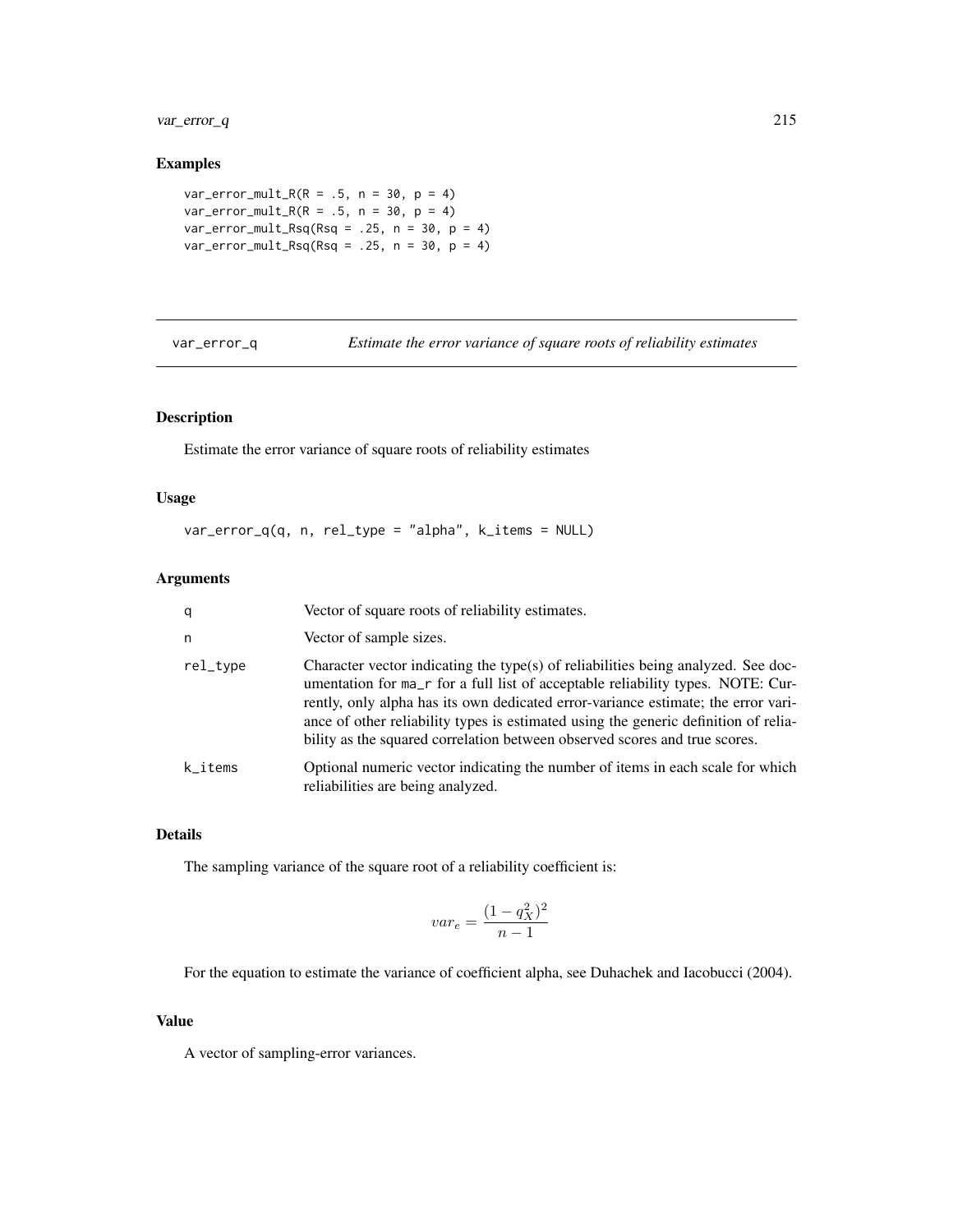#### References

Dahlke, J. A., & Wiernik, B. M. (2019). Not restricted to selection research: Accounting for indirect range restriction in organizational research. *Organizational Research Methods*. Advance online publication. <https://doi.org/10.1177/1094428119859398>

Duhachek, A., & Iacobucci, D. (2004). Alpha's standard error (ASE): An accurate and precise confidence interval estimate. *Journal of Applied Psychology, 89*(5), 792–808. [https://doi.org/](https://doi.org/10.1037/0021-9010.89.5.792) [10.1037/0021-9010.89.5.792](https://doi.org/10.1037/0021-9010.89.5.792)

# Examples

```
var_error_q(q = .8, n = 100)var_error_q(q = .8, n = 100, rel_type = "alpha", k.items = 10)
```
var\_error\_r *Estimate the error variance of correlations*

## Description

Estimate the error variance of correlations

#### Usage

var\_error\_r(r, n, correct\_bias = TRUE)

#### Arguments

| Vector of correlations.                                                                                                                                   |
|-----------------------------------------------------------------------------------------------------------------------------------------------------------|
| Vector of sample sizes.                                                                                                                                   |
| correct_bias Logical argument that determines whether to correct error-variance estimates for<br>small-sample bias in correlations (TRUE) or not (FALSE). |

# Details

The sampling variance of a correlation is:

$$
var_e = \frac{(1 - r^2)^2}{n - 1}
$$

This can be corrected for bias by first correcting the correlation (see [correct\\_r\\_bias](#page-50-0)) prior to estimating the error variance.

#### Value

A vector of sampling-error variances.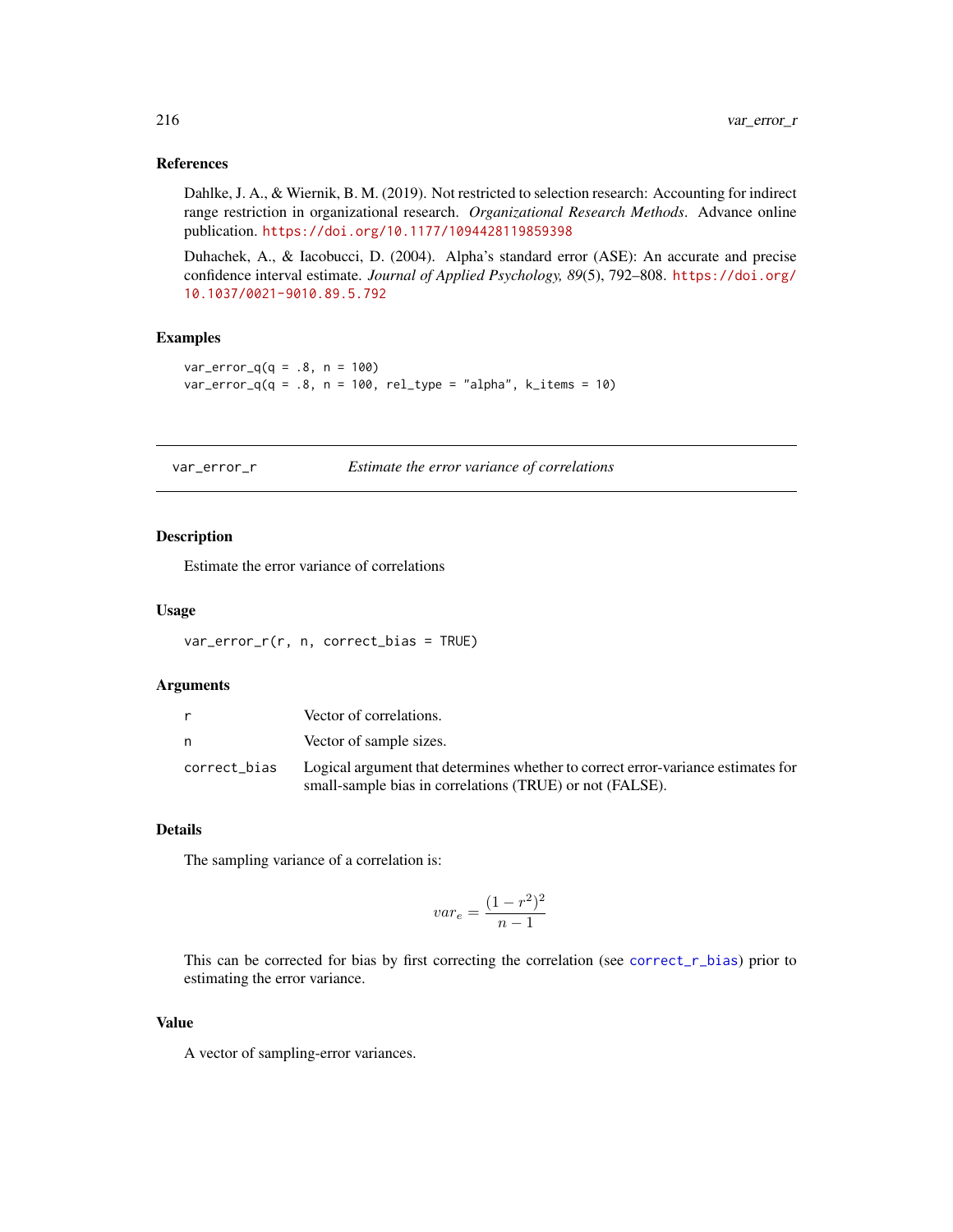# <span id="page-216-0"></span>var\_error\_rel 217

# References

Schmidt, F. L., & Hunter, J. E. (2015). *Methods of meta-analysis: Correcting error and bias in research findings* (3rd ed.). Thousand Oaks, CA: Sage. <https://doi.org/10/b6mg>. p. 99.

# Examples

```
var_error_r(r = .3, n = 30, correct_bias = TRUE)var_error_r(r = .3, n = 30, correct_bias = FALSE)
```
var\_error\_rel *Estimate the error variance of reliability estimates*

# Description

Estimate the error variance of reliability estimates

## Usage

var\_error\_rel(rel, n, rel\_type = "alpha", k\_items = NULL)

## Arguments

| rel      | Vector of reliability estimates.                                                                                                                                                                                                                                                                                                                                                                                               |
|----------|--------------------------------------------------------------------------------------------------------------------------------------------------------------------------------------------------------------------------------------------------------------------------------------------------------------------------------------------------------------------------------------------------------------------------------|
| n        | Vector of sample sizes.                                                                                                                                                                                                                                                                                                                                                                                                        |
| rel_type | Character vector indicating the type(s) of reliabilities being analyzed. See doc-<br>umentation for ma_r for a full list of acceptable reliability types. NOTE: Cur-<br>rently, only alpha has its own dedicated error-variance estimate; the error vari-<br>ance of other reliability types is estimated using the generic definition of relia-<br>bility as the squared correlation between observed scores and true scores. |
| k_items  | Optional numeric vector indicating the number of items in each scale for which<br>reliabilities are being analyzed.                                                                                                                                                                                                                                                                                                            |

# Details

The sampling variance of a reliability coefficient is:

$$
var_e = \frac{4r_{XX}(1 - r_{XX})^2}{n - 1}
$$

For the equation to estimate the variance of coefficient alpha, see Duhachek and Iacobucci (2004).

#### Value

A vector of sampling-error variances.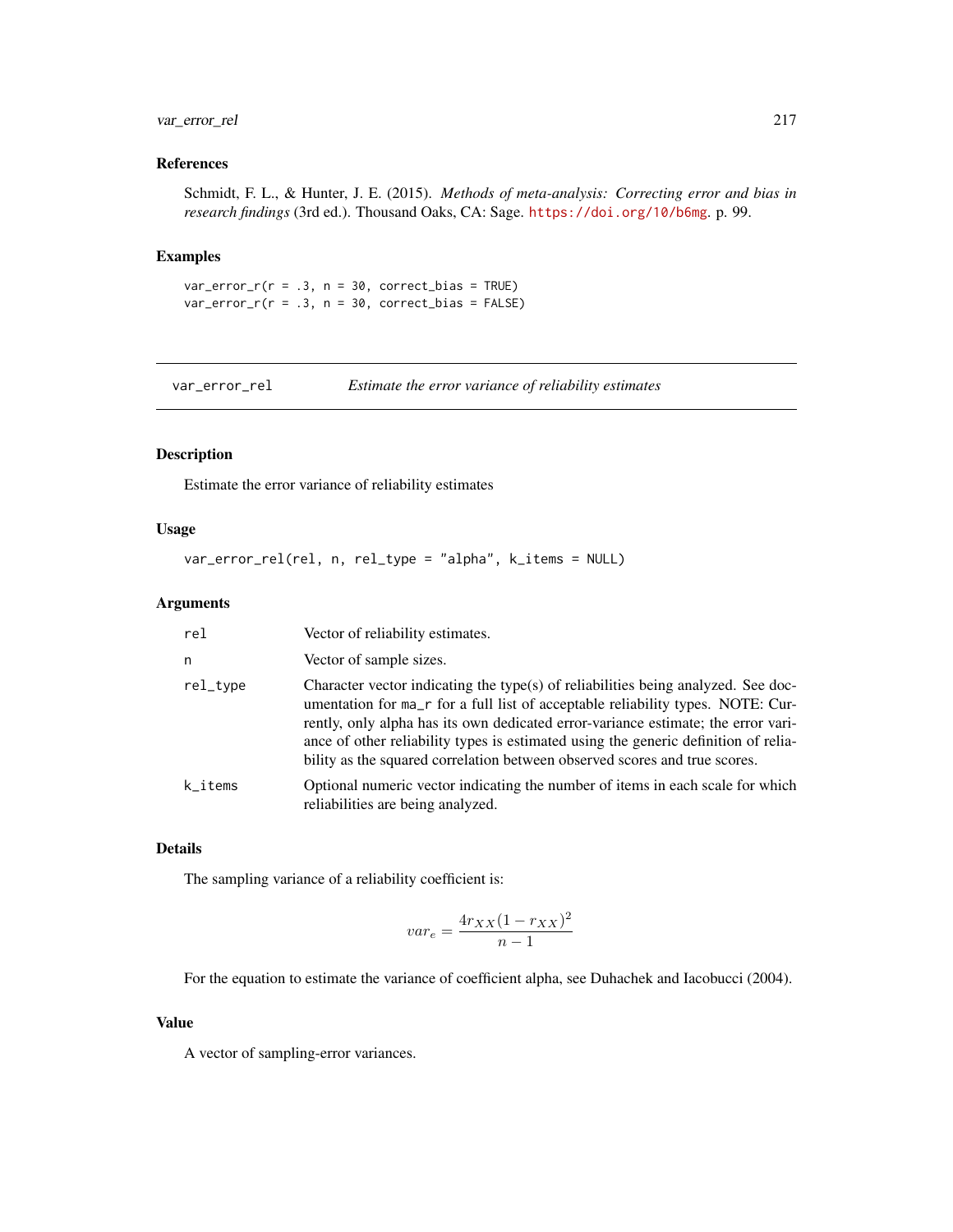## <span id="page-217-0"></span>References

Dahlke, J. A., & Wiernik, B. M. (2019). Not restricted to selection research: Accounting for indirect range restriction in organizational research. *Organizational Research Methods*. Advance online publication. <https://doi.org/10.1177/1094428119859398>

Duhachek, A., & Iacobucci, D. (2004). Alpha's standard error (ASE): An accurate and precise confidence interval estimate. *Journal of Applied Psychology, 89*(5), 792–808. [https://doi.org/](https://doi.org/10.1037/0021-9010.89.5.792) [10.1037/0021-9010.89.5.792](https://doi.org/10.1037/0021-9010.89.5.792)

## Examples

```
var_error_{rel}(rel = .8, n = 100)var_error_{rel}(rel = .8, n = 100, rel_type = "alpha", k_items = 10)
```
var\_error\_r\_bvirr *Taylor series approximation of the sampling variance of correlations corrected using the bivariate indirect range restriction correction (Case V)*

#### Description

This function propagates error in the bivariate indirect range-restriction correction formula to allow for the computation of a pseudo compound attenuation factor in individual-correction meta-analysis. Traditional methods for estimating compound attenuation factors (i.e., dividing the observed correlation by the corrected correlation) do not work with the BVIRR correction because BVIRR has an additive term that makes the corrected correlation inappropriate for use in estimating the effect of the correction on the variance of the sampling distribution of correlations. The equation-implied adjustment for the BVIRR correction (i.e., the first derivative of the correction equation with respect to the observed correlation) underestimates the error of corrected correlations, so this function helps to account for that additional error.

#### Usage

```
var_error_r_bvirr(
  rxyi,
  var_e = NULL,
 ni,
  na = NA,
  ux = rep(1, length(rxyi)),ux_observed = rep(TRUE, length(rxyi)),
  uy = rep(1, length(rxyi)),
  uy\_observed = rep(TRUE, length(rxyi)).qx = rep(1, length(rxyi)),qx_restricted = rep(TRUE, length(rxyi)),
  qx_type = rep("alpha", length(rxyi)),
  k_items_x = rep(NA, length(rxyi)),
  qy = rep(1, length(rxyi)),
```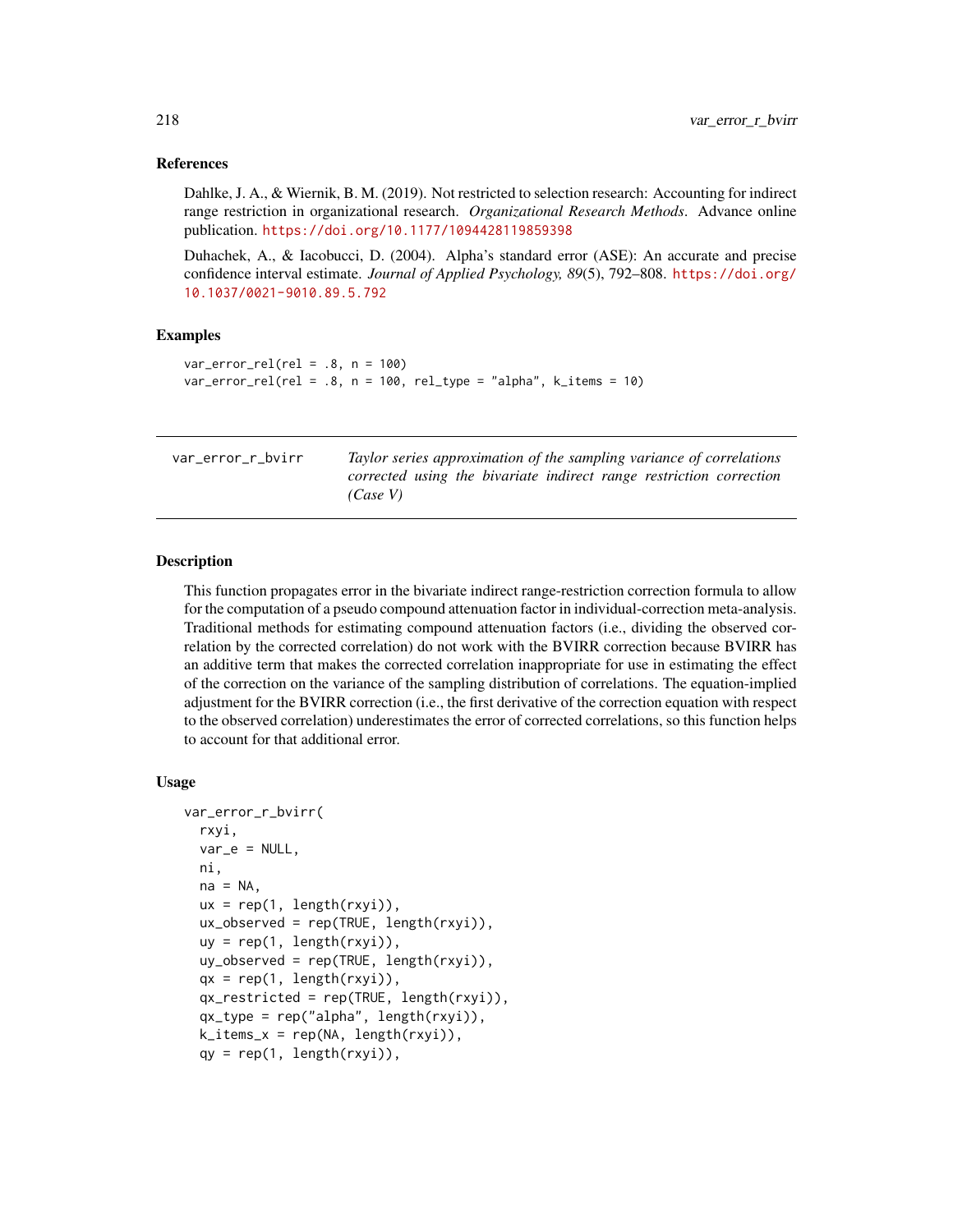```
qy_restricted = rep(TRUE, length(rxyi)),
qy_type = rep("alpha", length(rxyi)),
k\_items_y = rep(NA, length(rxyi)),mean_rxyi = NULL,
mean_lux = NULL,mean_{uy} = NULL,mean_{\text{axa}} = NULL,mean_qya = NULL,
var_rxyi = NULL,
var_{ux} = NULL,
var_{uy} = NULL,
var_qxa = NULL,var_qya = NULL,
cor_rxyi_lxx = 0,
cor_rxyi_uy = 0,
cor_rxyi_qxa = 0,
cor_rxyi_qya = 0,
cor_lux_luy = 0,
cor_lxx_qxa = 0,
cor_lux_qya = 0,
cor_{uy_qxa} = 0,
cor_{uy_qya} = 0,
cor_{\text{qxa-qya}} = 0,
sign_r xz = 1,
sign_ryz = 1,
r_deriv_only = FALSE
```

```
\mathcal{L}
```
## Arguments

| rxyi          | Vector of observed correlations.                                                                                                                                                    |  |
|---------------|-------------------------------------------------------------------------------------------------------------------------------------------------------------------------------------|--|
| var_e         | Vector of estimated sampling variances for rxyi values.                                                                                                                             |  |
| ni            | Vector of incumbent sample sizes (necessary when variances of correlations/artifacts<br>are not supplied).                                                                          |  |
| na            | Optional vector of applicant sample sizes (for estimating error variance of u<br>ratios and applicant reliabilities).                                                               |  |
| <b>ux</b>     | Vector of observed-score u ratios for X.                                                                                                                                            |  |
| ux_observed   | Logical vector in which each entry specifies whether the corresponding ux value<br>is an observed-score u ratio (TRUE) or a true-score u ratio. All entries are TRUE<br>by default. |  |
| uy            | Vector of observed-score u ratios for Y.                                                                                                                                            |  |
| uy_observed   | Logical vector in which each entry specifies whether the corresponding uy value<br>is an observed-score u ratio (TRUE) or a true-score u ratio. All entries are TRUE<br>by default. |  |
| qx            | Vector of square roots of reliability estimates for X.                                                                                                                              |  |
| qx_restricted | Logical vector determining whether each element of qx is derived from an in-<br>cumbent reliability (TRUE) or an applicant reliability (FALSE).                                     |  |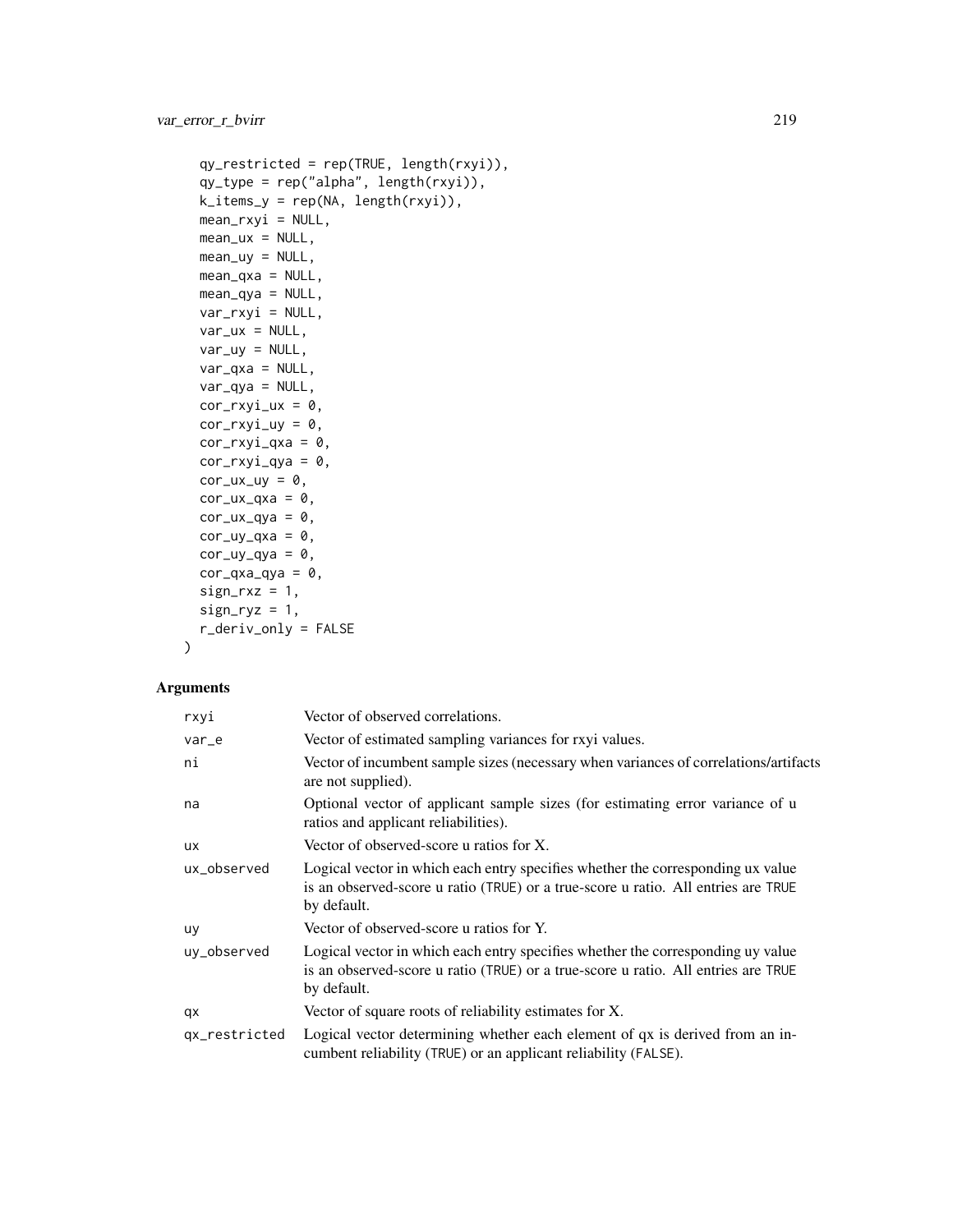<span id="page-219-0"></span>

| qx_type, qy_type     |                                                                                                                                                                                                                     |  |
|----------------------|---------------------------------------------------------------------------------------------------------------------------------------------------------------------------------------------------------------------|--|
|                      | String vector identifying the types of reliability estimates supplied (e.g., "alpha",<br>"retest", "interrater_r", "splithalf"). See the documentation for ma_r for a full list<br>of acceptable reliability types. |  |
| k_items_x, k_items_y |                                                                                                                                                                                                                     |  |
|                      | Numeric vector identifying the number of items in each scale.                                                                                                                                                       |  |
| qу                   | Vector of square roots of reliability estimates for X.                                                                                                                                                              |  |
| qy_restricted        | Logical vector determining whether each element of qy is derived from an in-<br>cumbent reliability (TRUE) or an applicant reliability (FALSE).                                                                     |  |
| mean_rxyi            | Mean observed correlation.                                                                                                                                                                                          |  |
| mean_ux              | Mean observed-score u ratio for $X$ (for use in estimating sampling errors in the<br>context of a meta-analysis).                                                                                                   |  |
| mean_uy              | Mean observed-score u ratio for Y (for use in estimating sampling errors in the<br>context of a meta-analysis).                                                                                                     |  |
| mean_qxa             | Mean square-root applicant reliability estimate for X (for use in estimating sam-<br>pling errors in the context of a meta-analysis).                                                                               |  |
| mean_qya             | Mean square-root applicant reliability estimate for Y (for use in estimating sam-<br>pling errors in the context of a meta-analysis).                                                                               |  |
| var_rxyi             | Optional pre-specified variance of correlations.                                                                                                                                                                    |  |
| var_ux               | Optional pre-specified variance of observed-score u ratios for X.                                                                                                                                                   |  |
| var_uy               | Optional pre-specified variance of observed-score u ratios for Y.                                                                                                                                                   |  |
| var_qxa              | Optional pre-specified variance of square-root applicant reliability estimate for<br>Х.                                                                                                                             |  |
| var_qya              | Optional pre-specified variance of square-root applicant reliability estimate for<br>Υ.                                                                                                                             |  |
| cor_rxyi_ux          | Correlation between rxyi and ux (zero by default).                                                                                                                                                                  |  |
| cor_rxyi_uy          | Correlation between rxyi and uy (zero by default).                                                                                                                                                                  |  |
| cor_rxyi_qxa         | Correlation between rxyi and qxa (zero by default).                                                                                                                                                                 |  |
| cor_rxyi_qya         | Correlation between rxyi and qya (zero by default).                                                                                                                                                                 |  |
| cor_ux_uy            | Correlation between ux and uy (zero by default).                                                                                                                                                                    |  |
| cor_ux_qxa           | Correlation between ux and qxa (zero by default).                                                                                                                                                                   |  |
| cor_ux_qya           | Correlation between ux and qya (zero by default).                                                                                                                                                                   |  |
| cor_uy_qxa           | Correlation between uy and qxa (zero by default).                                                                                                                                                                   |  |
| cor_uy_qya           | Correlation between uy and qya (zero by default).                                                                                                                                                                   |  |
| cor_qxa_qya          | Correlation between qxa and qya (zero by default).                                                                                                                                                                  |  |
| sign_rxz             | Sign of the relationship between X and the selection mechanism.                                                                                                                                                     |  |
| sign_ryz             | Sign of the relationship between Y and the selection mechanism.                                                                                                                                                     |  |
| r_deriv_only         | Logical scalar determining whether to use the partial derivative with respect<br>to rxyi only (TRUE) or a full Taylor series approximation of the disattenuation<br>formula (FALSE).                                |  |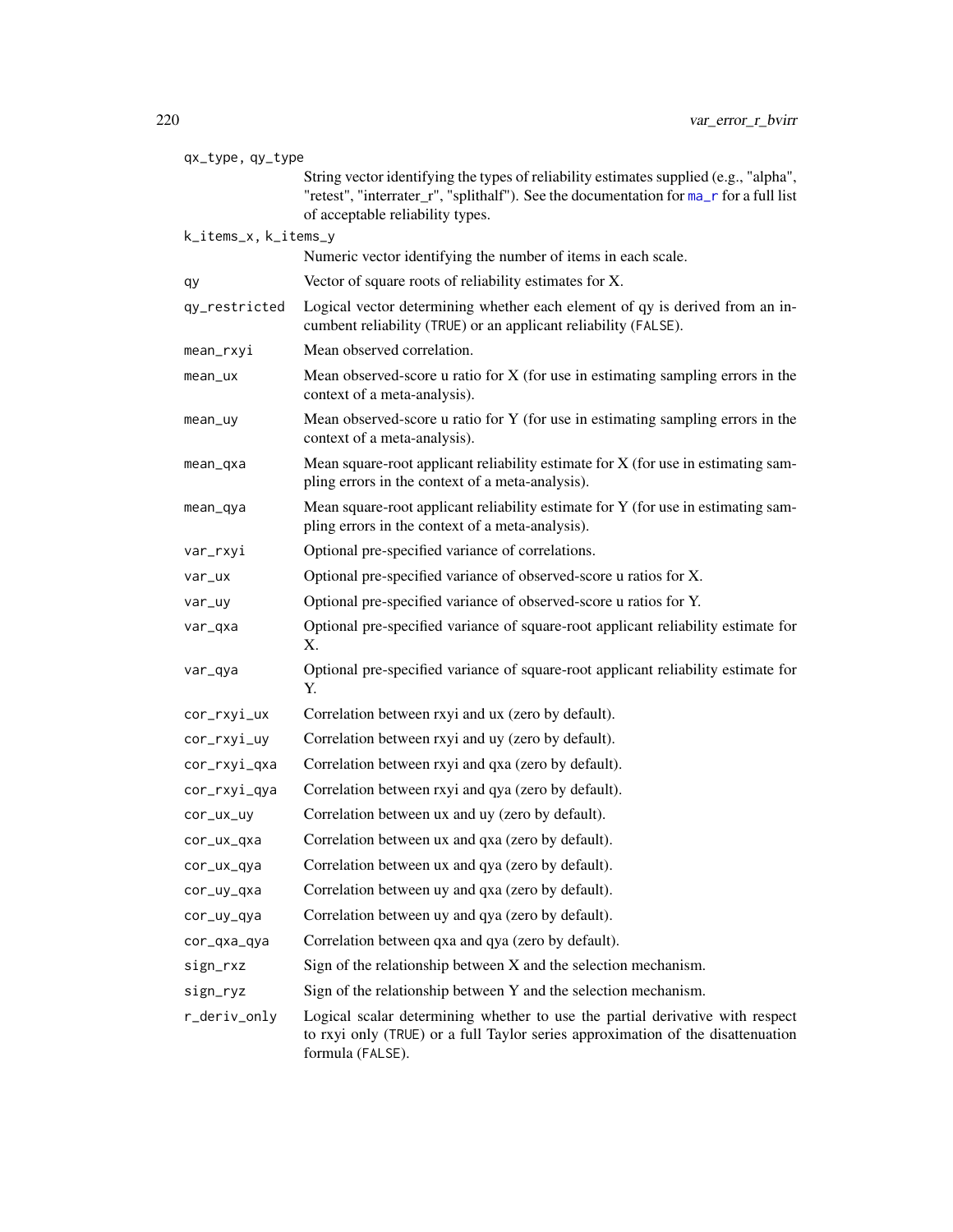## Details

Per the principles of propagation of uncertainty and assuming that  $q_{X_a}, q_{Y_a}, u_X, u_Y$ , and  $\rho_{XY_i}$ , are independent, we can derive a linear approximation of the sampling error of  $\rho_{TP_a}$ . We begin with the bivariate indirect range restriction formula,

$$
\rho_{TP_a} = \frac{\rho_{XY_i} u_X u_Y + \lambda \sqrt{|1 - u_X^2| |1 - u_Y^2|}}{q_{X_a} q_{Y_a}}
$$

which implies the following linear approximation of the sampling variance of  $\rho_{TP_a}$ :

$$
SE_{\rho_{TP_a}}^2 = b_1^2 SE_{q_{X_a}}^2 + b_2^2 SE_{q_{Y_a}}^2 + b_3^2 SE_{u_X}^2 + b_4^2 SE_{u_Y}^2 + b_5^2 SE_{\rho_{XY_i}}^2
$$

where  $b_1$ ,  $b_2$ ,  $b_3$ ,  $b_4$ , and  $b_5$  are the first-order partial derivatives of the disattenuation formula with respect to  $q_{X_a}$ ,  $q_{Y_a}$ ,  $u_X$ ,  $u_Y$ , and  $\rho_{XY_i}$ , respectively. These partial derivatives are computed as follows:

$$
b_1 = \frac{\partial \rho_{TP_a}}{\partial q_{X_a}} = -\frac{\rho_{TP_a}}{q_{X_a}}
$$

$$
b_2 = \frac{\partial \rho_{TP_a}}{\partial q_{Y_a}} = -\frac{\rho_{TP_a}}{q_{Y_a}}
$$

$$
b_3 = \frac{\partial \rho_{TP_a}}{\partial u_X} = \left[\rho_{XY_i}u_Y - \frac{\lambda u_X (1 - u_X^2) \sqrt{|1 - u_Y^2|}}{|1 - u_X^2|^{1.5}}\right] / (q_{X_a}q_{Y_a})
$$

$$
b_4 = \frac{\partial \rho_{TP_a}}{\partial u_Y} = \left[\rho_{XY_i}u_X - \frac{\lambda u_Y (1 - u_Y^2) \sqrt{|1 - u_X^2|}}{|1 - u_Y^2|^{1.5}}\right] / (q_{X_a}q_{Y_a})
$$

$$
b_5 = \frac{\partial \rho_{TP_a}}{\partial \rho_{XY_i}} = \frac{u_Xu_Y}{q_{X_a}q_{Y_a}}
$$

#### Value

A vector of corrected correlations' sampling-error variances.

#### References

Dahlke, J. A., & Wiernik, B. M. (2019). Not restricted to selection research: Accounting for indirect range restriction in organizational research. *Organizational Research Methods*. Advance online publication. <https://doi.org/10.1177/1094428119859398>

## Examples

```
var_error_r_bvir(rxyi = .3, var_e = var_error_r(r = .3, n = 100), ni = 100,ux = .8, uy = .8,qx = .9, qx\_restricted = TRUE,
                qy = .9, qy_r restricted = TRUE,
                sign_r xz = 1, sign_r yz = 1)
```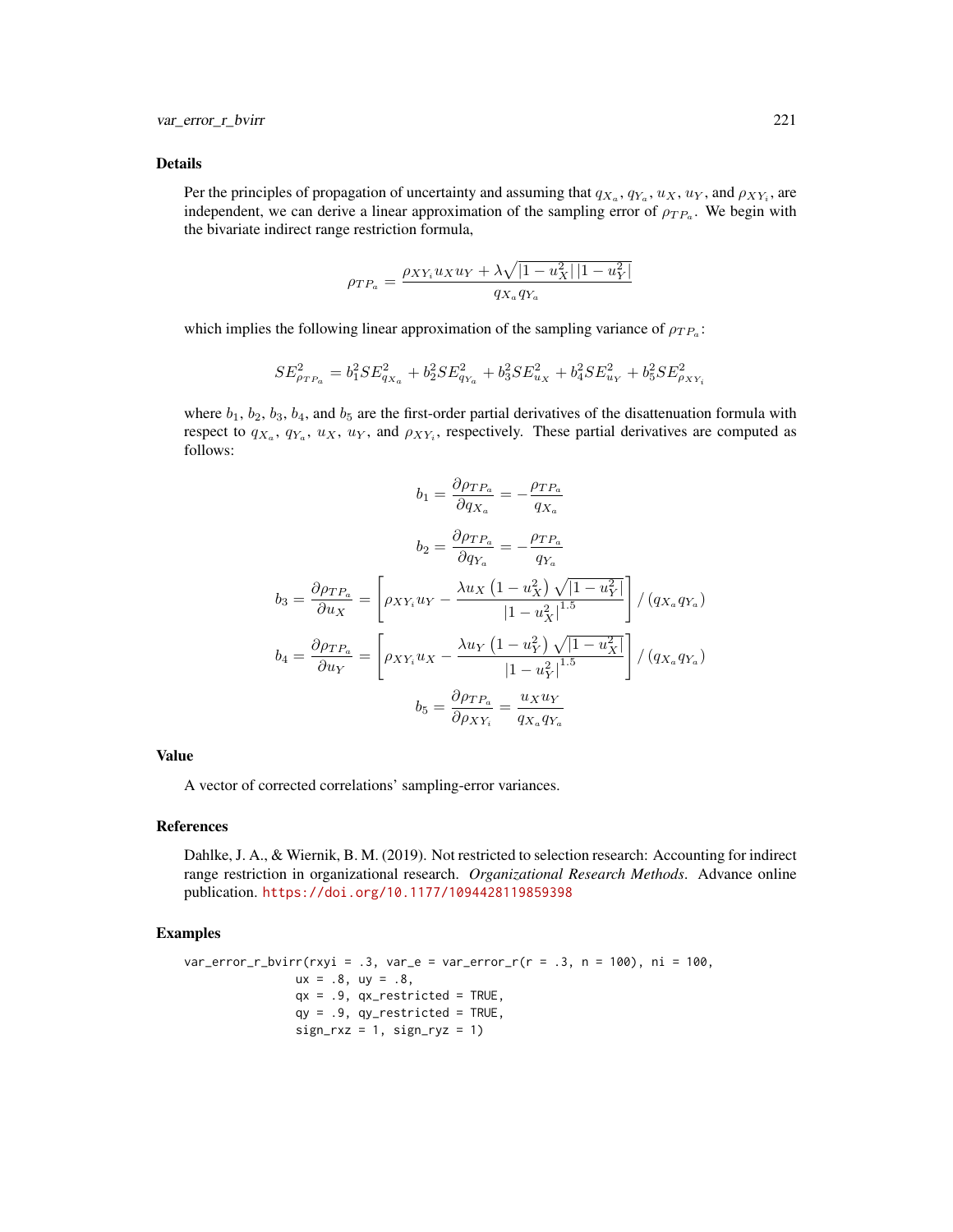<span id="page-221-0"></span>

## Description

Estimate the error variance of u ratios

## Usage

var\_error\_u(u, ni, na = NA, dependent\_sds = FALSE)

## Arguments

| u             | Vector of u ratios.                                                                                                                                                                                                                                          |  |
|---------------|--------------------------------------------------------------------------------------------------------------------------------------------------------------------------------------------------------------------------------------------------------------|--|
| ni            | Vector of incumbent-group sample sizes.                                                                                                                                                                                                                      |  |
| na            | Vector of applicant-group sample sizes.                                                                                                                                                                                                                      |  |
| dependent sds | Logical vector identifying whether each u ratio is based on standard deviations<br>from independent samples (FALSE) or based on standard deviations from an<br>applicant sample and an incumbent sample that is a subset of that applicant<br>sample (TRUE). |  |

# Details

The sampling variance of a u ratio is computed differently for independent samples (i.e., settings where the referent unrestricted standard deviation comes from an different sample than the rangerestricted standard deviation) than for dependent samples (i.e., unrestricted samples from which a subset of individuals are selected to be in the incumbent sample).

The sampling variance for independent samples (the more common case) is:

$$
var_e = \frac{u^2}{2} \left( \frac{1}{n_i - 1} + \frac{1}{n_a - 1} \right)
$$

and the sampling variance for dependent samples is:

$$
var_e = \frac{u^2}{2} \left( \frac{1}{n_i - 1} - \frac{1}{n_a - 1} \right)
$$

where  $u$  is the u ratio,  $n_i$  is the incumbent sample size, and  $n_a$  is the applicant sample size.

## Value

A vector of sampling-error variances.

# References

Dahlke, J. A., & Wiernik, B. M. (2019). Not restricted to selection research: Accounting for indirect range restriction in organizational research. *Organizational Research Methods*. Advance online publication. <https://doi.org/10.1177/1094428119859398>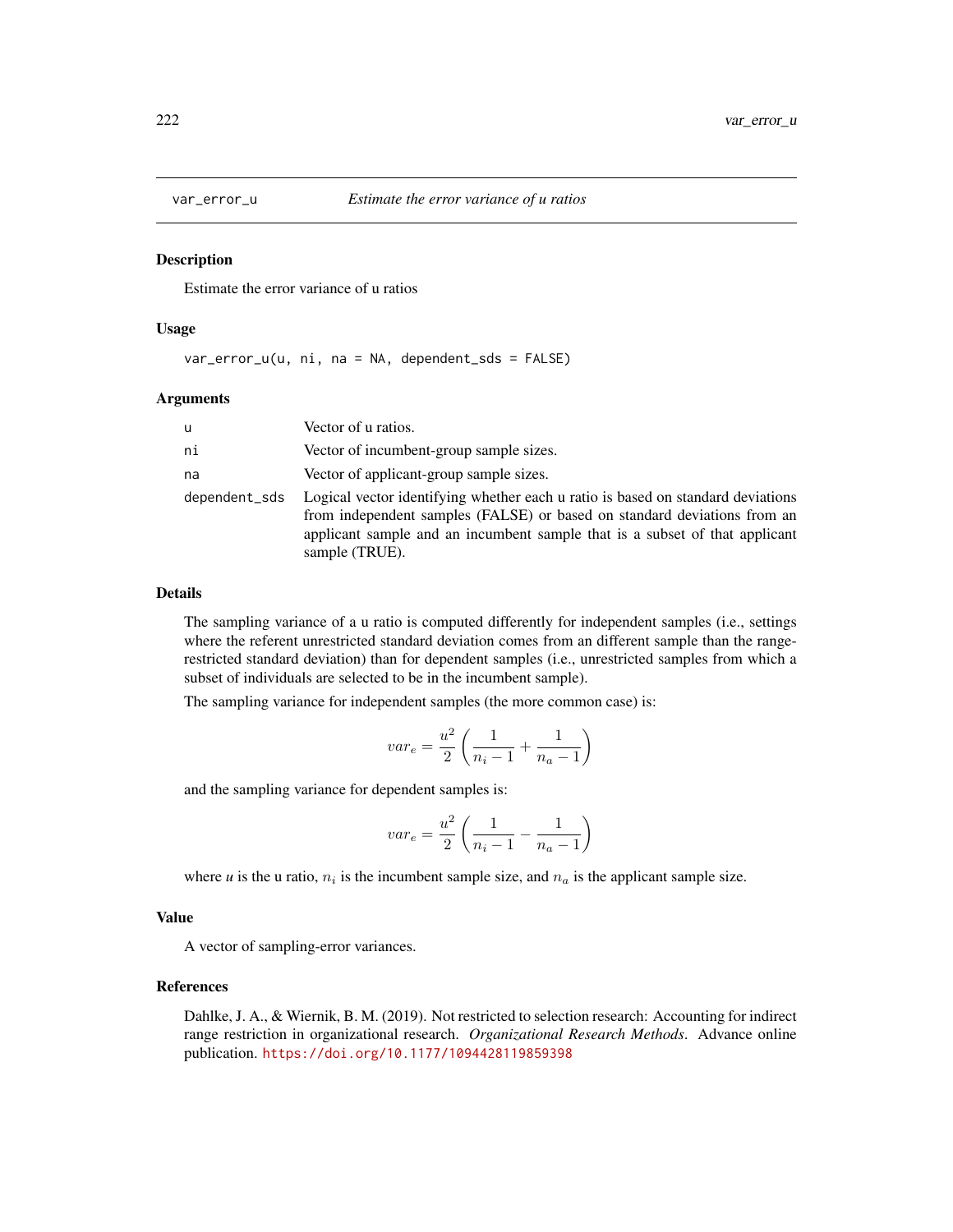#### <span id="page-222-0"></span>wt\_cov 223

# Examples

var\_error\_u(u = .8, ni = 100, na = 200)  $var_error_u(u = .8, ni = 100, na = NA)$ 

# wt\_cov *Compute weighted covariances*

# Description

Compute the weighted covariance among variables in a matrix or between the variables in two separate matrices/vectors.

# Usage

```
wt_cov(
 x,
 y = NULL,wt = NULL,as_cor = FALSE,
 use = c("everything", "listwise", "pairwise"),
 unbiased = TRUE,
 df_type = c("count", "sum_wts")
)
```
 $wt\_cor(x, y = NULL, wt = NULL, use = "everything")$ 

# Arguments

| x        | Vector or matrix of x variables.                                                                                                                                                                                            |  |
|----------|-----------------------------------------------------------------------------------------------------------------------------------------------------------------------------------------------------------------------------|--|
| у        | Vector or matrix of y variables                                                                                                                                                                                             |  |
| wt       | Vector of weights                                                                                                                                                                                                           |  |
| as_cor   | Logical scalar that determines whether the covariances should be standardized<br>(TRUE) or unstandardized (FALSE).                                                                                                          |  |
| use      | Method for handling missing values. "everything" uses all values and does not<br>account for missingness, "listwise" uses only complete cases, and "pairwise"<br>uses pairwise deletion.                                    |  |
| unbiased | Logical scalar determining whether variance should be unbiased (TRUE) or<br>maximum-likelihood (FALSE).                                                                                                                     |  |
| df_type  | Character scalar determining whether the degrees of freedom for unbiased esti-<br>mates should be based on numbers of cases $(n - 1; "count";$ default) or squared<br>sums of weights $(1 - \text{sum}(w^2))$ ; "sum wts"). |  |

# Value

Scalar, vector, or matrix of covariances.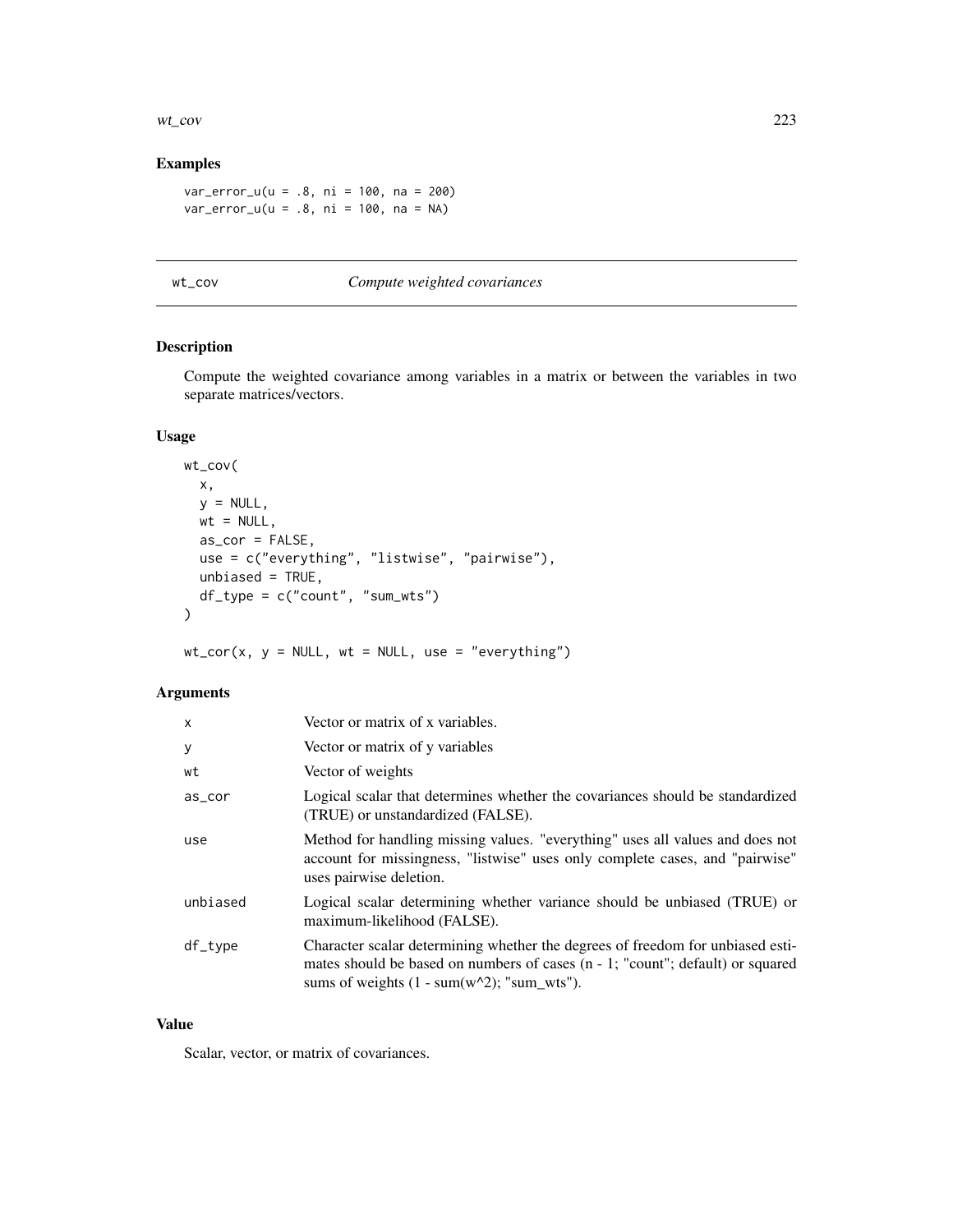## Examples

 $wt_{\texttt{-cov}}(x = c(1, 0, 2), y = c(1, 2, 3), wt = c(1, 2, 2), as_{\texttt{-cor}} = FALSE, use = "everything")$  $wt_{\texttt{cov}}(x = c(1, 0, 2), y = c(1, 2, 3), wt = c(1, 2, 2), as_{\texttt{cov}} = TRUE, use = "everything")$  $wt_{\texttt{cov}}(x = \text{cbind}(c(1, 0, 2), c(1, 2, 3)), wt = c(1, 2, 2), as_{\texttt{cov}} = FALSE, use = "everything")$  $wt_{cov}(x = \text{cbind}(c(1, 0, 2), c(1, 2, 3)), wt = c(1, 2, 2), as_{corr} = TRUE, use = "everything")$  $wt_{cov}(x = \text{cbind}(c(1, 0, 2, NA), c(1, 2, 3, 3)),$  $wt = c(1, 2, 2, 1),$  as\_cor = FALSE, use = "listwise")  $wt_{cov}(x = \text{cbind}(c(1, 0, 2, NA), c(1, 2, 3, 3)),$  $wt = c(1, 2, 2, 1),$  as\_cor = TRUE, use = "listwise")

| wt dist |  |
|---------|--|
|         |  |

dist *Weighted descriptive statistics for a vector of numbers* 

#### Description

Compute the weighted mean and variance of a vector of numeric values. If no weights are supplied, defaults to computing the unweighted mean and the unweighted maximum-likelihood variance.

# Usage

```
wt_dist(
  x,
  wt = rep(1, length(x)),unbiased = TRUE,
  df_type = c("count", "sum_wts")\lambdawt_mean(x, wt = rep(1, length(x)))wt_var(
  x,
 wt = rep(1, length(x)),unbiased = TRUE,
  df_type = c("count", "sum_wts")\lambda
```
#### Arguments

| X.       | Vector of values to be analyzed.                                                                                                                                                  |
|----------|-----------------------------------------------------------------------------------------------------------------------------------------------------------------------------------|
| wt       | Weights associated with the values in x.                                                                                                                                          |
| unbiased | Logical scalar determining whether variance should be unbiased (TRUE) or<br>maximum-likelihood (FALSE).                                                                           |
| df_type  | Character scalar determining whether the degrees of freedom for unbiased esti-<br>mates should be based on numbers of cases ("count"; default) or sums of weights<br>("sum wts"). |

<span id="page-223-0"></span>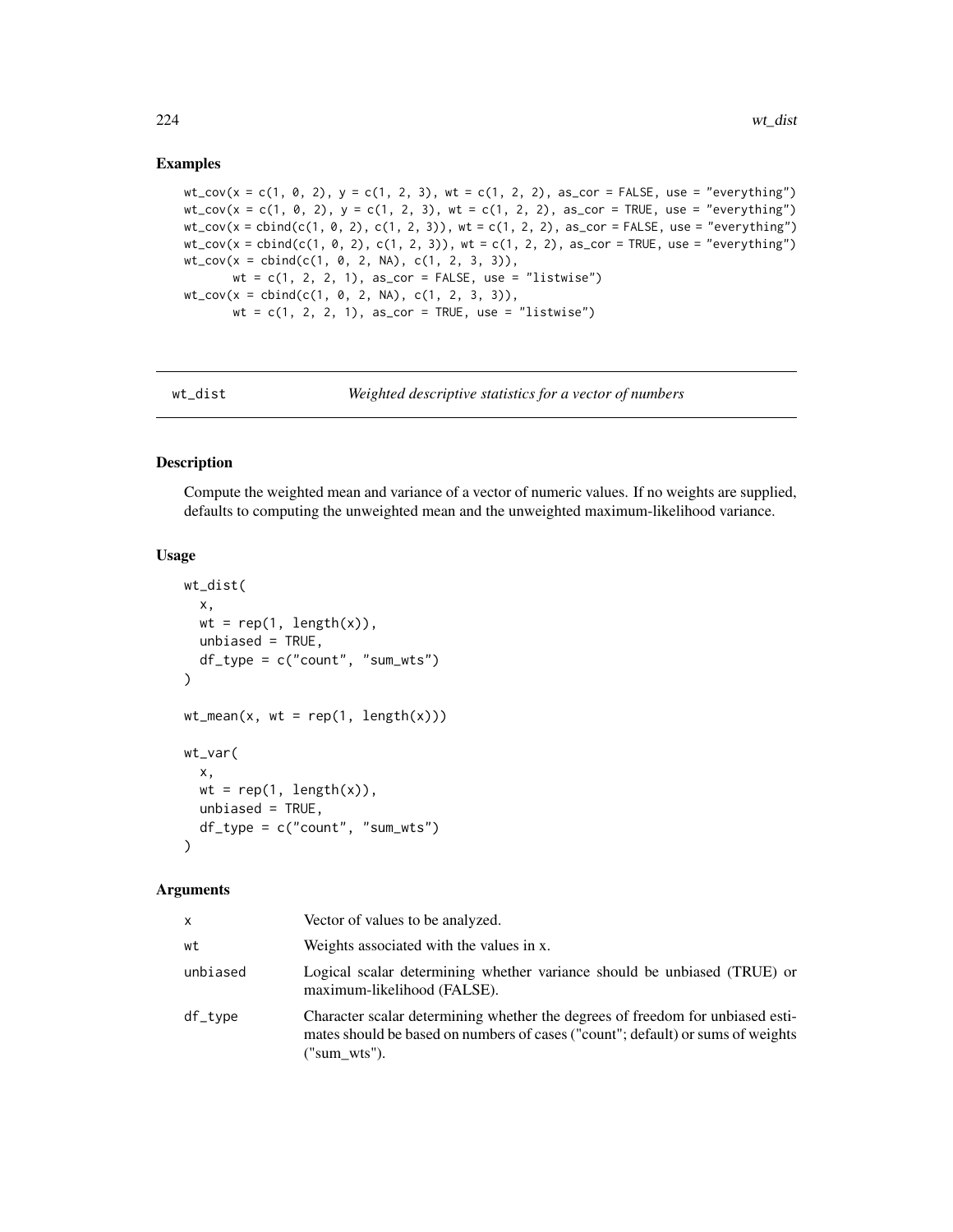wt\_dist 225

# Details

The weighted mean is computed as

$$
\bar{x}_w = \frac{\Sigma_{i=1}^k x_i w_i}{\Sigma_{i=1}^k w_i}
$$

where *x* is a numeric vector and *w* is a vector of weights.

The weighted variance is computed as

$$
var_w(x) = \frac{\sum_{i=1}^{k} (x_i - \bar{x}_w)^2 w_i}{\sum_{i=1}^{k} w_i}
$$

and the unbiased weighted variance is estimated by multiplying  $var_w(x)$  by  $\frac{k}{k-1}$ .

# Value

A weighted mean and variance if weights are supplied or an unweighted mean and variance if weights are not supplied.

# Examples

wt\_dist(x = c(.1, .3, .5), wt = c(100, 200, 300)) wt\_mean(x = c(.1, .3, .5), wt = c(100, 200, 300)) wt\_var(x = c(.1, .3, .5), wt = c(100, 200, 300))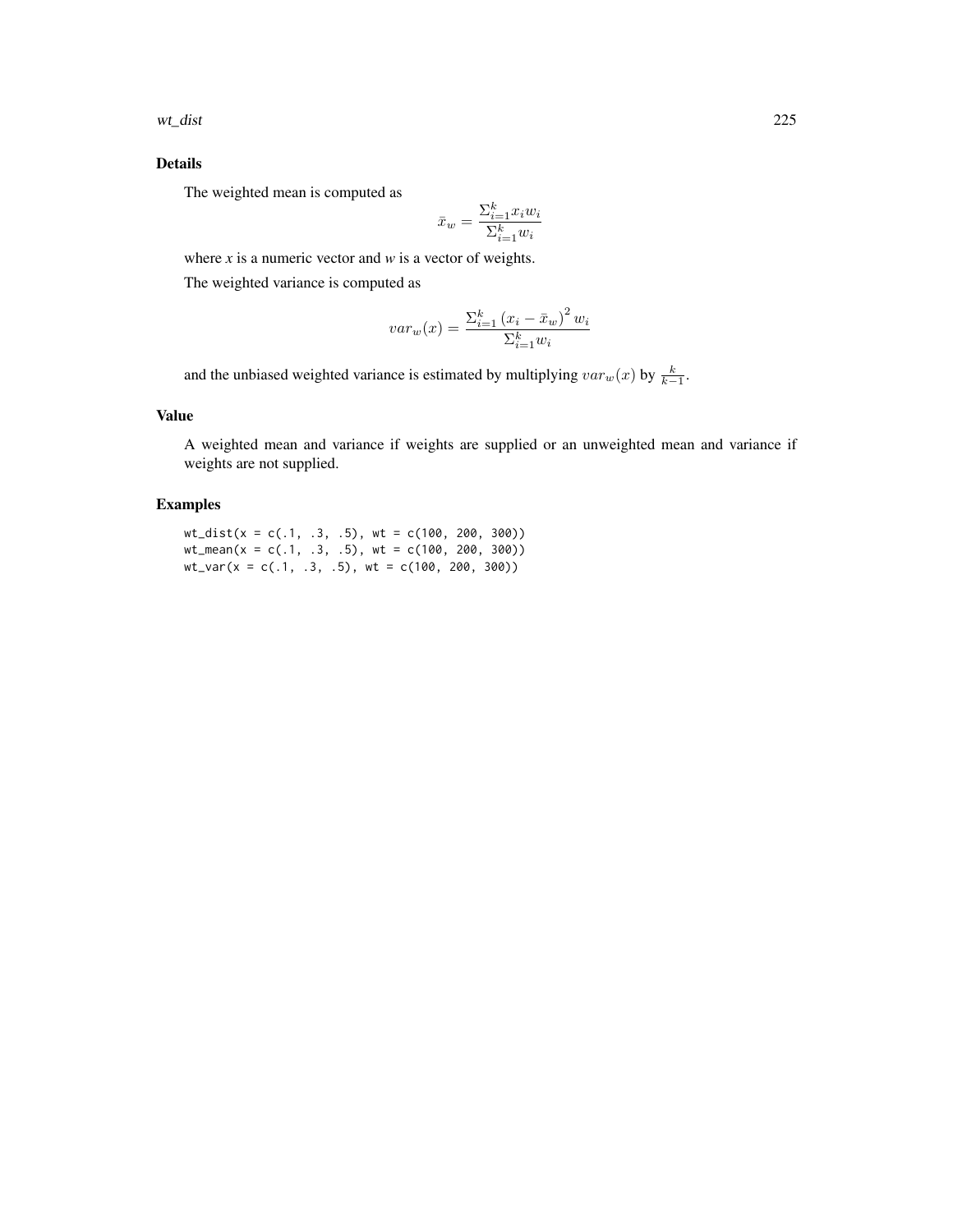# **Index**

∗ datagen simulate\_d\_database, [191](#page-190-0) simulate\_psych, [197](#page-196-0) simulate\_r\_database, [198](#page-197-0) simulate\_r\_sample, [201](#page-200-0) ∗ datasets data\_d\_bb\_multi, [68](#page-67-0) data\_d\_meas\_multi, [69](#page-68-0) data\_r\_bvdrr, [69](#page-68-0) data\_r\_bvirr, [70](#page-69-0) data\_r\_gonzalezmule\_2014, [70](#page-69-0) data\_r\_mcdaniel\_1994, [71](#page-70-0) data\_r\_mcleod\_2007, [71](#page-70-0) data\_r\_meas, [72](#page-71-0) data\_r\_meas\_multi, [72](#page-71-0) data\_r\_oh\_2009, [73](#page-72-0) data\_r\_roth\_2015, [73](#page-72-0) data\_r\_uvdrr, [74](#page-73-0) data\_r\_uvirr, [74](#page-73-0) ∗ distribution simulate\_alpha, [190](#page-189-0) simulate\_matrix, [196](#page-195-0) ∗ output functions generate\_bib, [114](#page-113-0) metabulate, [166](#page-165-0) metabulate\_rmd\_helper, [170](#page-169-0) ∗ regression metareg, [172](#page-171-0) ∗ univar mix\_dist, [173](#page-172-0) truncate\_dist, [205](#page-204-0) truncate\_mean, [206](#page-205-0) truncate\_var, [206](#page-205-0) wt\_dist, [224](#page-223-0) ∗ utilities generate\_directory, [116](#page-115-0) .ma\_r\_order2, [7](#page-6-0) .tau\_squared\_m\_solver, [7](#page-6-0) .tau\_squared\_r\_solver, [8](#page-7-0)

adjust\_n\_d, [9](#page-8-0) adjust\_n\_r, [10](#page-9-0) anova.ma\_psychmeta, [11](#page-10-0) composite\_d\_matrix, [12](#page-11-0) composite\_d\_scalar, [13](#page-12-0) composite\_r\_matrix, *[12](#page-11-0)*, [16](#page-15-0) composite\_r\_scalar, *[14](#page-13-0)*, [17](#page-16-0) composite\_rel\_matrix, [14](#page-13-0) composite\_rel\_scalar, [15](#page-14-0) composite\_u\_matrix, [19](#page-18-0) composite\_u\_scalar, [20](#page-19-0) compute\_alpha, [21](#page-20-0) compute\_dmod, [21](#page-20-0) compute\_dmod\_npar, [24](#page-23-0) compute\_dmod\_par, [27](#page-26-0) conf.limits.nc.chisq, [29](#page-28-0) confidence, [31](#page-30-0) confidence\_r, [32](#page-31-0) confint, [32](#page-31-0) control\_intercor, [33](#page-32-0) control\_psychmeta, [35](#page-34-0) convert\_es, *[5](#page-4-0)*, [38](#page-37-0) convert\_ma, *[6](#page-5-0)*, [39](#page-38-0) convert\_meta *(*convert\_ma*)*, [39](#page-38-0) correct\_d, *[5](#page-4-0)*, [41](#page-40-0) correct\_d\_bias, [43,](#page-42-0) *[212](#page-211-0)* correct\_glass\_bias, [45](#page-44-0) correct\_matrix\_mvrr, [46](#page-45-0) correct\_means\_mvrr, [47](#page-46-0) correct\_r, *[5](#page-4-0)*, [48](#page-47-0) correct\_r(), *[41](#page-40-0)* correct\_r\_bias, [51,](#page-50-0) *[216](#page-215-0)* correct\_r\_coarseness, [52](#page-51-0) correct\_r\_dich, [54](#page-53-0) correct\_r\_split, [55](#page-54-0) create\_ad, *[5](#page-4-0)*, [56,](#page-55-0) *[86](#page-85-0)*, *[152](#page-151-0)* create\_ad\_group, [61](#page-60-0) create\_ad\_list *(*create\_ad\_tibble*)*, [63](#page-62-0) create\_ad\_tibble, [63](#page-62-0)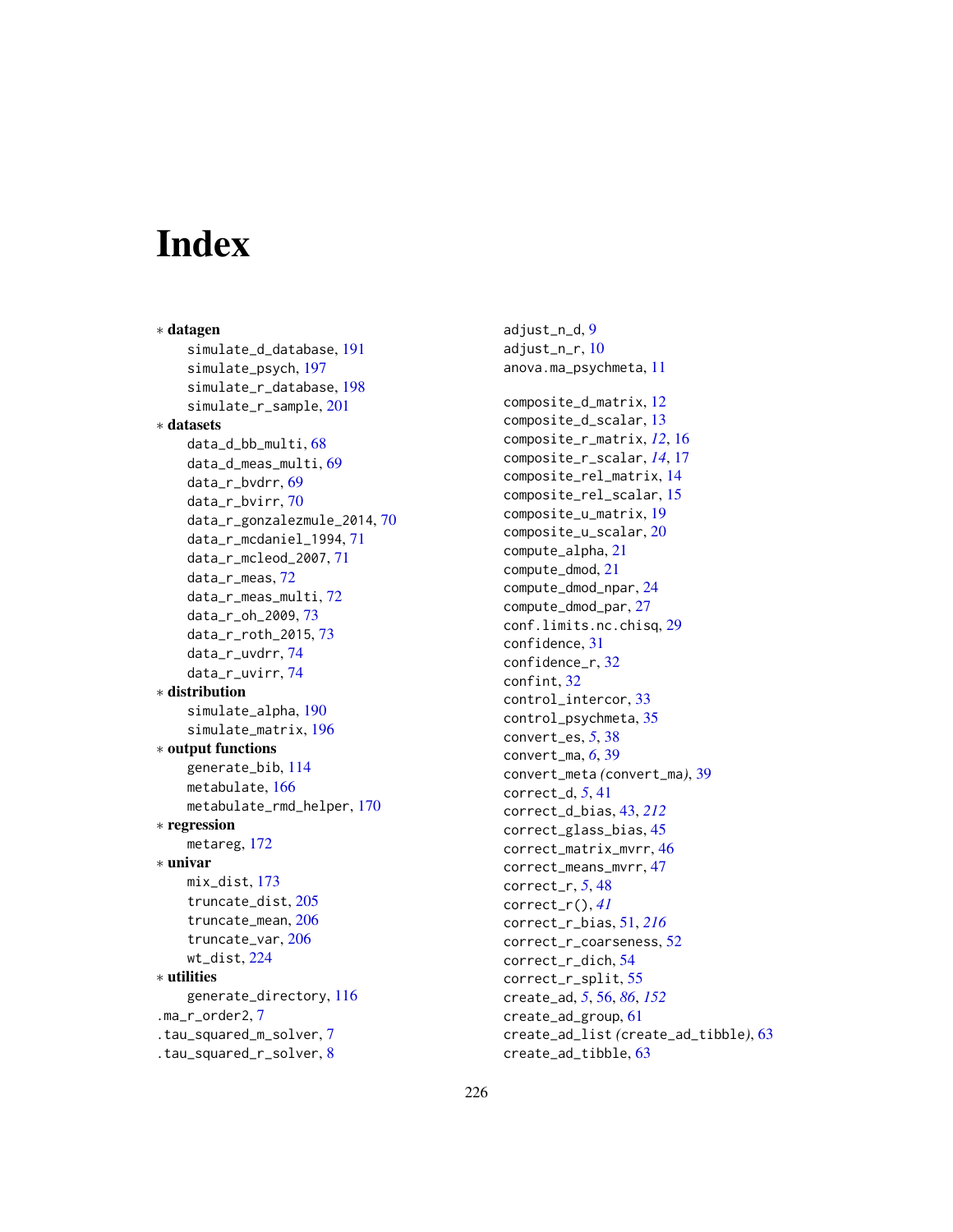## INDEX 227

```
credibility, 67
data_d_bb_multi, 68
data_d_meas_multi, 6, 69
data_r_bvdrr, 6, 69
data_r_bvirr, 6, 70
data_r_gonzalezmule_2014, 5, 70
data_r_mcdaniel_1994, 5, 71
data_r_mcleod_2007, 71
data_r_meas, 6, 72
data_r_meas_multi, 6, 72
data_r_oh_2009, 73
data_r_roth_2015, 5, 73
data_r_uvdrr, 6, 74
data_r_uvirr, 6, 74
estimate_artifacts, 75
estimate_cor_prods (estimate_prod), 80
estimate_cov_prods (estimate_prod), 80
estimate_length_sb, 79
estimate_mean_prod (estimate_prod), 80
estimate_prod, 80
estimate_q_dist, 82
estimate_rel_dist, 82
estimate_rel_sb, 83
estimate_rxxa (estimate_artifacts), 75
estimate_rxxa_u (estimate_artifacts), 75
estimate_rxxi (estimate_artifacts), 75
estimate_rxxi_u (estimate_artifacts), 75
estimate_ryya (estimate_artifacts), 75
estimate_ryyi (estimate_artifacts), 75
estimate_u, 84
estimate_up (estimate_artifacts), 75
estimate_ut (estimate_artifacts), 75
estimate_ux (estimate_artifacts), 75
estimate_uy (estimate_artifacts), 75
estimate_var_artifacts, 86
estimate_var_prod (estimate_prod), 80
estimate_var_qxa
        (estimate_var_artifacts), 86
estimate_var_qxi
        (estimate_var_artifacts), 86
estimate_var_qya
        (estimate_var_artifacts), 86
estimate_var_qyi
        (estimate_var_artifacts), 86
estimate_var_rho_int, 96
estimate_var_rho_int_bvdrr
        (estimate_var_rho_int), 96
```
estimate\_var\_rho\_int\_bvirr *(*estimate\_var\_rho\_int*)*, [96](#page-95-0) estimate\_var\_rho\_int\_meas *(*estimate\_var\_rho\_int*)*, [96](#page-95-0) estimate\_var\_rho\_int\_rb *(*estimate\_var\_rho\_int*)*, [96](#page-95-0) estimate\_var\_rho\_int\_uvdrr *(*estimate\_var\_rho\_int*)*, [96](#page-95-0) estimate\_var\_rho\_int\_uvirr *(*estimate\_var\_rho\_int*)*, [96](#page-95-0) estimate\_var\_rho\_tsa, [98](#page-97-0) estimate\_var\_rho\_tsa\_bvdrr *(*estimate\_var\_rho\_tsa*)*, [98](#page-97-0) estimate\_var\_rho\_tsa\_bvirr *(*estimate\_var\_rho\_tsa*)*, [98](#page-97-0) estimate\_var\_rho\_tsa\_meas *(*estimate\_var\_rho\_tsa*)*, [98](#page-97-0) estimate\_var\_rho\_tsa\_rb1 *(*estimate\_var\_rho\_tsa*)*, [98](#page-97-0) estimate\_var\_rho\_tsa\_rb2 *(*estimate\_var\_rho\_tsa*)*, [98](#page-97-0) estimate\_var\_rho\_tsa\_uvdrr *(*estimate\_var\_rho\_tsa*)*, [98](#page-97-0) estimate\_var\_rho\_tsa\_uvirr *(*estimate\_var\_rho\_tsa*)*, [98](#page-97-0) estimate\_var\_rxxa *(*estimate\_var\_artifacts*)*, [86](#page-85-0) estimate\_var\_rxxi *(*estimate\_var\_artifacts*)*, [86](#page-85-0) estimate\_var\_ryya *(*estimate\_var\_artifacts*)*, [86](#page-85-0) estimate\_var\_ryyi *(*estimate\_var\_artifacts*)*, [86](#page-85-0) estimate\_var\_tsa, [107](#page-106-0) estimate\_var\_tsa\_bvdrr *(*estimate\_var\_tsa*)*, [107](#page-106-0) estimate\_var\_tsa\_bvirr *(*estimate\_var\_tsa*)*, [107](#page-106-0) estimate\_var\_tsa\_meas *(*estimate\_var\_tsa*)*, [107](#page-106-0) estimate\_var\_tsa\_rb1 *(*estimate\_var\_tsa*)*, [107](#page-106-0) estimate\_var\_tsa\_rb2 *(*estimate\_var\_tsa*)*, [107](#page-106-0) estimate\_var\_tsa\_uvdrr *(*estimate\_var\_tsa*)*, [107](#page-106-0) estimate\_var\_tsa\_uvirr *(*estimate\_var\_tsa*)*, [107](#page-106-0)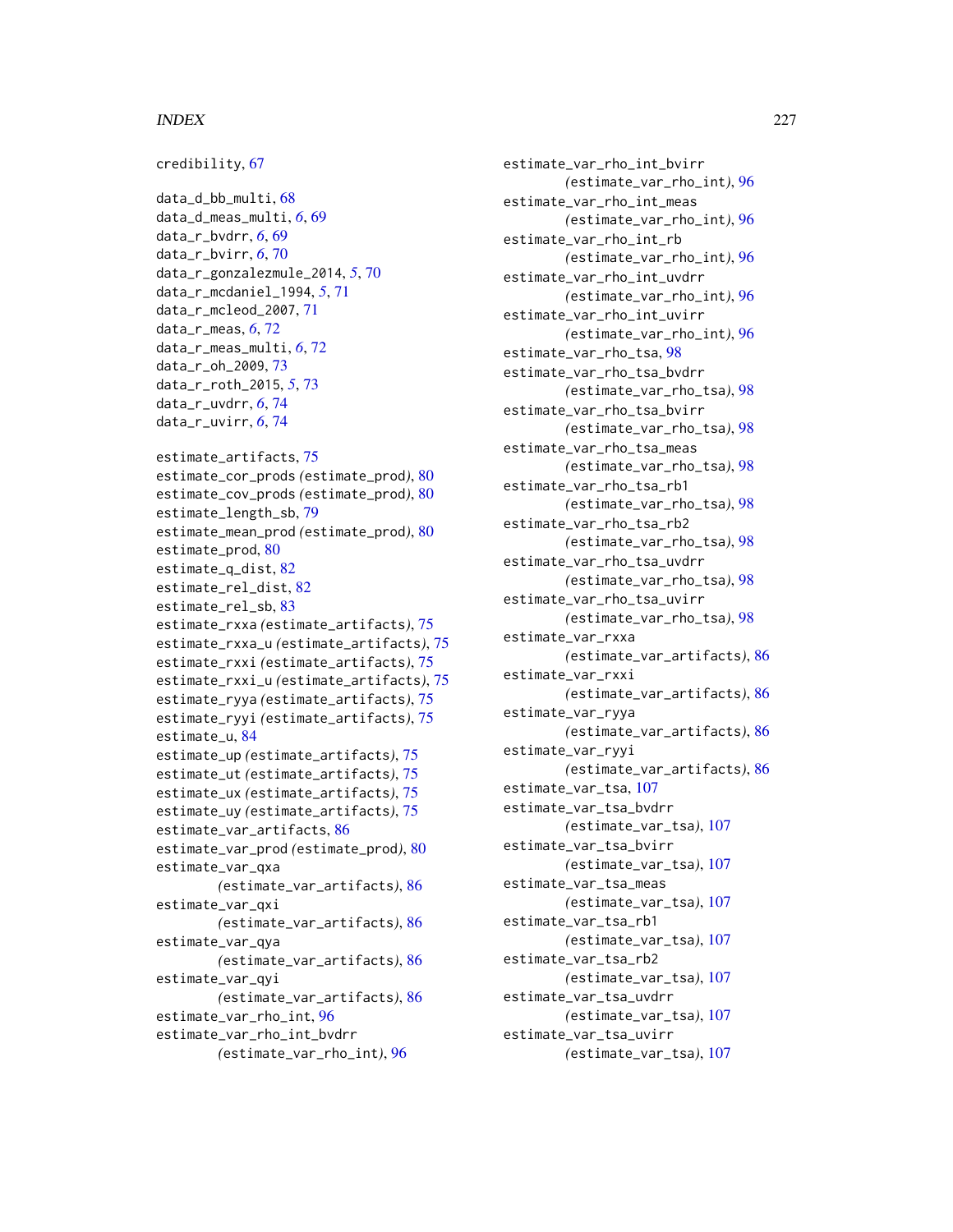estimate\_var\_ut *(*estimate\_var\_artifacts*)*, [86](#page-85-0) estimate\_var\_ux *(*estimate\_var\_artifacts*)*, [86](#page-85-0)

```
filter_ma, 111, 115, 168, 180
filter_ma(), 11
filter_meta (filter_ma), 111
format_num, 112, 168
```
gamma function, *[44,](#page-43-0) [45](#page-44-0)* generate\_bib, [114,](#page-113-0) *[168,](#page-167-0) [169](#page-168-0)*, *[172](#page-171-0)* generate\_directory, [116](#page-115-0) get\_ad *(*get\_stuff*)*, [116](#page-115-0) get\_bootstrap *(*get\_stuff*)*, [116](#page-115-0) get\_cumulative *(*get\_stuff*)*, [116](#page-115-0) get\_escalc *(*get\_stuff*)*, [116](#page-115-0) get\_followup *(*get\_stuff*)*, [116](#page-115-0) get\_heterogeneity *(*get\_stuff*)*, [116](#page-115-0) get\_leave1out *(*get\_stuff*)*, [116](#page-115-0) get\_matrix *(*get\_stuff*)*, [116](#page-115-0) get\_metafor *(*get\_stuff*)*, [116](#page-115-0) get\_metareg *(*get\_stuff*)*, [116](#page-115-0) get\_metatab *(*get\_stuff*)*, [116](#page-115-0) get\_plots *(*get\_stuff*)*, [116](#page-115-0) get\_stuff, [116](#page-115-0)

heterogeneity, *[6](#page-5-0)*, [122](#page-121-0)

knitr::is\_html\_output, *[171](#page-170-0)* knitr::is\_latex\_output, *[171](#page-170-0)*

limits tau, [125](#page-124-0) limits\_tau2, [126](#page-125-0) lm\_mat, [127](#page-126-0) lm\_matrix *(*lm\_mat*)*, [127](#page-126-0)

```
ma_d, 5, 6, 129, 135, 152, 172
ma_d_ad, 133
ma_d_ad (ma_d), 129
ma_d_barebones (ma_d), 129
ma_d_bb (ma_d), 129
ma_d_ic (ma_d), 129
ma_d_order2, 142
ma_generic, 144
ma_r, 5, 6, 49, 58, 65, 76, 89, 134, 135, 145,
         152, 172, 220
ma_r(), 42
ma_r_ad, 56, 149
ma_r_ad (ma_r), 145
```
ma\_r\_barebones *(*ma\_r*)*, [145](#page-144-1) ma\_r\_bb *(*ma\_r*)*, [145](#page-144-1) ma\_r\_ic *(*ma\_r*)*, [145](#page-144-1) ma\_r\_order2, *[6](#page-5-0)*, [163](#page-162-0) matreg *(*lm\_mat*)*, [127](#page-126-0) matrixreg *(*lm\_mat*)*, [127](#page-126-0) merge\_simdat\_d, [165,](#page-164-0) *[192](#page-191-0)* merge\_simdat\_r, [166,](#page-165-0) *[198](#page-197-0)* metabulate, *[6](#page-5-0)*, *[115](#page-114-0)*, [166,](#page-165-0) *[170](#page-169-0)*, *[172](#page-171-0)* metabulate\_rmd\_helper, *[115](#page-114-0)*, *[169](#page-168-0)*, [170](#page-169-0) metareg, *[6](#page-5-0)*, [172](#page-171-0) mix\_dist, [173](#page-172-0) mix\_matrix, [175](#page-174-0) mix\_r\_2group, [176](#page-175-0)

output\_format, *[115](#page-114-0)*, *[167](#page-166-0)*

plot\_cefp *(*plot\_funnel*)*, [178](#page-177-0) plot\_forest, [177](#page-176-0) plot\_funnel, [178](#page-177-0) predict, [181](#page-180-0) print, [181](#page-180-0) psychmeta *(*psychmeta-package*)*, [4](#page-3-0) psychmeta-package, [4](#page-3-0) psychmeta\_news, [182](#page-181-0)

reattribute, [183](#page-182-0) render, *[115](#page-114-0)*, *[169](#page-168-0)* reshape\_mat2dat, *[5](#page-4-0)*, [183](#page-182-0) reshape\_vec2mat, [185](#page-184-0) reshape\_wide2long, *[5](#page-4-0)*, [186](#page-185-0)

```
sensitivity, 6, 188
sensitivity_bootstrap (sensitivity), 188
sensitivity_cumulative (sensitivity),
         188
sensitivity_leave1out (sensitivity), 188
simulate_alpha, 190
simulate_d_database, 6, 165, 191, 203
simulate_d_sample, 6, 194
simulate_matrix, 196
simulate_psych, 197
simulate_r_database, 6, 166, 198, 201, 204
simulate_r_sample, 6, 201
sparsify_simdat_d, 192, 203
sparsify_simdat_r, 198, 204
stats::symnum(), 182
summary, 205
```
tibble, *[169](#page-168-0)*